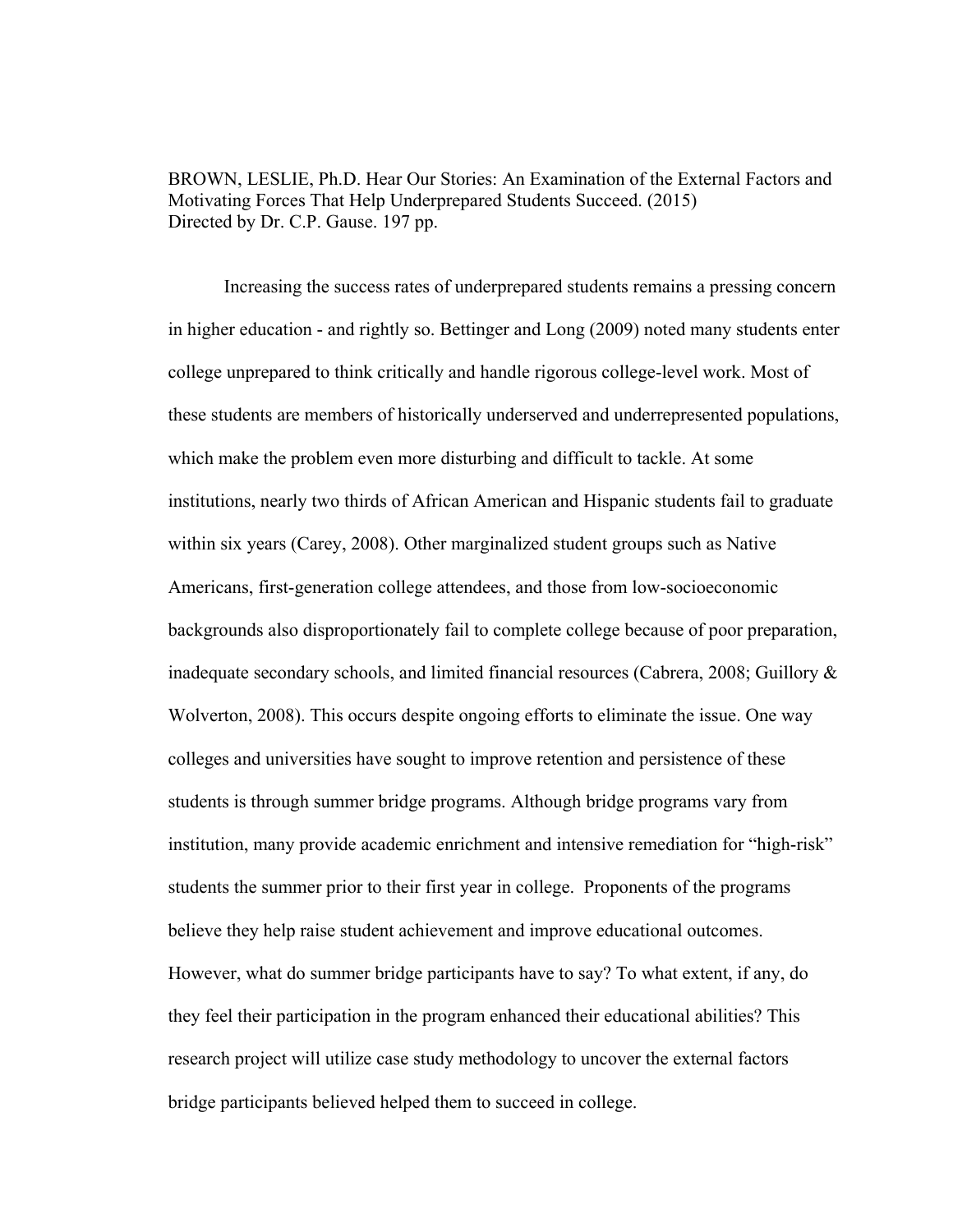# HEAR OUR STORIES: AN EXAMINATION OF THE EXTERNAL FACTORS AND MOTIVATING FORCES THAT HELP UNDERPREPARED STUDENTS **SUCCEED**

by

Leslie Brown

A Dissertation Submitted to the Faculty of The Graduate School at The University of North Carolina at Greensboro in Partial Fulfillment of the Requirements for the Degree Doctor of Philosophy

> Greensboro 2015

> > Approved by

Committee Chair

 $\mathcal{L}_\text{max}$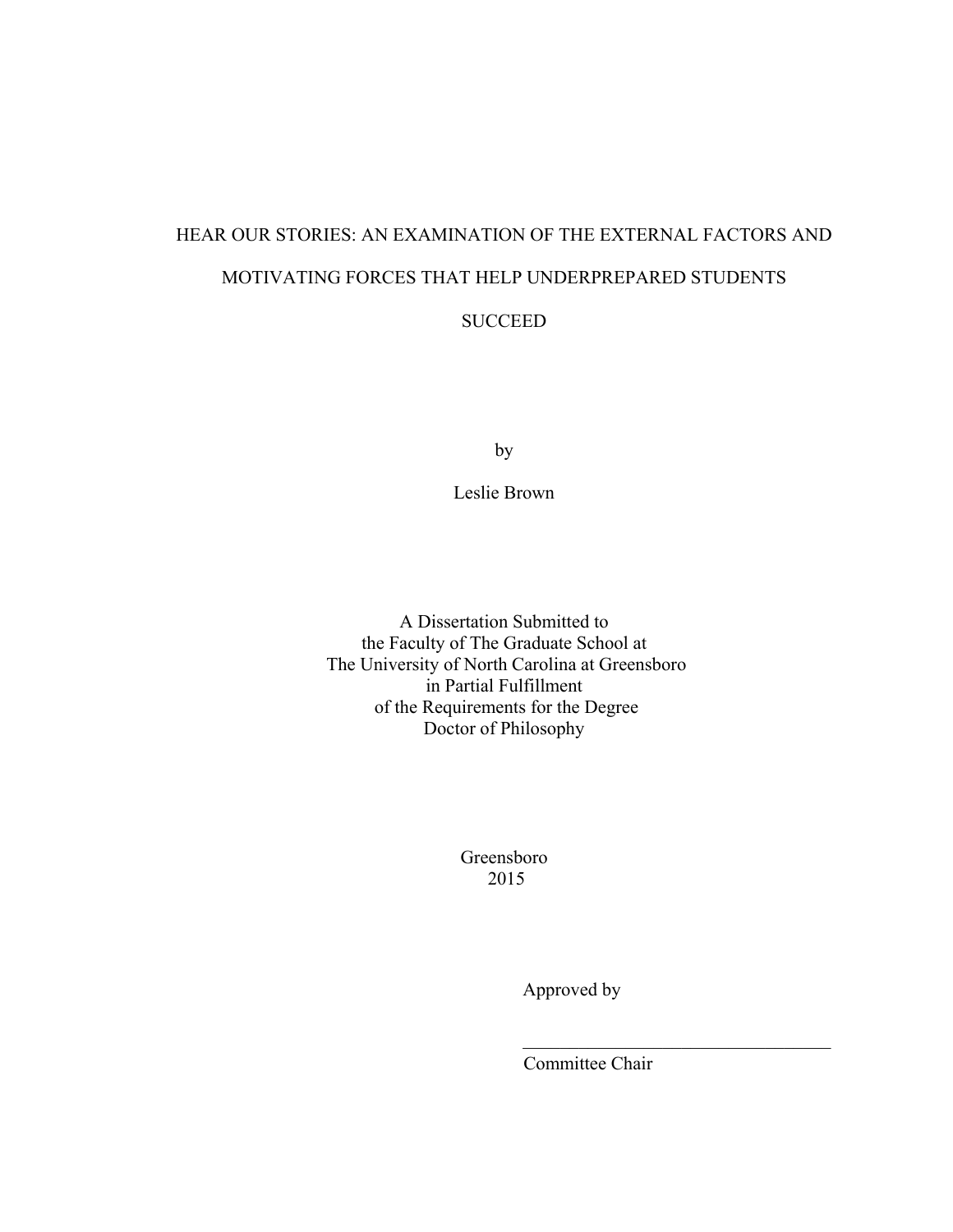I dedicate this work to my great-grandmother Mildred Blount for her undying belief, constant encouragement, and steadfast support in my academic aspirations. You inspired me to succeed no matter the obstacles and to remain humble in the process. I am forever grateful to have you part of my life.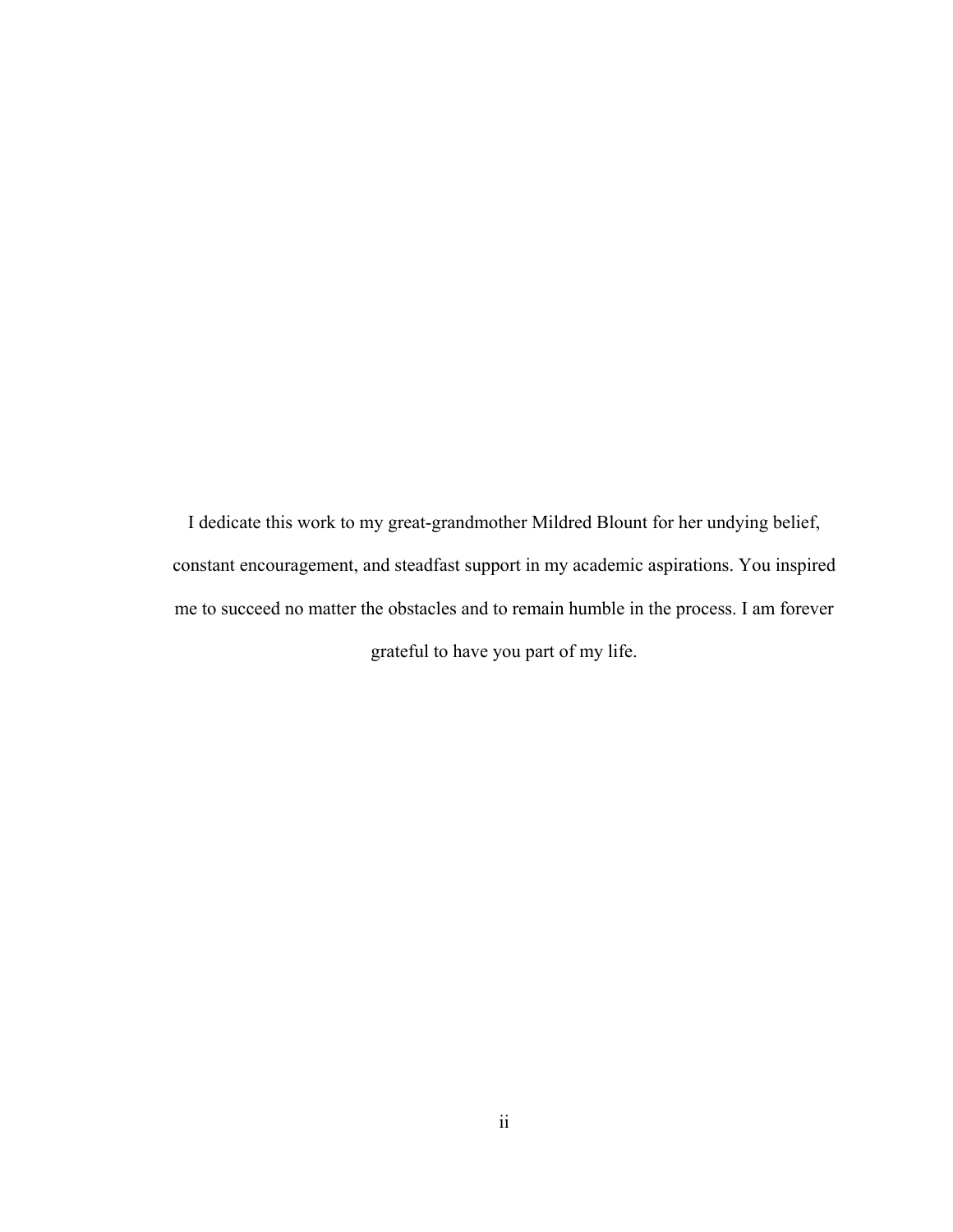# APPROVAL PAGE

This dissertation written by Leslie Brown has been approved by the following committee of the Faculty of The Graduate School at The University of North Carolina at Greensboro.

Committee Chair \_\_\_\_\_\_\_\_\_\_\_\_\_\_\_\_\_\_\_\_\_\_\_\_\_\_\_

Committee Members \_\_\_\_\_\_\_\_\_\_\_\_\_\_\_\_\_\_\_\_\_\_\_\_\_\_\_

 $\mathcal{L}_\text{max}$  , where  $\mathcal{L}_\text{max}$  and  $\mathcal{L}_\text{max}$ 

\_\_\_\_\_\_\_\_\_\_\_\_\_\_\_\_\_\_\_\_\_\_\_\_\_\_\_

April 30, 2015\_\_\_\_\_\_\_\_\_\_\_\_\_\_\_\_ Date of Acceptance by Committee

April 30, 2015\_\_\_\_\_\_\_\_\_\_\_\_\_ Date of Final Oral Examination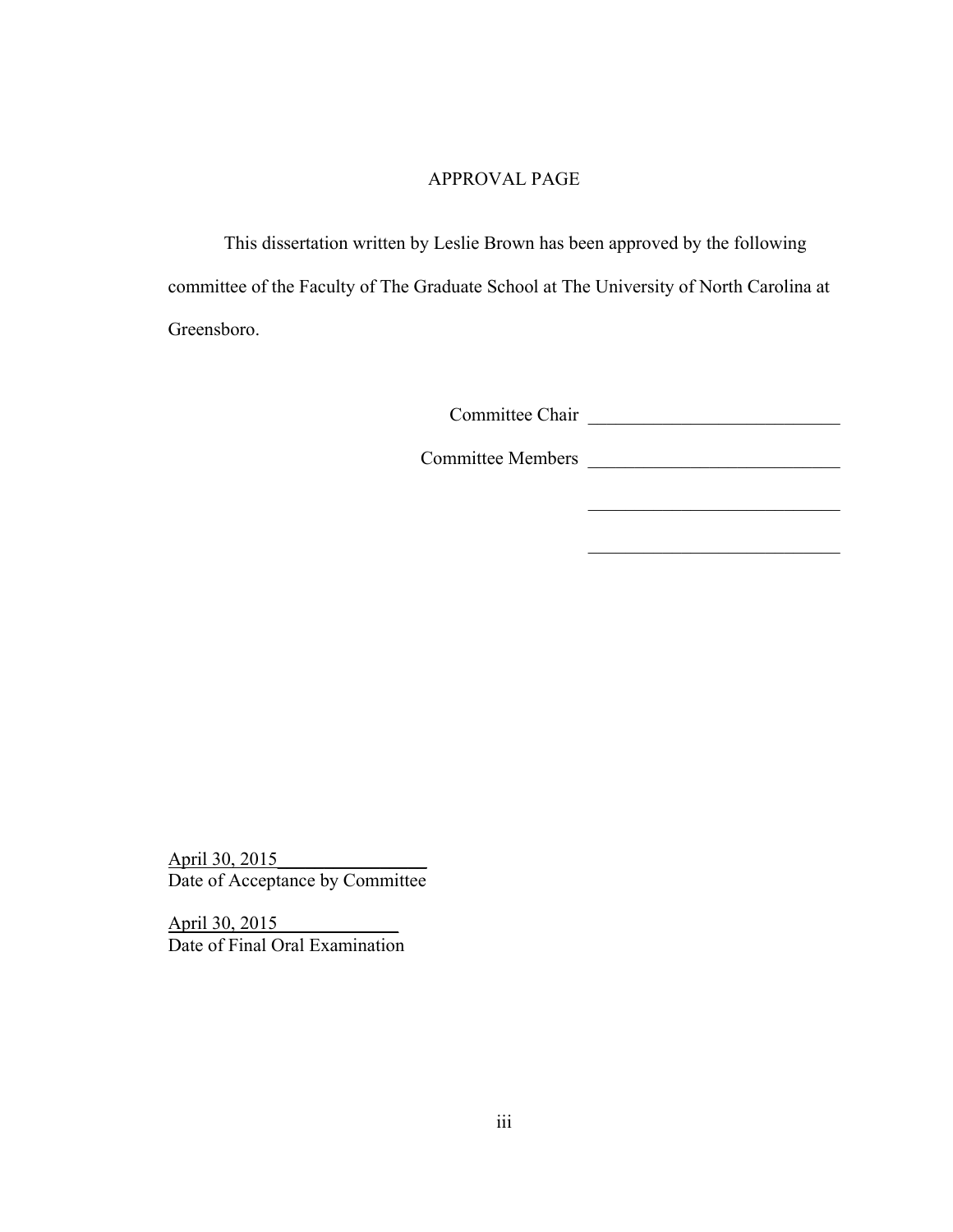#### ACKNOWLEDGEMENTS

A person does not achieve success in life or reach a life-altering goal without the help from others. Whether it is professional, financial, or emotional, we often rely on the support of those close to us to help usher us through challenging circumstances in order to attain what might otherwise be the unobtainable. That *is* my testimony. In that regard, I would like to acknowledge the people who guided me through the grueling process of completing this dissertation as well as recognize several special individuals whose words of encouragement, thoughtfulness, and selflessness helped make this doctorate come to fruition.

First, I would like to give a special thanks to my doctoral advisor and dissertation chair Dr. C.P. Gause. You are what a great mentor should be: unyielding and multifaceted. When I needed advice, you provided it. When I seemed unsure about my research, you gave direction. And, if I appeared to be lazy or taking shortcuts, you unsparingly pointed that out as well. In Black vernacular, one might say you tell it like it "T-I is." I needed that and I appreciated it.

Next, I would to thank Dr. Deborah "Deb" Taub not only for serving on my dissertation committee but also for painstakingly pointing out the necessary edits to tighten my writing and to present my ideas more clearly. You raised questions and pointed out mistakes that I needed to address. My dissertation reads much better because of you.

iv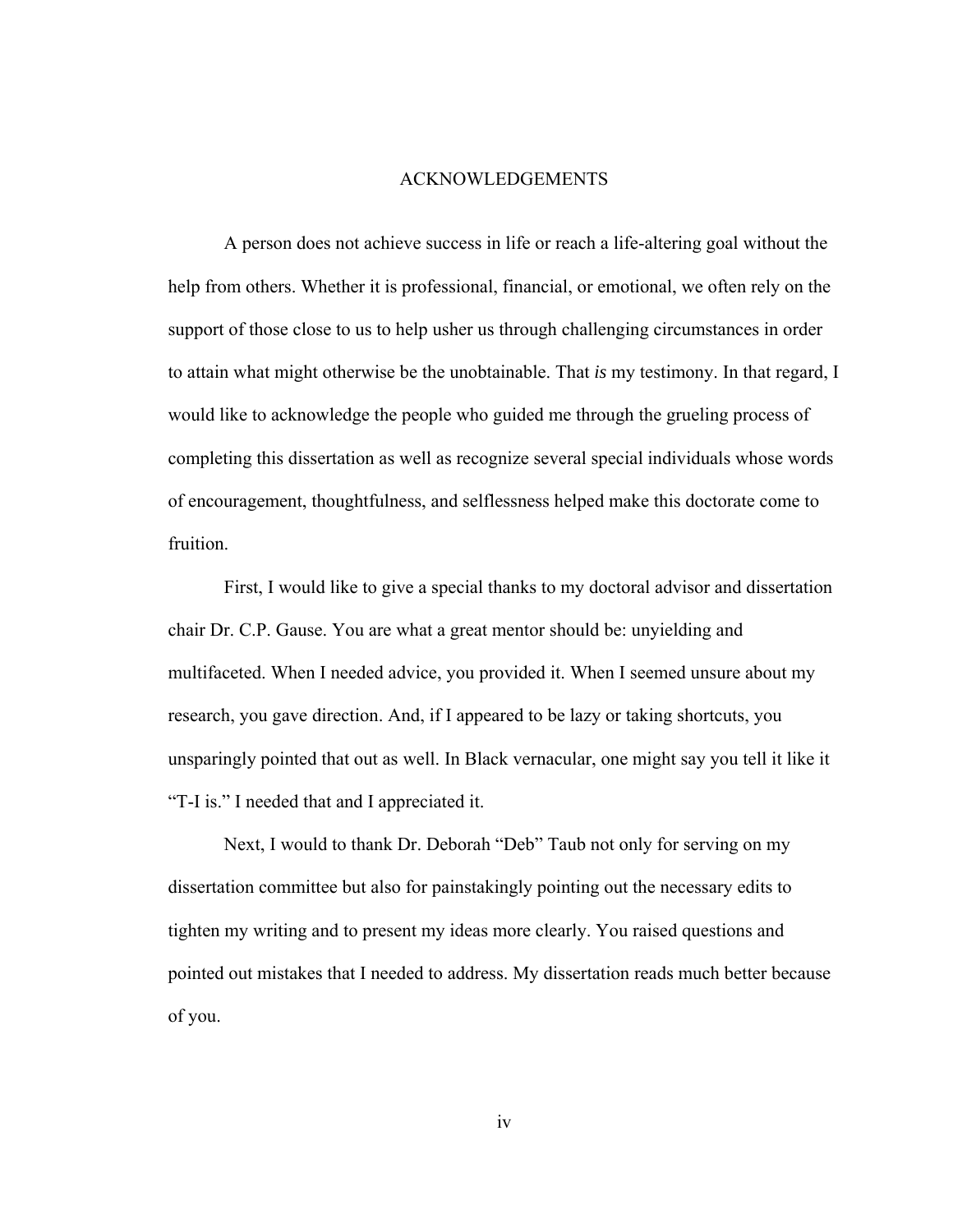To Dr. John Slade, you have my lasting gratitude for hiring me to teach and tutor in the summer bridge program that became the inspiration for this research study. You gave me an opportunity to work with a population of students that I care about deeply. I will never forget my experiences working in your program; I hope I had a positive impact on the students. I also want to thank you for serving as a confidant and for providing wisdom in becoming a better educator.

To Dr. Ric Luecht I thank you for helping me gain a firmer grasp of statistics, a subject with which I initially struggled. Even though my dissertation was primarily qualitative in nature, you gave me ideas in how to incorporate statistical analyses into this research study. That added to the complexity and depth of my research. Without your guidance and expertise, my dissertation would have been lacking.

To my mother, Ms. Dee, and M.L, words cannot begin to express how appreciative I am for having you a part of my life. Without hesitation, the three of you helped fund my doctoral studies. Although that was important, as I would not have been able to attend school otherwise, your financial contributions were just one aspect of your support. Each of you offered encouragement and you helped my family in our times of need. I owe you all so much more than a simple "thank you" because you have truly been a blessing in my life.

Last, but definitely not least, I want to recognize my beautiful wife, Luciana Brown. It is because of you all of this was possible. Twenty years ago, you said wherever I go you will go. You have held your word as we have been on a journey filled with our share of joys and struggles. Throughout this process, you tolerated my mood swings, late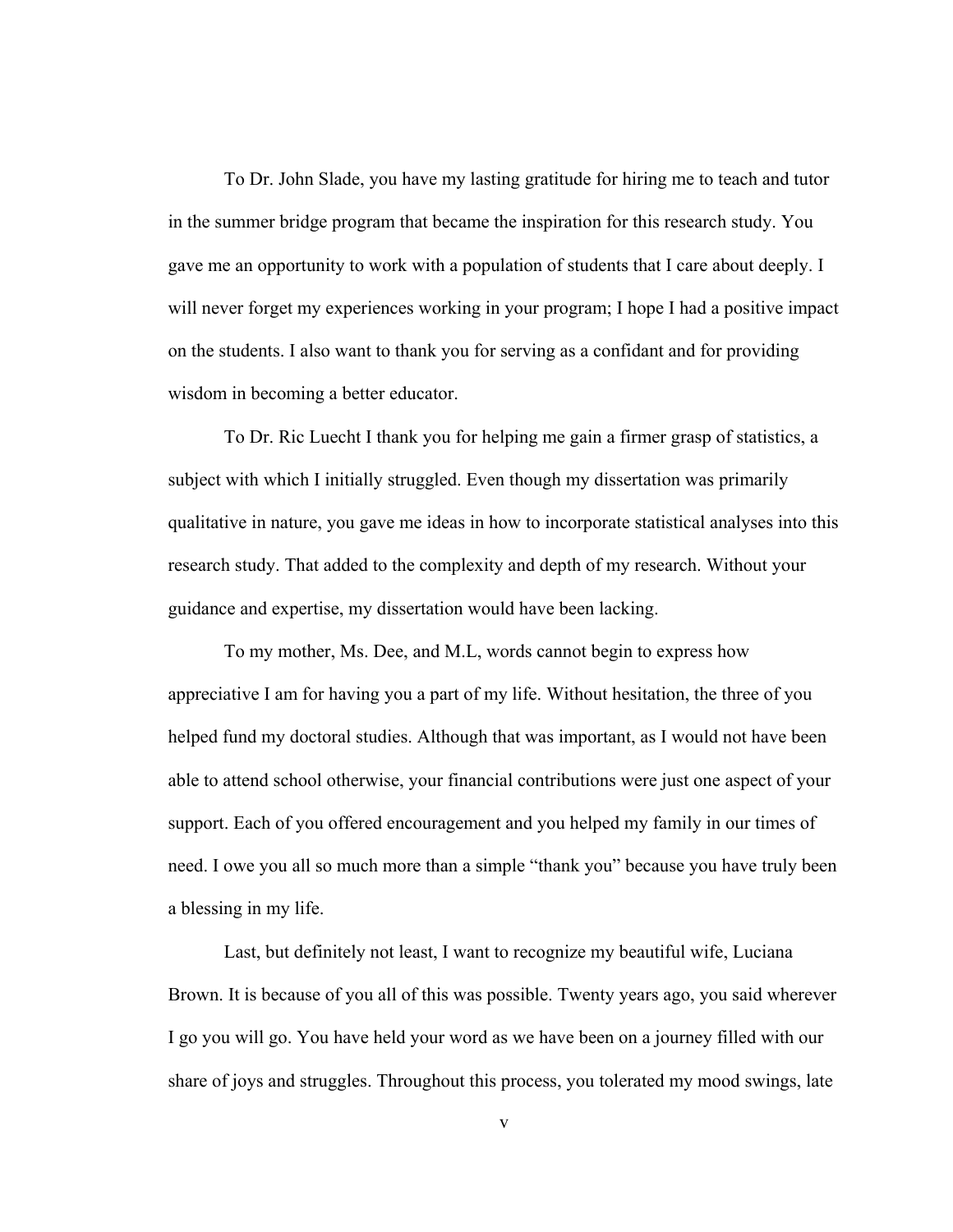night hours, and my need for solitude to finish writing. You did this while balancing your own commitments to teaching and raising our children. I am forever grateful to have you by my side. We did it!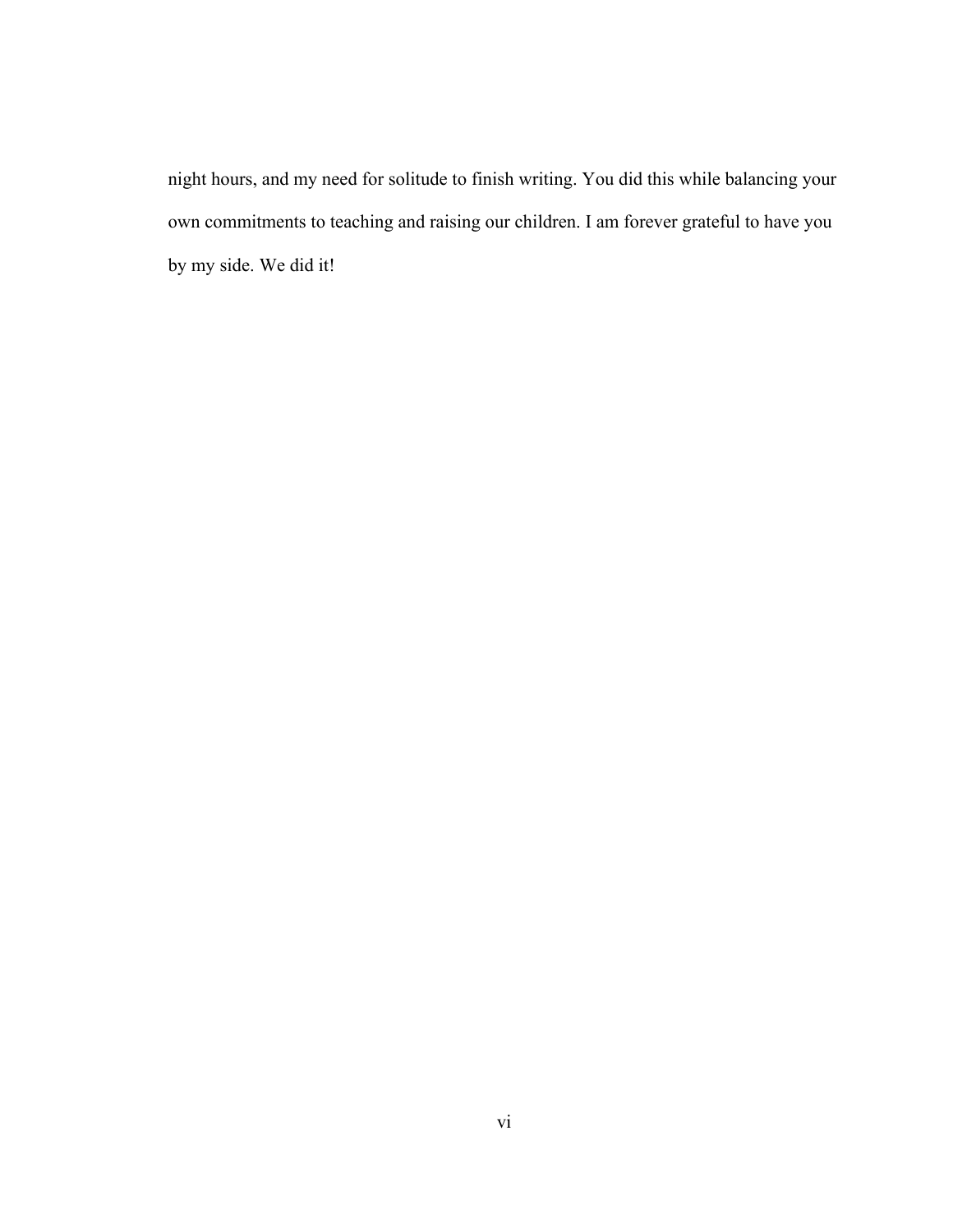# TABLE OF CONTENTS

|                                                               | Page |
|---------------------------------------------------------------|------|
|                                                               |      |
|                                                               |      |
| <b>CHAPTER</b>                                                |      |
|                                                               |      |
|                                                               |      |
|                                                               |      |
|                                                               |      |
|                                                               |      |
|                                                               |      |
|                                                               |      |
|                                                               |      |
|                                                               |      |
|                                                               |      |
| The Federal Government's Role in Increasing College Access 23 |      |
| Problems Leading to Underpreparedness and Academic            |      |
|                                                               |      |
| How Higher Education Attempts to Address These Problems28     |      |
|                                                               |      |
|                                                               |      |
|                                                               |      |
| Do pre-college programs enhance intellectual                  |      |
|                                                               |      |
|                                                               |      |
| The Development of Cultural and Social Capital 42             |      |
| Social capital and learning outcomes 43                       |      |
| Cultural capital and learning outcomes44                      |      |
|                                                               |      |
|                                                               |      |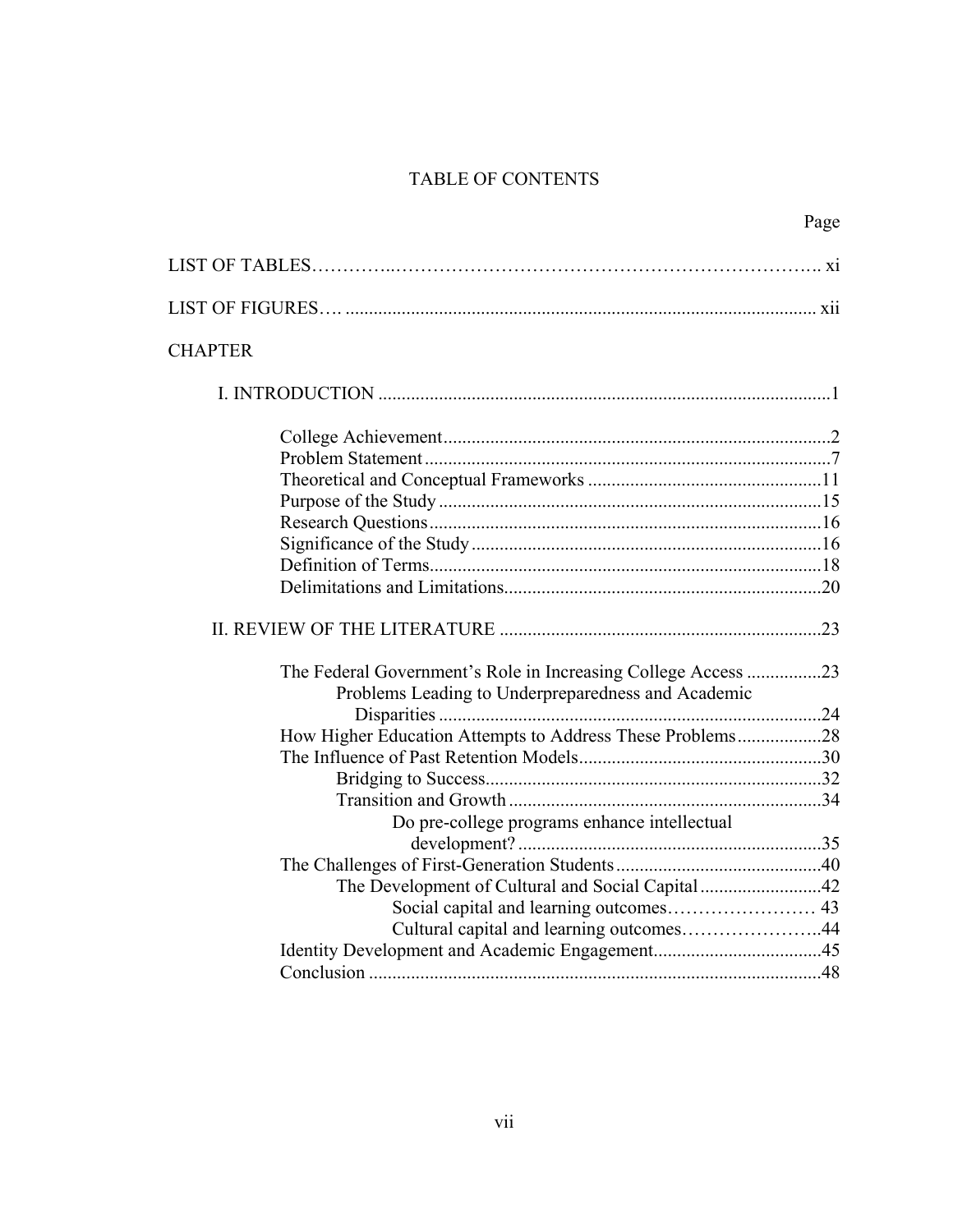| Research Question 1: How were Aspirations for Postsecondary |    |
|-------------------------------------------------------------|----|
| Education Cultivated Among Participants of the Bulldogs     |    |
|                                                             | 94 |
|                                                             |    |
| Research Question 2: What do BFSP Participants Feel         |    |
| Helped Them Stay Motivated While Completing the             |    |
|                                                             |    |
|                                                             |    |
|                                                             |    |
| Subtheme 2: Being part of a community. 105                  |    |
| Research Question 3: What Aspect(s) of BFSP did             |    |
| Participants Feel was/were Most Beneficial in               |    |
|                                                             |    |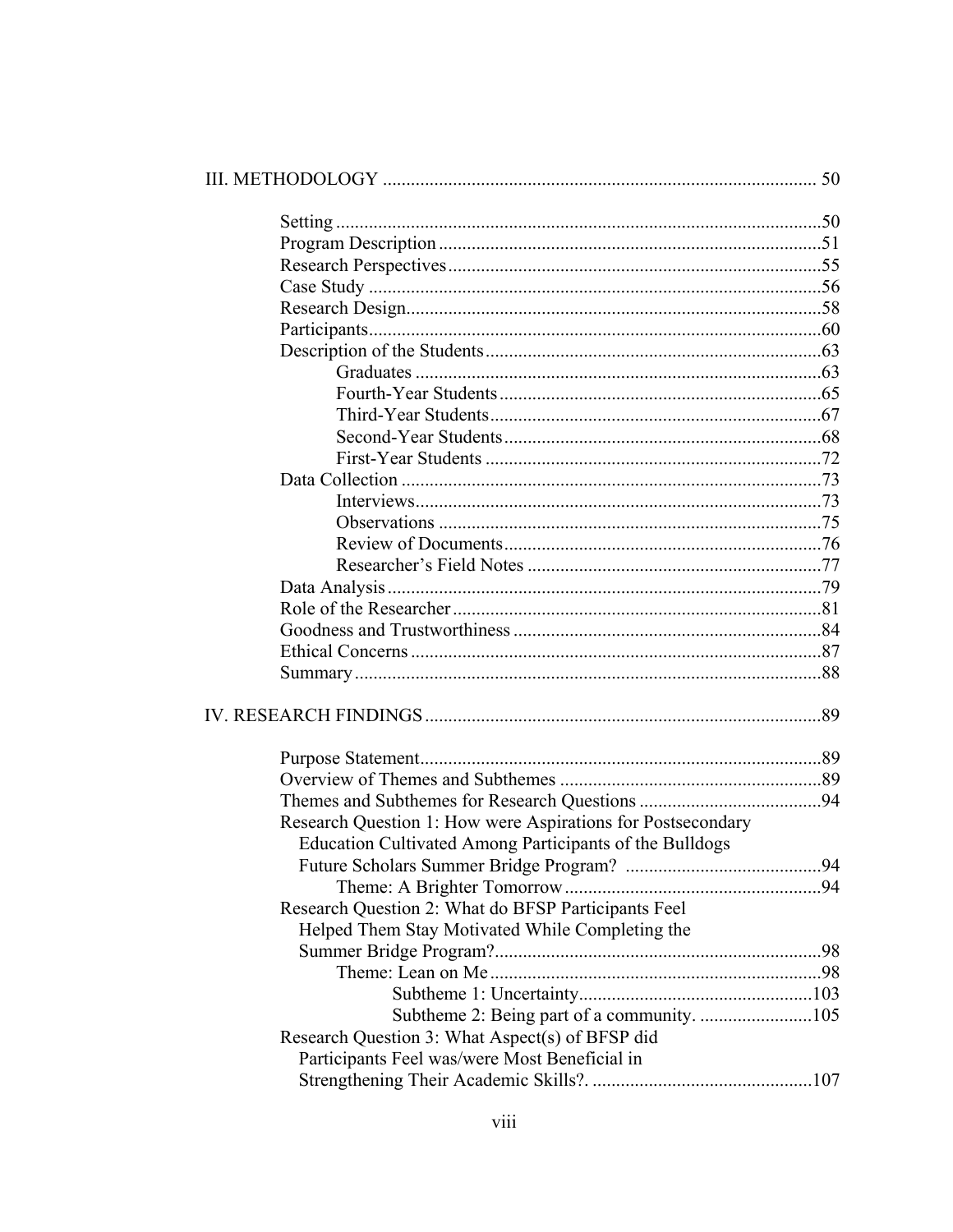| Subtheme 1: Shedding old habits110                                                                |  |
|---------------------------------------------------------------------------------------------------|--|
|                                                                                                   |  |
|                                                                                                   |  |
| Research Question 4: How do BFSP Students Manage to Persist                                       |  |
| Despite Transition Issues, Stereotypes, Academic                                                  |  |
|                                                                                                   |  |
|                                                                                                   |  |
| Research Question 5: In What Ways, if any, did BSFP                                               |  |
|                                                                                                   |  |
|                                                                                                   |  |
|                                                                                                   |  |
| V. INTERPRETATIONS, IMPLICATIONS, AND CONCLUSIONS 131                                             |  |
|                                                                                                   |  |
| Research Question 1: How were Aspirations for Postsecondary                                       |  |
| <b>Education Cultivated Among Participants Prior to Enrolling</b>                                 |  |
| in the Bulldogs Future Scholars Summer Bridge Program? 134                                        |  |
|                                                                                                   |  |
| Research Question 2: What do BFSP Participants Feel                                               |  |
| Helped Them Stay Motivated While Completing the                                                   |  |
|                                                                                                   |  |
|                                                                                                   |  |
|                                                                                                   |  |
| Subtheme 2: Being part of a community 143                                                         |  |
| Research Question 3: What Aspect(s) of BFSP did Participants                                      |  |
| Feel was/were Most Beneficial in Strengthening                                                    |  |
|                                                                                                   |  |
|                                                                                                   |  |
|                                                                                                   |  |
|                                                                                                   |  |
| <b>Research Ouestion 4: How do BFSP Students Manage</b>                                           |  |
| to Persist Despite TransitionIssues, Stereotypes, Academic                                        |  |
|                                                                                                   |  |
| Underpreparedness, and Other Negative Forces? 154<br>Theme: Can't Nothing/Nobody Hold Me Down 154 |  |
|                                                                                                   |  |
| Research Question 5: In What Ways, if any, did BSFP                                               |  |
|                                                                                                   |  |
|                                                                                                   |  |
|                                                                                                   |  |
|                                                                                                   |  |
| Recommendation 1: Hire a Full-Time Director of BFSP 160                                           |  |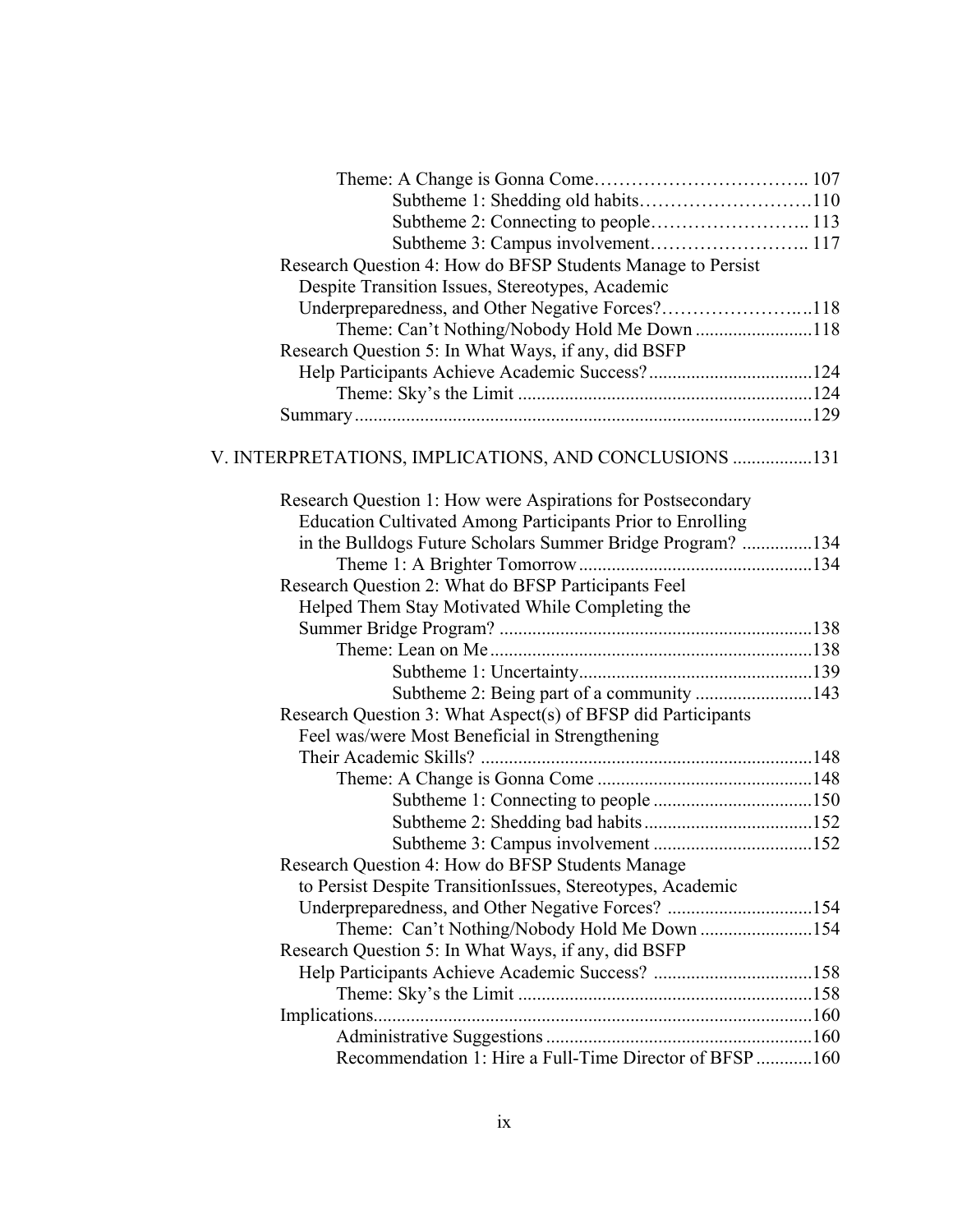| Recommendation 2: Strengthen Connections with Guidance |     |
|--------------------------------------------------------|-----|
| Counselors at High Schools that Serve as Feeders to    |     |
|                                                        |     |
| Recommendation 3: Increase the Online and Social Media |     |
|                                                        |     |
| Recommendation 4: Collect and Analyze Data on the      |     |
| Program Participants for Greater Institutional         |     |
|                                                        |     |
|                                                        |     |
|                                                        |     |
|                                                        |     |
|                                                        |     |
|                                                        |     |
|                                                        |     |
|                                                        | 194 |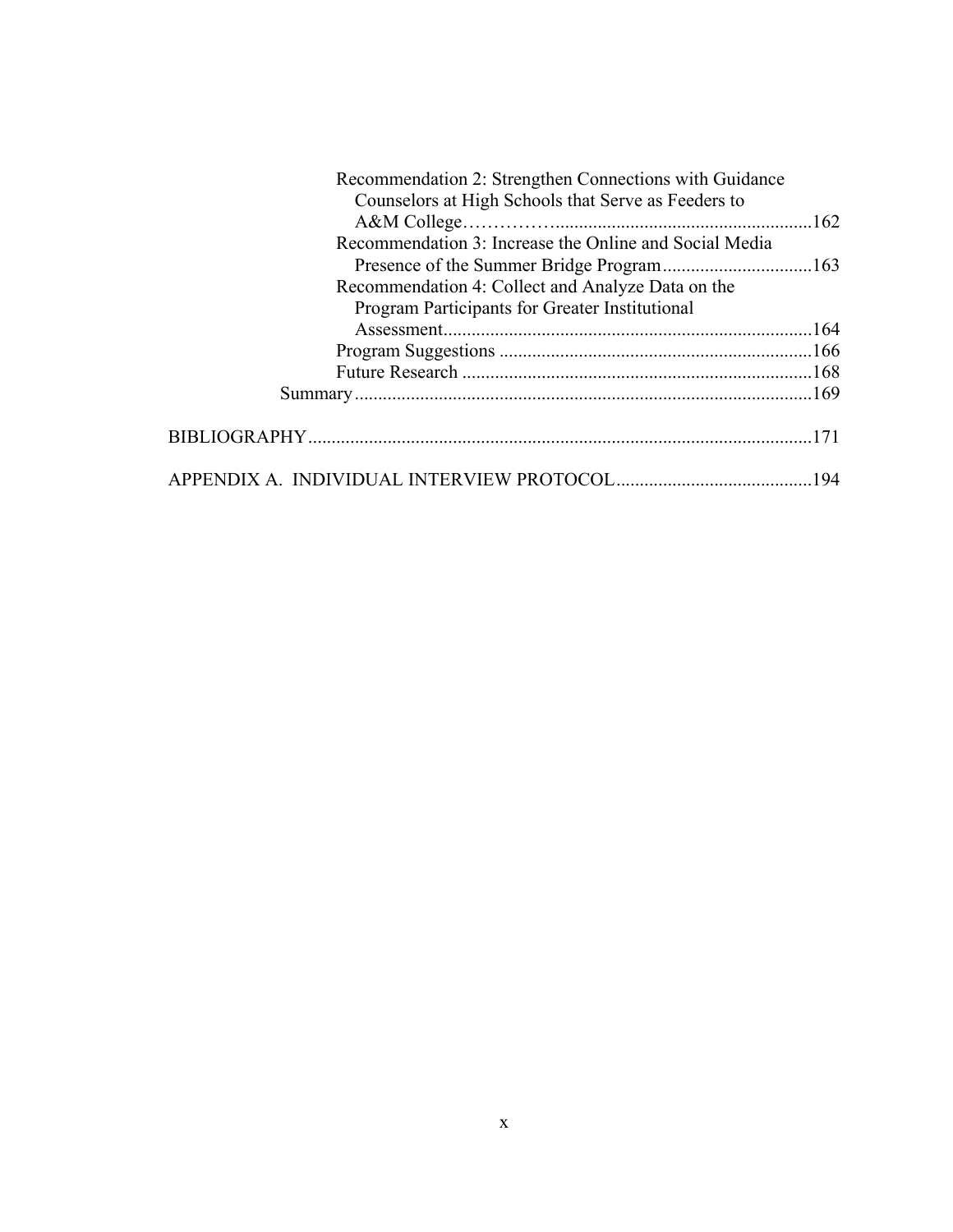# LIST OF TABLES

| Table 4. Anti-Deficit Achievement Framework with Research                                                              |  |
|------------------------------------------------------------------------------------------------------------------------|--|
| Table 5. Cumulative GPA of BFSP Students vs. 1 <sup>st</sup> Year                                                      |  |
| Table 6. Cumulative Fall GPA of Summer Bridge Students at A&M<br>College Versus Students in Similar Bridge Programs in |  |
| Table 7. Comparison of Cumulative Spring GPA of A&M Summer<br>Bridge Students and those from Similar Bridge Programs   |  |
| Table 8. Re-Enrollment Percentages for Summer Bridge Students and                                                      |  |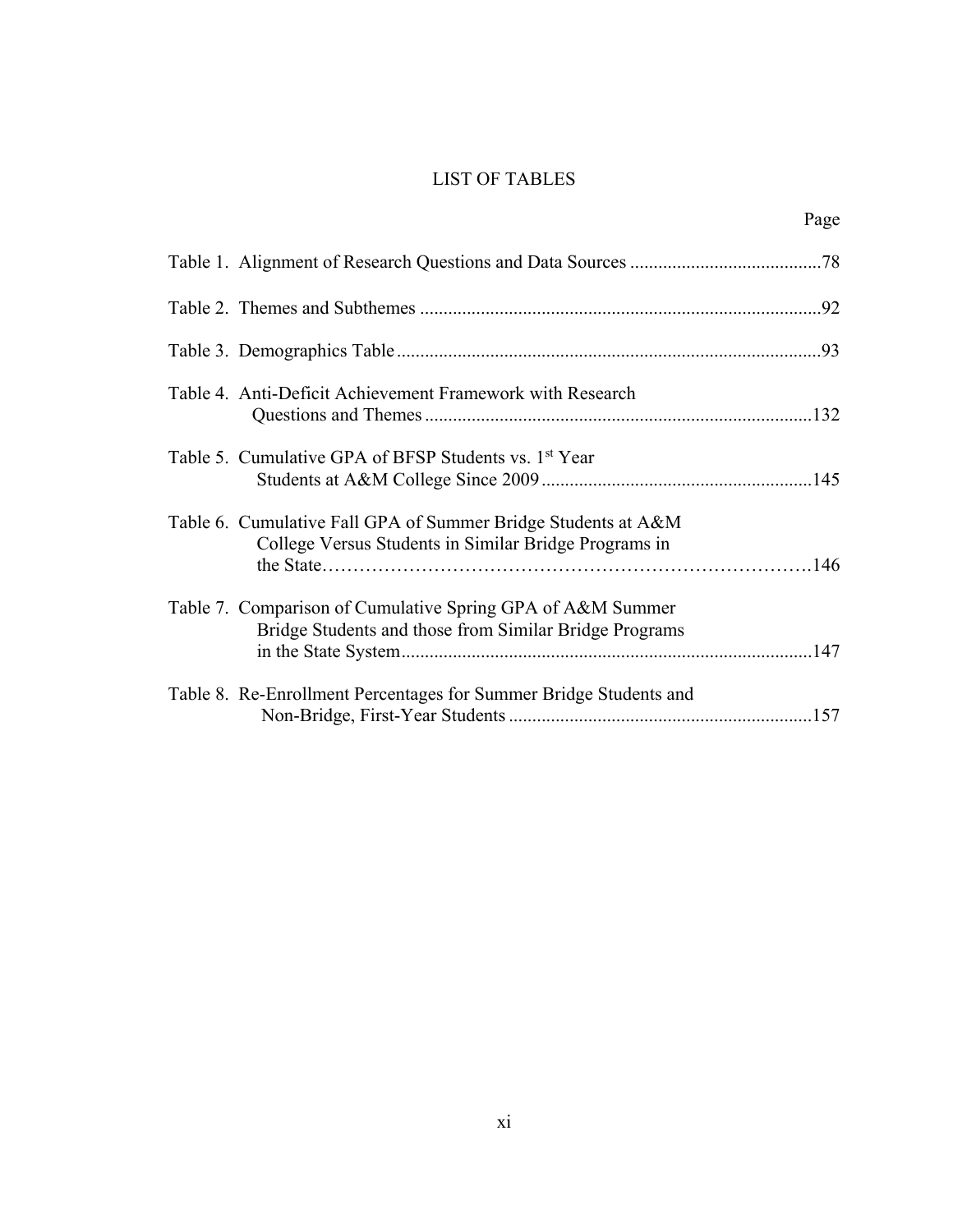# LIST OF FIGURES

Page

| Figure 1. Theoretical Concept Map: Anti-Deficit Achievement |  |
|-------------------------------------------------------------|--|
| Framework to Improve Academic Achievement of                |  |
|                                                             |  |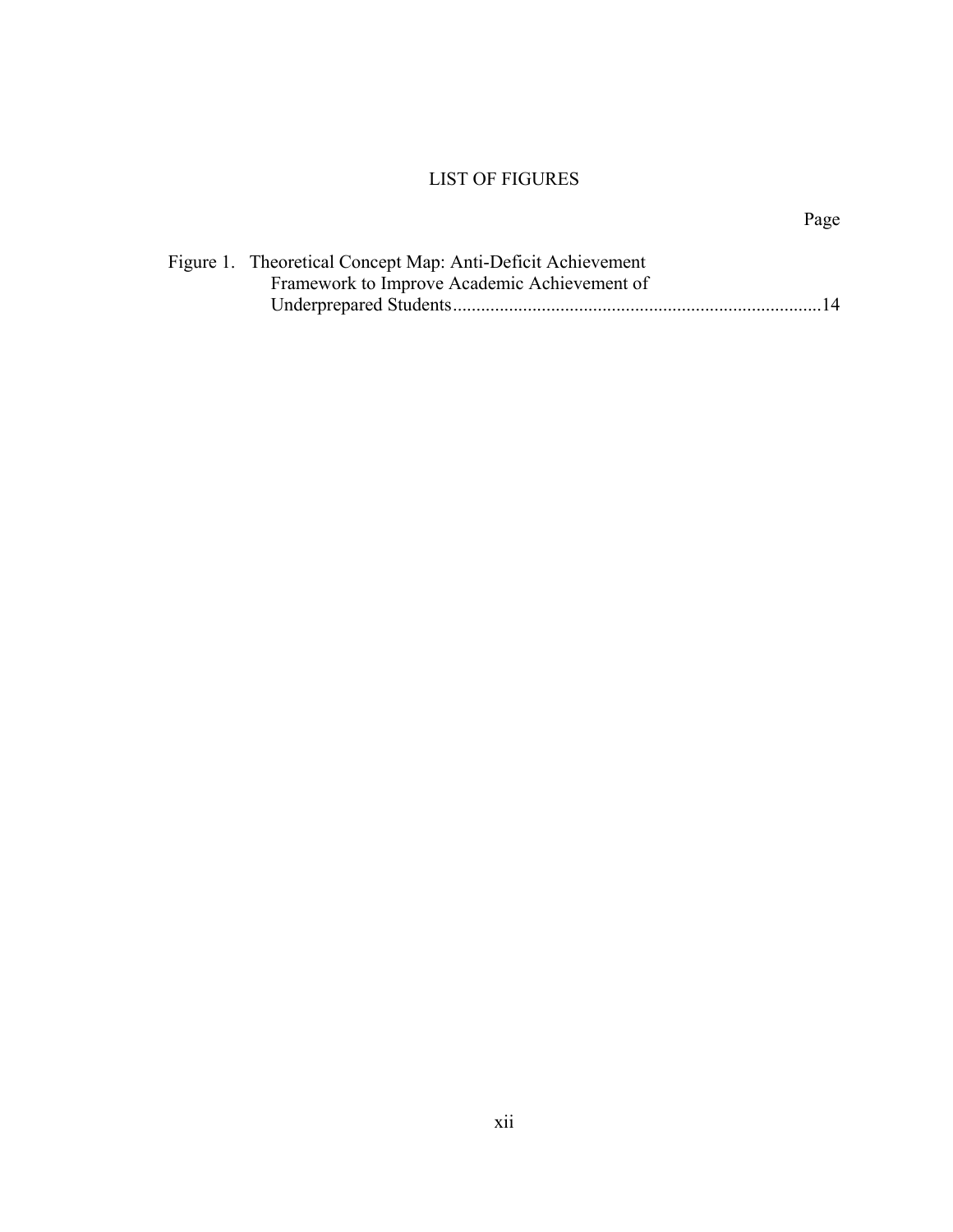# **CHAPTER I**

## **INTRODUCTION**

 When Arnold Lane finished high school in 1999, he did not envision attending college. "I didn't think I had a chance…because from my understanding, colleges looked at people who had 2.5 high school GPAs and above" (as cited in Harper, 2007, p. 65). Lane embodied many stereotypes society often associates with young black males. He grew up in a fatherless home in a crime-plagued city (Gary, Indiana) and was a lowperforming student completing high school with a 1.90 grade point average. In 2004, Lane graduated from Indiana University with a 3.4 GPA and a degree in finance (Harper, 2007). He likely would not have had that opportunity had he not completed a rigorous, college preparatory program that provided intensive remediation before he entered IU. Lane received extensive academic support and guidance during the six-week summer program and throughout his first year in college to address his educational deficiencies.

 Thousands of students like Lane - academically underprepared and from low socioeconomic backgrounds - enroll in similar programs yearly to gain college admission and improve their academic skills. Many researchers praise these pre-college outreach programs for increasing access for underrepresented populations and improving retention (Gullatt & Jan, 2003; Jager-Hyman, 2004; Villalpando & Solorzano, 2005). Others question whether these programs can adequately raise achievement levels and prepare students for postsecondary institutions (Tierney  $\&$  Hagedorn, 2002). That is fair given the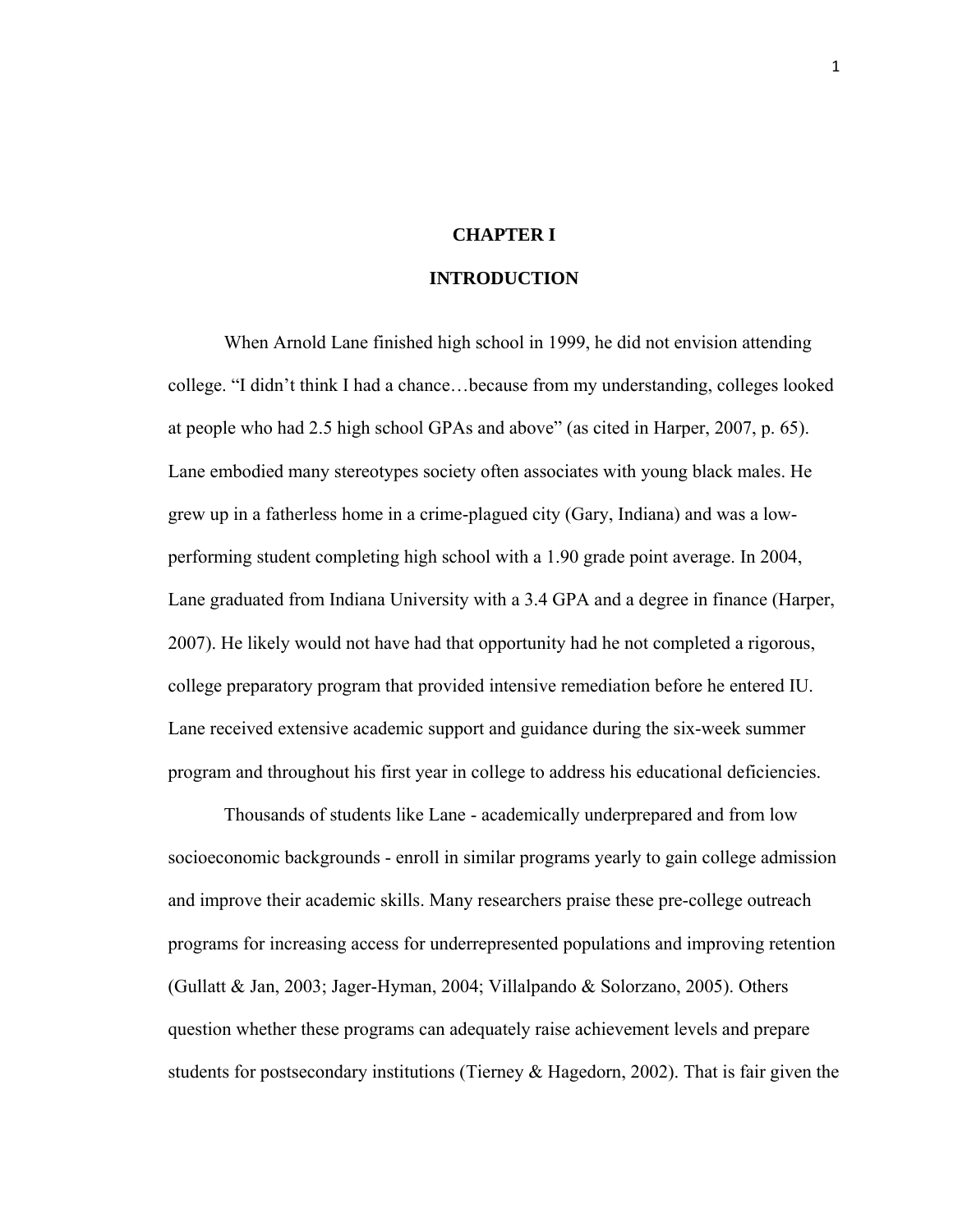academic struggles and challenges many underrepresented students face in college (Smith, Altbach, & Lomotey, 2002). Pre-college programs, however, are not perfect nor are they the panacea to remedy all problems concerning college readiness; they are just one means of increasing enrollment for three historically underserved student groups: minorities, first-generation attendees, and those from low-SES backgrounds. Without them, many of these students would struggle academically or not get the same exposure to higher education as some of their White counterparts.

 The introduction to this research will provide a brief overview of pre-college programs and their role in addressing academic and cultural disparities in higher education. Next, I will present the problem statement followed by the theoretical and conceptual frameworks and the purpose of the study. Finally, the guiding research questions and significance of the study will be presented.

#### **College Achievement**

 Lane's story, although uplifting, highlights a growing concern for university administrators and scholar practitioners: helping students persist to graduation. For the past several decades, persistence has been a buzzword in higher education – and that is no surprise. Nearly half of all students enrolled in college drop out before earning a degree. Because of those dismal statistics, the United States ranks 12th among industrialized nations when it comes to the percentage of 25-34 year olds with college degrees (Lewin, 2010). As such, the U.S lags behind countries such as Norway, Israel, Japan, and Ireland (OECD, 2012). The countries ahead of the U.S have smaller populations and fewer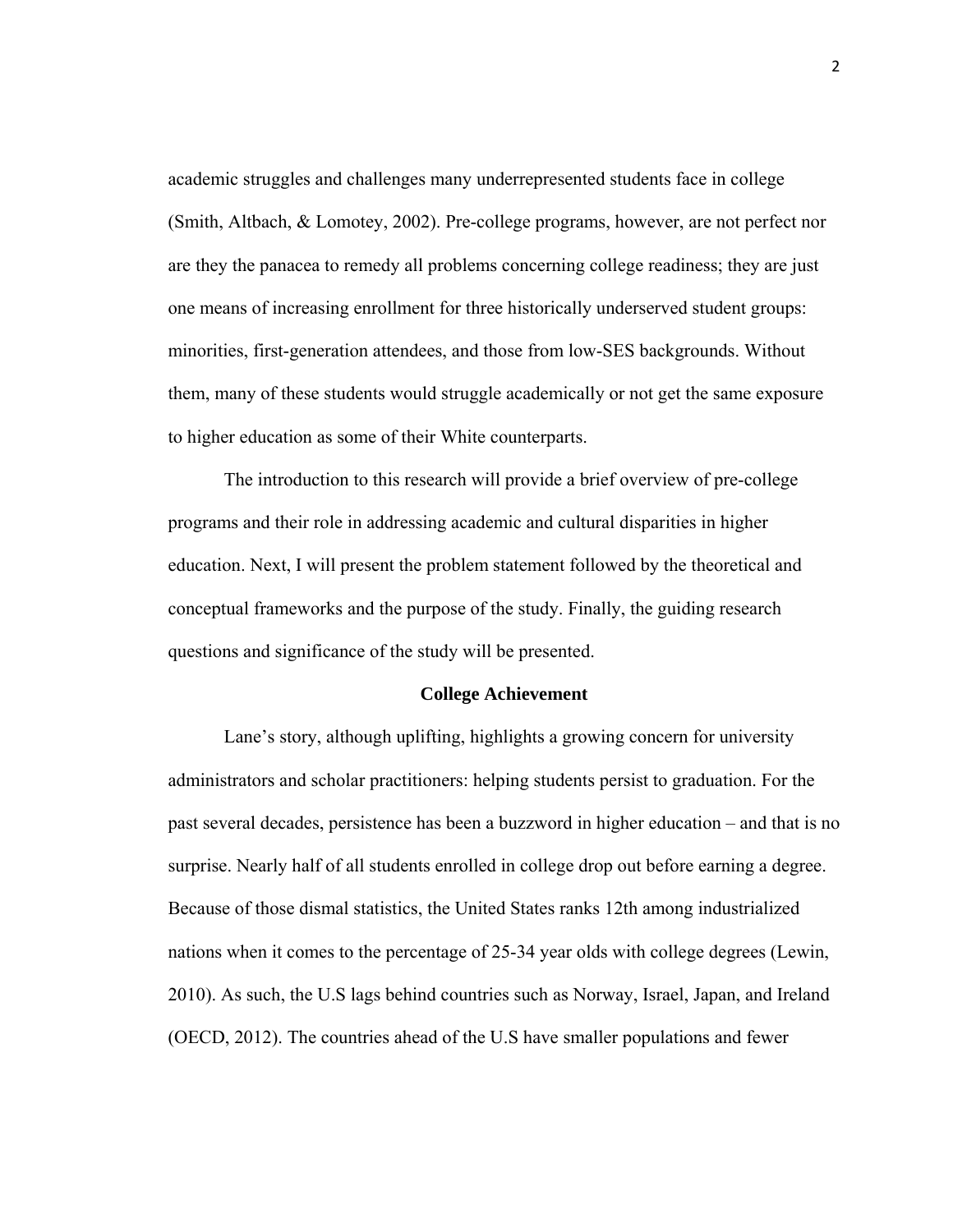people attending college. Nevertheless, many education leaders in this country find the degree attainment rates disconcerting.

 Researchers have poured enormous efforts into uncovering causes for the decline. However, they continuously circle back to the same problems that have plagued students in higher education for years: lack of preparation, inadequate secondary schools, limited academic resources, and rising costs of tuition, all of which are contributing factors in limiting college access (Bush & Bush, 2010; Carey, 2008; Hancock, 2001; McCabe, 2000). These issues undoubtedly affect persistence; however, they shift attention off the people who affect persistence the most such as college administrators, faculty and staff, and policymakers. Much of the existing literature surrounding student persistence illustrates this problem. Although numerous higher education journals have published articles and literature reviews on persistence, "these studies [often] fail to consider the wide variety of influences that shape student persistence, focusing instead on discrete conditions, interventions, and reforms" (as cited in Reason, 2009, p. 659). In essence, they failed to identify what factors and resources students felt best helped them persist in college.

 Many universities attempt to address problems with retention and persistence by offering pre-collegiate academic programs to prepare students for the rigors of college. Pre-college is a broad term describing programs that prepare K-12 students for college by enhancing their academic and social skills. Educators often use the terms "outreach,"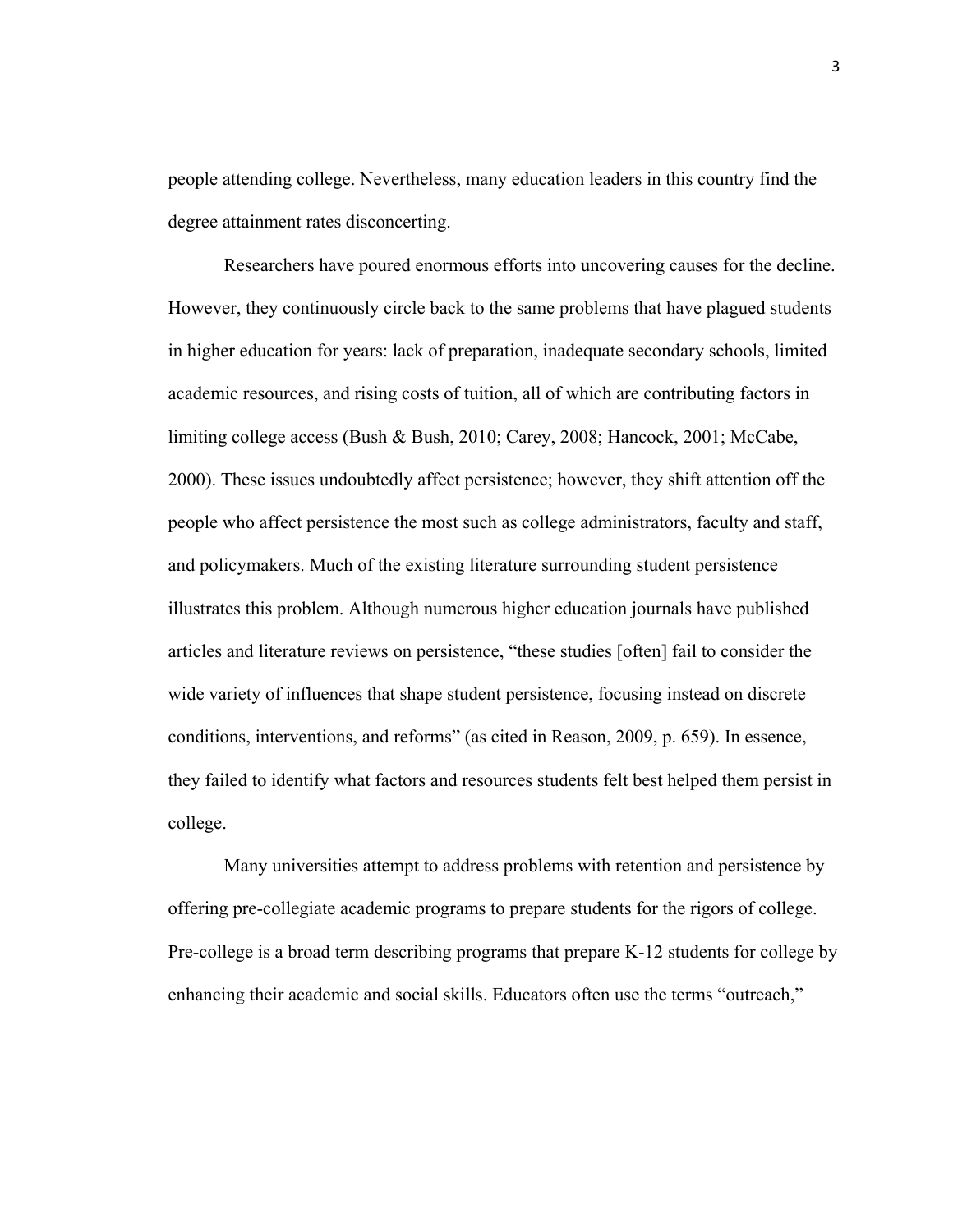"intervention," "access," "pre-college," and "pre-collegiate" interchangeably when labeling these programs. Each attempts to improve the pipeline to higher education by exposing students early to college life and learning experiences.

 Many of these programs start working with students as early as late elementary school or middle school. Others, like Upward Bound, work with students from the 9th grade until they graduate high school. Some programs, such as summer bridge, target first-year college students who are academically weak and may struggle without supplemental academic resources. Both Upward Bound and some university bridge programs provide intense remediation, enrichment, and intervention. Proponents believe they help students who might not otherwise attend college or who may dropout before finishing (Guiffrida, 2003; Harper & Quaye, 2007; Patton, 2006). Others, however, such as Gandara (2007) argue few of these programs, "offer [long-term] systemic interventions... [and] without a more systemic approach, it does not appear that these programs can have a truly large effect on measured achievement" (p. 37). Or can they?

 The influx of intervention programs suggests those who develop them believe otherwise. There are currently 1,000 academic enrichment programs nationwide (Gullatt & Jan 2003; Jones, 2003). The majority would credit Upward Bound as their model. Upward Bound was created in 1964 through the Economic Opportunity Act. This act, part of President Lyndon Baines Johnson's Great Society's "War on Poverty," leveled the academic playing field and made college more accessible for disadvantaged high school students (U.S. Department of Education, 2012). Upward Bound provides educational opportunities for students from low-income families and those from families in which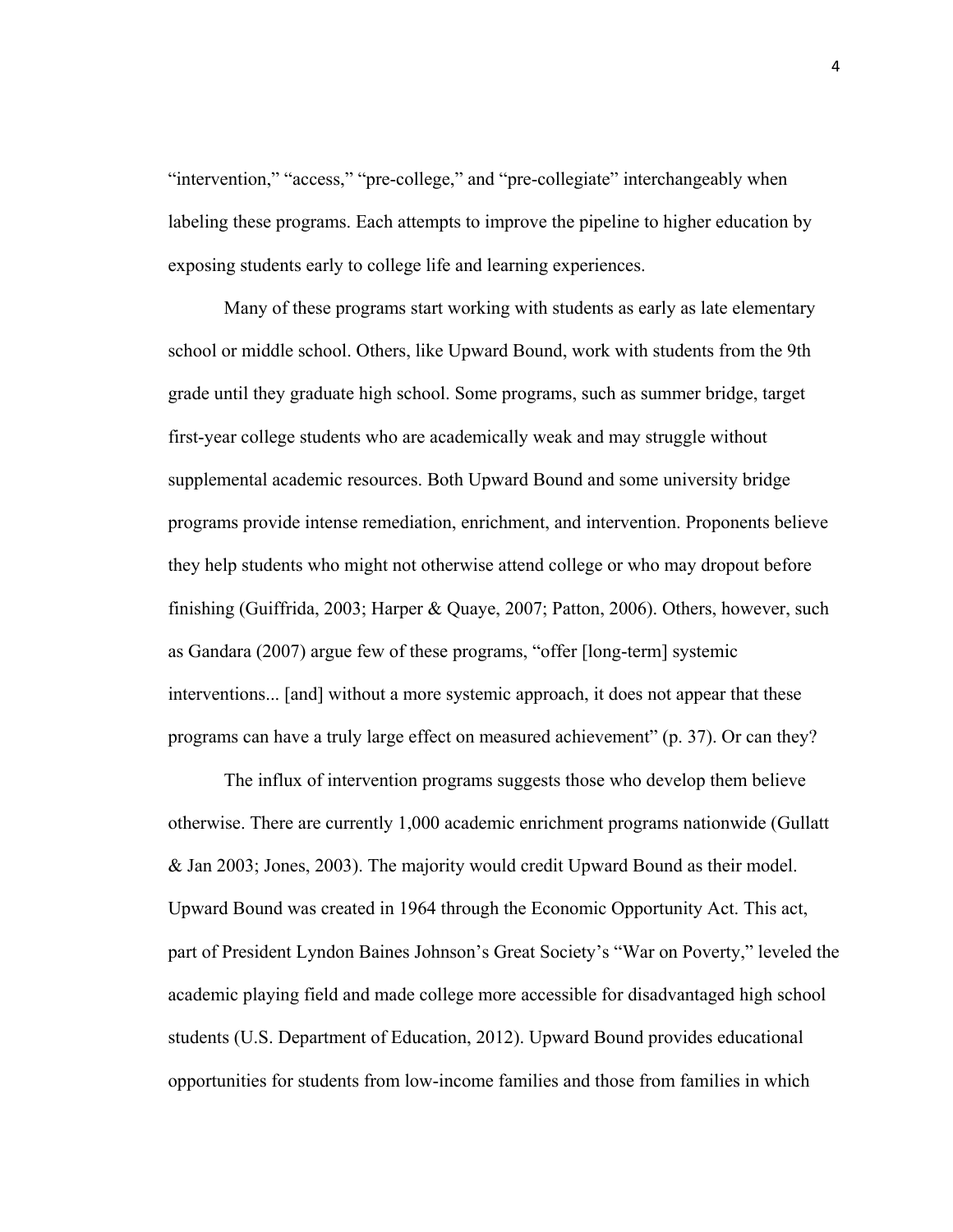neither parent holds a four-year college degree (U.S. Department of Education, 2012). This program started as a pilot in 1965 at 18 universities and expanded to 266 universities a year later (U.S. Department of Education, 2012).

 Today close to 70,000 high school students at 1,200 colleges participate in Upward Bound (U.S. Department of Education, 2012). The program serves students of all races, the majority being African Americans, who make up 45% of the participants (Cahalan & Curtin, 2004). They receive instruction in math, sciences, literature, writing and foreign languages (Walsh, 2011). Participants also receive tutoring, counseling, and mentoring. The program allows participants to experience university life in the summer by having them live on campus and take classes together as a cohort (Walsh, 2011).

 Upward Bound is part of three federally funded support services known as TRiO. The other components include Talent Search Initiative, also started through the Economic Opportunity Act, and Student Support Services. Like Upward Bound, the other TRiO programs identify and assist students from disadvantaged backgrounds who have the potential to succeed in college (U.S. Department of Education, 2012). Talent Search serves students in sixth through 12th grade by providing them and their families with information about college admissions requirements, scholarships, and financial aid. Student Support Services provides counseling and remediation for college students. The federal government allocated \$848 million in 2011 to fund TRiO programs (U.S. Department of Education, 2012).

 The success of Upward Bound spurred the development of GEAR UP, another federally funded service designed to increase the number of low-income students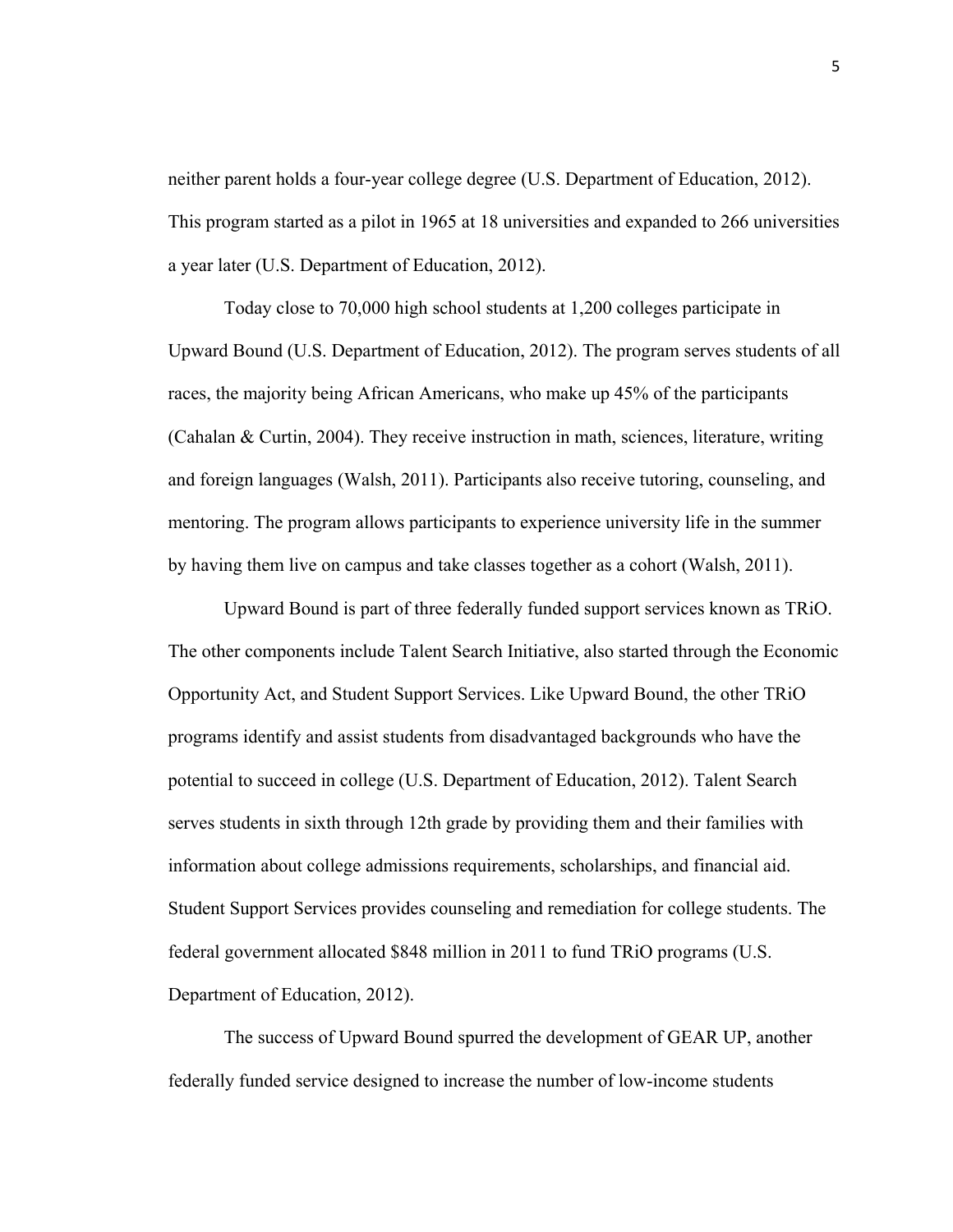attending college by providing 6-year grants to states and local school districts (Bausmith & France, 2012). Just like TRiO, GEAR UP (Gaining Early Awareness and Readiness for Undergraduate Programs) attempts to eliminate disparities in higher education between low-income students and those from middle to upper-class families (U.S. Department of Education, 2011). The program, which began in 1998, works with cohorts of students starting in the 7th grade and tracks them until they enter college (Bausmith & France, 2012). These students receive academic and support services (the latter usually in the form of tutoring and mentoring) as well as financial assistance to attend college (Bausmith & France, 2012). The federal government has spent more than \$3 trillion providing GEAR UP services (Bausmith & France, 2012).

 Following the lead of the federal government, nonprofit organizations and private foundations also provide pre-college outreach programs. Organizations such as the Gates Foundation, the Daniel's Fund, and the I Have a Dream Foundation also attempt to increase college access and success for low-income students. Other programs have emerged in recent years. These programs are not part of TRiO, but they follow its core mission. Most target students labeled "at-risk," a catchall phrase referring to students with middling grades but who possess greater potential. Students in this category often perform just well enough for guidance counselors and teachers to overlook their academic struggles. AVID (Advancement Via Individual Determination) is an example of one such program. AVID operates in 46 states and 16 countries (AVID, 2014). It targets low-income middle and high school students who have average grades but who have greater academic potential (Watt, Huerta, & Lozano, 2007). Program coordinators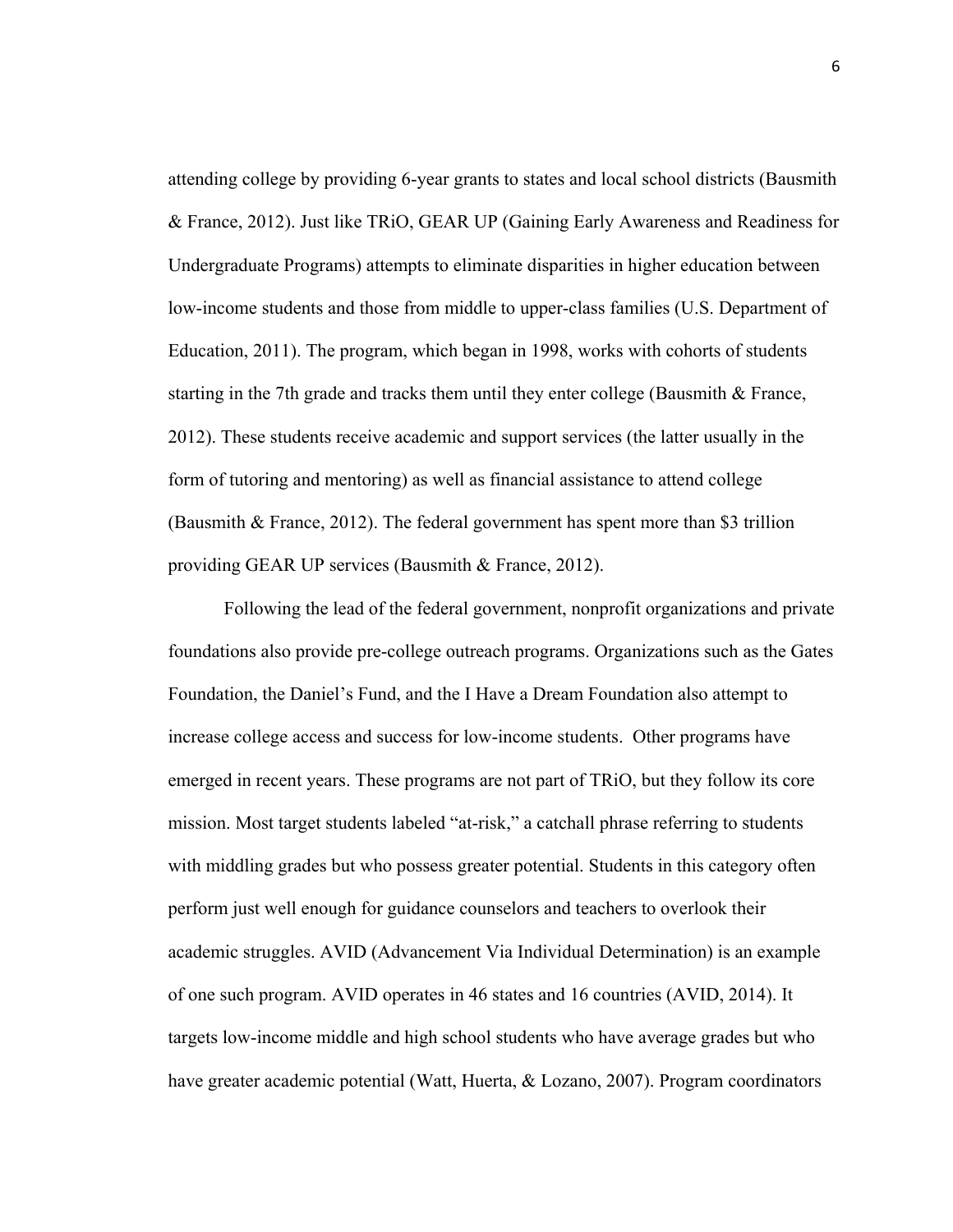screen applicants thoroughly before choosing students, who participate voluntarily and take college preparatory classes as a cohort instead of general or vocational classes (Watt, Huerta & Lozano, 2007).

#### **Problem Statement**

 An increase of high school graduates enrolling in postsecondary education has done little to eliminate disparities in college degree attainment for underrepresented minorities, low-income students, and first-generation college attendees (Baum, Ma, & Payea 2010; Brewer, Stern, & Ahn, 2007; de Vise, 2009; Kirst, Venezia, & Antonio, 2003). Recent statistics illustrate the significance of this problem. On average, 60% of Whites graduate college within six years compared to only 49% of Hispanics and 40% of Blacks (Gonzales, 2010). The numbers are even more somber at some institutions where nearly two thirds of ethnic minorities fail to graduate within six years (Carey, 2008; Harper, 2007). This occurs despite mentoring programs and supplemental services aimed at reversing this trend (Ahn, 2010; Carter, 2006; Chellman, Crook, Holod, Schwartz, & Stiefel, 2011; Cook & Cordova, 2007; Myers, 2003).

 Many institutions offer summer bridge programs to strengthen retention and persistence. These programs, which run the summer before students' first year in college, offer extra academic support while also helping them connect with peers, faculty, and campus resources to integrate university life (Strayhorn, 2011). Many bridge participants are racial or ethnic minorities, first-generation college attendees, and those from lowincome families. The overall purpose of many summer bridge programs is to help participants develop better study habits, build relationships with peers and faculty, and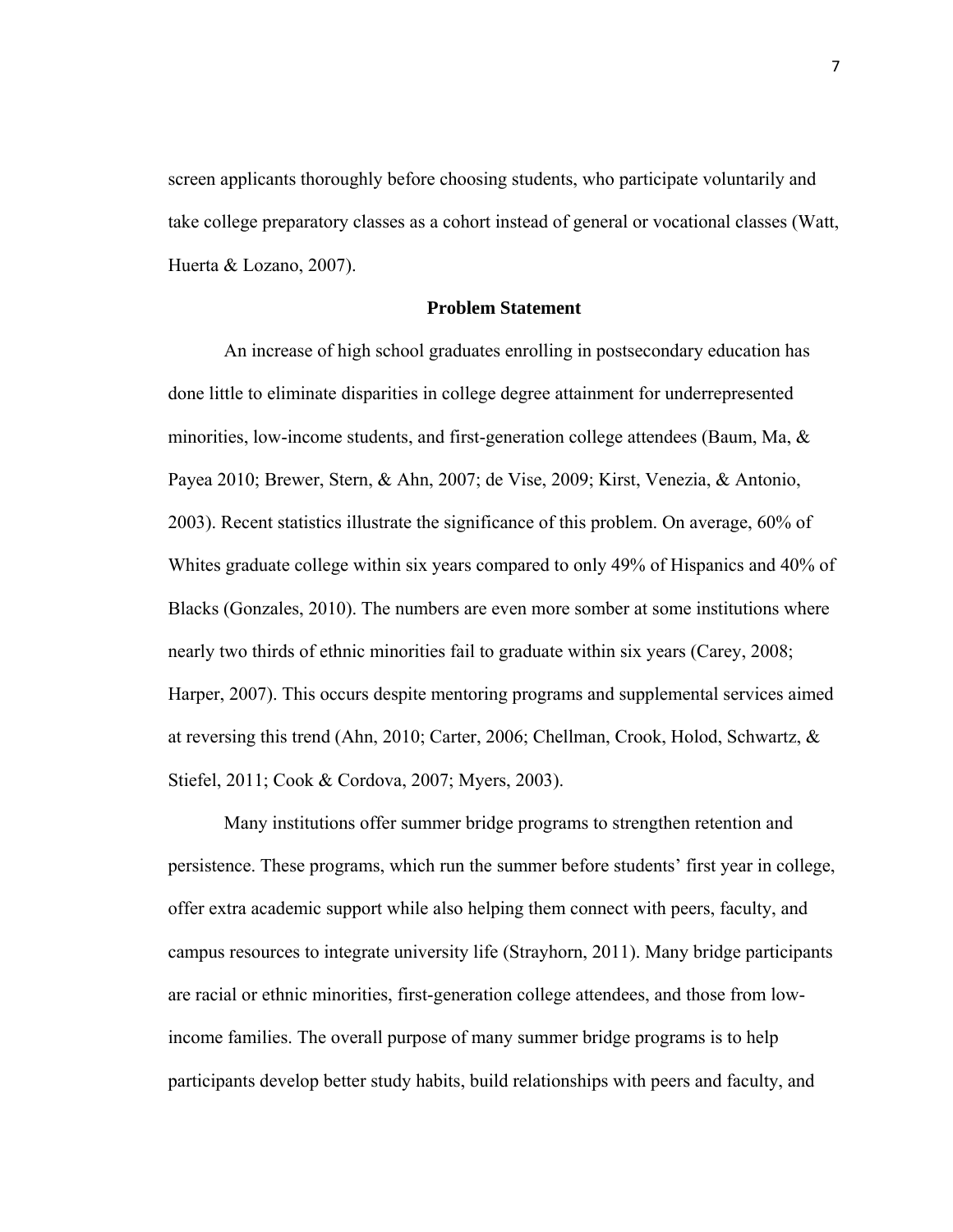utilize campus resources. A&M College's Bulldog Future Scholars Program (BFSP) aspires to help students reach each of those goals. The six-week residential summer bridge program started in 2009. It is open to students who have been admitted to A&M but whose standardized test scores are lower than the school's average. A&M College is a medium-sized historically black college located in the southeastern United States. It has slightly less than 11,000 students enrolled in both undergraduate and graduate programs. For each of the past six years, the university has selected 40 students to participate in BFSP. Students submit an application for the summer bridge program after being admitted to A&M. Program officials then select participants for BFSP based on the strength of their applications, recommendations, and telephone interviews. The university targets this population because it deems these students as "high-risk," meaning they are more likely to struggle academically and socially, which makes them more susceptible to dropping out of school.

 Although some college leaders believe summer bridge programs can increase retention, two fundamental questions arise. First, what are the participants' perceptions of these programs? Secondly, in what ways, if any, do they feel the programs improved their efforts to stay in school? Most of the evaluative research of these preparatory programs focuses on the programs themselves and not the participants. In other words, most research consists of statistical data and conclusions drawn by observers or those who run the programs in regards to grades earned by the participants, re-enrollment rates, course completion rates, and graduation figures. Studies that do focus on the perceptions of summer bridge participants often do so using surveys, but that also has limitations.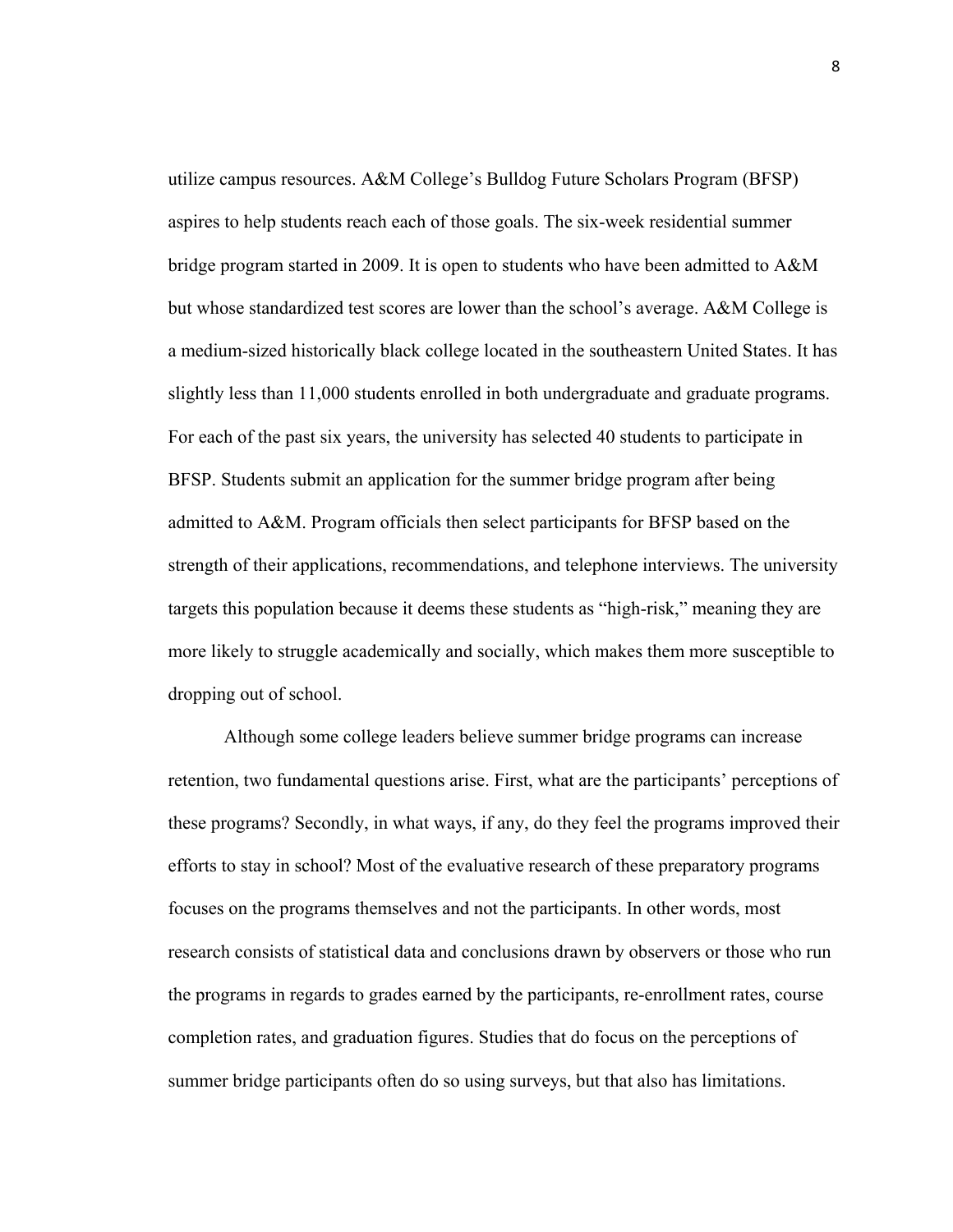Kelley, Clark, Brown and Sitzia (2003) asserted that while survey research has many advantages its data results often lacks depth. Although survey research and other quantitative measures can provide insight into summer bridge programs' level of influence on academic development, collectively they do not allow the participants to reflect on their involvement in the programs and what components, if any, aided in their development.

 Thus, the purpose of this study was to evaluate BFSP at A&M College and investigate students' views about the program. This was done to discern their perceptions of the program and if they felt it helped them in their academic and social progress. The students in this research project were first-generation minority students who participated in the six-week residential program. During that time, the students took a math and composition course, participated in afternoon and evening tutoring sessions as well as attended workshops, lectures, and symposiums. This study was grounded in Harper's (2007) findings that suggested colleges and universities can raise achievement levels and improve the college experiences of underprepared minority students by utilizing "institutional agents, policies, programs, and resources" to move beyond deficit-oriented perspectives. In other words, instead of focusing solely on the participants' past shortcoming and/ their lack of cultural and social capital upon entering college, this study attempted to uncover how the bridge program assisted them in gaining access to resources and social connections (mentors, professors, and support staff) that helped them become successful.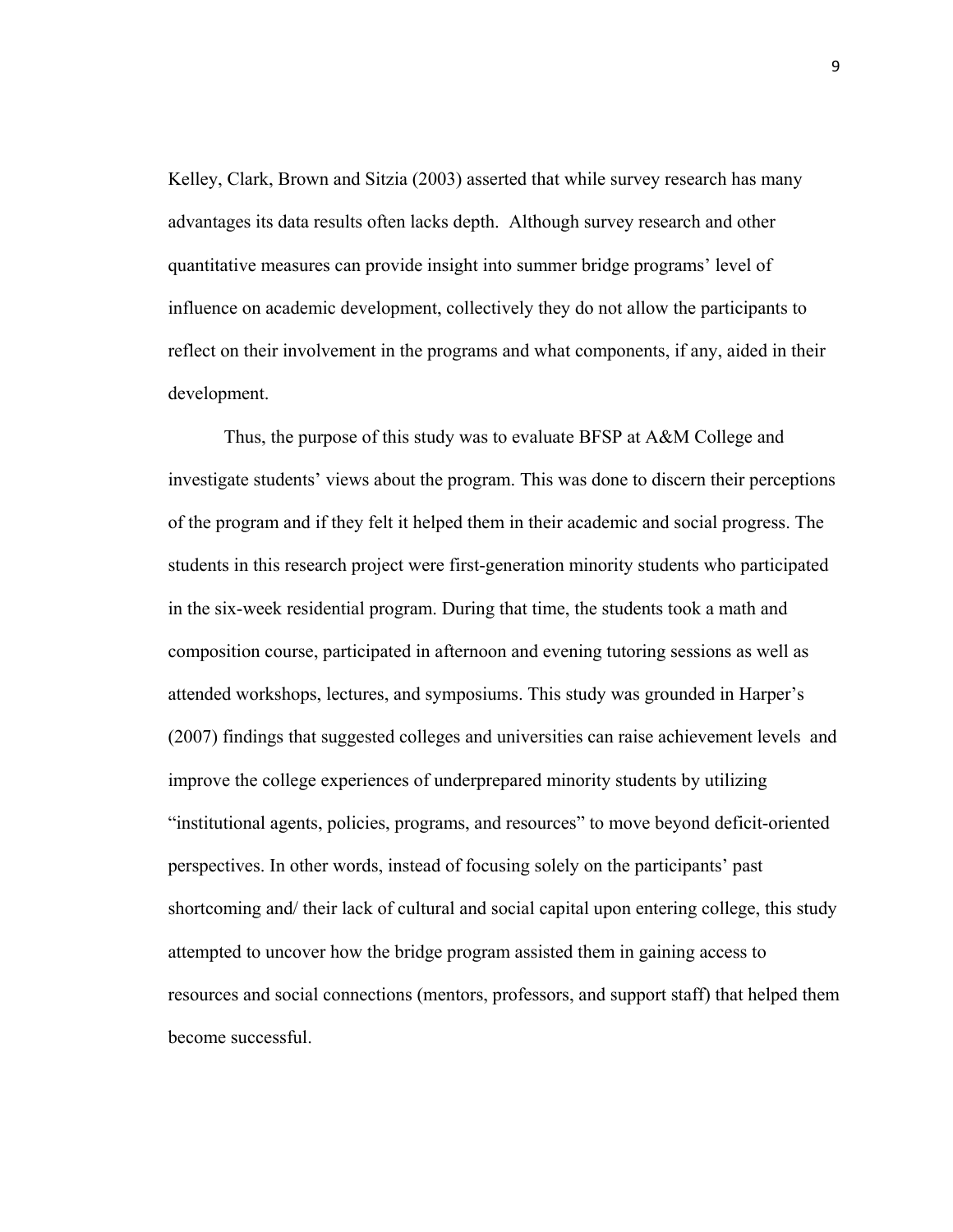My position as a writing instructor and professional tutor in the program provided access to the participants and allowed me to observe them in their classroom and residential settings. This study was important for several reasons. First, it examined a student population that has been historically underserved and one that lacks adequate access to higher education. Second, the ability of these students to persist and graduate could influence their quality of life. Although a high school diploma is a prerequisite for most employment, the path to a well-paying job is a college education (Pascarella  $\&$ Terenzini, 2005). Beyond preparing students to enter the labor market, however, a university has an obligation to provide services to raise the achievement levels of its underserved population.

 Researchers also have an obligation to study these programs to assess whether they meet their goals. The participants in the summer bridge program were all accepted into the university at which this study was conducted. However, their standardized test scores and/or high school grade point averages were below the averages for their incoming class. Many researchers have argued test scores and GPA are indicators of college success (Atkinson & Geiser, 2009). If the university admits these students despite them having low standardized test scores then it should provide programs and services to help them succeed and not flounder. Likewise, it is important for researchers to study these programs to determine what impact they can have on eliminating educational disadvantages for underserved students (Becker, Krodel, & Tucker, 2009; Brock, 2011; Domina, 2009; Fischer, 2007). Lastly, Harper's anti-deficit achievement framework has not been used to evaluate a summer bridge program at a historically black college.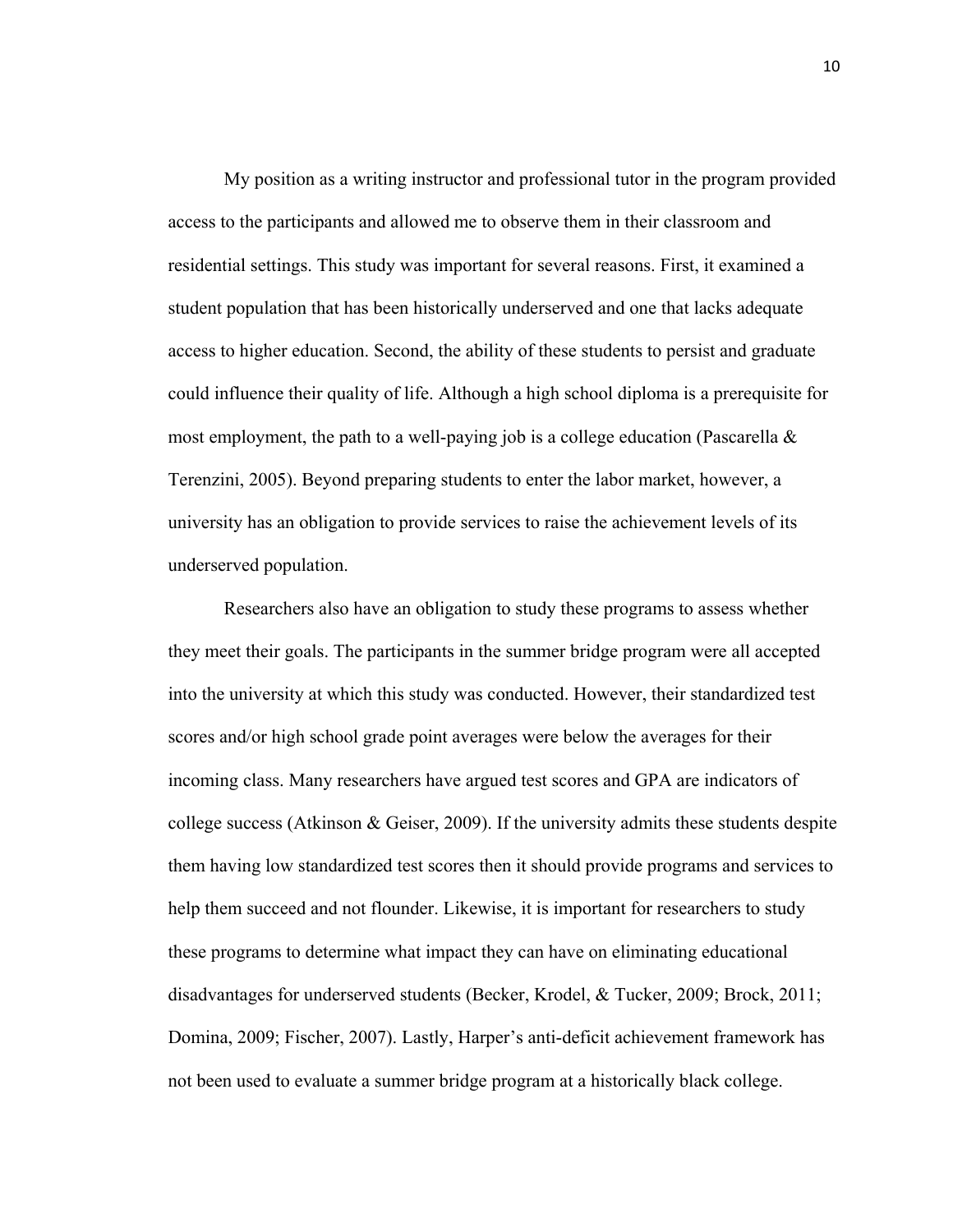#### **Theoretical and Conceptual Frameworks**

 This study attempted to understand the phenomenon of how underserved student populations experience summer bridge programs and uncovered those experiences by evaluating the Bulldogs Future Scholars Program (BFSP) at A&M College. The program selects students statewide who have been accepted into A&M College but whose standardized test scores and/or high school grade point averages are below average for incoming freshmen. The majority of first-year students at A&M College graduate high school with a 3.26 GPA and have a combined math and reading SAT score ranging from 908 to 980 (College website, 2012).

 The theoretical framework for this study will be an anti-deficit achievement model. Many researchers in an effort to explain why some students enter college underprepared embrace a deficit ideology that inexplicably focuses on the weaknesses of marginalized students and shuns their inherent strengths (Gorski, 2010). An anti-deficit achievement framework reverses this line of thinking by looking at what institutional practices universities and colleges should undertake to improve access and persistence. Harper and Davis (2012) argued strengthening college preparatory programs for marginalized students is one such effort. As Harper noted, this framework coupled with qualitative research methodology offers, "sophisticated understandings of how diverse populations of students navigate their ways to and through higher education…" (2007, p. 56).

 Despite criticism that the effectiveness of summer bridge programs is difficult to quantify, research has shown that they help participants earn higher grades, remain in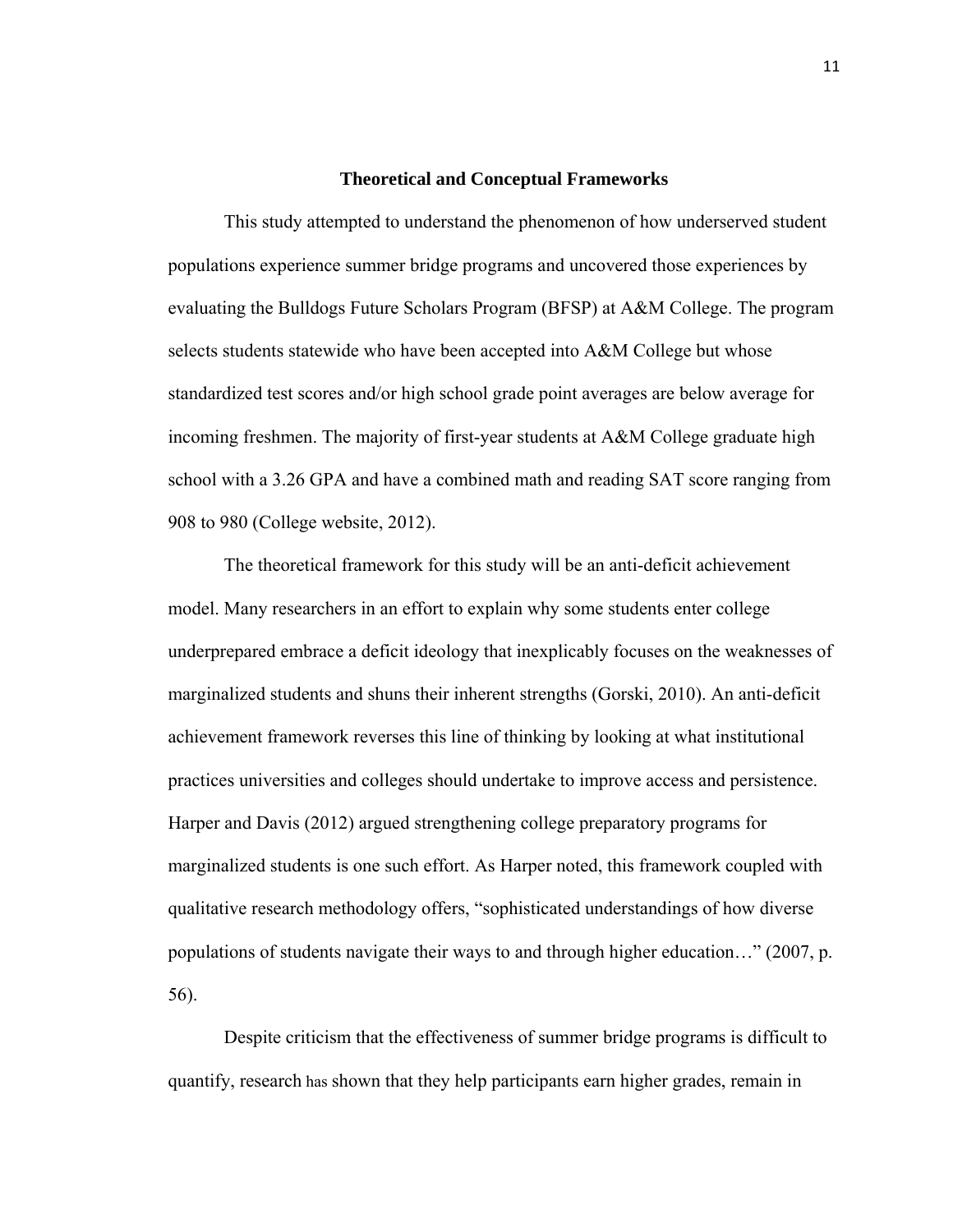school longer, and attain degrees (Evans, 2009; Pascarella & Terenzini, 2005). In recent years, many researchers have produced numerous articles arguing in favor of using qualitative research methods when assessing such programs. Numbers can tell how many of these students passed or failed a class, the types of grades they earned, and how many graduated each year. Numbers, however, do not always provide context; therefore, they cannot fully explain why these things happen.

 Although many researchers have argued in favor of anti-deficit achievement models when examining student achievement, Harper (2007) has been the foremost advocate of this framework. He has used it in several longitudinal studies of Black male students, including one of students aspiring to earn doctorates in education (2012) and another of African American males who overcame barriers - either institutional or personal - to succeed in college by maintaining grade point averages above 3.0 (2007). Those students had attended a range of colleges from historically black universities to Ivy League schools.

 Although Harper and Davis (2012) do not seem to agree with many of the core values of Ogbu's (1978) oppositional cultural theory, they use it as a component of their 2012 study. In doing so, they rejected a key tenet of Ogbu's framework – the idea that Black students often feel as if they are part of a caste system on college campuses and that frames their relationship with their institution. In other words, many Black students persisted not because of institutional support but in spite of the lack thereof. This study will try to determine what specifically helped students in the BFSP to persist.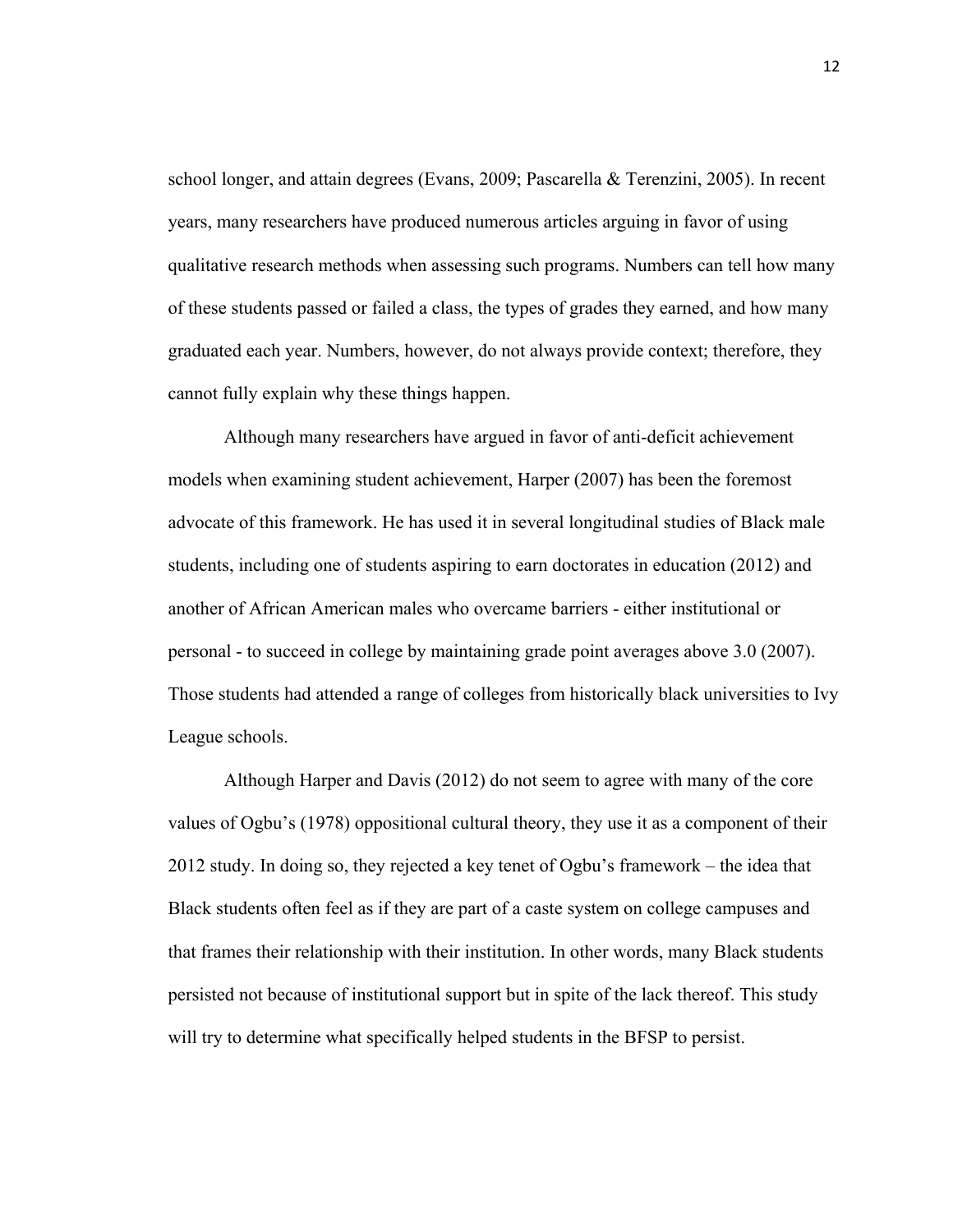Figure 1 provided a conceptual representation of how an institution could incorporate an anti-deficit achievement framework to improve the academic achievement of its underprepared population and thus increase retention and persistence. The concept map illustrated the major initiative of BFSP and its intended outputs — overcoming underpreparedness, improved study skills, and academic and social integration within the institution. Ideally, these would lead to the most desired student outcomes of raising the academic achievement levels of BFSP participants. The major goal of BFSP is to improve the college readiness of its participants with the hope of increasing retention rates for students A&M deems "high-risk." In order to accomplish that mission, it has to focus on developmental skills needed to succeed in college, namely improving study habits and helping students become more engaged with college-level work.

 Based on the proposed model, increased confidence in one's ability and higher self-esteem could contribute to several positive factors: improved grades and self-efficacy and possibly strengthened relationships with professors, mentors, and other campus personnel. Existing research can support these claims. Building relationships is a necessary part of raising student achievement and ensuring that students will persist in school (Astin, 1993; Braxton, Sullivan and Johnson, 1997; Fries-Britt, 2000; Hurtado & Carter, 1997; Tinto, 1997, 2000).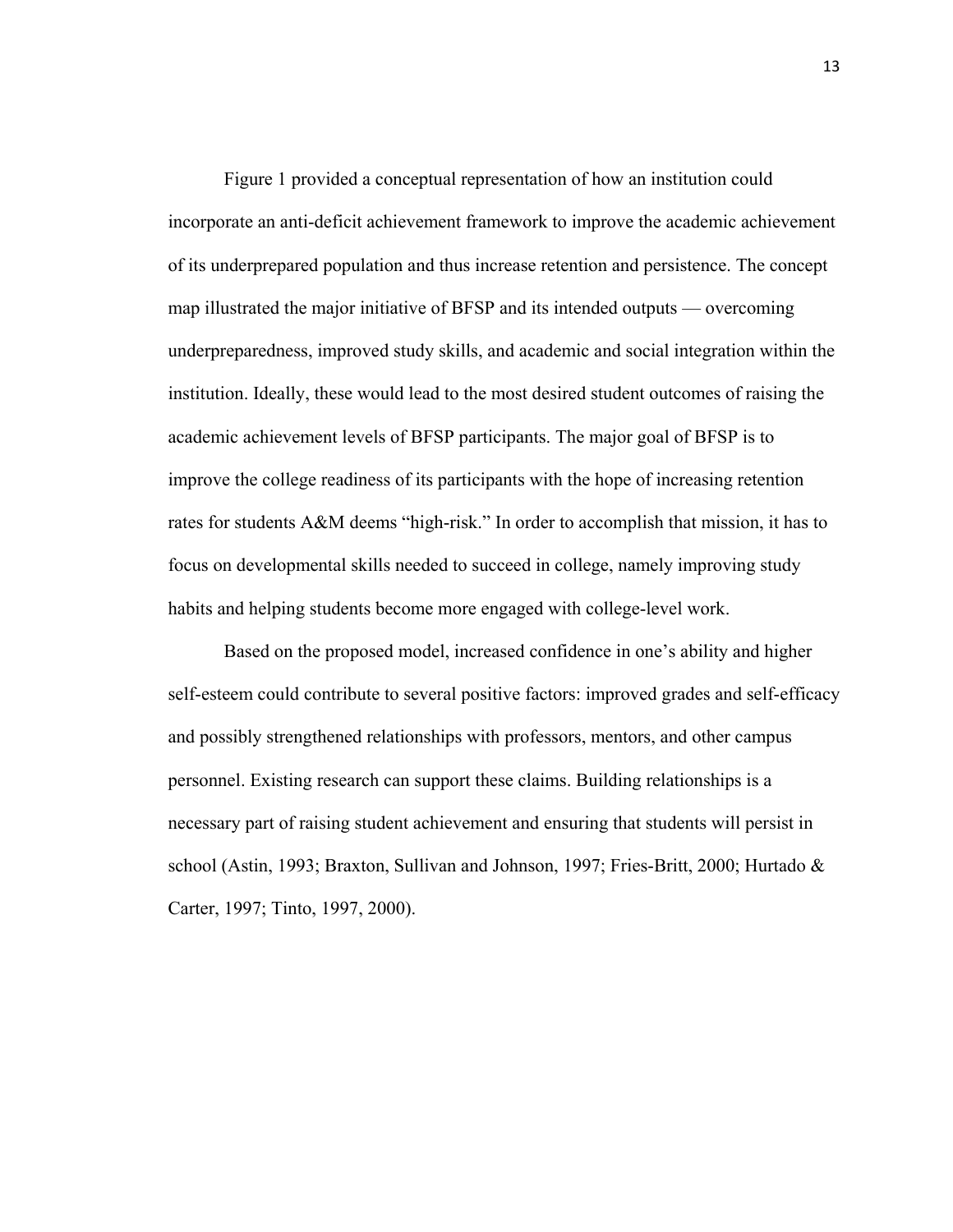**Figure 1** 

**Theoretical Concept Map. Anti-Deficit Achievement Framework to Improve** 

**Academic Achievement of Underprepared Students** 



 Each component in the theoretical concept map represents what should be a desired outcome of academic and social development. An anti-deficit achievement framework thus becomes an appropriate lens to examine the perceptions of students who participated in a pre-college readiness program and ask those students how they felt BFSP affected their academic and social development, their desire to stay in school, and their ability to persist. Incorporating this research lens can possibly provide an understanding of how participants raised their academic achievement levels, negotiated identity conflicts, and coped with balancing social demands with achievement in peer groups. In sum, I tried to determine if the summer bridge program was a contributing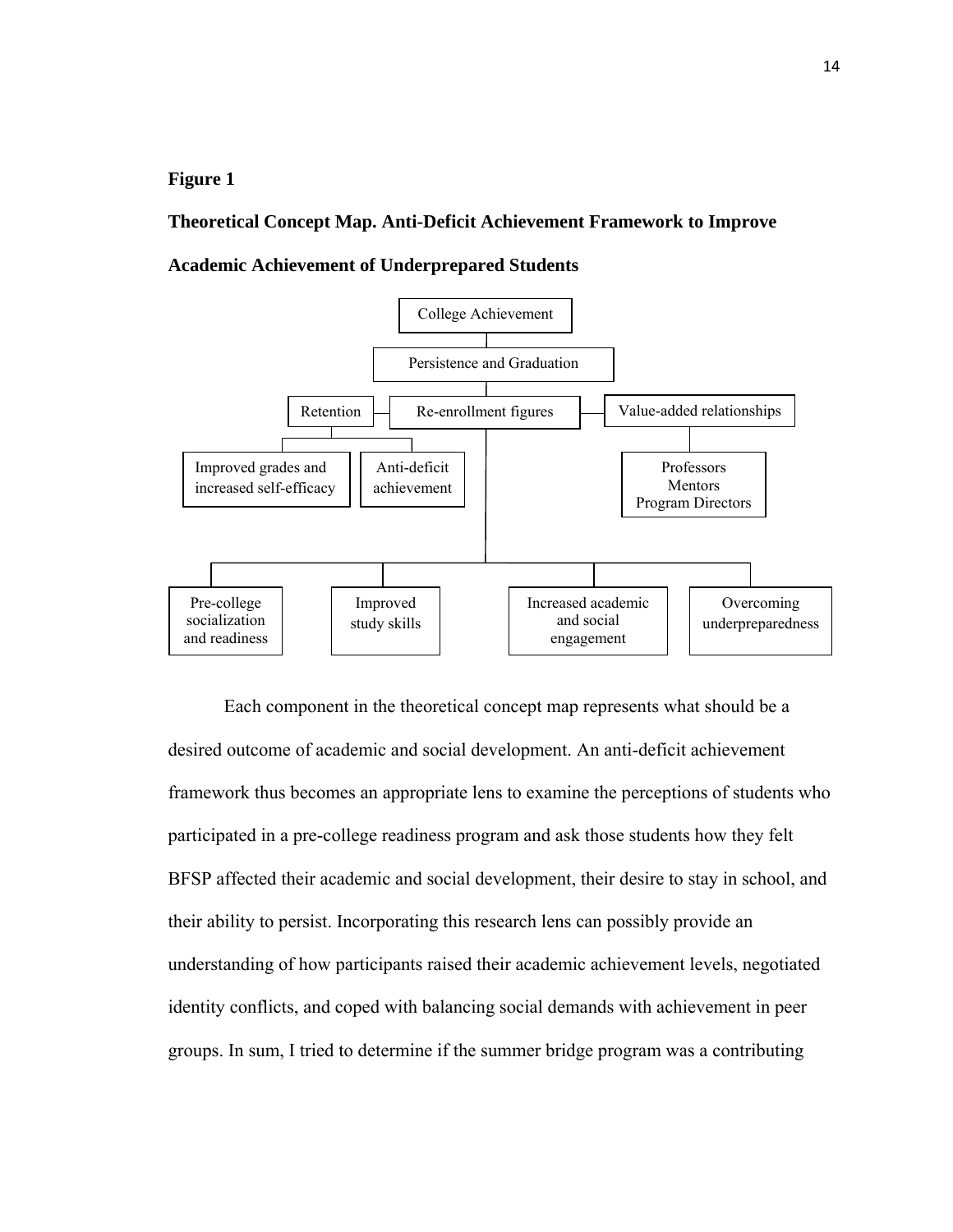factor in why the participants may have persisted and excelled in school instead of focusing on their shortcomings.

 Although the students shared similar backgrounds in addition to their participation in BFSP (e.g. their commitment level in school, socioeconomic status, and campus involvement), the researcher anticipated some differences in perceptions because of contrasting experiences. In addition, the concept model merely served as a proposed guide for different stages students may enter while striving for academic achievement. Students may have taken divergent paths and formed different relationships with peers and faculty as they moved toward achieving desired educational outcomes. These experiences would likely influence their perceptions.

#### **Purpose of the Study**

 The purpose of this study was to evaluate BFSP by examining participants' views on their experiences in the program. The study attempted to discern what effects, if any, the program had on underprepared students' perceptions about postsecondary participation, their academic development, and their ability to persist. I then compared participants' perceptions with BFSP's mission statement and intended goals to see if they aligned. The participants in this research study were first-generation and/or low SES students who graduated from high schools in the state where A&M College is located. In examining these students, I considered their perspectives of school resources, support services, and relationships built with professors and professional staff members. Through the interpretive lens of anti-deficit achievement, I tried to determine which intervention methods and program components, if any, aided in their college trajectory.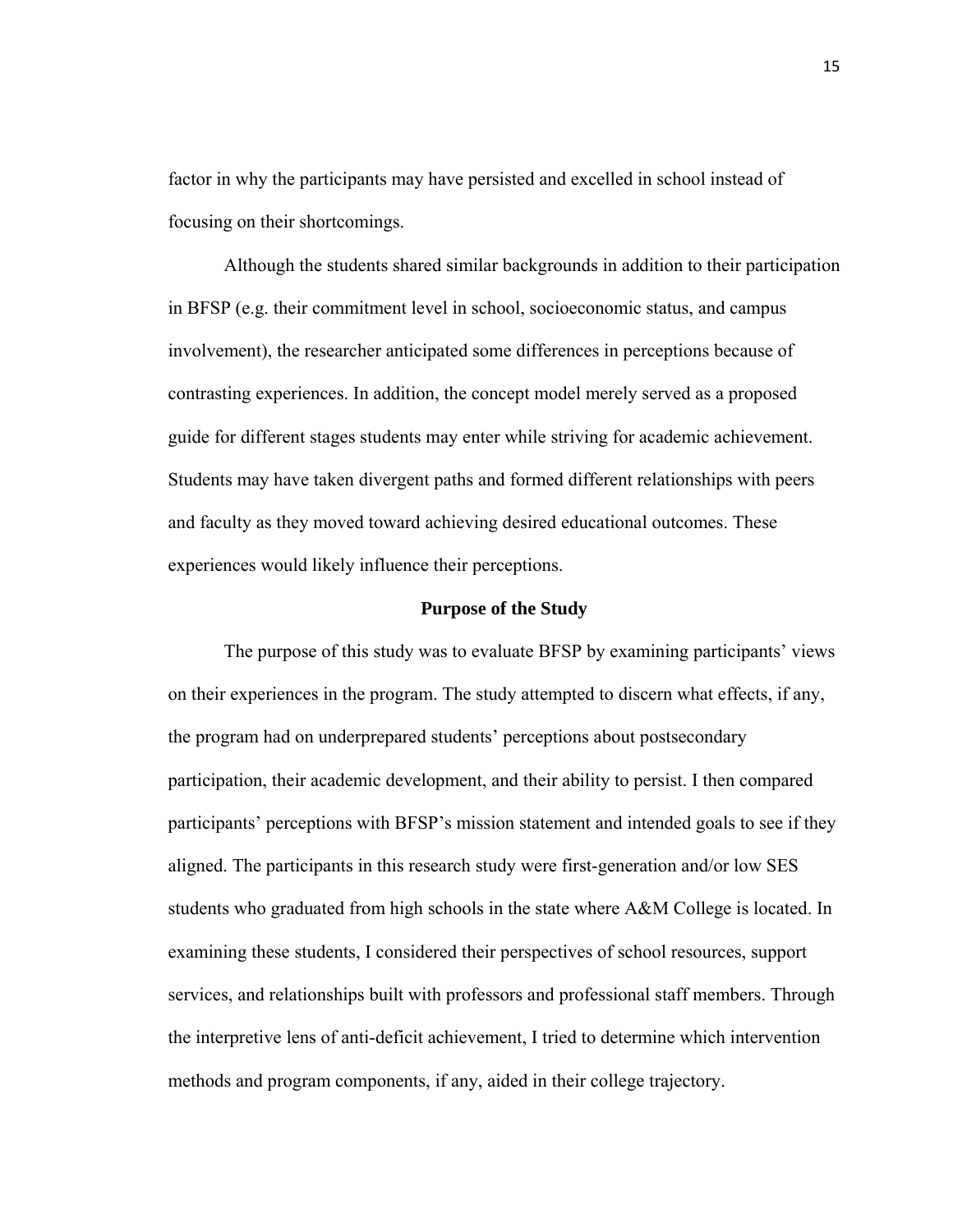#### **Research Questions**

The following research questions guided this study:

- 1. How were aspirations for postsecondary education cultivated among participants of the Bulldogs Future Scholars summer bridge program?
- 2. What do BFSP participants feel helped them stay motivated while completing the summer bridge program?
- 3. What aspect(s) of BFSP did participants feel were most beneficial in strengthening their academic skills?
- 4. How do BFSP students manage to persist, despite transition issues, stereotypes, academic underpreparedness, and other negative forces?
- 5. In what ways, if any, did BSFP help participants achieve academic success?

## **Significance of the Study**

 In recent years, issues affecting academic development, retention, and persistence have attracted the attention of institutional researchers, college administrators, and program planners. Pre-college initiatives, namely summer bridge programs, have become a popular intervention measure to help tackle these issues. Often, educators determine the success and failures, and by extension the worthiness, of academic programs such as these on aggregated data. Although such measures can provide statistical insight into passing/failure rates, grades earned, courses completed, and degrees attained, they fail to provide a contextual understanding of how the programs affected their participants (Attinasi, 1992; Harper, 2007). Researchers must move beyond detached measurements and listen to the voices of those whom the programs serve in order to make accurate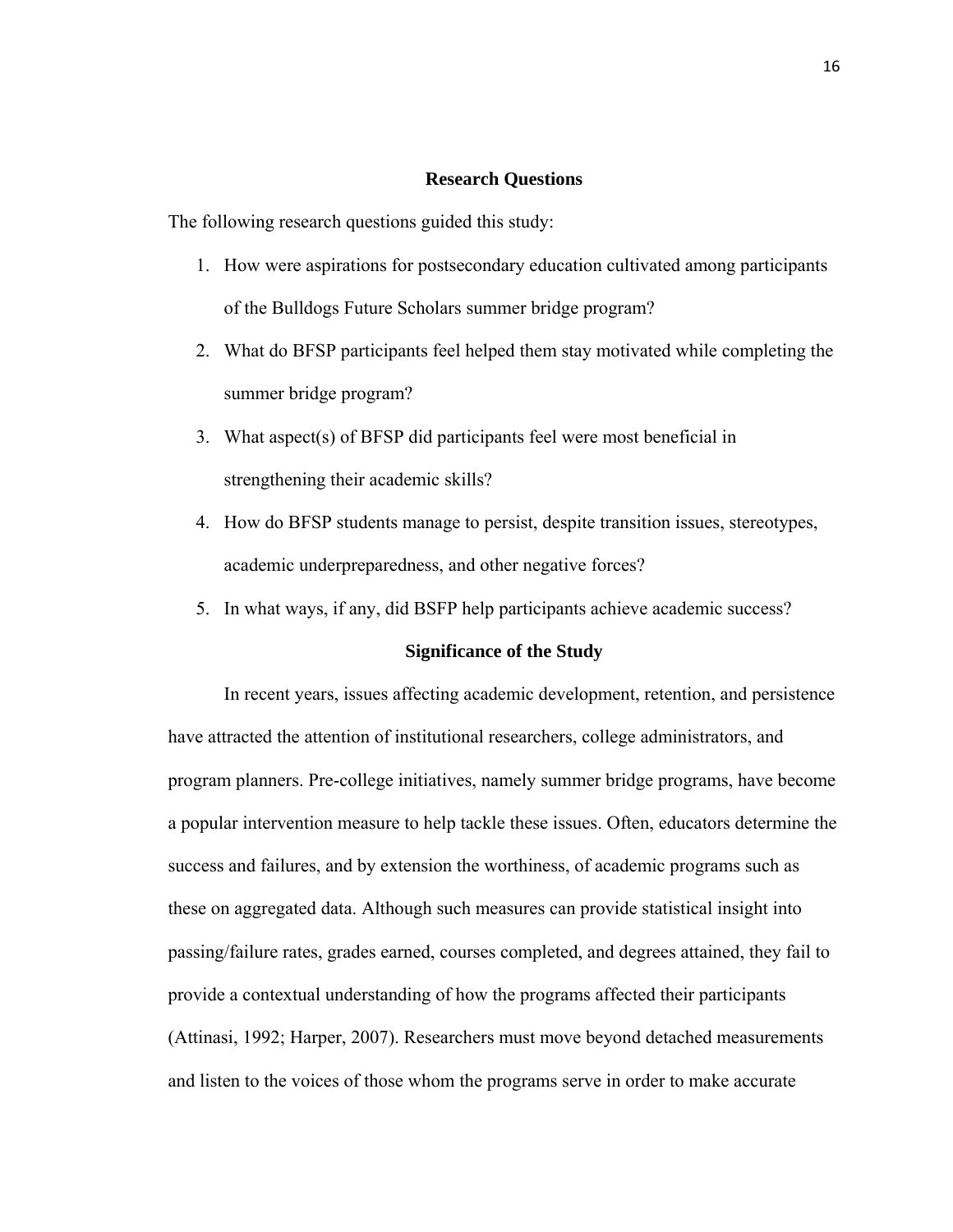determinations about their influence. Almost none of the existing research on pre-college programs attempts to do this, which illustrates the importance of this study.

 An increased understanding of how BFSP assisted (or did not assist) in the academic and social development of its participants is important because it has pedagogical implications for scholar practitioners. Knowing what components helped improve the academic trajectories of the participants in BFSP can help program directors and planners of similar outreach efforts ascertain what initiatives to replicate for other underprepared students to improve academic achievement, campus integration, retention, and persistence.

 Lastly, this study has significant implications for funding intervention programs for underserved student populations. Government spending on pre-college programs tops more than \$1 billion annually (Nelson, 2013). That is a huge sum to be sure, but it does not even include funding for summer bridge programs. Considering the financial resources allocated to keeping these programs afloat, it is important for campus administrators, program directors, and education researchers to know whether that money is being spent wisely considering the funding constraints many institutions now face and will continue to see for the near future. Beyond financial concerns, knowing and understanding factors contributing to or impeding student development may help institutions revamp curriculum and programming models in order to improve the academic performance of summer bridge participants.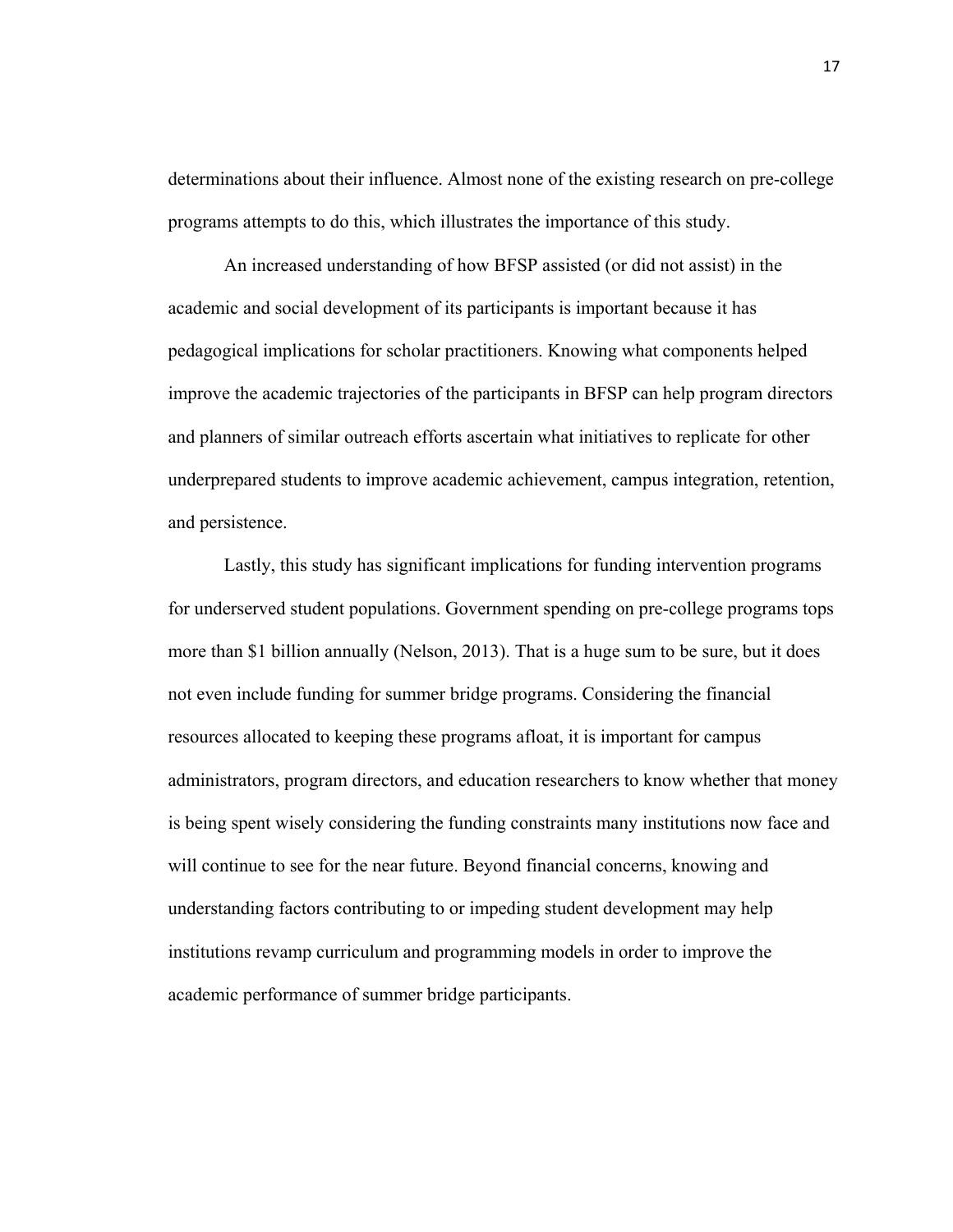## **Definition of Terms**

*Anti-deficit achievement* – A framework that attempts to understand how students of color persist through college while examining pre-college socialization, readiness, and college achievement (Harper, 2006).

*High-risk students* – Students whose backgrounds, grades, and standardized test scores suggest they will have difficulty completing a postsecondary degree. These students often include first-generation students and those from low-socioeconomic backgrounds. *Historically Black Colleges and Universities (HBCU)* – Any higher education institution founded after the Civil War and prior to 1965 whose primary mission was to provide a college education to African Americans (Gasman, 2013). Today, the government recognizes more than 100 public and private two-year and four-year institutions as HBCUs. These institutions still hold the designation of HBCU from the U.S Department of Education; however, today these schools serve students of all races and ethnicities. *First-generation student* – According to the U.S Department of Education, a student whose parents have not earned a bachelor's degree.

*Low-SES* – Low socioeconomic status. People are generally classified as either low-SES, middle SES, or high SES. Several indicators help define SES status including educational attainment, occupation, income level, and community standing (Davis, 2010). *Minority students* – Could refer to any characteristic such as religious affiliation, sexual

orientation, or race/ethnicity that marks the student different from dominant population on campus. In the context of this paper, the term will refer to students of color.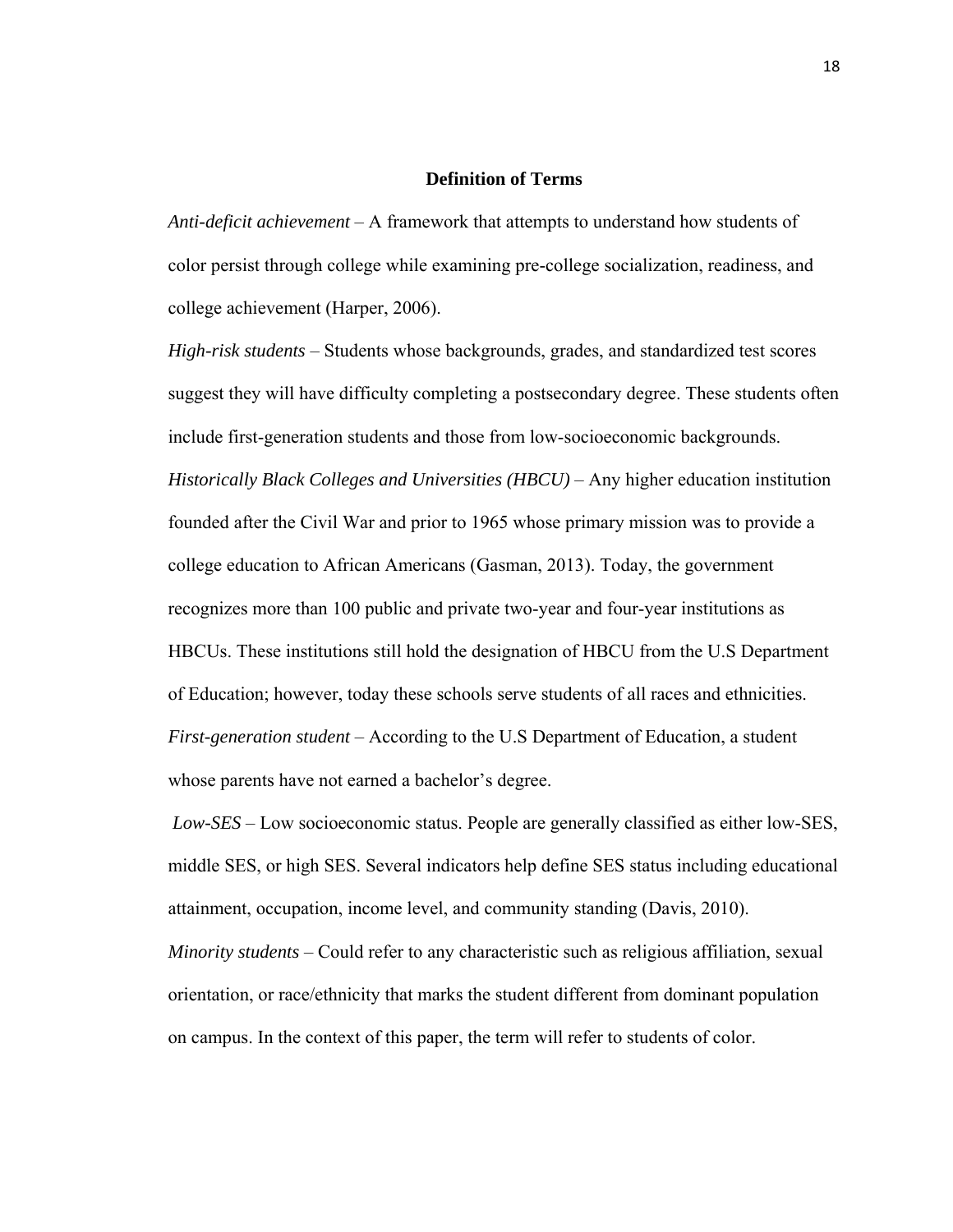*Persistence* – The continued pursuit of a student in a degree program who maintains enrollment until graduation (Hagedorn, 2006).

*Pre-college program* – Any intervention program designed to increase access and exposure to higher education to secondary students. Some programs can begin working with students as early as elementary school.

*Predominately White Institution (PWI)* – An institution not designated as a minorityserving institution that has a majority White student population.

*Retention* – Staying in school until one completes a degree (Hagedorn, 2006). Others, however, have defined the term as the annual return of students each year to school. *Self-efficacy* – A self-evaluation of one's competence to successfully execute a course of action necessary to reach desired outcomes (Bandura, 1993).

*Social support* – Assistance that helps students feel more connected to campus resources as well as faculty, staff, and peers. These supports, which emphasize networking and establishing positive relationships, help students succeed by building self-confidence and academic motivation.

*Summer Bridge Program* – A pre-college program offered at many universities nationwide to help students transition to college. These programs meet during the summer prior to the participants first year in college. Some colleges and universities design these programs specifically to help underprepared and underrepresented students. Those that do often offer intensive remediation in core subjects such as math and English while allowing participants to earn college credit for summer courses. It is important to note that bridge programs operate independently of one another. These programs are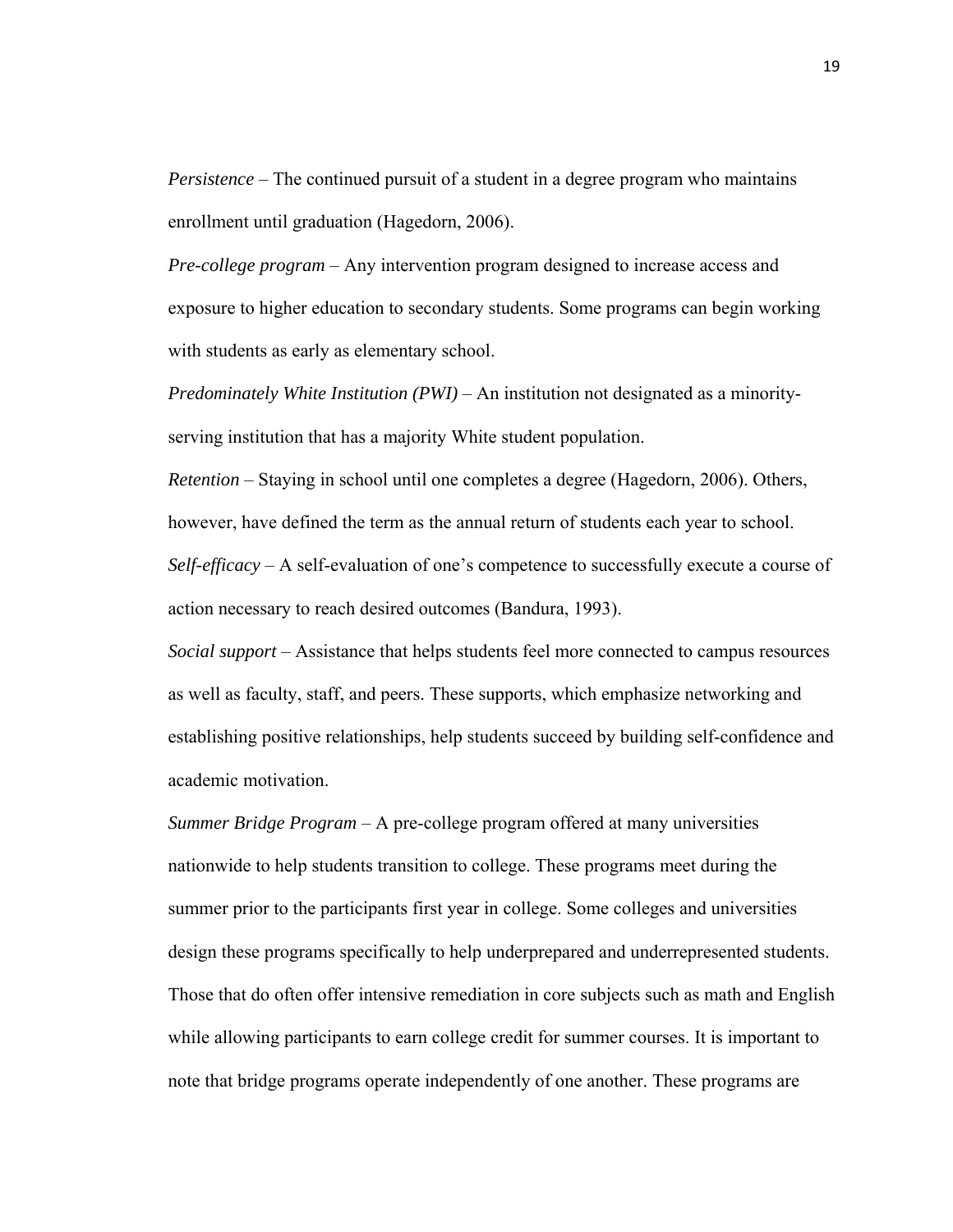created by individual institutions and while some may share core tenets and general philosophies, they each have their own mission and vision for helping students. *Underprepared students* – Students who may be academically weak or lack the requisite skills needed to be successful in college without intervention measures. Many of these students are in need of remediation or developmental coursework (Bettinger & Long, 2009).

*Underrepresented student populations* – College students who are low-income, ethnic minority, and/or first-generation, (Spradlin, Rutkowski, Burroughs, & Lang, 2010). *Underserved student groups* – Sometimes referred to as "historically underserved students," this group includes low-income students, minorities, and those who are first in their families to attend college (Green, 2006). This definition is similar to the one for underrepresented student populations. Until recently, many colleges and universities often overlooked the academic, financial, and social of students from these groups, hence the term "underserved." I use this term interchangeably with underrepresented student populations in this study.

## **Delimitations and Limitations**

 This qualitative case study was delimited because it was confined to only one institution, A&M College. It was further delimited by participant selection as it only focused on select students from the Bulldogs Future Scholars Program, a residential summer bridge program at the institution. The study excluded other students from the university, including many who participated in the bridge program but who did not meet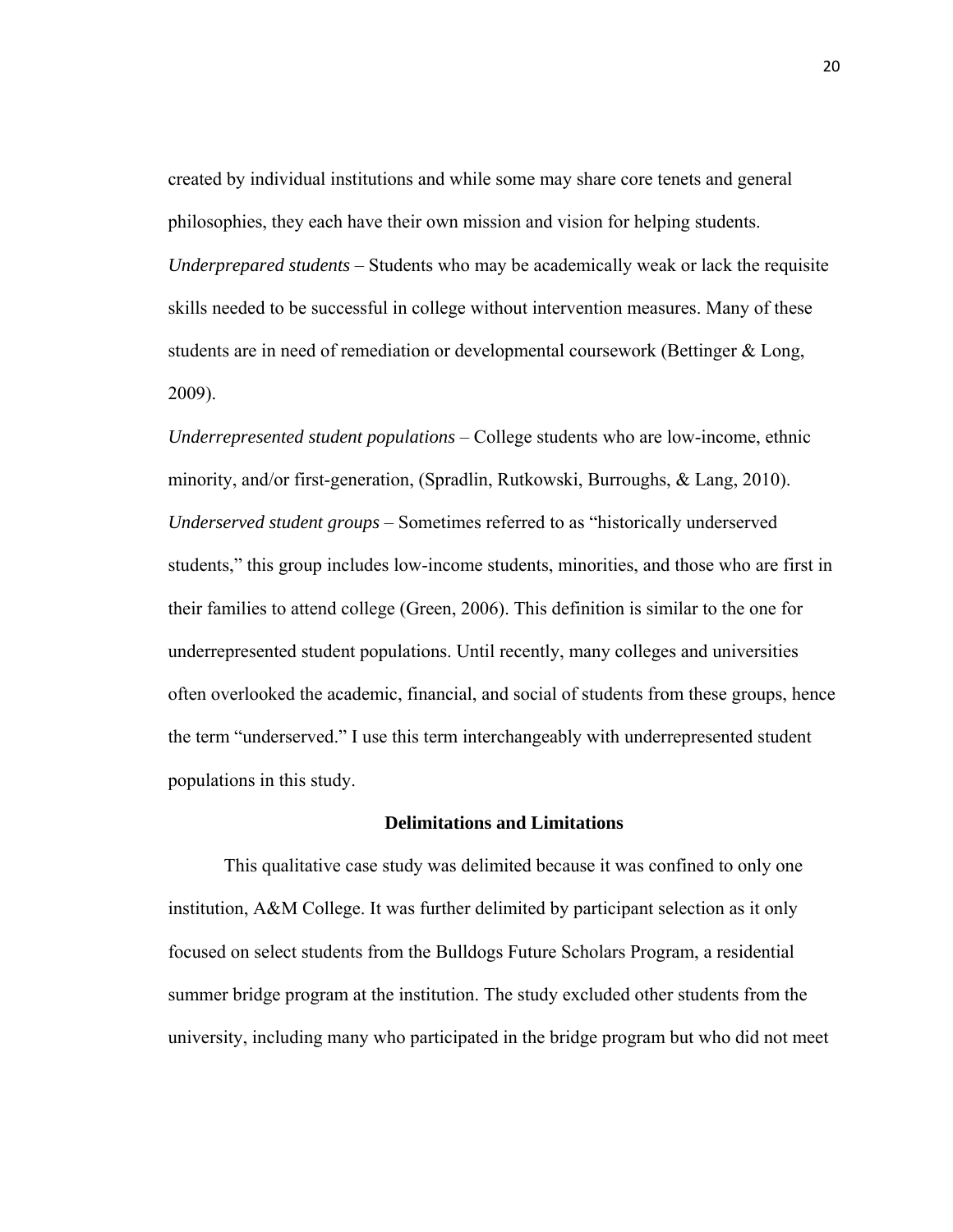the criteria for this study. The final delimitation was the researcher's previous connection to the university where the study was conducted.

 In addition to the delimitations, the study posed several limitations. First, the researcher has worked in the BFSP program as an instructor and professional tutor for four of the years it has operated. Although this provided him access to the participants, it also opens the possibility for potential biases. As an instructor and tutor, my proposition is that the program has unquestioned benefits as I have seen academic growth (improved writing and reading skills) in the students I have worked with over the years. However, the participants may not share my views; therefore, I wanted to hear their voices explaining their perspectives. As a qualitative case study, however, there is a chance for subjective bias on the researcher's part when it comes to analyzing the findings.

Another limitation of the study is that it only focused on one summer bridge program and thus cannot serve as a comprehensive evaluation of how well (or how poorly) all bridge programs operate. BFSP, in itself, presented some unique challenges. For instance, the program has lacked ethnic diversity since its inception. A&M College is a Historically Black College; thus, the majority of BFSP participants have been African American. To date, the program has only had one white student and several Hispanic and Native American students. Lastly, the BFSP students selected for this study were small sample; therefore, other participants of the program may not share the same experiences and reflections. Moreover, the findings yielded from this study may not be indicative of bridge students at other universities. Although BFSP participants may share some commonalities with them, the chances of experiencing institutional racism, a common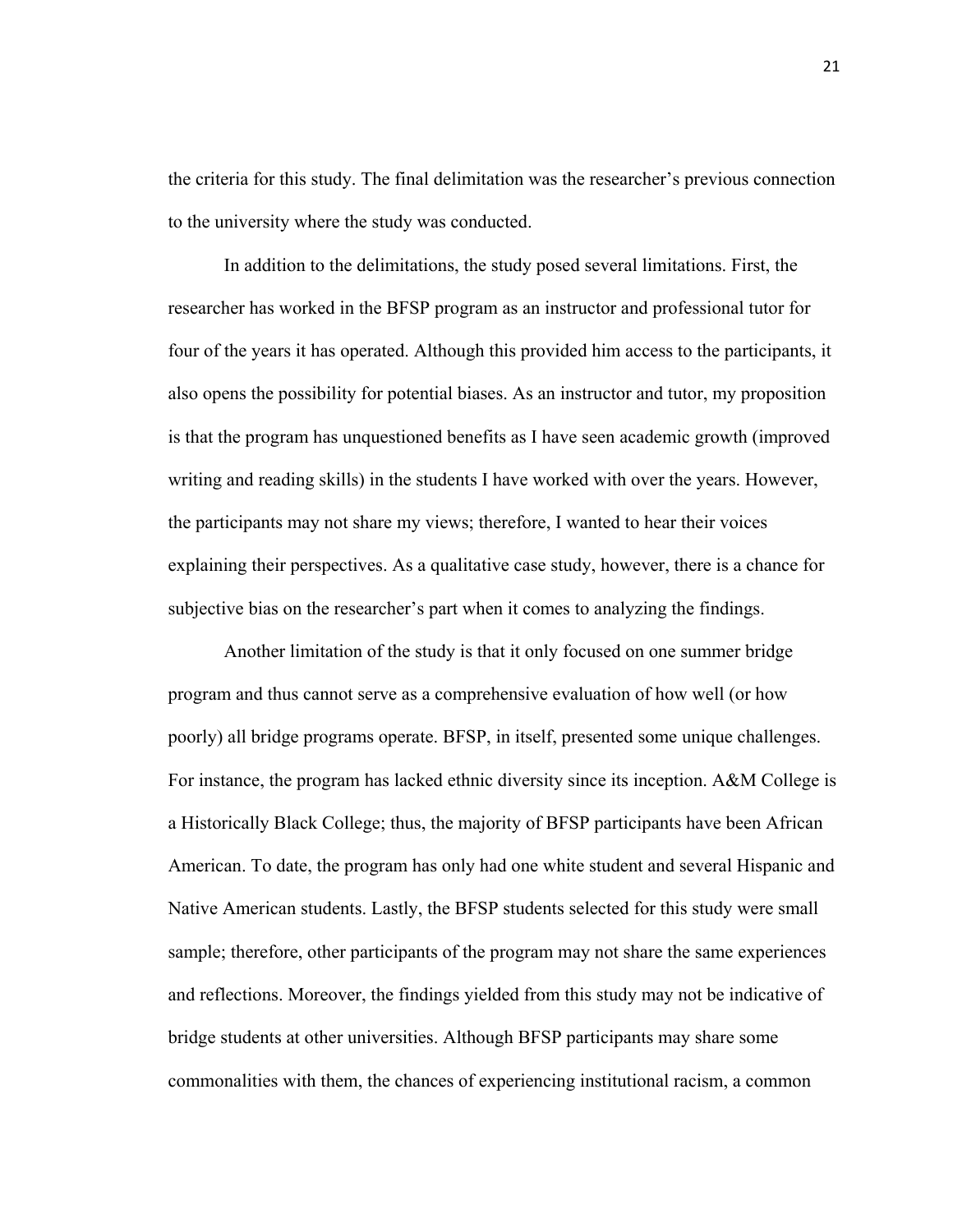occurrence for bridge participants at Predominately White Institutions, was somewhat diminished. Lastly, as with all qualitative inquiry, the findings of this study are not generalizable to the entire population of past bridge participants at A&M College.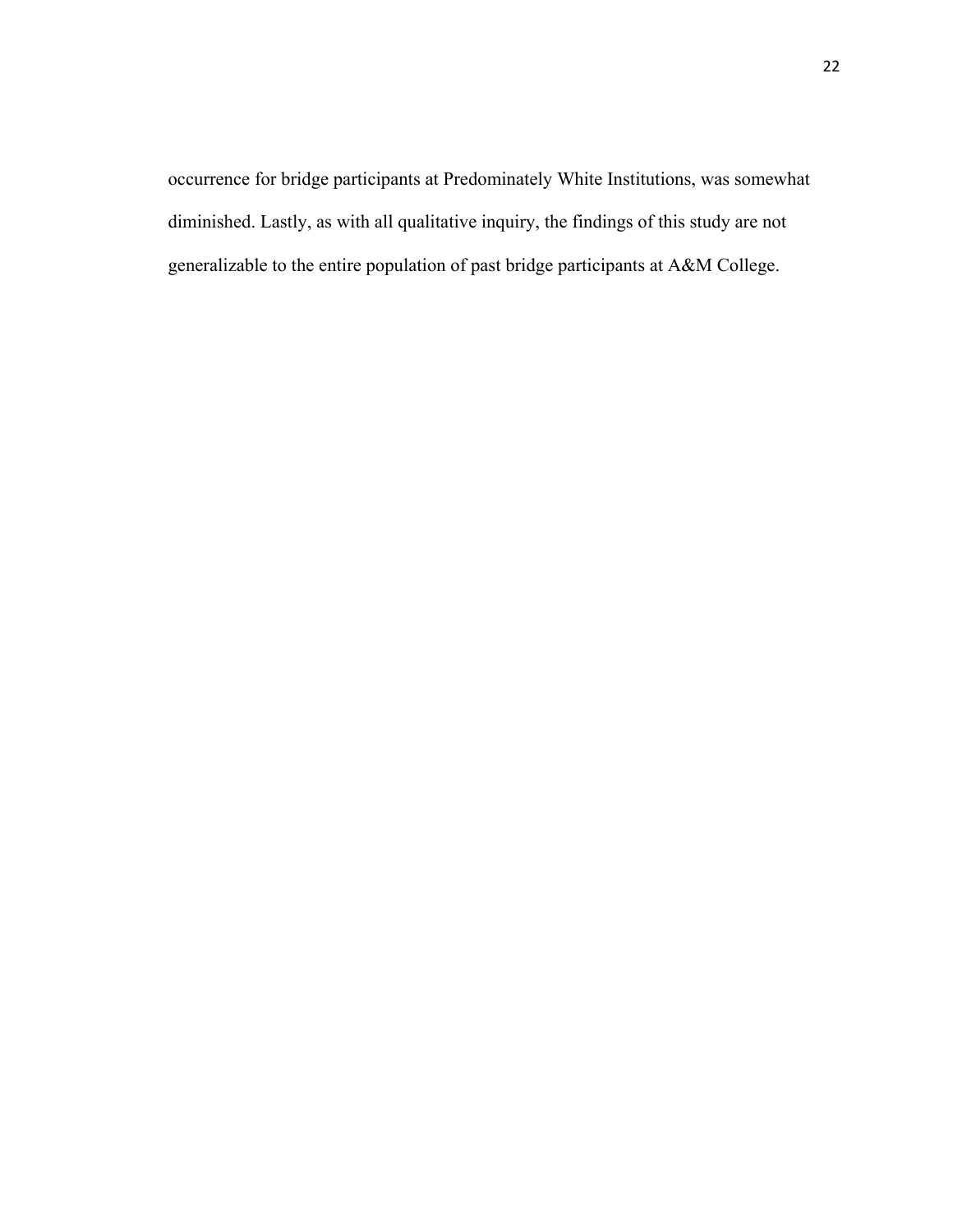#### **CHAPTER II**

## **REVIEW OF THE LITERATURE**

 To conduct this study, it was necessary to examine the literature on pre-college outreach efforts, with a particular emphasis on summer bridge programs. Additional interest is given to why the federal government began funding such programs, how academic intervention programs affect students' transition and growth after entering college, studies concerning academic preparation of underserved student populations, and the ways in which these programs influence retention and persistence efforts. Thus, the literature review is organized around these topics.

#### **The Federal Government's Role in Increasing College Access**

 Programs designed to increase access to higher education for underserved students have long been viewed as one of the best initiatives to eliminate enrollment disparities and ensure academic success (Alexander & Mitchell, 2010; Tierney & Hagedorn, 2002). As mentioned earlier, federal support for many of these programs began during President Lyndon Baines Johnson's administration with the passage of the Economic Opportunity Act of 1964 (Gullatt & Jan 2003; Jones, 2003). However, outreach efforts even then were nothing new. Prior to the federal government's involvement, churches had been on the forefront of providing services to help prepare students for college (Jager-Hyman, 2004). For his part, Johnson felt the government should take up that mantle because he saw access to college, and education in general, as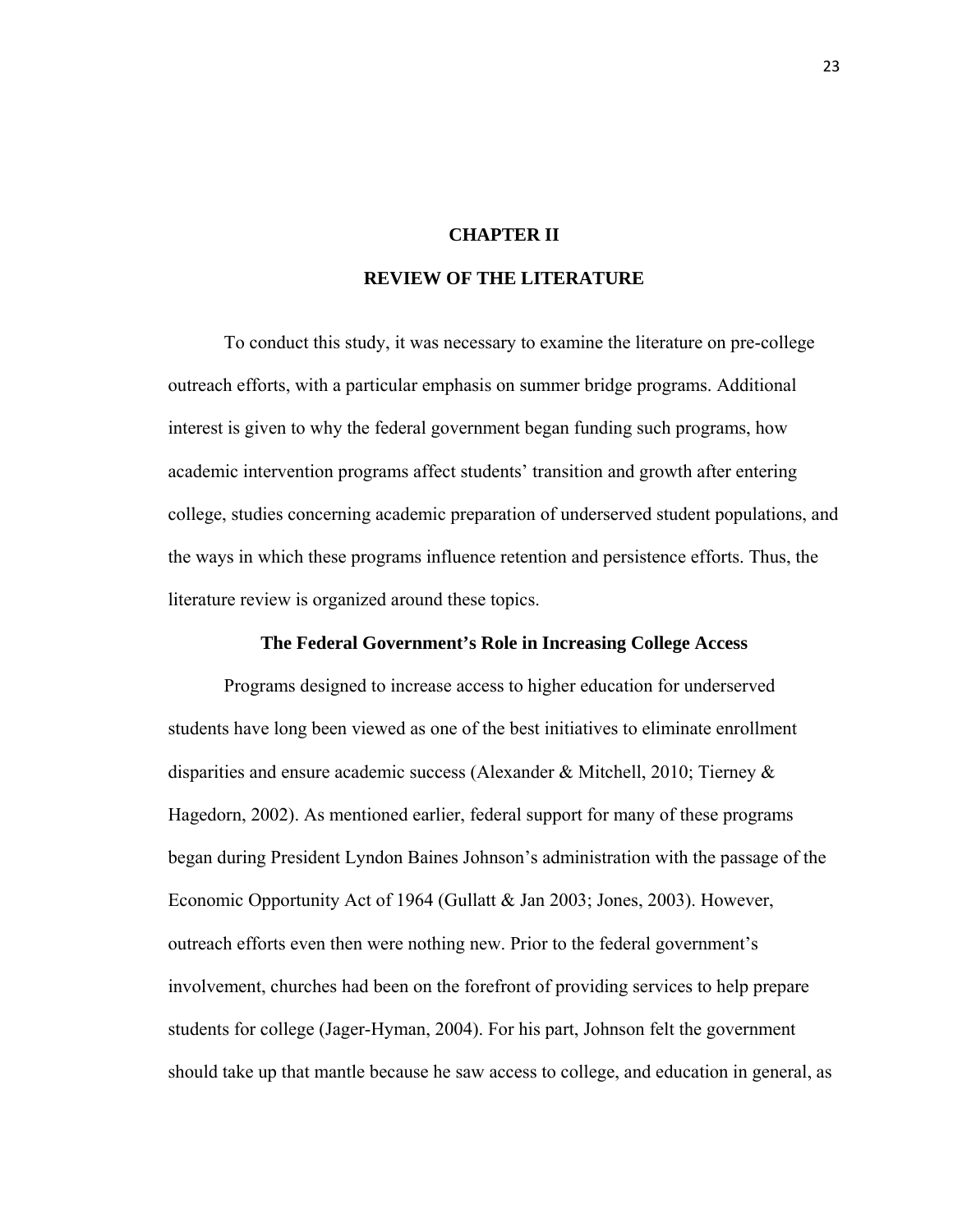a means of tackling poverty (Califano, 1999). By leveling the playing field, Johnson believed minorities and first-generation college goers would not only have greater educational access but that more citizens would have greater opportunities to financial prosperity (Califano, 1999). In addition, his educational advisors felt pre-college outreach programs would help eliminate the academic achievement gap separating minorities and first-generation students from their peers (Rampey, Dion & Donahue, 2008). Despite those initiatives, the gap persists more than four decades later (Jager-Hyman, 2004).

 It is difficult to quantify the extent of the achievement gap during LBJ's tenure; the National Assessment of Educational Progress, the agency that compiles such statistics, did not begin collecting data on student achievement until the 1970s (Nettles, 2010). The earliest statistics, released in 1971, showed that by the time students entered their senior year in high school Whites on average scored 51 points higher on national reading tests than African Americans and 40 points higher in math (Rampey, Dion & Donahue, 2008). By 2008, that gap had closed to 29 points in reading and 27 points in math (Rampey, Dion & Donahue, 2008). The fact the gap still exists underscores the need for some form of enrichment services.

## **Problems Leading to Underpreparedness and Academic Disparities**

 The causes for the academic achievement disparities between Whites and some ethnic minorities (Blacks, Hispanics, and Native Americans) are multifaceted and complex. Some researchers have suggested that some racial minorities develop an oppositional defiance to learning, which causes many of them to perform poorly in school. For instance, Fordham & Ogbu (1986) posited that African Americans in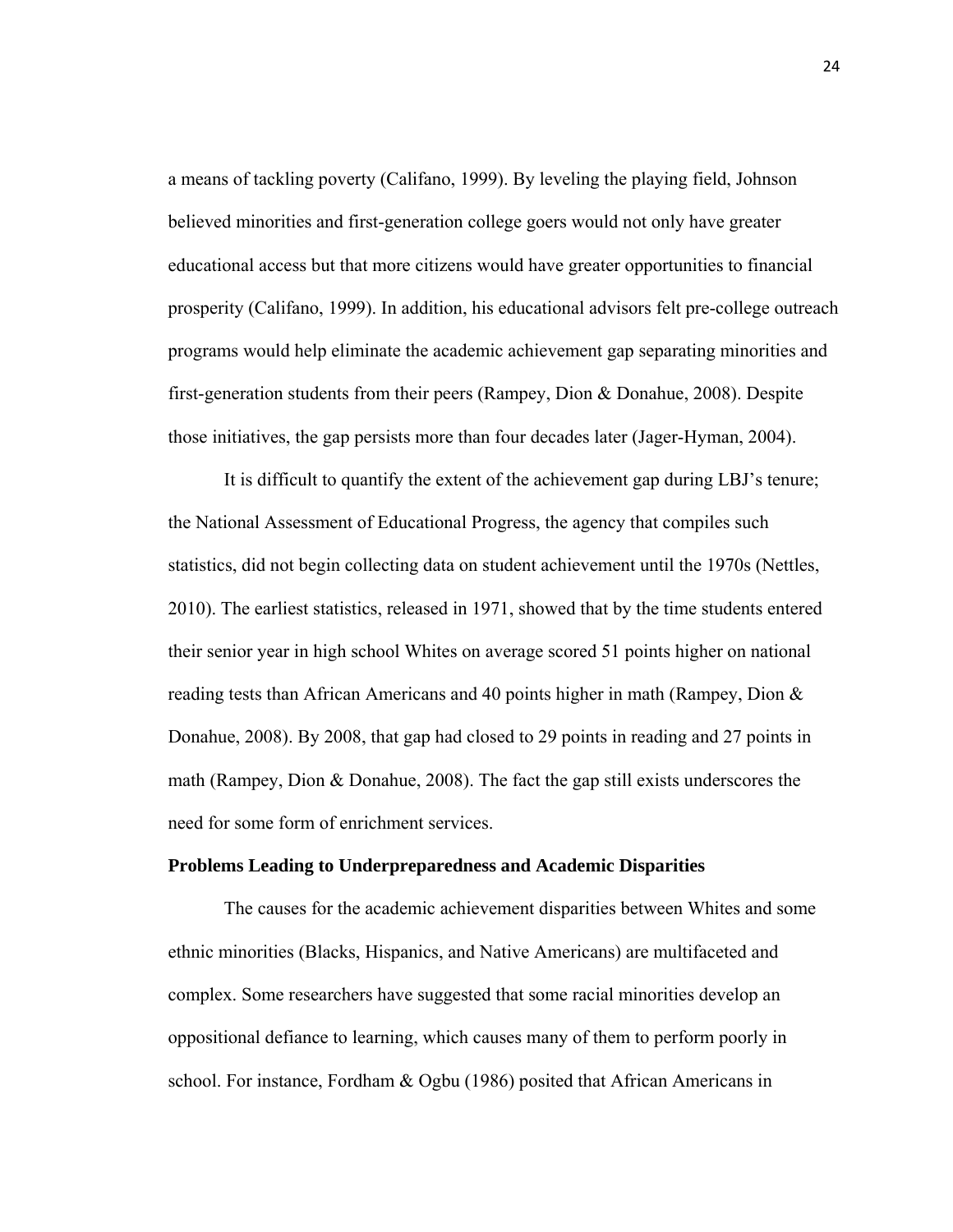particular resist dominant cultural tendencies as a way to create an individualized identity. Their thesis is based on the development of Ogbu's (1978) oppositional culture theory, in which Ogbu contended Blacks resist the desire to strive for academic success because they see that Whites value education. Under this premise, African Americans purposely underperform in school as a way of disassociating with anything viewed as White as education becomes synonymous with acting "White" (Fordham & Ogbu, 1986; Mandingo, 2013).

 Many psychologists and sociologists disagree with Fordham and Ogbu's contentions. They counter that African-American students' low-performance in schools has nothing to do with resisting hegemonic forces. Instead, they argue that this occurs because far too many Black students have underdeveloped educational skills (Harris & Robinson, 2007). Moreover, they argue many Blacks deeply value education as a means of social mobility and economic stability. However, this fails to answer why the academic achievement levels of Black students - and by extension other people of color linger behind those of White students.

 Over the years, social psychologists, sociolinguists, educational researchers, multicultural specialists, and curriculum theorists have all proffered suppositions that explain the lingering disparity. Steele (1999) suggested that "stereotype threat" contributes to the gap. Stereotype threat is the fear of confirming - and unintentionally conforming to - a negative stereotype or characteristic of a cultural group to which one belongs. Such fear, Steele and Aronson (1995) hypothesized, becomes debilitating because it undermines a person's performance. While stereotype threat can affect any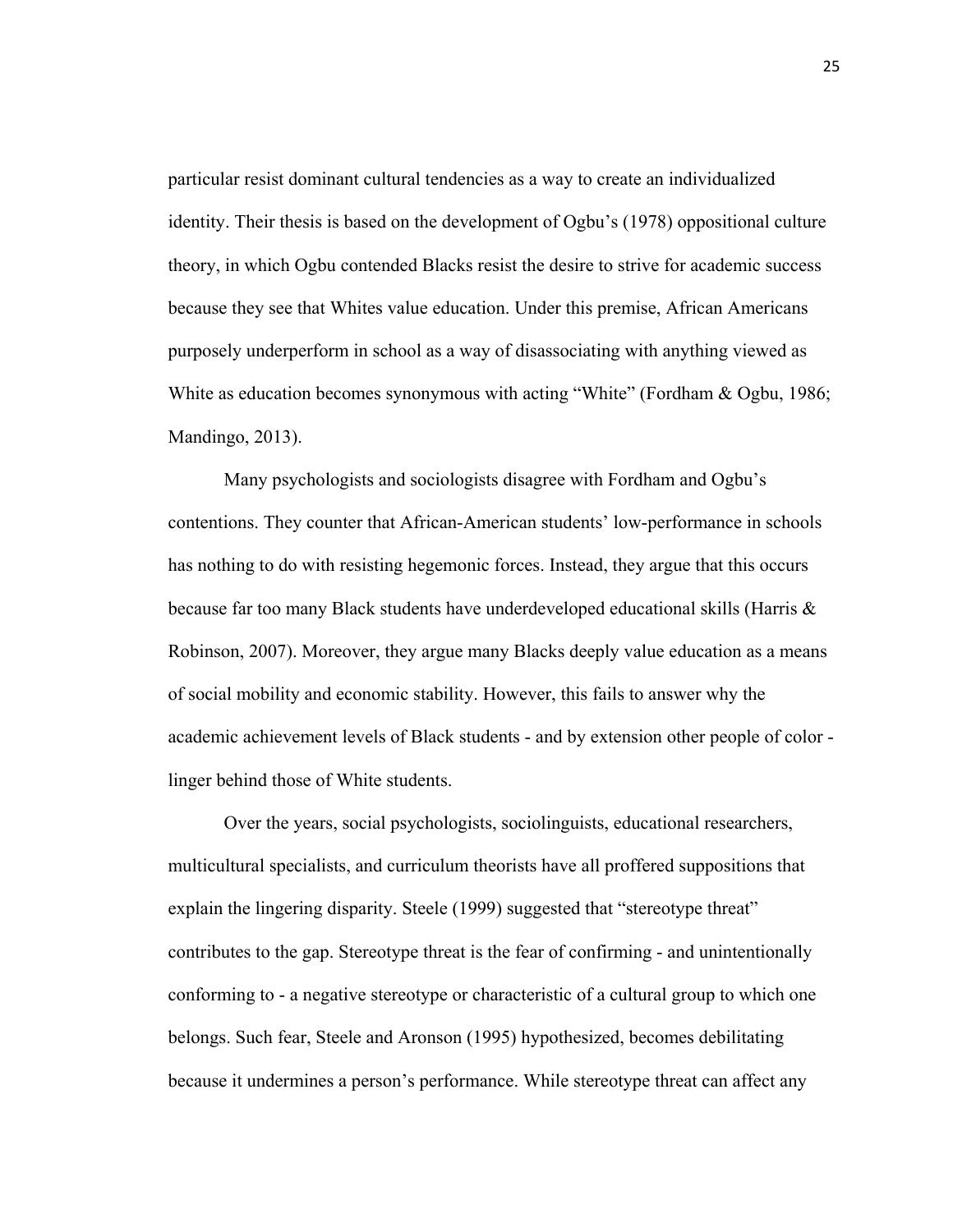stigmatized group, it has had profound effects on the performance of Black students (Steele & Aronson, 1995).

 Researchers have traced the roots of this phenomenon to early adolescence. Their findings suggest as children get older, their belief of negative stereotypes about themselves increases (McKown & Weinstein, 2003). The problem surfaces around middle school. Studies have shown that during this period high achieving Black males are more apt to embrace negative stereotypes about themselves than lower achieving Black males and Black females (Arbuthnot, 2009). This worsens in late high school. In their 2011 correlational study, Cokley, McLain, Jones, and Johnson found that among Black male students there was a negative relationship between age and academic self-concept, which, broadly defined, is the belief in one's academic abilities. The study also revealed a negative relationship between age and grade point averages. This meant that as students got older, their belief in their academic abilities decreased and their grade point averages dropped "sharply" (Cokley et. al, 2011).

 Stereotype threat is one response to perceived racism, which may also help to explain why some Black students lack college readiness when compared to their White counterparts. Stereotype threat is not the only reason for the disparity in achievement levels. Others have suggested cultural mismatches - the institutionalized values internalized by educators, which may not align with the cultural values of the minorities they serve - is a main cause of achievement disparities (Au, 1980; Delpit, 1995; Foster, 1996; Irvine, 2003; Lee, 2004). Cultural mismatches occur when teachers are unable (or unwilling) to recognize the unique qualities of students from cultural backgrounds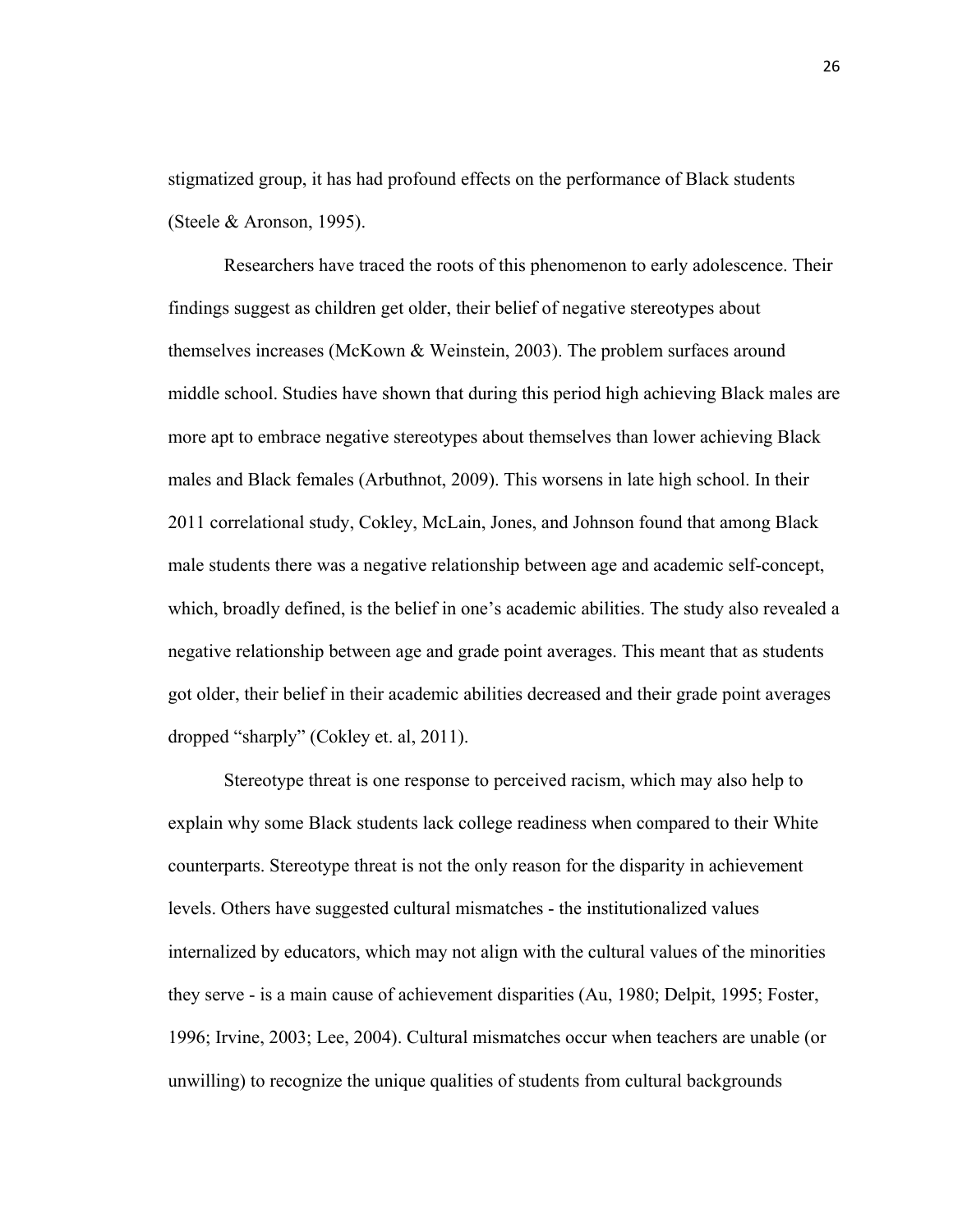different from their own (Harding, 2005; Irvine, 2003). When teachers fail to recognize their students' cultural identities or make incorrect assumptions about their academic capabilities, they cannot provide students with the learning opportunities they need to succeed (Irvine, 2003; Ladson-Billings, 1995; Villegas & Lucas, 2002). Thus, they perpetuate a longstanding problem of not understanding and appreciating the unique cultural characteristics and contributions of different ethnic groups.

 Some believe the refusal of teachers to recognize the cultural differences in their students contributes to the achievement gap. Furthermore, they argue this lack of equity between students of color and Whites is a direct result of the curriculum schools employ and the lack of culturally responsive teaching (Gay, 2002, 2004). Lastly, a number of researchers have cited pedagogical impediments such as deficit perspectives as hindrances to classroom learning (Cochran-Smith, 2004; Ladson-Billings, 1994). Ladson-Billings (2006, 2007) put this issue into further context by criticizing the discourse concerning the achievement gap. Much of the language is mired in deficit paradigms that fail to acknowledge disparities in health care, income levels, and educational funding for people of color, which are the real sources of the problem (Ladson-Billings, 2007). To overlook these premises is counterproductive.

 Each theory about why some minority students underperform in school has some validity, further highlighting the complexity of this issue. They also illustrate the need for pragmatic solutions, though, it must be noted that no one program can eliminate all these problems. Ladson-Billings suggested that educators utilize culturally relevant pedagogy for students of color. This pedagogy would promote diversity, include multicultural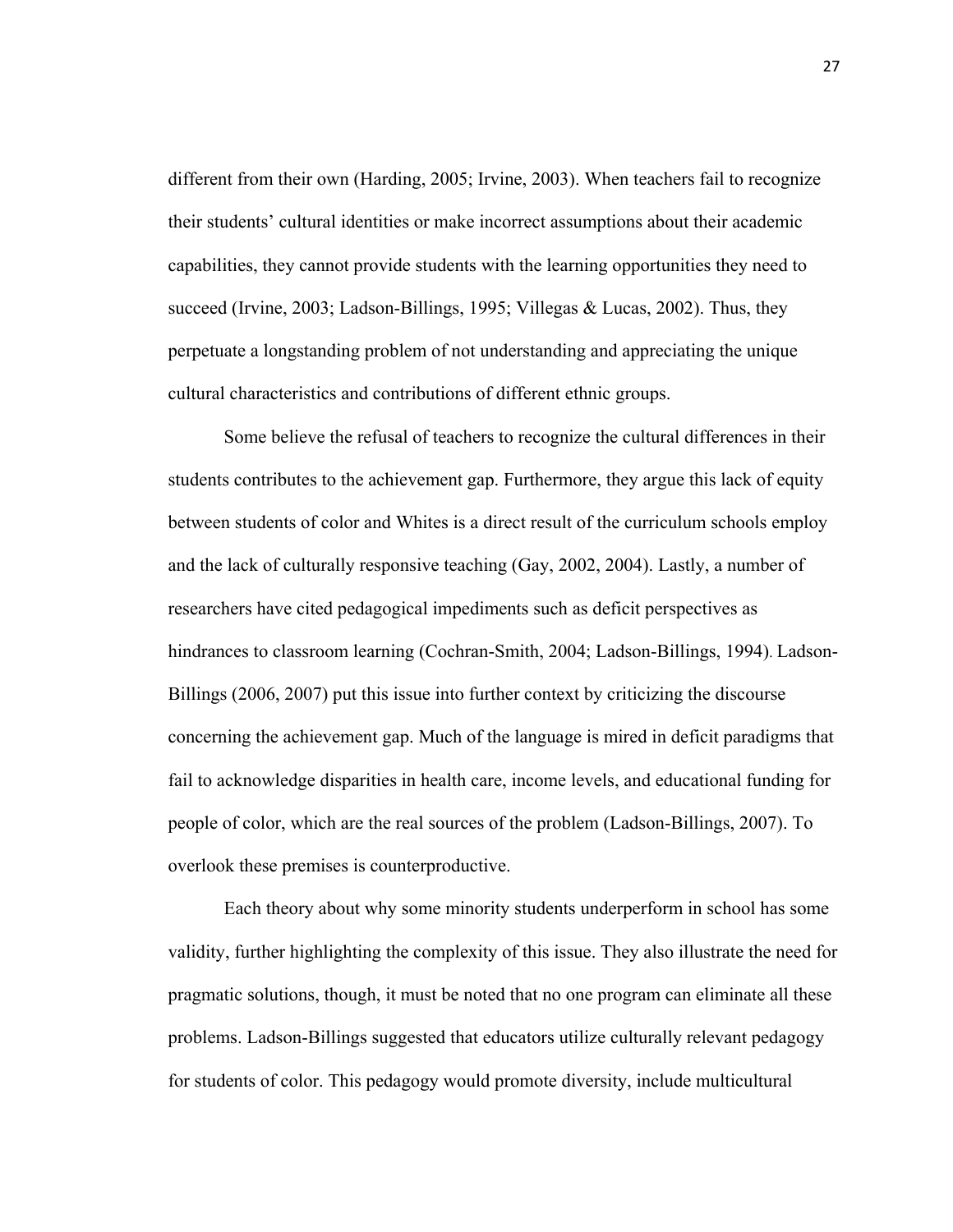literature, and incorporate culturally inclusive learning materials (Guofang, 2012; Quaye & Harper, 2007). Pedagogy that is irrelevant and/or inaccessible to minority students and does not consider their diverse racial backgrounds, ethnic language, and social class experiences supports a deficit-oriented perspective (Ladson-Billings, 2001).

## **How Higher Education Attempts to Address These Problems**

 This study did not attempt to answer the question of whether BFSP participants experienced any of the aforementioned problems (stereotype threat, cultural mismatches, and/or lack of culturally responsive teaching) in their elementary and secondary schools. Chances are some probably did, even if only in very subtle ways. If they did, it would be difficult to quantify what affect it had on their academic performance. One could conclude that there are multiple reasons for their academic weaknesses. Some are firstgeneration college students who reported that they received little academic support from home. Some are from low-socioeconomic backgrounds. Some admit that their study skills were nonexistent in high school. Others just did not do well on their standardized tests. As with other students, the reasons for their academic gaps are multifaceted.

 When students of color from secondary schools fall behind their peers academically, few short-term fixes can completely erase those gaps. Those who graduate and make it into college have to play catch-up once they arrive. Each year, scores of students enter colleges and universities woefully underprepared for rigors coursework. The idea that too many students come to school ill-equipped to think critically, write, analyze, and navigate basic courses has been a longstanding complaint of faculty members for years. Although the complaints may have validity, some, like Harper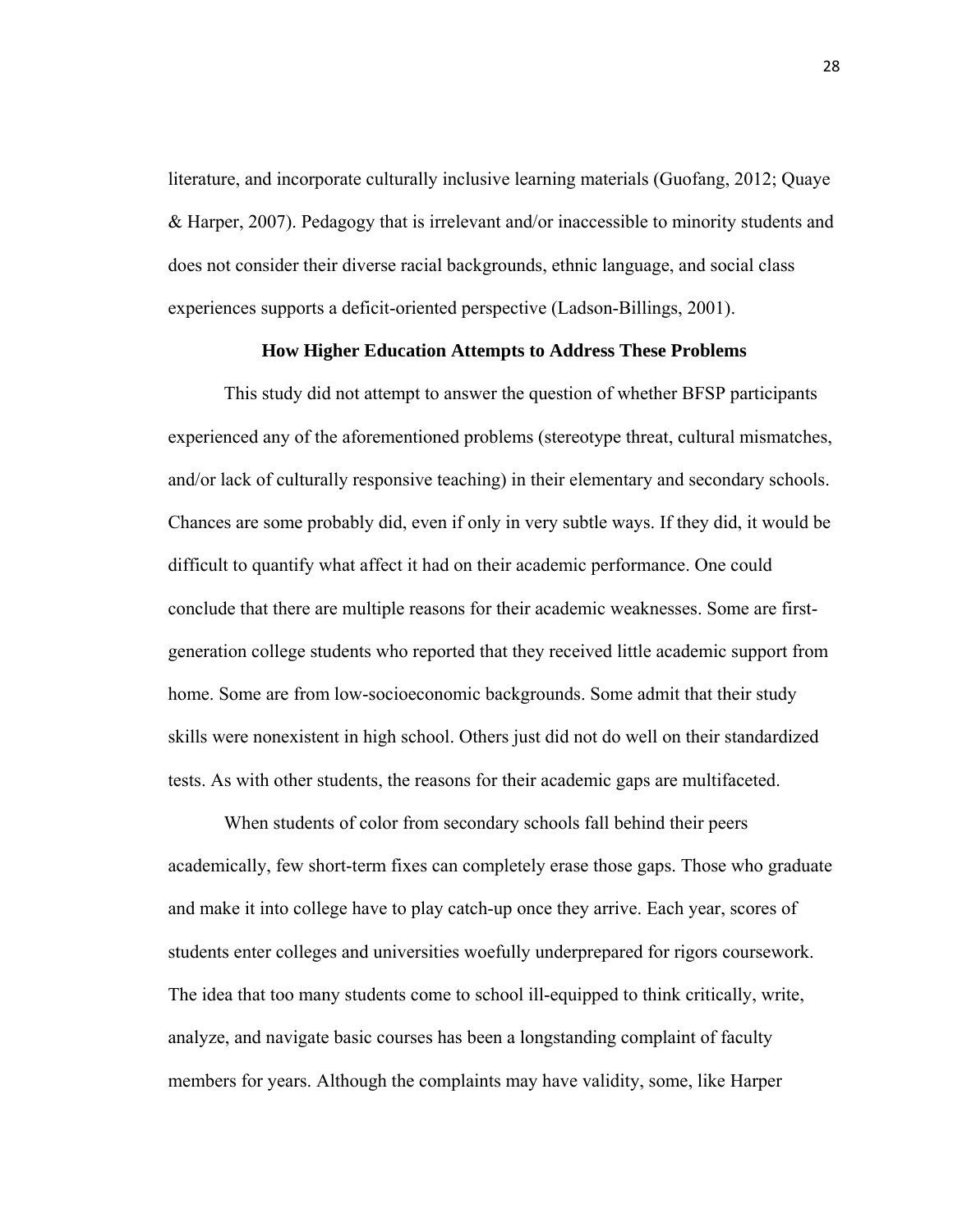(2007), would say practitioners must go beyond merely complaining and find solutions that help students overcome their weaknesses so they can persist to degree attainment. Pre-college programs have proven beneficial in this area.

 Just as they did when they first began five decades ago, many target students from disadvantaged backgrounds - the economically poor, minority populations, and marginally performing students, three groups that historically struggle in higher education (Perna & Swail, 2001). Most provide academic support in math, English, and science in addition to offering tutoring, mentoring, and college planning. Today, many programs also offer additional services such as workshops on financial aid and the college application process for parents and caregivers to boost their involvement in their children's education (Jager-Hyman, 2004). The programs remain popular, albeit underutilized and under-scrutinized. According to the Educational Longitudinal Service, only about five percent of all disadvantaged students take part in pre-college programs (Gullatt & Yan, 2003). The way programs administer services vary as some exclusively target high achieving students (e.g. those with grade point averages over 3.0, others who will likely be academic scholarship recipients, those in STEM – science, technology, engineering, and math – majors, and some who are bound to exclusive private universities). Programs such as these have not been included in this literature review, as many of the students participating in them were likely to have attended college and done well in their course work regardless of their participation in any outreach program.

 For the purpose of this study, pre-college programs were broken into two groups: long-term programs that work with students over multiple years prior to their college

29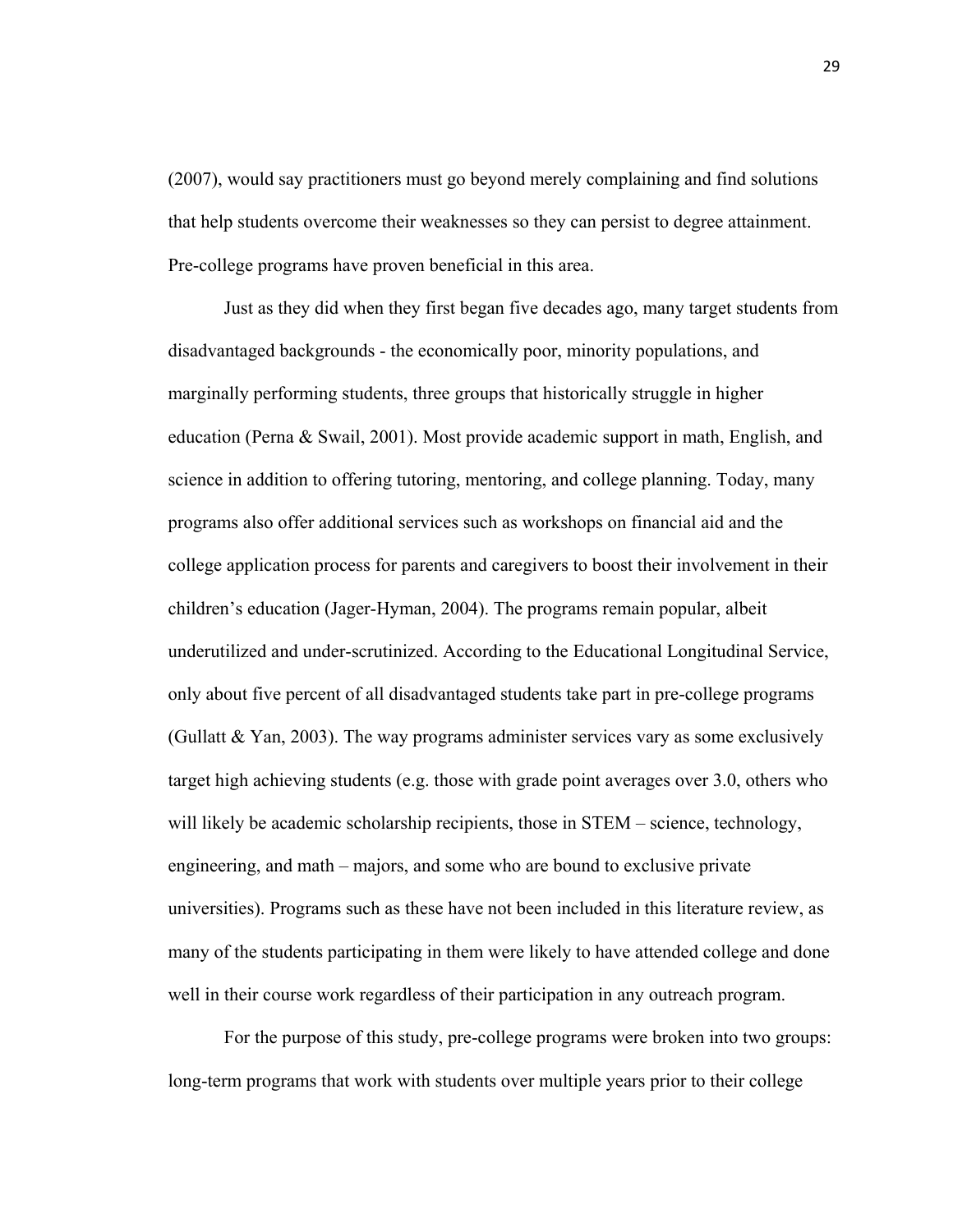enrollment and short-term residential programs. The former category would include programs such as Upward Bound, AVID, and GEAR UP; the latter would include summer bridge programs. Each of the program types presents certain benefits while also facing unique challenges. Because the focus of this study is an evaluation of a particular bridge program, the researcher will focus specifically on them first followed by a broader discussion of pre-college programs in general.

# **The Influence of Past Retention Models**

 Summer bridge programs are one of many strategic models higher education institutions utilize to improve retention and persistence of students. When organized and funded well, these programs can help students develop better study skills and become more academically engaged. One cannot study retention and persistence in higher education, however, without acknowledging Tinto's contribution to the field. Tinto was one of the first to delineate the complex reasons why undergraduates dropped out institutions of higher education. He was also one of the earliest proponents of institutions taking responsibility to engage students by creating meaningful learning opportunities. Thus, Tinto (1975) developed the model of student integration that posited social integration and academic experiences – formal and informal – influenced student attrition. Many institutions use variations of this framework to inform their programmatic decisions.

 Other researchers had developed a large body of literature on college dropouts prior to Tinto's conceptual model. However, much of their work failed to categorize the different reasons why students left school. This included students dismissed for academic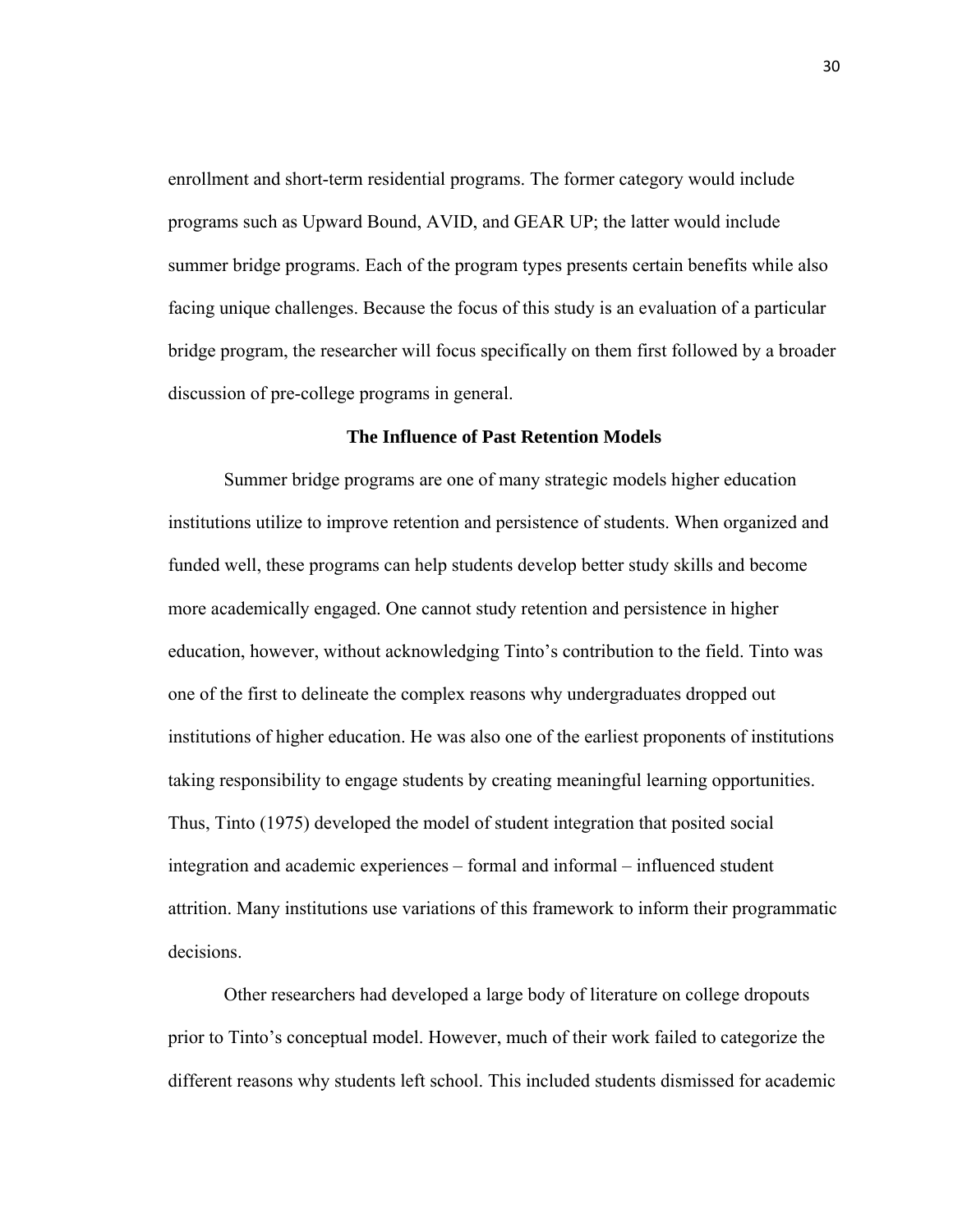reasons, students who voluntarily withdrew for personal matters, those who transferred to other institutions, and students who left school temporarily (Tinto, 1975). Tinto contended the lack of distinction between temporary and permanent dropouts "often led institutional and state planners to overestimate substantially the extent of dropout from higher education" (1975, p. 90).

 Using Durkheim's theory of suicide, Tinto likened college dropouts to people contemplating suicide. Just as Durkheim suggested people who failed to acclimate to society were more likely to commit suicide, Tinto believed college students who failed to adjust to college were more susceptible to leaving school without graduating. The inability to integrate into the academic culture often lead to colleges dismissing students because of grades (Tinto, 1975, 1982, 1988). Tinto steadfastly believed that to address retention issues in institutions of higher learning researchers had to understand all the barriers that prevented persistence.

Astin (1984, 1993) also made significant contributions to the study of retention and persistence. In his comprehensive longitudinal study of student involvement, Astin identified several institutional factors that affect students' involvement and learning (1993). Utilizing data on over 400,000 students from over 1,300 institutions, Astin (1993) identified academic engagement, positive interactions with faculty, service learning, multicultural curriculum, and involvement with peers through group projects, organizations, and socializing as significant influences on desired student outcomes. Though it predates Ladson-Billings theory by several years, Astin's discovery that a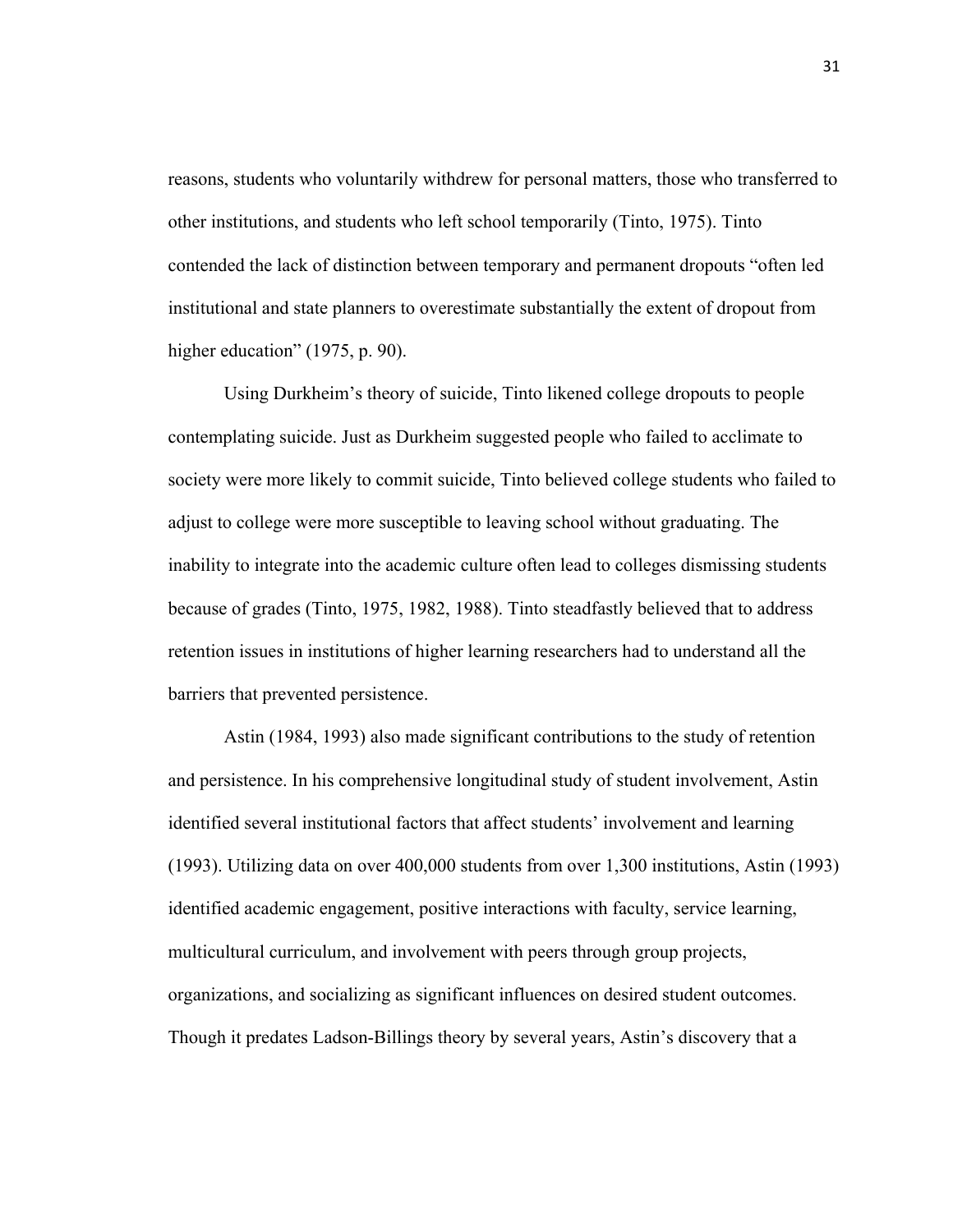multicultural curriculum influences student engagement supports the idea that culturally responsive teaching is necessary to increase engagement and equity in learning.

 Both Tinto and Astin's findings are important because they highlighted issues affecting retention. However, their findings did not focus on students labeled underprepared or underrepresented in higher education. This is particularly so for Tinto, whose study included mostly White students at predominately White universities. This is not to say that Tinto and Astin's findings cannot be used to examine retention issues with minority students as some issues – finances, family responsibilities, and the desire to be in school – are universal and affect students of all ethnicities and backgrounds. However, minority students often face unique challenges, particularly as it relates to the type of institution they attend. Some institutions have a more nurturing atmosphere and thus help some students develop the self-efficacy needed to be successful in college (Allan  $\&$ Clarke, 2007; Rayle, Robinson-Kurpius, & Arrendondo, 2006).

### **Bridging to Success**

 As a college instructor, I have worked in a bridge program and I have seen the positive effects it has on students. Bridge programs are usually residential in nature, meaning the participants live on campus for the duration of the program and attend classes as they become oriented to college life. Such programs typically convene for up to six weeks prior to a college's fall semester and offer students courses in writing, math, and college survival skills. The programs do not just focus on remediation as they also allow students to take some general education courses so they can earn college credits prior to their first year (Buck, 1985; Logan, Salisbury-Glennon, & Spence, 2000; Wolf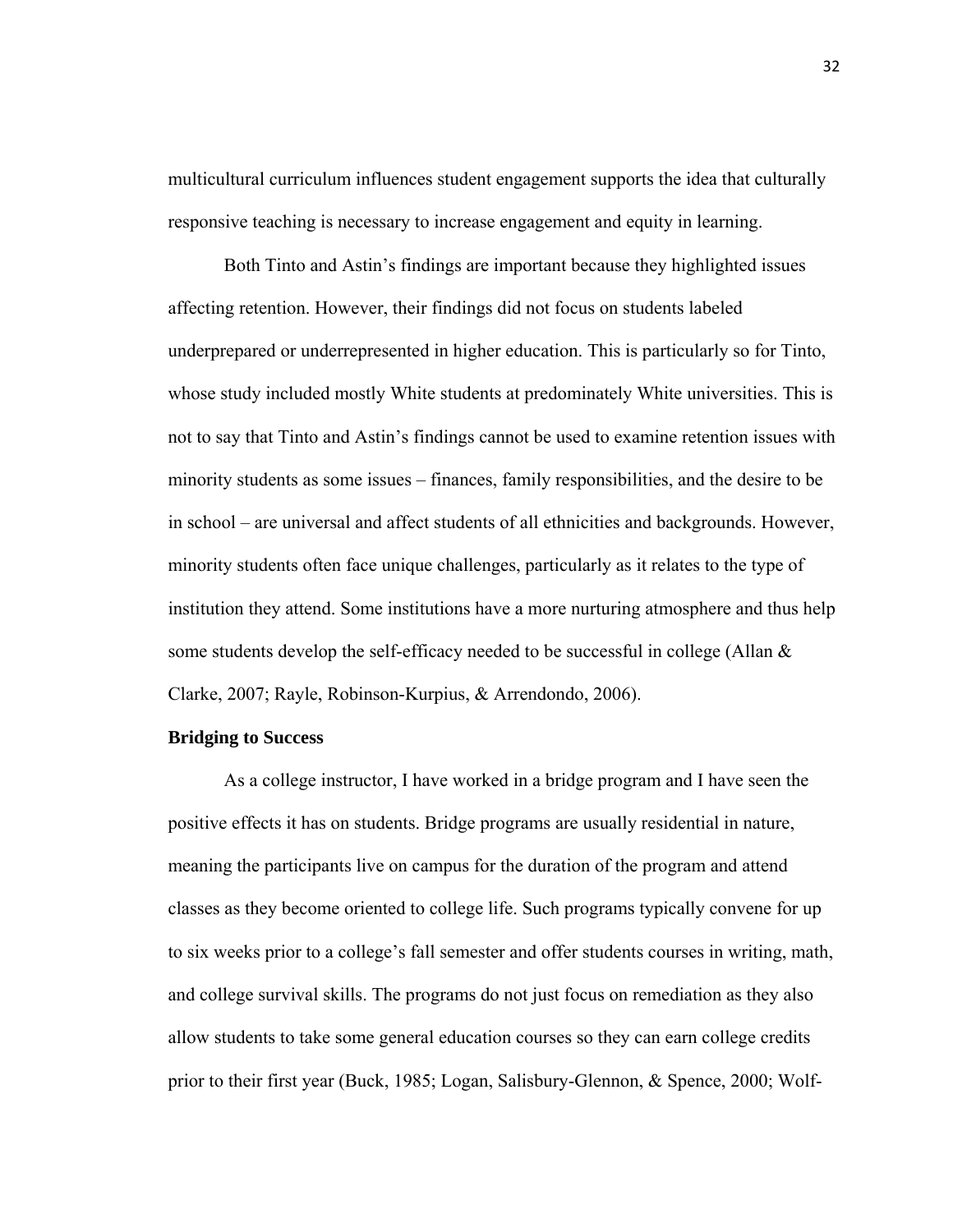Wendel, Tuttle, & Keller-Wolff, 1999). Walpole, Simmerman, Mack, Mills, Scales, and Albano (2008) noted contrary to some critics' beliefs, summer bridge programs raise the academic standards and expectations for its participants not lower them.

 As such, research shows direct correlations between participating in summer bridge programs with earning higher grades, remaining in school longer, and attaining degrees (Evans, 1999; Pascarella & Terenzini, 2005). The benefits do not stop there. Bridge program participants typically have higher levels of self-control, confidence, and self-esteem than nonparticipants do during their first few years in college (Ackermann, 1991; Fitts, 1989). In addition, students who took part in summer bridge programs reportedly developed closer bonds with peers and faculty members during their first year than students who did not attend a bridge program (Ackerman, 1991). Lastly, summer bridge students not only tended to become more actively involved in campus activities (Buck, 1985) they were also more likely to assume leadership roles in their campus community (Walpole et. al., 2008).

 Not all researchers, though, have praised the results of bridge programs. Myers and Schirm (1999) acknowledged summer bridge could influence enrollment trends (i.e. help boost admission numbers) but found they had no effect on academic preparation. In fairness to Myers and Schirm, others, including those who support the mission of summer bridge programs, have made similar claims. For instance, Perrine and Spain (2009) conducted a two-year longitudinal study of a six-day pre-college/bridge program at Eastern Kentucky University to see if the program had an impact on grade point averages, retention, and credits earned. The two noted that despite the program being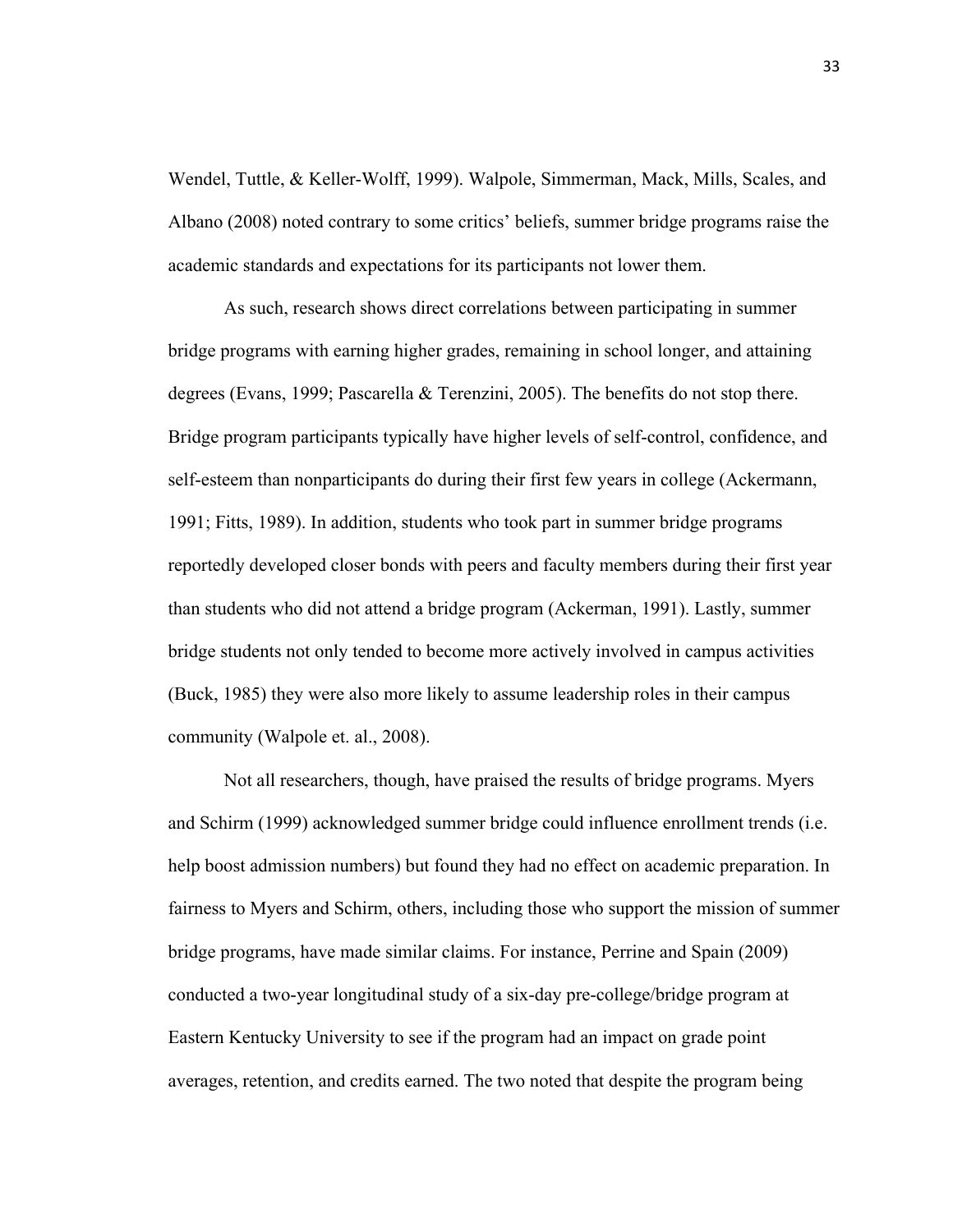modeled on Tinto's theory of student persistence (i.e. students ultimately do well in school because their orientation program helps them feel connected to their university), it did not always happen.

Based on their study, Perrine and Spain found older students who entered the program were more likely to drop out because of family obligations. They also discovered that when examining for race, students of color had higher attrition rates when there were disproportionally fewer students of color represented at the college. Ultimately, they found that the orientation program had little effect on any of their testing areas. However, a program that only worked with participants for such a short period may not yield any significant contributions. Strayhorn's 2011 research of a summer bridge program also revealed shortcomings. Although the program in his study helped participants improve their academic skills, it failed to help them integrate into the campus culture (Strayhorn, 2011). His study was based on statistical results gleaned from survey data. Helping students integrate into the cultural fabric of their institution is one of the primary goals in some bridge programs.

## **Transition and Growth**

Despite some shortcomings, taking part in a pre-college program can be a turning point in a participant's life. The exposure to rigorous coursework, campus activities, and mentoring could help students evolve and develop confidence to succeed (Ackerman, 1991; Kallison & Stader, 2012; Strayhorn, 2011). When considering this, Schlossberg's Theory of Transition seemed an appropriate starting point when discussing pre-college programs such as summer bridge. This theory served as a useful theoretical lens for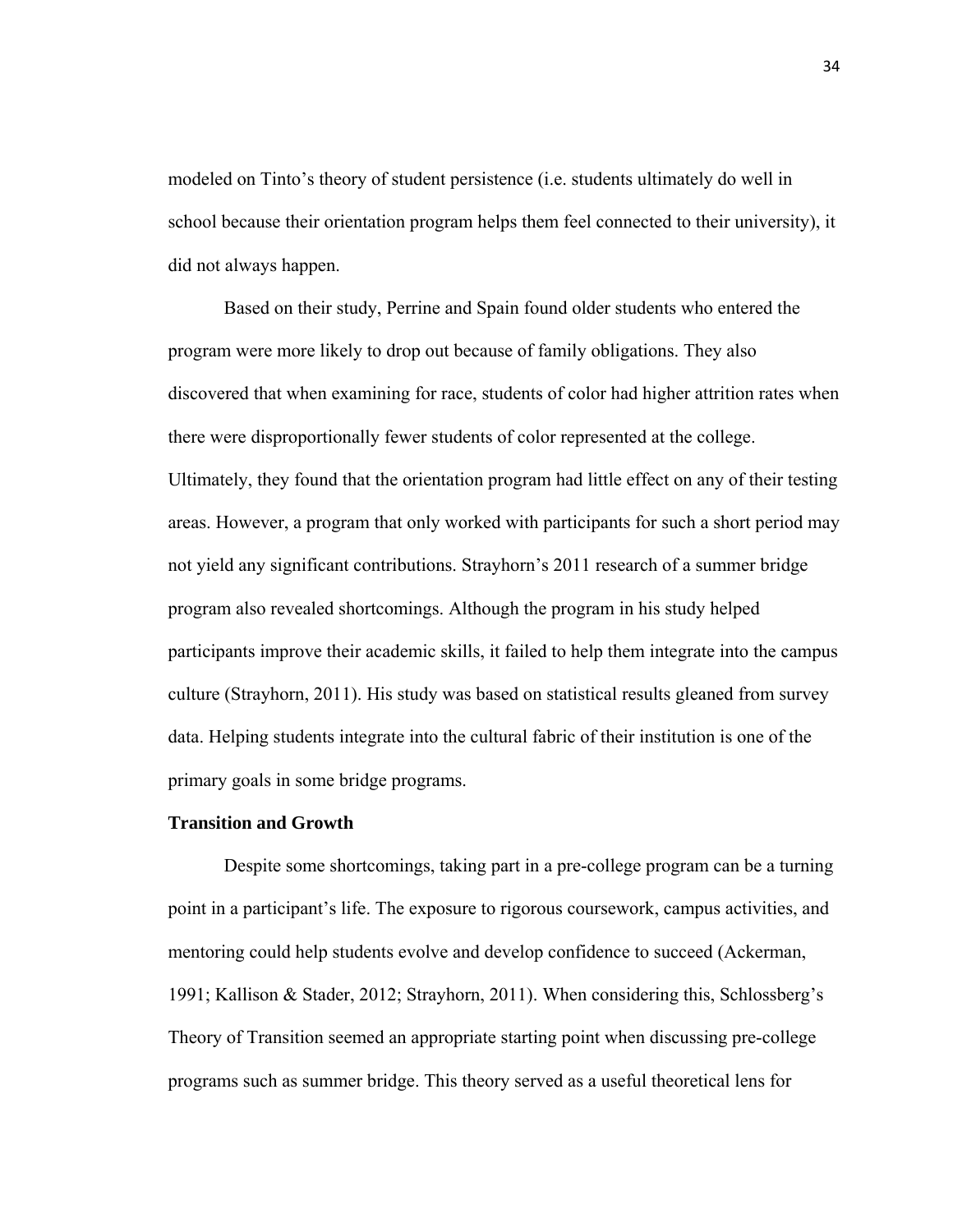examining how pre-college programs help participants mature and develop into responsible students. Schlossberg's Theory of Transition is a psychosocial model of development that examines how life events affect different realms of a person's life and his or her role in society.

Although this theory initially focused on adult development, many argue its conceptual framework also provides a lens for examining student development (Evans, Forney, Guido, Patton, & Renn, 2009). Schlossberg would likely agree with this notion since college students are on the precipice of adulthood when they enter school. She would also suggest that most students would acknowledge that entering college is a life changing moment and thus a key transitional period in their lives. Schlossberg's theory does not focus on pre-college programs, but there is an obvious connection. Students who enter into these programs are transitioning out of one phase in life and entering into another. Because some of these programs target "at-risk" students and those with subpar academic records, program workers (counselors, tutors, instructors, and directors) often have to help the participants develop new skill sets, and, in some instances, help them develop a general appreciation for education. This would be the very essence of a transitional moment, one that could influence retention at the postsecondary level.

**Do pre-college programs enhance intellectual development?** One of the biggest quandaries surrounding pre-college programs is how to assess them. Although many scrutinize the value of remediating students in these programs, state policy makers and college administrators continue to invest huge sums in them. Bettinger and Long (2009) posited that public colleges spend more than \$1 billion annually on remedial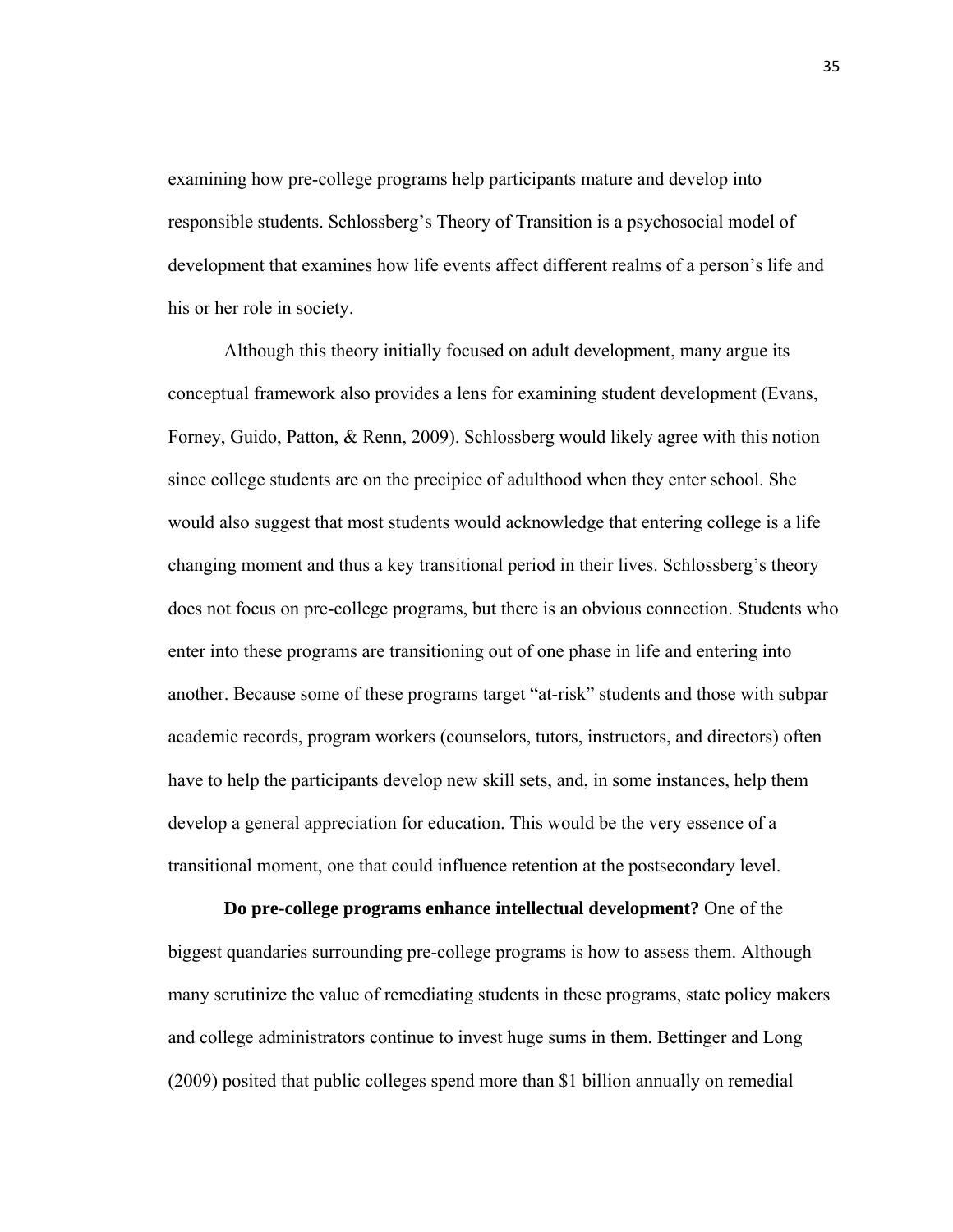education. Others estimate that businesses and institutions of higher education spend almost \$17 billion annually to teach students high school level skills (Greene, 2000). Because of that, more research is needed on the effectiveness of pre-college summer programs.

Some have suggested using quantitative data, while others have touted qualitative research methods. Gandara (2001) maintained institutions cannot draw definitive conclusions about pre-college programs without quantitative data. She has written primarily about the impact pre-college programs have on low-income Latino and Hispanic students. She noted many programs collect data on their participants, but few undergo thoroughly and statistically sound evaluations. Gullatt and Jan (2003) concurred as they contended many pre-college programs rely on unreliable data because they fail to use detailed measurements. In their research, they cited how few programs use control groups or measure outcome variables. This makes it difficult to conduct a statistical analysis of many pre-college programs. Gandara, Gullatt, and Jan also raised valid concerns regarding the limited assessments of these programs. Although they did not say the programs failed to have positive influences, their findings indicated researchers must be prudent in how they assess enrichment programs. That may allow them to determine more accurately whether the programs have a demonstrable impact on institutional access.

The problem with assessing pre-college and early intervention programs is just one of their weaknesses. Although proponents and practitioners quickly defend them, some question their long-term effectiveness. In their study of Upward Bound, Perna and

36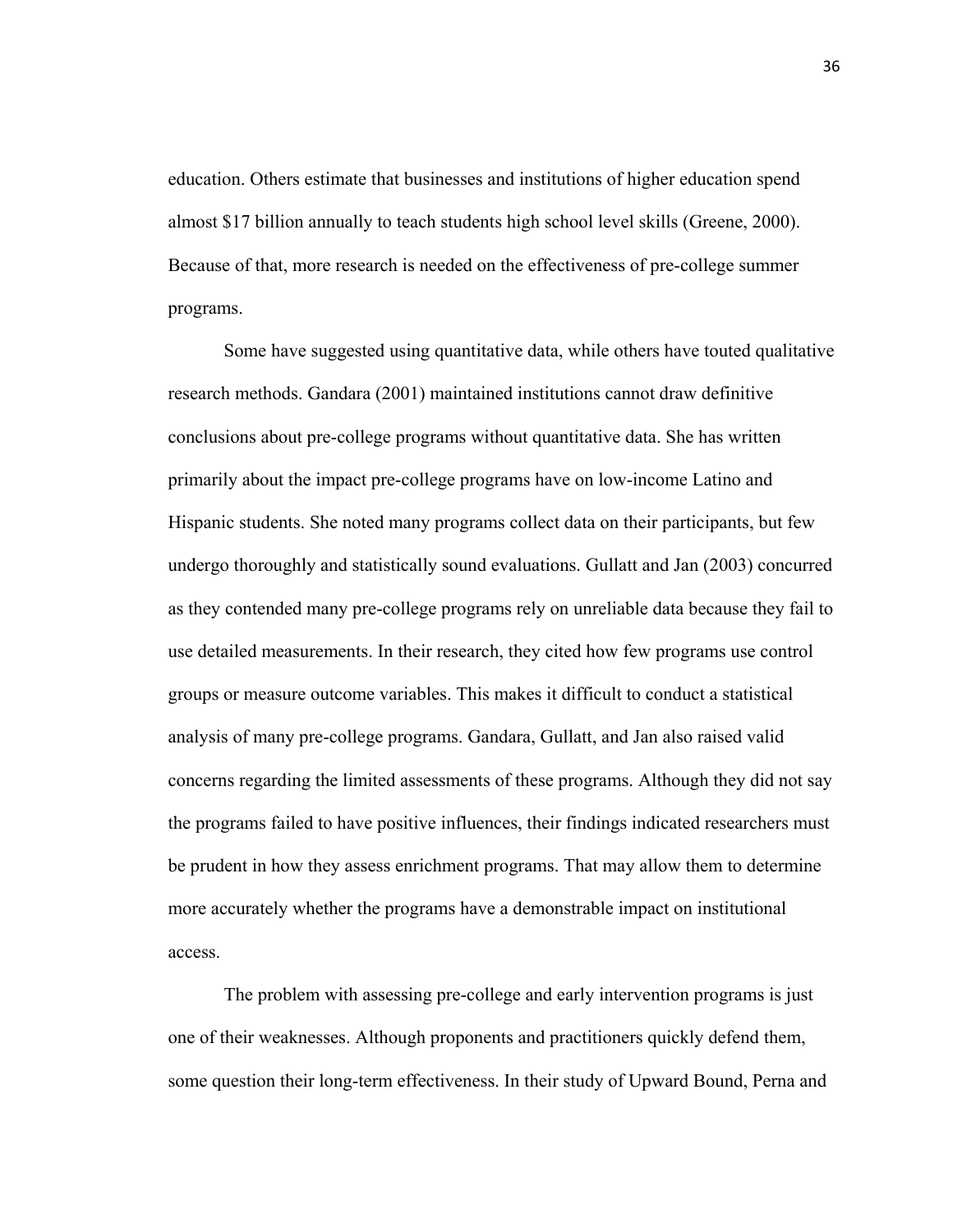Swail (2001) pointed to statistics showing it failed to affect high school achievement or post-secondary enrollment. The statistics also showed close to half of Upward Bound participants dropped out of the four-year program after just one year. This is just one precollege program, and one highly different from summer bridge; however, the findings should raise significant concerns. Upward Bound is the oldest, continuous running precollege program in the country and one of the most heavily funded. If close to half of its participants fail to complete the program, how can it increase minority enrollment in higher education? Secondly, if the program does not help improve grades in high school, how can administrators accurately determine if it improves college readiness? Again, Upward Bound is different from summer bridge, but there are some similarities between the programs in that they both draw students from the same population groups - the underprivileged and underprepared.

Swail and Perna (2002) have long maintained that early intervention programs have little impact on improving problems in secondary schools. Their assertion is that pre-college programs' greatest strength is providing a "safety net" for students who fail to receive the academic and social support necessary for success in post-secondary education. While the consensus seems to agree pre-college programs can influence retention and persistence, there is still a lingering debate about how much.

Loza (2003) identified other weaknesses of pre-college programs, particularly as it related to diversity. He said pre-college programs, including summer bridge, often failed to accept Latino students who would benefit most from their services (2003). Loza took these programs to task for their selection criteria. As previously mentioned, many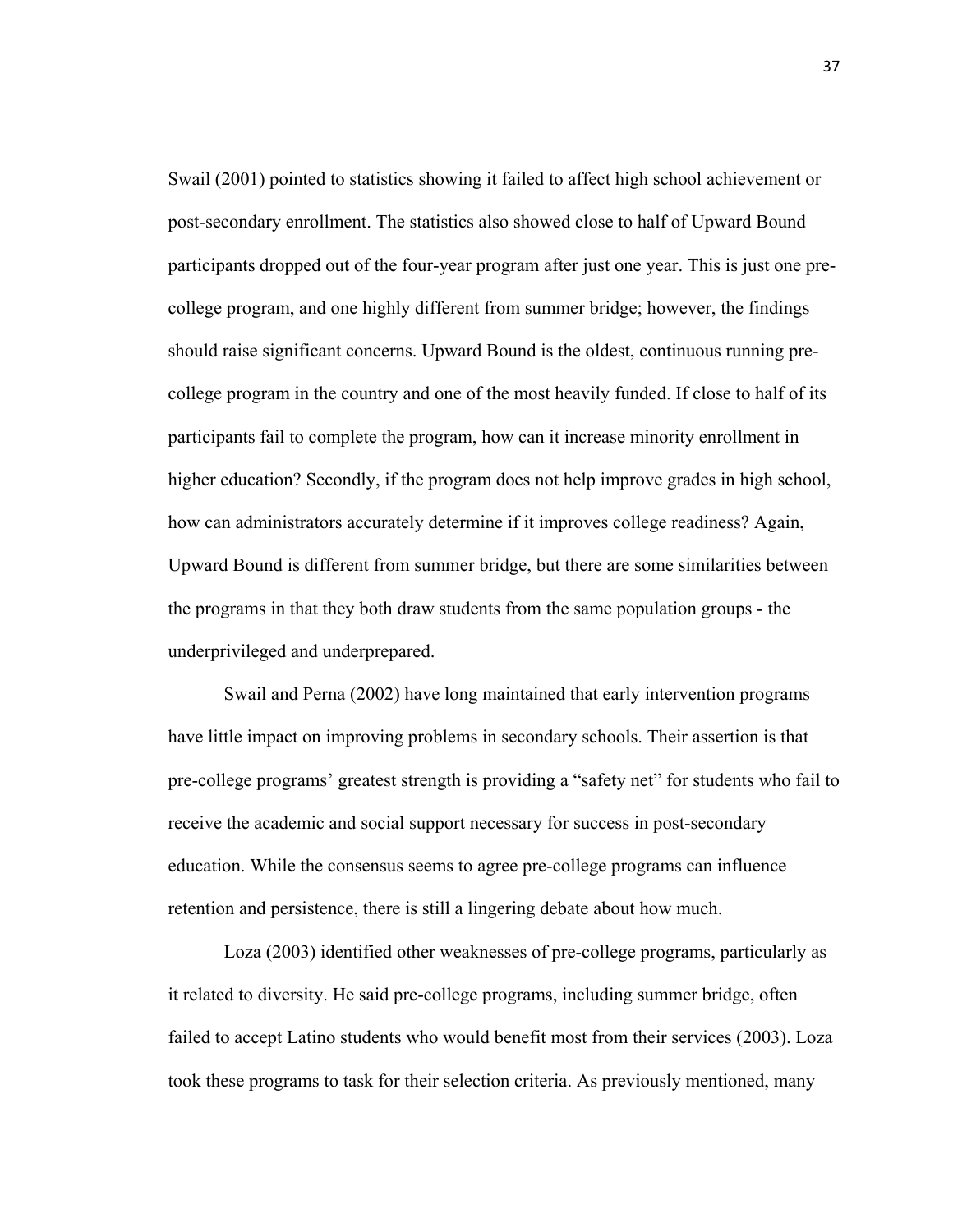intervention and pre-college programs target "at-risk" students. Some programs define atrisk differently than others. For instance, some describe these students as exhibiting chronic behavioral problems. School officials also slap this tag on students disengaged with school and on the verge of quitting. Others label students with extremely low grade point averages as at-risk. Still, some say even students with "good" grades (2.5 GPA or higher) can be at-risk if school officials, parents, and community organizations fail to help them reach their full potential (Pallas, 1989). As in all matters, the truth is complicated because in essence all of these definitions accurately describe an at-risk student. The problem arises, however, when programs set specific criteria for which "atrisk" students they will serve and which ones they will not.

Loza (2003) would argue many Latino students who fit part but not all the at-risk characteristics are excluded from programs that could influence them to continue their education beyond high school. He raised an excellent point, albeit from a narrow perspective. This is true for all students not just Latinos. Students from other underrepresented groups face similar challenges gaining acceptance into programs that could improve their access and transition to college.

Some educational researchers have produced papers in the past few decades calling for more comprehensive analyses of pre-college programs. Many of them question their ability to improve retention and persistence (Gandara, 2001; Gullatt  $\&$ Yan, 2003; Jager-Hyman, 2004; Swail & Perna, 2001; Swail & Perna, 2002). What these researchers fail to realize is pre-college programs are just one factor in influencing retention and persistence. It seems these researchers are willing to stamp the label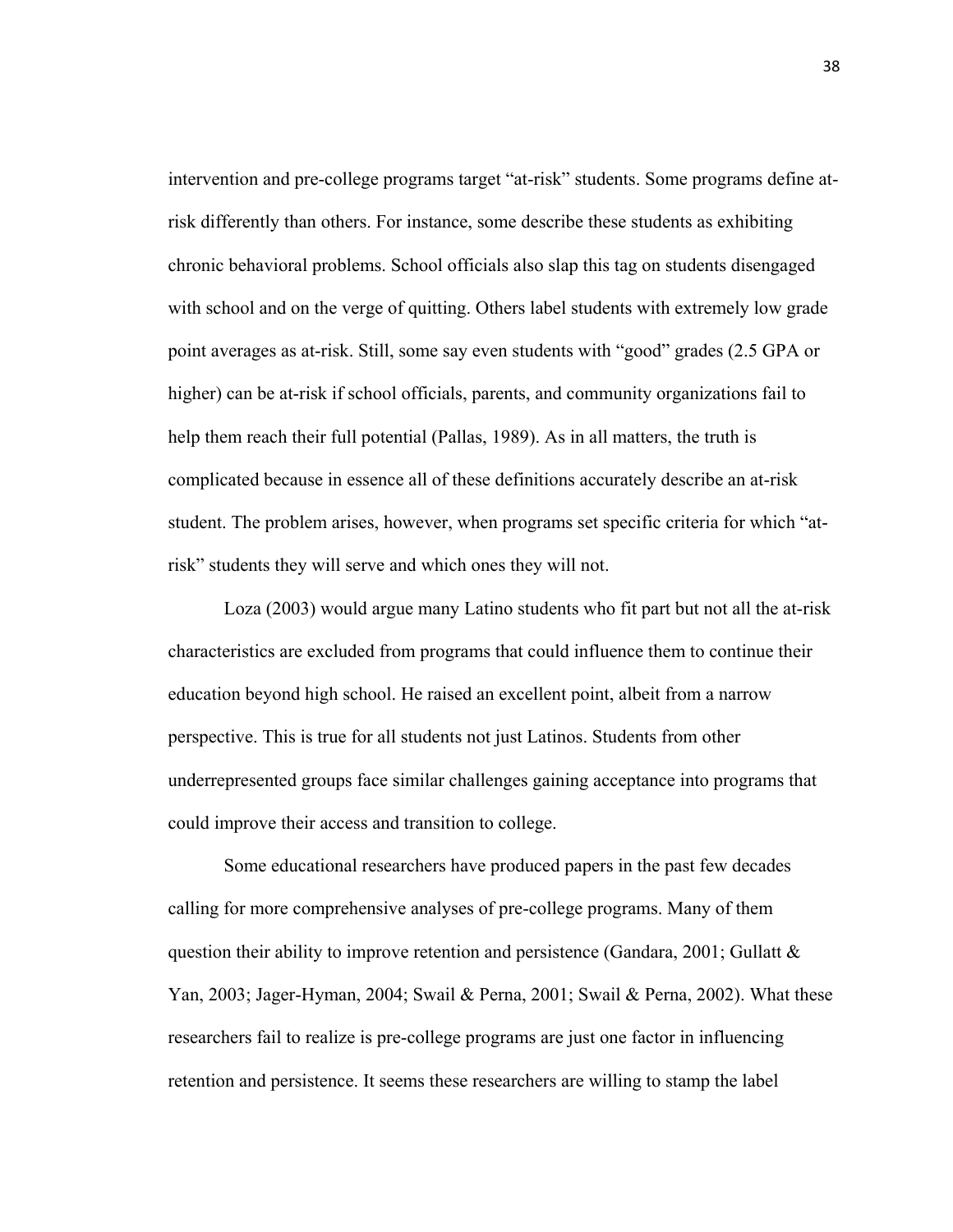"successful" or "failure" solely based on whether participants stay in school or drop out. This seems myopic. Numerous factors influence retention. As previously noted, many participants of pre-college programs come from low-income families. These students often face significant financial barriers staying in school. For some, attending college, even for only a few semesters, is a moral victory.

Villalpando and Solorzano (2011) reframed the question of *do* pre-college programs improve retention to *how* these programs improve retention. They examined the number of pre-college programs that include a mentoring component to benefit students. Many programs assigned students mentors based on their shared racial and cultural backgrounds. This allowed students to work with someone with whom they were comfortable and it enabled them to collaborate with a person of the same race or culture who had experienced some success.

Despite the positives, assigning students mentors is not always optimal because it is difficult to "replicate" its success on a continuing basis (2011). Research shows that strong mentors, though, can influence students and help increase their motivation. Other literature supported this notion. Gullatt and Jan (2003) highlighted the Sponsor a Scholar (SAS) program run by Philadelphia Futures, a non-profit organization, for successfully incorporating mentors in their pre-college program. That program pairs mentors with 9th grade students. The organization serves 500 low-income students with marginal grades. The SAS mentors work with students for five years. They begin mentoring students from their 9th grade year and work with them until after their first year in college. They get to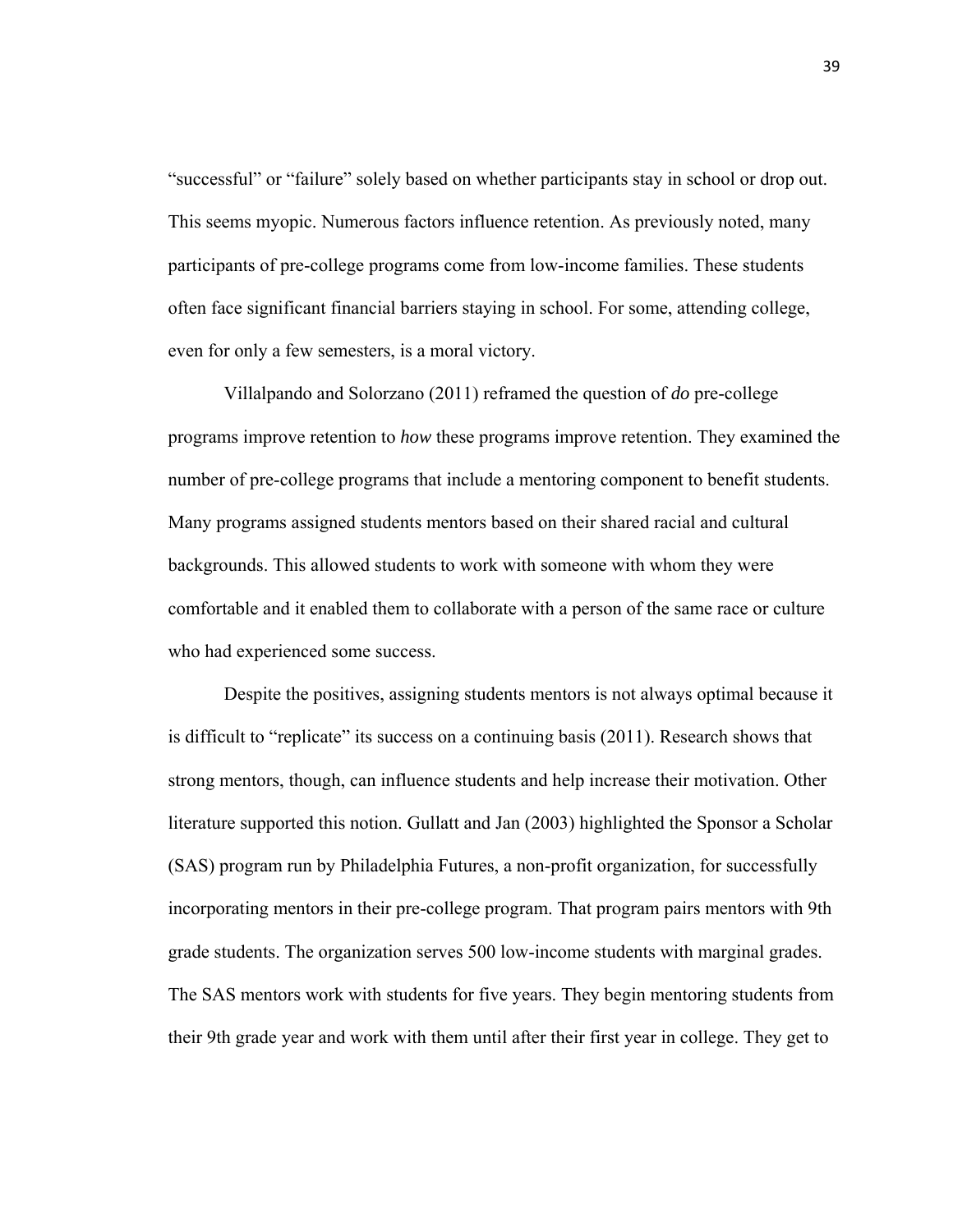know the students personally during that period, and they interact with their family members.

SAS chooses mentors from the greater Philadelphia area and matches them with students based on shared interests, not race or gender. Gullatt and Jan cited a longitudinal study conducted by Mathmatica, which showed SAS participants with assigned mentors had higher grade point averages throughout high school and better attendance records during their first two years in college (2003). Gullatt and Jan (2003) and Villalpando and Solorzano (2011) cited studies proving pre-college programs improved retention when coupled with other services such as tutoring, financial aid advisement, and academic remediation.

### **The Challenges of First-Generation Students**

In an existential reflection on life in his poverty-infested Queens, New York housing project, hip-hop artist Nasir Jones (1994) lamented how he was forced to write "in my book of rhymes, all my words past the margin" (track 4). It is the second line in the opening verse of his seminal classic "The World is Yours." African American Studies scholar James Peterson suggested in the book *Born to Use Mics* that Jones cleverly used "margin" as a metaphorical representation of his placement in society: on the outside looking in. One could debate the meaning of the line, but Peterson's analysis served as a poignant reminder that those outside the "margin" of society often lack a sense of belonging and find themselves on the periphery of the privileged. In educational circles, one of the groups of students who sometimes find themselves outside the "margin" is first-generation generation college students.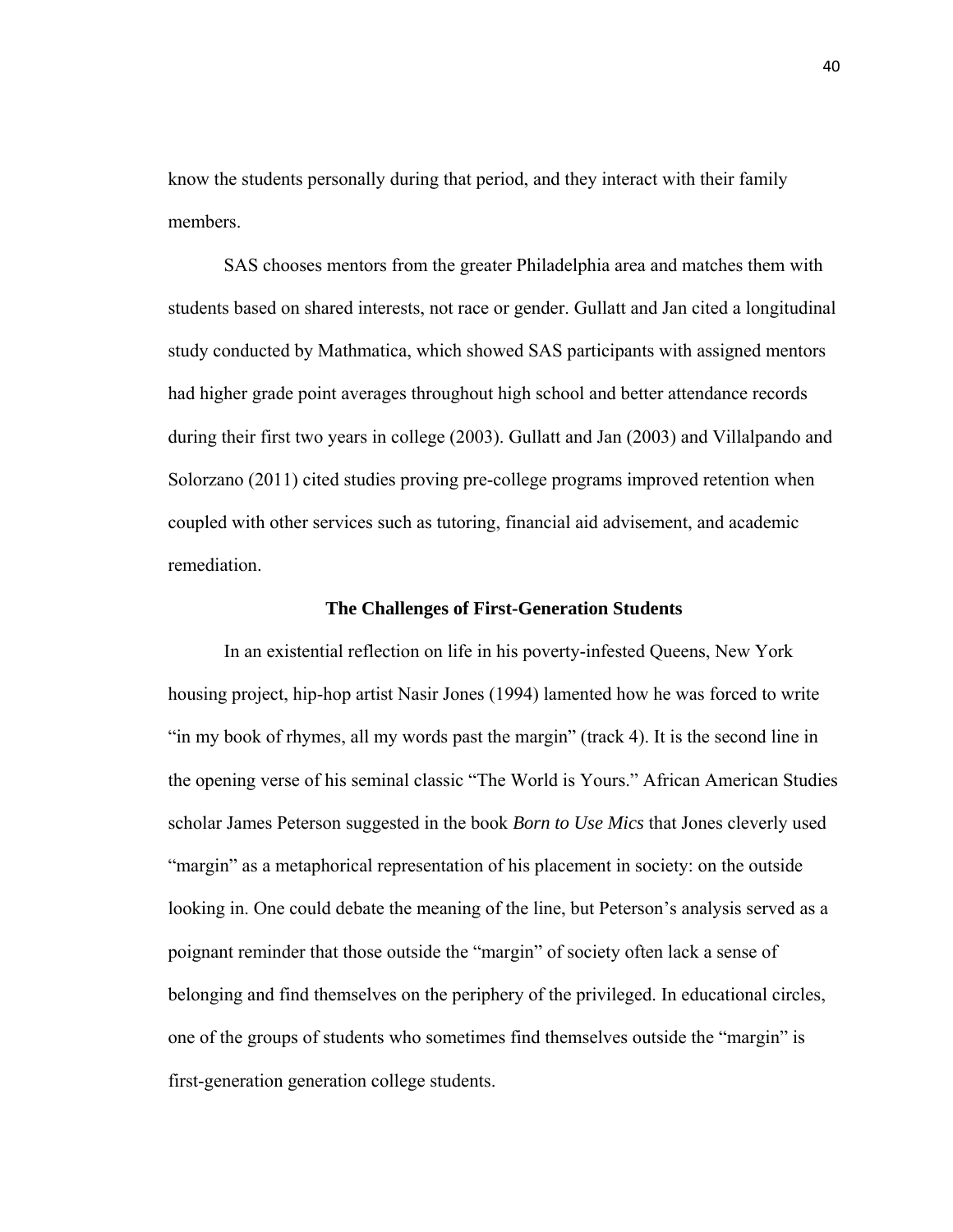Heretofore, the prevailing focus on pre-college programs and student outcomes has been examined from the standpoint of how these programs affect ethnic minorities. Certainly, that group should be of concern for scholars and researchers because they have long been underrepresented and underserved in higher education, particularly by predominately white institutions (PWIs). However, this is not the only group that benefits from pre-college programs, nor is it the only group of concern when it comes to building success and improving retention and persistence efforts. First-generation students, as well as students of color, often find themselves on the margin of two cultures: that of their college community and one of the family and friends in their home community (London, 1989). Many times first-generation students will also be students of color and come from low-SES backgrounds. This compounds the problem of helping them to persist.

Nuñez and Cuccaro-Alamin (1998) explained that many first-generation students sever ties with previous associates, friends, and family members during their college experience as they deal with dual pressures to succeed in school while possibly rejecting heritage and cultural values by being in college. This is not unique to students of color as White first-generation students from low-SES backgrounds undergo the same challenges and conflicts experienced by some ethnic minorities (Kuh, Kinzie, Buckley, Bridges, and Hayek, 2006). Educational experiences that encourage students to develop supportive relationships with faculty, staff members, and peers can help them better deal with those challenges in route to achieving success in college because it promotes the acquisition of cultural capital (Pascarella, Pierson, Wolniak, & Terenzini 2004; Strayhorn, 2008; Strayhorn, 2010).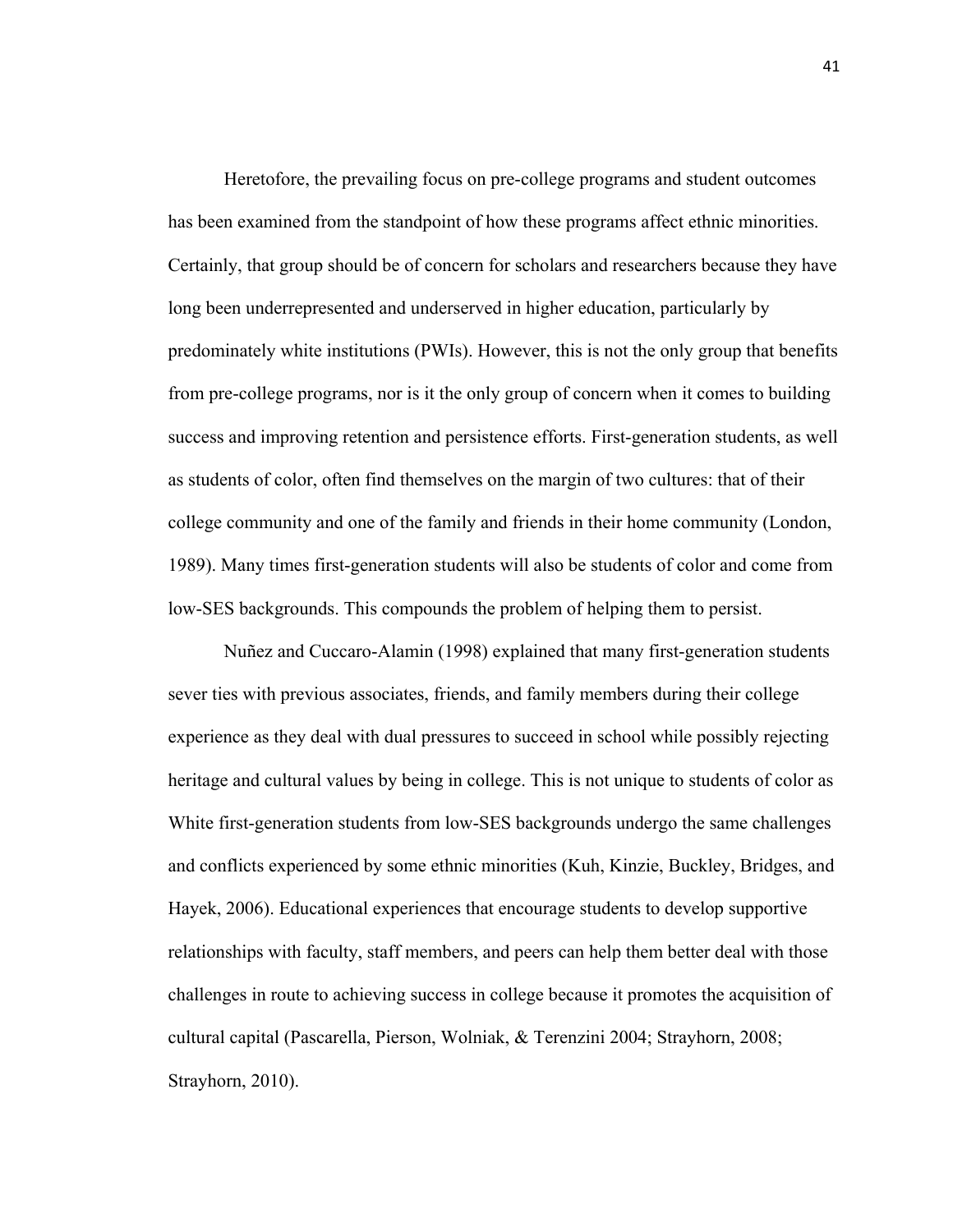## **The Development of Cultural and Social Capital**

Perhaps the greatest strength of pre-college programs is not in their ability to help participants improve their grades. On the contrary, the programs might best position participants to gain additional cultural and social capital needed to succeed in life (Maimer, 2003). Researchers often use the terms social capital and cultural capital interchangeably. In the narrowest sense, social capital refers to the relationships one cultivates in order to advance and gain opportunities (Coleman, 1988), whereas cultural capital develops through particular interests related to a person's social standings (Maimer, 2004). In other words, the former reinforces the adage "it's not what you know, but who you know," while the latter refers to the acquisition of tastes related to a particular social class. Thus, Maimer's definition suggested the higher a person's economic standing, the more cultural capital he or she possesses. Likewise, it infers as one gains cultural capital, the likelihood increases that the person will move up in social class as well. Maimer (2004) further clarified the distinction between the two forms of capital by contending activities such as social networking, student-teacher interactions, and parent involvement, all once deemed as cultural capital, are really forms of social capital.

Participants of pre-college programs are not devoid of either social or cultural capital (suggesting one lacks the latter is akin to suggesting that person's racial, ethnic, or community culture is unimportant). However, participants may be weak in these areas and thus some believe pre-college programs can be helpful. Although Maimer could not determine whether such programs had any impact on academic outcomes (e.g. higher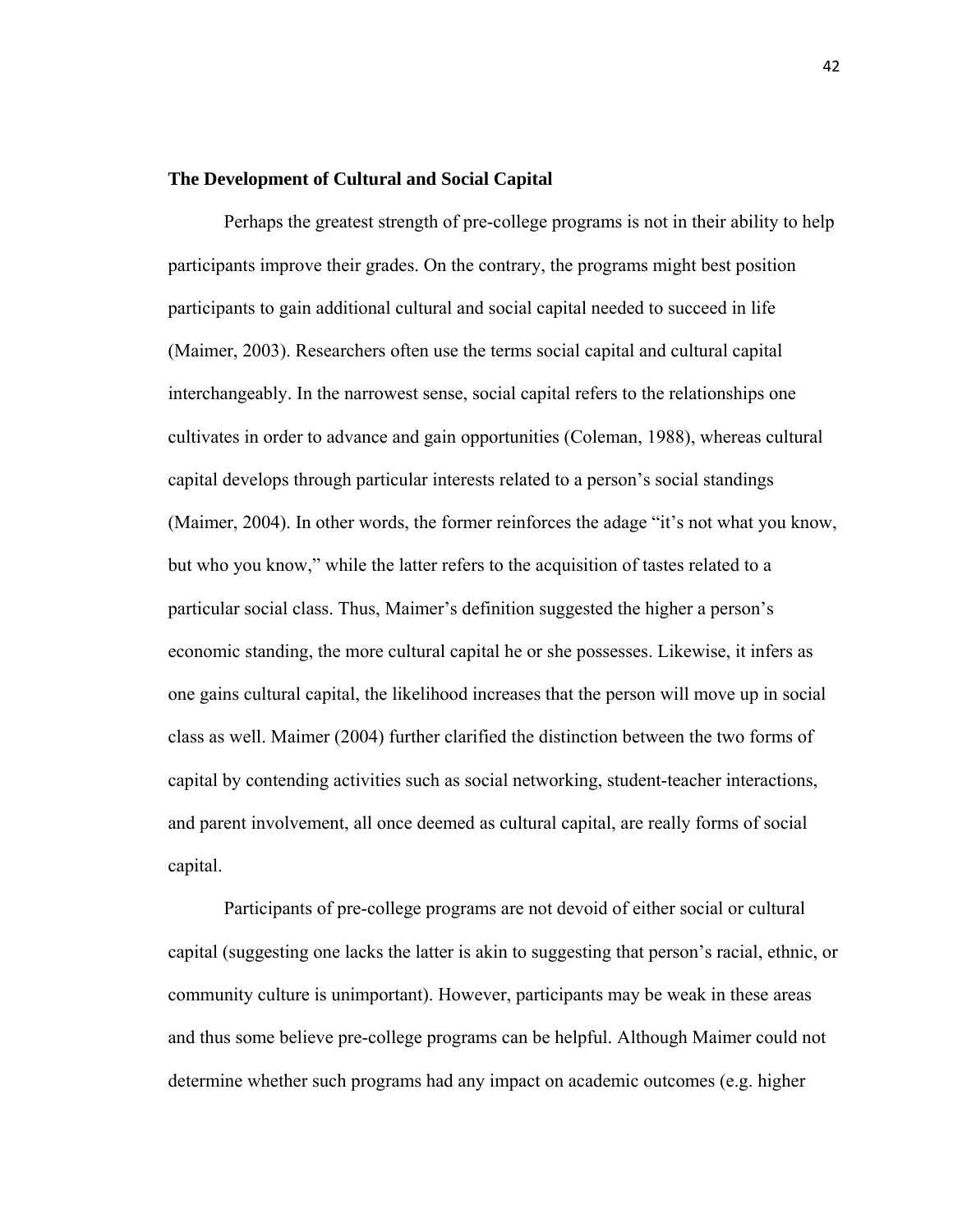grades), her research yielded other findings. For instance, Maimer (2004) noted Upward Bound is instrumental in boosting cultural capital and increasing college enrollment by having students participate in summer residential programs, campus visits, and other academic trips. The exposure to postsecondary institutions likely sparked the interest of the participants and helped them realize there were other avenues for lifelong success after high school.

Strayhorn's (2011) research on the retention of Black and Hispanic males substantiated Maimer's claims. In his programmatic study, Strayhorn found students gained social capital - and by extension cultural capital - mostly from experiences outside the classroom. Pre-college programs perhaps contributed to these gains. His study revealed that Black and Hispanic males who participated in such programs earned higher grade point averages. Moreover, his research showed that Hispanic males made greater academic strides than their Black male counterparts did. Strayhorn did not know what caused the disparities; that notwithstanding, his overall findings seemed to run counter to other researchers.

**Social capital and learning outcomes**. Social capital theorists have noted the importance of a network with "closure" (Coleman, 1988). A closed network occurs when network members consistently and purposefully convey acceptable norms and resources that help more novice network members to reach an intended outcome (Coleman, 1988; Lin, 2001). When breaking the cycle of first-generational status, Farmer-Hinton (2008) maintained school-based supports make it difficult for an individual to transition two worlds. In other words, these students often felt isolated from their families while in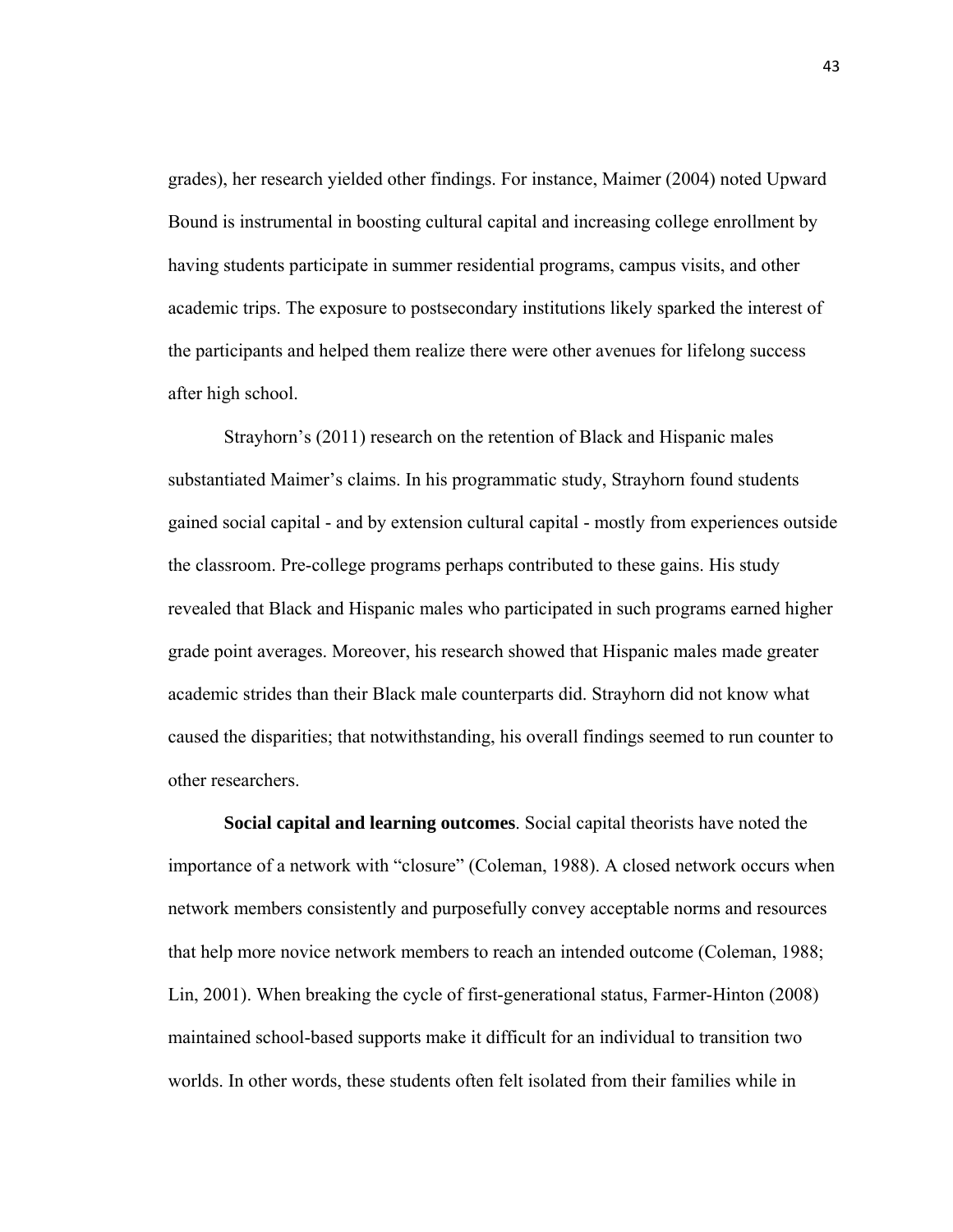college; however, from within their programs, they felt pressured to do better than their families. Perna, Walsh and Fester (2011) concluded that although pre-college programs helped increase parental involvement, many families endured economic hardships; therefore, many of the students did not enroll in four-year institutions. This affects education attainment levels in this country (Perna, Walsh & Fester, 2011).

**Cultural capital and learning outcomes.** Many researchers, notably Becker (1993) and Paulsen (2001), suggested the economic theory of human capital influences enrollment trends in higher education more so than pre-college programs. This theory posited a person will enroll in college if he or she believes the lifetime benefits and the cost of that endeavor outweigh other alternatives. Furthermore, a person has to not only consider the necessary financial resources needed to pay for college but also whether he or she is capable to complete the academic program in order to reap the future economic benefits (Paulsen, 2001). It is unclear whether participants in pre-college programs wrestle with all these questions, though it makes sense that many probably do. Since some do not have family experiences to use as a guide, perhaps a large percentage question their abilities to handle the rigors of college. This is why pre-college programs' ability to provide social and cultural capital becomes important. Pre-college programs instill a sense of confidence in its participants by helping them build capital, which can propel them through college (Strayhorn, 2011, 2013).

In his study of African-American males at a highly selective, predominately White institution, Strayhorn (2011) concluded pre-college programs can help students develop positive beliefs about their academic skills, and that in turn can positively affect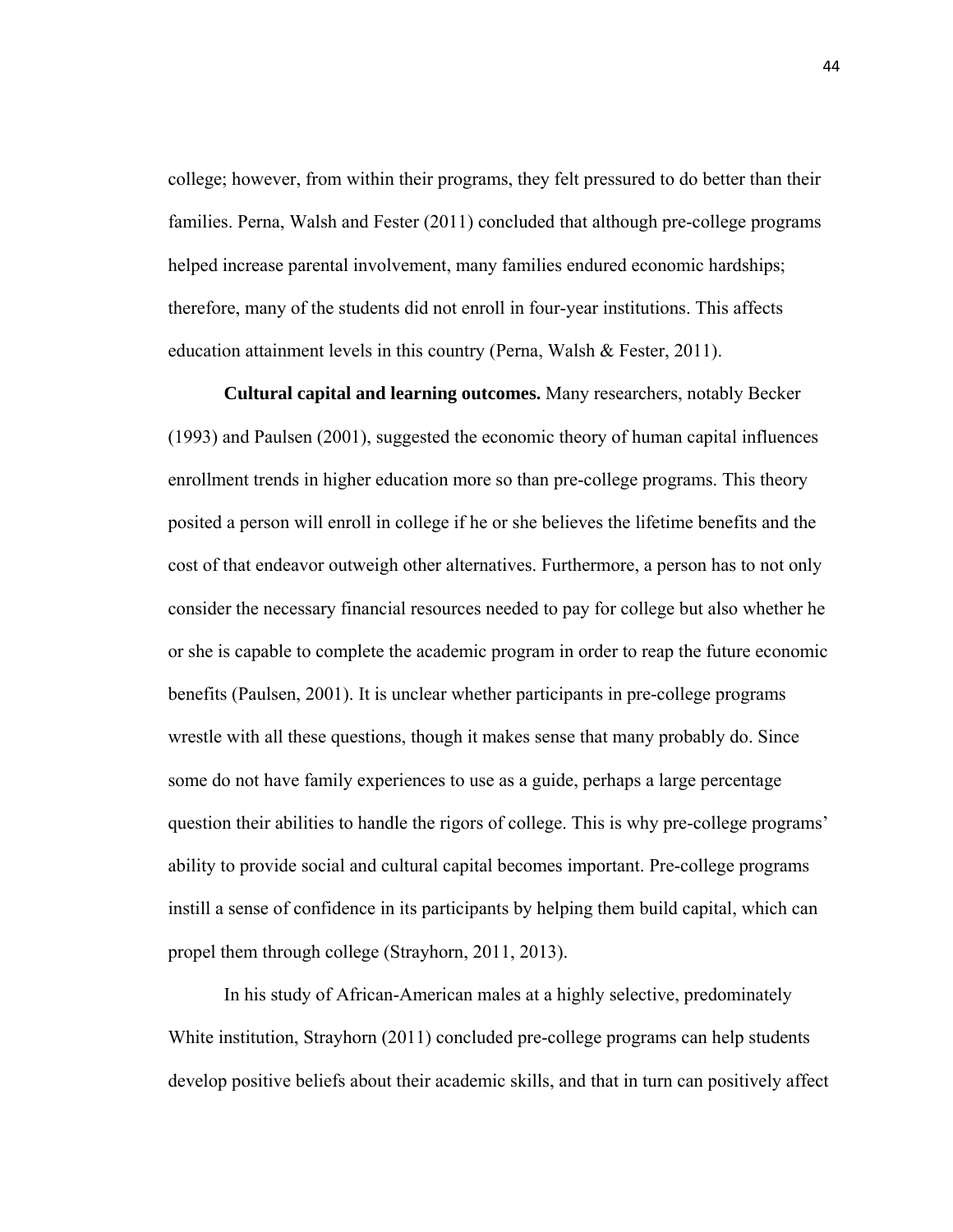their first semester grade point averages. In another instance, Strayhorn (2013) found a statistical correlation between the academic success of Black male students and the amount of "grit" they possessed. In other words, Strayhorn was able to quantify how what sports coaches might label as intestinal fortitude – or good old fashion determination – accounts for how well a person can perform in college. Although precollege programs can help instill or hone this trait, it seems that this is a characteristic individuals bring with them into the program.

### **Identity Development and Academic Engagement**

Educators and researchers in recent years have produced a prodigious amount of literature on the influence social cultures have on learning. Culture in this instance refers to customs, practices, and beliefs of one's community. Educators say this is especially true for minorities who often eschew parts of their culture in order to assimilate into the mainstream. Educators say this is problematic and actually retards learning and academic growth. Deyhle (1995) shed light on this issue as it pertained to Native Americans when he stated minority students from low-income neighborhoods often feel ostracized and rejected by their community peers for having success in school and discussing college aspirations. Deyhle said many students from this group often feel as if they have rejected part of their identity and culture for trying to thrive academically (as cited by Oesterreich, 2000).

Deyhle's findings highlighted a major obstacle that many pre-college programs face. Many participants find it difficult to navigate their dual environments of home and college (Rendon, Jalomo, & Nora, 2000). This is not a responsibility that falls solely on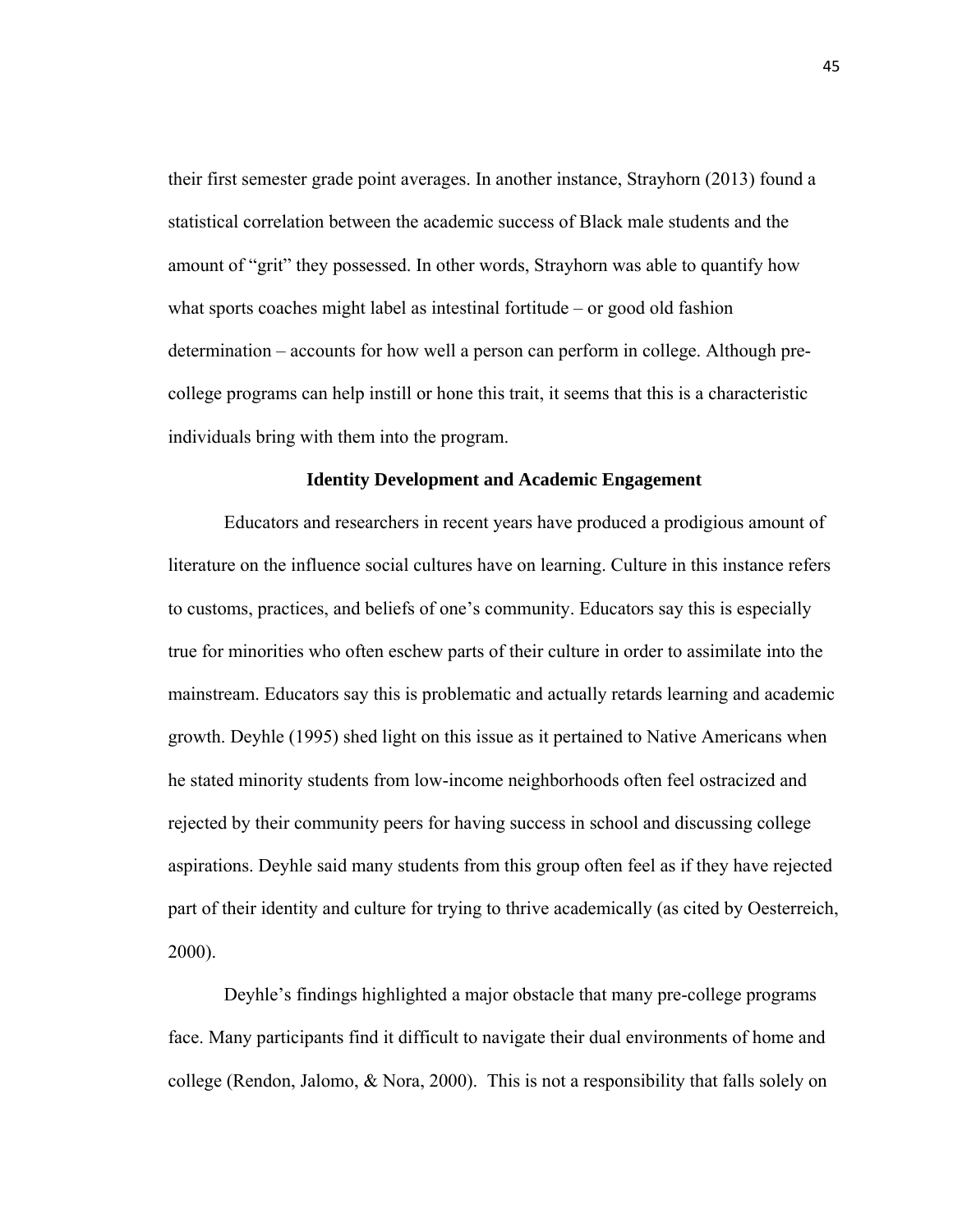students, but it is one that demands institutional involvement because students, "should not be left to manage and resolve these differences on their own, especially when the college environment values conventions and traditions that students perceive to be alien or antithetical to their own," (p. 14).

Some pre-college programs incorporate students' cultures and backgrounds to prevent identity problems with race, class, and gender. This notion, however, counters what Tinto (1993) espoused in his model of student departure. This framework built on his earlier student integration model by focusing more on African-American students, students from low-income families, adult learners and transfer students (Demetriou & Schmitz-Sciborski, 2011). Tinto's theory of student departure is grounded in Van Gennep's (1960) anthropological model that depicted cultural rites of passage. His theory posited that students must learn to separate from the group with which they were formerly associated including friends and family members. During this period of transition and detachment (the researcher's words not Tinto's), the person would begin associating with members of the group to which he or she aspired to belong (Tinto 1993). In doing so, the person would adopt the normative values and behaviors of the new cultural group.

Both hailed and criticized, Tinto remains one of the most cited scholars when it comes to theories of student integration, retention, and persistence (Neuville, Frenay, Schmitz, Boudrenghien, Noël, & Wertz, 2007). Tinto surmised students' departure from college was largely determined by their background characteristics as well as their initial intentions and aspirations towards degree attainment. Those able to fit in stayed in school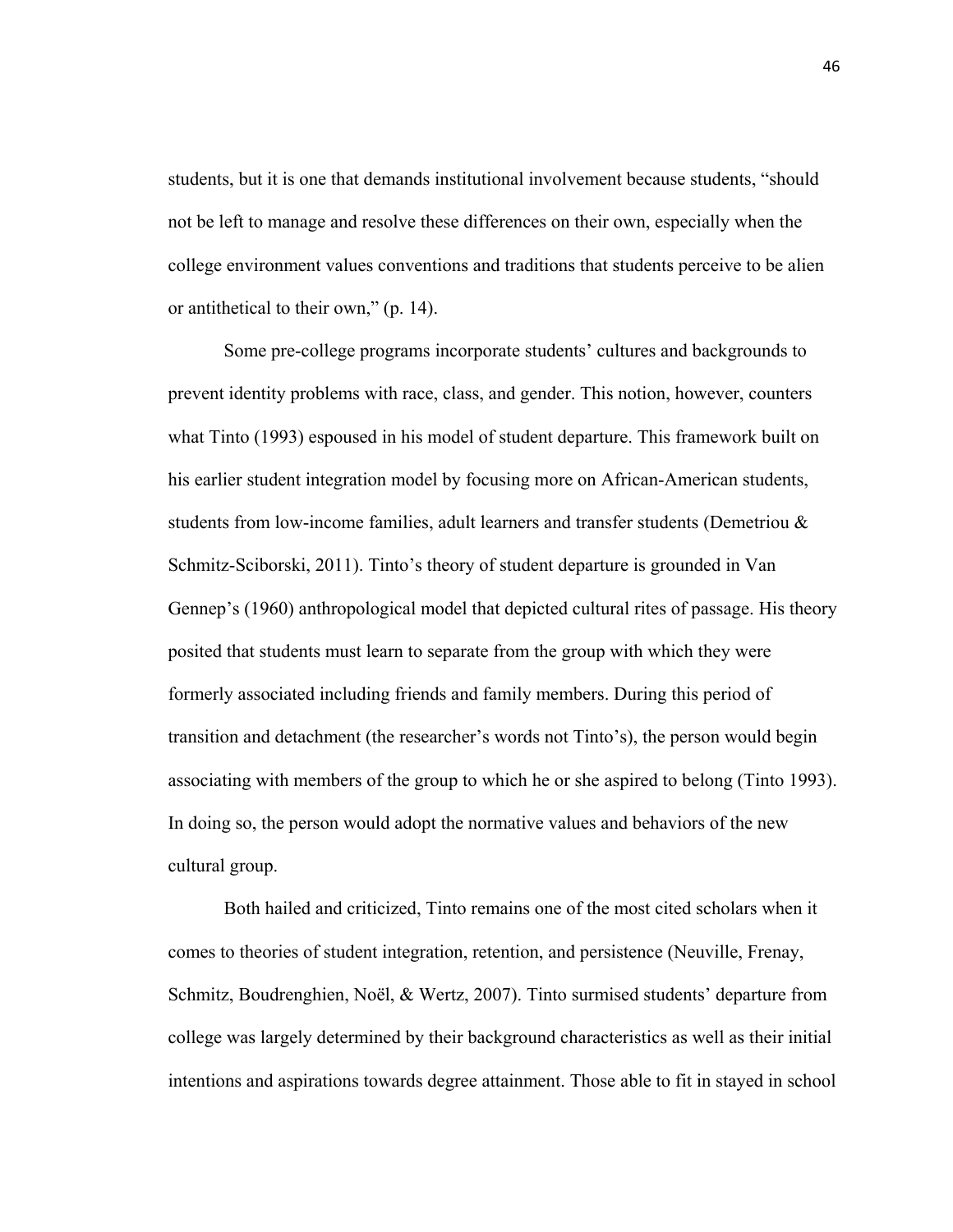and persisted; those unable to integrate the academic and social cultures at their college were more likely to depart or dropout. In essence, Tinto asserted that to integrate into college, a person had to remake himself (or herself) by shedding past cultural connections and associations. This is a difficult proposition for some minority groups and in many ways a hegemonic, Westernized view.

 The inherent weakness in this theory is that it is not preventative and it does not take into account the cultural needs of students of color (Guiffrida, 2007). Colleges and universities cannot promote equity and cultural inclusion if they develop programs that ask participants of color to eschew their cultural backgrounds (Muses & Harris, 2010). As Kuh et al. (2006) noted, "students do not come to postsecondary education tabula rasa. Rather, they are products of many years of complex interactions with their family of origin and cultural, social, political, and educational environments" (p. 3). To think otherwise, perpetuates culturally biased assumptions, Kuh et al. asserted (2006).

 Loza (2003) would concur with the assessment of Kuh et al. Loza maintained precollege programs not only build intellectuality, but they build social and cultural capital as well. In essence, outreach programs help students increase their knowledge, learn how to interact with peers and professors, and navigate other social settings. Citing Boride, Maimer (2004) explained that students from middle and upper-class backgrounds possess more cultural capital than economically disadvantaged students. In short, students exposed to more cultural activities – field trips, arts, music, and drama – perform at higher academic levels than those who lack social capital. Maimer proved this premise through her longitudinal study on the acquisition of cultural and social capital through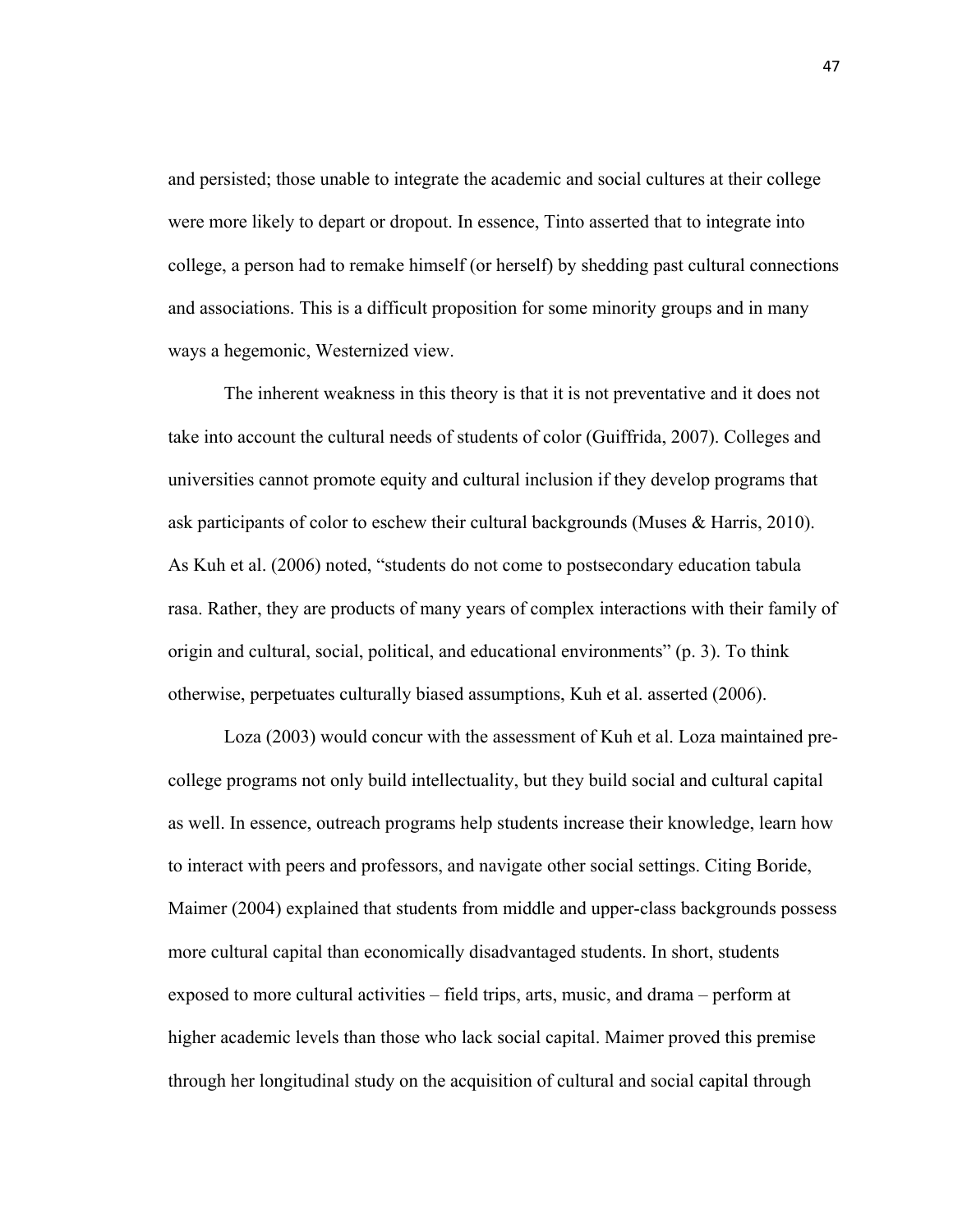pre-college programs. Her study revealed the correlation between attending cultural activities and class performance. Students who attended cultural activities in their precollege programs and discussed academics with their families had higher grade point averages in high school (Maimer, 2004). This highlights how pre-college programs can expose students to new experiences, thus engaging them inside and outside the classroom.

# **Conclusion**

 Students from low-income families and those with lackluster academic records in secondary school will face continued challenges attaining a college education. Their road to higher education will be paved with obstacles. This does not mean their obstacles are insurmountable. If anything, their challenges highlight the need for additional programs that increase their access to post-secondary education. These programs must be holistic – attending to social and intellectual needs – in order to prepare students adequately for the academic challenges present in college. This means programs need to start early (by the 9th grade), they should offer a wealth of services – tutoring, mentoring, counseling, and advisement – and they must involve parents and secondary schools. Students in precollege programs need to take college preparatory courses and advanced level classes that will help ensure their success at the university level. Lastly, educators should eliminate the term "at-risk" from their lexicon. Educators and administrators use the term too arbitrarily to label far too many students, creating destructive stereotypes. Researchers should not get swept up in statistical minutiae when examining pre-college programs. Likewise, program administrators need to include tracking components to evaluate how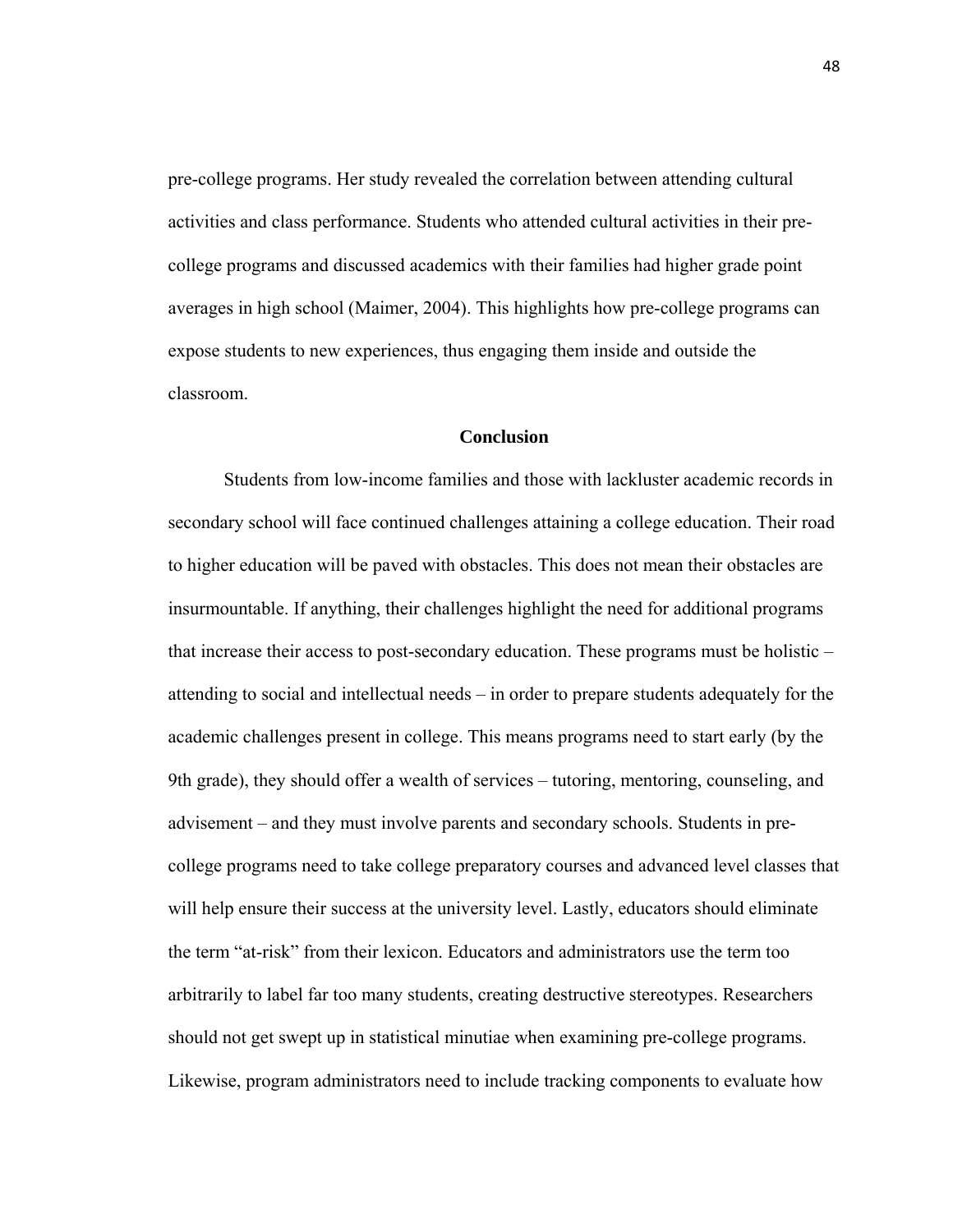their participants progress. Following these steps will improve pre-college programs and provide more access to an upcoming generation of students.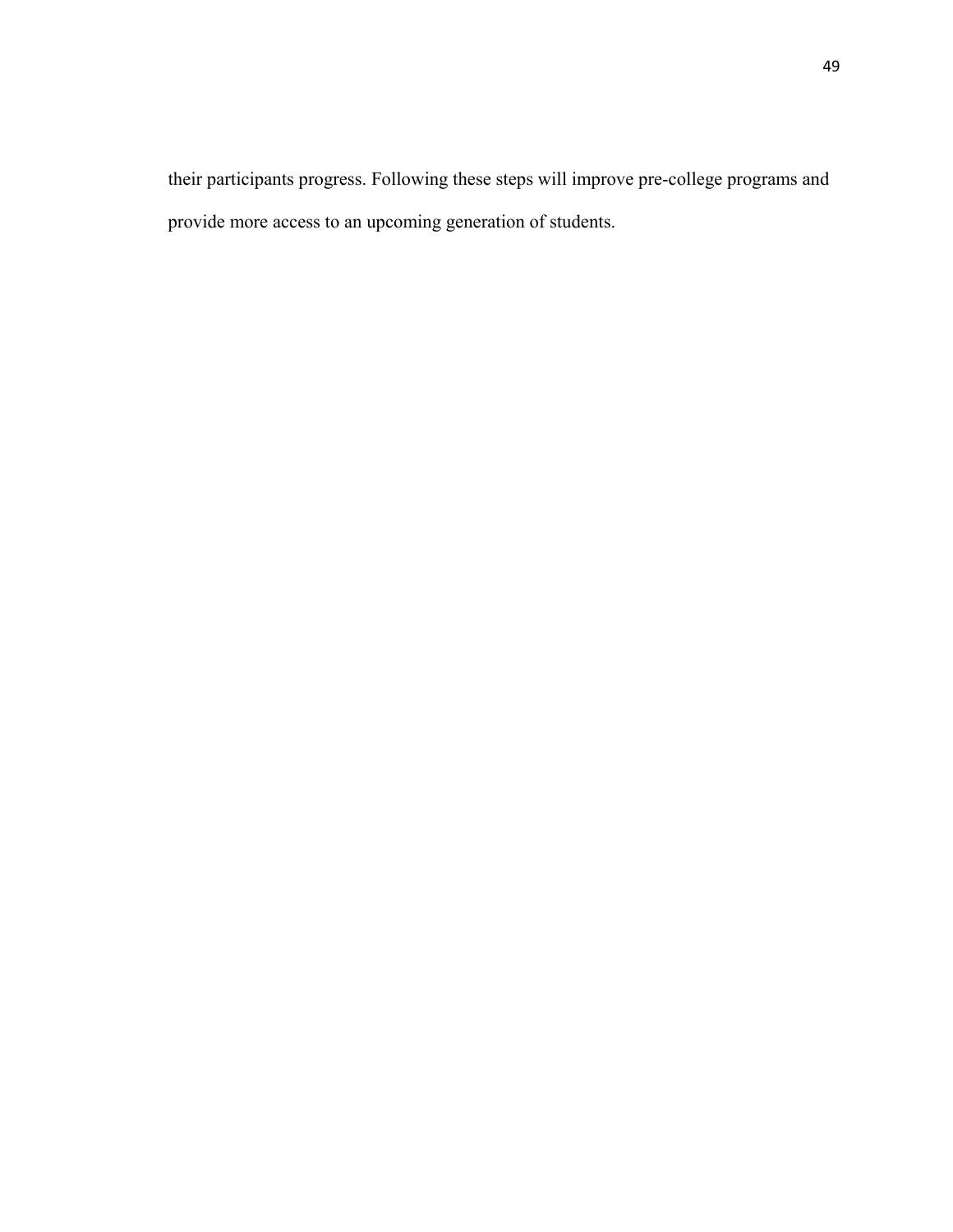## **CHAPTER III**

## **METHODOLOGY**

 This chapter will describe the setting, the research perspective, and the research design for this study.

### **Setting**

 The study took place at A&M College, a historically Black college in the Southeast and one of the largest HBCUs in the country with nearly 11,000 students. A&M is a pseudonym for the institution. Founded in the 1890s through the Second Morrill Act, it was its state's first land grant institution of higher learning for African Americans. Despite battles with racism, economic hardships, and other difficulties, A&M College has continuously evolved and is now not only one of the premier HBCU in this country but one leaving indelible marks in the fields of technology, science, engineering, and business. The school graduates the largest number of African-American engineers at the undergraduate and graduate levels, and it produces the largest number of Blacks with psychology degrees each year (A&M College website, 2014). The university's School of Business and Economics has also developed into a powerhouse and is one of the institution's premier programs. Today, it is one of the leading producers of African-American certified public accountants (A&M College website, 2014). The university has made tremendous strides over the years and it has garnered accomplishments that make it one of the most important institutions in our nation. Throughout the years, the school has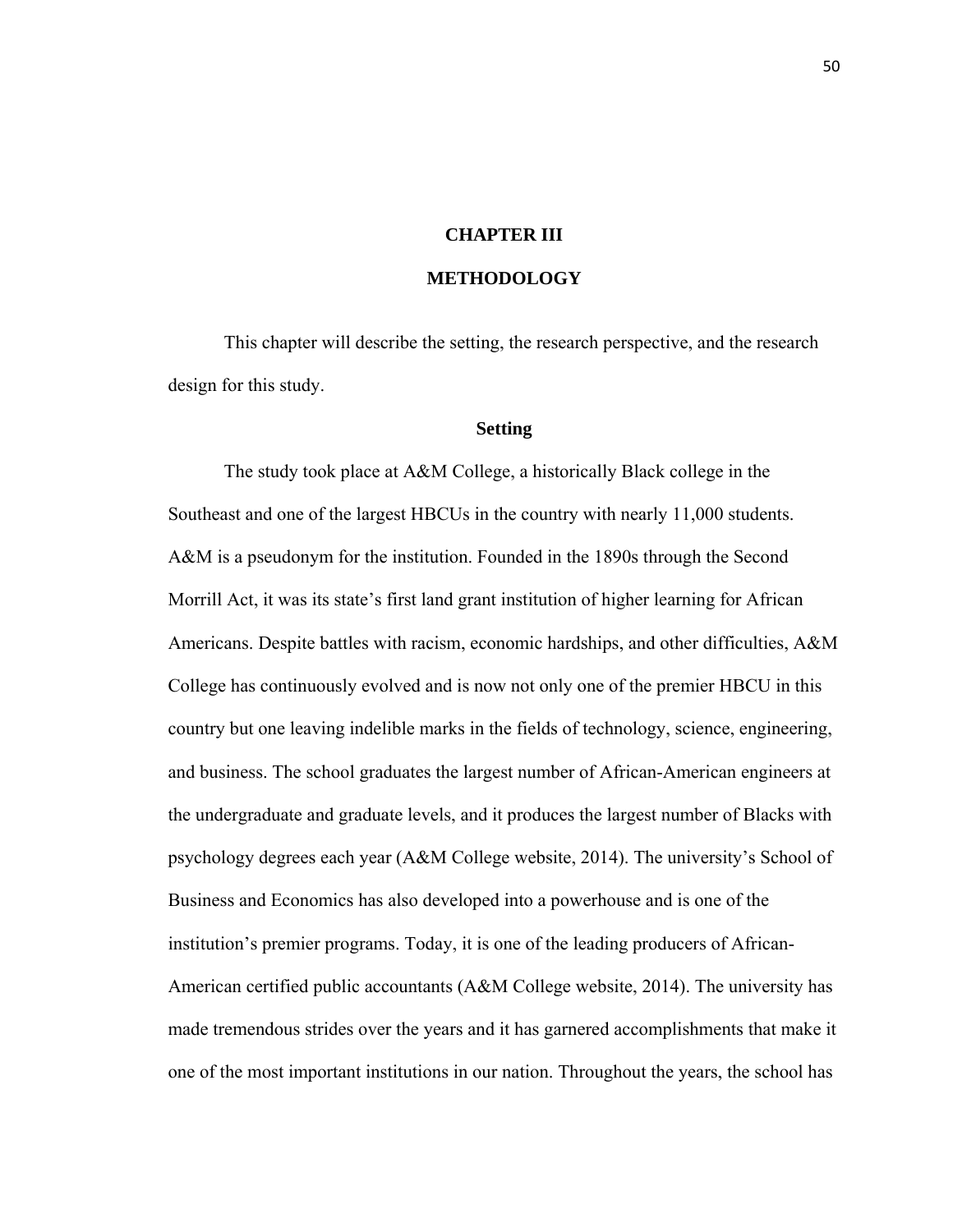produced many distinguished alumni including well-known civil rights activists, congressional representatives, judges, athletes, entertainers, and entrepreneurs. It is located in a city that was the site of many famous civil rights activities in the early 1960s with A&M students on the forefront of that charge.

 Upon its founding, the mission of the university was similar to that of many Black colleges: to educate and nurture African American students who may not have had any other place to attend school. The mission evolved over the years with integration and equality. Nevertheless, the university still adheres to an unwritten mission like that of many HBCUs, which is to provide a haven for students who might have few postsecondary options while simultaneously becoming a research-intensive institution that attracts top students all nationalities and ethnicities. Its ranking as a high-research activity university from the Carnegie Classification - the foundation that ranks universities based on their level of research - attests to this commitment (A&M College website, 2014).

#### **Program Description**

 A&M College is a historically Black institution that is part of a state university system comprised of 17 public colleges and universities. Although it is not its state's flagship university, A&M has long established a strong reputation for producing quality students; however, it struggles with the same challenges as many HBCUs: higher than average attrition rates and a large population underprepared for college level work. That makes the workload taxing for instructors of first-year students.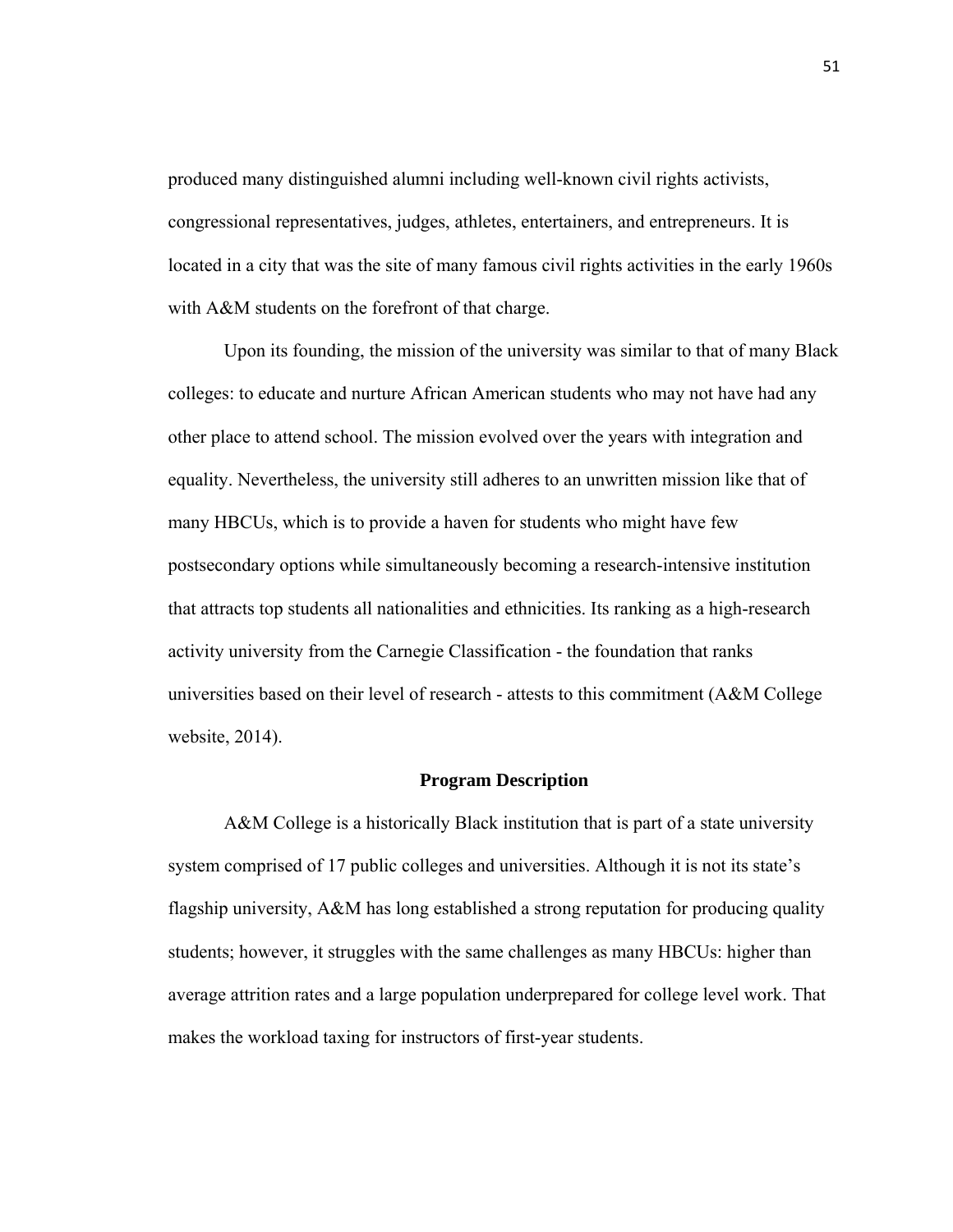To address this problem, the state university system in 2008 launched a residential summer bridge program to improve retention at several minority-serving institutions. Two schools served as the pilot that first year. The initiative expanded in 2009 to include two additional schools, one being A&M College, to help build the academic skills of their most at-risk students. The program is part of a statewide effort to raise achievement levels for first-generation, underserved students entering college underprepared for college-level work. Most of the students who have participated in the program were from low-income families and qualified for Pell Grants (State University System, 2014), which typically go to students from families whose yearly income level is less than \$40,000 (College Board, 2012).

 The state university system now funds the residential summer bridge programs at five colleges – four HBCUs and one Native American-serving Nontribal Institution. Each institution has a unique name for its program to instill pride in the participants and to send a message of what the universities expects of them. These schools modeled their programs after a four-week academic boot camp for the U.S. Marines that began in 2002 (Stancill, 2006). In that program, enlisted soldiers attend class daily for eight hours at a community college where they receive instruction in English and math. Those who participate hope to land a better military job or improve their chances of attending college after completing service. Their class performance has far-reaching ramifications. Higher grades means the difference between working in a lower level (i.e. less desirous) job such as food service or qualifying for more competitive jobs in counterintelligence or as aircraft mechanics (Stancill, 2006). The Marines who participate in the academic boot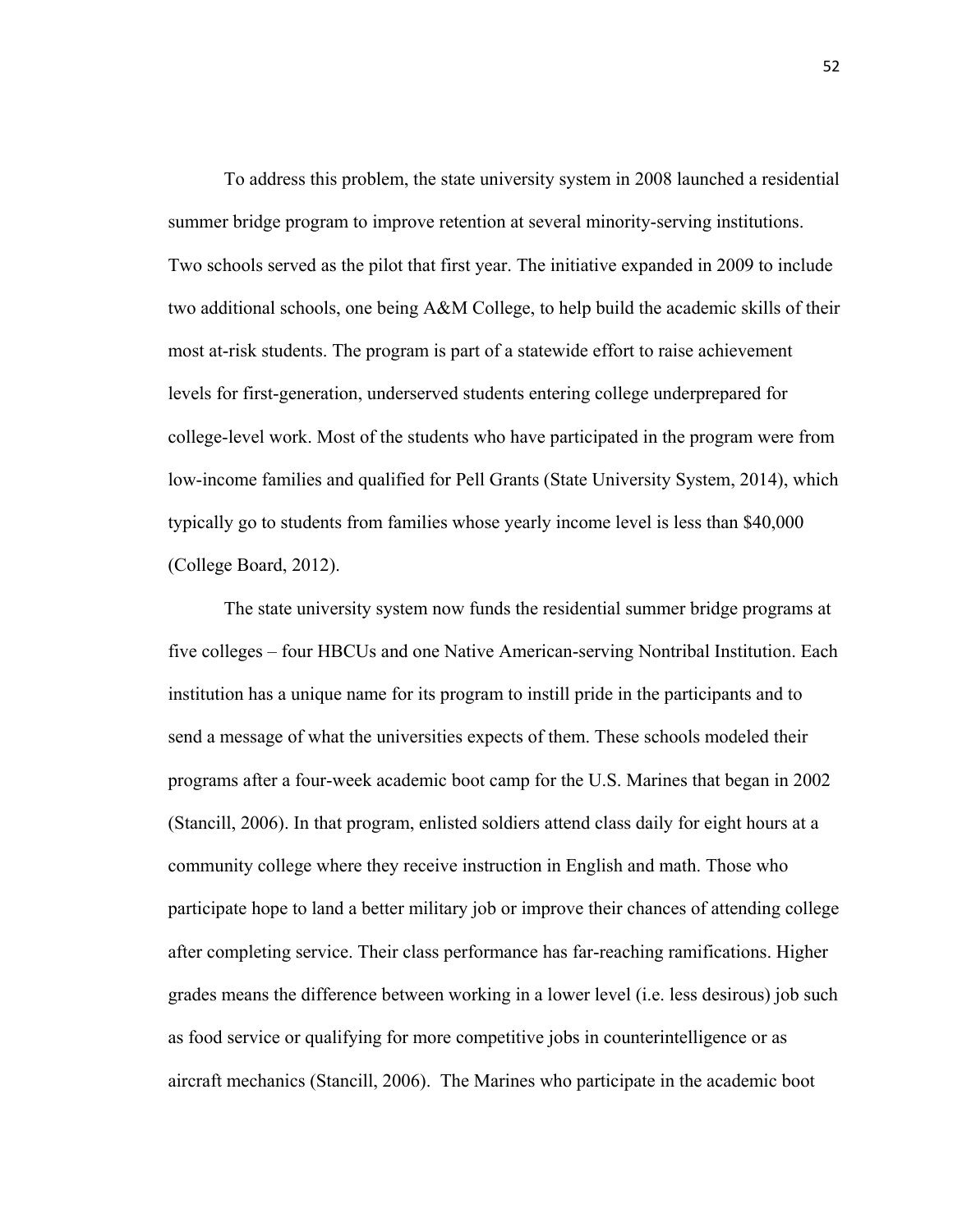camp compete for limited program slots and earn work release time to concentrate on their studies.

 Similarly, rising first-year college students compete for limited spots in the academic bridge programs. More than 600 students qualified for 40 slots in the Bulldogs Future Scholars Program in 2014.<sup>1</sup> The program directors at A&M whittle the number down by pre-screening applications looking at recommendation letters and high school transcripts. From there, they conduct phone interviews of students, which helps them further trim their list to the students whom they think will best fit (i.e. those who will not be behavioral problems and appear motivated to learn). Students have to buy into the idea that spending the summer away from family and friends and not working to earn money is a worthwhile choice. If they accept, they must totally commit to the program. They have very little free time as they are in class most of the day.

 Replicating the Marines' program has been a challenge. Although the schools with these programs receive state grant funding, operating costs – tuition, fees, room, board, and books for students – are high; thus, the number of participants schools can accept is limited. The schools that incorporate the military-inspired academic program, including A&M College, pay for all the participants' expenses. This includes room and board and textbooks; because of this, the schools accept only in-state students. The learning environment is not relegated to the classroom as students go on overnight educational trips to places such as Washington D.C., Atlanta, Ga., and Charleston, S.C. I

<sup>1</sup> That number is slightly misleading, however, as it included out-of-state students whose SAT scores met the threshold for participating even though those students were not eligible to participate in the program.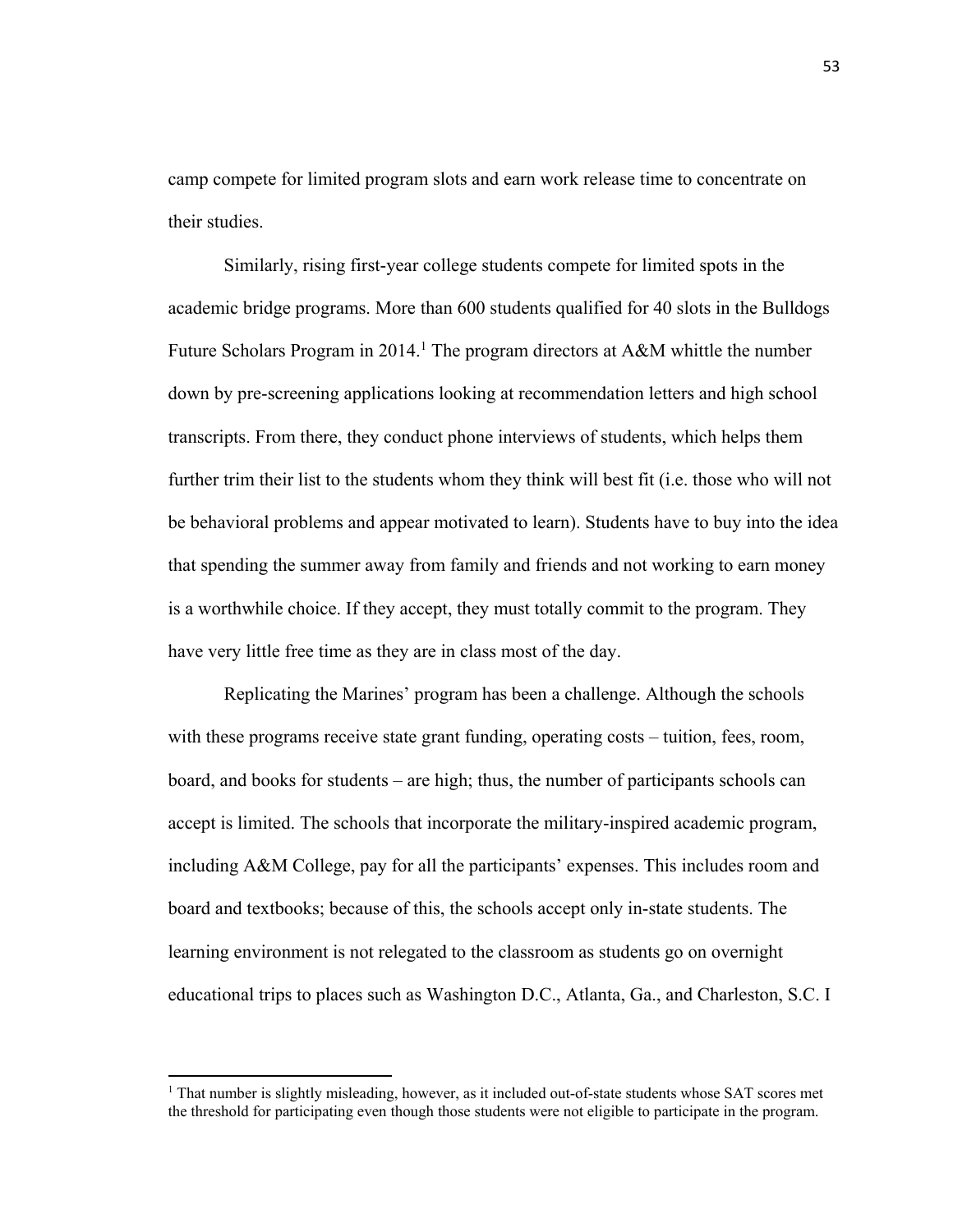was one of the instructors hired to teach two sections of a college study skills course in its inaugural year at A&M College.

 During that first year, the program targeted conditionally admitted students with low SAT scores (below 800 combined math and verbal) or poor grades. To become acclimated to college, the bridge students took a seven-hour course load (a three-credit college math class, a three-credit writing class, and a one-credit study skills course). If they performed well in the six-week summer program, they gained full admittance into the university. Approximately 66 students participated during that first year; 53 completed the program (State University System, 2014). The program changed leadership several years later and with it, the program changed. To meet new state mandates, A&M's summer bridge program, as well as those at the other four universities, stopped accepting conditionally admitted students and instead took fully admitted students whose grades and/or standardized test scores put them in the lowest quartile of the university's first-year, first-time students (State University System, 2014).

 About 40 students who are from the state where A&M is located are now admitted into the program each summer. Instead of taking a seven-hour course load, the students now take six credit hours consisting of a college math course and freshman composition course. They attend classes from Monday through Thursday starting at 8 am and concluding at noon. After lunch, they attend 90-minute supplemental study sessions Monday through Wednesday. Attendance for those sessions is mandatory. If students do not attend, they can be dismissed from the Bulldogs Future Scholars Program (BFSP). The program's math and writing instructors lead the sessions with peer tutors and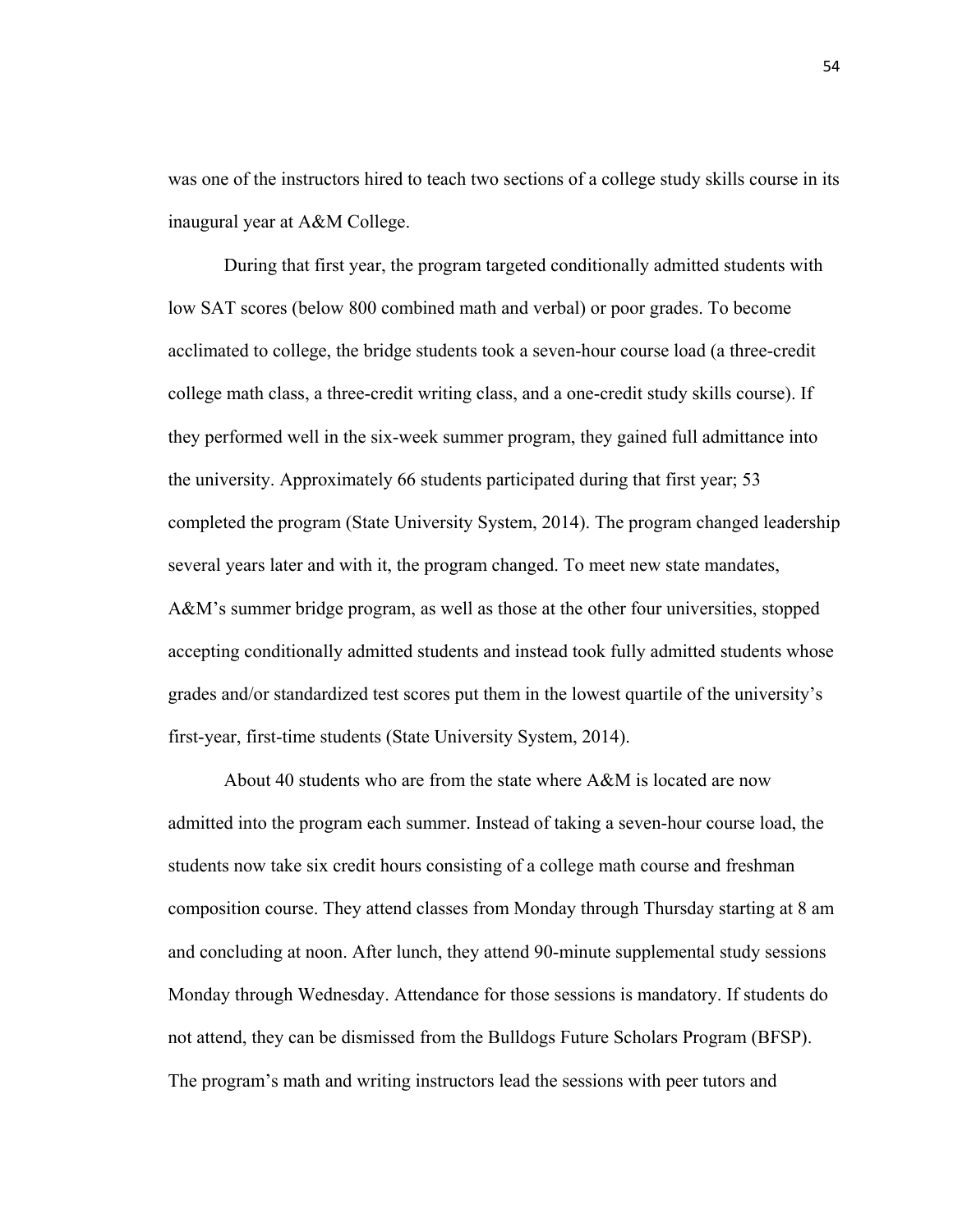professional teaching assistants available to provide individual assistance. On Thursdays, students attend workshops and symposiums after lunch on career building, networking, health and wellness, and locating campus resources. They also participate in Greek Life chats and other extracurricular activities. These events are designed to help participants transition to college, engage with peers, connect with faculty and staff, and overcome the intimidation often experienced by first-year students.

 Lastly, students attend nightly study hall sessions for two hours in the university library where they can receive professional tutoring. During the duration of the program, students are not allowed to leave campus unless all the program participants are attending a function or taking a field trip. I have taught and tutored in the revamped program for the past three summers and will do so again this year by teaching two sections of writing and tutoring each evening.

#### **Research Perspectives**

 Qualitative inquiry was used as the research paradigm for this study. This methodology was chosen because it offers a nuanced understanding of how students navigate their ways through college and what experiences shaped their college trajectories. Understanding the latter may help scholar practitioners, college administrators, and policy makers develop better programs, infuse curricula changes, and provide more faculty development opportunities in efforts to improve the college going experiences of underprepared/underserved student populations. A qualitative approach provided an assessment filled with depth, complexity, and the voices of the research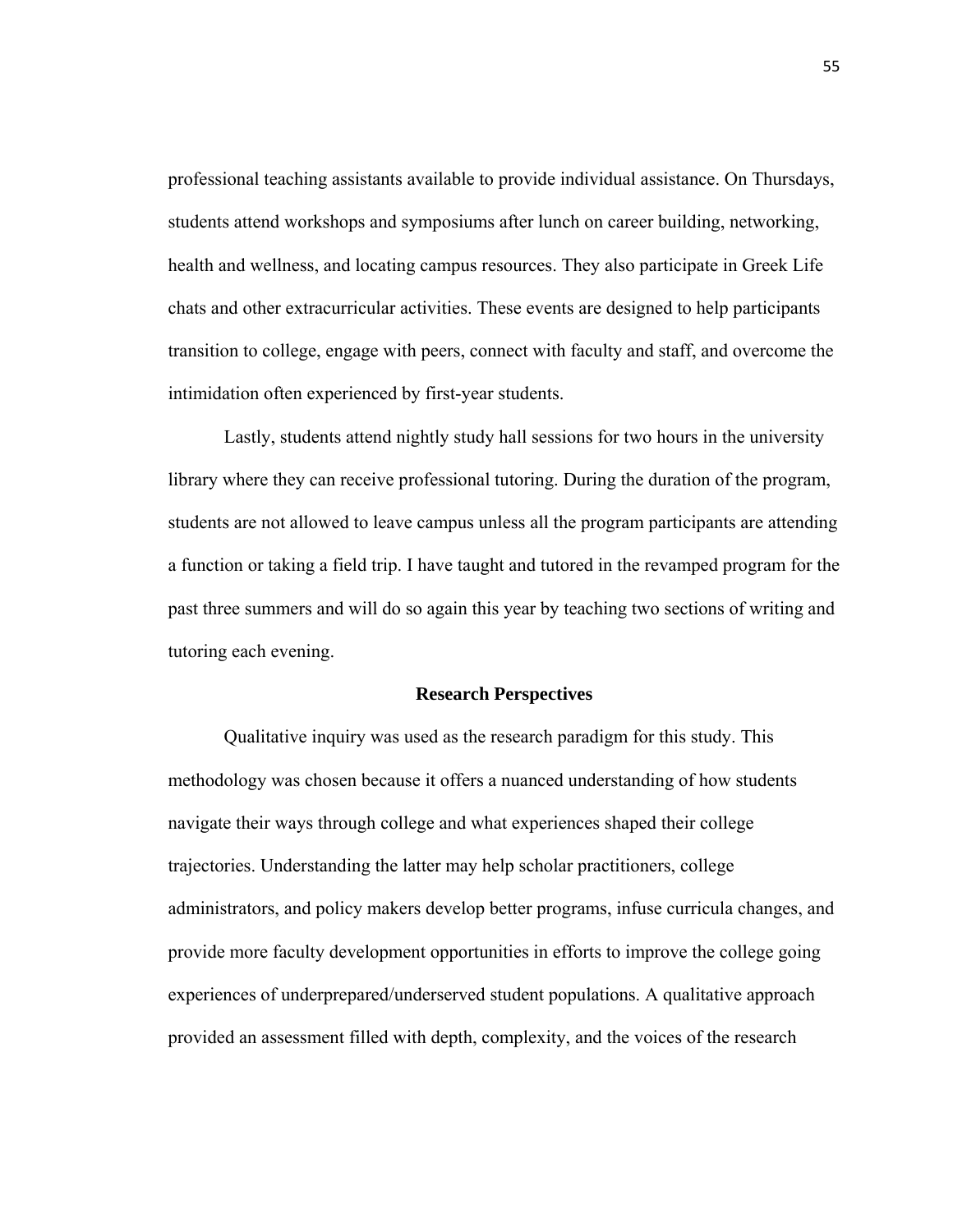participants, which in this case were current and former students who participated in a residential summer bridge program for "high-risk" individuals.

 Denzin and Lincoln (1994) described qualitative inquiry as being multi-method with the researcher taking an interpretive and naturalistic approach to the subject matter. Creswell (1998) perhaps provided a richer understanding of the broader methodological framework when he defined qualitative research as a "process of understanding based on distinct methodological traditions of inquiry that explore a social or human problem. The research builds a complex, holistic picture, analyzes words, reports detailed views of informants, and conducts the study in natural setting" (p. 15). In this instance, the problem I will be brining into focus is the persistence efforts of underprepared students. A qualitative inquiry was warranted here because it allowed me to examine the thought processes and feelings of the study participants and that might not have been possible utilizing quantitative research methods.

#### **Case Study**

 Of the five qualitative research approaches, I chose case study as the specific methodological framework for this project. Shavelson and Towne (2002) suggested case studies are optimal when the researcher wants to describe what is happening, what has happened, or how or why something did happen. Stake (1995) further asserted this point when he suggested case study is an overarching framework that allows the researcher to incorporate multiple methodologies while still using the case study as a bounded system with integral parts. Researchers often use case study when conducting in-depth examinations of one or more individuals in a program, an event, an activity, and/or a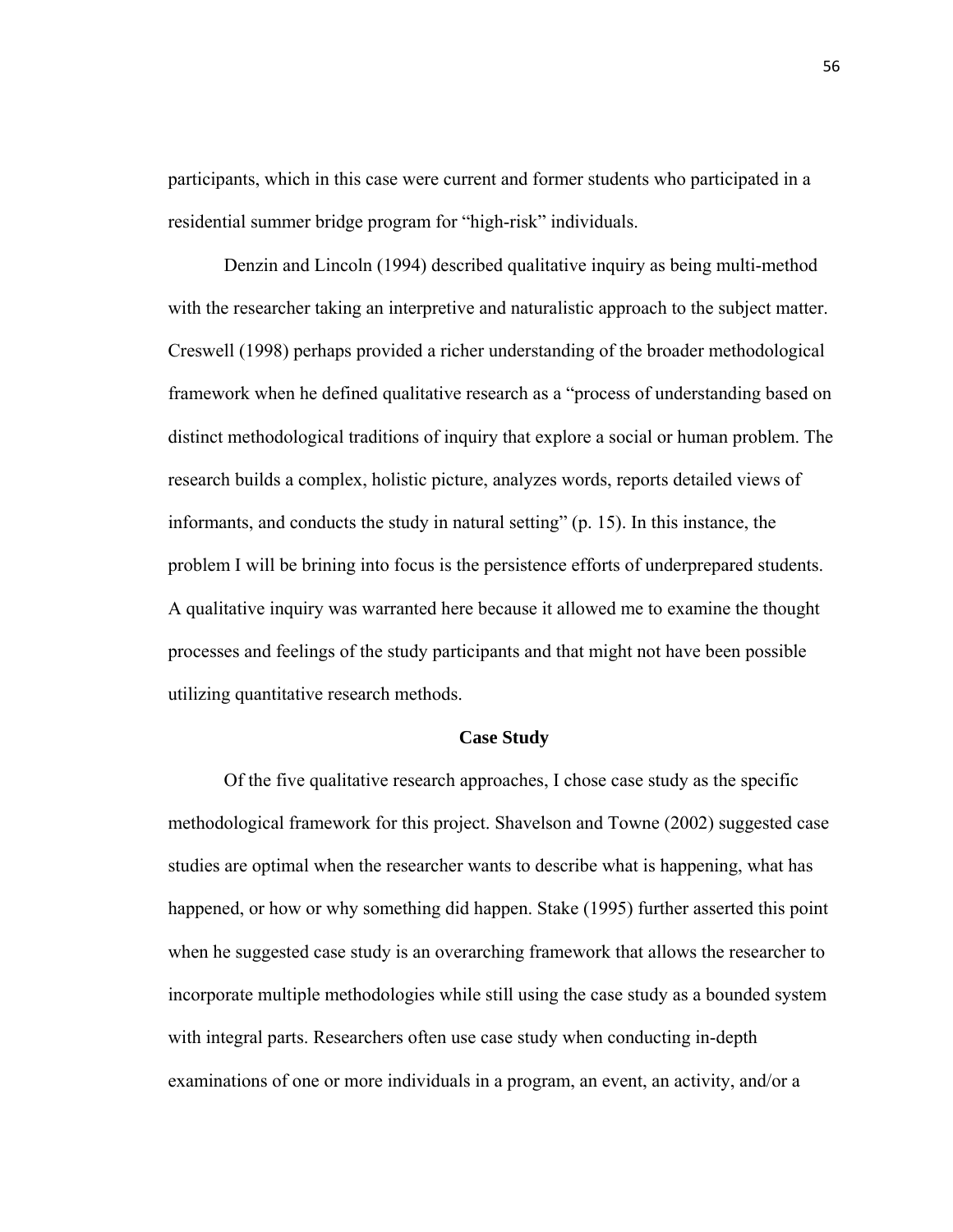process. In case studies, researchers collect a variety of information using multiple data collection procedures. Cases under investigation are bounded by time and activity.

 The case under investigation in this study was a residential summer bridge program's role in affecting retention and persistence. I utilized case study because I wanted to understand how students who entered college underprepared for their expected coursework were able to overcome challenges associated with that and what, if anything, the summer bridge program (and by extension the school) had done to both ease their transition into college and help them persist. Although other methodological frameworks might have provided insight about this phenomenon, they may not have provided the rich descriptions and penetrating explanations that arose out of a case study (Yin, 2012).

 Additionally, the case study of the Bulldogs Future Scholars Program emphasized the examination of a phenomenon within a real world, naturalistic setting as opposed to what Bromley (1986) called "derived" data. The latter would include the researcher deriving data from responses to a survey questionnaire or an instrument in an experiment (Yin, 2012). Lastly, since this study was an evaluation of a residential summer bridge program, case study was a viable option to examine and explain whether the program met its intended outcomes. Certainly, other research methodologies including quantitative approaches could have been useful in this regard. However, other methodological frameworks may not have allowed for the inclusion of participants' voices, which was one of the main goals of this study.

 For this case study, I collected data from multiple in-depth interviews. The interviews were audio recorded and transcribed into documents. That data was later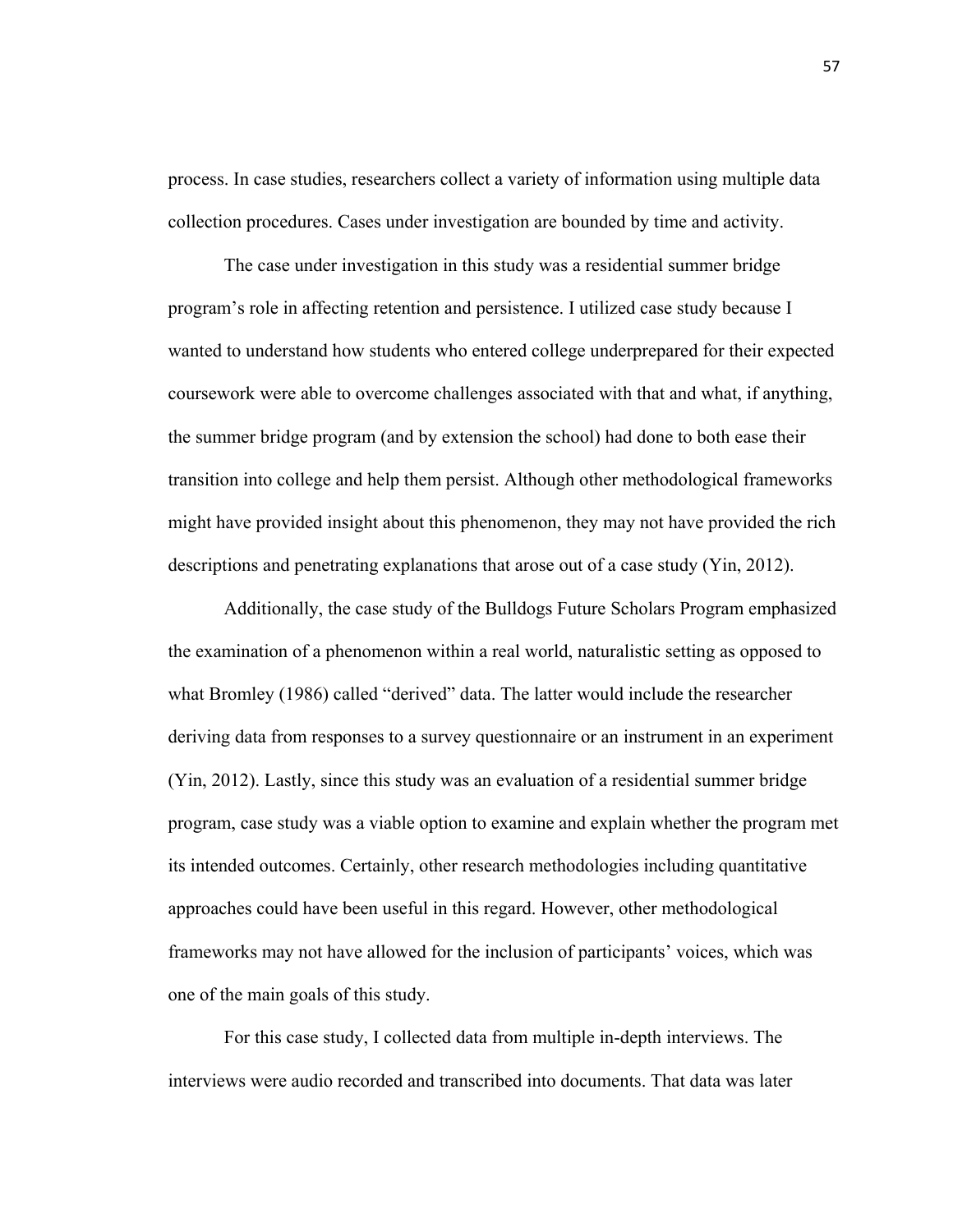coded for themes. In addition, I also relied on observation and kept field notes of those observations. Lastly, I reviewed internal documents provided to me by the university where the research was conducted and external documents from the state university system that funds the summer bridge program. The data obtained from other collection procedures was also coded for emergent themes. As previously mentioned, multiple data collection procedures is a key feature of case study research. Another important component of case study research is the unit of analysis, which Merriam (1988) and Yin (2009) defined as the study's area of focus. The area of focus in this case study were (BFSP) residential summer bridge participants at A&M College.

## **Research Design**

 In this qualitative case study, I observed and interviewed selected participants of the Bulldogs Future Scholars academic summer bridge program. I wanted to learn their stories and how they came to choose A&M College and their reasons for participating in the bridge program since doing so, for most of them, was voluntary. This research study examined the social and cultural agents that aided in their college going experiences and that helped them establish value-laden relationships. Ultimately, I wanted to uncover how these students defined success, what helped them achieve success, and what helped them overcome possible failures when the literature about these students suggested they are more likely to fail (drop out of college) than they are to succeed (graduate with a degree). This study will contribute to the body of research on underprepared/underserved students by explaining what programs and university initiatives enhanced or retarded their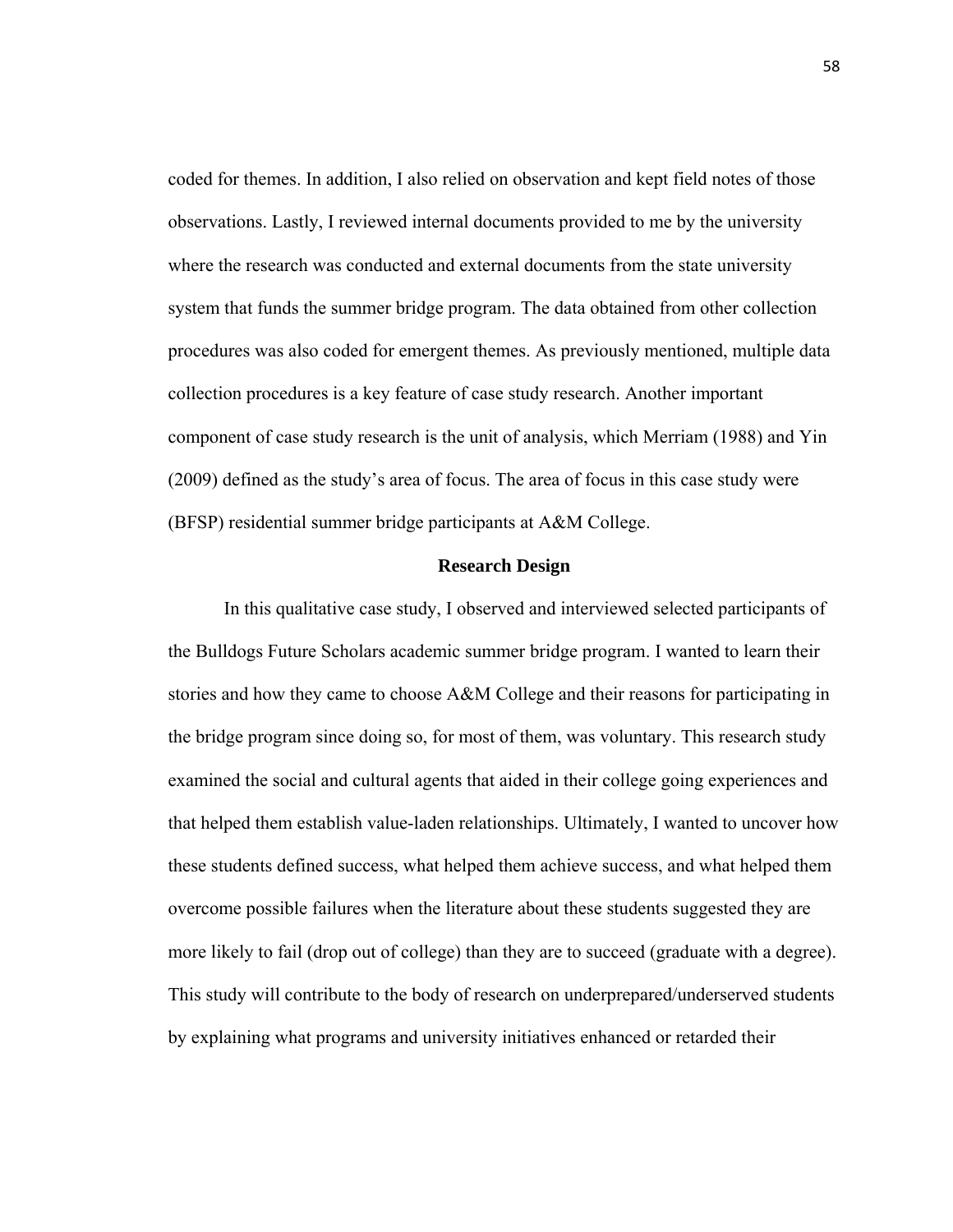academic growth. In examining a historically marginalized and oft overlooked group, this study's greatest potential contribution may be in providing a forum for their voices to be heard.

 This study utilized narratives from the participants in this case study to explain how they overcame their academic deficiencies to persist in college and if their participation in the summer bridge program in any way influence their retention and persistence. My bounded system consisted of 14 individuals who participated in the sixweek residential bridge program. They were further bounded by the fact that they were identified as "high-risk" students prior to their arrival on campus because of low grade point averages and/or standardized test scores. Although not a perfect barometer of future performance, standardized tests, along with high school grades, remain accepted predictors for undergraduate success (Cox, 2013; Kobrin, Patterson, Shaw, Mattern, & Barbuti, 2008). The participants in this bridge program had grades or standardized test scores below average for A&M's incoming first-year students. The majority of first-year students at A&M College graduate high school with a 3.26 GPA and have a combined math and reading SAT score ranging from 908 to 980 (College website).

 It is difficult, if not impossible, to predict the exact grade point average a student would likely earn during his or her first year in college after having graduated high school with a 3.26 GPA. Many variables could influence that factor from possible grade inflation in high school to a student's commitment level in college. Nevertheless, high school grades are significantly reliable, even more than standardized test scores, in predicting college success (Allen, Robbins, Casillas, & Oh, 2008). This suggests that the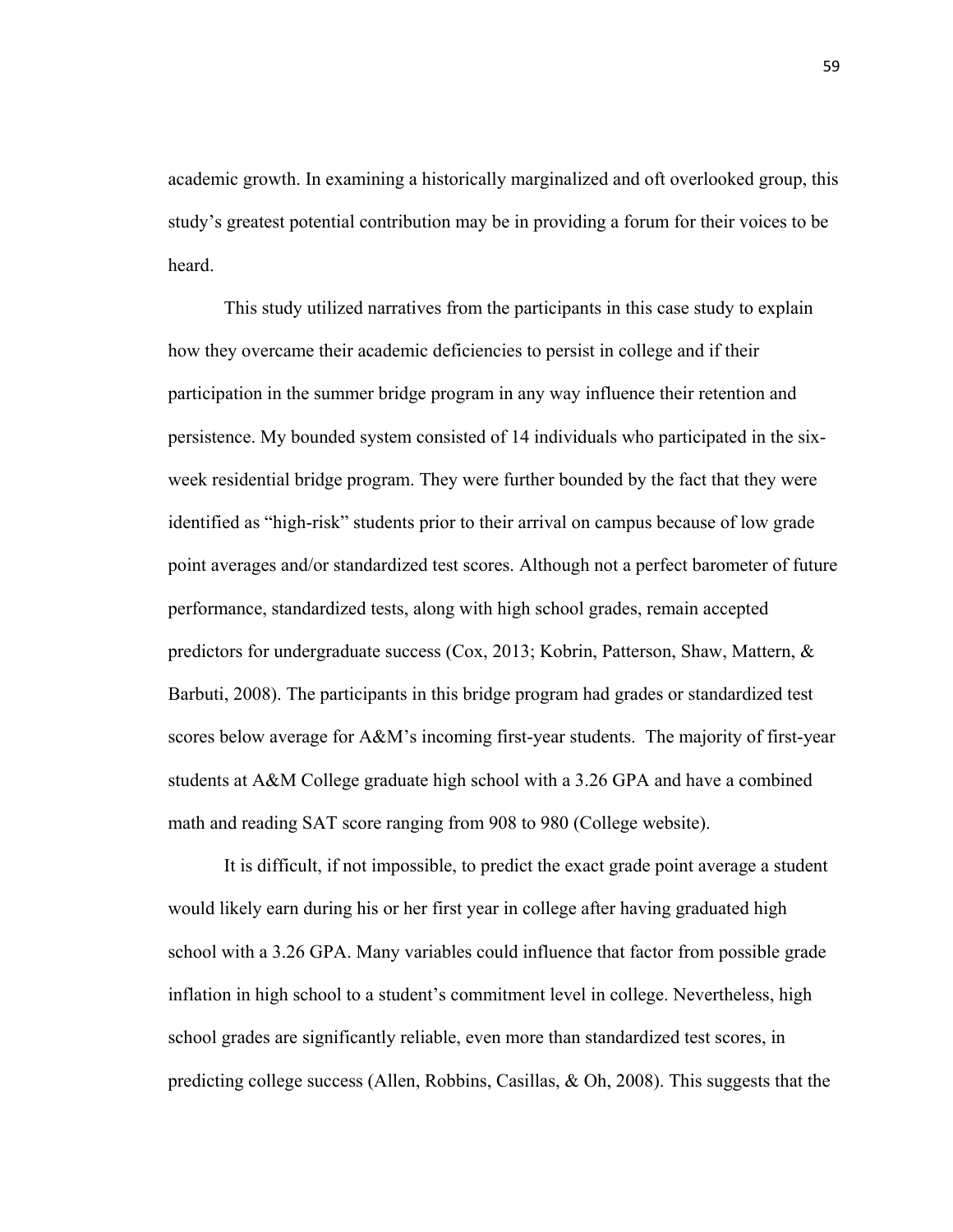lower the bridge participants' grades were in high school and/or the lower their admissions test scores there could be an increased likelihood that they struggle with college level work and expectations without some form of intervention.

#### **Participants**

I interviewed 14 participants for this study. The participants included were all minority (13 African American and one Hispanic). Four of the study participants were male and the remaining ten were female. The participants were at different stages in their education. Two participants who were part of the inaugural summer bridge cohort have already graduated. Both of them are working full-time with jobs related to their undergraduate degrees. Three participants are in their fourth year at A&M College; two are in their third year and are on schedule to graduate in spring 2016; five are second-year students; and the remaining participants are second semester first-year students. With the exception of two students, the participants in this study had over a 2.7 grade point average. In fact, 10 of the participants in the study had over a 3.0 GPA. The two participants who have already graduated did so with honors. One of the participants included in the study with a sub 2.7 GPA was included because his story encapsulated elements many students endure in college: triumphs, failures, and the struggle to persevere when faced with failures. He has a 2.58 grade point average despite failing some classes and being unable to qualify for his major until his third year.

In selecting the participants, I employed what Maxwell (2005) referred to as purposeful sampling, in which "particular settings, persons and activities are selected deliberately in order to provide information that can't be gotten as well from other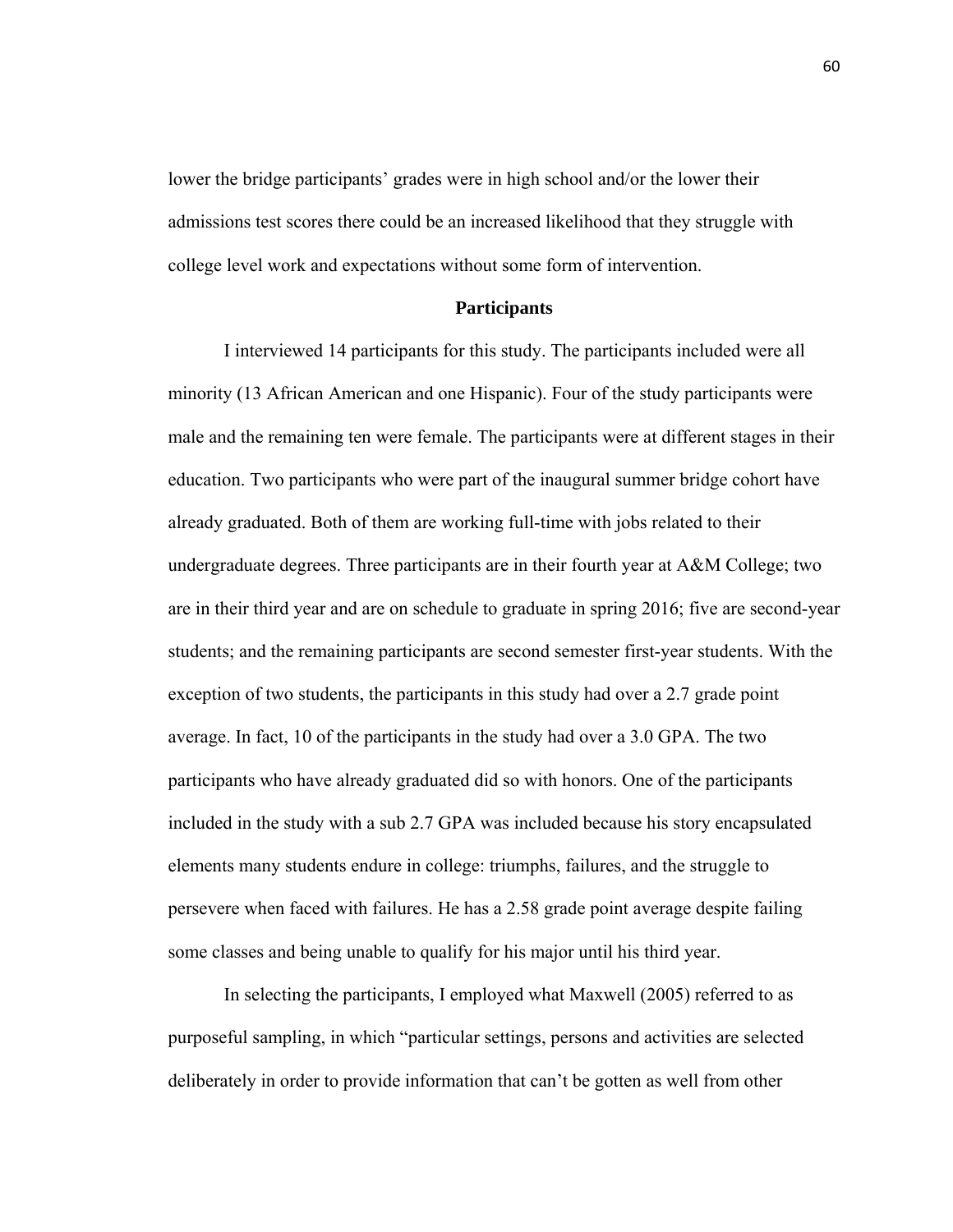choices" (p. 88). The participants I chose for the study were a sample of the successful students who completed the bridge program. To include some diversity, I included males and females and one nonblack participant. Including the Hispanic student's voice was important because he faced his own set of challenges of being a Hispanic student at an HBCU.

The purposeful selection of these diverse participants was done for several reasons. First, interviewing students at various stages of their academic trajectories was important because I believed it would yield a rich, insightful perspective about the bridge program. Participants who had graduated or were in their fourth year of school had reached a maturation point in which their level of introspection, I thought, would be more profound than first-year students. In other words, I believed the older participants would be able to make connections to the program and their college experiences in ways that the younger ones could not. This did not diminish the need for the voices of first and secondyear students. Their perspectives were equally important because they had most recently gone through the program and were in the process of putting to use what they had learned in BFSP. This included study skills, positive work habits, and tools for building meaningful relationships.

There are other reasons why I took a purposeful approach in selecting participants for this study. Recent graduates who participated in the program would yield a different but much needed perspective because they went through the program before it was redesigned to its current state. When BFSP began, it was a second-chance program for provisional students. These students were not fully admitted to the university. In order to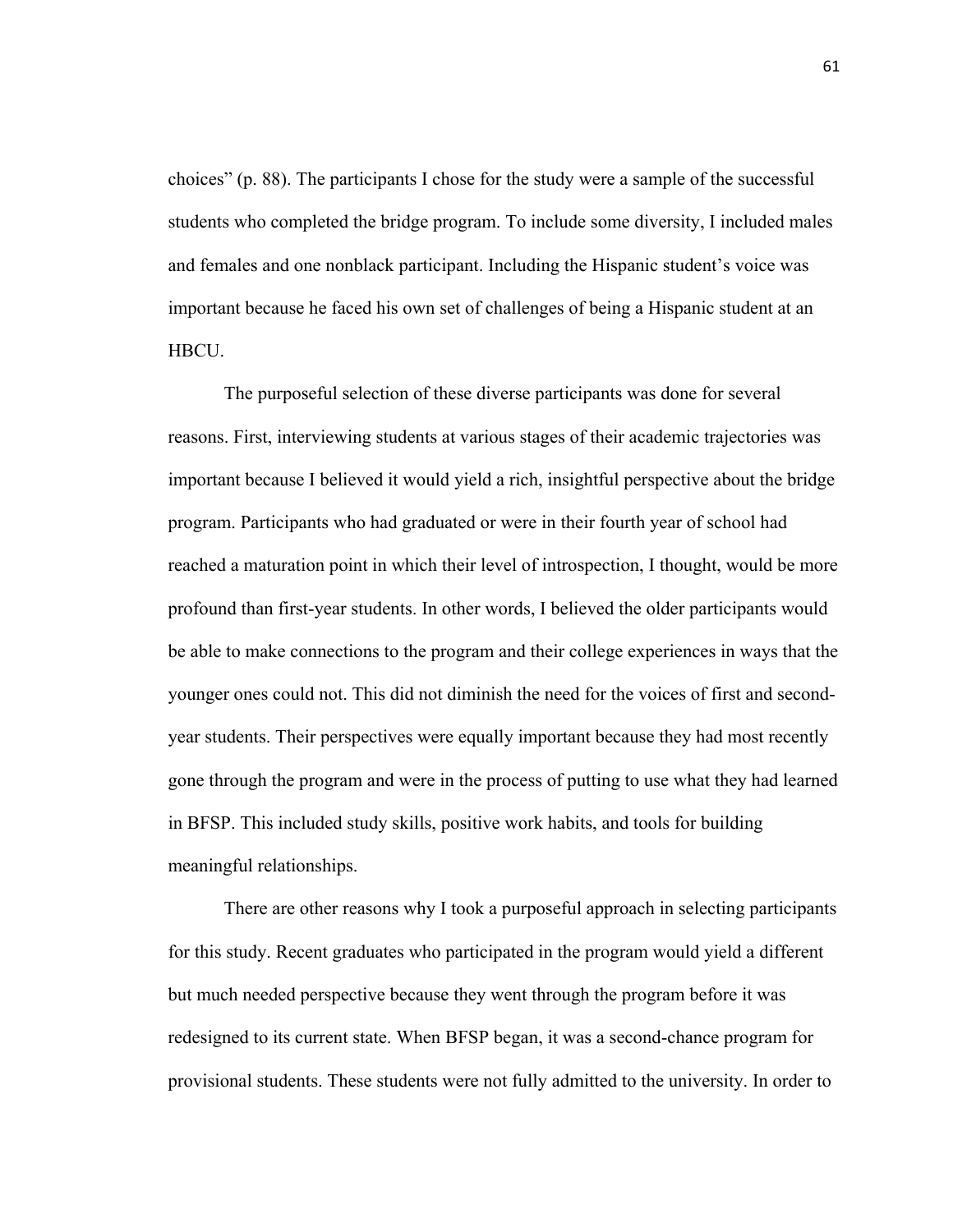attend A&M College, they had to do well in the six-week program by passing their courses with a minimum of a C and getting recommendations from their instructors. Those who failed to do both were not offered admission to the institution. Therefore, the motivation for those students to participate in a bridge program was different from students who were able to attend the university without participating in BFSP. Simply put, the stakes were higher for the participants who entered the program during its first two years. The percentage of students who successfully completed the program at A&M College in 2009 and 2010 attests to this. During the first year, 80% of students completed the program and earned admission into A&M; however, that percentage plummeted in 2010 as only 61% completed the bridge program (State University System, 2014). There was added motivation for those students to succeed because otherwise they might not have been able to attend college – at least not at A&M.

 Lastly, I believed looking at students at various stages in college, gave me a better understanding of the impact BFSP (Bulldogs Future Scholars Program) may have had and whether the program succeeded in helping participants improve academically. The small sample size of students whom I knew personally allowed me to use the rapport that I already had with them to gain greater insight into their perspectives and experiences at A&M College. I thought this would yield more robust results and give me an accurate picture of BFSP. Because of their grade point averages and involvement in campus organizations, the participants selected for this study would likely have taken full advantage of the program's offerings such as extended study hall sessions, tutoring, the opportunity to be part of a living-learning community, and mentoring. This level of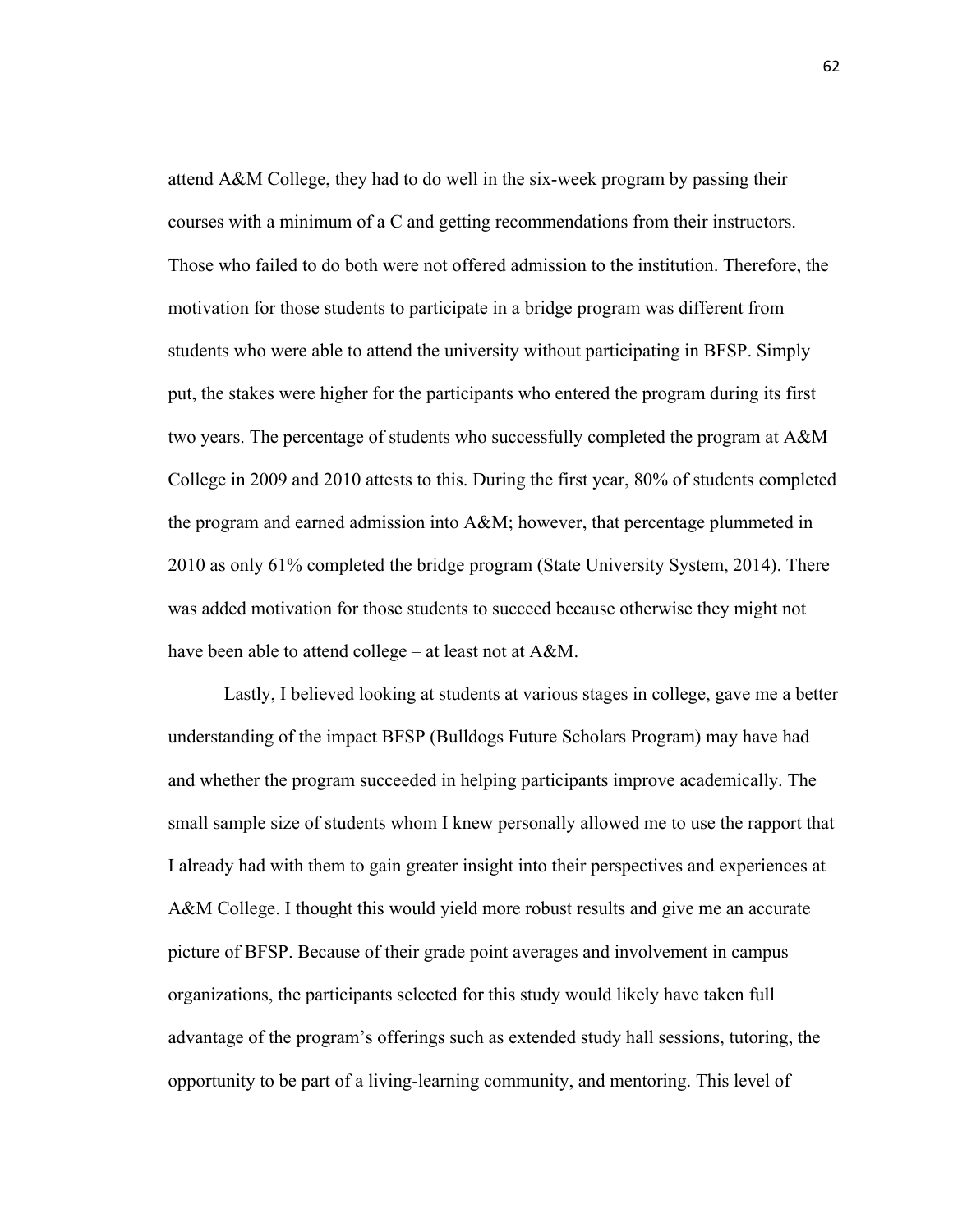participation would also have helped them develop relationships with faculty and staff as well as other successful peers.

#### **Description of the Students**

 The participants in this study included 13 African Americans and one Hispanic (four males, eight females), all of whom were former participants of A&M's Bulldogs Future Scholars Program. There were three African-American males, one Hispanic male, and ten African-American females chosen for the study. I selected these students based on the relationships I built with them as an instructor and tutor. I taught or tutored 11 of the 12 participants in the study. As an instructor at A&M, I had access to data about the program as well as access to the participants' transcripts and other pertinent information, which I reviewed. Appendix C contains the Institutional Review Board (IRB) approval to conduct the study. Below are descriptions of the participants.

#### **Graduates**

 Lindsey Williams graduated from A&M College in 2013 with a degree in dietetics. She was in the inaugural BFSP cohort in 2009. Although a self-admitted "C student" during her final two years of high school, Lindsey graduated from A&M with a 3.1 grade point average. She is originally from Rochester, New York but she moved south with her family when she was in elementary school. She enrolled in BFSP with the idea that she could graduate early if she attended summer school. Despite some obstacles, Lindsey managed to graduate in four years. This includes having a daughter during her second year of school, a year in which she had a 3.0 grade point average that fall and a 3.69 GPA in the spring – both while attending school full time. In order to graduate in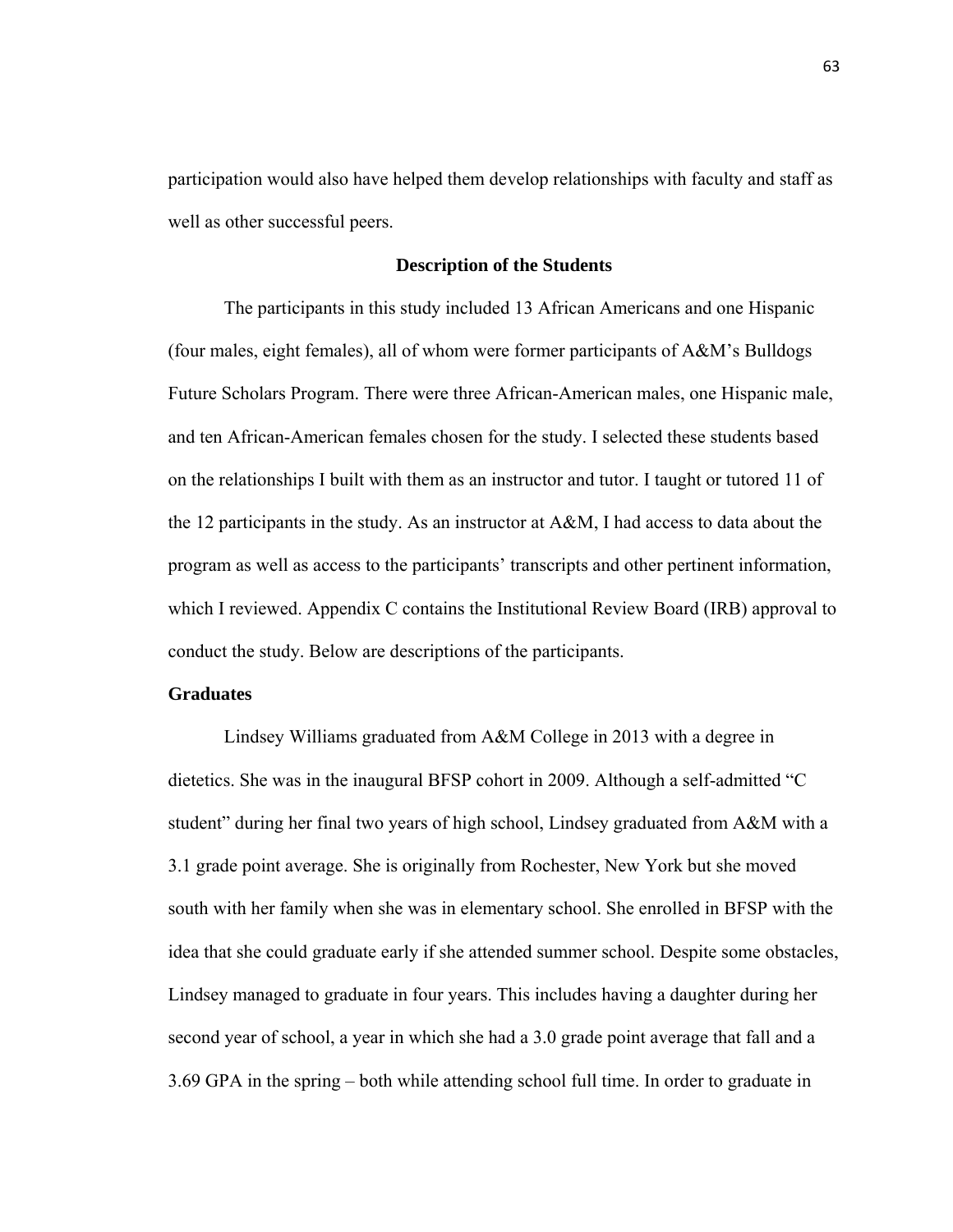four years, Lindsey enrolled in summer school each year she attended A&M. She made the dean's list every semester except one while she was in school. During her time at A&M, she was a member of the dietetics club and Kappa Omicron Nu, a national honor society for students majoring in family and consumer sciences.

 Mikayla Peters was also in the first cohort in 2009 and had the distinction of being co-valedictorian of that summer's class. She and Lindsey were roommates during their six weeks in the summer bridge program, and the two later shared an apartment while attending A&M. Like Lindsey, Mikayla was also born in New York. She lived in Norfolk, Virginia until the fifth grade before moving further south with her mother, two older sisters, and a brother who is six years younger than her. Mikayla graduated from A&M in 2013, finishing school with a 3.07 grade point average and a degree in criminal justice. She was president of the Criminal Justice Society and a member of the National Criminal Justice Honor Society while in college. During most of her four years at A&M, Mikayla worked full-time as a certified nursing assistant at a local retirement home. Her time at A&M was markedly different than her years in high school. In high school, Mikayla earned Ds and Fs and rebelled against studying. She did not plan to attend college and instead contemplated pursuing a singing career. It was not until Mikayla received her denial letter from A&M that she began to take school seriously. Although accepted into another university, Mikayla, with prodding from her mother, used the rejection letter as motivation to participate in BFSP so she could attend A&M and prove her detractors wrong.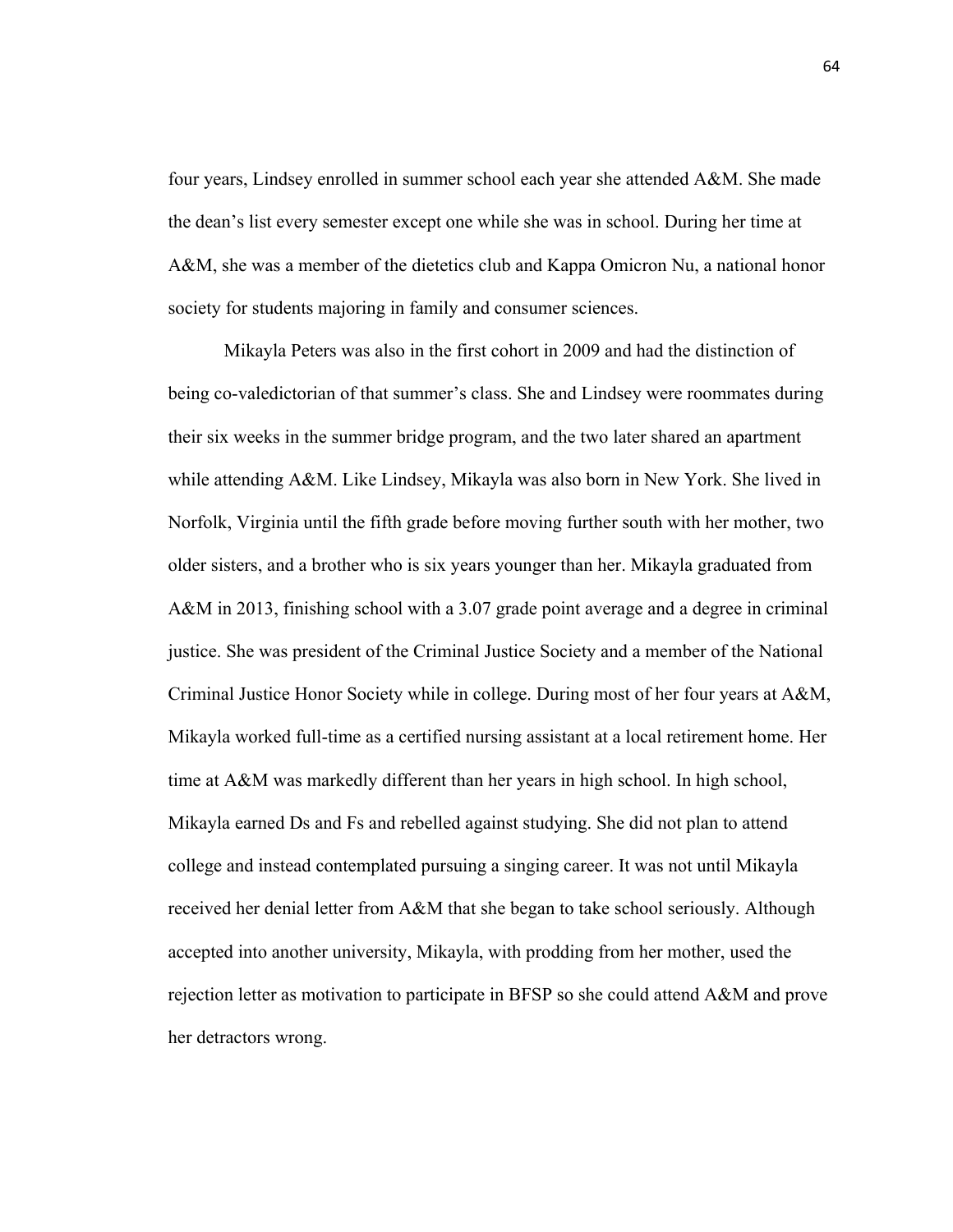# **Fourth-Year Students**

 Braxton Vorhees is a 22-year-old student at A&M College who participated in BFSP in 2011. Braxton is from a small, rural farming community where almost everyone in his hometown knows one another. As such, he is soft-spoken with a deep, southern drawl and an easy-going personality. Tall, slender, and light-skin, Braxton smiles constantly and has a self-deprecating humor that puts others around him at ease and makes him friendly and approachable. In high school, Braxton played on the varsity basketball and golf teams and was an "A-B student." His parents used sports to motivate him to do well academically (i.e. in order to participate in athletics, he had to remain on the honor roll). Braxton is an applied engineering and technology major and hopes to graduate fall 2015. However, he struggles in one of the key subjects essential to engineering and technology students: math. Braxton failed several advanced math courses during his first few years at A&M and that prevented him from applying to the applied engineering and technology program until his third year. He was technically an undeclared major before then. Despite the struggles in math, Braxton refuses to give up on becoming an engineer. He currently has a 2.58 GPA. Braxton worked as a residential summer counselor for BFSP in 2013. As part of his duties, he supervised 10 students in the residence halls making sure they obeyed rules and arrived to class and tutoring sessions on time. He also served as a tutor, teaching assistant, and confidant for the 10 students he supervised.

 Toné Bennington is senior journalism major with a concentration in pre-law at A&M. She was born in Trenton, New Jersey and lived there until she started high school.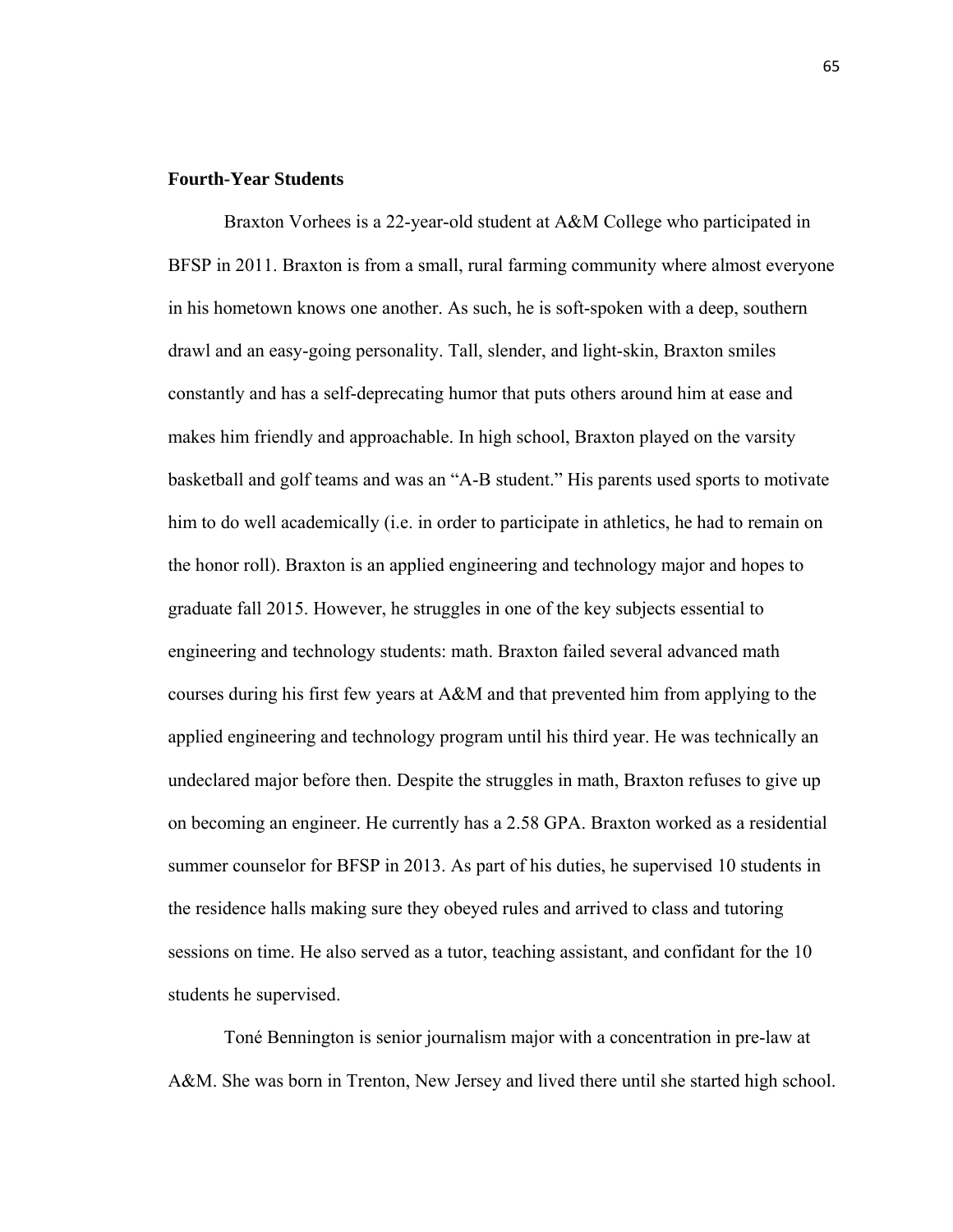Her mother moved to the city where A&M College is located in 2007. Although she was very outgoing in high school, Toné was a self-described loner and distrustful of other people when she started college. Part of that stemmed from personal challenges she faced when she entered A&M. Just before she started the summer bridge program, her stepfather was sentenced to prison because of drugs. That left Toné bitter, and for most of the summer when she was in BFSP, she did not interact with her peers and made few friends. She regrets that now because for her BFSP was more than just academics; it helped her get through a critical juncture in life. As the oldest of her mother's five children, she commuted to school her first two years at A&M so she could stay home and help her mother raise her younger siblings. This prevented Toné from joining any organizations on campus. She has slowly become more involved during the last two years. She now works part-time in A&M's TRiO office as a clerk. Toné is a firstgeneration student (her mother dropped out of college her first year after getting pregnant with Toné), and she participates in several TRiO programs. She was a peer tutor in BFSP during the summer of 2014. Toné is scheduled to graduate in May and she currently has a 3.1 GPA. She plans to attend law school after she graduates.

 Frederick Copeland is a broadcast journalism major and a drummer in A&M's nationally renowned marching band. He is very outgoing and academically driven. Frederick has a 3.2 grade point average and is a proud member of Kappa Kappa Psi, the national honorary band fraternity. Like his fellow cohort member, Toné, Frederick was initially withdrawn when he arrived at A&M in 2011 for the summer bridge program. His parents had secretly divorced during Frederick's senior year in high school but did not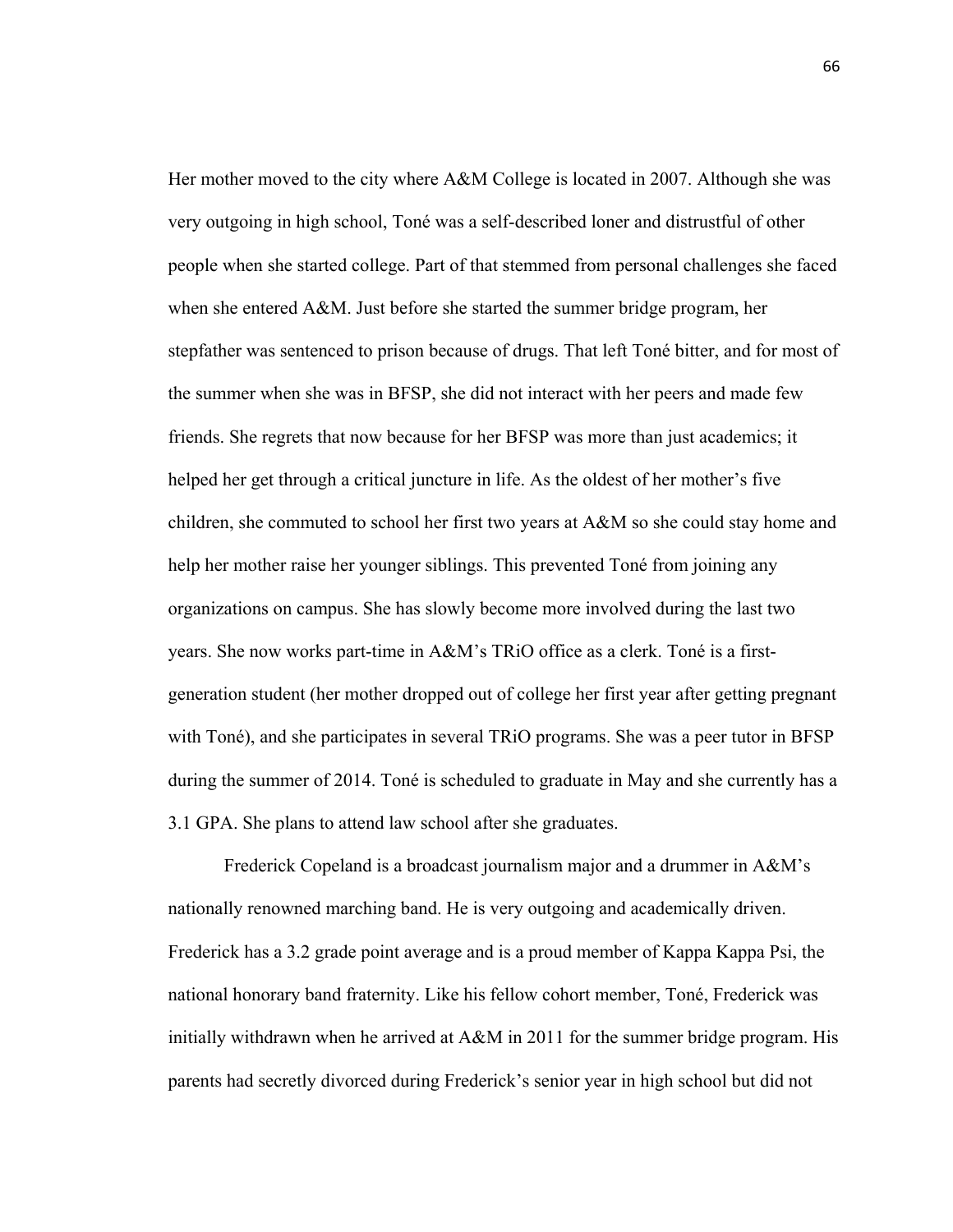tell him or his younger sister. Instead, his parents continued living together as if everything was normal. They did tell the program counselors and director when they brought Frederick to the university. Eventually, Frederick learned of his parents' divorce. Instead of becoming distraught, however, Frederick used it for motivation to do well in the program and throughout his time in college. I did not teach or tutor in the summer bridge program the year Frederick participated. However, he enrolled in a composition course that I taught in Spring 2012. For one of his essays, he wrote about his experiences in BFSP and his parents' divorce and how the former helped him endure the latter.

#### **Third-Year Students**

 Tiana Bolden participated in BFSP during the summer of 2012. The following summer she worked as a residential peer counselor in the program. Tiana is from a tobacco-rich region known for its barbecue. She grew up in a strict, single-parent home where her mother emphasized school over partying. Because of that, Tiana did not have much of a social life in high school as she was not allowed to go out often. In fact, Tiana said she decided to take part in the summer bridge program so she could experience some freedom away from her mother. She thrived in the program earning B's in both her writing and math courses that summer. In addition to school, Tiana works third shift at a clothing factory. She is a social work major with a 3.23 GPA. She is also a firstgeneration college student and participates in TRiO.

 Bonita Apperton also was a member of the 2012 BFSP cohort. She has a younger sister who participated in the program in 2014. Their mother, whom the sisters lived with, died that summer. Their mother's death has drawn them emotionally closer. They were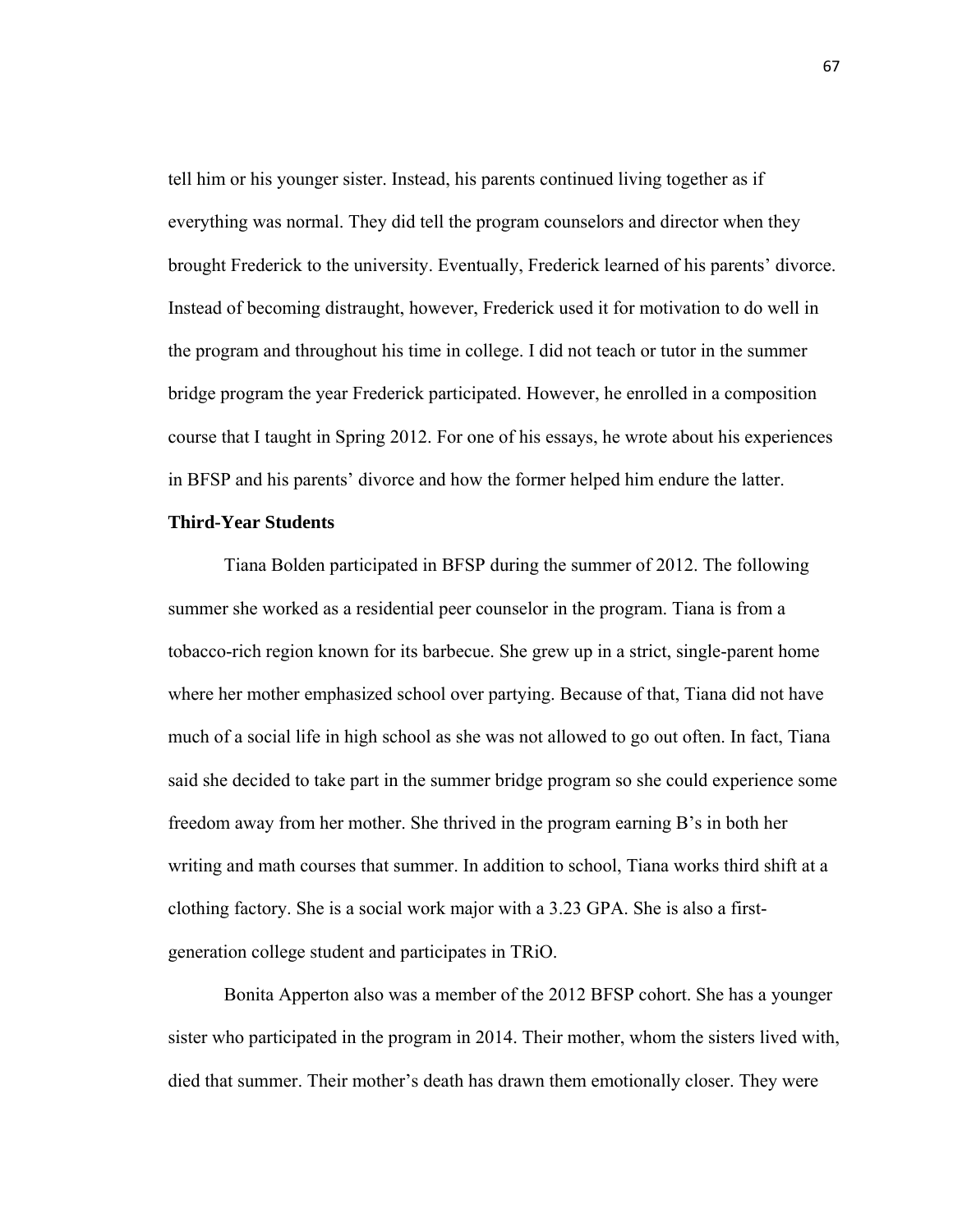the first in their family to attend college and they are part of TRiO. Bonita majors in journalism and mass communications with a concentration in multimedia journalism. Although she said she finished high school with a 3.0 GPA, she described herself as a "mediocre" student back then – at least compared to her White counterparts. She attended an academically challenging high school that was highly competitive. For her, school was a struggle as most subjects – math, sciences, and foreign language – did not come easy for her. Her struggles continued in the summer bridge program. She earned a B in composition but only managed to earn a C in college algebra. Through studying and working with math tutors, Bonita has since improved. She currently has a 3.32 grade point average. She is a member of the National Association of Black Journalists and the student government association.

# **Second-Year Students**

 Dalilah Evergreen is a psychology student who participated in Bulldogs Future Scholars in 2013. She is outgoing, funny, and active in many campus organizations including the university's award-winning gospel choir and its mime ministry. In high school, Dalilah was a cheerleader. She said she hardly studied in high school but she said was still able to maintain a 3.6 grade point average. Despite that, she had doubts about getting into college and was surprised that she was accepted into BFSP. While in the program, she met her best friend Tiffani Jeter, who is also part of the mime ministry and gospel choir. She is so proud of being part of BFSP that she tells everyone she meets that she was in the program. She credits bonding with professors who worked in the program and establishing relationships with them for helping her acclimate to college. A first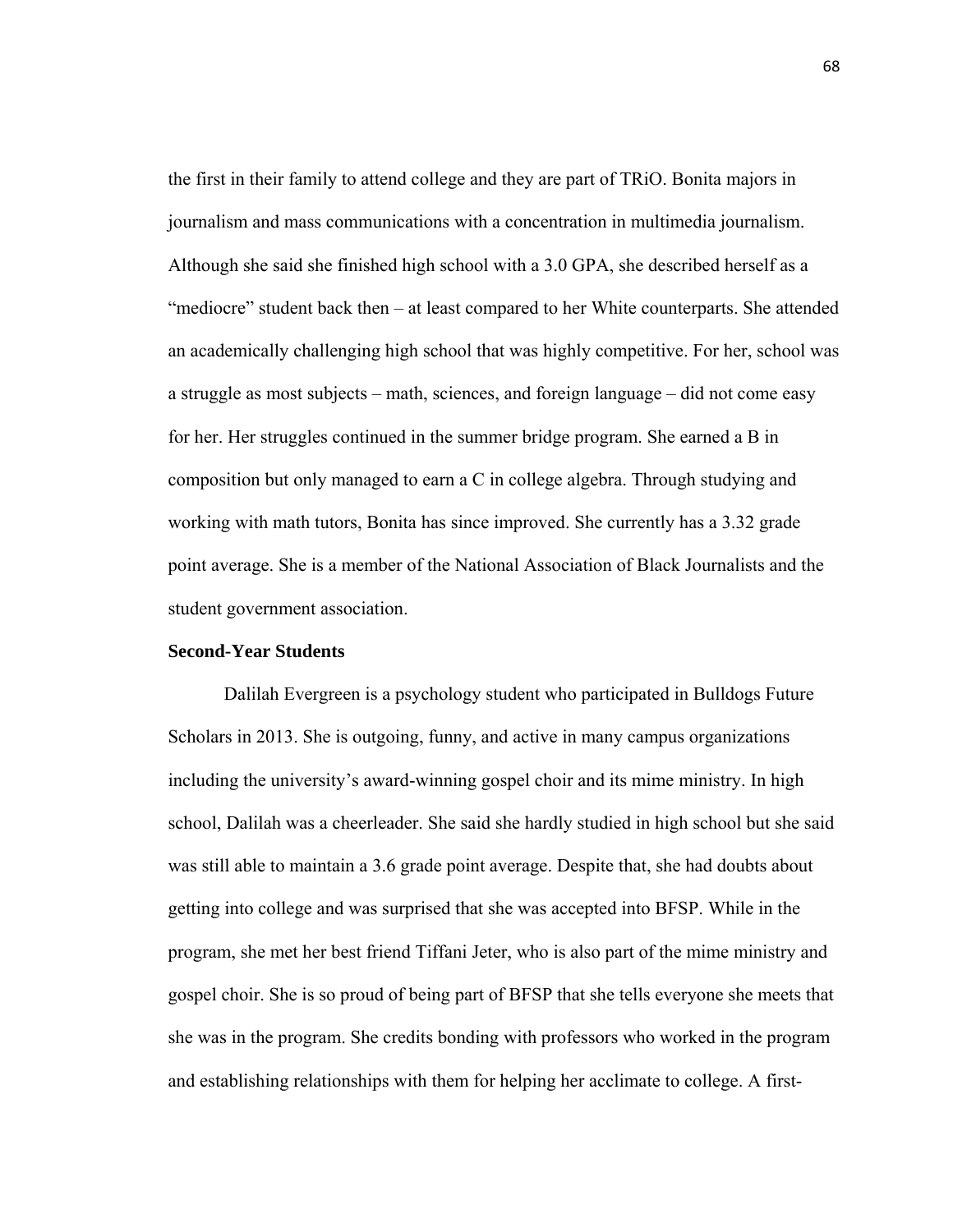generation college student, Dalilah is part of TRiO. In the summer of 2014, she worked as an orientation student leader. Her duties included organizing orientation programs for incoming, first-year students as well as showing them and their parents around campus. Dalilah is also a member of a campus organization that helps develop student leadership skills.

 Tiffani Jeter is the first-person in her family to attend college. She was raised primarily by her mother and maternal grandmother. Her mother dropped out of high school after she became pregnant with Tiffani. Together they live in a small, rural town where manufacturing jobs anchor the local community. Tiffani maintains she has always been serious about academics and loves to write. Her mother insisted that she use college to get away from their small town, where economic opportunities are limited. Therefore, she decided to attend A&M College and accepted the opportunity to participate in BFSP as a way to meet new people and get ahead academically. She earned an A in composition and a B in college algebra that summer. After returning to school that fall, Tiffani struggled to balance her social life with her academics. She admits that she partied and went clubbing "way too much" that first semester. As a result, she had three C's and finished with a 2.5 GPA. That spring, she rededicated herself to studying more and partying less because of her subpar grades. The last two semesters she has made the dean's list. She now has a 3.2 grade point average. In addition to being a member of the gospel choir, she is also part of TRiO.

 Johnston Pendergrass is from the same area as Tiffani. He is the youngest of his parents' two sons. His older brother attended a large, predominately White college about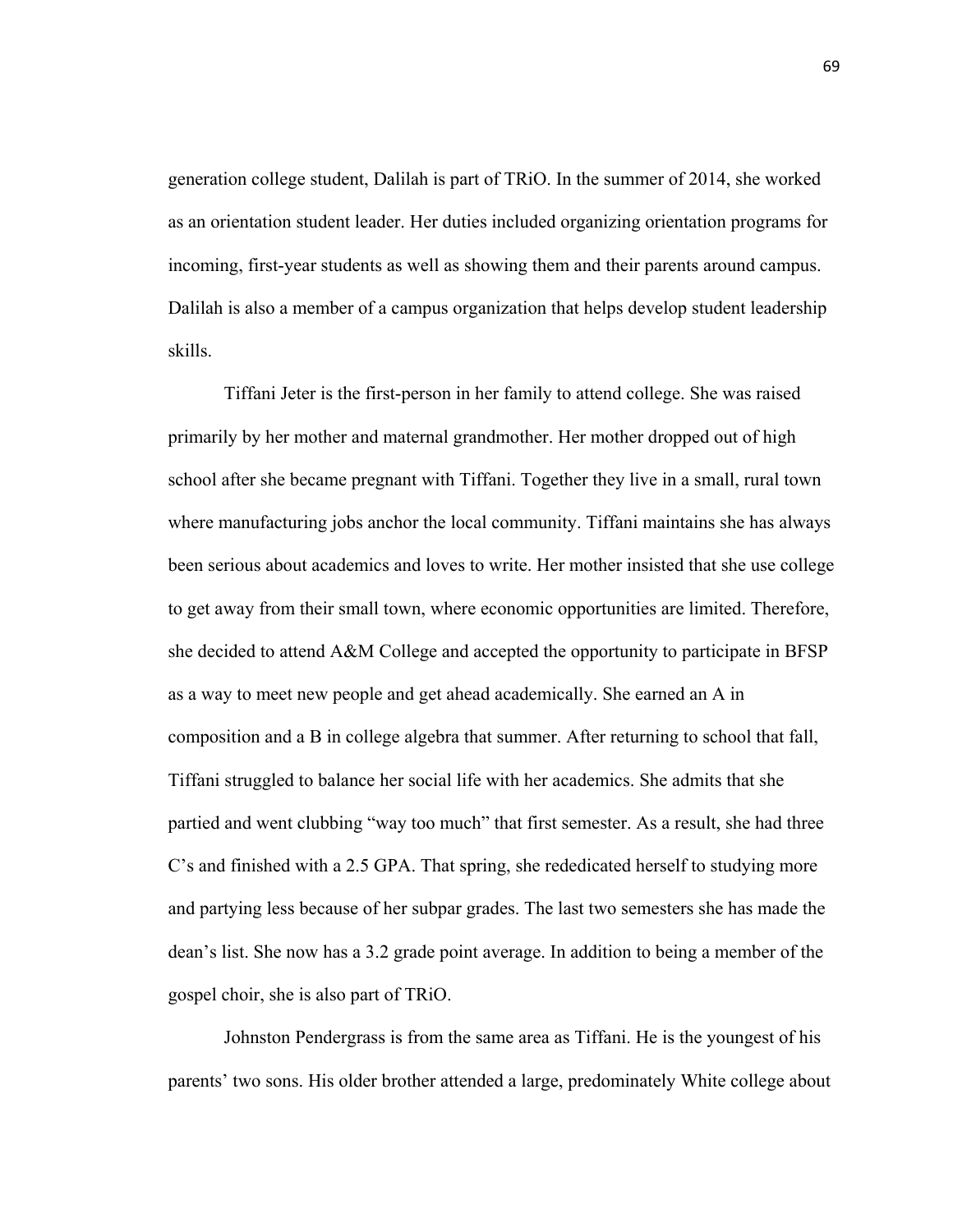an hour from Johnston's hometown. Johnston briefly considered attending a community college or following in his brother's footsteps by attending a PWI (Predominately White Institution). At his parents' insistence, however, he decided to attend a historically Black college because they thought he might qualify for scholarships. His high school years were marked with little studying and little partying. Johnston spent most of his time at home, and, with the exception of attending an occasional basketball or football game, did not go out much and he did not interact with a lot of people. He vowed to be more socialable and outgoing in college. During his time in BFSP, he would often sit in the lobby with his peers and not in his room to force himself to socialize and make friends. In the fall, he joined the gospel choir. He performs in the mime ministry with Tiffani and Dalilah. A psychology major, Johnston currently holds a 3.23 grade point average. He is part of TRiO and he was a member of a cultural and mentoring program designed to improve the retention and persistence of minority male students. Johnston resides in one of the campus' living-learning communities.

 Bobby Benítez majors in construction management and he is one of only a handful of nonblack students who have participated in the Bulldogs Future Scholars Program during its six years at A&M. He has a Hispanic mother, with whom he lives, and a White father. Bobby was extremely popular among his peers and he was one of three finalists for the best student award, which was chosen by the BFSP director. The student chosen for that award has not only done well academically, but he or she has exhibited a positive attitude, possessed leadership skills, and has helped others. Bobby struggled some academically during the bridge program. Nevertheless, he studied hard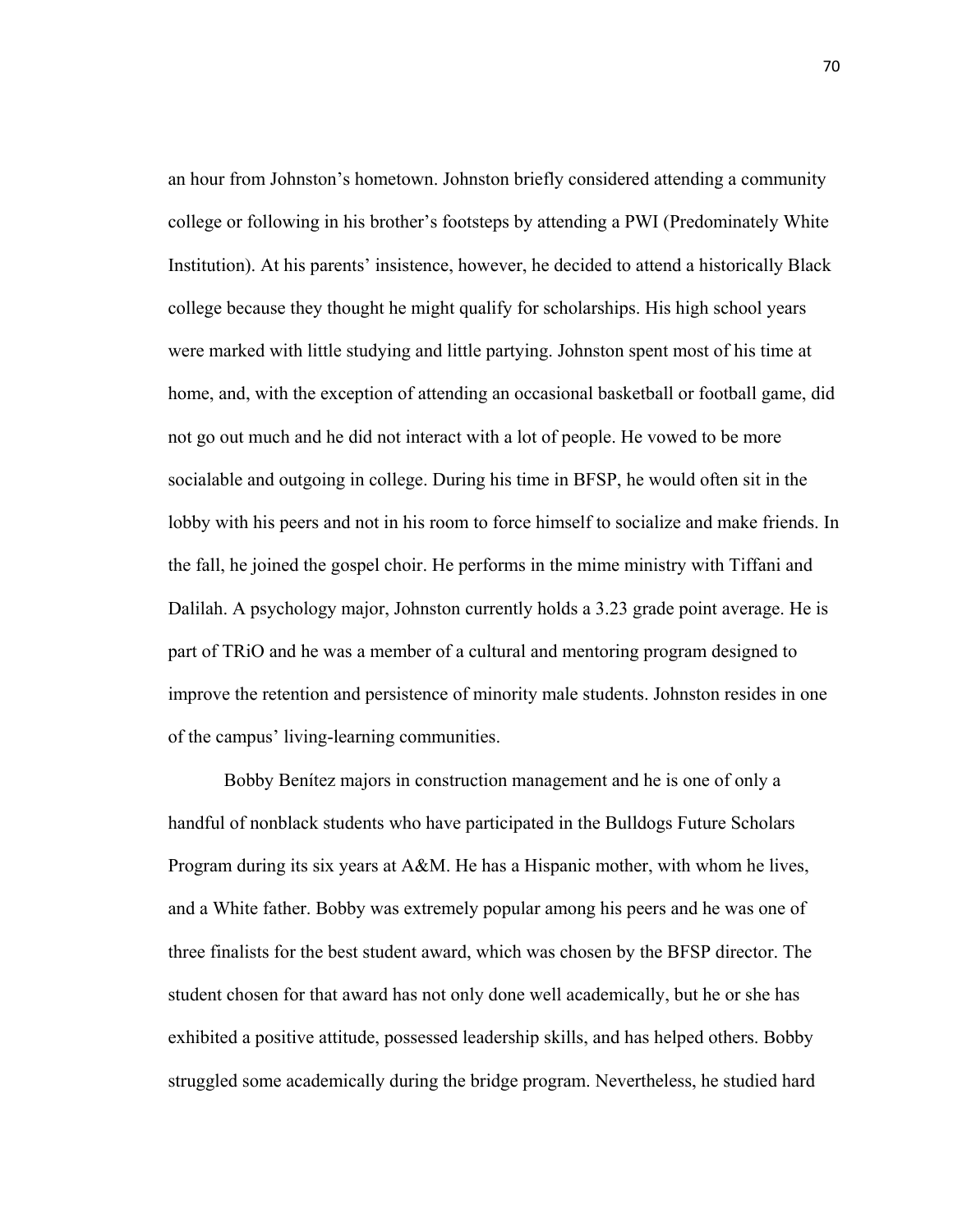and would often spend hours alone in the library so others could not distract him. He earned a B in composition and a C in math that summer. That fall, he continued studying alone in the library – even on days when he did not have class. His grades began to improve. Bobby made the dean's list Fall 2013 and again in Spring 2014. He now has a 3.07 GPA. He is proud of his grade point average and hopes to maintain at least a 3.0 because he desires to join a fraternity and several other organizations that have stringent academic requirements. Bobby is part of a mentoring group, and he was nominated by his professors to participate in a leadership development program.

 Vivica Henderson is a first-generation student majoring in criminal justice. She is an only child who grew up in a single-parent home in a military town. She did not like high school and rarely studied. Typically, she only reviewed material the night before a test. Despite her poor academic habits, Vivica graduated high school a year early; she had just turned 17 when she began the summer bridge program. Her maturation level was different from her peers, and she admits that she struggled at times to fit in. In order to make friends, Vivica went out a lot during her first semester – to clubs, to bars, to parties. Her going out took a toll on her academically and physically. That fall she was rushed to the hospital after suffering from alcohol poisoning. The experience was an eye-opener as she began to party less and drew closer to her mother. She began spending more time alone and in the TRiO office. She no longer associates with many of the students who were in her summer bridge cohort, and she has distanced herself from other people she befriended outside of BFSP. She now has a 2.72 grade point average.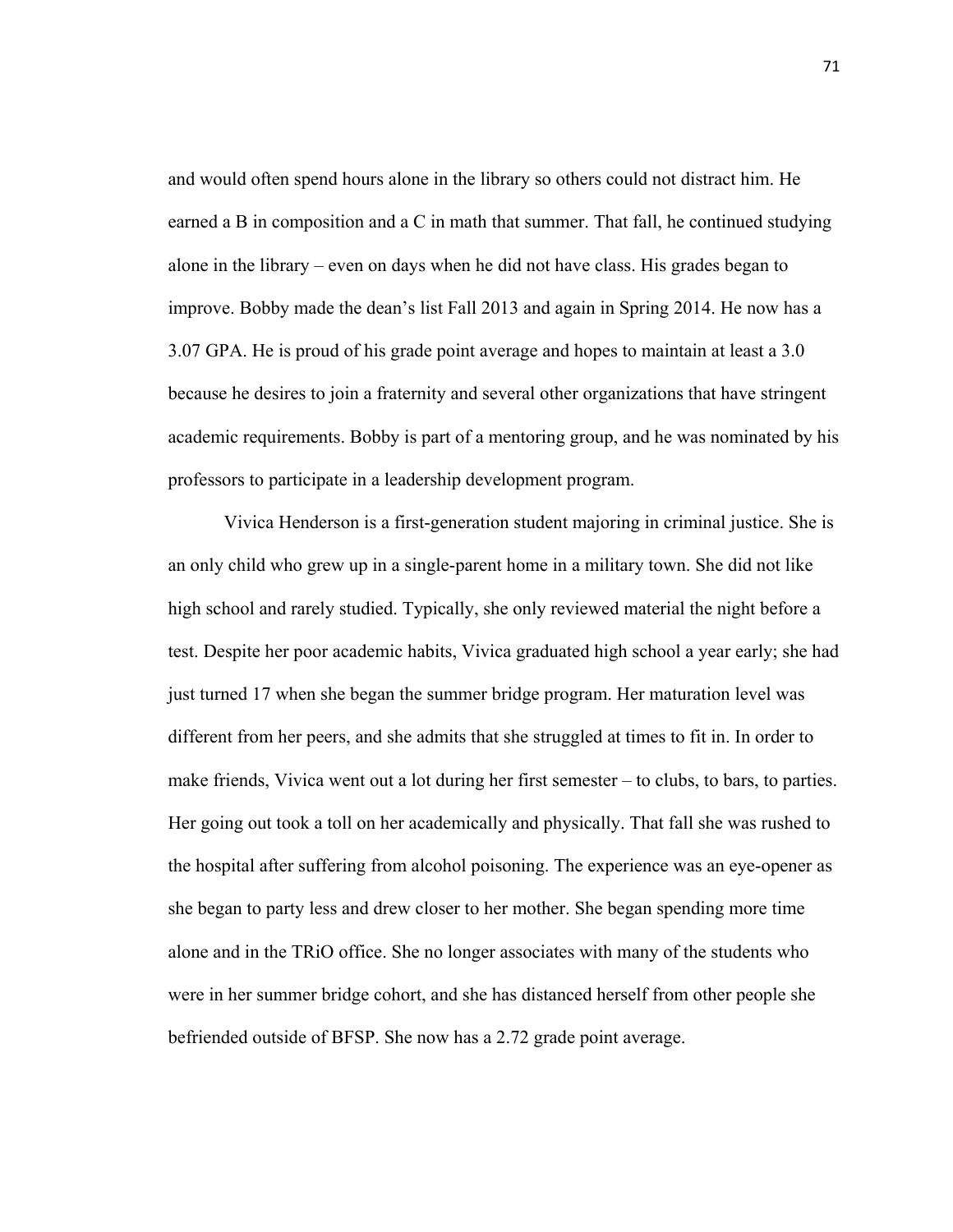# **First-Year Students**

 Traci Tate is a second-semester first-year student majoring in laboratory animal science. Initially, Traci was going to forgo participating in the summer bridge program at A&M College. In fact, she ignored to the first few emails from the program directors encouraging her to attend because she was busy studying for her advanced placement (AP) biology exam. A prodigious writer, Traci excelled in English in high school but struggled with AP Biology. She attended a very competitive and academically challenging high school where she earned mostly B's. She earned B's in both her summer bridge courses as well. During the fall, however, she earned all A's. Traci is a member of a mentoring and retention program for minority female students.

 Jennie Robinson is from her state's largest city. She did not do well in high school and there was a time when she did not think she would get accepted into any colleges. Jennie points to her final years in high school as evidence. She failed two classes her junior year and only did marginally better the following year as a senior. Jennie ultimately graduated with a 2.5 grade point average. A self-described procrastinator, Jennie said rarely studied in high school. She decided to attend the summer bridge program because (a) it was free and (b) because she was hoping that it would help her become a better student. She also wanted to be around other students like her who were also trying to better themselves.

 Although she had a hard time adjusting to the strict schedule, Jennie eventually began to improve academically. She earned an A in composition, a class in which she won an award for being the top student. She earned a B in college algebra. She finished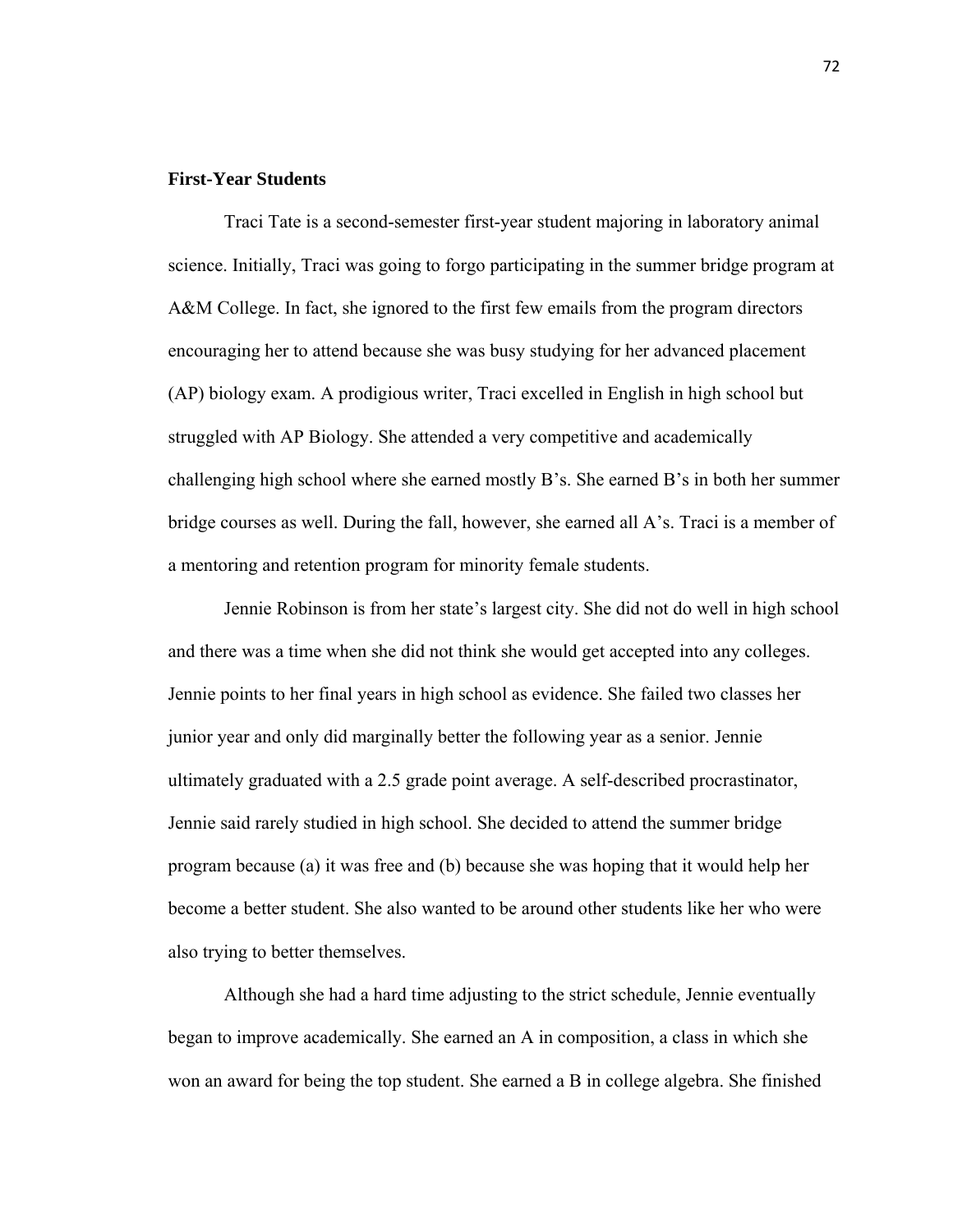her first semester with a 3.53 GPA. Jennie is very popular among her peers and is active in many organizations. A gifted singer, Jennie won a talent contest held among the summer bridge students. She is an intern with the student government association (SGA), a member of the gospel choir, and a writer for an online campus news publication. Jennie is also a member of two mentoring programs, including one that aims to improve the retention of minority females.

# **Data Collection**

 Data was collected for this study in the following ways: (a) one-on-one formal interviews with each participant; (b) observations conducted during class and tutoring sessions; (c) review of archival documents and reports from the state university system about each of the academic summer bridge programs it funds; (d) researcher's field notes. The individual student protocol was included (Appendix A).

#### **Interviews**

 According to Seidman (1991), interviews are important in research because they reveal the experiences of other people and how those people make meaning of their experiences. Simply put, interviews reveal information that allows researchers to understand how other people's personal experiences shaped and/or changed them. This is especially important in case study research. As Kvale (1996) noted, qualitative interviews helps the researcher uncover how other people (i.e. research participants) make meaning of their lived experiences. Moreover, interviews allows the researcher to obtain data he or she would not be able to get through observation (Patton, 1987). Yin (2009) supported this point by contending open-ended interview questions yield richer (and more robust)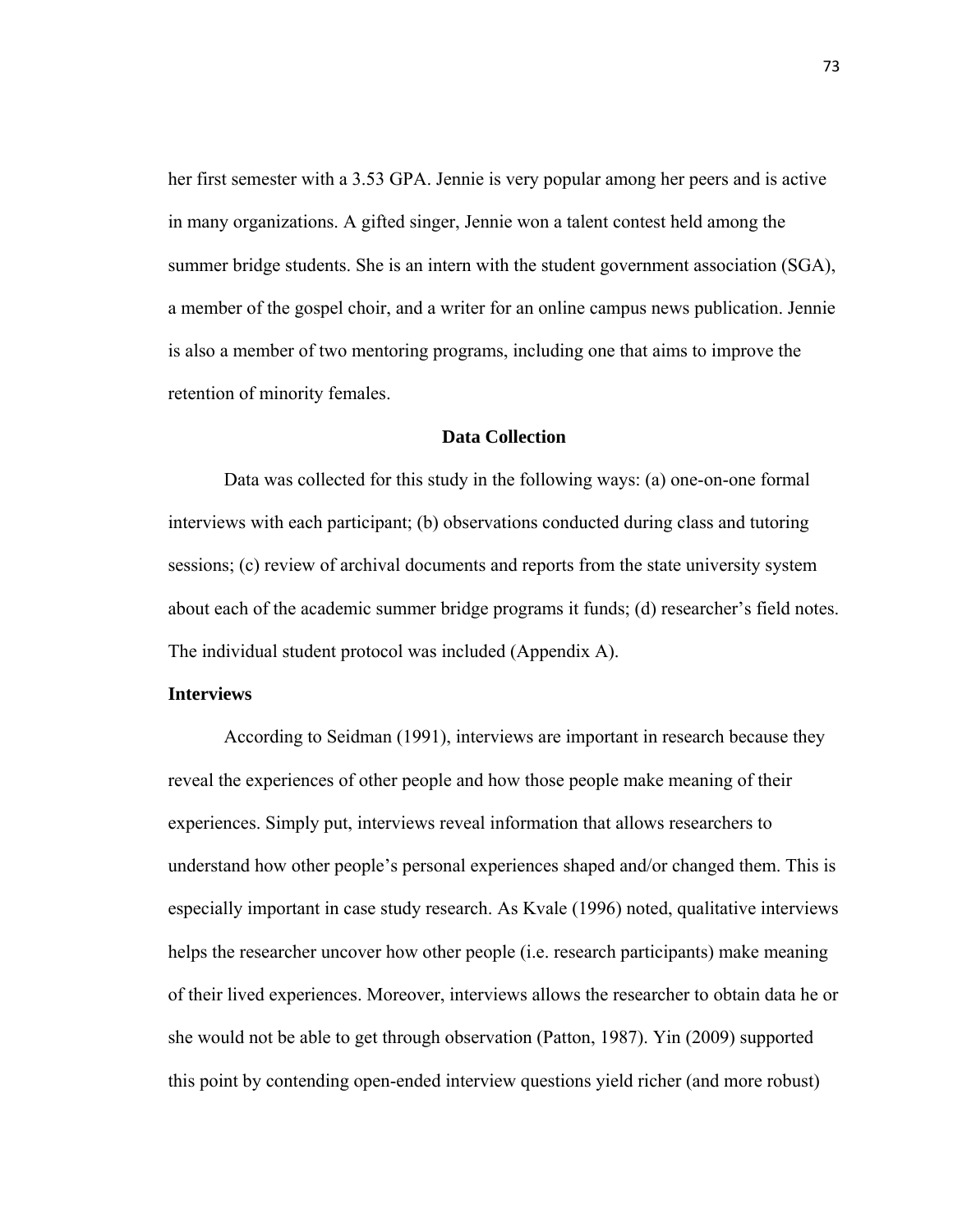data than data derived from surveys, which typically utilize close-ended questions. In addition, Yin (2009) argued that if interviews are done properly in case studies they allow the interviewees to "construct reality." Finally, interviews allow for the triangulation of data obtained from other sources; thus, they can increase the credibility of the research (Merriam, 2002; Stake, 1995).

 Each participant in this study was formally interviewed once with a follow-up informal interview conducted for data clarification when needed. Twelve of the interviews were conducted in person and lasted between 60 to 75 minutes. The face-toface interviews were all conducted on campus with some taking place in the library, whereas others were done in classrooms. The researcher chose neutral settings where the participants would feel comfortable meeting. Two participants were away from campus during the time when I conducted most of the research for this study. Therefore, I conducted telephone interviews with them. Those interviews lasted approximately one hour.

 I audio recorded and transcribed each of the in-person interviews for additional analysis. For the telephone interviews, I relied strictly on the notes I took during those conversations. After reviewing my transcriptions, I sent follow-up questions through email to further clarify certain points that the interviewees made. Lastly, I had numerous informal conversations with each of the participants to build rapport and strengthen trust. With the exception of the two participants who had already graduated, I saw each person who was part of this study on campus. I taught several of them in classes outside of the summer bridge program. I tutored others in writing. Several worked for me as counselors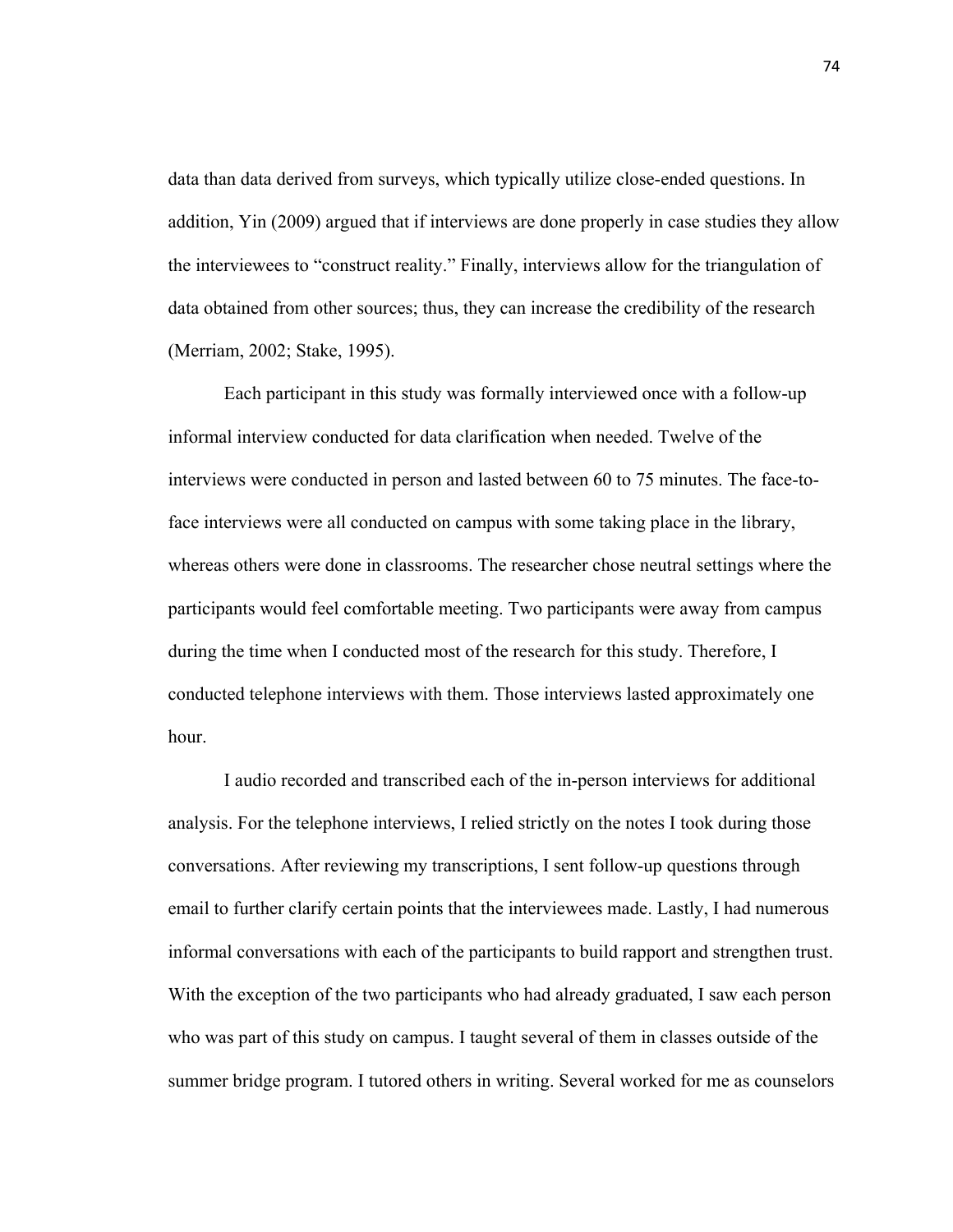during the bridge program. Each of these situations allowed for additional opportunities to talk with the participants, establish their trust, and develop on-going relationships with them.

#### **Observations**

 Angrosino (2005) contended that observations are the building blocks to successful qualitative research. There are several forms of observation: participant observation where the researcher participates in activities along with those under study; unobtrusive observation where the researcher observes participants without their awareness; and reactive observation in which the researcher observes participants in controlled (i.e. experimental) settings. This study utilized participant observations, which DeWALT and DeWALT (2002) characterized as the process in which researchers gather information about participants in their natural setting. Although there has been debate about the extent to which researchers can effect or bias their findings during participant observation, many argue that it helps answer research questions and triangulate data gathered from interviews and other sources. I chose this method of data collection because I wanted to observe how the participants interacted with their peers, with counselors, and with other instructors. Furthermore, I wanted to observe how they would react when faced with challenging coursework.

 As an instructor in the summer bridge program at A&M College, I was keenly aware of the program's mission, the types of students it admitted, and the challenges it faced (e.g. state funding, institutional support, and staffing). I also understood the challenges that the students faced. Like them, I was a first-generation student who also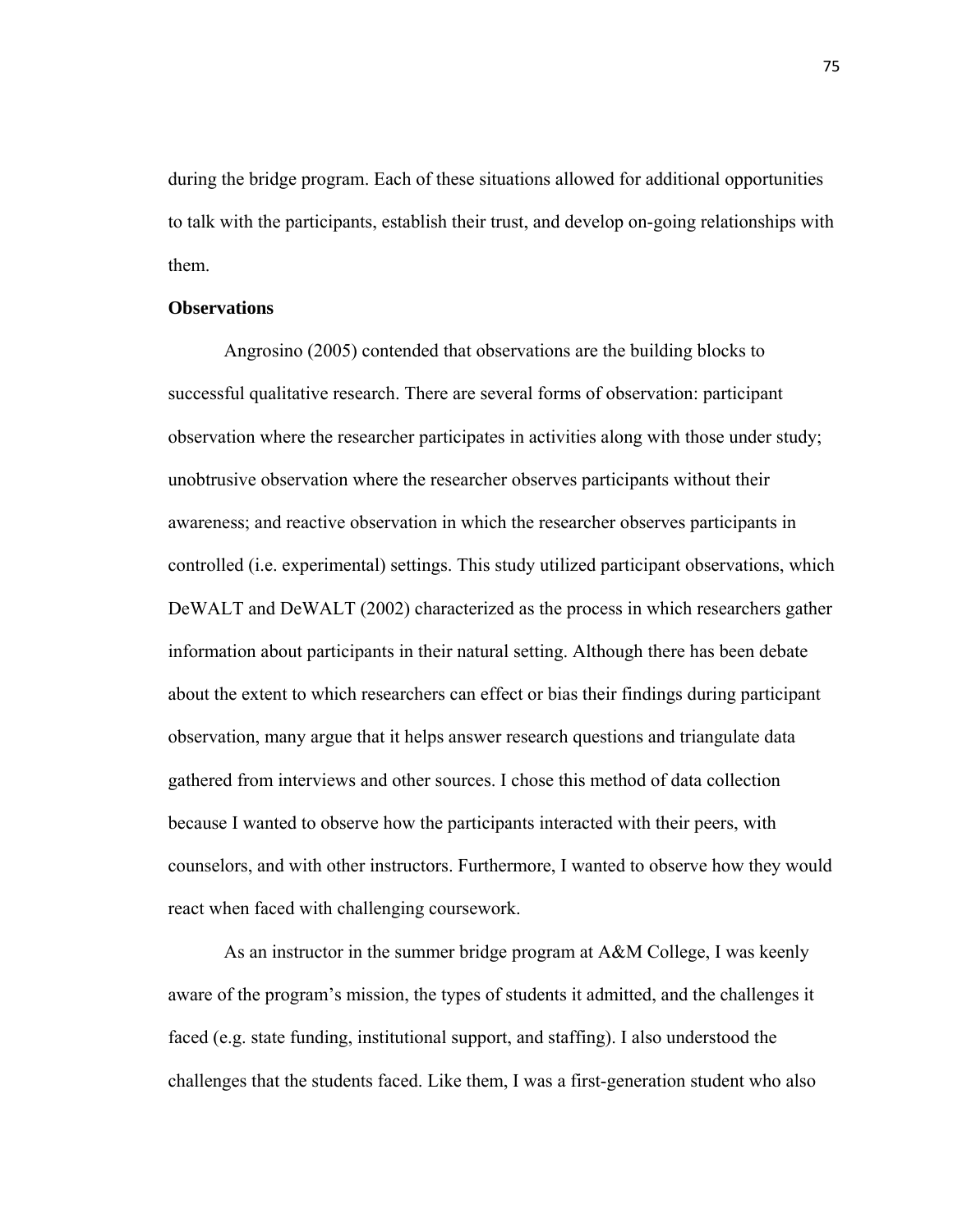attended a historically Black college as an undergraduate. I wanted to see how they faced their challenges, if they would develop confidence in their abilities, and if they would seek help when needed.

# **Review of Documents**

 In any research, there is a backstory. The backstory reveals the thematic elements that lead up to the main story. Case study is a multidimensional form of research that relies on a backstory (Wang, 2014). The researcher can usually find the backstory by examining archival documents and records, which serve as rich sources of information. By examining archival documents, the researcher can begin to see if certain themes emerge and further triangulate data. In this study, I reviewed participants' academic transcripts. This helped me determine whether they were being truthful about their grades. In addition to that, I also reviewed reports produced internally by the university and externally by the state university school system that funds the summer bridge program at five minority-serving institutions. The reports included data on program completion percentages, course completion rates, retention, comparisons of grade point averages of program participants versus those of nonparticipant first-year students, and graduation rates for all five summer bridge programs.

 Reviewing this data allowed me to determine whether the program was meeting its intended outcome of improving retention rates for "high-risk" students. It also allowed me to triangulate data to see what the participants were getting out of the summer bridge program. Lastly, I reviewed newspaper articles on the program for the United States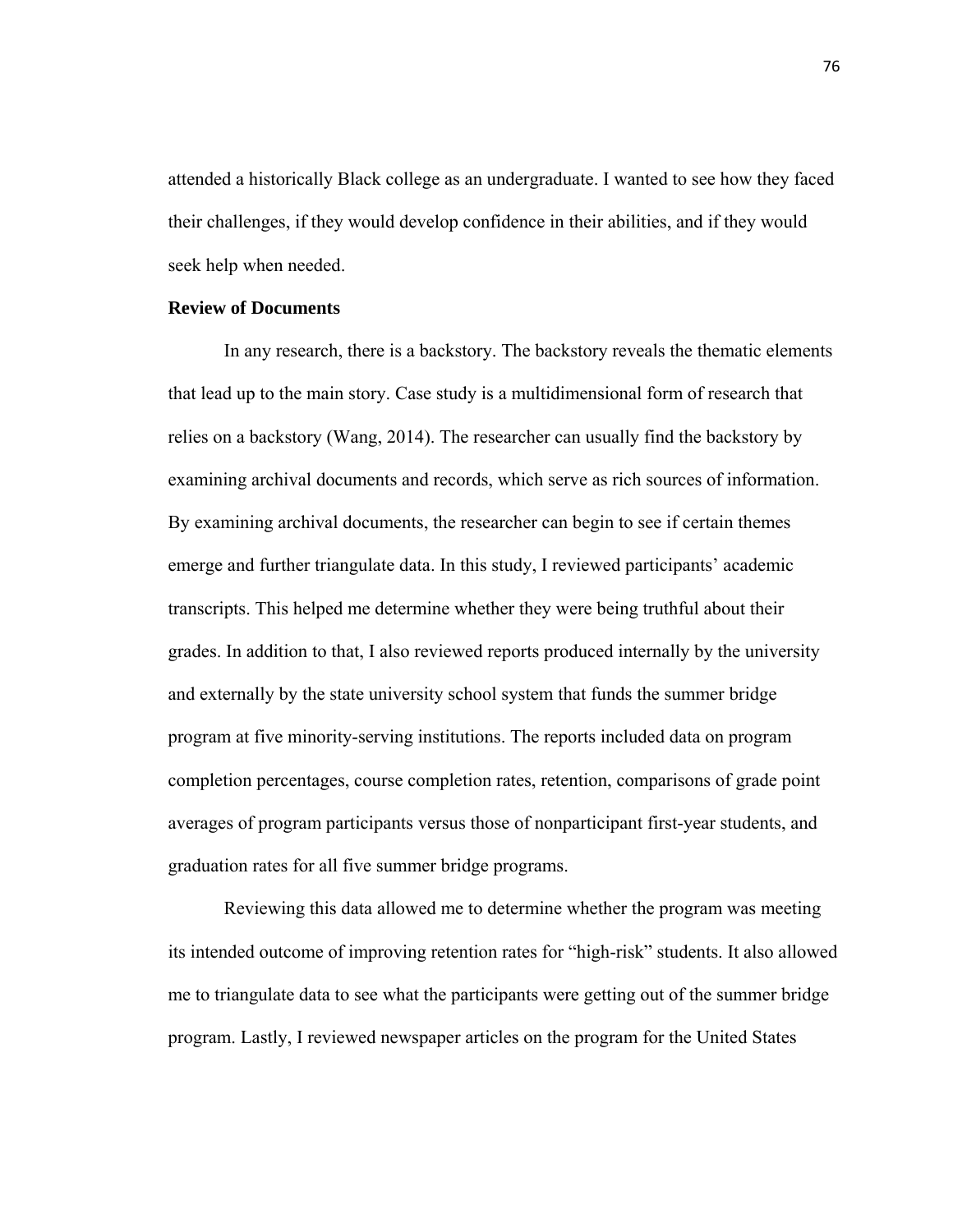Marines that inspired the creation of the summer bridge programs for at-risk students at the selected colleges.

#### **Researcher's Field Notes**

 Field notes are recorded notes of observations and conversations conducted during the course of qualitative research. Field notes are important because they capture what the researcher cannot remember from observations or interviews alone (Thorpe  $\&$ Holt, 2008). Although writing about ethnographic studies, Wolfinger (2002) echoed a similar point when he argued that field notes are vital to helping the researcher develop a tacit understanding of what he or she is studying. In essence, field notes are not only descriptive reflections of the researcher's observations but also of events, conversations, and other phenomena that the researcher witnesses. The descriptions should be of the physical setting where study participants interact, their role in the setting, and their communication with one another (Emerson, Fretz, & Shaw, 2011). Reflections should include impressions that the researcher had while gathering data, unanswered questions or concerns that arise during the research, and insight on what was observed (Emerson, Fretz, & Shaw, 2011).

 My field notes are a compilation of the following information: (a) my description of the summer bridge program; (b) my observations of students in class during the program; (c) my observations of students during study hall and evening tutoring sessions; (d) my interactions with students while they were in the program; (e) biases that could have influenced my observations; (f) my reflections on my observations; and (e)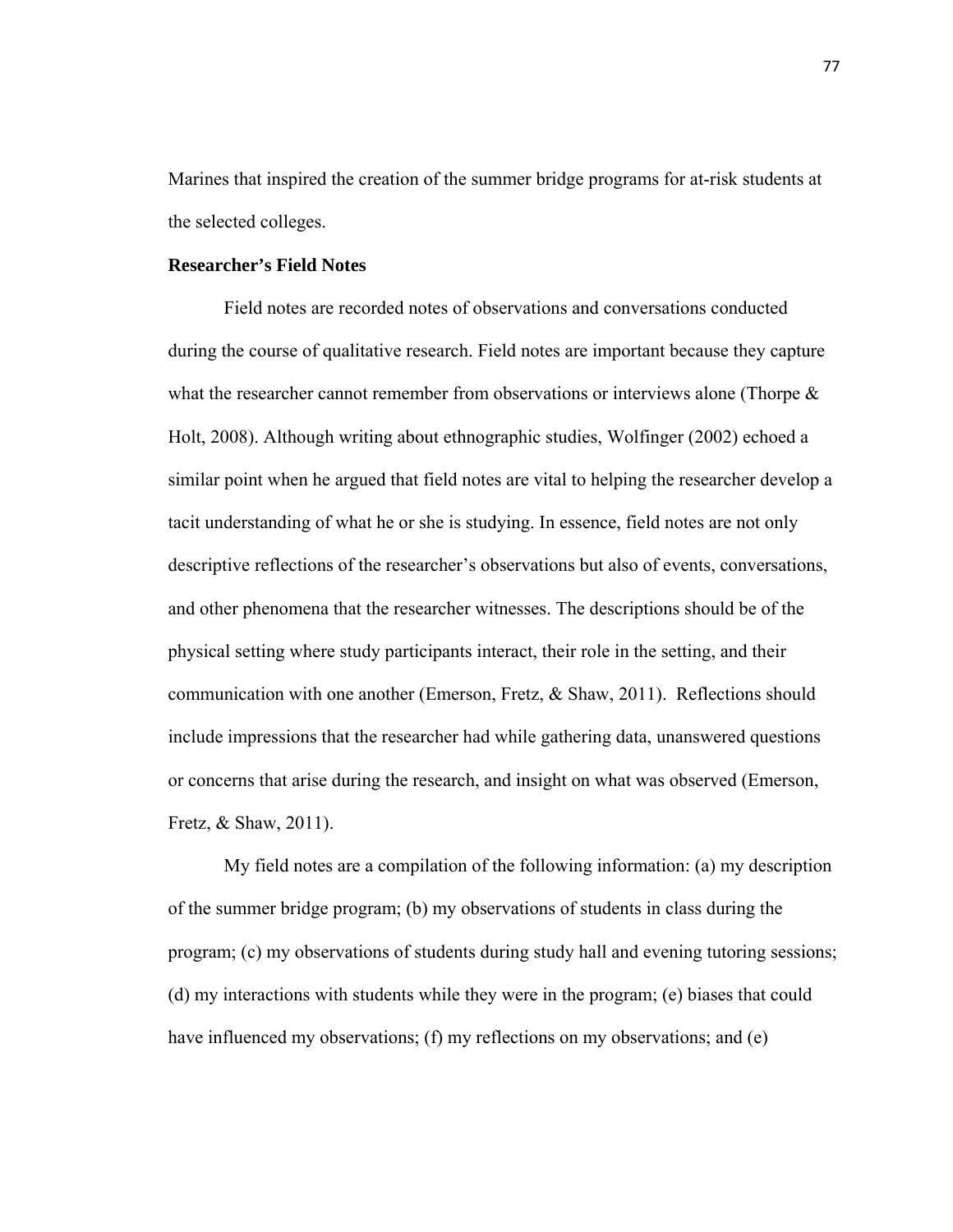perceptions and conclusions that I arrived at based on my research. The table below

illustrates how my research questions align with my data sources.

# **Table 1**

# **Alignment of Research Questions and Data Sources**

| <b>Research Questions</b>                                                                                                                                           | <b>Data Sources</b>                                                              |
|---------------------------------------------------------------------------------------------------------------------------------------------------------------------|----------------------------------------------------------------------------------|
| How were aspirations for postsecondary education<br>cultivated among summer bridge students currently<br>enrolled in college?                                       | Student<br>interviews,<br>Observations,<br>Field Notes,<br>Archival<br>Documents |
| What, if anything, compels BFSP participants to<br>pursue engagement opportunities on campus?                                                                       | Student<br>interviews, Field<br><b>Notes</b>                                     |
| What aspect(s) of BFSP did participants feel were most<br>beneficial in strengthening their academic skills?                                                        | Student<br>interviews,<br>Observations,<br>Field Notes,<br>Archival<br>Documents |
| How do BFSP students manage to persist and earn their<br>degrees, despite transition issues, stereotypes, academic<br>underpreparedness, and other negative forces? | Student<br>interviews,<br>Observations,<br>Field Notes,<br>Archival<br>Documents |
| In what ways, if any, did BSFP help participants achieve<br>success?                                                                                                | Student<br>interviews,<br>Observations,<br>Field Notes,<br>Archival<br>Documents |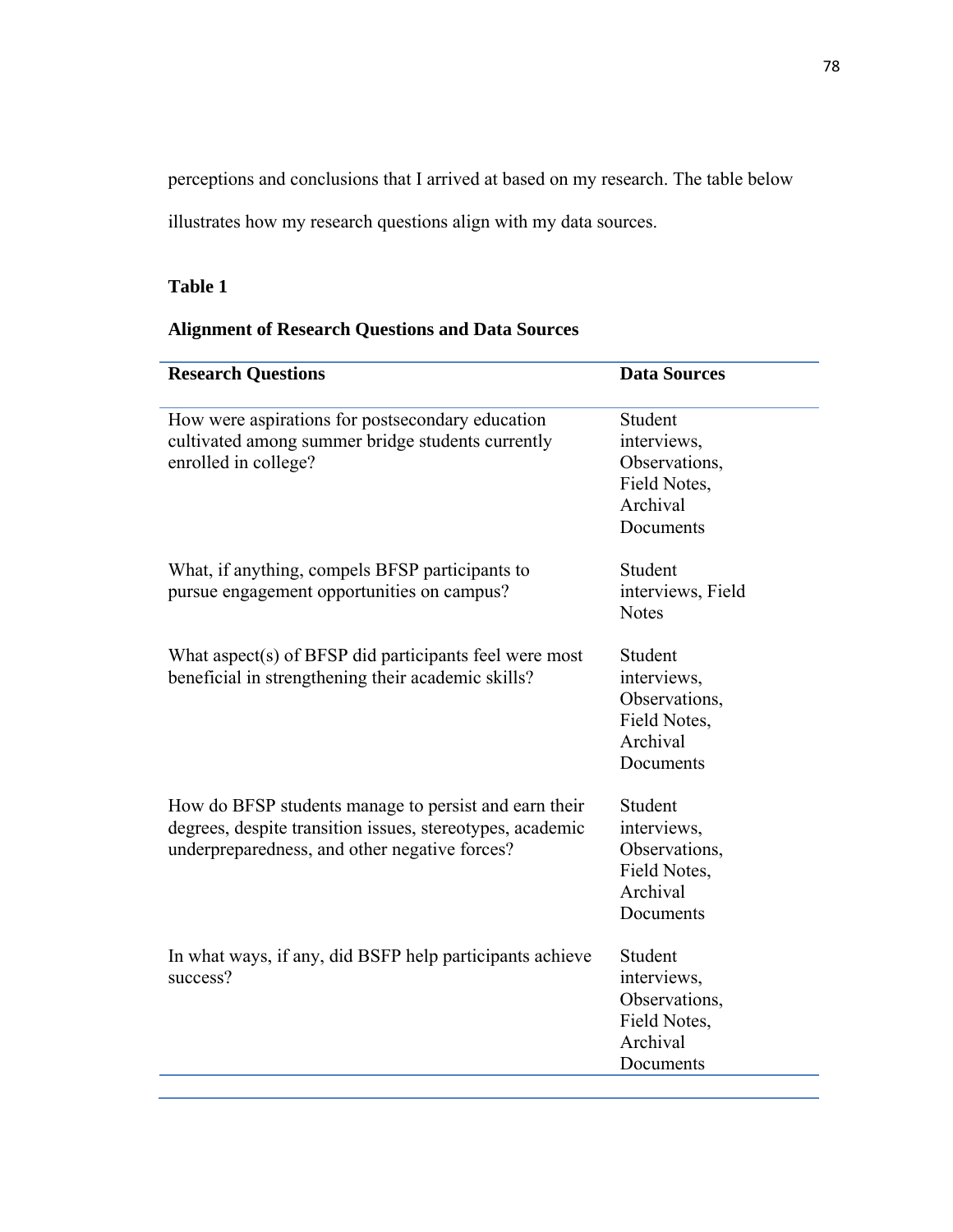#### **Data Analysis**

 Qualitative data analysis aims to identify emerging themes, patterns, concepts, insights, and understandings (Patton, 2002). Because of this, there is a close connection between data collection procedures and data analysis: The former influences the outcomes of the latter. Data analysis is a creative process that helps researchers make sense of the data they collected (Denzin & Lincoln, 2000). In this study, the analysis helps to tell the stories of how underprepared and underserved students overcame academic deficits to succeed in college.

 This study was primarily based on individual interviews, observations, field notes, and the review of archival documents. I used multiple forms of data collection in this study to achieve triangulation, which "develop[s] a more effective method for the capturing and fixing of social phenomena in order to realize a more accurate analysis and explanation" (Wolfram-Cox & Hassard, 2005, p.111). Social science researchers have long suggested that triangulating data gives a holistic picture and thick description of the research because the researcher gathers data in multiple formats (Gillham, 2000). This helps to balance the strengths and weaknesses of individual data collection procedures as well as improve the veracity of case study findings (Yin, 1994).

 The researcher has worked in BFSP since its inception, and the program granted him the necessary access to review the program. The director of the program that is part of this study and the vice provost for academic affairs who oversees BFSP gave the researcher permission to review all documentations regarding the program. The researcher worked with the program director and the vice provost to identify potential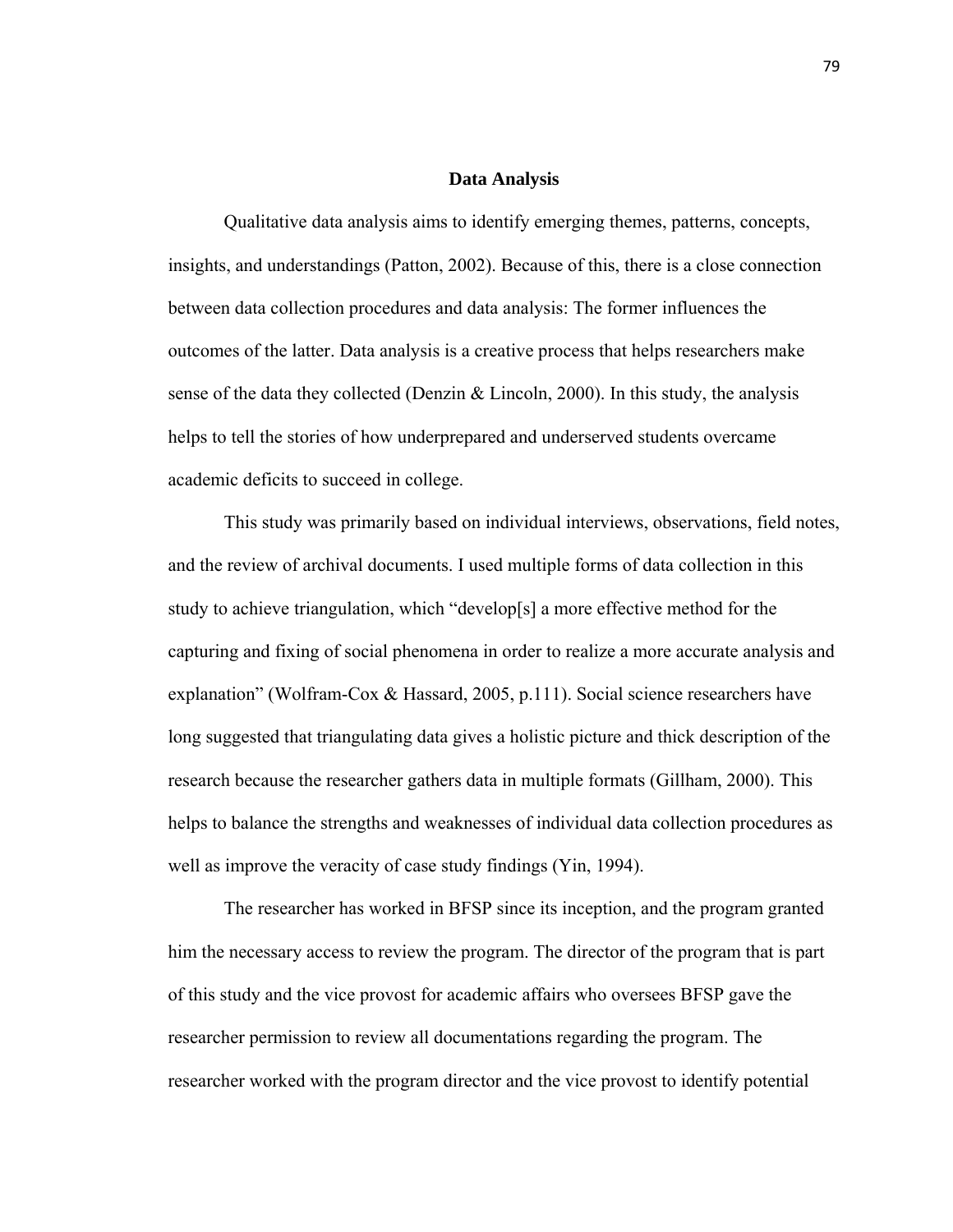study participants. Their selection was based on their classification, gender, and academic records as described earlier.

 After gathering data from each of the aforementioned sources, I analyzed and coded them to determine the emergent themes. Maxwell (2005) explained that coding is the most important procedure for categorizing data in qualitative studies. Categorizing the data helps the researcher better analyze what he or she has collected. To accomplish this, qualitative researchers have to separate their data into categories that can then help them compare components in the same category as well as those in different categories (Maxwell, 2005). Doing this helps the researcher draw logical conclusions about the data collected, generate theoretical concepts, and organize the data so that it can support the researcher's findings (Maxwell, 2005).

 Participants were asked a series of semi-structured, open-ended questions about their high school academic experiences, their participation in BFSP, their academic experiences in college, their relationships with faculty and staff, and their use of campus resources. Each in-person interview lasted approximately 75 minutes while telephone interviews lasted about an hour. After transcribing and reviewing interviews, I requested follow-up interviews with some participants to clarify information that person provided.

 The responses to the questions provided an in-depth look at each participant. By having them to reflect on their academic experiences in high school and in college, I wanted to see if their study practices and approaches to academics had remained the same, evolved, or devolved over time. If they changed, for better or worse, how and what caused those changes? Conversely, if they had not, then why? In addition, I believed this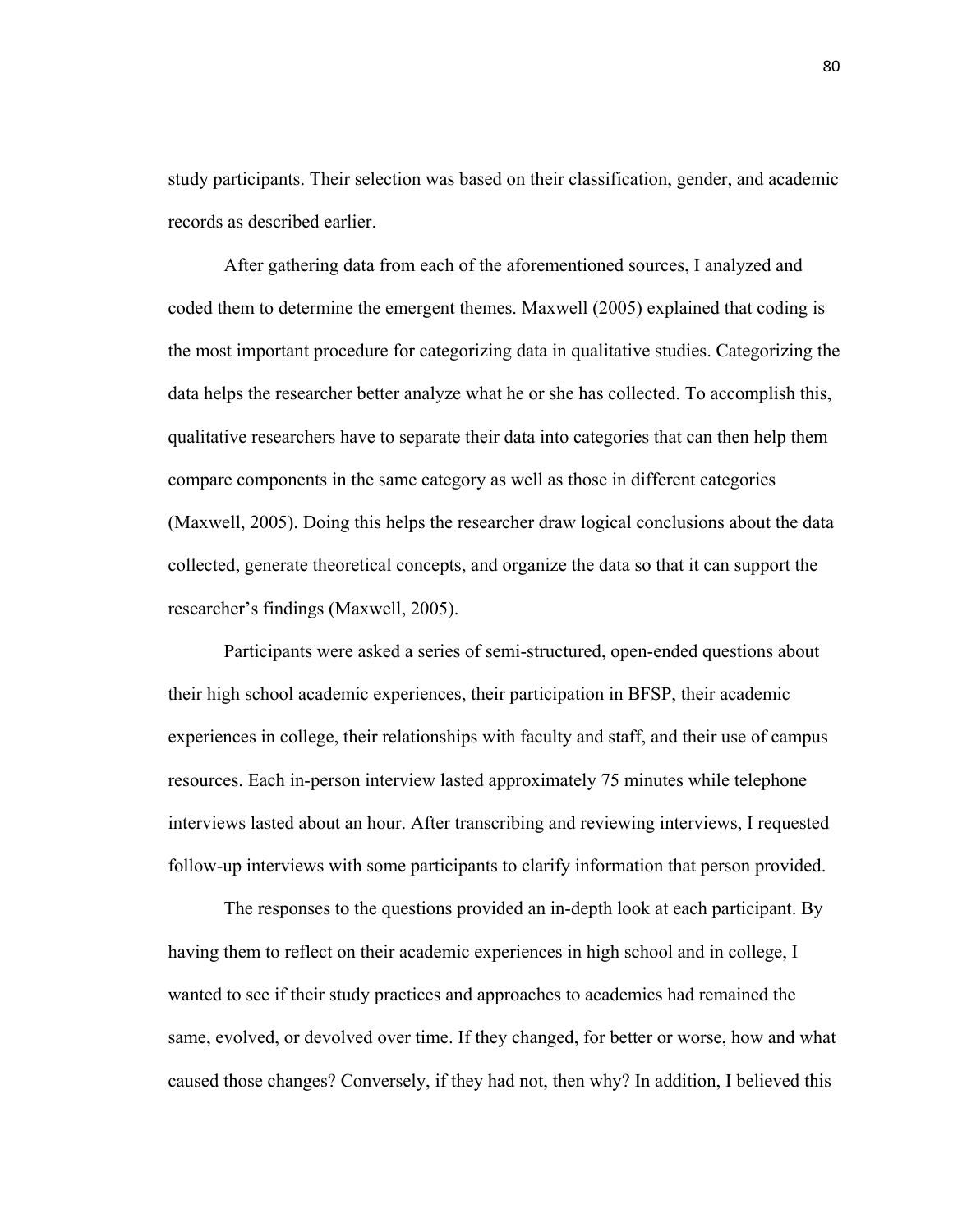research would reveal what services and initiatives of the university helped in their academic development. Each interview question was constructed to help answer the research questions driving this study. I have included a copy of the research questions (Appendix A) and the data collection protocol (Appendix B) in this study.

 The coding of the data took place in several phases. First, I transcribed the interviews and then read each transcript. I then created two columns, one for the participant's response and another for the thematic code that emerged from that response. I did this for each participant. This allowed me to analyze similarities and differences in their responses. Additionally, I highlighted like phrases from their responses. Observational data, field notes, and notes from archival document reviews were coded similarly. I used the shared responses from each participant to create three broad categories: "Before BFSP," "During BFSP," and "After BFSP." From these categories, five topical themes emerged. I titled the themes "A Brighter Tomorrow," "Lean on Me," "A Change is Gonna Come," "Can't Nothing/Nobody Hold Me Down," and "Sky's the Limit".

#### **Role of the Researcher**

 Qualitative research presents unique challenges that test a researcher's ability to establish rapport with study participants, maintain proper boundaries with them, and manage emotional subjectivity (Dickson-Swift, James, Kippen & Liamputtong, 2007). Simply put, the qualitative researcher cannot become so close with participants that he or she loses the ability to remain objective. To say this is difficult is more than stating the obvious. England (1994) maintained that research is a shared space occupied by both the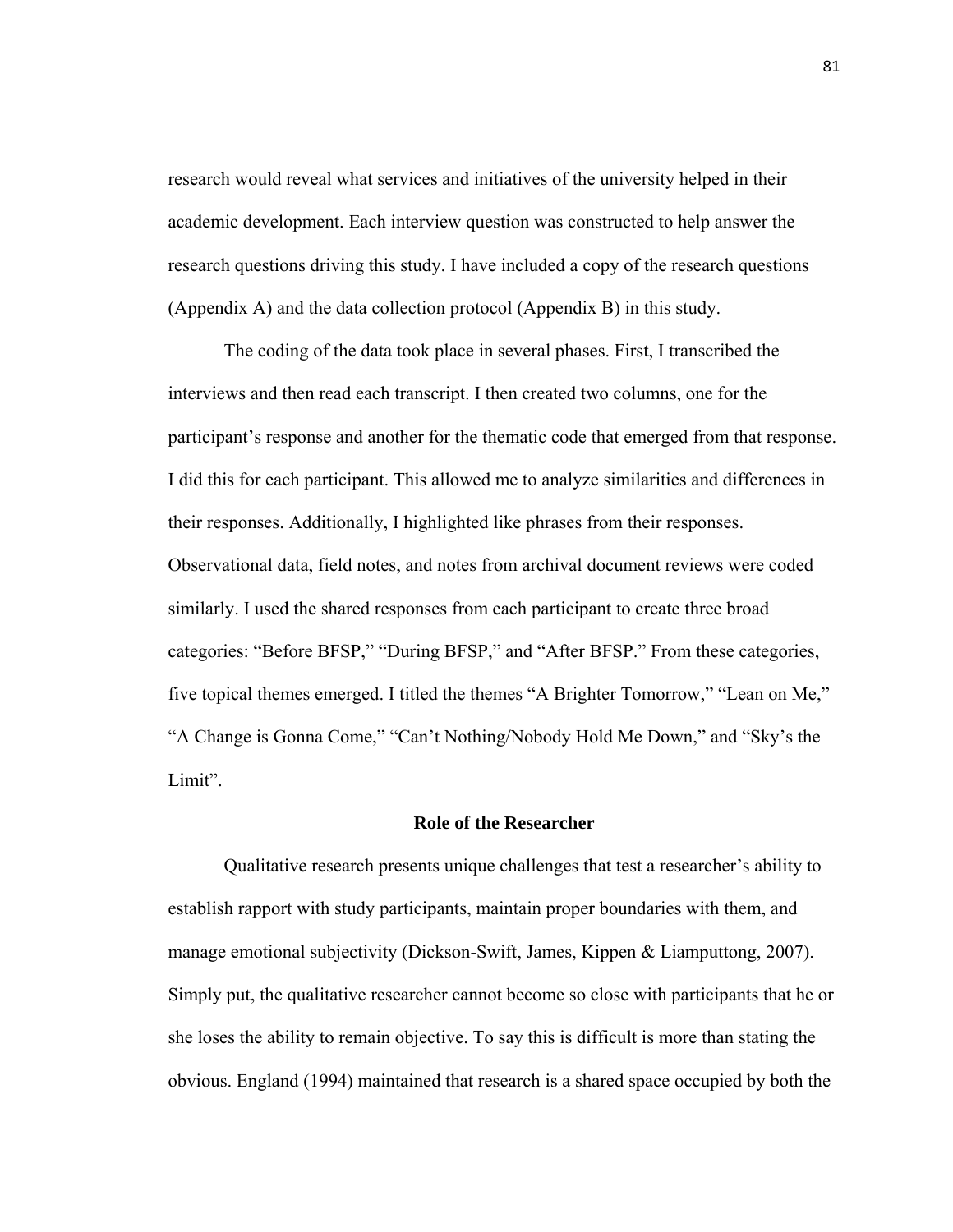researcher and the participants. Thus, the researcher as well as the participants can influence the research process, and by extension certain outcomes, because of their background, identity, perceptions, and biases (Bourke, 2014).

From the outset of conducting this study, I have been keenly aware of my positionality as an instructor examining a program that work for and studying students whom I have taught who have a similar background as me. In this section, I discuss these issues, the assumptions I made throughout the process, and how my positionality possibly affected this research.

 I have worked in various capacities at A&M College since 2004. I have been a writing tutor, an instructor, and a public affairs specialist in institutional research. I even briefly worked in A&M's Graduate School office. In spring 2009, the assistant dean of my academic division asked me to teach in a summer program for "high-risk" students. At the time it did not have a name but it would later be called Bulldogs Future Scholars, named partly after the school's mascot and partly as a not-so-subtle message of what the university desired for these students. She was going to serve as the assistant director of the program and she wanted positive Black male teachers to work in it so they could possibly serve as role models for the students. I accepted her offer. It was one that changed my perspective on the students the institution serves and my views of education in general. My positionality is not only rooted in my professional attachment to the university but also from personal experiences of attending a HBCU. I acknowledge any subjectivity this brings.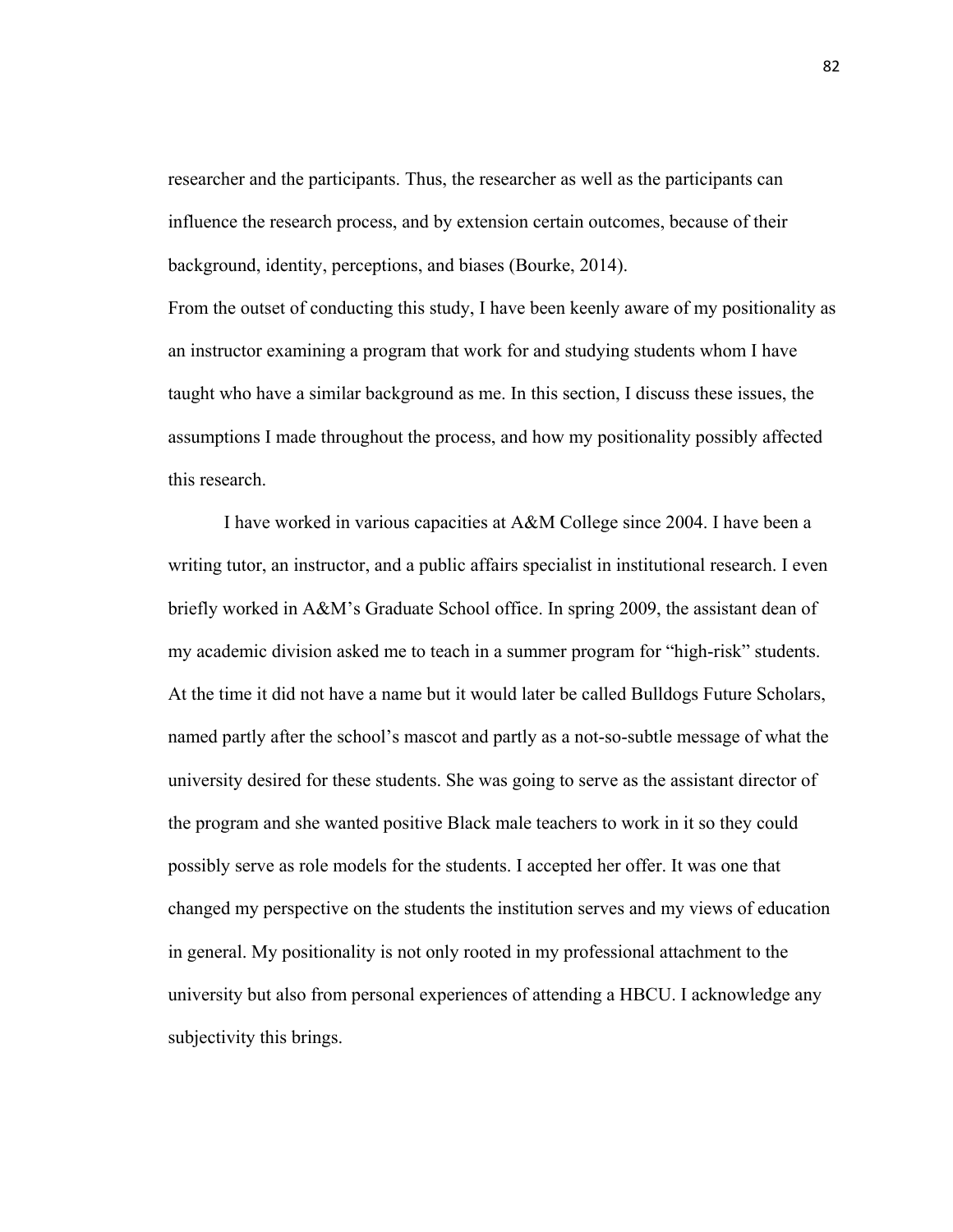Demographically, A&M is similar to my undergraduate alma mater. They are both located in the same state and attract the same types of attendees; in fact, that school is one of the universities that has a similar residential summer bridge program for underprepared students. Had such a program existed in the early 1990s when I began college, I might have been a candidate for it. I finished high school ranked 81 in my class out of approximately 250 students, not bad but not stellar either. My SAT scores were mediocre, but I managed to get accepted into a number of colleges, including several respectable Predominately White Institutions. I opted to attend a HBCU because I thought I needed to be in a nurturing environment.

 Like most of the students who participate in BFSP, I was technically a firstgeneration college student. My father did not attend college and my mother dropped out after several years. Although my family always emphasized education and the idea of college was not an "if you go" but "where are you going," I understand and empathize with students who do not have a support system to guide them through that process. I had poor study habits in college, honed from not studying in high school; nevertheless, I graduated in four years. When I started working at A&M, I saw myself in many of the students I encountered. I still do each semester that I teach. Many of the students possess untapped potential, but they need a motivator to maximize that talent. I have tried to be that motivator.

 I mention these biographical details because they shape my views as an African American and as an educator. I also mentioned them because I wrestled with whether these details would increase my biases during this research. I acknowledge that my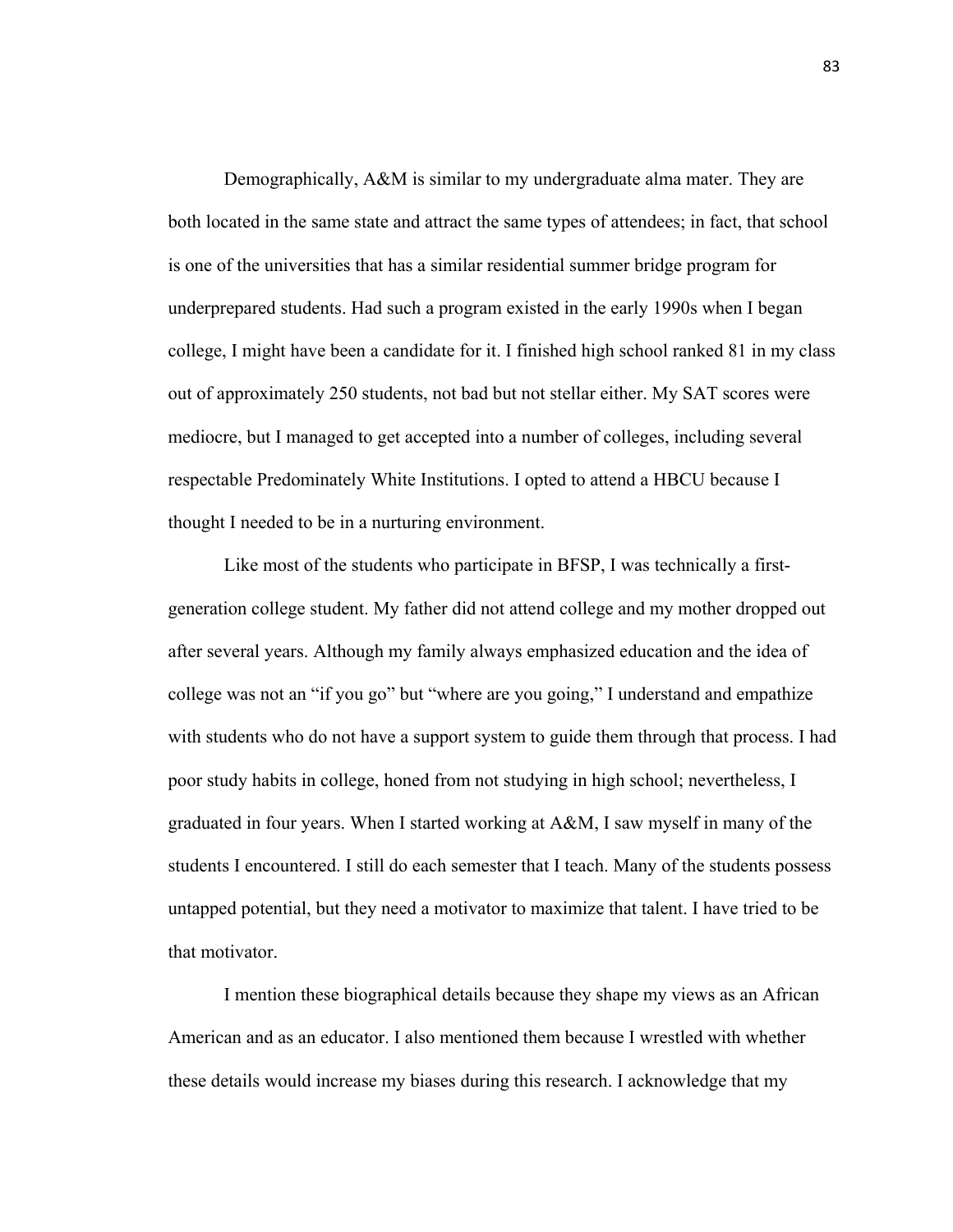shared background with the participants, my professional experience, and my relationship to the program at the center of this study might constitute a bias.

#### **Goodness and Trustworthiness**

Effective qualitative inquiry requires the researcher to become actively involved in the data collection process and in interpreting how others derive meaning from their personal experiences. Thus, qualitative researchers must be credible and trustworthy. Stake (1995) implored qualitative researchers to remove their own assumptions and not impose narrow-minded views on their study participants. Instead, Stake (1995) suggested that researchers rely on protocols that that will help them understand their research in the same manner as their participants. Creswell (2007) described eight validation strategies for qualitative research to establish trustworthiness. These validation strategies include (1) prolonged engagement, (2) triangulation using multiple data sources, (3) peer review, (4) negative case analysis, (5) declaration of researcher bias, (6) member checking, (7) rich, thick description, and (8) external audits (Creswell, 2007).

 I utilized multiple strategies prescribed by Creswell and other respected qualitative researchers to increase the rigor and trustworthiness of my research study and to reduce threats to credibility. This includes utilizing multiple data sources to establish triangulation (Merriam, 2002; Stake, 1995; Yin, 2009), performing member checks by emailing participants copies of their interview transcript to ensure its accuracy (Merriam, 2002), openly declaring my researcher bias (Brown, 1996), and including, where possible, rich thick description (Creswell, 2007).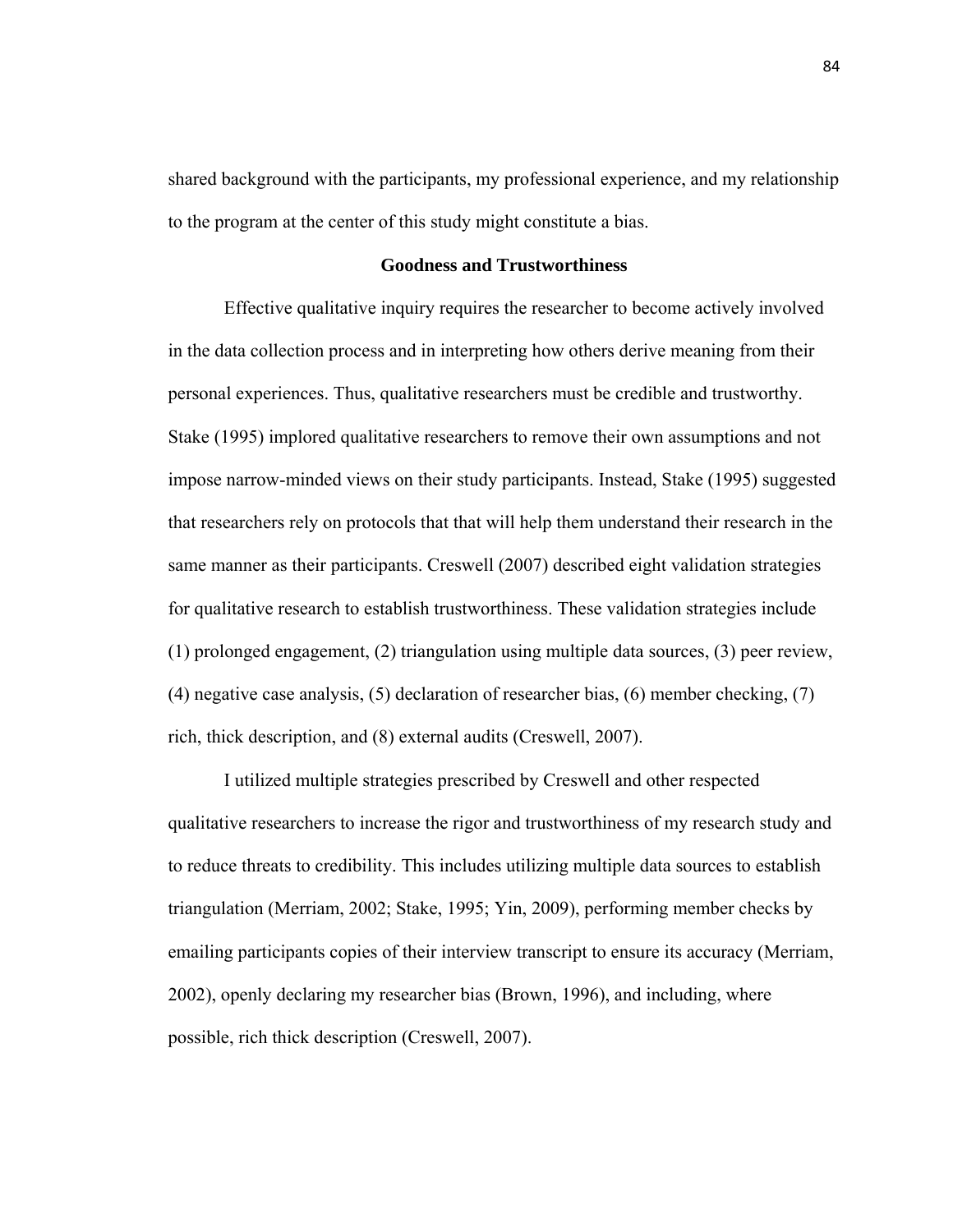As mentioned earlier, triangulation involves the use of multiple data sources. This allows the researcher to compare and contrast findings. The term triangulation originated among surveyors measuring landscapes in geographic studies (Meijer, Verloop, & Beijaard, 2002). In that field, it was used to denote three independent measurements taken to pinpoint a geographic location (Meijer, Verloop, & Beijaard, 2002). The term has evolved and taken more of a metaphoric meaning in social science research. Just as surveyors wanted to verify the accuracy of a location, social science researchers using qualitative inquiry want to have data sources that corroborate one another and do not contradict a finding (Miles & Huberman, 1994). Miles and Huberman (1994) identified five forms of triangulation in qualitative inquiry:

- Data source triangulation (data collected from different people, or at different times, or from different places);
- Method triangulation (done through observations, interviews, reviews of archival documents, field notes, and/or the collection of artifacts);
- Researcher triangulation (using multiple researchers to see if they arrive at the same conclusion; most comparable to inter-rater reliability in quantitative research);
- Theory triangulation (using different theories, to explain a phenomena);
- Data type triangulation (use of mixed methods to examine data).

 All five forms may not be applicable or practical for all studies. In this study, I triangulated data by data source and by methods. For data source triangulation, I interviewed participants who were in different stages of their educational trajectories.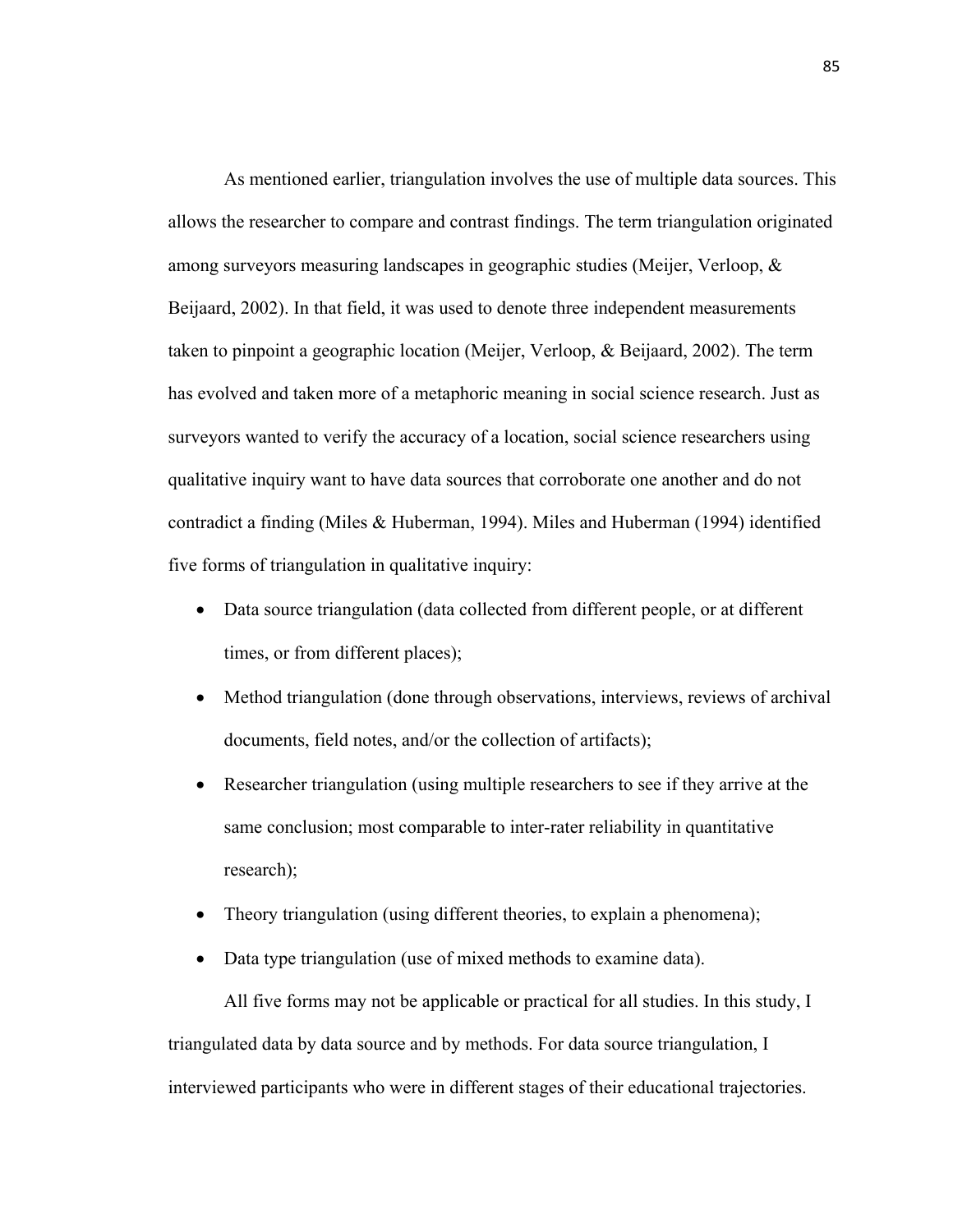This ranged from second-semester first-year students to participants who had graduated from college. I chose this range of participants for several reasons. Those who had already graduated may have been able to reflect differently on their college experiences than students who just started school. In addition, they went through a form of the summer bridge program that determined *if* they could attend college. Their motivation to succeed would likely be different from participants who could have opted not to participate in the bridge program and still attended A&M College. Lastly, using students who were in different phases of their education gave a holistic view of the challenges students face in college. Some of those challenges are unique to their level of schooling. For instance, a first-year student may deal with issues of adjustment and acclimation whereas a fourth-year student may deal with struggles of graduation and deciding what to do post-college.

 Although my interviews with students yielded a wealth of data, I also relied on other data collection methods. I conceived this study three years ago. I have been observing students in the program, keeping field notes, and collecting archival documents since that time. Observing students in the classroom, on campus, and in study sessions allowed me to see how they interacted with their peers and faculty members. It also allowed me to see if they were utilizing the strategies taught to them in the summer bridge program. Keeping field notes of my observations and reflections served as another source of data that helped with creating rich, thick descriptions. Lastly, reviewing archival documents allowed me to see how administrators at the university and at the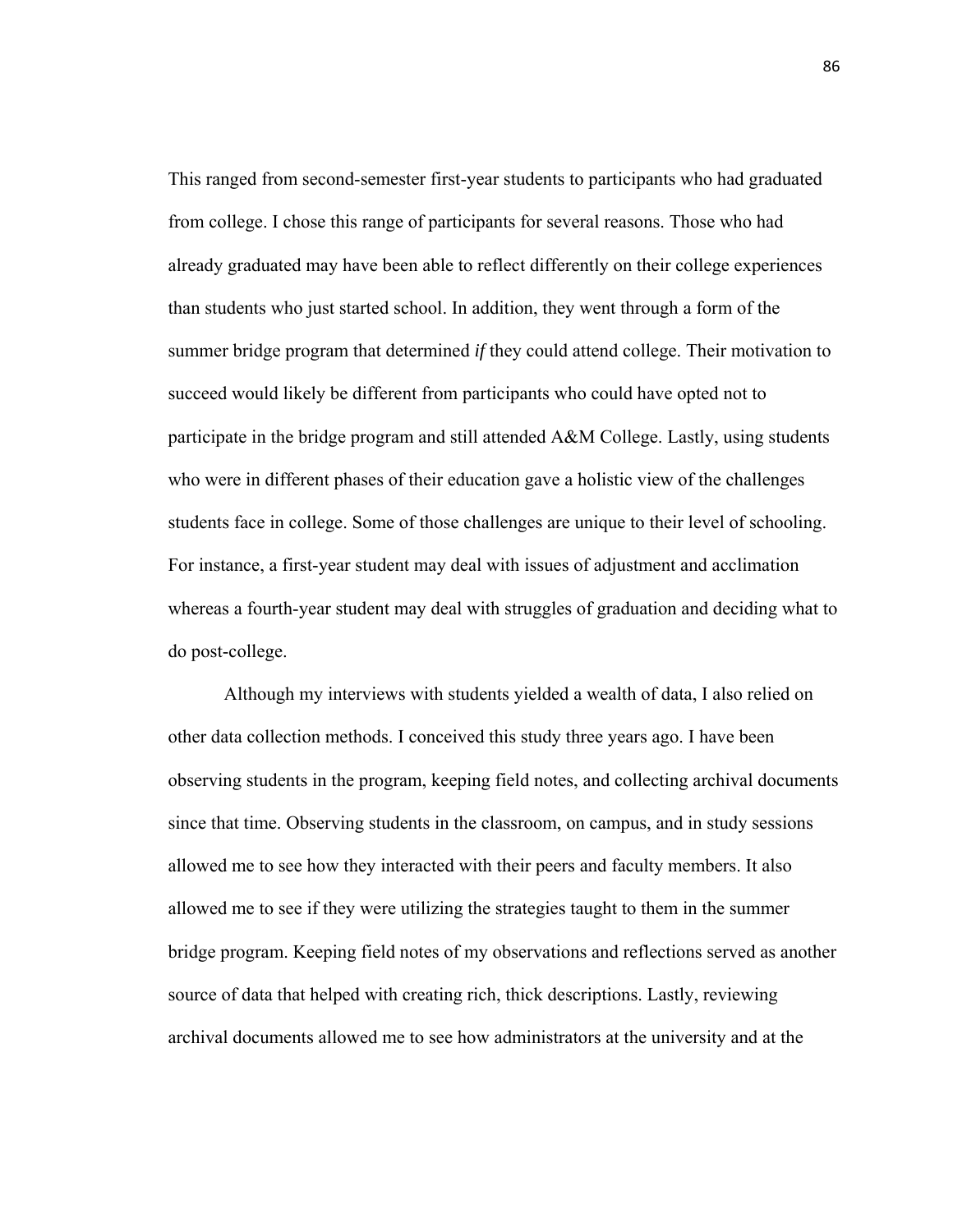state level assessed the summer bridge program. This also allowed me to compare the program at A&M to other colleges that had similar programs.

 Finally, I declared my researcher bias in this study. I did this by stating my positionality in this study. I am an instructor at the institution where this study was conducted and I have taught and tutored in the program at the center of this research. I taught ten of the participants in this study; I tutored two others at various times while they were in the bridge program. Several worked as counselors in the program, and while they did not directly report to me, they had duties that I oversaw (e.g. tutoring).

#### **Ethical Concerns**

 I followed specific research stipulations as mandated by the IRB protocol from the University of North Carolina at Greensboro. This included creating email and telephone scripts that outlined the nature of the study and informed the potential participants that their participation was completely voluntary. I sent follow-up emails or telephoned those who agree to participate to set up interviews. Each participant in the study was assigned a pseudonym to preserve anonymity. I also assigned pseudonyms to the program and the institution where I conducted the study. This, again, was done to maintain anonymity. While there were minimal risks for the participants, I wanted to protect their privacy because the responses to some of the interview questions dealt with sensitive issues (grades, relationships with peers, family turmoil, difficulties with academics, and social adjustment just to name a few). After conducting the interviews, I transcribed them into a document and coded each interview for themes.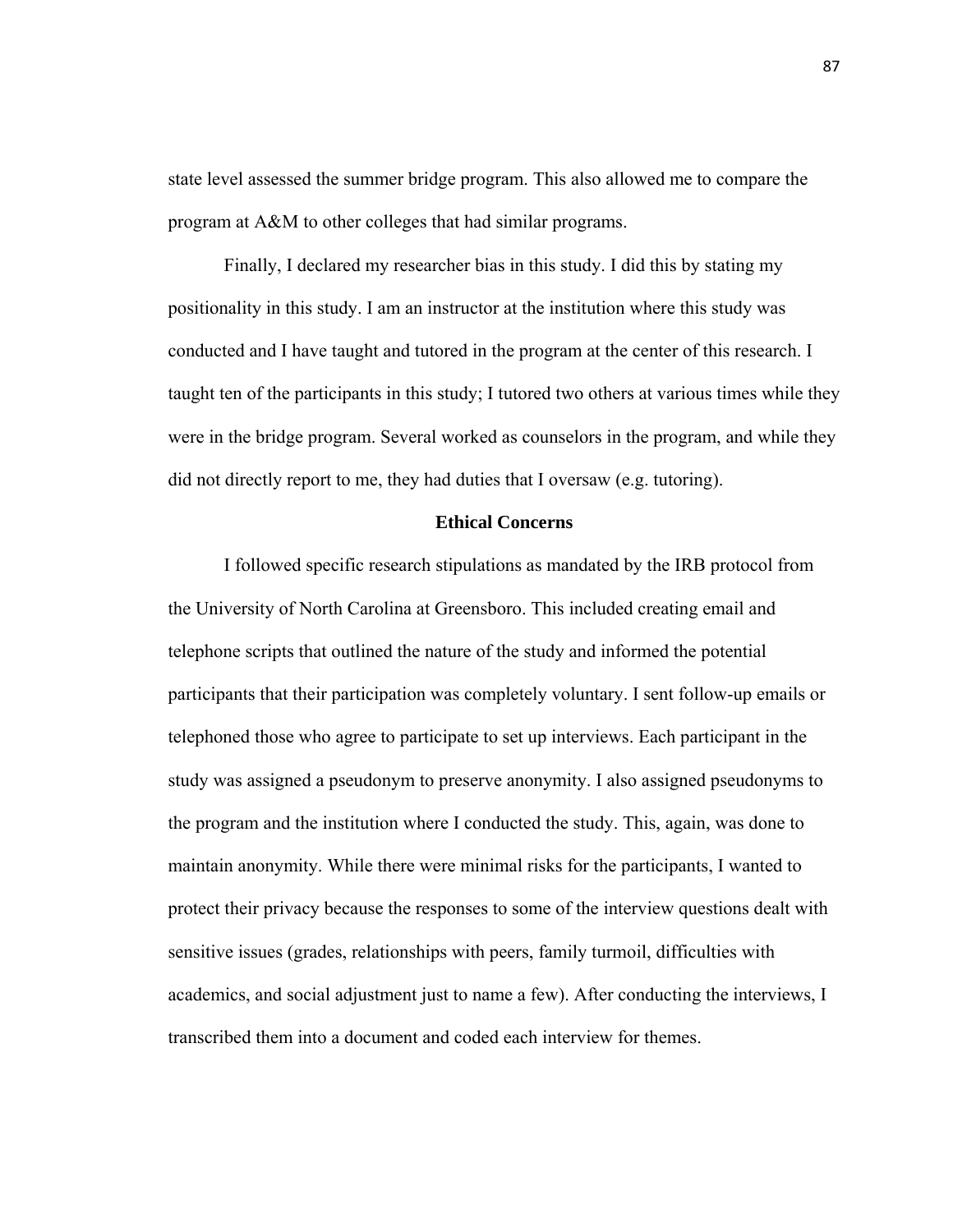#### **Summary**

Chapter 3 outlined the methodological framework for this research study and the ways it influenced the research design, the methods of data collection, and data analysis. This research utilized case study to evaluate a residential bridge program and explain how its underprepared participants excelled in school. I contextualized the nature of the study and described the participants at the center of this research. The chapter concludes with my positionality in the research and an explanation of the procedures that I took to establish the trustworthiness and goodness of the study.

 Chapter 4 presents the research findings of this study. In addition to the descriptions and interview responses from participants, it includes some quantitative data in the form of charts and graphs on course complete rates, grade point averages, and retention rates of BFSP students versus non-bridge students at A&M College. There are also some graphs comparing BFSP to similar residential summer bridge programs at other institutions in the state where A&M is located. Chapter 5 presents recommendations and the rationale for further studies in the area of summer bridge programs for underprepared and underserved students.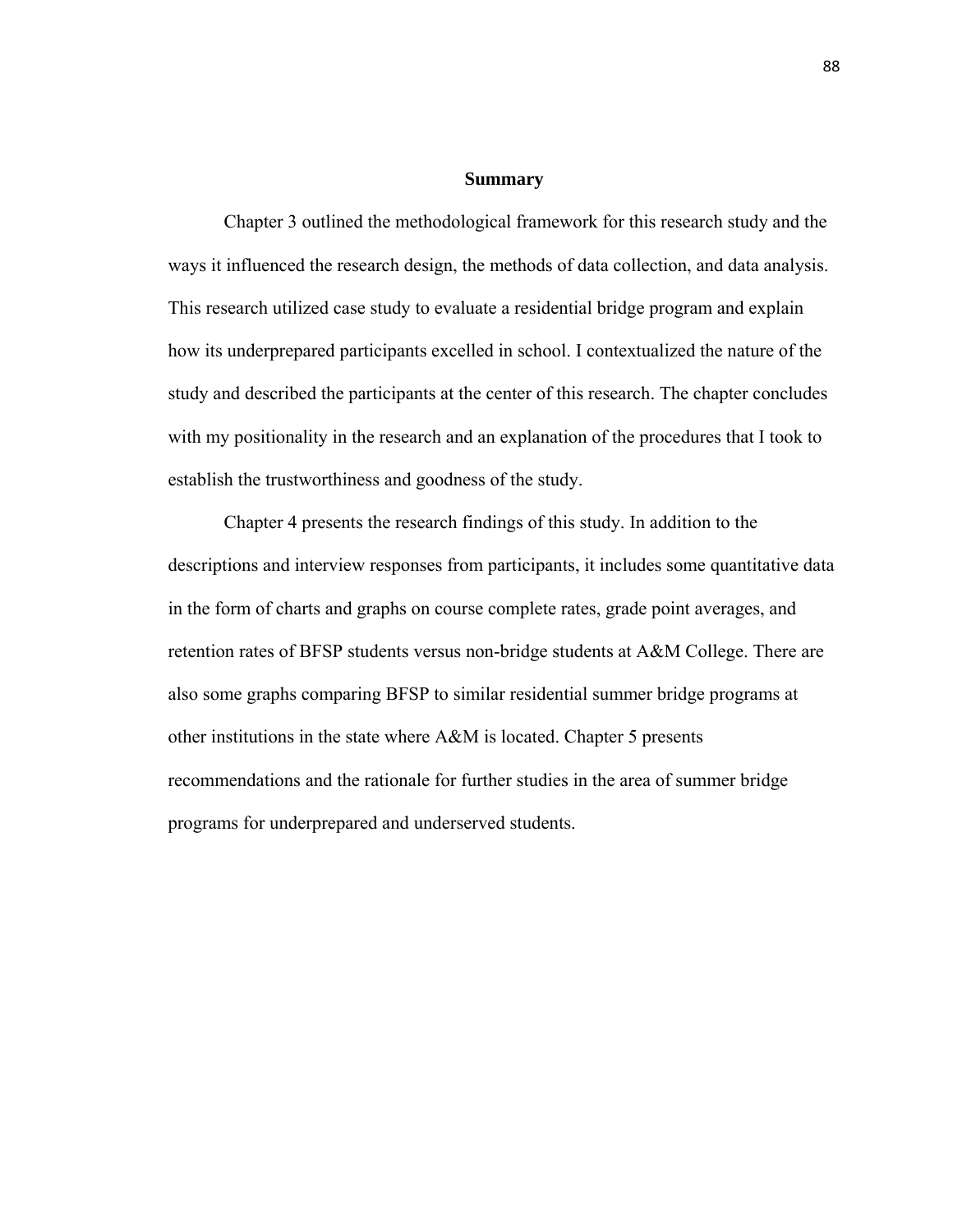#### **CHAPTER IV**

# **RESEARCH FINDINGS**

#### **Purpose Statement**

 The purpose of this qualitative case study is to determine what ways, if any, a summer bridge program at a historically Black college influenced the academic development of students university officials labeled "high-risk." The six-week residential program for first-year students emphasized study skill development, intensive learning in structured settings, mentoring, counseling, and social bonding. The pre-college initiative, known in this study as Bulldogs Future Scholars Program (BFSP) at A&M College, aimed to improve the retention and persistence of students who entered the school with standardized test scores in the lowest ten percentile of first-year students. Participants in the bridge program were given unlimited access throughout the summer to support services in hopes of connecting them with campus resources, faculty and staff members as well as peer mentors. Utilizing case study design, the researcher examined the program by collecting data through (a) individual interviews with 14 participants; (b) observations; (c) reviews of archival documents; and (d) researcher field notes.

# **Overview of Themes and Subthemes**

 The initial data analysis for this research began with computer-assisted searches utilizing QSR International's NVivo 10 qualitative data analysis software for the 100 most frequently used terms in the participants' interview responses that related to the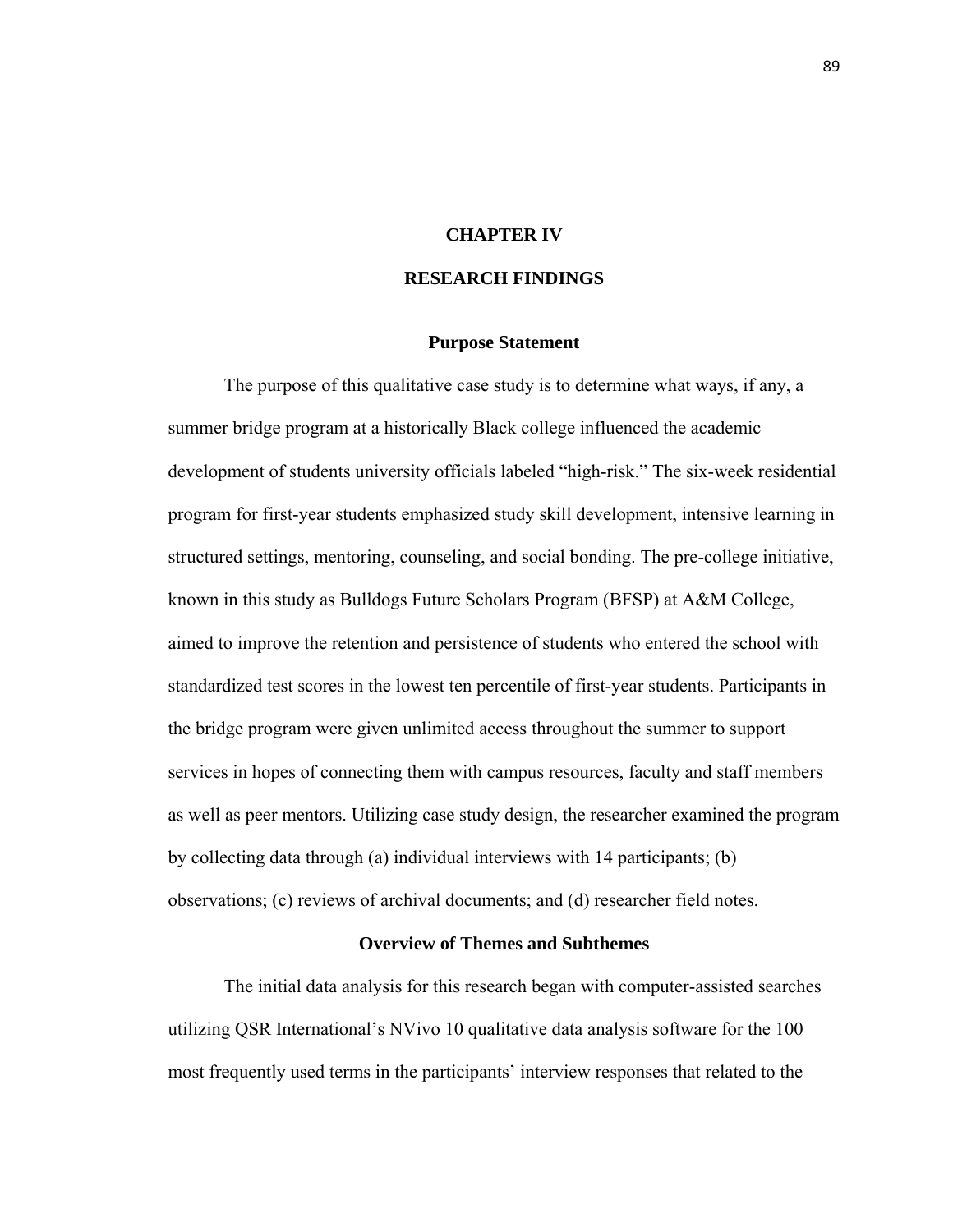study's research questions. I did this to see if there were patterns that emerged from the participants' responses and to begin the initial coding process. As Klenke (2008) noted, however, qualitative researchers cannot rely on computer-assisted coding alone because they must "become physically involved with the data, touching pages, sorting sheets of notes, grouping notes, counting pages dedicated to various concepts, and connecting ideas…" (p. 304). Thus, I hand coded each interview transcript to identify the emergent themes from the data. I indentified 40 codes, which I later collapsed into larger themes.

Ultimately, this independent case study yielded five major topical themes (Klenke, 2008) based on three major transitional periods that each participant experienced: "Before BFSP," "During BFSP," and "After BFSP." "Before BFSP" focused on the participants' time in high school and the academic and social challenges each faced during that period. "During BFSP" explored the participants' experiences during the six-week residential bridge program. "After BFSP" examined the participants' time in college and the extent to which they utilized the skills and strategies taught during the summer bridge program.

Each category focused on different aspects of the participants' perceptions of their academic and social wellbeing. For instance, in "Before BFSP" participants analyzed their academic habits and social development in high school, what influenced them to attend college, and the motivation for participating in the summer bridge program. In "During BFSP" the participants reflected on their experiences in the six weeks in the summer program, the challenges they encountered in the classroom and with peers, and how the program affected them before enrolling in school in the fall. Lastly, "After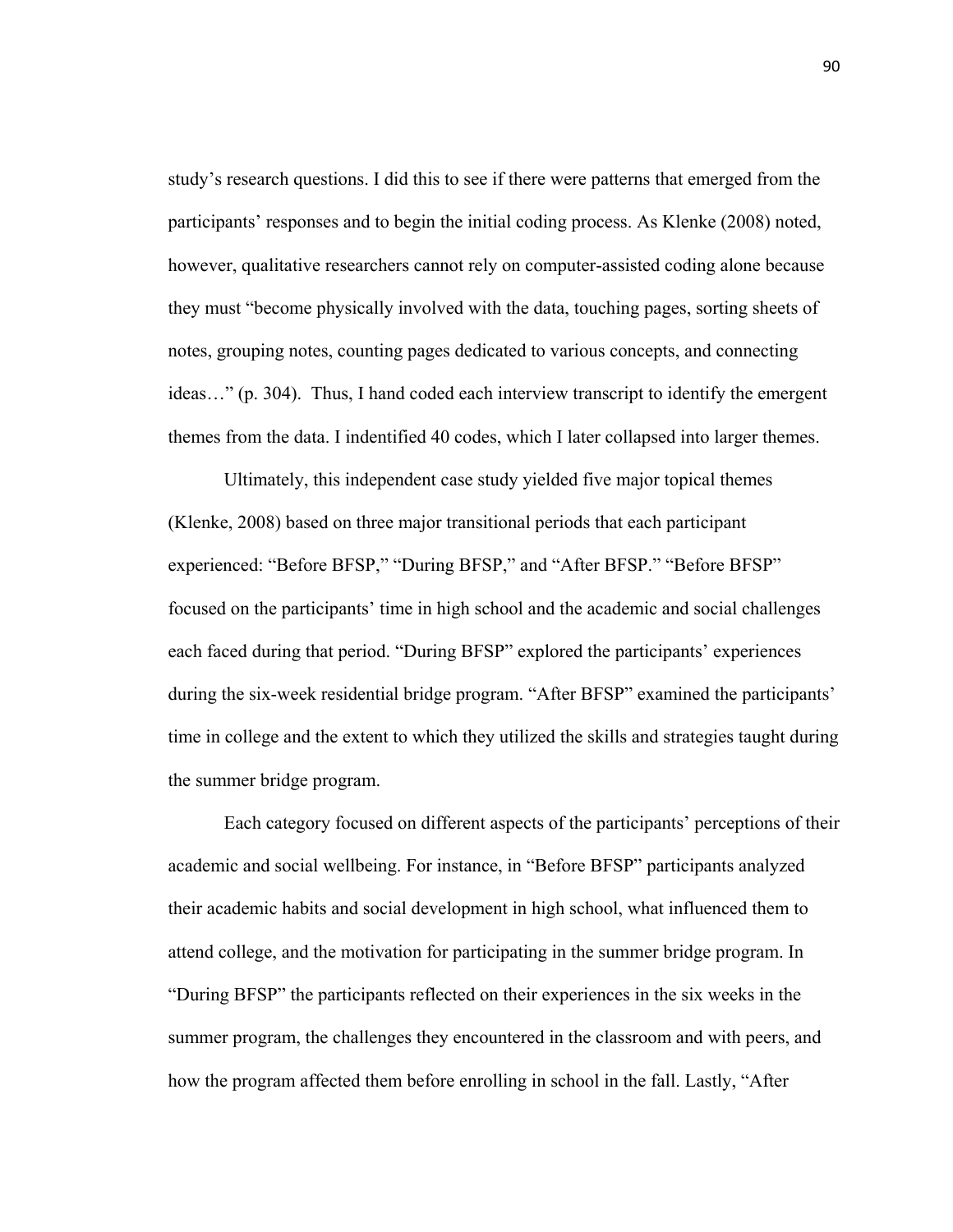BFSP" focused on the participants' transition to college, how they learned to balance their social lives outside of the rigid structure of the bridge program, and what connections, if any, they saw in the success (and failures) they had in school vis-à-vis participating in the program. From these broad categories, the themes (a) "A Brighter Tomorrow," (b) "Lean on Me," (c) "A Change is Gonna Come," (d) "Can't Nothing/Nobody Hold Me Down," and (e) "Sky's the Limit" emerged.

 The themes, taken from titles of popular rhythm and blues and hip-hop songs, represent the changes the participants went through both during and after the program. In the "Brighter Tomorrow" theme, participants explained why they chose to attend college and the fears they had about finding a college that would accept them. The theme "Lean on Me" illustrated the positive dynamics of peer support. For many participants, the summer bridge program represented their first time away from home and with it newfound freedom and independence. It also represented a time of struggle. The participants learned to "lean" on one another because they shared many commonalities: acclimating to a new environment, coping with a structured atmosphere, learning to study, and overcoming deficient academic skills. The social bonding experienced during the program helped some undergo seismic changes in their approaches to studying, forming relationships with instructors and peers, and utilizing resources for help. This theme was further broken down into two subthemes: (a) "Uncertainty" and (b) "Being Part of a Community."

 The theme "A Change is Gonna Come" illustrated the shift in the participants' approaches to academics and their embracement of positive habits both during and after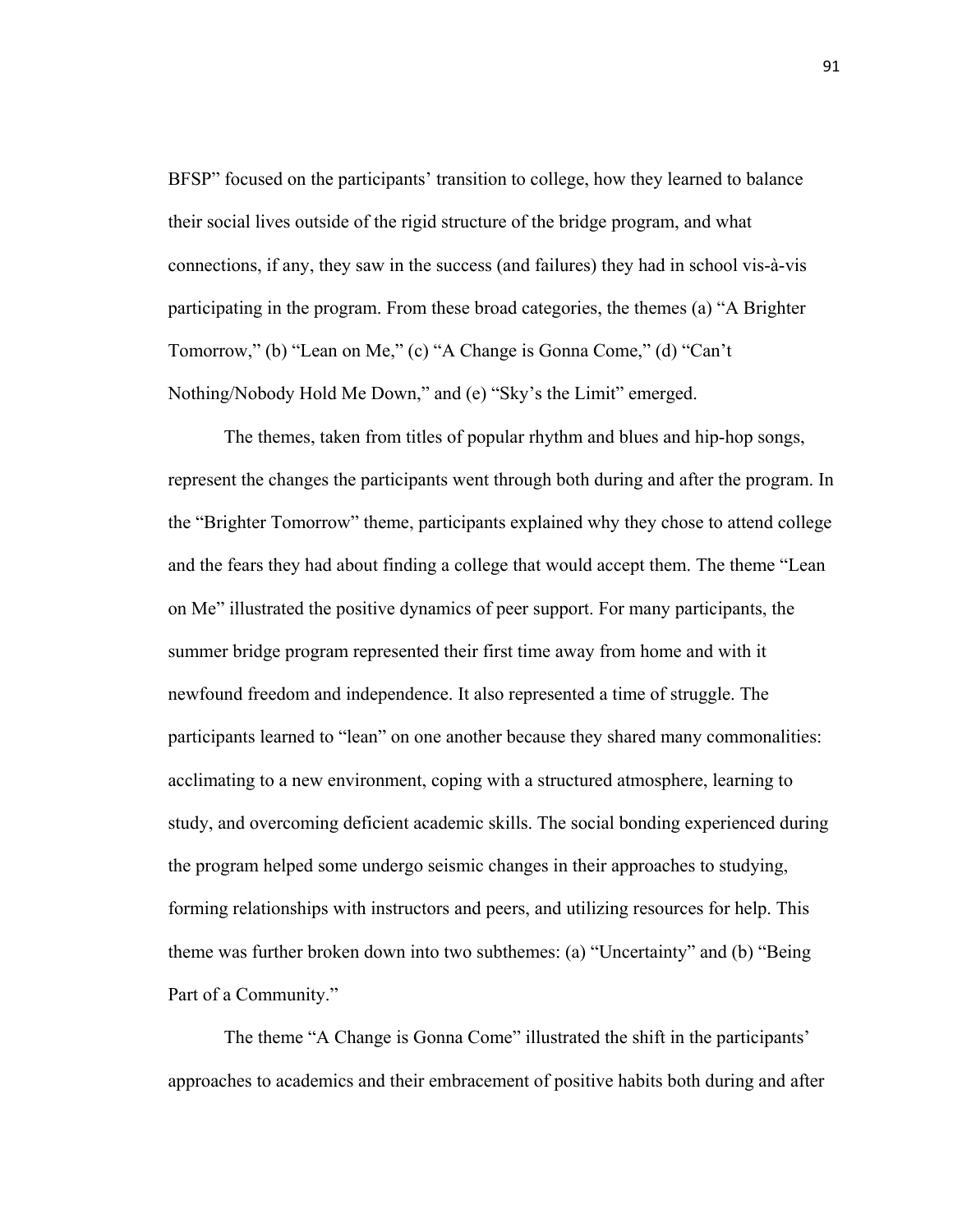the program. Subthemes identified here included (a) "Shedding old Habits," (b) "Connecting to People," and (c) "Campus Involvement." The "Can't Nobody Hold Me Down" theme signifies the participants' development of confidence and self-efficacy after completing the program. Lastly, the "Sky's the Limit" theme refers to the participants' beliefs in their ability to succeed and how they felt they defied certain odds in overcoming the academic deficits they had entering college. Finally, this theme explored how the participants defined academic success and their future pursuits related to their academic and career goals. Although each theme is discrete, similarities and overlaps exist among them. For those instances, the interview data are described in places where they most logically fit.

# **Table 2**

#### **Themes and Subthemes**

| <b>Themes</b>          | <b>Subthemes</b>   |  |
|------------------------|--------------------|--|
| 1. A Brighter Tomorrow |                    |  |
| 2. Lean on Me          | a. Uncertainty     |  |
|                        | b. Being Part of a |  |
|                        | Community          |  |
| 3. A Change is Gonna   | a. Forming Better  |  |
| Come                   | Habits             |  |
|                        | b. Connecting to   |  |
|                        | People             |  |
|                        | c. Campus          |  |
|                        | Involvement        |  |
| 4 Can't                |                    |  |
| Nothing/Nobody         |                    |  |
| <b>Hold Me Down</b>    |                    |  |
| 5. Sky's the Limit     |                    |  |

92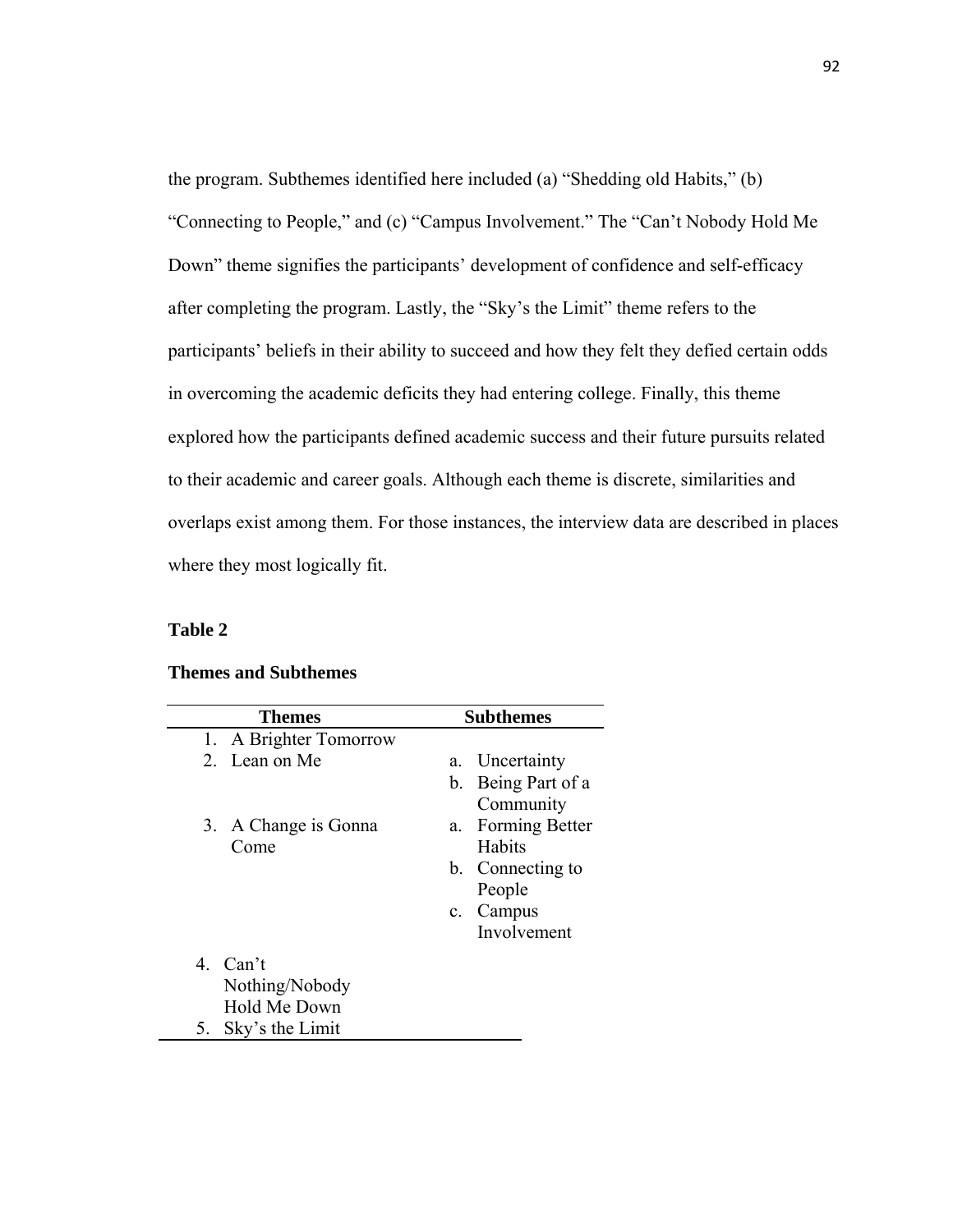As previously noted, the participants in this case study included 10 females and four males between the ages of 18 and 24, each of whom participated in the residential summer bridge program at A&M College from 2009 through 2014. The participants were first-generational college students who entered school with low standardized test scores. Two of them participated in the bridge program as part of their condition to attend A&M. Below is a demographics table of the study participants.

# **Table 3**

# **Demographics Table**

| <b>Participants</b>   | n              | $\frac{0}{0}$ |
|-----------------------|----------------|---------------|
| Gender                |                |               |
| Male                  | 4              | 28.5          |
| Female                | 10             | 71.4          |
| <b>Race/Ethnicity</b> |                |               |
| African               |                |               |
| American              | 13             | 92.8          |
| Hispanic              | 1              | 7             |
| <b>Education</b>      |                |               |
| <b>Level</b>          |                |               |
| College               |                |               |
| Graduate              | 2              | 14.2          |
| 4th-year              |                |               |
| student               | 3              | 21.4          |
| 3rd-year              |                |               |
| student               | 2              | 14.2          |
| 2nd-year              |                |               |
| student               | 5              | 35.7          |
| $1st$ -year           |                |               |
| student               | $\overline{2}$ | 14.2          |
| <b>GPA</b>            |                |               |
| $3.5 - 3.9$           | $\mathbf{1}$   | 7             |
| 3.0-3.49              | 11             | 78.5          |
| 2.5-2.99              | 2              | 14.2          |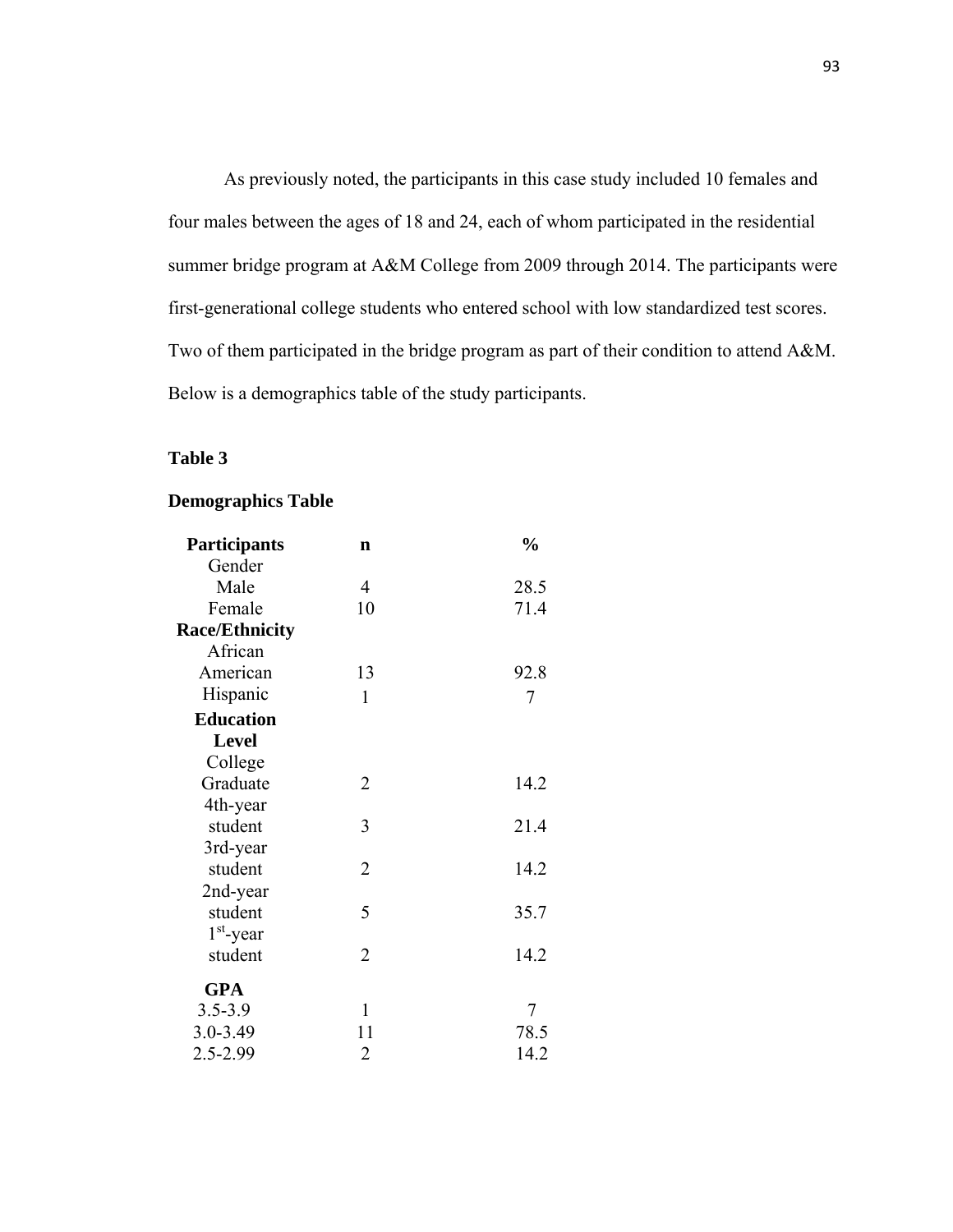Throughout this chapter, data from this case study highlights and supports each theme. The data presented in this chapter includes indicators of the specific data type as well as the data's collection date. For example, an individual interview (II) conducted on July 7, 2014 is denoted as (II, 7/7/14). Another abbreviation in the chapter is (FN), denoting data collected as field notes. Evidence of observations and archival document review are also included within the chapter. Quotes from interviews appear intact as the participants originally said them; in instances where greater clarity and meaning was needed, some words enclosed in brackets were added to avoid confusion. This was also done to protect the anonymity of the study participants and the research site.

#### **Themes and Subthemes for Research Questions**

 The research questions for this qualitative case study explored how underserved and underprepared students experience summer bridge programs and uncovered those experiences by evaluating the Bulldogs Future Scholars Program (BFSP) at A&M College. The six research questions that drove this research are listed below along with the indentified themes and subthemes that respond to each question.

# **Research Question 1: How were Aspirations for Postsecondary Education Cultivated Among Participants of the Bulldogs Future Scholars Summer Bridge Program?**

#### **Theme: A Brighter Tomorrow**

 Each participant was asked about his or her desires to attend college prior to enrolling in the summer bridge program at A&M College. All 14 acknowledged the importance of higher education. Although almost all of them expressed desires to attend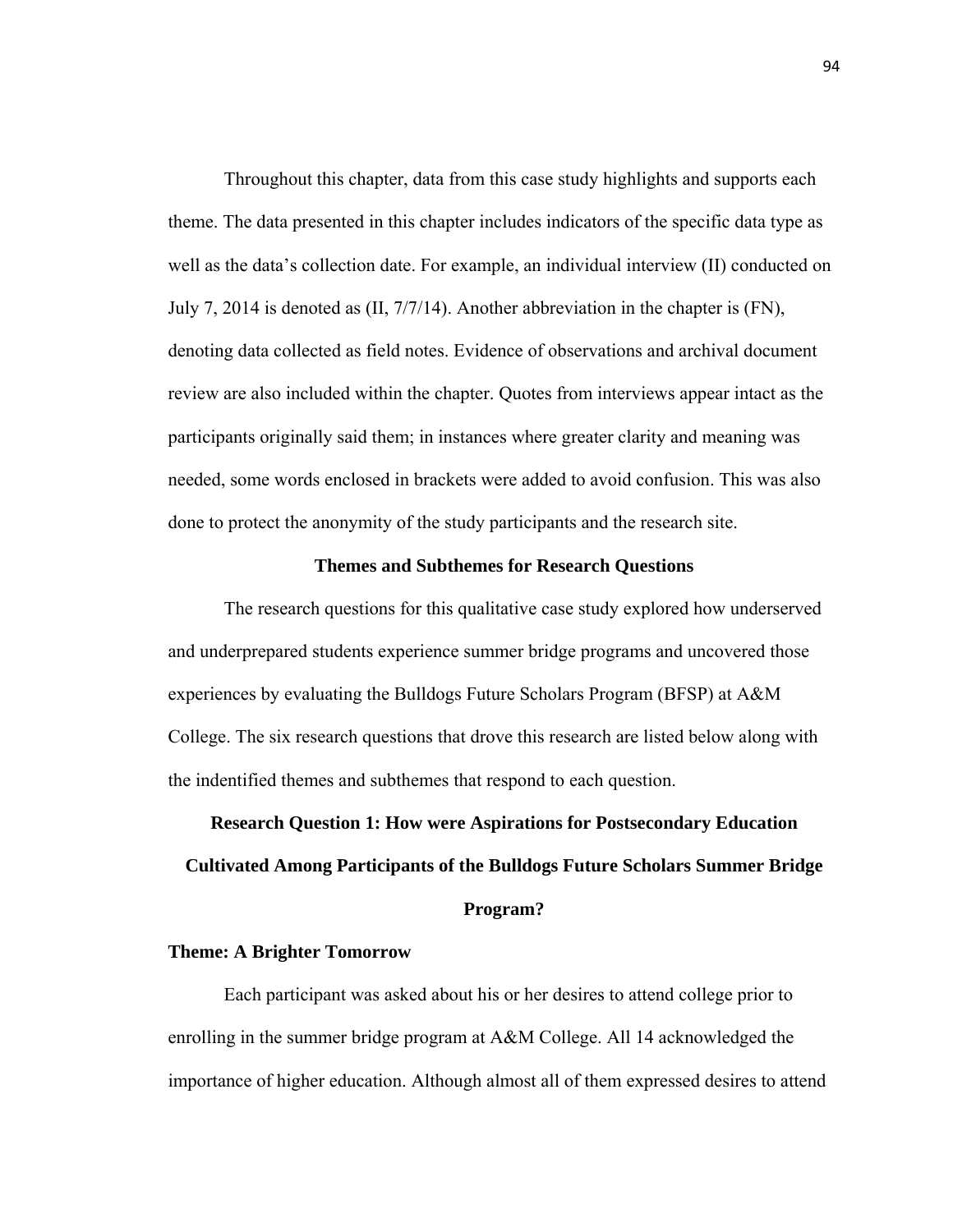college, some were unsure if a university would accept them because of their lackluster academic record from high school. Jennie was one of those students. Her quote illustrated the uncertainty she had in high school concerning her future:

Academically, I didn't do so well my first three years. Before my senior year, I didn't understand that in high school you had to do well in order to get into college. I thought college was something that happens automatically, and I was wrong. My junior year I failed two classes and received mostly C's and D's in my other courses. By my senior year, I was doing much better in school and was fortunate enough to get into college. I graduated high school with a 2.5 GPA. (II, 2/10/2015)

Jennie said her struggles in high school spurred her dedication to becoming a better college student and prompted her participation in the Bulldogs Future Scholars Program. She was proud of that decision because she knew it would help change her attitude about school:

 My main goal…was to be better than I was in high school. Coming to college I aspire to do everything I can to be a leader. This means joining large organizations, becoming involved in executive board positions, and achieving a high academic status. (II,  $2/10/2015$ )

 Although Jennie clung to the idea of going to college, Bonita and Lindsey were much more pessimistic about that prospect. Bonita doubted her abilities, which began when she entered high school:

Academically, I performed mediocre in comparison to my Caucasian counterparts. The high school I attended was very competitive; therefore, it made my high school career difficult. I studied a few times of the week, but looking back on my experience, I believe I could have been more dedicated. Prior to enrolling in BFSP, my desire was to succeed in college [but] I was worried that I wouldn't be able to handle the college curriculum. (II, 1/27/2015)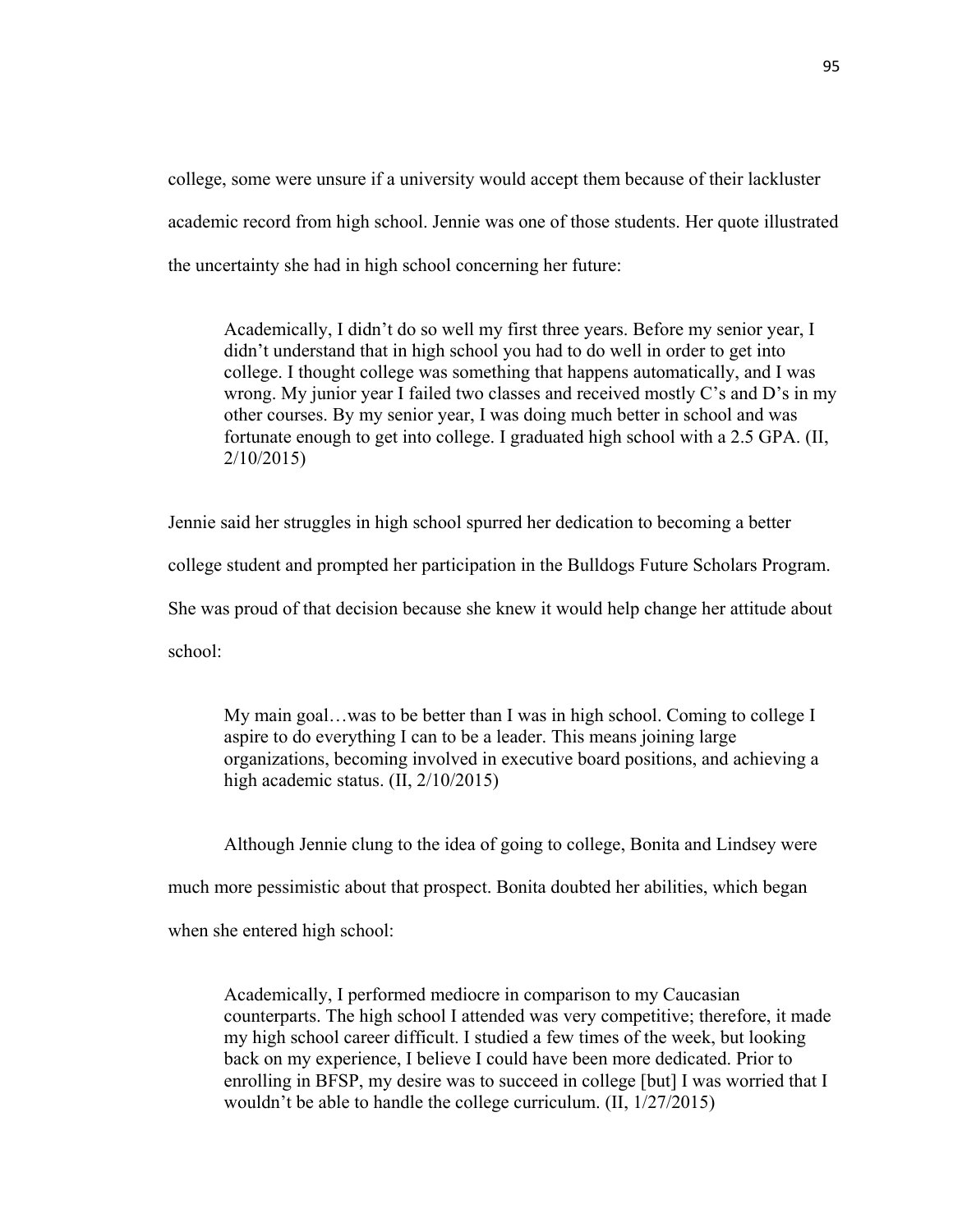Lindsey had even less confidence in herself prior to enrolling in the summer bridge program. "I always thought about going to college but my SAT and ACT scores weren't high enough so I gave up" (II, 9/7/2014). Mikayla, Lindsey's former roommate and fellow BFSP cohort member in 2009, had similar sentiments about college but not because of her low standardized test scores. Her vocal pitch rose as she enthusiastically gesticulated while describing her past disdain for school:

Horrible. I didn't like [it]. I didn't like anything about school. I didn't like going to school. After fifth grade and until the middle of high school, I hated school. I have always been a rebel. Just because I knew I had to go to school, I hated it. I like to learn, but I don't like anyone forcing me to learn. You have to do this assignment; you have to turn this in; you have to do this; I didn't like all that. I would do what I had to do to pass. I never studied until high school and then when I got to high school I barely studied and still passed. (II, 7/8/2014)

Mikayla continued by saying if it were not for her mother, she may have skipped college altogether to pursue a career as an entertainer:

Initially college wasn't in my focus. I have always been a person who wanted to do my own thing. And if I had the choice, I would have chosen to sing, I wouldn't have chosen college. If I had my choice, I would have sung first and then got a degree later – or in between as backup. (II, 7/8/2014)

 Other students, however, knew realistically that their path to success would have to be paved through college. For them, being a first-generation college student meant doing whatever it took to succeed. This was instilled in them by parents who were not afforded the same opportunities. Toné is one of those students. Born in a single-parent home, Toné was taught to value education at an early age and to use college as an avenue to a better life. For her, going to college was not an option: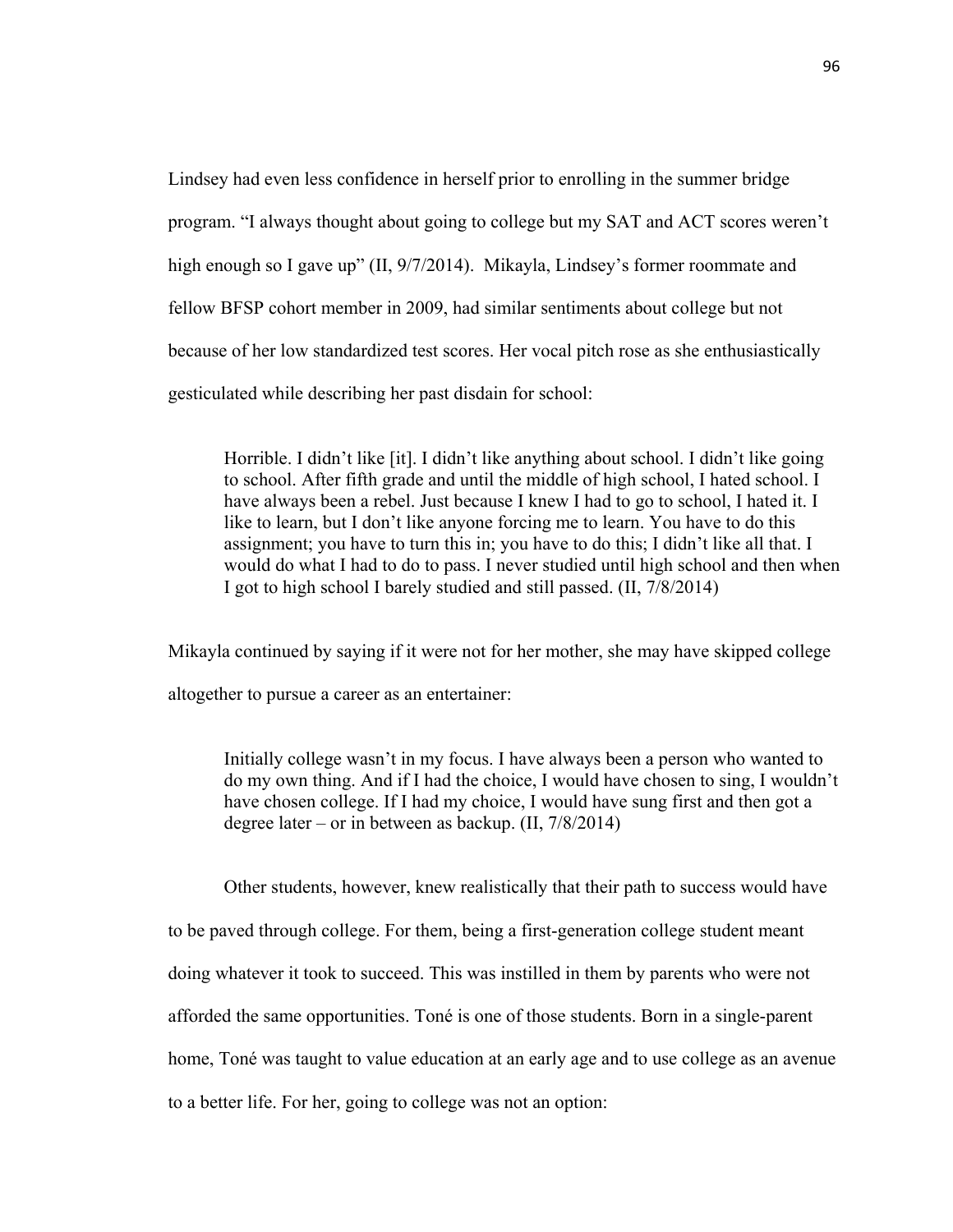My mother was a teen mom. She went to college but dropped out because she had take care me, so she is very big into education. And she is all about me and the rest of my siblings getting our education. She will bend over backwards to make sure we get the best education we can and stay in school for as long as we need to. Pretty much she is very big into academics. She knows how hard it is in this world when you don't have the tools such as an education. (II, 7/17/2014)

Tiffani expressed similar feelings when reflecting on her college aspirations prior

to attending A&M. She, too, was reared in a single-parent home headed by a teenage

mother. Her quote explained why getting a college education was important to her:

 I have always wanted to go to college. My mother had to drop out of high school when she had me. I knew I wanted to go to college because there was nothing for me back home. There was nowhere I wanted to work. I had to get out of here. I wanted to get to do what my mother didn't do. While my mother wasn't one of those parents who tried to force college on me. She made sure that that dream didn't die in me. I always wanted to go to college. I got good grades in high school because I wanted to get scholarships to pay for school. My parents did not make enough money to send me to school. (II, 7/18/2014)

Likewise, college was always a part of Johnston's plans. He stated:

 College was instilled in me from the time I was in elementary going into middle school. It was always. My parents were like you're going to college or when my dad would say it best: 'When you're 18, you're getting out of my house.' I left the house when I was 17. After a while, I was thinking more in depth about what I wanted to do, like what I wanted to do with my life and all that stuff and how I wanted to impact other people. I thought do I really need to go to like a 4-year university or could I go to a community college and go from there. (II, 7/16/2014)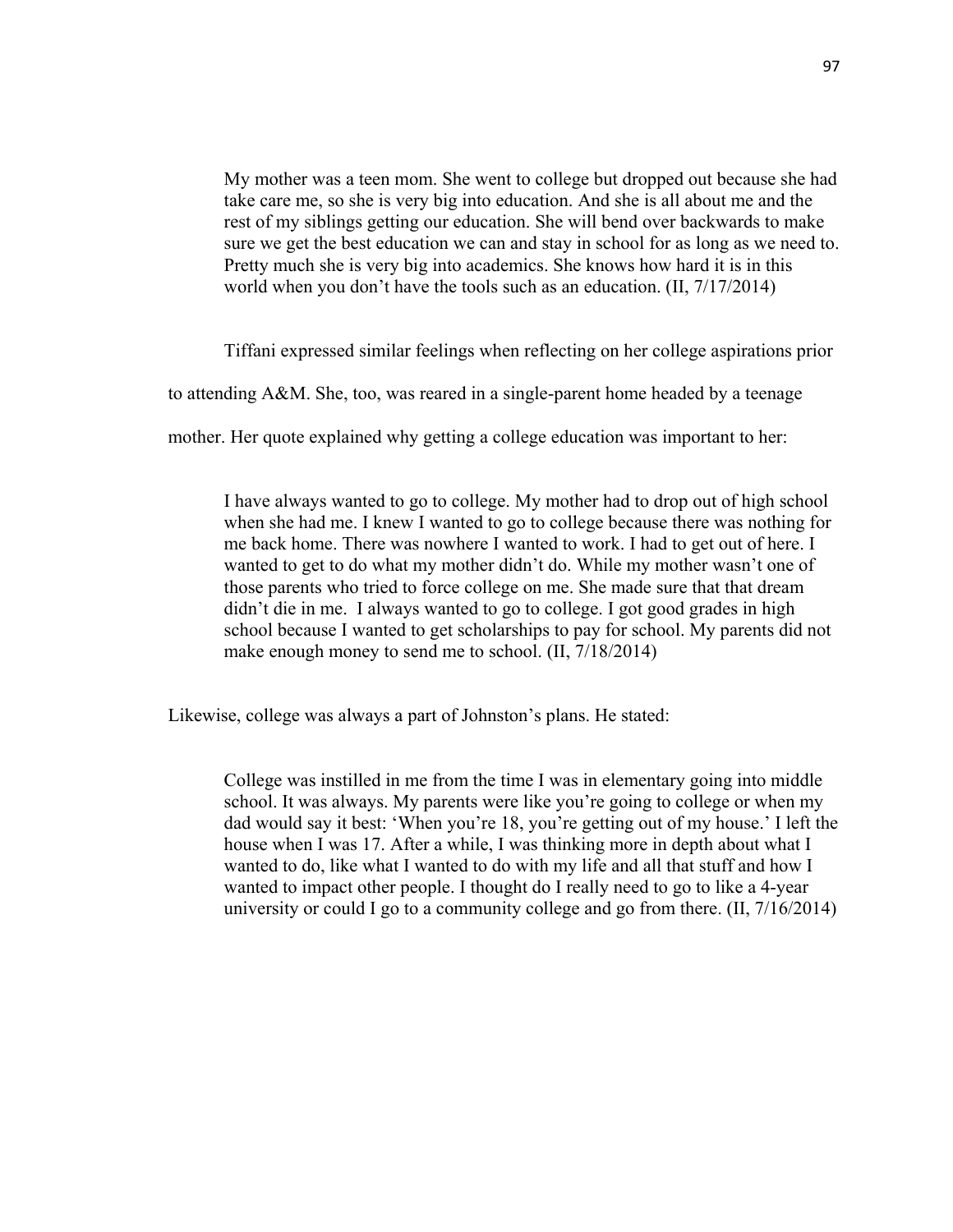As with many incoming first-year students, the participants in BFSP had a mixture of anxiety, apprehension, doubt, and desire that influenced their decisions to join the summer bridge program. These feelings also influenced how they would interact with their fellow cohort members throughout their time in BFSP.

## **Research Question 2: What do BFSP Participants Feel Helped Them Stay Motivated While Completing the Summer Bridge Program?**

### **Theme: Lean on Me**

 In his 1970s soul hit, R&B crooner Bill Withers sung, "You just call on me brother, when you need a hand. We all need somebody to lean on. I just might have a problem that you'll understand. We all need somebody to lean on" (Withers, 1972, side A). Simplistic in its lyricism, the song's message is one filled with inherent wisdom about help, hope, and reciprocity. Withers' song, more pointedly, the aforementioned verse, exemplified how participants of the summer bridge program used one another as a support system to study, to complete work, and to build their academic skills. Many are familiar with the African proverbs imploring the communal aspect of raising children. In the case of the BFSP participants, they were a village and all the members worked together to see that everyone in the program (i.e. the metaphorical BFSP village) succeeded. Bonita explained:

 The bond I created with my classmates was such a wonderful experience, especially going into my freshman year of college. Those classmates motivated me. Being around them, I knew I could and would achieve success if I put my mind to it. (II, 1/27/2015)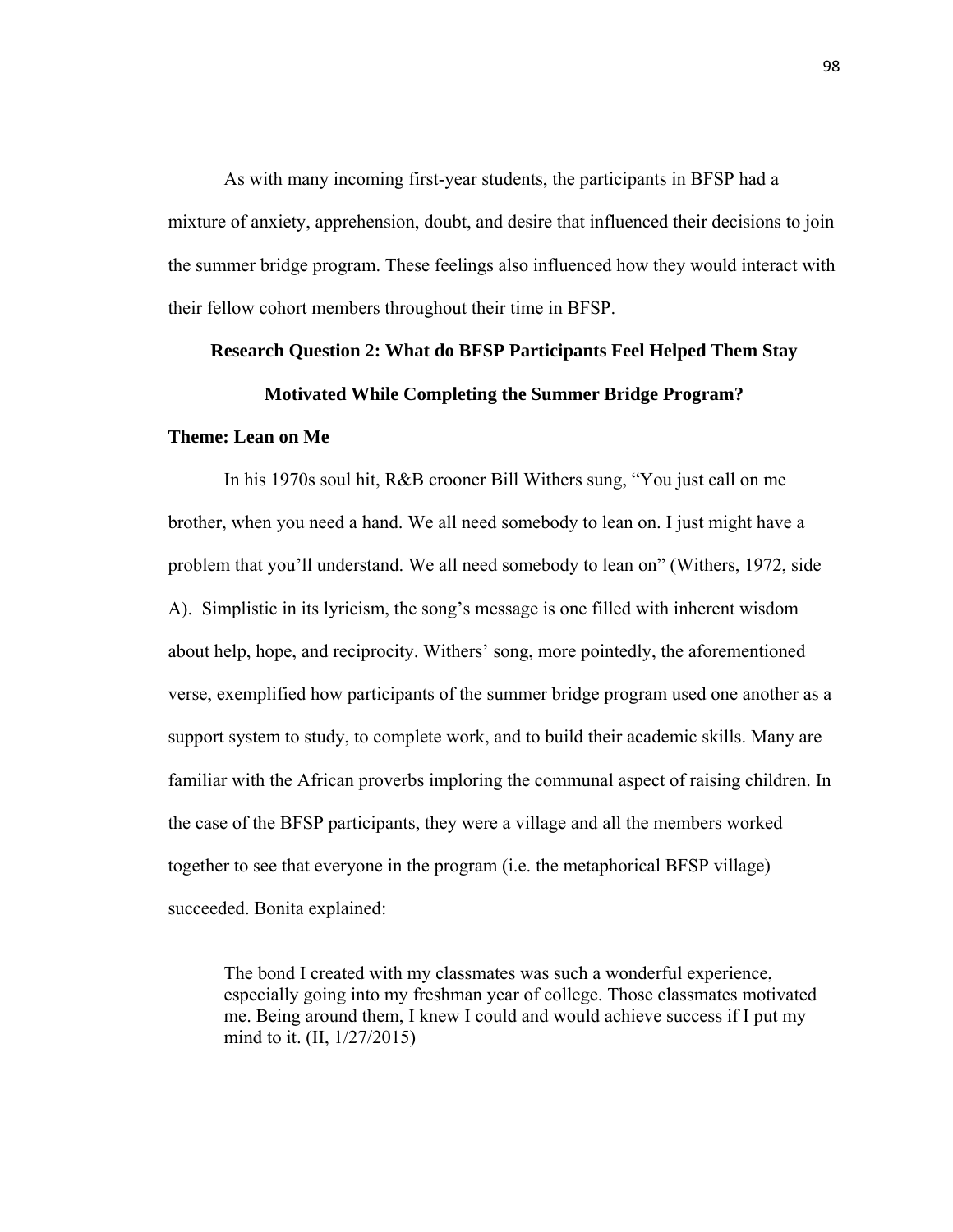Tiffani expressed similar viewpoints. She identified several prominent factors that assisted her completion of the program:

 What I liked the most was even though some of us had challenges with work and back home, we could come together despite our differences because some of us didn't like each other. But we got together on one accord and helped each other with studying and we helped each other with work. I really liked the encouragement from the group, the counselors, and the professors. (II, 7/18/2014)

 Tiffani's contention was evident during the evening study hall sessions in the campus library. During those sessions, students gathered in small groups of three or four or sometimes in pairs in the lower level of the library to work on assignments (FN, 7/23/2014). Whether it was reading each other's thesis statements for writing assignments or reviewing math concepts for their upcoming college algebra test, the students shared notes and offered tips and suggestions for improving one another's work and understanding their course material (FN, 7/23/2014). As they did this, professional tutors, peer mentors, and residential counselors walked around to groups of students situated at computers and study tables to make sure they stayed on task. Many nights the students mostly stayed focused on class work, but invariably their conversations ventured from school work to a range of social topics from gossip to music to crushes students had on one another (FN, 7/15/2014). Whenever students seemed to stray too far off task, the residential counselors and peer mentors helped them to refocus. They asked questions about the work or inquired about what the students understood or did not understand. They read over rough drafts and checked math problems for errors (FN, 7/29/2014).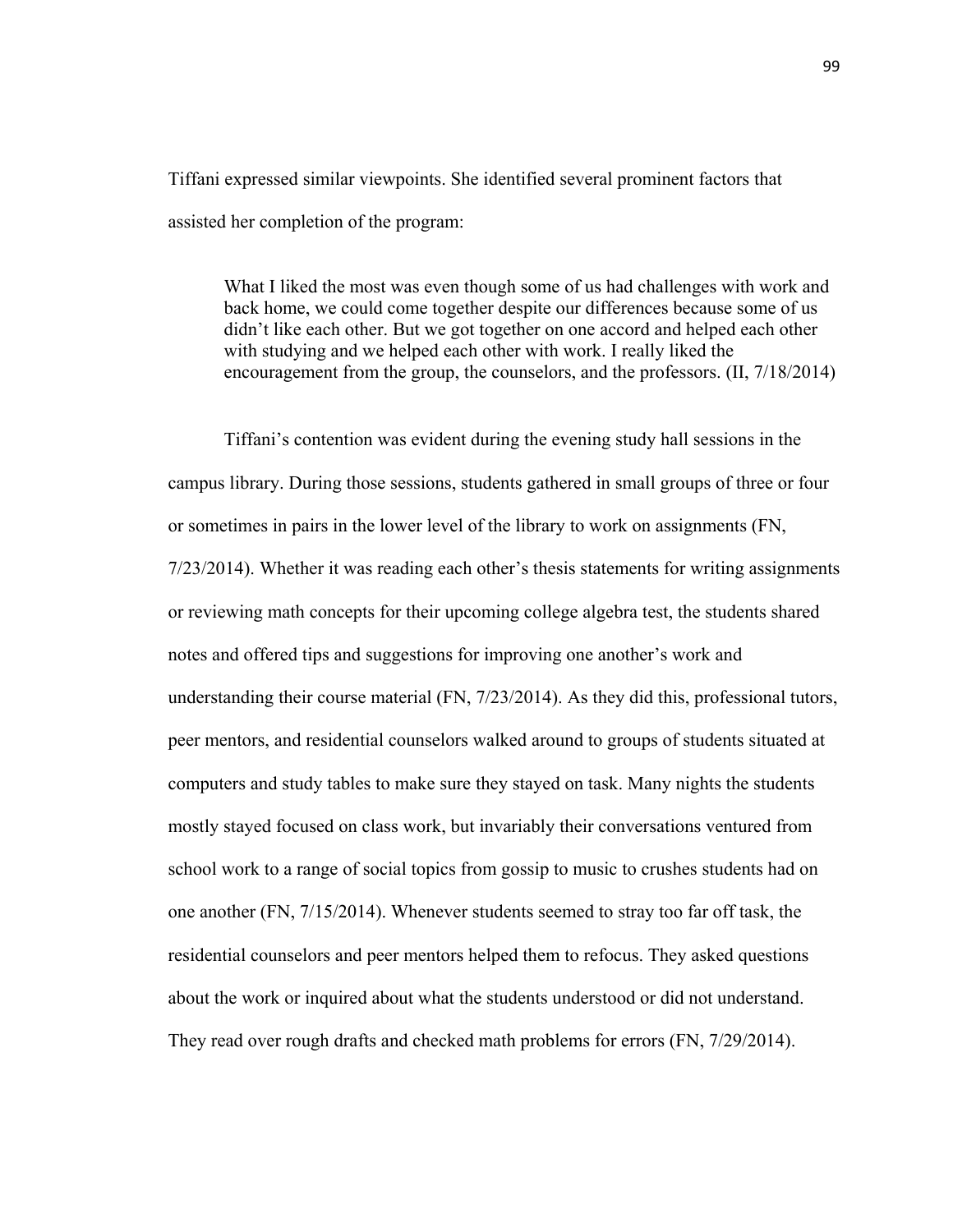Some students resented this. Vivica expressed this point when describing her experiences in study hall with tutors and counselors:

Well it didn't help because I saw, like, how much studying that they tried to make us do during the summer time. I really didn't like that. I feel like I want to study when I know I need to study, which probably isn't good, but I don't like being made to study. (II, 4/15/2014).

 Dalilah disagreed with Vivica's assessment, at least as it pertained to her. She contended that, "What helped me was knowing I had someone watching me at all times. Knowing this, is what kept me grounded and to know that my grades either make or break me" (II, 2/11/2015). Other participants also appreciated the constant monitoring of the residential counselors and peer mentors in the program and cited them as being critical to their success. Makayla described in detail why having counselors were so important to her:

 I think the mentoring was great. I never had a problem with any of the counselors and I think that's what made it even better. I was able to go to them and talk to them. I knew who I could talk to about this and that. I could snap my fingers and a counselor would be there. I don't know about the attitudes of the new counselors or if they did a good job picking them, but the counselors we had they were so thriving and they were young and they wanted to help us and they wanted to teach us. I could feel they wanted to help us. Sometimes you can meet someone and tell they don't want to help you or you can get that vibe that they don't want to help or you can tell by the tone of their voice that they are not that helpful. You don't want to ask them for help. But as far as help, [the counselors] welcomed us with open arms.

 All of the counselors that I met I still talk to now whether through social networking sites, phone numbers. They're always like 'Kayla, if you need anything, let me know.' I don't know if that is because I was so respectful to them and a lot of the other students disrespected them a lot. I actually hung out more with the counselors, all of them, more than I hung out with the students. (II, 7/8/2014)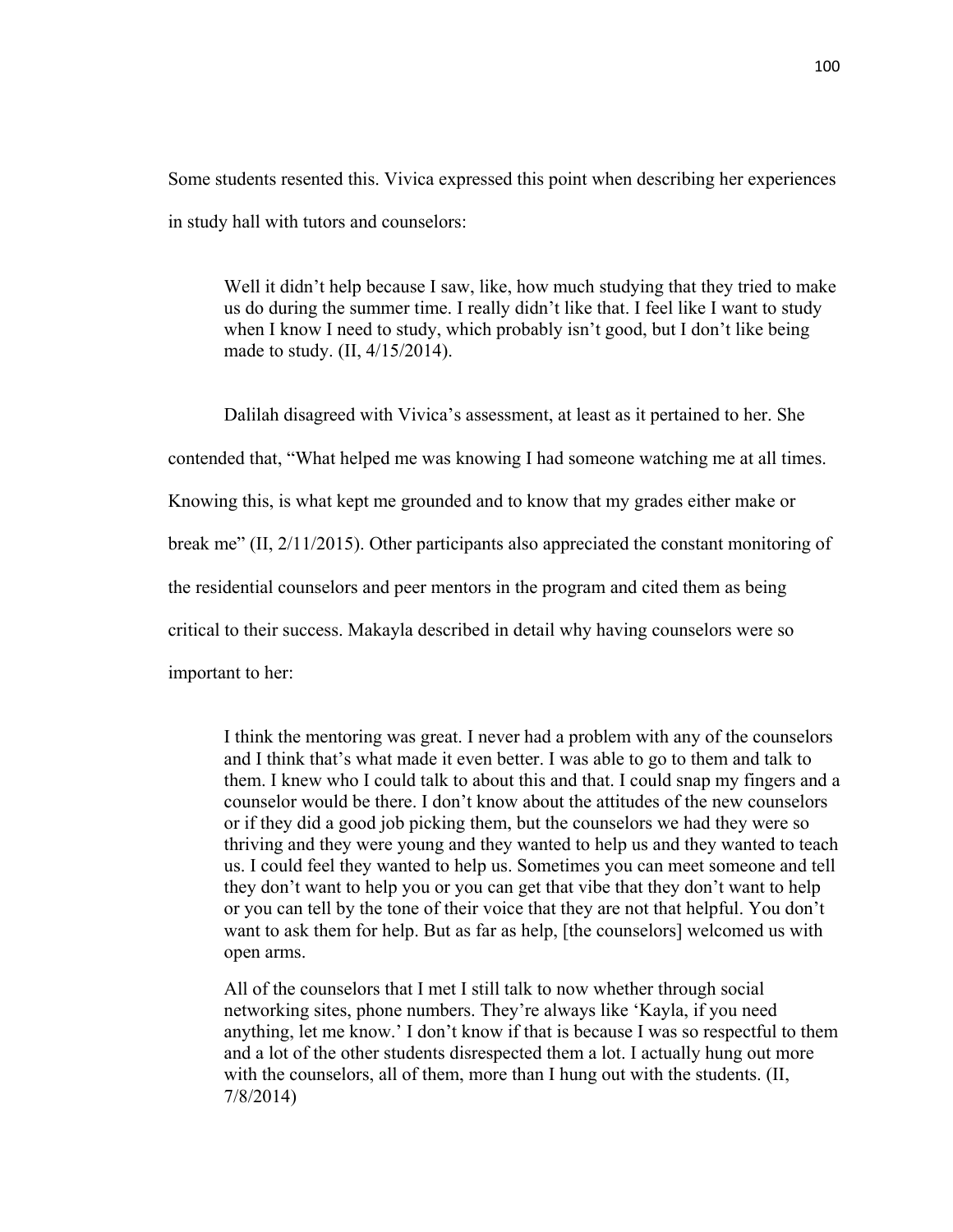Jennie agreed and said:

My experiences in the program have influenced me to know that people are here to help me and all I have to do is ask. Simply attending classes is only a small portion of actually succeeding in classes. It's much more about going to office hours, going to peer mentors, and asking for help with writing that makes up a good grade. (II, 2/10/2015)

 Although Jennie and Makayla cited the counselors and peer workers in the program as being important components for their success, others maintained their fellow cohort members were more critical to their wellbeing. For them, interacting with other students allowed them to discuss course material, form study partners, and offer encouragement to one another. Lindsey noted this when she said:

 Being in the program, I learned I could get more accomplished by working with other students. Counselors were helpful but classmates were even more helpful because we were in class with one another. They could always tell where I would get lost in the lesson and could help me understand the work. (II, 9/7/2014).

For Braxton, having peers around meant having opportunities to build

relationships with students he may not have interacted with otherwise. Establishing those

relationships was important because it helped him become more comfortable with others:

During the program, we had to share a computer lab in the lobby and while some people had their own computers, a lot of people didn't. I did not have my own so I was often in the computer lab doing math homework. In there...we formed study groups and helped each other. That is probably the biggest difference than in the fall and spring – the camaraderie. In the school year you don't really know anybody or you may meet some people but you are more likely to be on your own. If I didn't come here for [BFSP], I would probably be more to myself… Being in the program taught me about going to get things done, meeting new people and having self-confidence in that aspect and knowing that you can achieve something and that you can do anything. (II, 7/21/2014).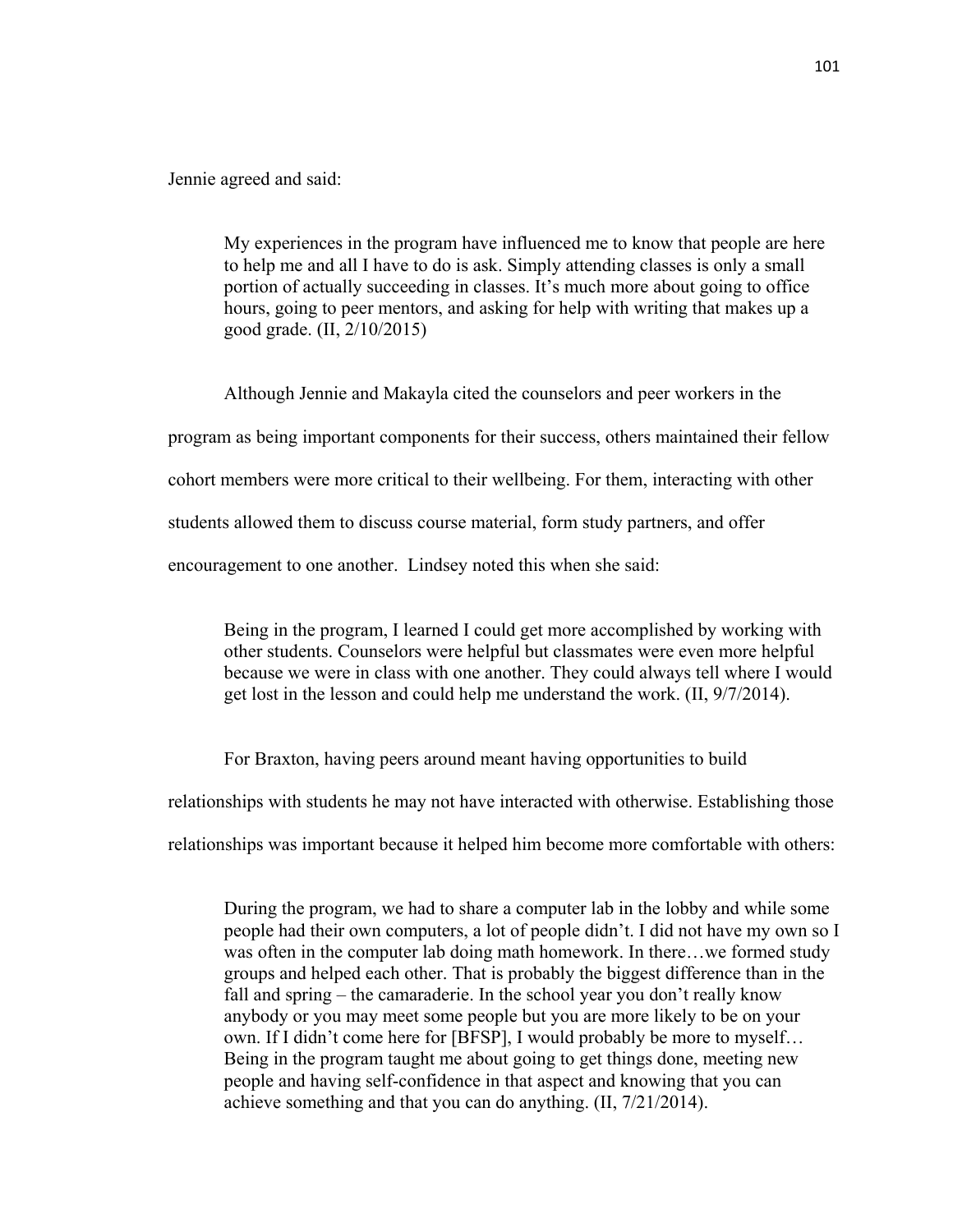Johnston also learned how to build relationships and form better study habits by working with his cohort peers. A self-described introvert in high school, Johnston reported that he rarely went out with friends or to parties prior to college. He also said he did not talk to many people outside a close-knit group of friends and his family. Because of that, he was determined to become more socialable in college. His main goal for participating in the summer bridge program was to improve academically and evolve socially:

 Definitely it gave a friend base. It gave me six weeks and I was like I am going to have to look at these people and their faces everyday so I was like I might as well go ahead and make friends with you all. By making friends, it was something that I had to look forward to. [Being in the program] was going to force anyone to have to come out of their shell, especially me because I wasn't that social. So it did influence me to not necessarily be more friendly but to interact more with people.

 For me, since I didn't interact that much with people in high school, I had to push myself. There were times when people were out studying and I'd be in my room. They'd be out [in the dorm] in the common area and I'd be sitting in my room on the phone. One time I was on the phone with one of my friends and she was like 'what are y'all doing' and I said 'I'm just chilling out talking' and she literally told me to get off the phone and go out there and hang with them. That was like the first week. She was like you are in college now so you need to go out there and be social with them. That was the most challenging thing. (II, 7/16/2014)

Vivica, one of Johnston's cohort peers, also felt being around other participants was just

as beneficial as the classroom instruction she received. She said: "For people like me I

know I can be socially awkward but given the chance I am a friendly person so therefore

I feel just getting to know people more helps" (II, 4/15/2014).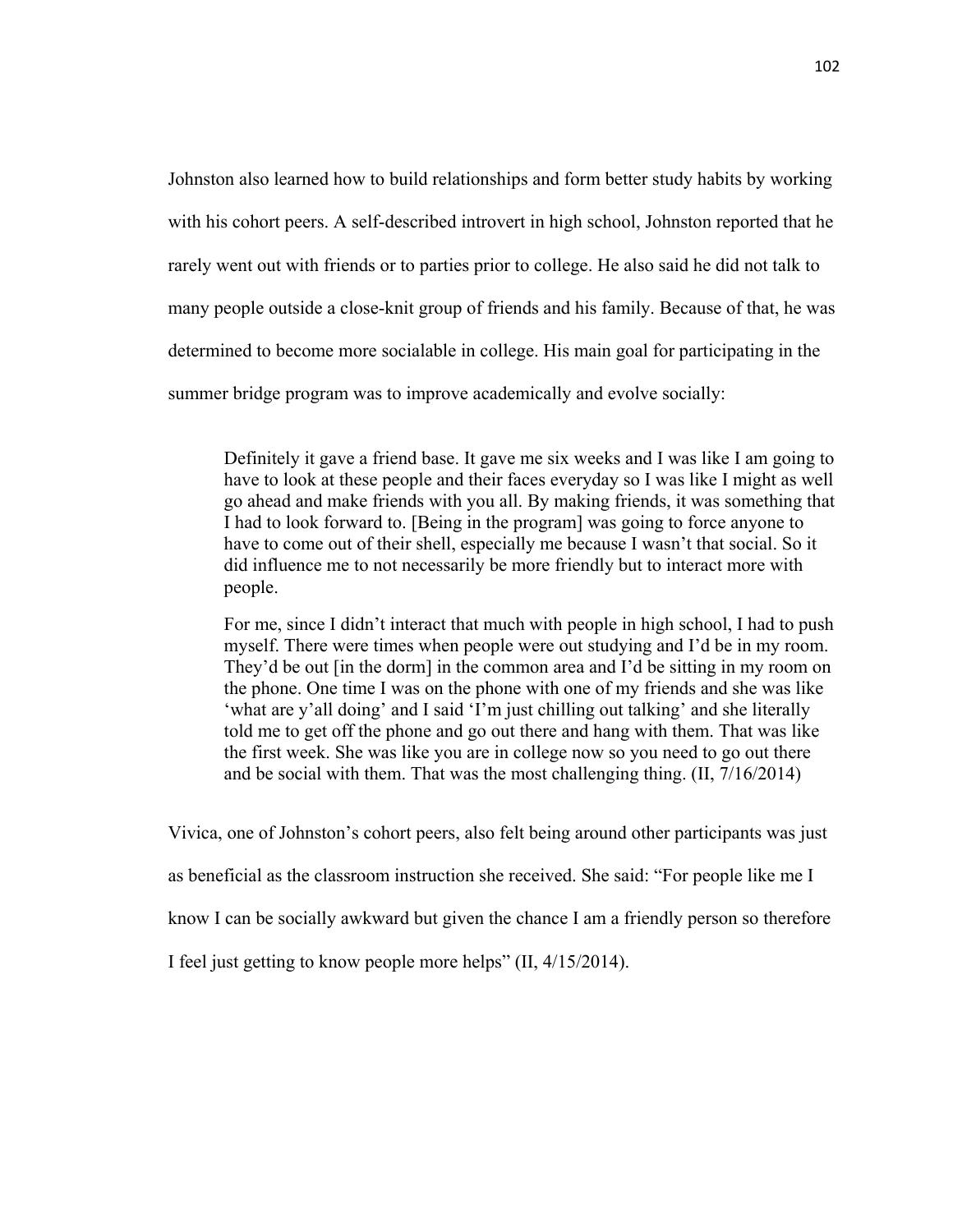**Subtheme 1: Uncertainty***.* Although the majority of the participants reported that they valued their experiences in BFSP, some openly expressed desires to leave the program without completing it. A subtheme that emerged from the findings was uncertainty as it pertained to participating in the summer bridge program. Some of the uncertainty centered on rules and regulations the participants had to follow, being around dozens of other students every day for six weeks, $<sup>2</sup>$  and on their ability to handle the</sup> coursework. Learning to live with new people was taxing for some. That was the case for Tiana, a 2012 BFSP participant. It took her a few weeks to embrace the idea of interacting with her peers:

 At first, I wanted to call my mother and tell her to come get me. I didn't like the curfew. I didn't like having to go to the library every night to study. I didn't like having a roommate or anything. However, as time passed and as my mother prayed for me, I became this very social person wanting to go to the library and not as much to study but also to help the other kids with anything they couldn't do. (II, 2/1/2015)

 Vivica, on the other hand, never fully embraced being around others despite her desires for friendships. Part of that may have been her age. She started the program not long after turning 17. As previously noted, Vivica graduated high school a year early and was admittedly less mature than her counterparts were. Although she was only a year or two younger than her peers, she believed it might have affected her relationships with them:

<sup>&</sup>lt;sup>2</sup> Although the Bulldogs Future Scholars Program takes place when other A&M students are in summer sessions, BFSP participants are in self-contained classes, they live together on one floor in a residential hall segregated from other summer school students, and they are limited in how much they can socialize with those students.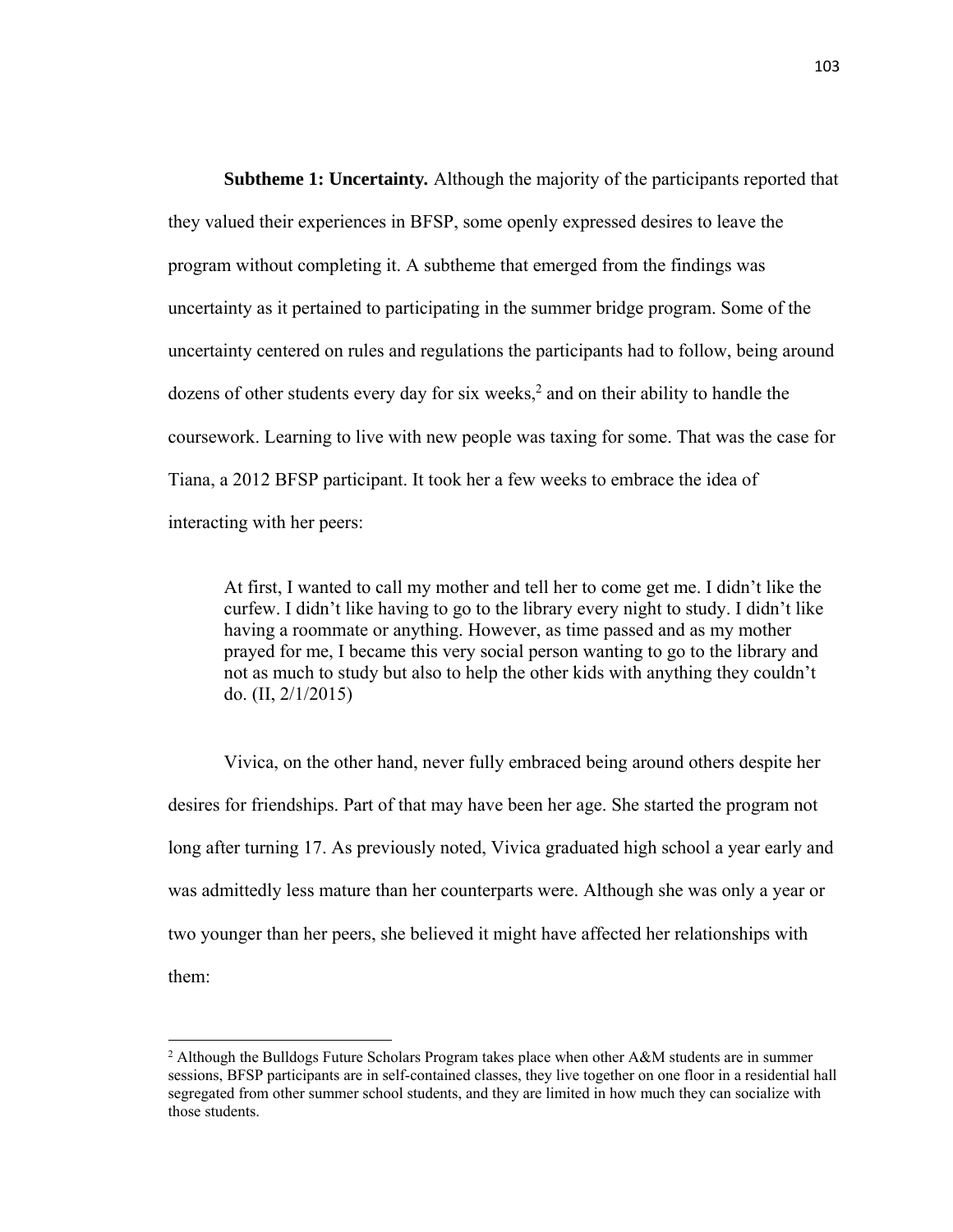You know, I had really thought being around these people, you would form, you know good friendships. But from then I guess when you are just making friendships and your relationships with people are good but being around people for too long you realize that they are not always who you think they are. (II, 4/15/2015)

 Dalilah did not have the same problem as Vivica, though they were in classes together during the summer bridge program in 2013. Dalilah spoke fondly about her time in BFSP, particularly when it came to her peers. She too expressed doubts and uncertainty in her abilities to cope in the program, but it was because of academics:

 I honestly did not believe I was good enough to get in. I was completely ecstatic when I was accepted into the program. [But] I was scared. I did not know what to think. What honestly kept me on my feet were my peers. I knew I was surrounded by smart, hard-driven individuals that wanted it as bad as I did – to succeed. I wanted it bad, so I never slacked off. (II, 2/11/2015)

Similarly, Bonita responded that being around peers in the summer bridge

program helped erase lingering doubts that she had in her own abilities. She knew good

grades where a precursor to success in college, but her struggles in high school with

math, science, and foreign language, caused her to question if she could succeed.

Residing in a living-learning community with other BFSP participants her first year

helped allay her concerns. She explained these feelings when she stated:

 Socially, I did not believe that being a part of the program would provide me such a bond with my fellow classmates. This bond was carried on throughout the entire year, because as participants of the program, we were required to live on the same floor and dormitory my freshman year in college. Often times, I found myself when in need of help asking assistance of my fellow [BFSP] classmates. (II, 1/27/2015)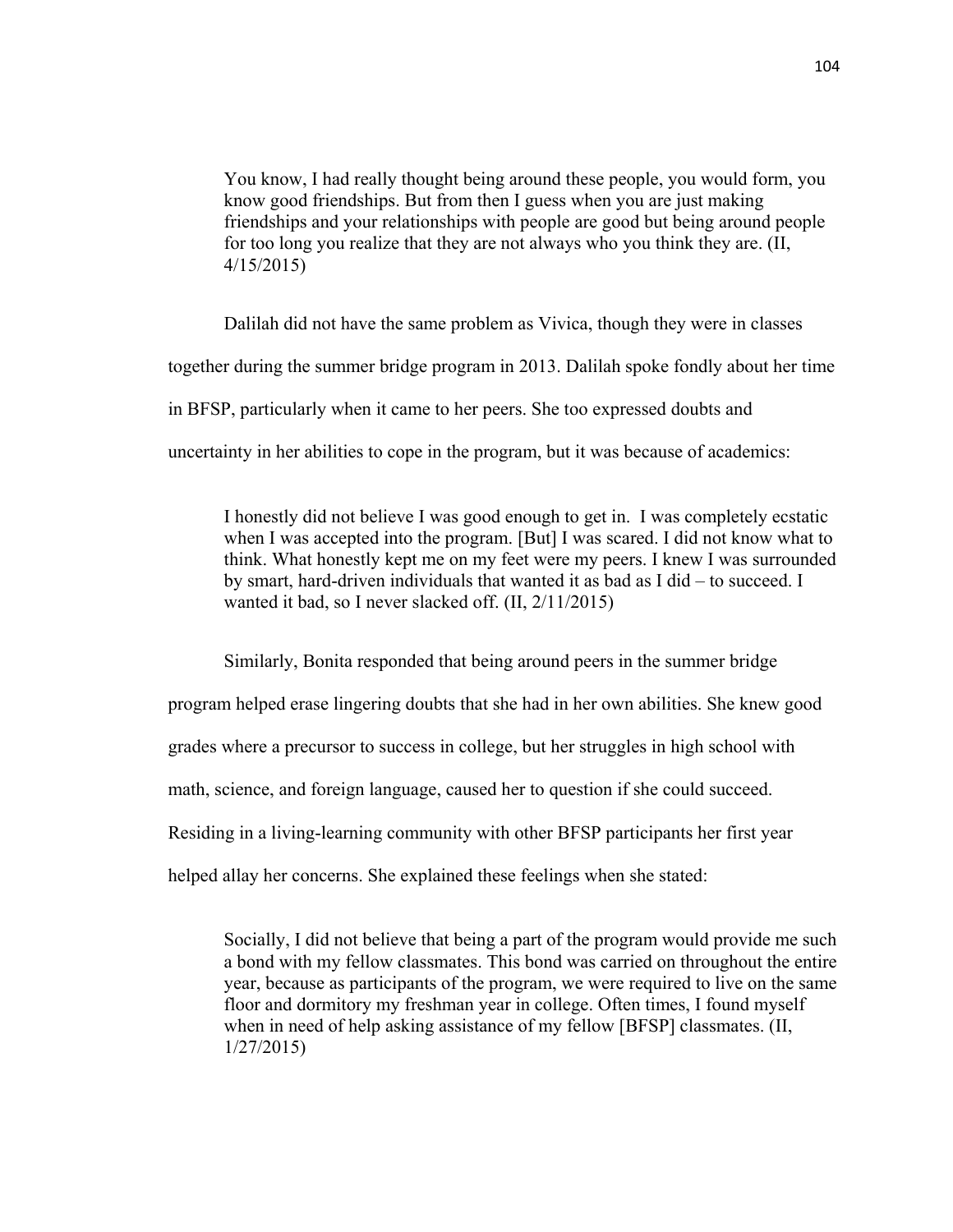**Subtheme 2: Being part of a community***.* When students enter college, they often become connected to others who share similar backgrounds, upbringings, social class, and beliefs. In essence, they become part of various subcultures that exist at their institution. Students at A&M, including those in the summer bridge program, are no different. Those participants often form a network or community as they are drawn together by the summer bridge program and by other shared circumstances. Those circumstances can range from being first-generation students to struggles they have with certain classes. Many of the summer bridge students formed partnerships to help one another study, understand and complete assignments, and transition to college. These partnerships evolved organically from the students spending time together socializing.

 Although helping students to socialize with one another is a component of BFSP, some participants chose not to socialize with others during their time in the program. Toné was one of those students. In this regard, she served as an outlier in this research study as the majority of participants expressed positive views about their interaction with peers and the way those interactions helped them pass their summer bridge courses and successfully complete the program. Toné entered the program in 2011 filled with emotional turmoil and family strife. She said because of that she was extremely angry and she refused to communicate with others for most of her six weeks on campus that summer. In retrospect, Toné regrets the way she behaved. However, at the time she did not know how to cope with her feelings or how to reach out to others:

 Before I got into the program, my stepfather was incarcerated and about two months before I got here, I got into a fight with another student in high school. So when I came into this program, I had a lot of things personally and emotionally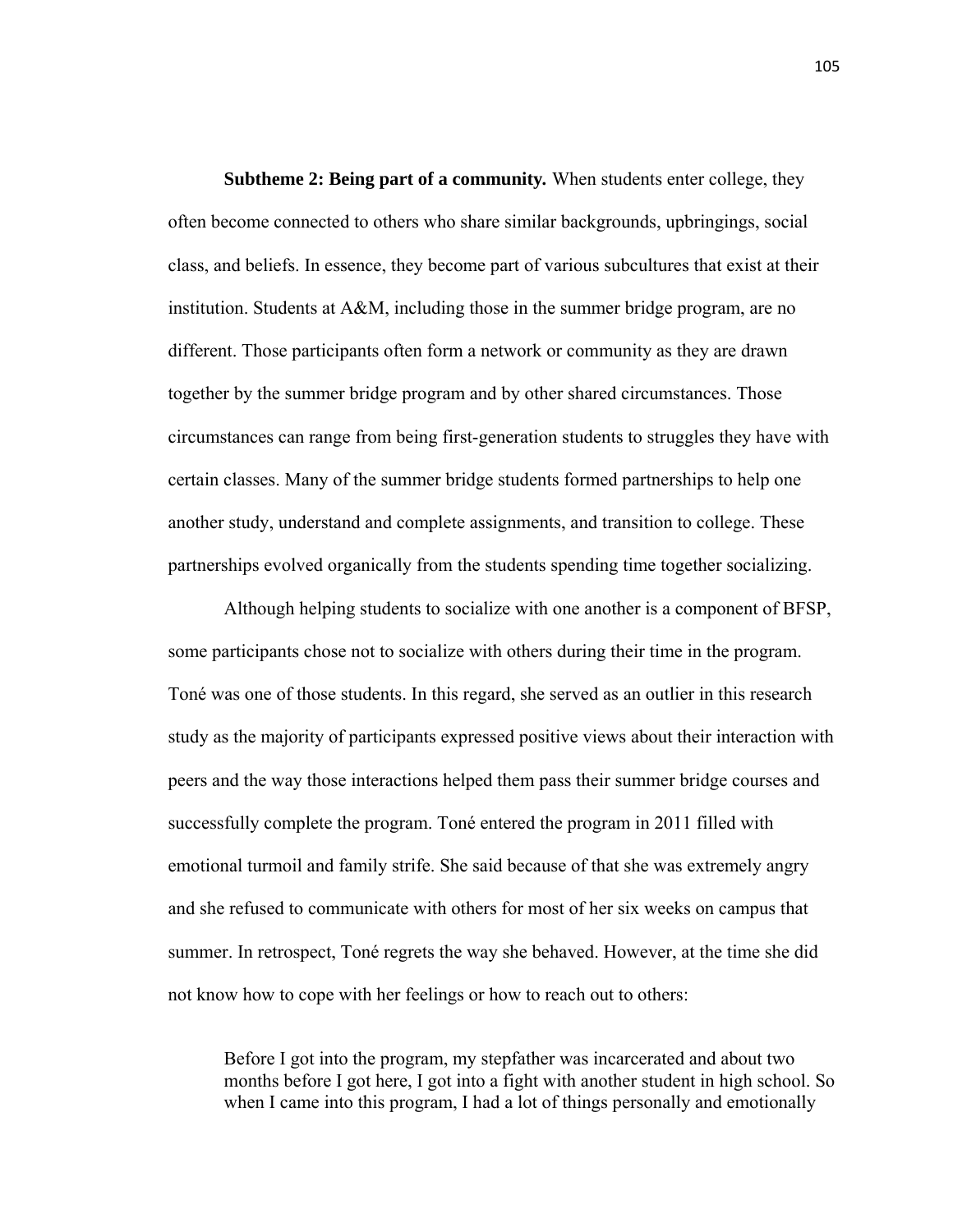going on. When I was in this program, and, throughout college period, it was never academics that I struggled with; it has been more of people and emotional issues that I have struggled with. It's never been academics because I am the type of person that I know why I'm here and what I'm trying to accomplish and, at the end of the day, I never let anyone affect that. When I came into the program, I had a bad attitude. I have changed. I have truly changed over the years. I was one of those students who gave the counselors a hard time. I don't know why I did that because that's just not who I am today. I came into this program with a lot of anger. It caused me to lash out at others, not so much because I didn't want to be in class but not wanting to be bothered with other people in the program. It just forced me to be someone that when I looked back on it today I am glad I am not. (II, 7/17/2014)

 Toné's fellow BFSP cohort member Frederick also struggled with family problems when he entered the summer program in 2011. Frederick is an honor student, a drummer in the A&M marching band, and a member of a fraternity on campus. He is an outgoing and active student leader in several organizations. His personality is the opposite of what it was when he was in the program. Frederick acknowledged that he was withdrawn when he first arrived at A&M. His mother and father secretly divorced during his senior year in high school; though, for appearances' sake, the parents continued living together without telling Frederick or his younger sister. It was not until after he arrived at A&M that Frederick learned of his parents' divorce. He wrote about that experience in his first-year composition course. He admitted that he was devastated at the time because everything he thought was true about his parents – their supposed happiness and togetherness – turned out to be false. Unlike Toné who distanced herself from her BFSP peers, Frederick relied on them to get through that difficult period:

 I was able to cope with the situation better because I was always keeping myself occupied. It meant a lot to me to have friends who could relate their experiences so we could share a common experience. I realized early on that I could not let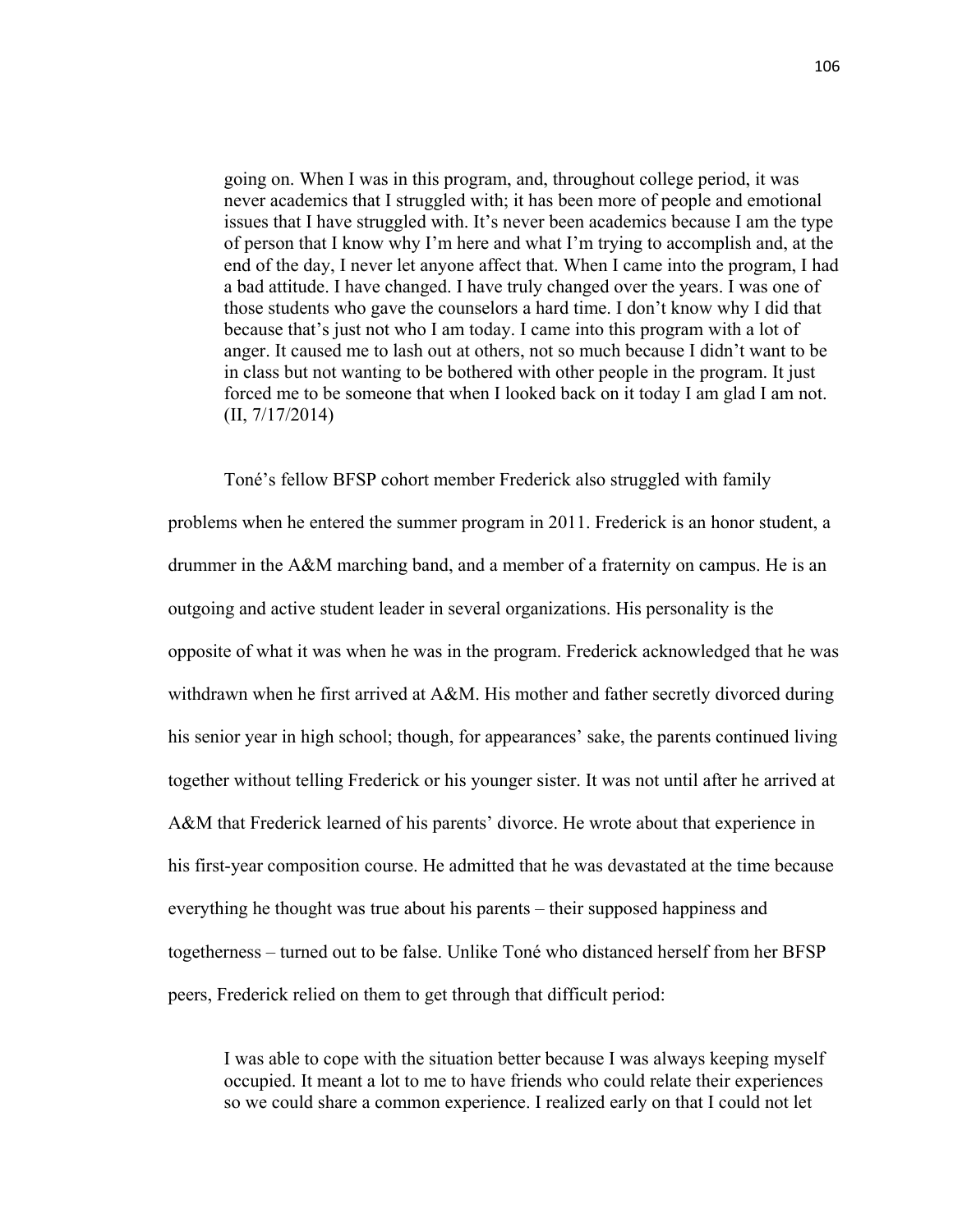my parents be my excuse for failure because at the end of the day I have to live my life. (II, 2/14/2015)

Johnston explained how being around new people in BFSP influenced him after he completed the program:

 It actually helped a lot simply because I built another network of people, not just on the basis of talking to people on the phone but with connecting to other groups and organizations. As far as friends, I've got people from all walks of life and I'm exposed to different cultures. Those friends had their own people so I was able to connect with them and it kept branching off from there. So I built my little network from the summer program. People that I met connect me with people that they know who may be able to help me. (II, 7/16/2014)

 Ultimately, peer support developed through friendships in the summer bridge program proved beneficial for most participants. Many of the participants reported that the encouragement they received from peers gave them confidence in themselves. Likewise, many participants reported that being around other people driven to succeed made them more competitive. They reported having extra motivation to not fail because others around them were striving to become better college students and more responsible individuals.

# **Research Question 3: What Aspect(s) of BFSP did Participants Feel was/were Most Beneficial in Strengthening Their Academic Skills?**

### **Theme: A Change is Gonna Come**

 Participants in BFSP were asked several questions about how they felt the summer bridge program influenced their study habits and in what areas, if any, the program had the biggest impact on them academically. While the overarching theme in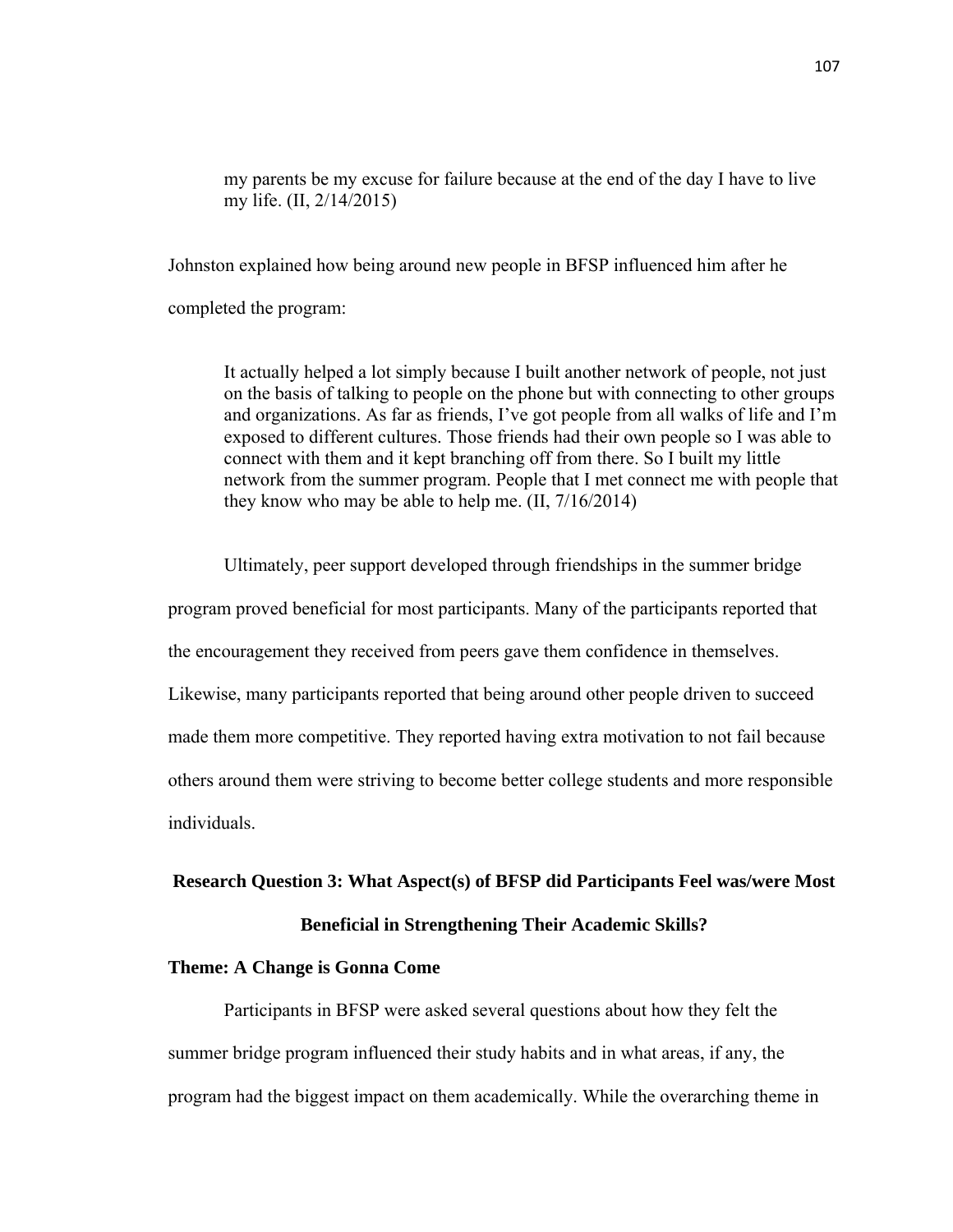this section deals with change, there are three subthemes identified that examined the specific areas of change that helped participants exhibit positive academic behaviors. Those subthemes were (a) "Shedding Old Habits," (b) "Connecting to People," and (c) "Campus Involvement." This section is organized around those subthemes. Moreover, I discussed how those subthemes connect to the broader theme "A Change is Gonna Come." As previously noted, some of the participants in this study did not have many positive educational experiences prior to college. Most of that is attributable to poor study skills, deficiencies in certain subjects such as math and science, not taking school seriously, and/or a lack of motivation. Each of the participants in this study fit into at least one of those aforementioned categories. BFSP attempted to address those problem areas; however, the program was not a panacea for correcting all issues that contributed to underpreparedness.

 Nevertheless, participants admitted that many of their problems with academics started with them. Most contended the summer bridge program caused them to look introspectively to determine what they needed to change to become better students. Their struggles would begin to dissipate and their change would come once they began to implement the strategies they were taught in BFSP, they said. Jennie's comment about her transformation illustrated the importance of the program:

 The strict schedule was a big adjustment but it taught the lesson that you have to always work in college and it reminds you that you are there to get your education first. I also loved the workshops we participated in throughout the week. These workshops really opened up my eyes to different aspects of life and having guest speakers – from Greeks, SGA, etc – really helped me make a serious plan for what is really available to me at [A&M]. (II, 2/10/2015)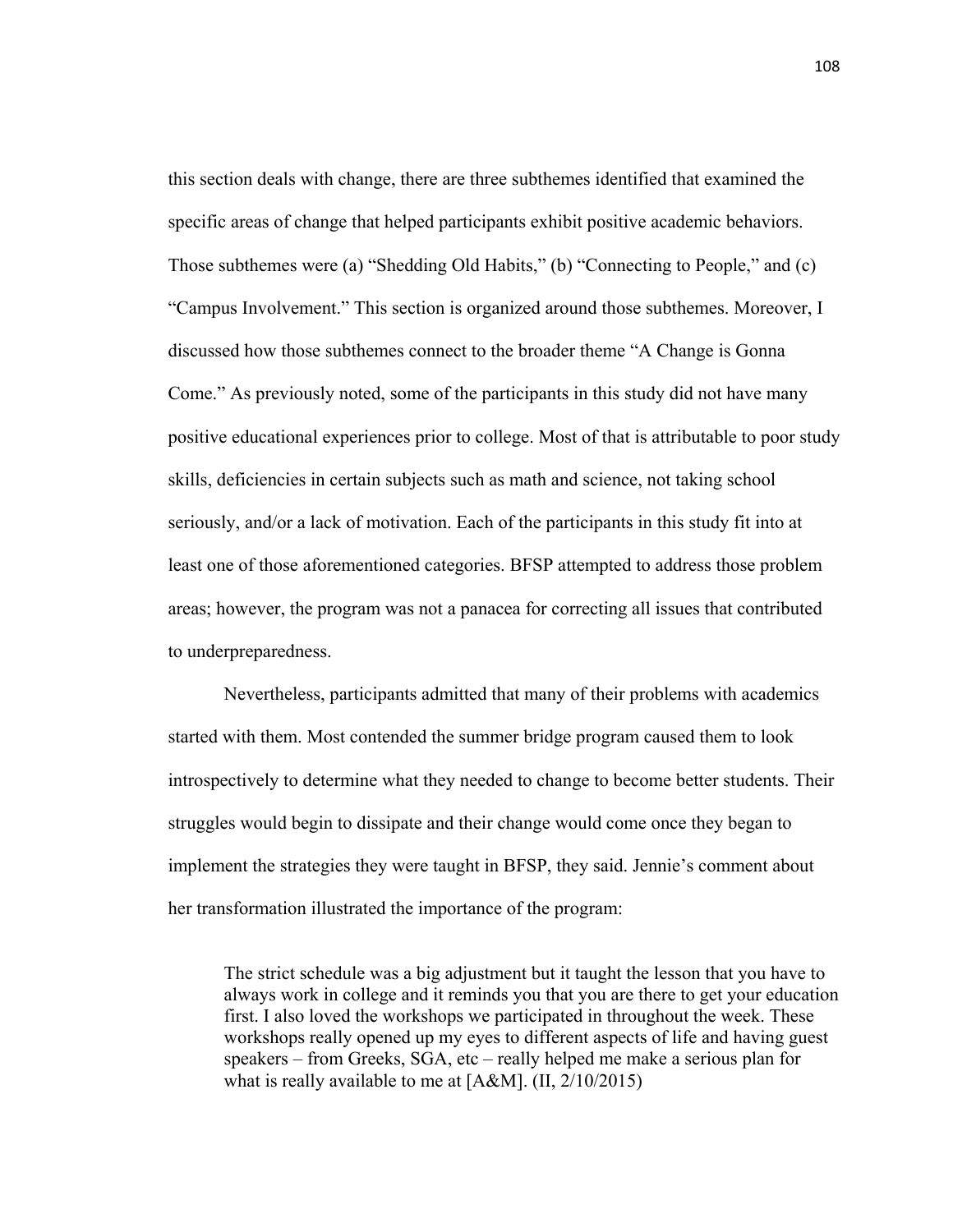Bobby posited similar viewpoints when commenting on what aspect of BFSP had the

biggest impact on him:

 It was the tight schedule. You had to wake up early. We had a lot of study hours. I would say I thought I would have more time to spend with friends and family. It was kind of good because it helped us get a chance to make friends. And we had professors to help us one-on-one. (II, 7/11/2014)

Getting used to the long hours was difficult for many participants as they cited

that as one of their biggest challenges. Tiffani asserted this when she said:

 The most challenging for me was getting up that early and going to class every day. During the summer time, I struggled getting up having the same routine. Getting up at 7 was hard. Dr. [Jones] told us not to stay up all night. But I would try to stay up all night. Most of the time I was writing a paper or doing homework when I couldn't sleep. But the next day I would be tired. Even though it was hard, I appreciated it during the semester. (II, 7/18/2014)

Mikayla also felt this way. She said at times it was difficult to function:

 The study hours in the evening oh, I hated that because I'd be so tired and burnt out from waking up at 5 something in the morning and getting in the shower and getting ready before all these other girls. I'd be up all day. You know we would be in class for like two hours and then in another class for two hours and then lunch time and then after lunch in the computer room to do some of our work and then in another class. The sun was exhausting and dealing with some of the people was exhausting. I was just ready to take a nap on my own time and wake and do my work. (II, 7/8/2014)

 Participants in BFSP were in class from 8 am until noon and in afternoon study hall from 1 pm to 3 pm. Afterwards, they had meetings with counselors or workshops that lasted up to an hour, free time, and dinner before going to the library for evening study hall from 6 pm to 9 pm. The participants would appear emotionally and physically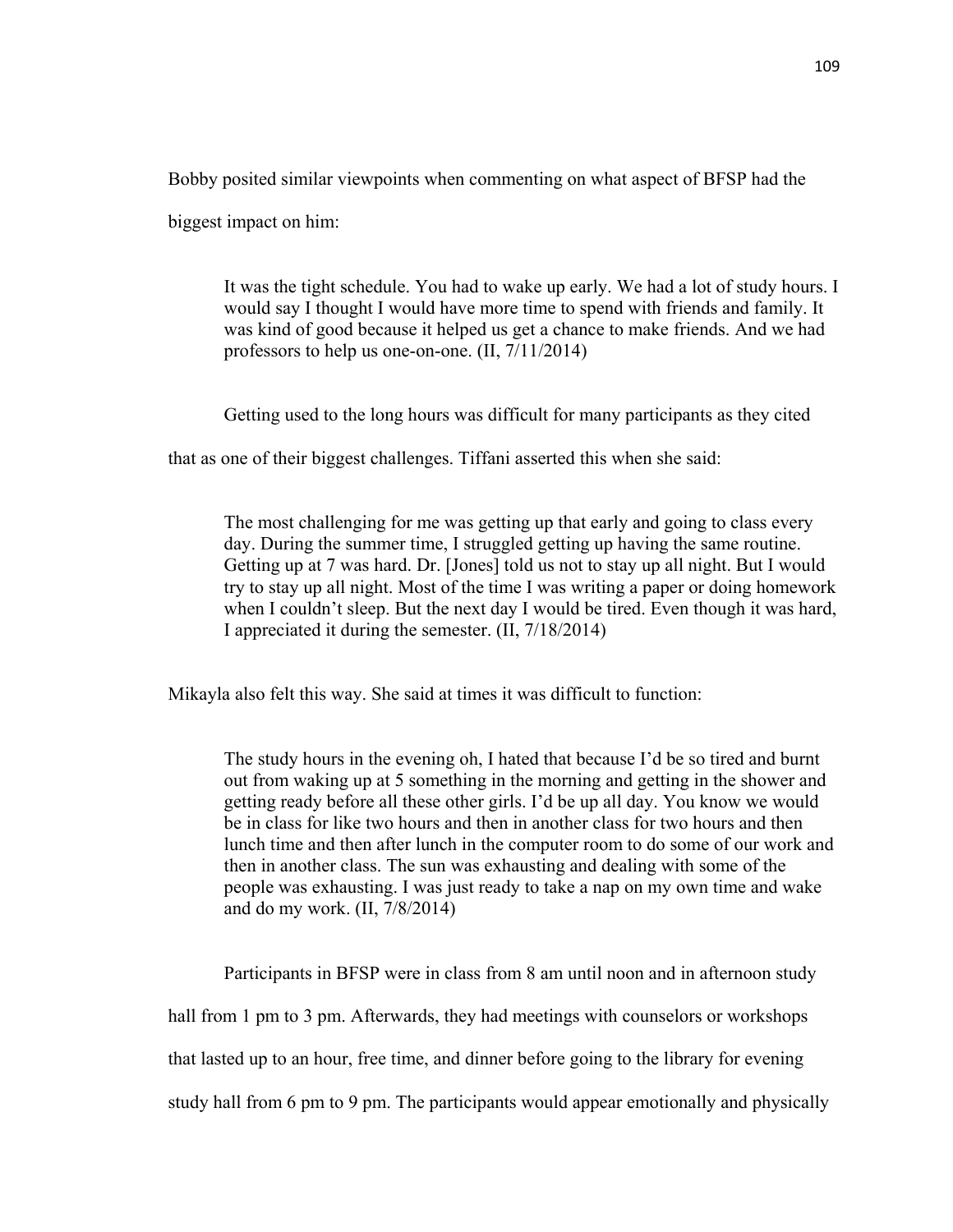drained some days; as a result, a few would fall asleep in class, including one student who, in an attempt not to fall asleep, stood at his desk during class only to fall asleep a short time later while standing (FN, 6/30/2014). Although that type of behavior was an aberration, it did occur.

 **Subtheme 1: Shedding old habits***.* Participants asserted that the summer bridge program helped them change how they approached school, particularly in eliminating undesirable habits. Braxton echoed this point when he said BFSP helped him develop "the study habits. That played a big role. Now in the school year I go straight to the library and knock out what I can. So the study habits was probably the most prevalent" (II, 7/21/2014). Traci agreed.

 [The program] influenced my study habits by helping me to take at least two to four hours out of my free time to study up on my courses and complete any work that I may have for [all] my classes  $(II, 1/27/2015)$ .

 Many of the study participants mentioned that the summer bridge program changed their study habits. Johnston was among those who felt this way. His comment succinctly sums up the attitude of expressed by his peers:

 I had those study habits. When I got my work in the fall, I was like I can manage my time. This is due then. I can work on this until then and all that stuff. I already had that plan basically. (II, 7/16/2014)

Bobby, a 2013 BFSP participant, still goes to the library daily. He said, "Now I study with a study partner or with different study groups so now if I need help I have other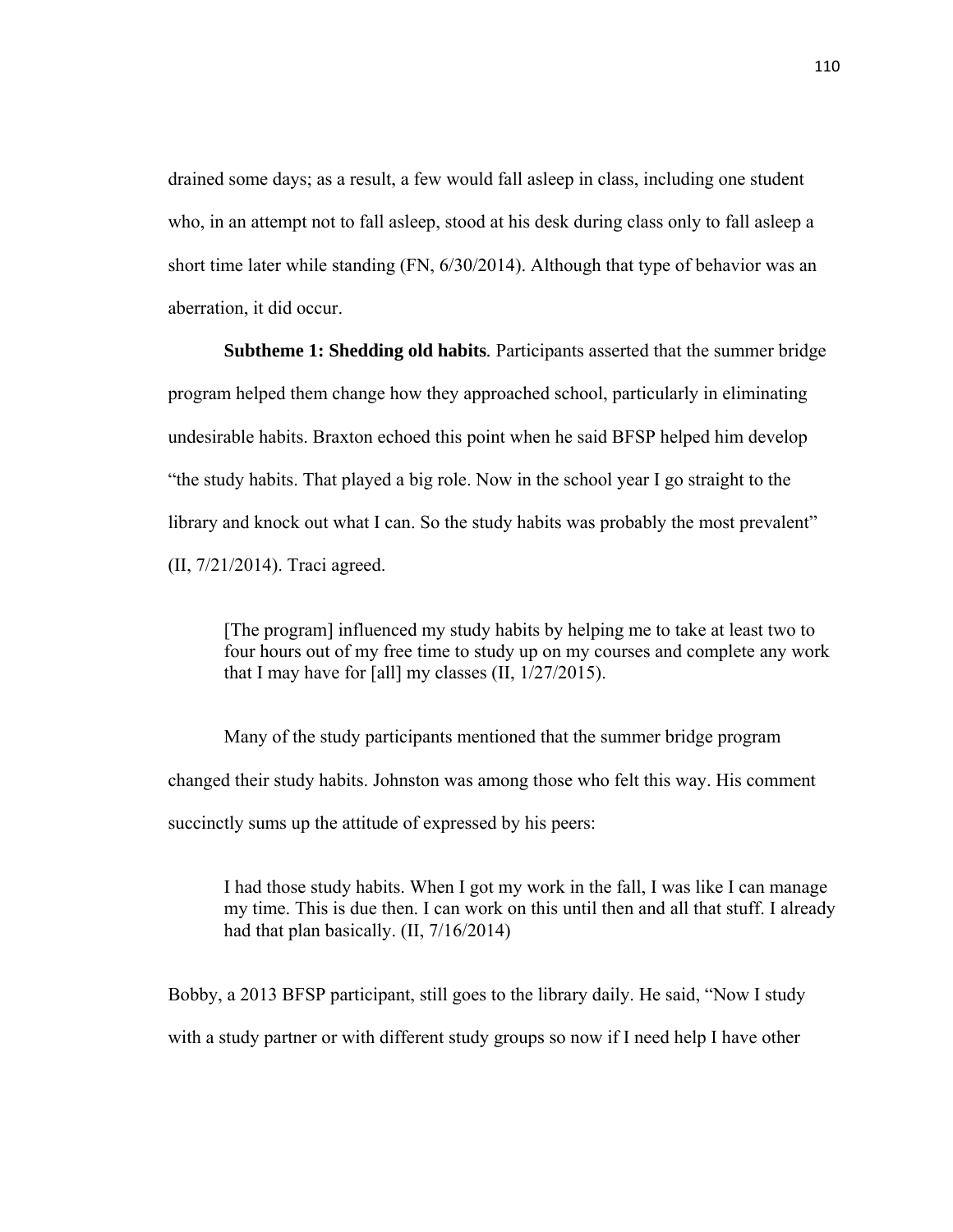classmates to help me" (II, 7/11/2014). Participants who said they rarely studied prior to college now do so regularly. Jennie is an example of such a student:

 My experiences in the program influenced me to take time out to study. Instead of just doing work whenever, I learned to have designated time throughout the day where I accomplish all the work I do. The program also made me learn to do work ahead of time. (II, 2/10/2015)

Tiffani also saw the value in the extended study hall sessions. She said in high

school she did not study unless it was for exams. She felt much of what she learned then

came easy to her. She now has a different outlook:

 My study habits have changed since summer school. I learned I got to set this time right here to study and set time to go talk with teachers or meet with study groups. I hated study hall. But it helped me a lot. In college, you are going to need that. (II, 7/18/2014)

Toné was another participant who said when she was high school, her study plans

consisted of reviewing material the night before a test. That is no longer the case:

 I definitely don't study the night before. What [the program] taught me is that as soon as you get material start studying it, to take time out of your day for studying because a lot of times in college there are so many other things going on that you know that you should be studying or going to the library and doing your work, but you don't. So if I have an hour or two hours before my next class, I will go to the library or go to an empty room in my department and study. (II, 7/17/2014)

Mikayla also credited the summer bridge program for developing her study skills.

However, she said the program changed how she viewed herself:

I don't think my study habits would be as strong without BFSP. I wouldn't have been discipline. Coming from high school never studying and coming here I [had]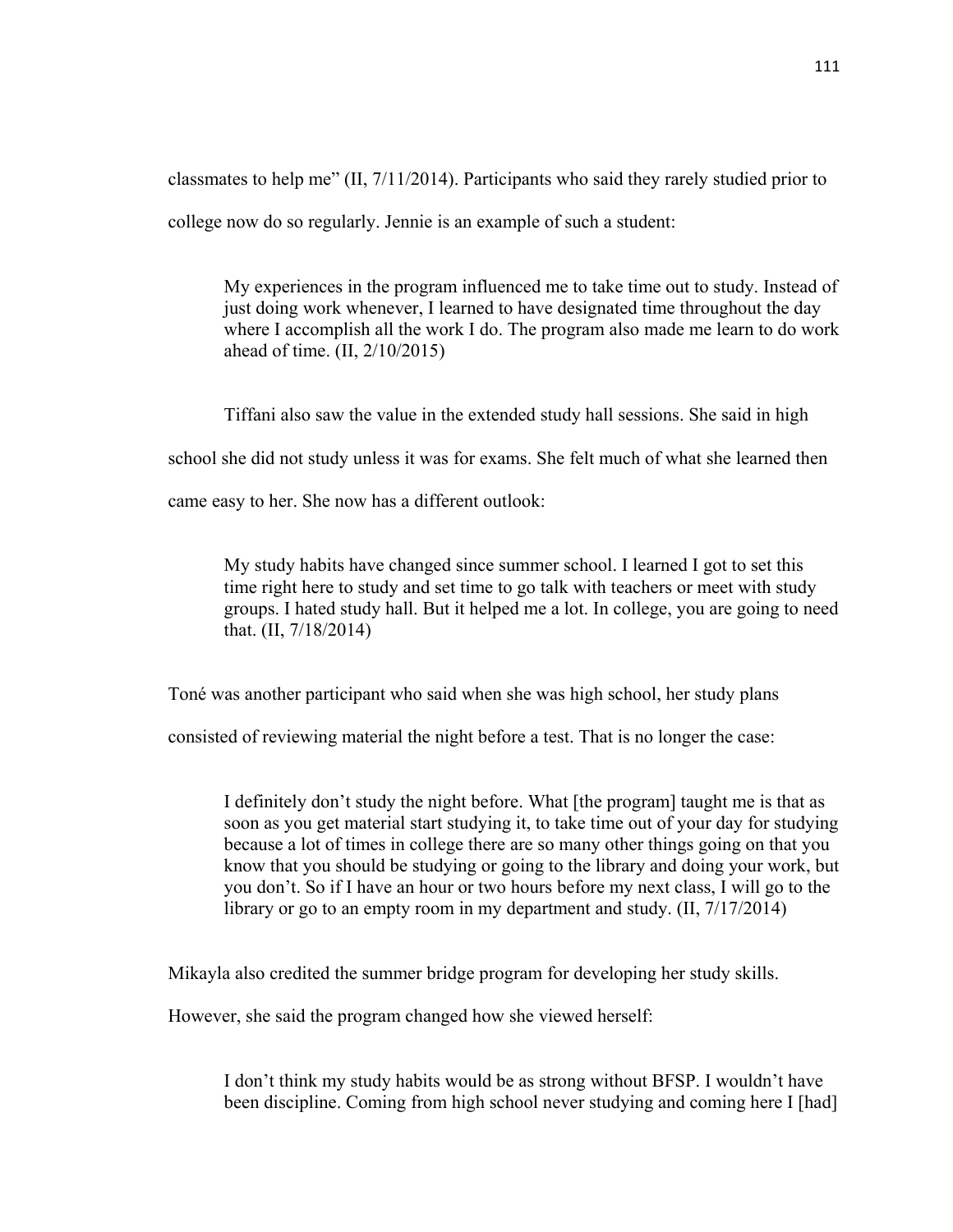to study. I do not know if I would know how to study if it weren't for the program. It helped me with my confidence level also. I was like, 'if you did it that time, you can do it again.' The A's that I got that summer set the foundation for me. It let me know that if I could achieve that, I could achieve it again. (II, 7/8/2014)

Mikayla was the valedictorian of her summer bridge class in 2009. She said one of her

proudest achievements was giving the commencement address at the closing ceremony

that August in front of parents, students, and faculty. Reflecting on that moment, she said:

 It made me care about my grades more. Prior to college I didn't care as much. I was like 'ah alright let me do this so I can pass in high school.' I got in to get out. Let me do what I have to do to get out. When I started in the fall, I wanted to make as many A's as I could. I didn't want to make a B. I didn't want to make a C. I could care less about a D. I wanted to make the A's I made before. (II, 7/8/2014)

Although she was not valedictorian of her summer bridge class, Bonita said she had

similar emotions in 2012 when she finished BFSP.

 After completing the program, I felt as if I would do well as a first semester freshman. The program gave me many beneficial tools I needed to succeed and I felt confident that I could do it. Returning in the fall, I felt very little nervousness in regards to college life because I had already acclimated over the summer. (II, 1/27/2015)

Despite many participants reporting that they changed their study habits because of their time in the program, some acknowledged that their old habits have been difficult to eliminate. Frederick admitted he still has trouble "staying motivated" to do certain assignments (II, 2/14/2015). Dalilah noted that, "procrastination is my best friend and worst enemy at the same time,  $(II, 2/11/2015)$ . Tiana, a third-year student at A&M,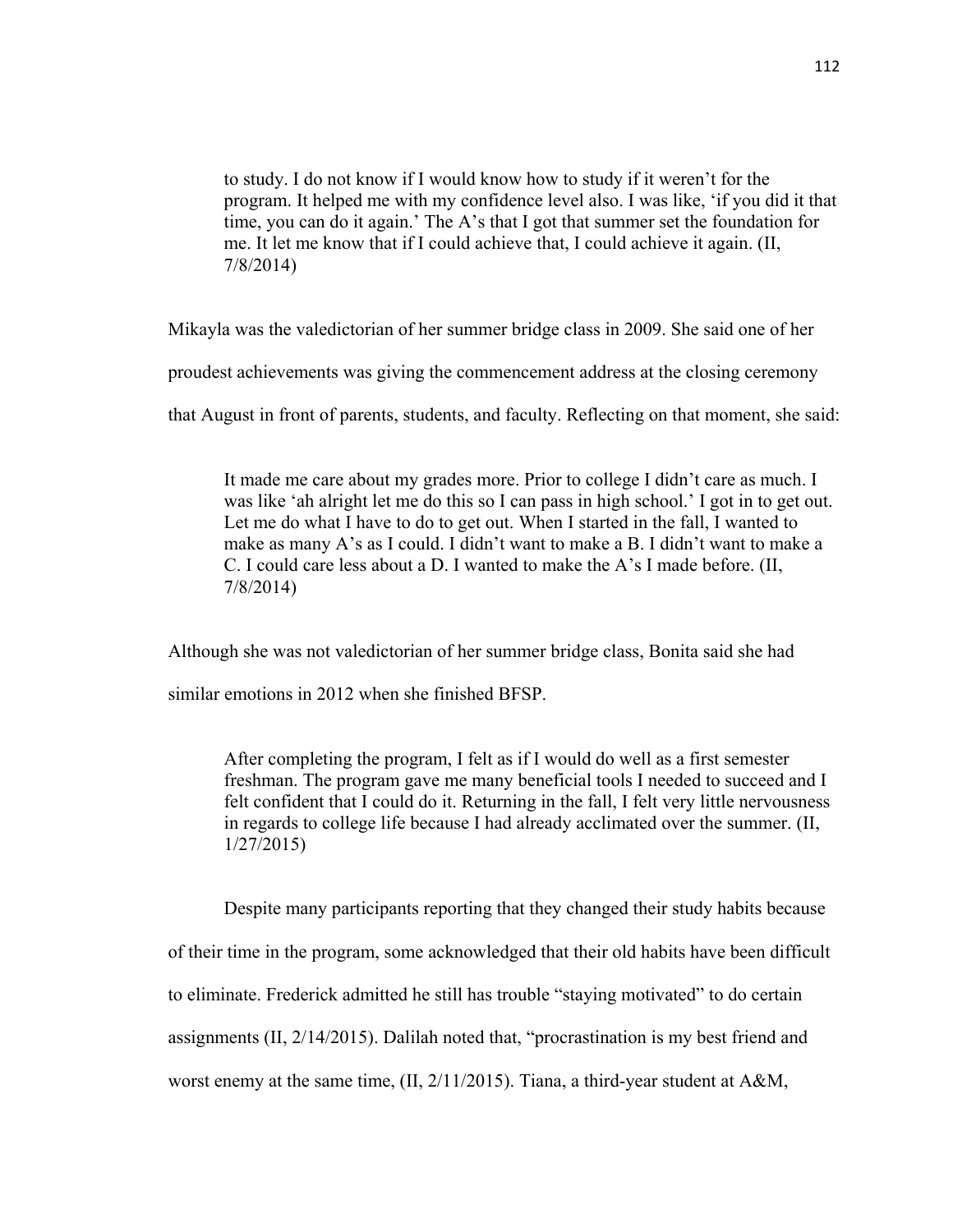candidly said, "The further I get into college, the less I study. I guess it's because I was forced to do it [when I was in the program] versus now" (II, 2/1/2015). Here, Tiana seemed to blame her lack of desire for studying on the Bulldogs Future Scholars Program. This contradicted the positive comments she had about the program and its influence on her. She was not alone in this regard.

Several participants saw both positives and negatives in their time in the program, though most expressed the former outweighed the latter. Some complaints included the strict schedule, the mandatory curfew, the limited interaction with other summer school students, and the café food. What the participants failed to realized is that the program was modeled after military boot camp (II, 7/31/2014 with university administrator). Soldiers in boot camp operate on strict schedules. They have long days filled with grueling training. They have mandatory curfews. In short, their drill instructors tell them where to go, when to go, what to do, who to talk to, and when to eat. As civilians (i.e. students), these were foreign concepts.

**Subtheme 2: Connecting to people***.* In addition to forming relationships with peers, participants in this study established meaningful, value-laden relationships with professors, support staff, and administrators. They cited those relationships as being instrumental in their development. In several instances, BFSP connected students to other resources. Jennie maintained this when she explained:

 Although the program had so many different resources that were helpful it was really the teachers that were picked to handle the program that contributed to my success the most. Because of their dedication to making sure we accomplished each topic and section of the class, we learned how to not only be responsible for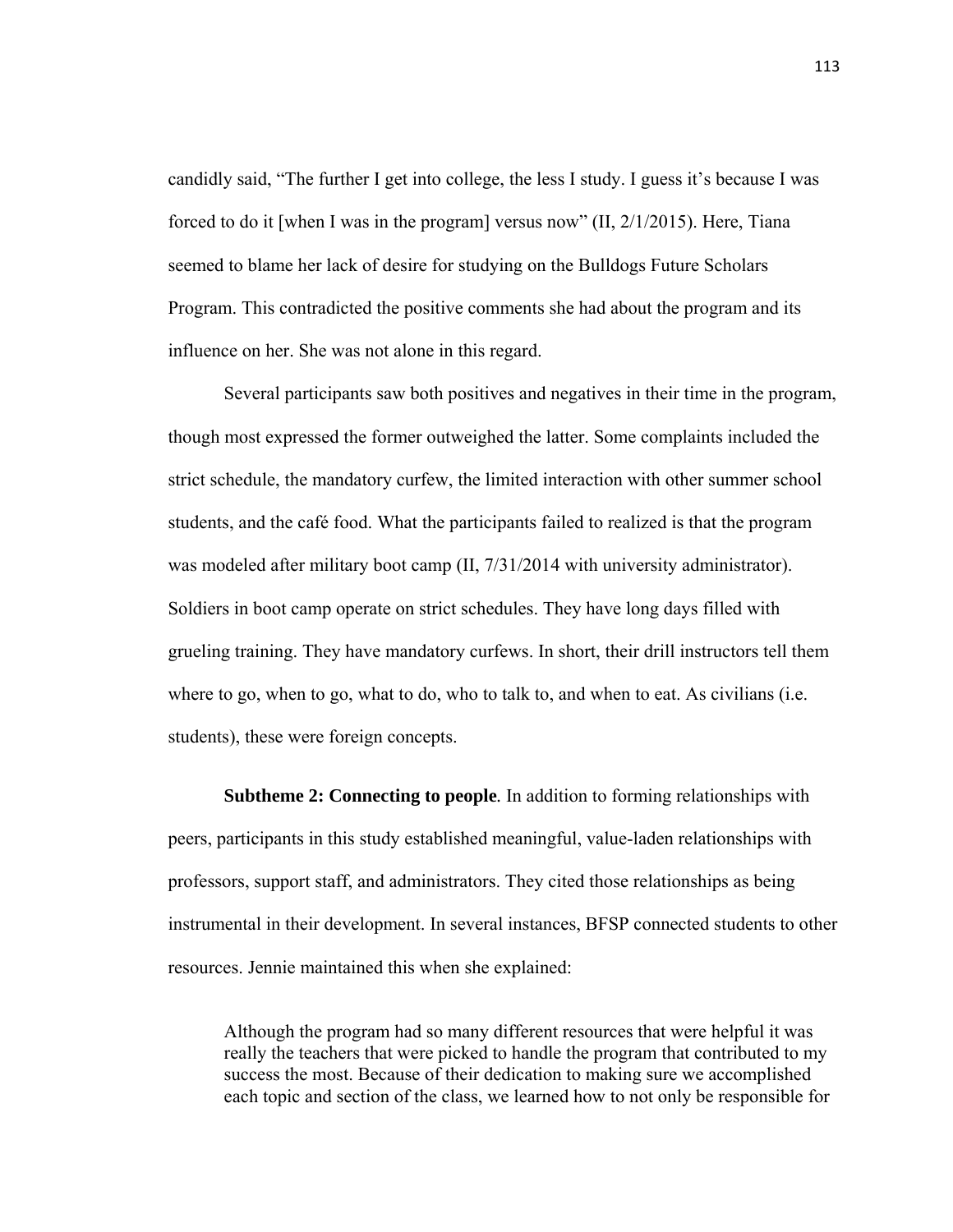ourselves, but how to handle college level work. Also, they gave us advice about succeeding in college and took their time to make sure we transitioned well into school. (II, 2/10/2015)

Bobby, on the other hand, saw support services as major influence in his evolution:

 The biggest impact was probably having the support from a lot of the people - the director, the professors, the tutors, the counselors, the people from TRiO. Even though [TRiO staff members] weren't there a lot during the summer, I feel like they were helpful in my development. Without BFSP, I probably would not be connected with TRiO. And getting connected with TRiO helped me connect to other people, other peers and faculty. Sometimes I can be stubborn and not ask for help. Knowing them made it easier. (II, 7/11/2014)

All of the participants in this study who are current students at A&M except for Frederick and Braxton are in TRiO. Those in TRiO credited it with helping them acclimate to college. Vivica explained:

 They help me even if it doesn't have anything to do academically. I know I can go talk with them. Even though you may want to talk with your friends about stuff and talk to your mom or your parents, sometimes you just want someone else to talk to. So knowing that you have people that you can go to, it helps academically or socially. (II, 4/15/2015)

 Tiana agreed and said "The ladies in TRiO have been a big influence on my academic life" (II, 2/1/2015). Tiana could not elaborate to provide specifics on how the office influenced her. However, Tiffani's response provided the insight Tiana was not able to articulate. "When you connect with people you can find other people who can help you. You can't do it all on your own" (II, 7/18/2014). That seemed to be a prevailing notion among participants, a notion planted by the summer bridge program. Bonita supported this sentiment when she contended "The summer bridge program taught me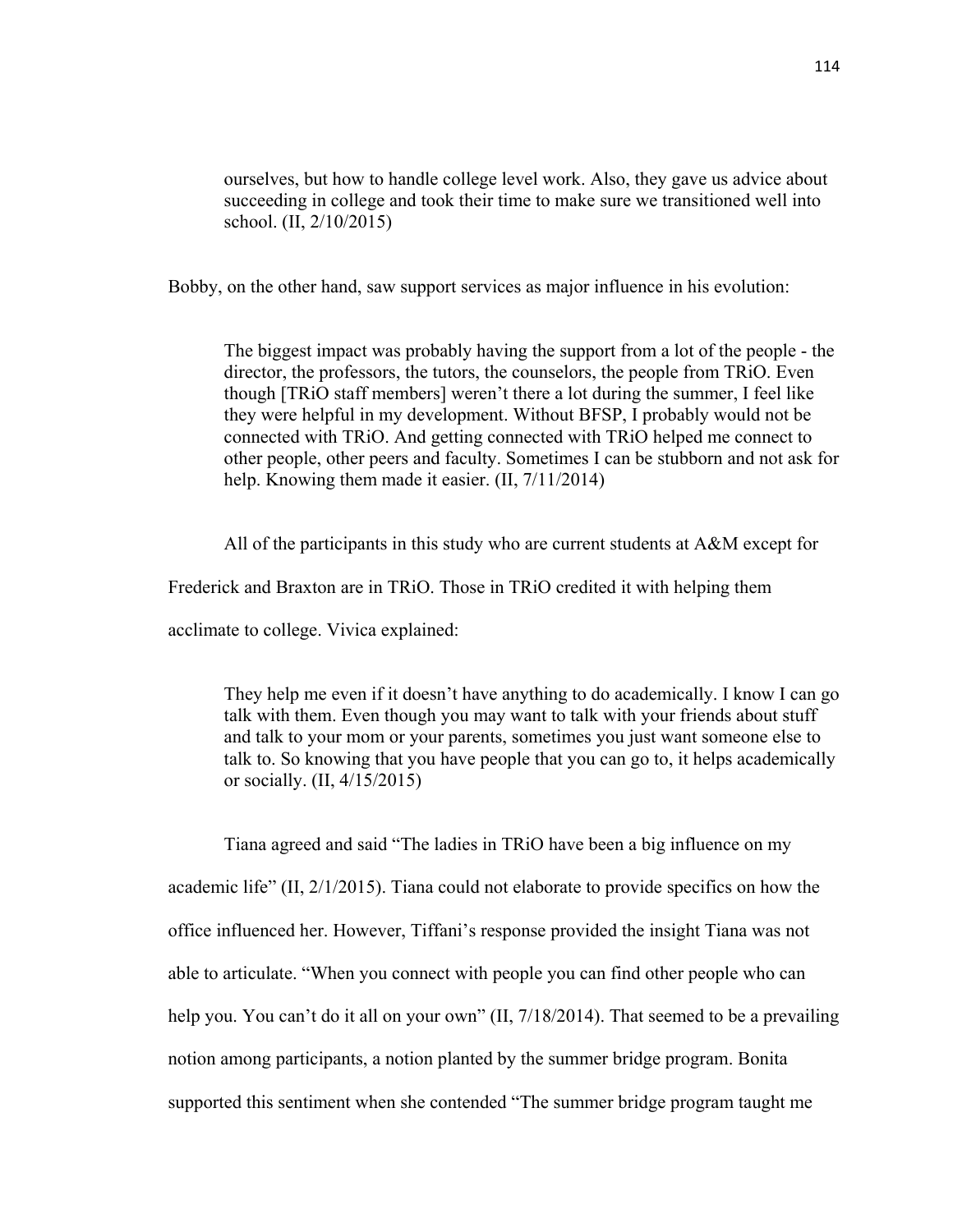that if you need assistance to seek it. When you do not seek help when you need it, it makes the odds of a person succeeding very limited" (II, 1/27/2015). Toné, who splits her free time between caring for her four younger siblings and working part-time in the TRiO office, attributed most of her accomplishments and future aspirations to working with that program. She shared:

 I know everybody in that department and they know me personally and I have their cell numbers. I can honestly say that if I was not in BFSP I probably would not have enrolled in TRiO. I am really not the type of person who asks for help; I am more of an independent worker. I rather do things by myself. So if I would have never been in BFSP I would not have known the TRiO staff. I don't know if I would even be as successful a student as I am because as far as graduate school preparation, career exploration, internships, resume building, TRiO has helped me with all of that. (II, 7/17/2014)

 Toné's point mirrored Bobby's views about himself: the unwillingness to ask for help in times of need. Toné saw that in many BFSP participants. In the summer of 2014, she worked as a peer mentor and tutor in the bridge program. She saw similarities between how she used to be to that summer cohort. It took her a long time to ask for help because of her independent nature. For years, she thought she could balance her school work and other priorities. As the oldest of her mother's children, Toné decided to commute to school to ease some burdens off her mother. After her stepfather was sentenced to prison, her mother was left to care for five children, including Toné. She lived home for her first three years of college, waking at 5:30 am to get her siblings ready for school. She arranged her class schedule so that she could be home when they arrived in the afternoon off the school bus while her mother worked. She cooked, checked homework, cleaned. She said at times she felt like a de facto single mother. After her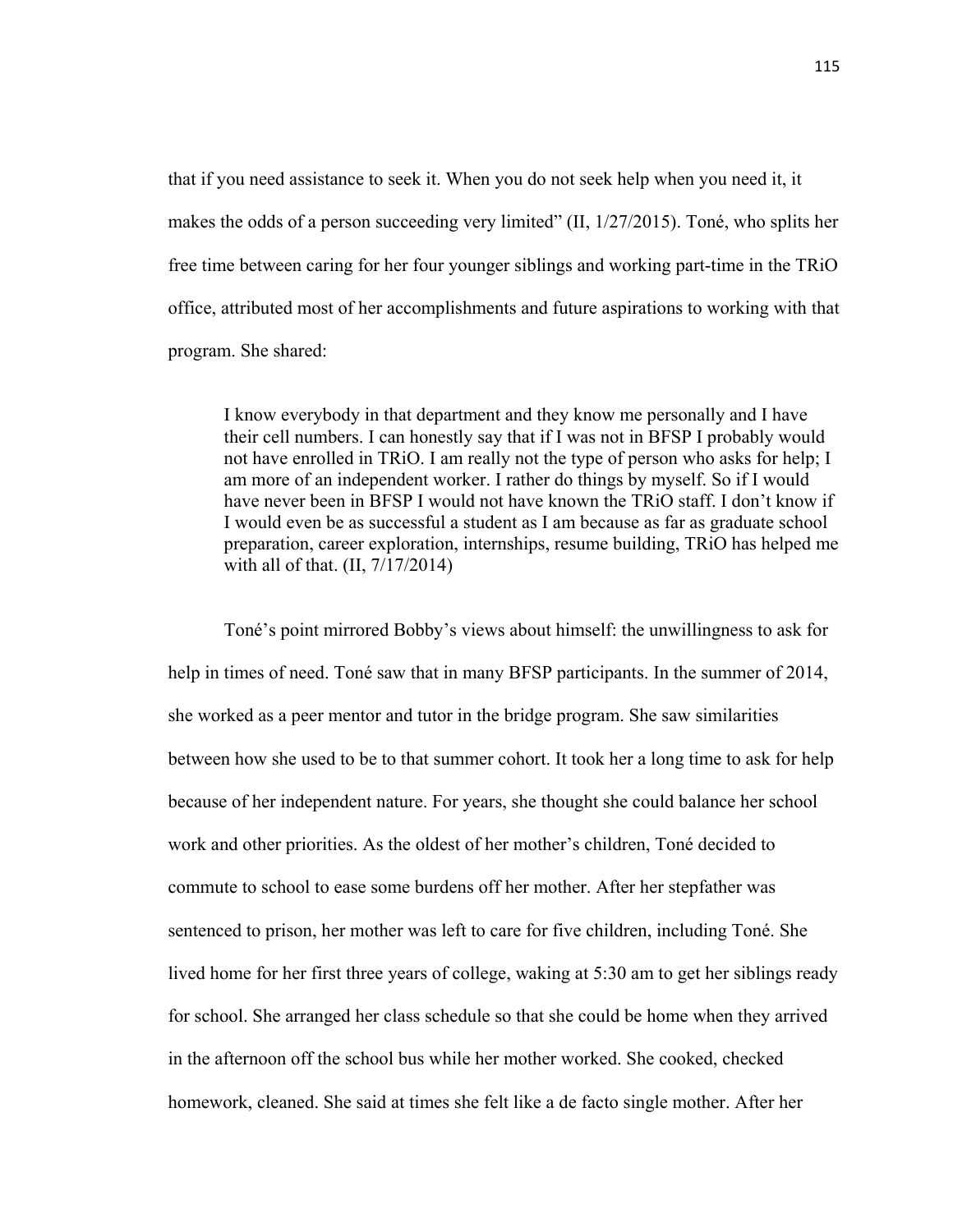third year, she moved on campus even though her home is only a 10-minute car ride away from school. Toné said she did it because she finally wanted to have a true college experience. She began reaching out more to the TRiO staff. They eventually hired her for a part-time position as an office assistant. They also arranged for her to be a peer tutor in the summer bridge program. It was an enlightening experience for Toné. She had poignant observations of working with the summer bridge students:

I do see similarities between my group and this group. A lot of students won't make it past freshman year. You do have your students who are really serious about their work and those who get distracted by their friends. A lot of times, and I've told them this, you are going to see that sometimes you are going to have to tell your friends no and sometimes you are going to have to be by yourself to get your work accomplished because hanging around your friends will not help you. I do see that a lot of them are ashamed to ask for help. (II, 7/17/2014)

 Getting students to seek help when needed has always proven difficult for educators. That could possibly affect retention and persistence of underprepared students. That is why the Bulldogs Future Scholars Program implemented proactive strategies to connect students with campus resources to increase chances for their success (External Document Review, 2/2/2015). Therefore, in addition to connecting students to TRiO, the program also connects them with other resource centers on campus. One of those is the advising center for undeclared students, which several participants cited for aiding their transition and trajectory in college. For Braxton, the advisors always seemed to provide a boost in confidence when he most needed it. He noted:

When I got here, my math scores were not that high on the SAT, so they classified me as undecided. When we came here, [the center for advising] always helped me with registering for classes and they always had an inspiring word for me to not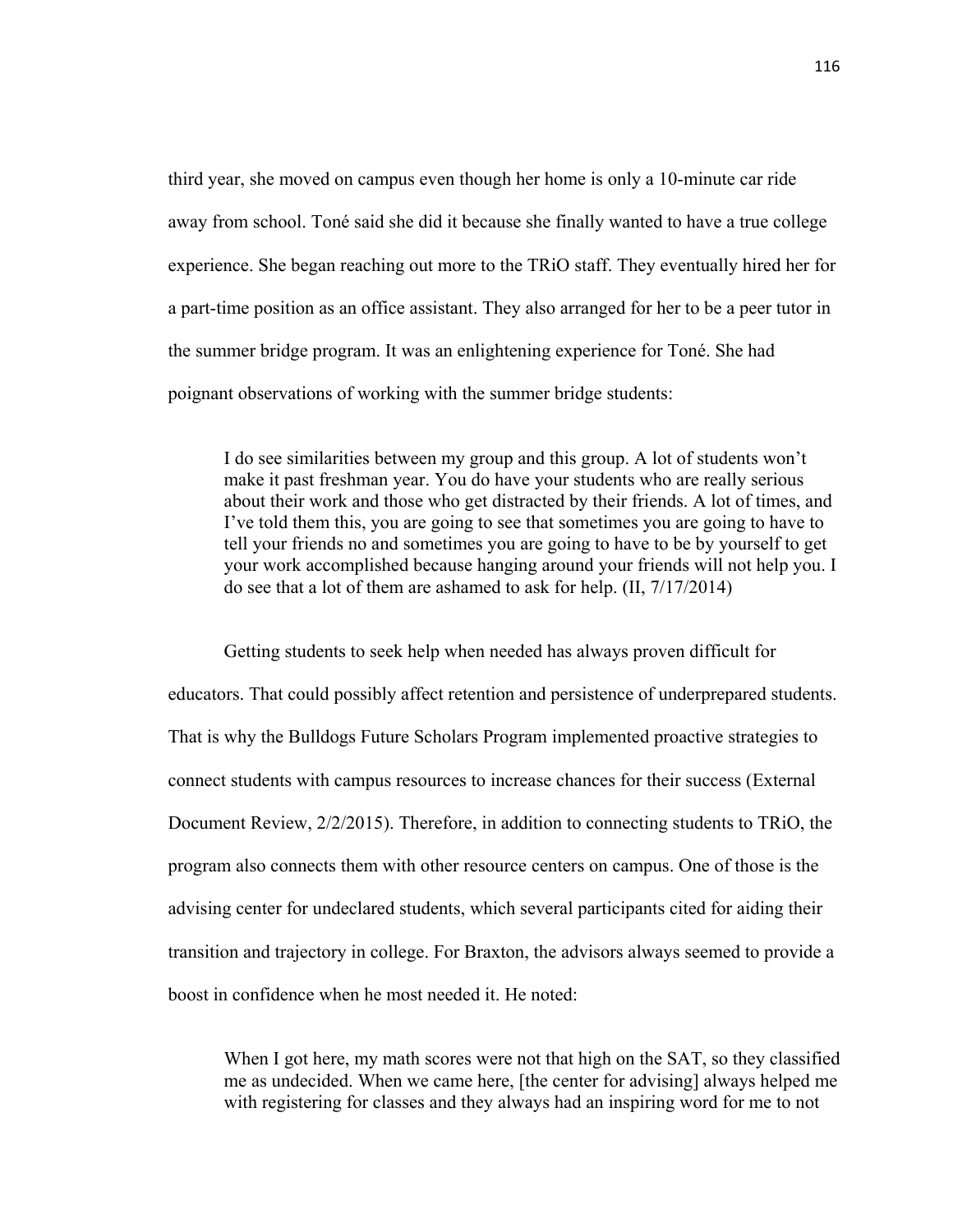get discouraged. Those math courses and those courses that you need to take to get into engineering started weighing down on me and I got some D's and F's. I started contemplating changing my major. I came back over [to the advising center] and they told me to try to do my best and to stay with it. Finally, I took calculus over the summer of my sophomore year and I passed it with a C. Even though it wasn't a high grade, they told they were proud of me. That really meant a lot at the time because I was on the verge of giving up. (II, 7/21/2015)

Tiffani also saw the benefits of working with the advising center. She shared:

 Being able to get tutoring or printing papers has been helpful. Also they offer workshops on things such as building resumes and dressing professionally; even though I know how to dress professionally, it was still helpful. This is getting you prepared for life after college. You never know what you might need. (II, 7/18/2014).

 **Subtheme 3: Campus involvement**. Some researchers have noted that students who become actively involved on campus are more likely to remain in school and graduate (Astin, 1984, 1993; Roberts & McNeese, 2010). To encourage campus integration, BFSP holds workshops and symposiums with representatives of campus organizations and divisions. This not only allows participants to see what resources are available but it gives them insight about what different organizations such as fraternities and sororities have to offer. Each participant in this study reported being a current or past member of a campus organization. Some are members of the gospel choir (Tiffani, Jennie, Johnston, and Dalilah); one is in the band (Frederick, who is also an active member of the band fraternity); several are (or were) in honorary societies (Toné, Lindsey, Mikayla, and Tiana); some are in leadership development organizations (Bobby, Dalilah, and Braxton); and a few have participated in retention programs for underserved students (Bobby, Tiffani, Johnston, Dalilah, Jennie, and Traci). Participants had varied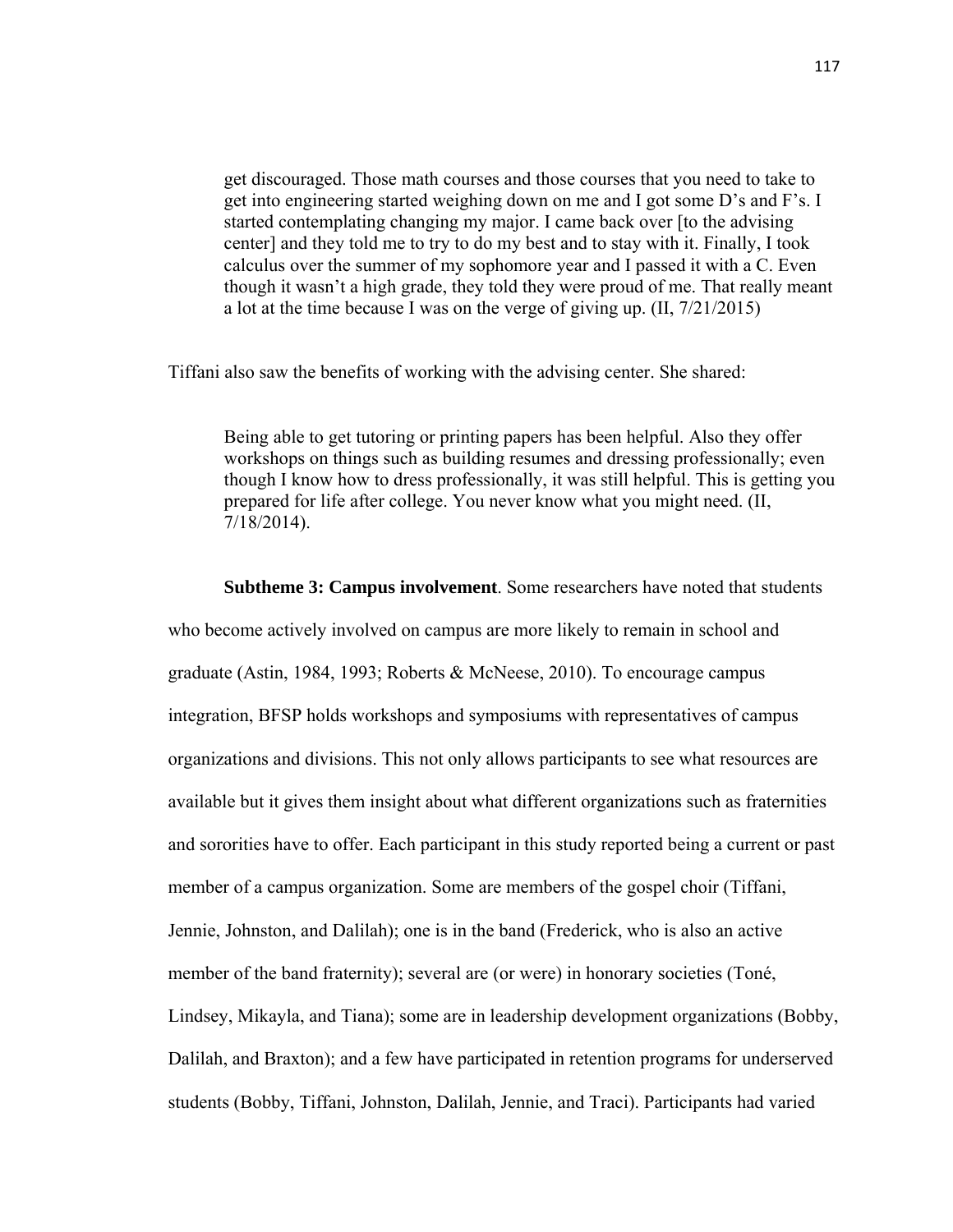reasons for what inspired them to join their organizations. Dalilah summed up her reason thusly, "I did not want to miss out on anything. I wanted to be known around campus – in a positive way. That's what led me to run for Ms. Freshman" (II, 2/11/2015). Braxton maintained joining an organization is good because "You get good leadership skills. If you do have something on campus that you can participate in, you should do it. It was a good, all-around experience for me" (II, 7/21/2015).

# **Research Question 4: How do BFSP Students Manage to Persist Despite Transition Issues, Stereotypes, Academic Underpreparedness, and Other Negative Forces? Theme: Can't Nothing/Nobody Hold Me Down**

 The theme in this section explained how participants let nothing (e.g. people, pressures, or perceptions of themselves) stop them from attaining their goals. Study participants cited perseverance and motivation as key factors for persisting despite the university labeling them "high-risk," "underserved," and "underprepared." This stemmed from the confidence instilled in them during their six-week summer program. Although some were aware of their deficits, they optimistically believed that they would improve. Part of that, they believed, was because being in the program accelerated their maturation process as college students and reminded them of what they needed to accomplish. As Frederick succinctly put it, "This particular program set the path for me knowing how to manage my time wisely" (II, 2/14/2015). Tiana affirmed Frederick's premise. She said for her, "Academic success in college is prioritizing and time management. I say those two things because without one you don't have the other, and without neither of them, you will find yourself flunking out of school" (II, 2/1/2015). For Mikayla, it circled back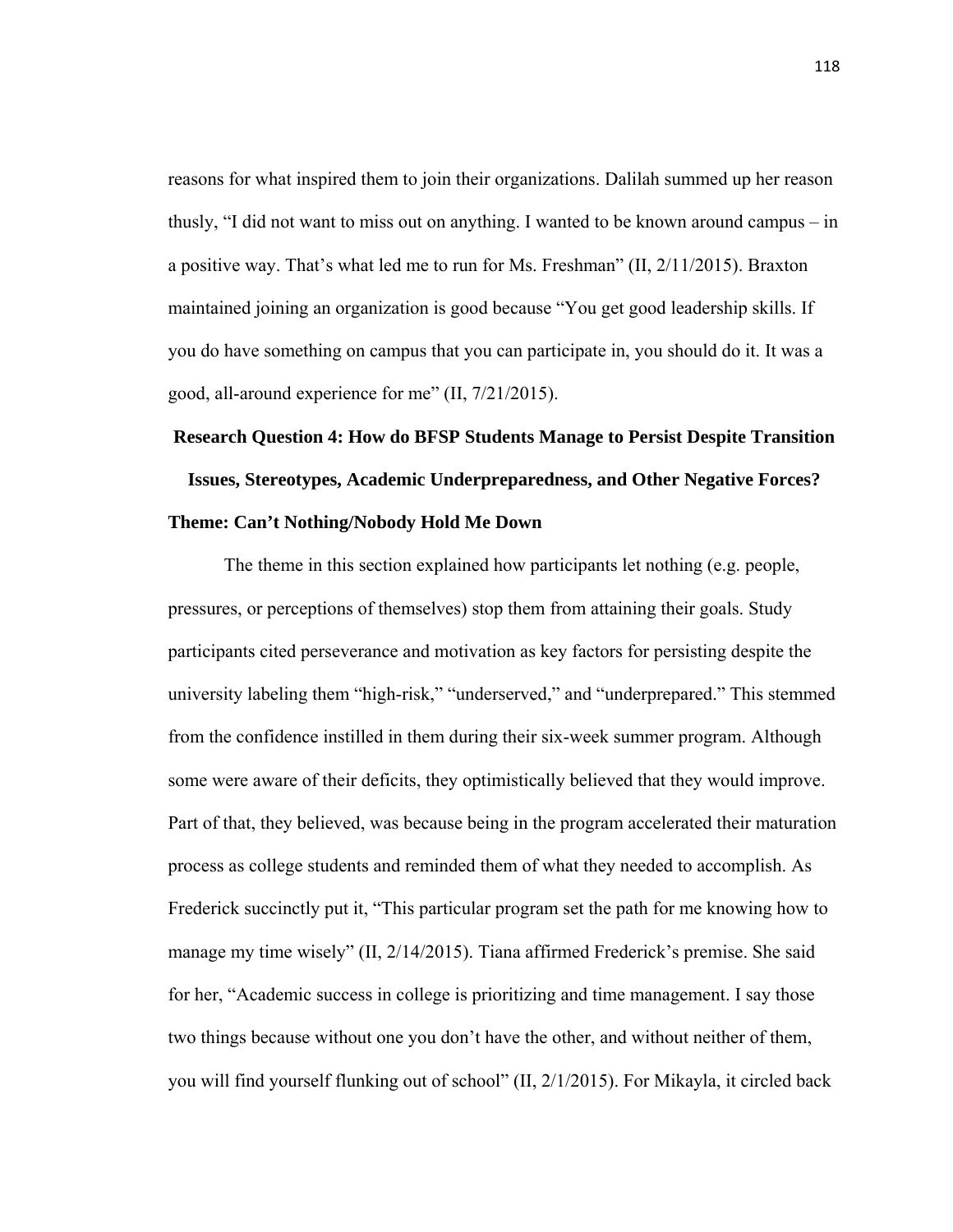to gaining confidence and completing the summer bridge program, which greatly boosted her self-esteem. She explained:

 I did notice that once I started I was more competitive with my grades and what I wanted to achieve. And I guess I always thought, you know, I'm a very smart girl but I know that I could be smarter and I know that there were things that I could learn. In high school, I would feel like I'm smart but this course makes me feel stupid. But when I got in the program and I met some of the other students I was like 'what is my problem?' I was not nearly as bad off as I thought. (II, 7/8/2014)

Other study participants reported a change in attitude about school and a refusal to

settle for mediocrity. Bonita revealed that:

 The biggest challenge for me has been staying focused when I am not performing well academically. This drives me to reevaluate myself and remind myself why I attended [A&M] and what I hope to gain from my collegiate experience**.** That is one of the most important things that always push me to my limit, and it has taught me the importance of attaining a degree and pursuing my dreams to become a broadcast journalist. (II, 1/27/2015)

What Bonita suggested is grit and determination helped her persist through

difficult periods. For others, it was something different. For instance, sometimes making

mistakes helped participants renew their focus and resolve. That was the case for Tiffani:

 I got two C's my first semester my freshman year because I was part of different organizations and going out and partying with my friends. I was really enjoying college life when I got back in the fall. One thing [the summer bridge program director] told us was that it's easy to bring your GPA down but hard to bring it back up. I had to get all A's and one B to bring my GPA up. That taught me to achieve more. I am proud of the mistakes I made because it taught me a lot. Being a part of college and being a part of BFSP has helped me and matured me. Even though it might get hard, it was worth it. (II, 7/18/2014)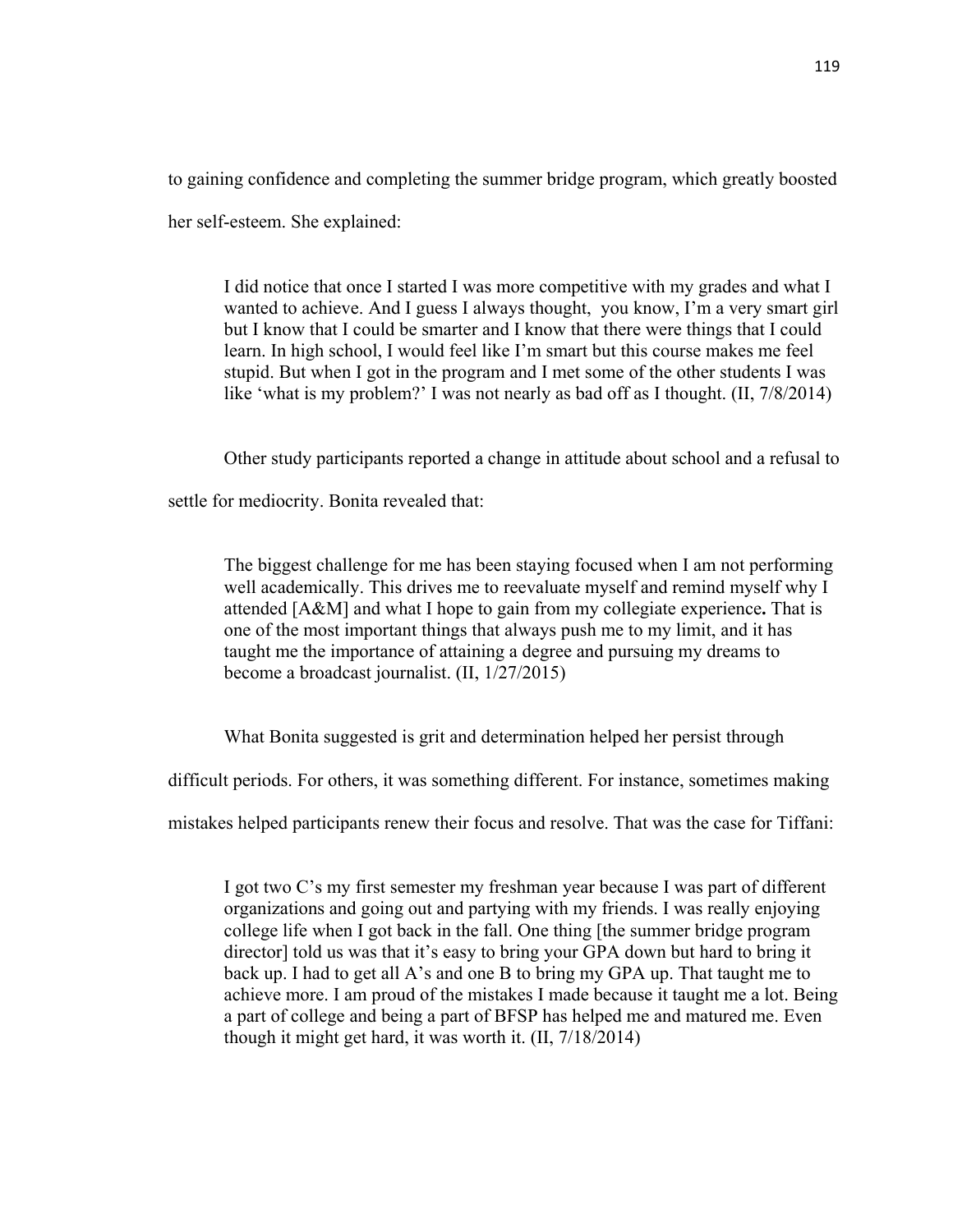Vivica also said poor judgment taught her a lesson and made her reassess her priorities:

 I have had my experiences first semester and I am learning from my faults that I made first-semester because I made a really big mistake and I am learning from that not to fall into peer pressure because it's so easy to forget about your work and you just want to go out and have fun and do whatever you want to do but you can't. Sometimes you have to say know; you have to do your work. It's okay not to go out sometimes. You can stay in your room find something else to do. You don't always have to do what your friends want to do. Sometimes you need some alone time. (II, 4/15/2014)

Vivica reported after a night of binge drinking, she passed out from alcohol poisoning. She said many of the friends she was with that night – including some who were part of her summer bridge cohort – did not realize the severity of the situation and left her sprawled on a bathroom floor in her residence hall. She said luckily someone discovered her and took her to the emergency room. Vivica's alcohol-induced episode illustrated a problem with peer pressure that all college students face: whether to follow the crowd. Vivica said she did that often her first semester and her grades suffered. She admitted that she was on a path to failing out of school as she spent the majority of her free time on the weekends at nightclubs and bars. The following spring, she said she changed how often she went out and with whom (II, 4/15/2014). Her GPA improved from a 2.46 to a 3.3 (Transcript Review, 2/25/2015).

 Johnston said he developed a system to avoid succumbing to the pressures of going out to clubs and bars every weekend. He said he would only go out on Saturdays, if at all, and only if he did not have any work due the following Monday. He explained his reasoning: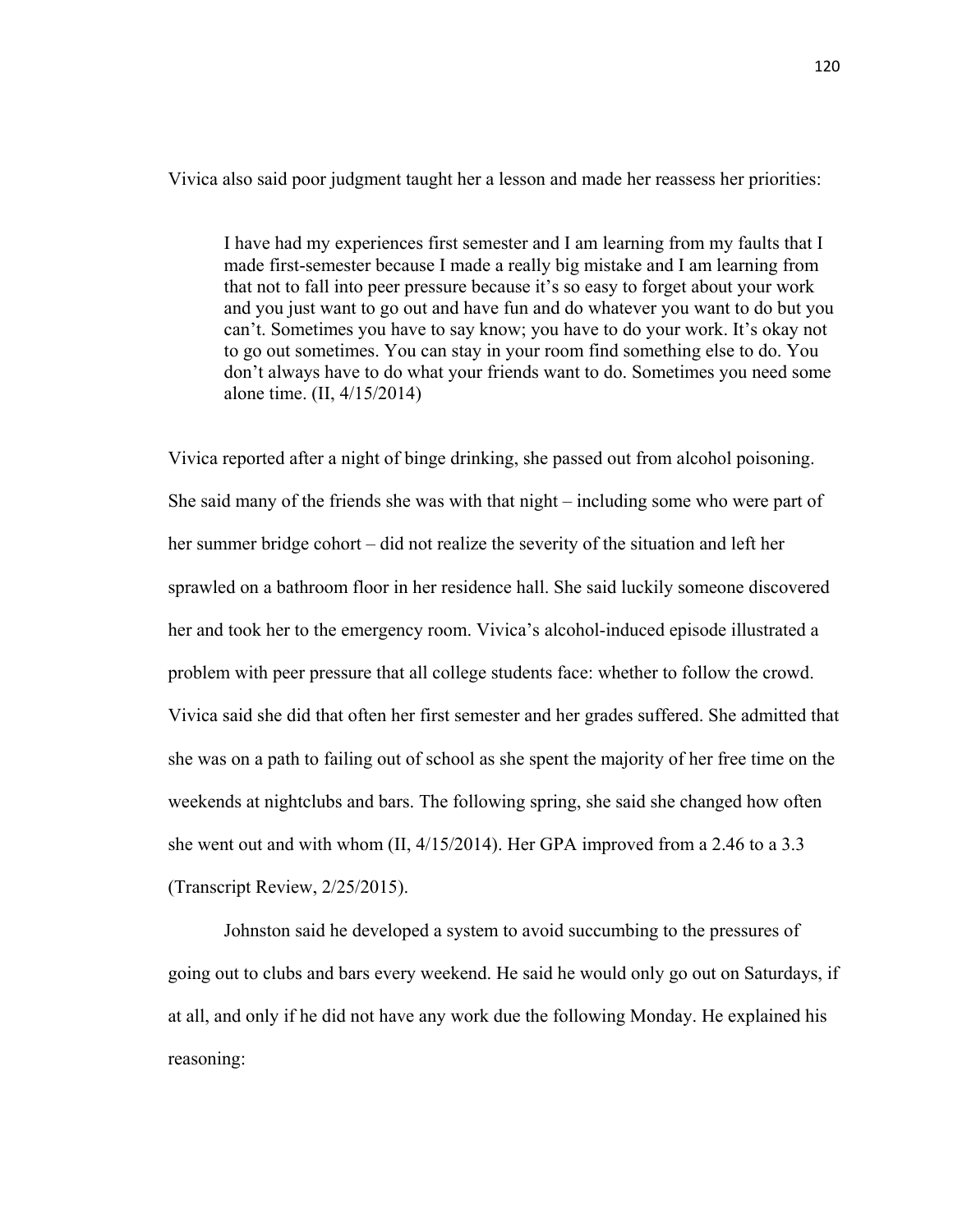I was going to do what work I had earlier that week so I wouldn't have to wait and rush to get it done on Sunday. I knew how it was going to be. I didn't even go out on Sunday. I knew if I went out on Sunday and I got in late, I would not want to get up early Monday to go to class. I didn't want to rush myself to do anything. I didn't want to pressure myself to do anything. (II, 7/16/2014)

Johnston's response typified the type of behavioral changes many of the participants reported they exhibited to become more responsible students. Mikayla explained that she had a similar approach to Johnston's when it came to balancing her social life with academic responsibilities:

 One rule of thumb I always had was if I had something to do and I did not have time to do it later, I would do it before any activity I wanted to go to. Or if a person asked me out too late, I just wouldn't go. Not saying there weren't times I went and I had to get something done; it happened. But I made sure that I did not let it happen often. (II, 7/8/2014)

 Other participants had some struggles with learning to say no to peer pressure. Even though she had family duties coupled with school commitments, Toné said she used to carve out several hours each day to socialize with friends on the phone, through social media, or in person. She said that on the surface being around others was not a bad idea; however, she realized it was becoming counterproductive as her time socializing increased while her time studying decreased. She said she decided in January 2014 to cut back socializing. An argument with a friend over a male and her grades influenced her decision. She explained:

I used to be the type of person who needed someone to be my friend or pay me some attention. I would go the extra mile to make others happy instead of focusing on myself. I used to be an emotional person, a vulnerable person, a naïve person. I still felt like I needed to be around people. I realized I had to stop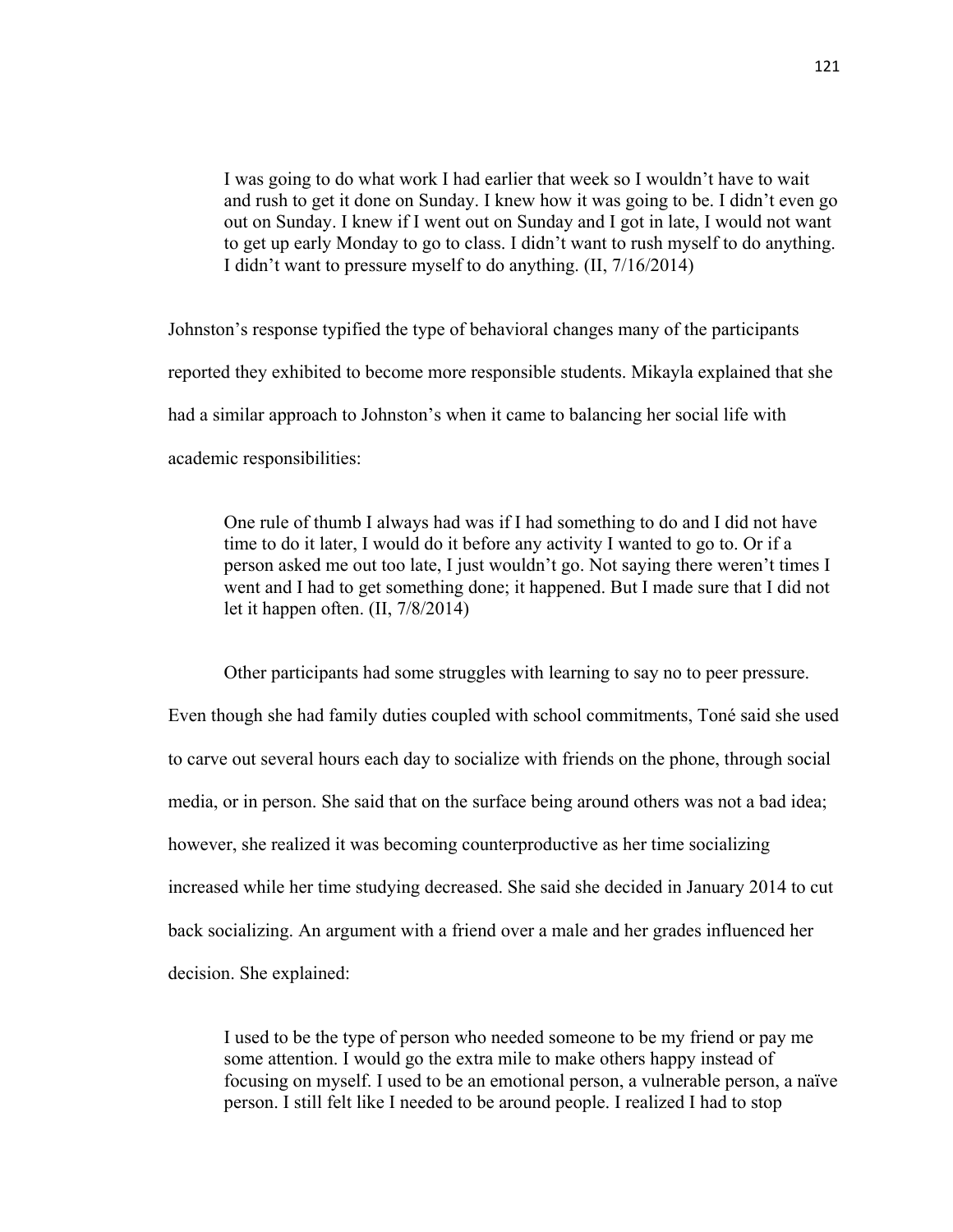stopping my day to go hang out with people and take that time and energy and do something else. (II, 7/17/2014)

Problems with peer pressure were not the only challenges that participants

reported facing. Many of them said they had to overcome feelings of self-consciousness

when asking for help in order to persist. Lindsey's quote spoke to this:

 My experiences in the summer bridge program gave me insight as where to go to look for help. Sometimes you have to ask no matter how you think you might look to others. The counselors who looked over us were also helpful as to networking in this regard. If they couldn't help me in the subject I needed help in they referred me somewhere else. I learned not to feel ashamed. (II, 9/7/2014)

Others often wondered how some professors perceived them. Mikayla and Dalilah

said they initially internalized negative feelings about this until they realized it was not

helpful. Said Mikayla:

 Some teachers, and even when I got to college, some professors act like you should know this and have that kind of attitude. The first day of class, you walk in and they act like you should know. And 'you should know' makes you feel like, well, *you should know* [emphasis added]. And now I am afraid to ask for help because now I feel stupid even though I know I am not stupid. In school, I had to develop an attitude of I don't care what you think about me. If I have a question, I am going to ask it and I don't care what you think about me. (II, 7/8/2014)

Dalilah echoed those sentiments when she said:

 The biggest challenge has been with some of my professors. I always seem to pick the ones who do not care how they teach or what they teach and figure that they can just throw any grade at you in spite of their lack of accountability. I'm clearly tired of fighting this issue. (II, 2/11/2015)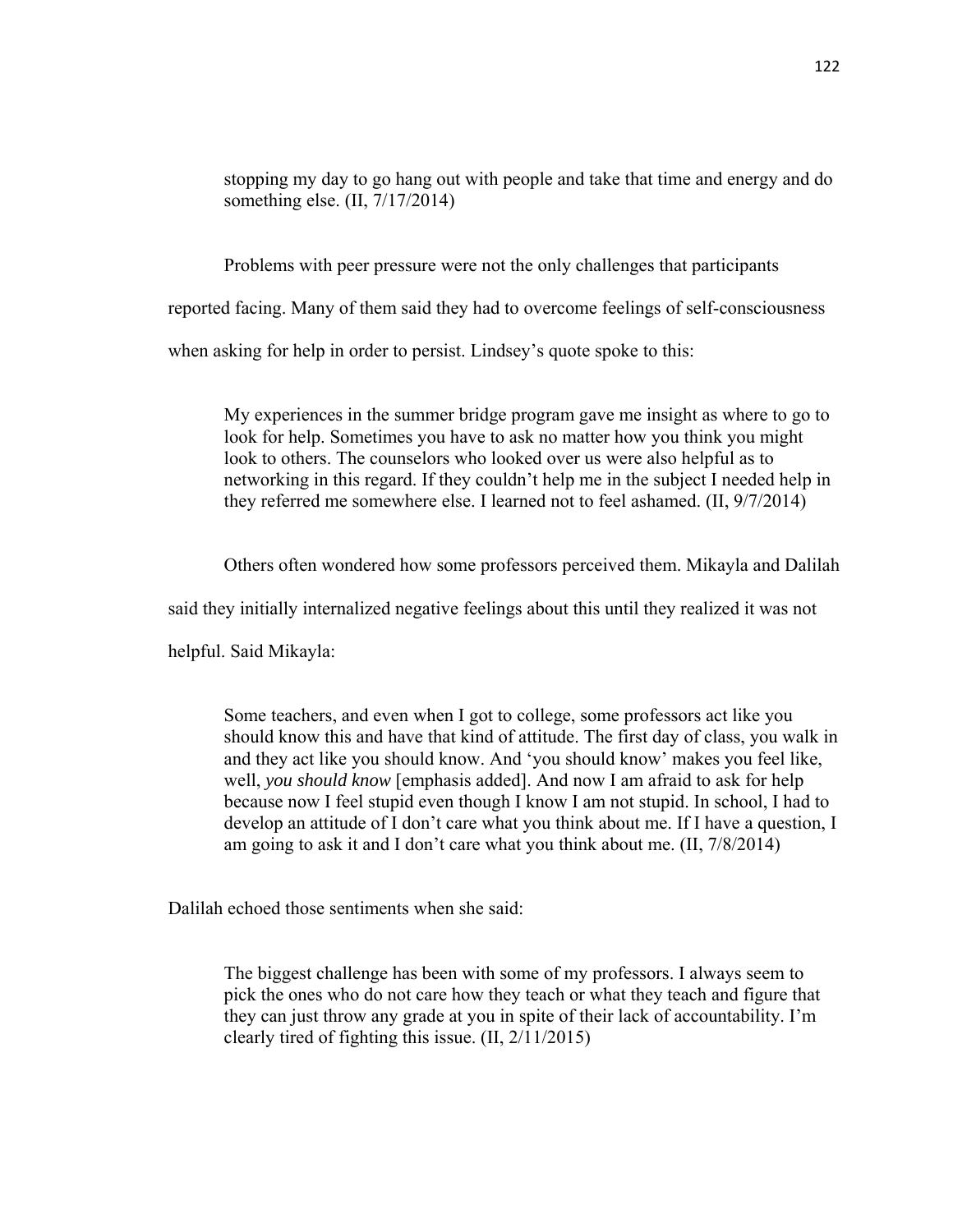Dalilah continued by explaining how she has come to accept her flaws. She said she would never identify herself as a "high-risk" student because why would she accept such a "derogatory" label? She contended she made good grades in high school; she just had weak study skills and did not do well on her SAT. That, she argued, should not define her:

I was not truly successful until I made a couple of mistakes. And I embrace all of my mistakes, for they led me to my success pathway. I think many individuals become too boastful because they "made it." But the question that underlies everything is how did you make it? Did you really get it right the first time? Well if you did, kudos to you. However, my academic success was driven by a little bit of setbacks that only made room for my major comeback. [BFSP] was just everything I needed to get on the right track for my college career, and I tell *everybody* [emphasis added] who asks who I am, I first tell them I'm a [Bulldog Future] Scholar. (II, 2/11/2015)

 Besides learning to overcome negative perceptions, participants believed learning to exhibit positive academic behaviors was the key to them staying in school. They credited the summer bridge program for this. "I really feel like it prepared me for college because it let me know what college would be like as far as class structure" said Toné (II, 7/17/2014). Traci maintained that, "The things that helped [me] were the times I set aside strictly for studying and looking back over my notes if I did not understand something. I learned to use a schedule" (II, 1/27/2015). Jennie set a schedule for her work as well: "Instead of just doing work whenever, I learned to have designated time throughout the day where I accomplish all the work I do. The program also made me learn to do work ahead of time" (II, 2/10/2015). Lastly, Lindsey offered what served as both an explanation for what helped her and a suggestion for future students: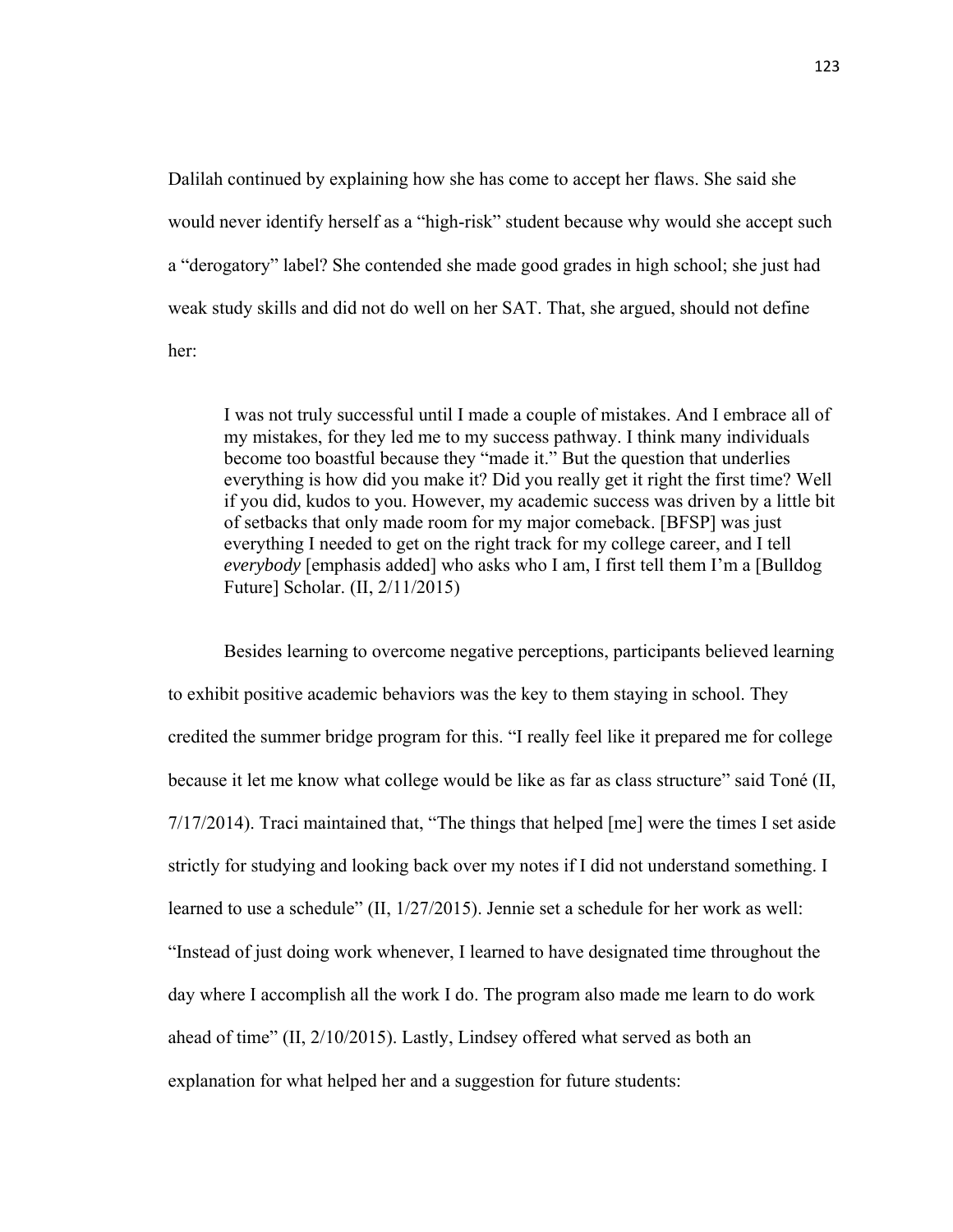Academic success in college is utilizing resources you come across during and after college. Always complete an internship before you graduate and do all that you can while in college. That's what I did. Join groups, clubs, and make teachers your friends because they can always help and guide you in the right direction. When you graduate all of these skills are prodigious qualifications for your career. (II, 9/7/2014)

### **Research Question 5: In What Ways, if any, did BSFP Help Participants Achieve Academic Success?**

### **Theme: Sky's the Limit**

 When asked if they were satisfied with their accomplishments, overwhelmingly participants said they were not. Many believed that they had yet to reach their full potential. They were asked about academic success, how they defined it, and whether they had achieved it. They had varying definitions. Some defined success as being able to remain in school until graduation. Some gave stock responses such as "doing the very best you can as an individual," or "achieving the goals that you set." Others said it was learning to "prioritize" or having "time management" skills. The participants, however, did reach a consensus on whether they felt they had achieved individual success: No. The prevailing attitude among them was that they had more to accomplish and more to prove to themselves and to others. Johnston expressed this view:

 I have grown as a person both academically and socially from my high school years. But I feel like I could still do more. I look at how my GPA dropped by just a couple of points last spring. I feel like I could have done more, I could have done better. I could have set aside time or got more tutoring or got more help with certain things. I am proud of what I have gotten but at the same time I feel like I could still do better. (II, 7/16/2014)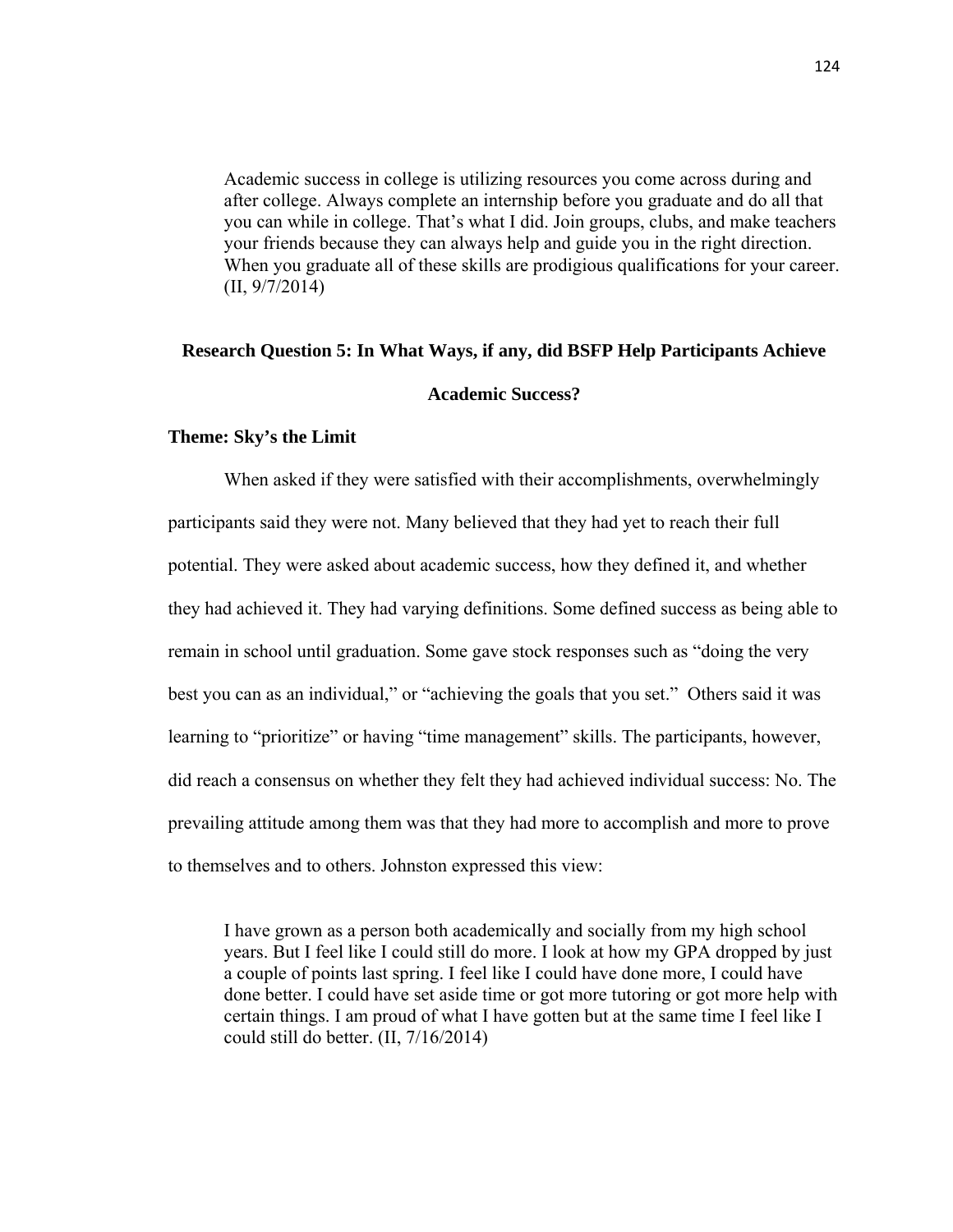Vivica had the same assessment of herself:

 You can always do more [and] go further. Personally, I would say if I set a goal this semester to make all Bs in my classes. I would not feel like I achieved academic success unless I would be making all A's in my classes instead of B's because if I can make Bs in my classes, B's are not that far from getting A's. And yeah it is going to take more work, but if that's what you want then you have to go get it. (II, 4/15/2014)

 Braxton also said he did not believe in remaining content. He said the key to academic success is not giving up when faced with adversity. Braxton should know. He has had numerous setbacks during his three years at A&M, most, he admitted, because of his own doing. Low SAT scores and failing grades in subsequent math courses in college prevented Braxton from declaring his major until the beginning of his third year in school. An aspiring engineer, Braxton did not have the requisite math scores to get into the program out of high school. Therefore, he had to apply to the school's engineering program after he enrolled. The determining criteria for him getting in: passing several advanced calculus courses with a minimum of a C. After several years trying, he finally passed the courses and was accepted into the program. However, he decided to change his major to applied technology, a program less rigorous than engineering but one that allows him to work in the area of his interest, robotics.

 There are no easy answers to say whether Braxton has achieved success. He has had wild inconsistencies with his grades. A review of his transcripts showed that from semester to semester his fluctuating GPA rose and fell like the peaks and dips on an EKG test. He had a 3.2 after his first semester. Two terms later he had a 1.09, followed by a 2.2. Two semesters after that, he had a 3.6, which he followed up with a 2.0 and a 4.0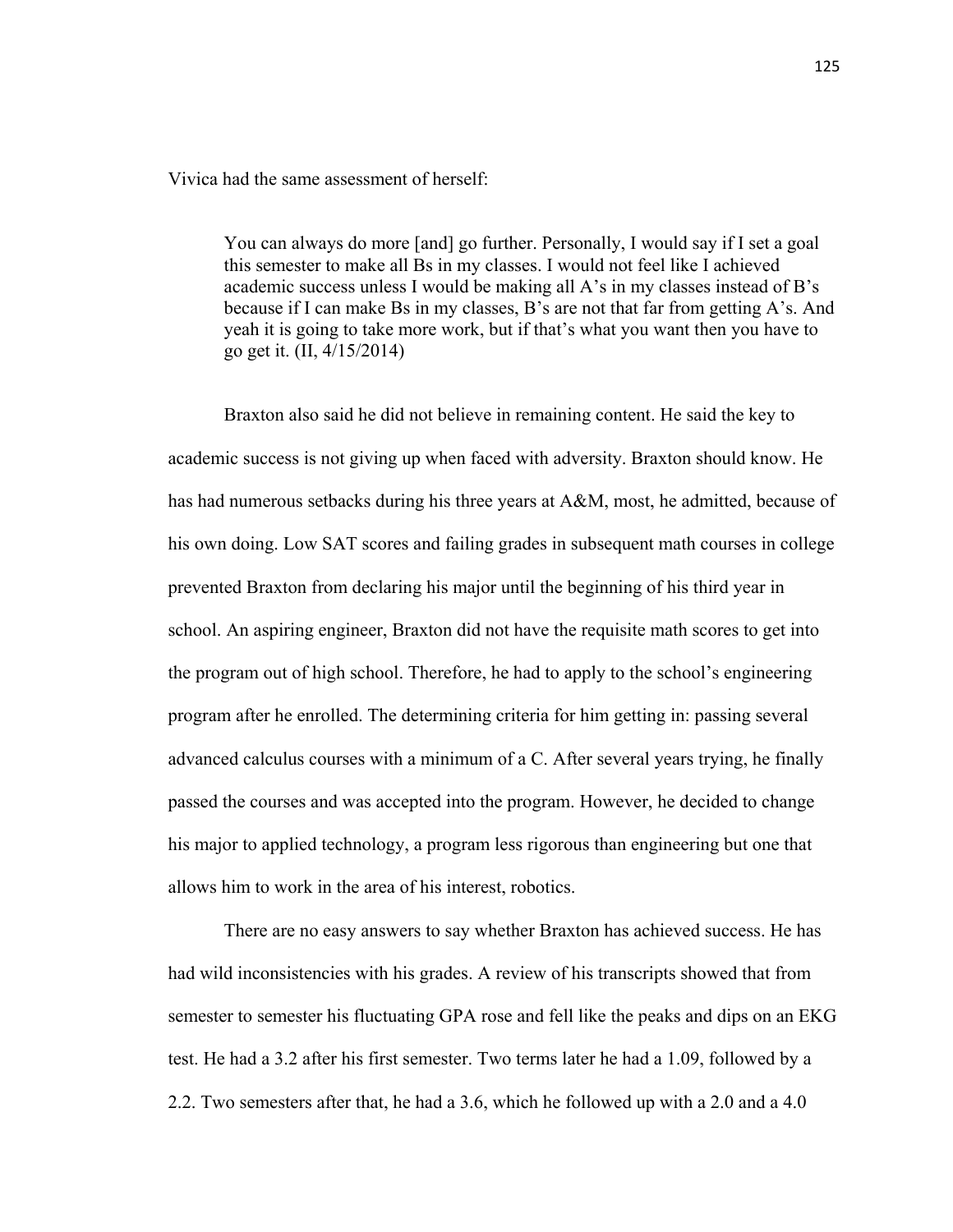respectively. Braxton said there were times when he struggled with coursework and others when he was more focused on extracurricular activities such as intramural basketball or participating in organizations than his academics. He shared this willingly because he said he has no regrets:

 Some classes you may not do so hot in, but it's a marathon; you have to persevere. You may not do well in every class. I can attest to that. I have failed classes, but it's about getting yourself back up and trying again and doing what you can changing up what doesn't work and finding out what does. It's you know what you did wrong the first time and correcting yourself. (II,  $7/21/2015$ )

In 2014, Braxton worked with BFSP as a residential counselor. He said he did so because

he wanted to give back to a program that helped him. He explained:

 I know one thing: BFSP saw something in me. They saw a good investment in me; I guess they believed in me and wanted me to do well. I felt like it was only right for me to want to give back. They gave me so much and experiences that others didn't [get]. I saw helping the next BFSP students come through as something important. So I tried to use what I learned and things that I saw that worked to my own advantage to help them achieve. That was important to me because [BFSP] didn't have to give me a chance. Just from that aspect, I wanted to help the program.  $(II, 7/21/2015)$ 

Tiana also worked as a residential counselor with Braxton. She too enjoyed the

experience and said it helped her view the program in a different perspective:

 Being a student was exciting. However, being a counselor was amazing! I mean there was some rocky times and whatnot but it was never anything I couldn't overcome. I had the opportunity to have a voice with other students and have an influence on them. I loved it. (II, 2/1/2015)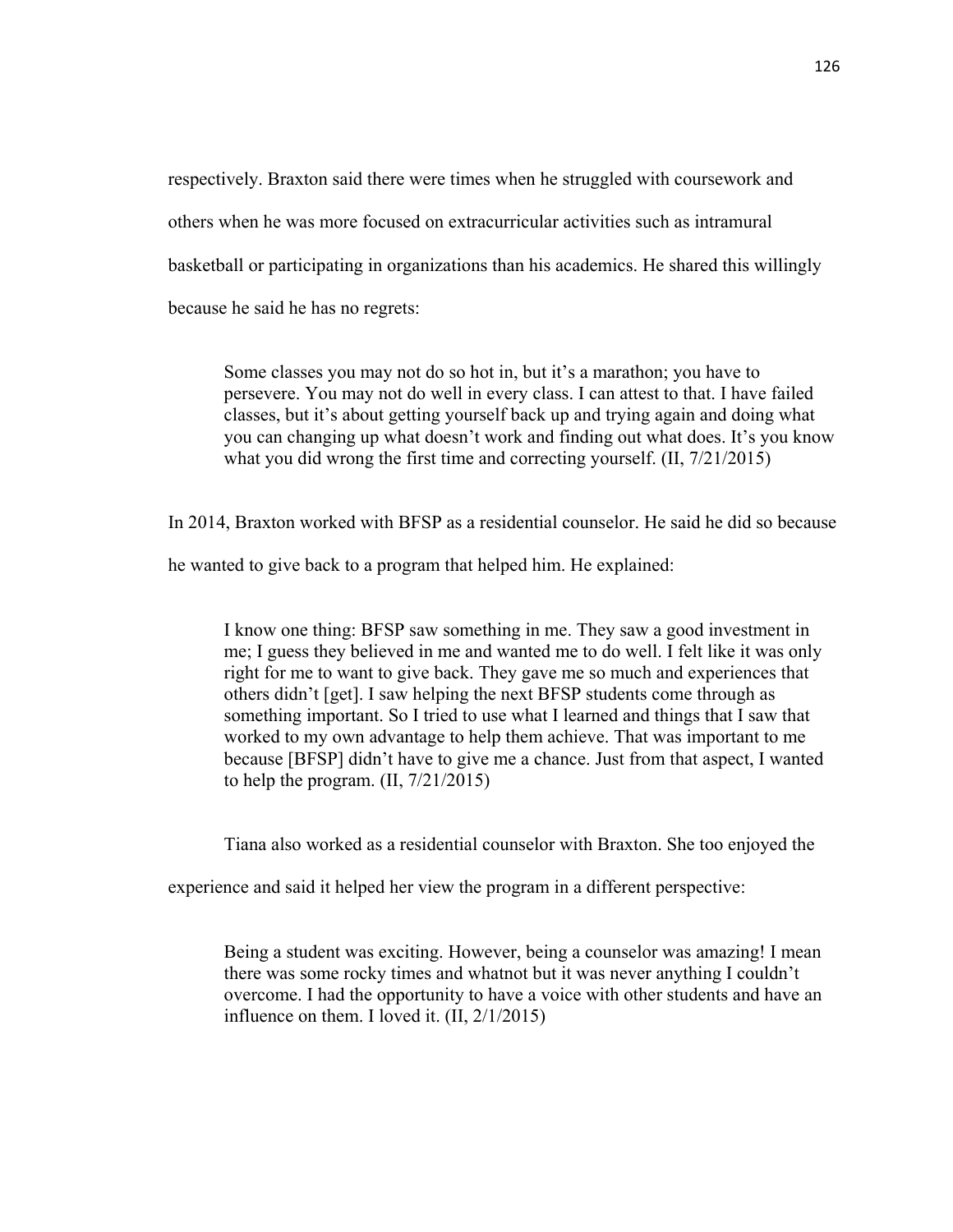Other participants reported that BFSP most helped in getting them to believe in themselves and in developing intestinal fortitude (i.e. grit) so they would not feel overwhelmed by challenges. They argued that success ultimately did not begin and end with grades; it was about how well a person responded to pressure. Tiffani reiterated this point in the following comment:

 Academic success to me is not all about getting the A's or the B's as long as you did your best and put forth the best effort. For me, it's giving your all to something and not letting anything stop you from getting in the way of your goals. Being a part of [BFSP] has helped me and it matured me. It showed me that even though it might get hard, don't give up. All the hard work in [BFSP] was worth it. (II, 7/18/2014)

Traci's comment supported Tiffani's assertion:

 The program taught me about achieving your own personal goals and going beyond those goals because by doing so I believe that you are proving your worth and intellectual capabilities in academics, which is an area where not many people excel in. (II, 1/27/2015)

Mikayla offered the same insight about the role BFSP played in her success. She

said that the program changed how she perceived herself. She had negative self-

perceptions prior to college, in part because of how she viewed school. She doubted her

abilities and that in turn caused her to hate school. She described her transformation:

 If you can study and apply yourself and communicate with professors you will have success in college. I think I exceeded my expectations from where I was when I started college. Without BFSP, I never would have thought I would have graduated cum laude. In my mind, I knew I was going to graduate. I knew some people I went to high school with who did phenomenal in high school, I mean graduated with honors and everything, but went to college and graduated with lower grades than me. And it wasn't because they were hanging out partying, it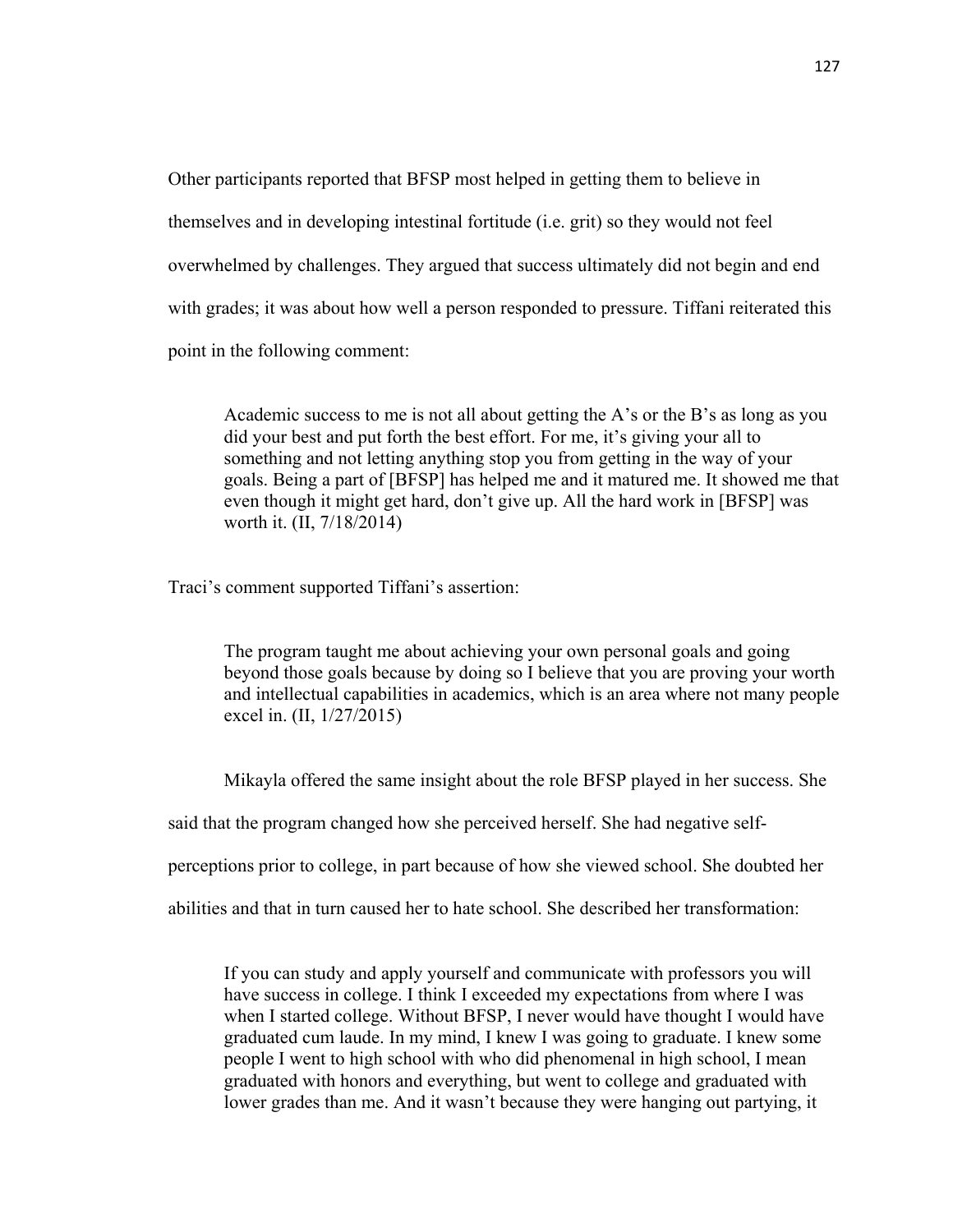was just because they weren't used to studying as much and putting in the hard work. (II, 7/8/2014)

Bobby reached the same conclusion about himself. He had a "pull yourself up by the

bootstraps" mentality about achieving success.

 [The program] instilled a mindset of achieving the goals that you set yourself. Everyone wants to do great things and have a high grade point average. But [the program] taught us that academic success is about setting goals and being able to meet them. In general, we won't be given anything so you have to work hard for it. (II, 7/11/2014)

Toné felt the program not only influenced her academically, it made her to learn

to communicate with other people, particularly when in need of help. She tried to instill

that in other students when she worked as a peer tutor:

 It is okay if you're struggling with a subject; you can ask for help. Like I struggled in high school with math. I also struggled in college with math because out of a hundred and something credits I have on my transcripts I only have four C's and two of those C's are in math. What I should have done was went and got some type of tutoring and assistance when I needed it. (II, 7/17/2014)

In regards to her time in the program, she said:

 If I could do it all over again I would. And I recommend that anyone else considering it to do it also. I really feel like it prepared me... Even though there were not as many people in the [summer bridge] classes as others, the expectations of instructors were high and those standards made you improve. (II, 7/17/2014)

Not all participants thought BFSP had a significant effect on their academic

performance or their success in college. When asked in what ways, if any, BFSP played a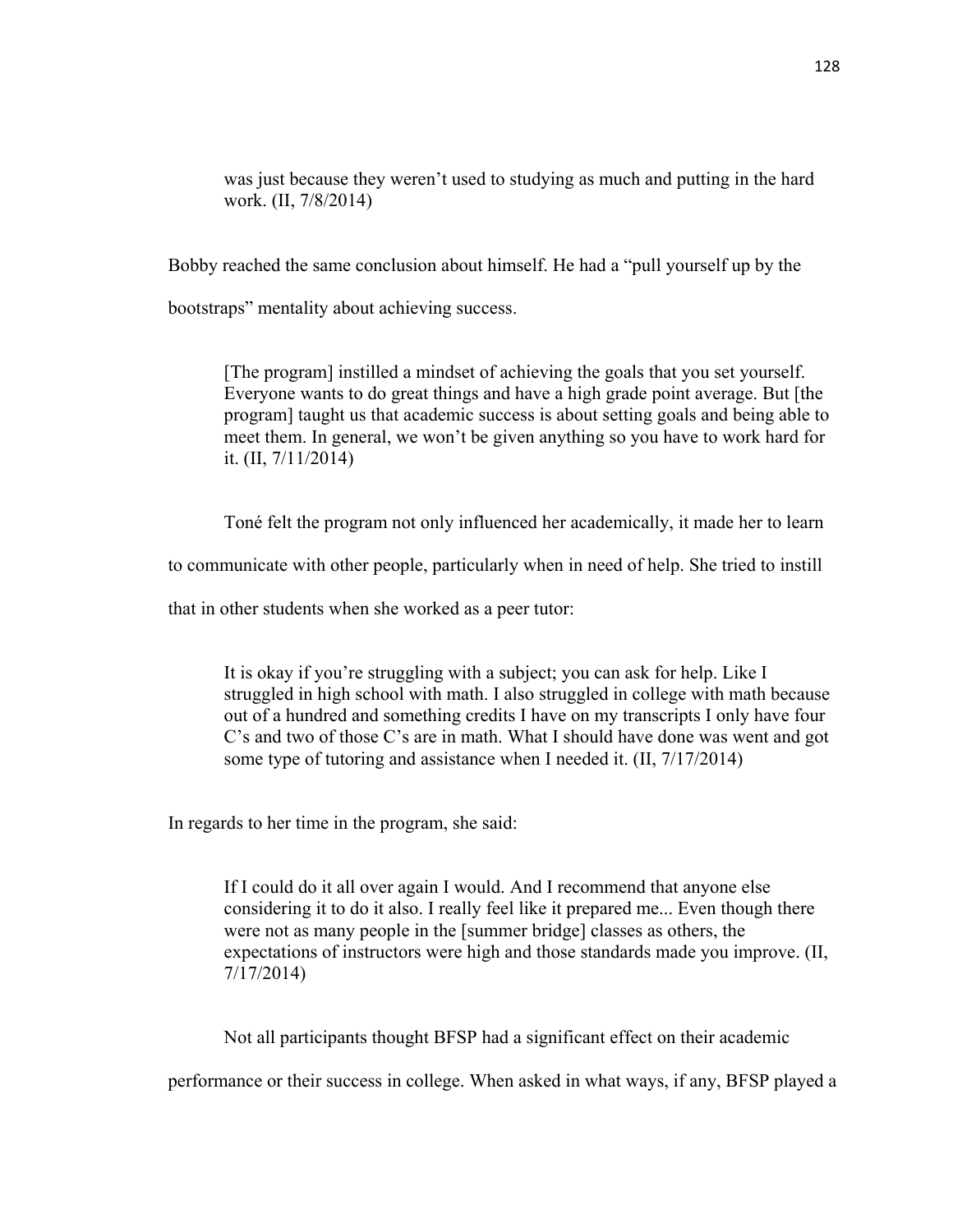role in her academic success Vivica responded, "I want to say yes it did, but I can't really give a detailed answer. It did, but it didn't" (II, 4/15/2014). Again, Vivica served as an outlier. She explained that the program was helpful in giving her a foundation for college and in getting acclimated to the campus. However, she said her attitude about studying had not changed since being in the program nor had she overcome her proclivity for procrastination. At the time of Vivica's interview, she acknowledged that she had a fivepage sociology paper due the following morning – one that she had not started. "Handling all my classes and all the work, my procrastination doesn't help at all. I am trying to work on that"  $(II, 4/15/2014)$ .

#### **Summary**

 This chapter included a review of the research findings for this case study. The chapter began with an overview of the themes and subthemes that emerged from participant interviews, field notes, observations, and a review of documents related to the case study. In addition, I showed the relationships between the research questions and the themes and subthemes. Excerpts from participant interviews were used to show those connections. The interviews revealed that the participants saw a connection between their time spent if the summer bridge program and the success (e.g. graduating college, maintaining high GPAs, serving in leadership roles on campus) they had in school. Moreover, most of them believed the program instilled in them a work ethic to study harder, manage their time wiser, and seek assistance when needed. The interviews also revealed going through the program caused many of the participants to reevaluate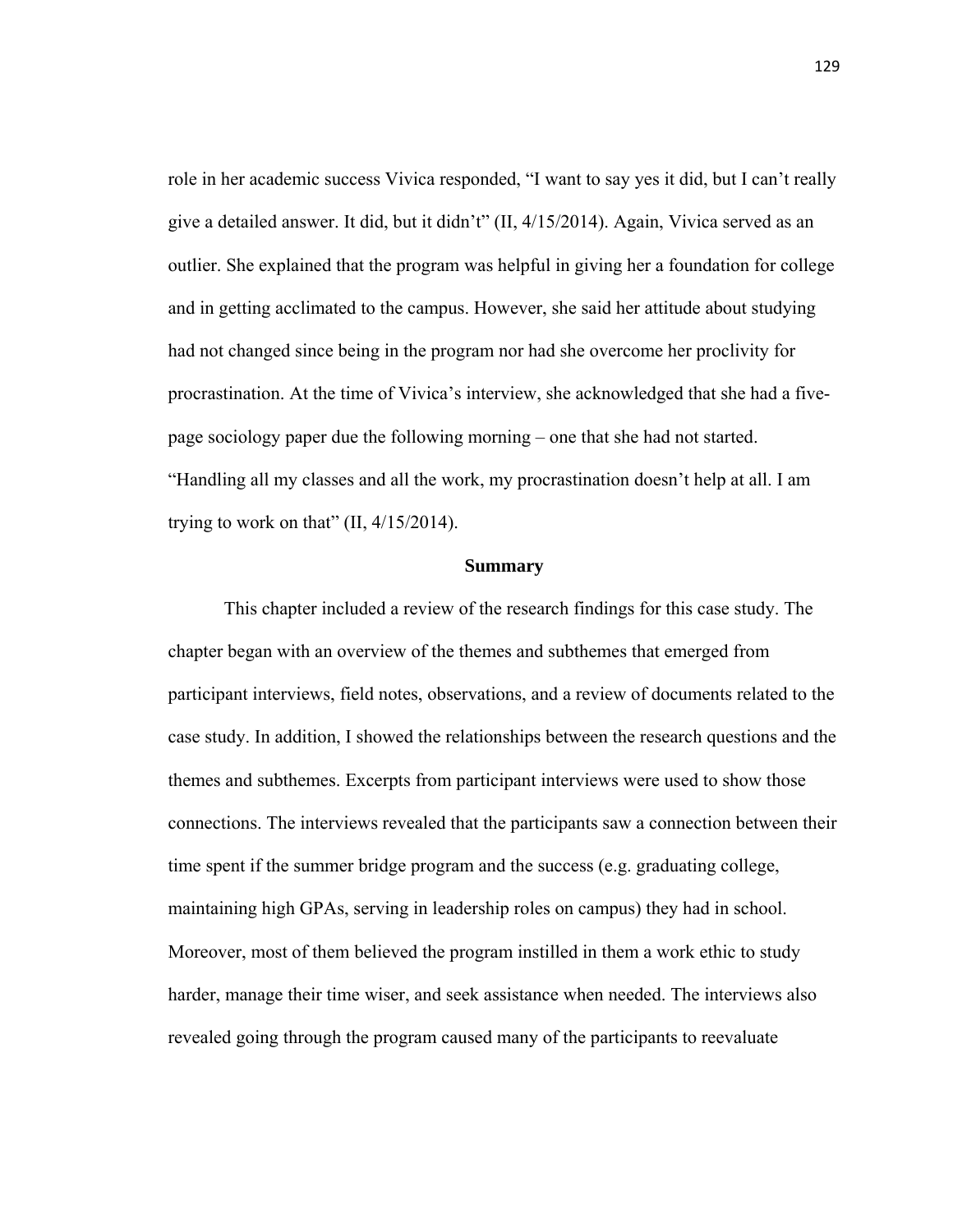themselves and gain greater confidence in their abilities. Lastly, despite accomplishing their goals, the participants reported that they were not satisfied with their achievements.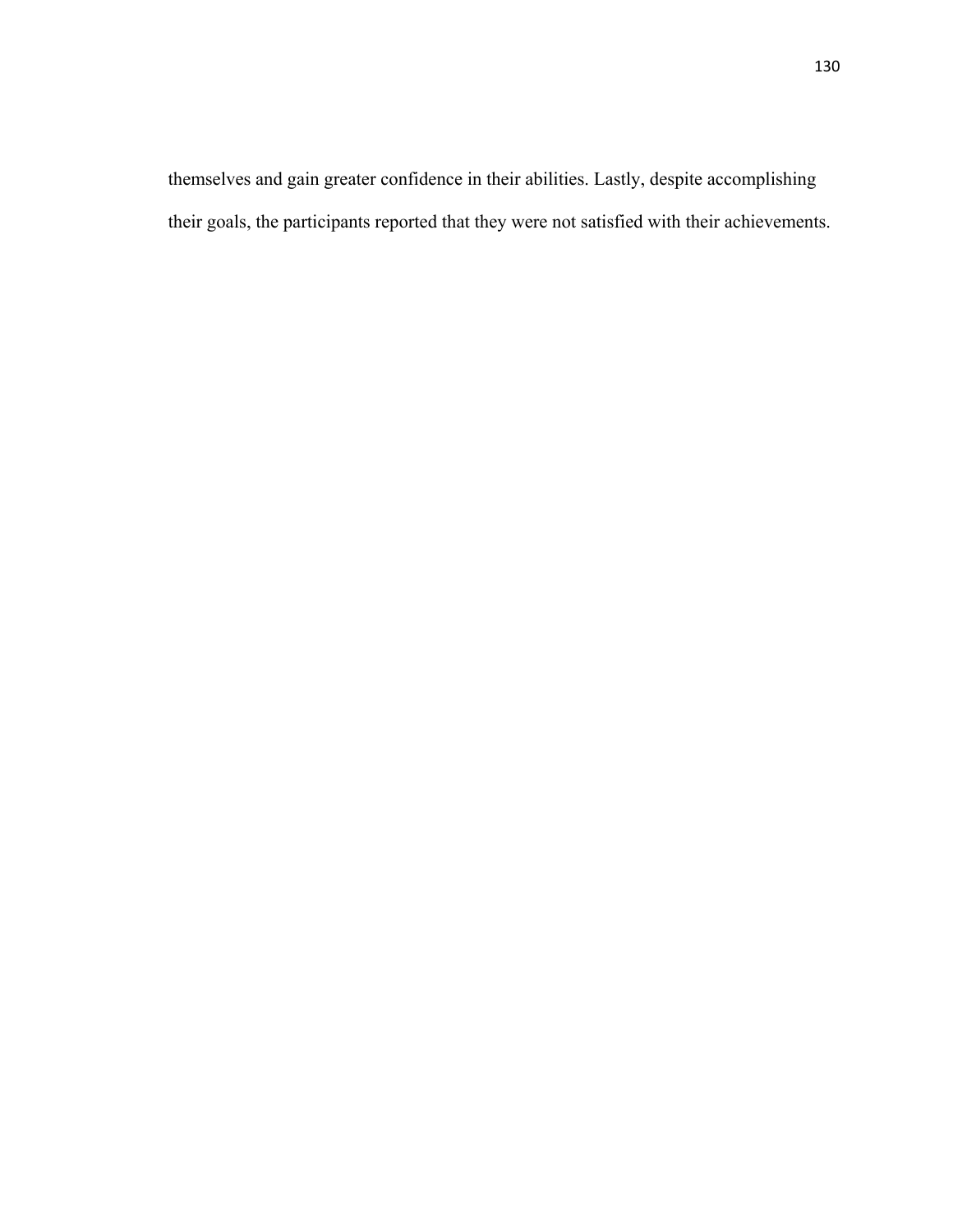### **CHAPTER V**

### **INTERPRETATIONS, IMPLICATIONS, AND CONCLUSIONS**

The purpose of this qualitative case study was to evaluate a six-week residential summer bridge program at a historically Black college and investigate participants' views about their experiences in the program. This was done to discern their perceptions of the program and to uncover what effects, if any, the program had on their postsecondary participation, their academic development, and their ability to persist. Known as the Bulldogs Future Scholars Program, or BFSP, the program is for students labeled "highrisk" by A&M College. The university deemed the participants "high-risk" because they were in the lowest ten percent of admitted first-year students either because of low standardized test scores or low high school GPA. Although the program is open to instate students of all backgrounds, it mainly attracts first-generation minority students. Thus, the participants in this study were Black and Hispanic first-generation college goers. Through the interpretive lens of anti-deficit achievement, I tried to determine which intervention methods and program components, if any, aided in the college trajectory of the research participants.

Harper (2010, 2012) originally developed the anti-deficit achievement framework as part of his study on Black male persistence and success in higher education. He based the framework on decades of research on Black males in education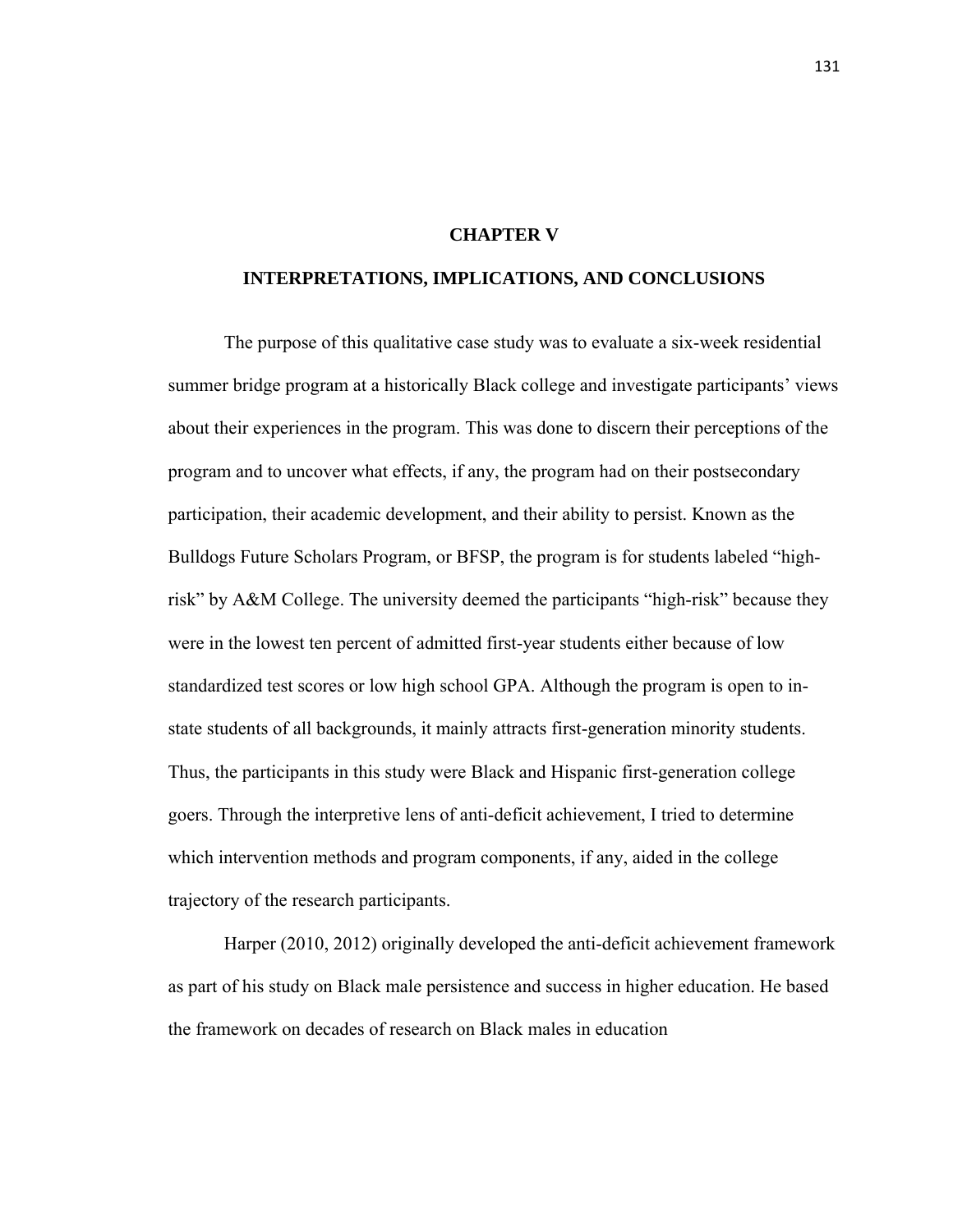and on "theories from sociology, psychology, gender studies, and education" (Harper, 2012, p. 5). The following table is a modified version of Harper's. Like the original, this model included questions that researchers could explore to better understand how underprepared students who participated in BFSP successfully navigated their way to college, through the summer bridge program, and toward degree attainment. The research questions, which are included within the framework, focused on three pivotal points in the lives of the research participants: their pre-college aspirations, their time in the summer bridge program, and their time in college after completing the program. In addition, the research questions attempted to uncover how BFSP influenced study habits, the use of campus resources, academic performance, educational experiences, and persistence among the study participants.

### **Table 4**

| <b>Anti-Deficit Achievement Framework with Research Questions and Themes</b> |  |  |  |  |
|------------------------------------------------------------------------------|--|--|--|--|
|------------------------------------------------------------------------------|--|--|--|--|

| <b>Pre-college Readiness</b>                                                                                                                                                               | <b>BFSP</b>                                                                                                                                                                                           | Post-BFSP                                                                                                                                                      |  |
|--------------------------------------------------------------------------------------------------------------------------------------------------------------------------------------------|-------------------------------------------------------------------------------------------------------------------------------------------------------------------------------------------------------|----------------------------------------------------------------------------------------------------------------------------------------------------------------|--|
|                                                                                                                                                                                            |                                                                                                                                                                                                       | <b>Success</b>                                                                                                                                                 |  |
| <b>Motivational Factors</b>                                                                                                                                                                | <b>Summer Bridge Experiences</b>                                                                                                                                                                      | <b>College</b><br><b>Educational</b><br><b>Experiences</b>                                                                                                     |  |
| How were aspirations for<br>postsecondary education<br>cultivated among<br>participants prior to<br>enrolling in the Bulldogs<br><b>Future Scholars summer</b><br>bridge program?<br>Theme | What do BFSP participants feel<br>helped them stay motivated while<br>completing the summer bridge<br>program?<br><b>Themes</b><br>I.<br>Lean on Me<br>A. Uncertainty<br>B. Being Part of a Community | How do BFSP<br>students manage to<br>persist, despite<br>transition issues,<br>stereotypes,<br>academic<br>underpreparedness,<br>and other negative<br>forces? |  |
| A Brighter Tomorrow                                                                                                                                                                        |                                                                                                                                                                                                       |                                                                                                                                                                |  |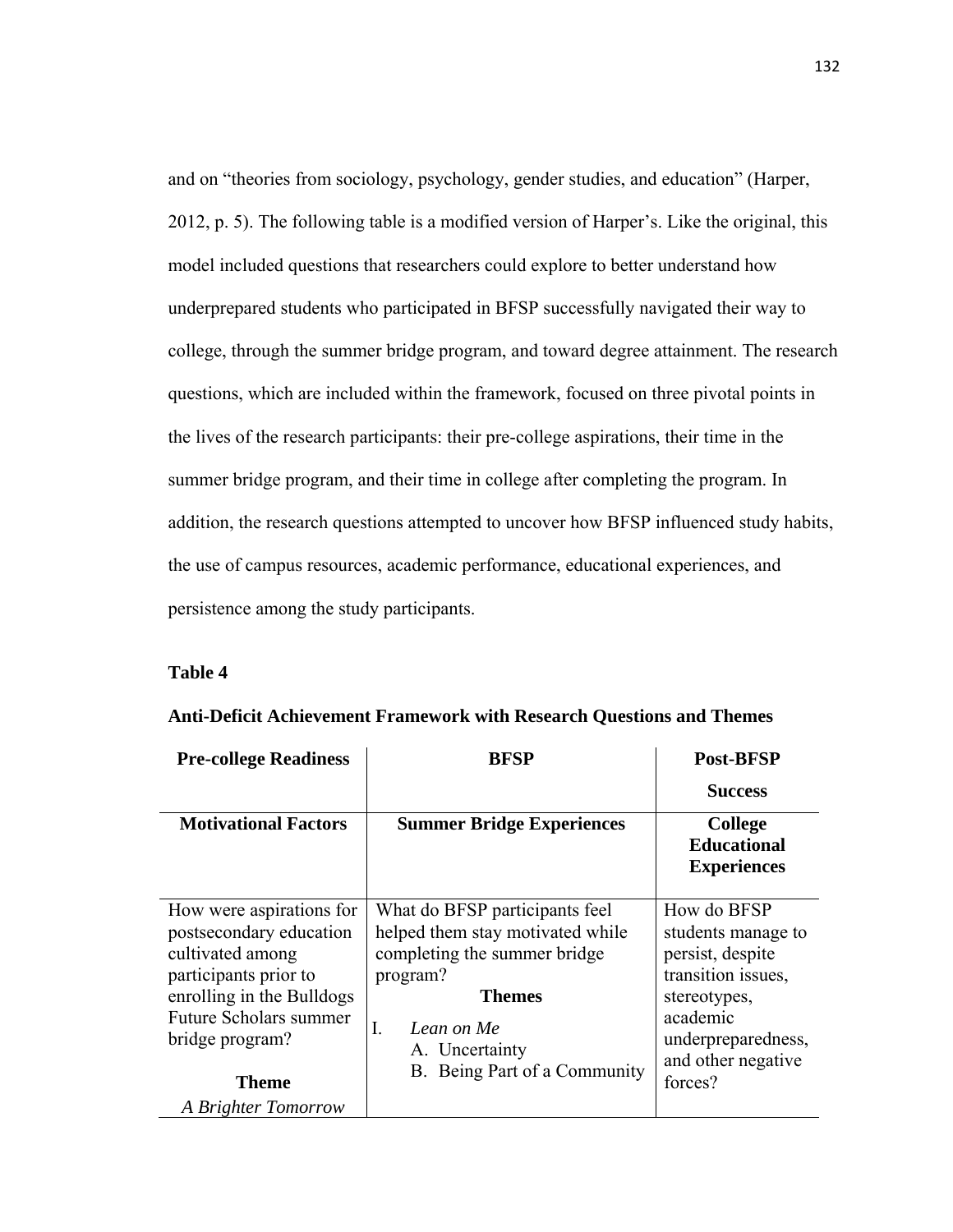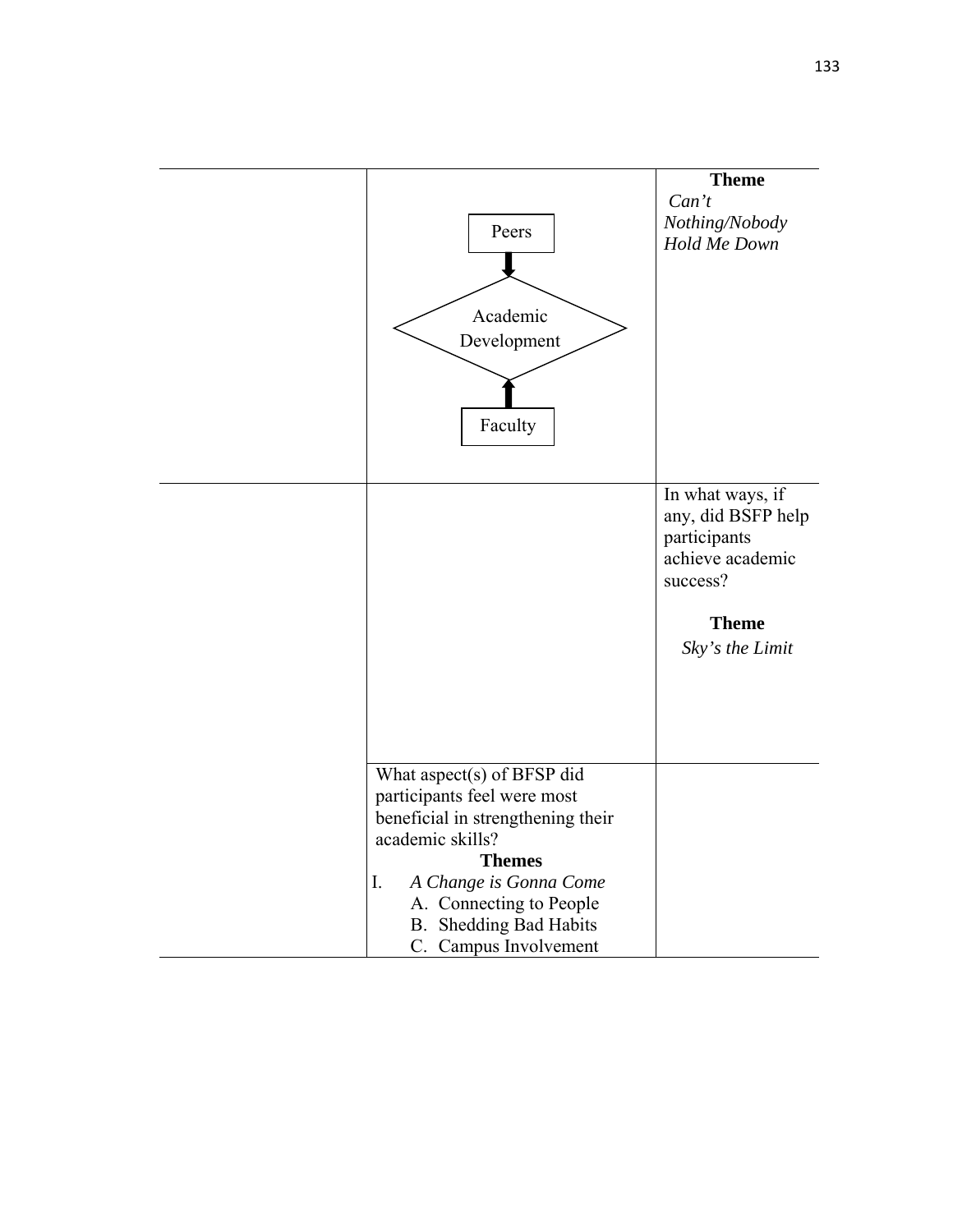The research questions were answered from interview data, field notes, observations, and a review of archival documents as reported in Chapter 4.

# **Research Question 1: How were Aspirations for Postsecondary Education Cultivated Among Participants Prior to Enrolling in the Bulldogs Future Scholars Summer Bridge Program?**

#### **Theme 1: A Brighter Tomorrow**

 All but one of the study participants reported that they had college aspirations prior to participating in the summer bridge program. Makayla was the only participant who expressed low motivation to attend college prior to enrolling in the summer bridge program. Despite that, she would eventually become the highest achieving student in her summer bridge cohort and later graduate with honors. How did this happen? Research showed that Makayla's transformation, though seemingly sudden, was not entirely surprising. When students, particularly first-generation and historically underserved students, felt a sense of belonging in school, took part in learning communities, and/or participated in high-impact academic programs, their educational and social engagement increased (Jehangir, 2010; Kuh, 2008; Soria & Stebleton, 2012). BFSP incorporated elements of high-impact practices (e.g. learning communities, first-year seminars, and common intellectual experiences).

 Makayla initially was not highly motivated to attend college because her previous educational experiences eroded her confidence, which caused her to dislike school. What this study cannot determine definitively is whether Makayla was a statistical anomaly or if she always possessed the capabilities to succeed but just needed help developing the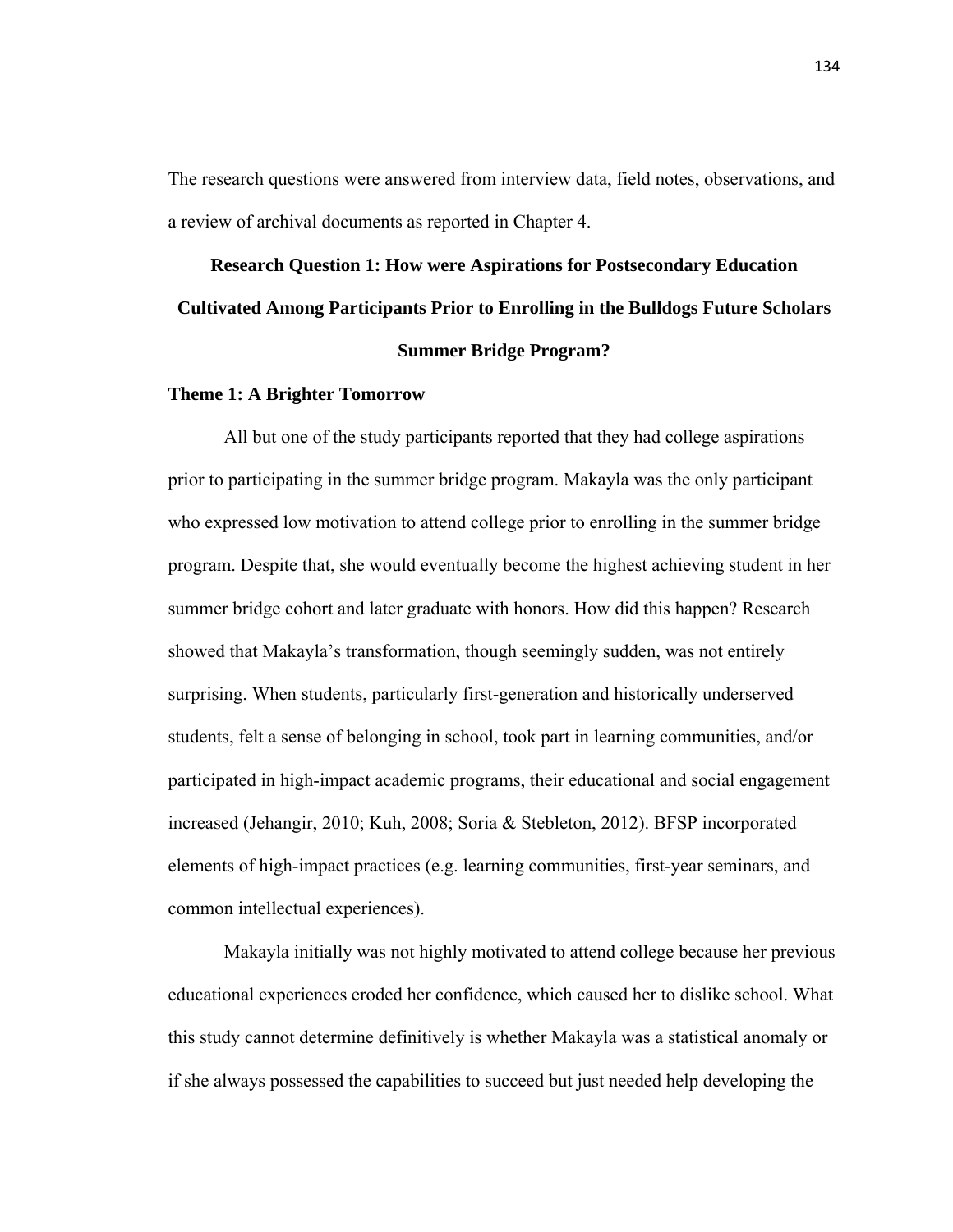confidence and foundational skills to perform well in college. This is a question that surrounds all the study participants.

 As noted in Chapter 4, two participants – Jennie and Lindsey – said they were unsure if they would be able to attend college because of their poor grades in high school. Lindsey chose to participate in the program because it was her only way of getting accepted into A&M College, the school she had desired to attend throughout high school. Several others – Bonita, Dalilah, and Makayla – reported that they were not confident in their abilities to handle the coursework in college. The candor of these participants was revealing. It indicated that they doubted their abilities and perhaps placed unwarranted limitations on themselves coming into the program. Overwhelmingly, though, the participants wanted a postsecondary education despite their admitted academic weaknesses. As first-generation minority college students, the participants needed to develop time management skills, self-motivation, positive study habits, and the ability to prioritize goals to do well academically (Byrd & Macdonald, 2005; Reid & Moore, 2008).

 The participants frequently cited the reason to establish careers with well-paying jobs and to have more opportunities as desires for pursuing postsecondary degrees. However, their responses varied when asked why they chose to attend A&M College. It should be noted that A&M was not the first or even the second college choice for a third of the participants. Bobby indicated that he only chose  $A\&M$  – his second choice – because of its location (it is approximately 40 minutes from his home). He initially wanted to attend a school three hours away but decided to stay close to home so he could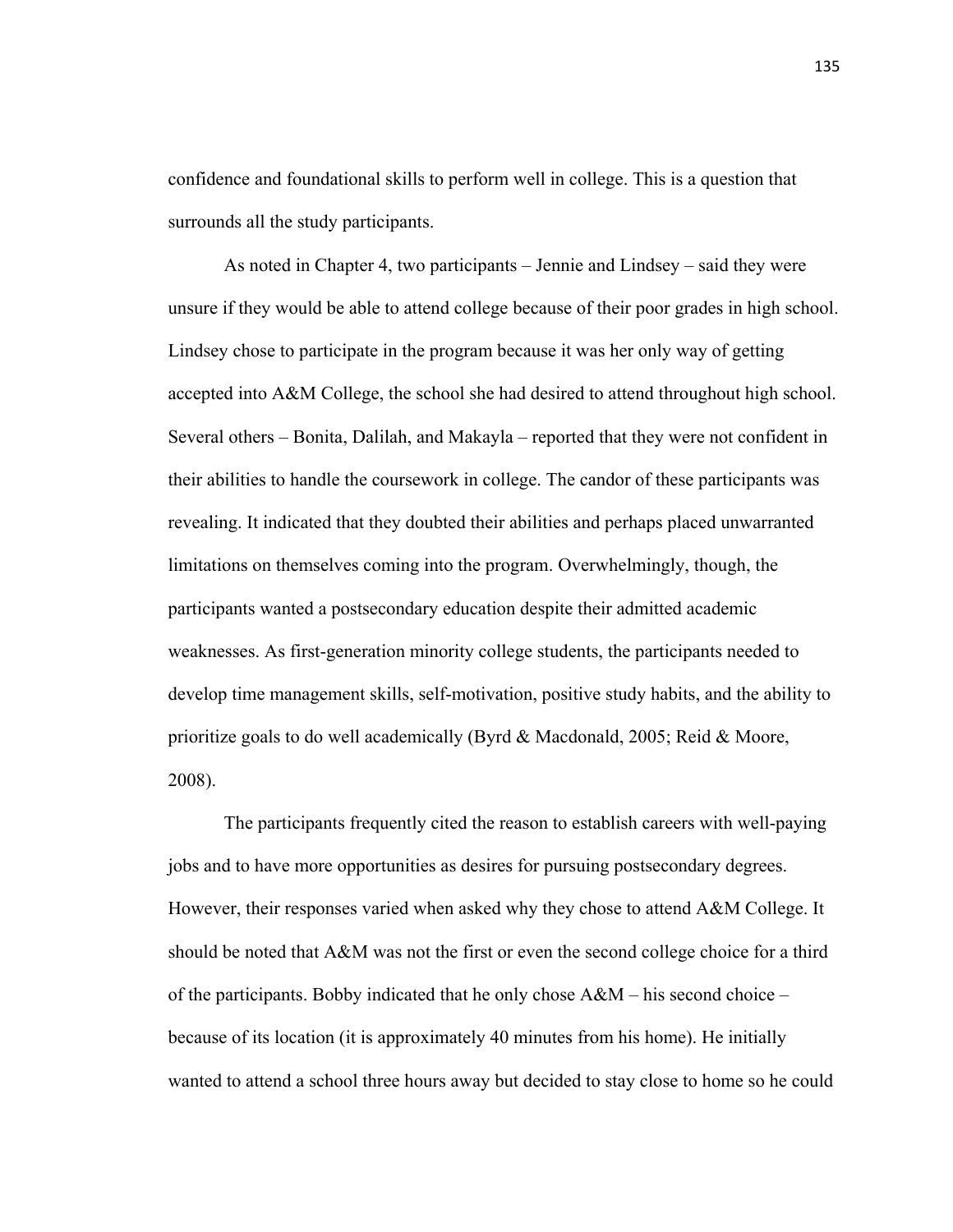be near his mother. He did not decide to attend A&M until late May of 2013 and as a result was waitlisted for the summer bridge program. Although this decision seems to have worked well for Bobby, some researchers argued that it could have been a potential mistake, one in which first-generation and historically underserved students often make. Choy (2001) as well as Horn and Nevill (2006) both maintained students from those groups often choose a college that is the wrong fit for them because of an institution's proximity to where they live.

 For Braxton, A&M was his third choice. The two schools he wanted to attend ahead of A&M were large, predominately White institutions, one with a nationally ranked engineering program and the other, which is one of the top research institutions in its region. Both schools denied him, but Braxton does not have any regrets. Johnston also had A&M buried deep on his college list. He claimed that A&M was his "third or fourth choice" (II, 7/16/2014). Although some participants may have wavered in their decisions to attend A&M, no one was more adamant about not attending the school than Makayla. She explained her reasoning:

 … I got to my junior year in high school and my grades were okay to get into somewhere, but I didn't set myself up where I could get into anywhere good. I didn't think about it then. I didn't care; I just wanted to pass and get by. So, I applied to [A&M College] and [A&M College] denied me. I applied to [Western] and I got approved for [Western]. So, I said oh whatever; I got in somewhere and it's not a two-year college so that's fine with me and it's away from home and I wanted to be away from home. Well, [A&M] sent me a letter in the mail saying if I completed this program I could go here. I was like, oh I don't want that! I read the letter and I threw it in the trash. Then my mother went and took it out the trash because she saw me throw it in the trash. She was like but Mikayla. I was like, I'm going to [Western], [A&M] denied me the first time; I don't like being denied anything. I went and threw it the trash again and she went and took it out the trash and read the letter again because she gave it to me after she read and I read it and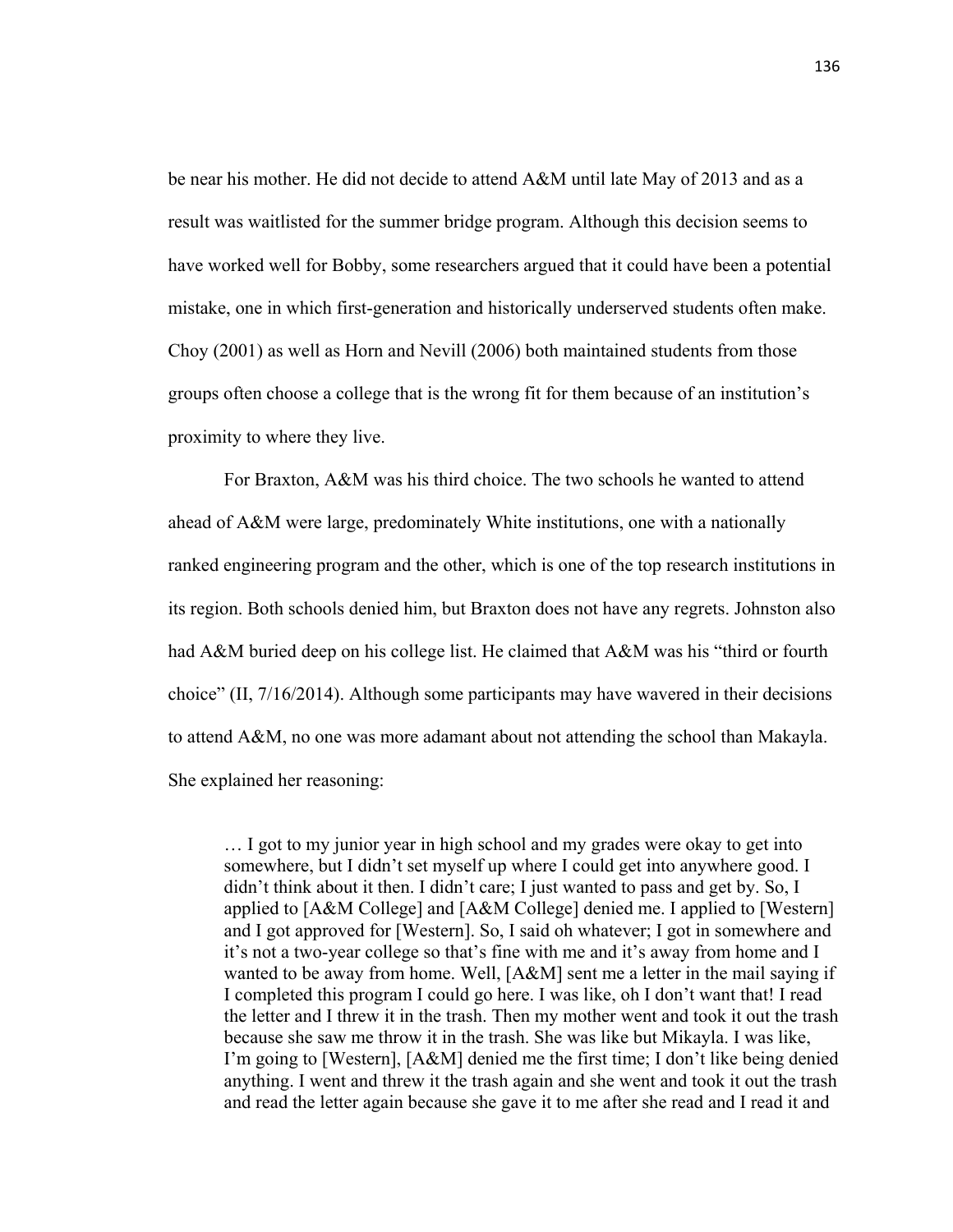was like, oh, please! So I threw it out. Then she picked it up, read it and I was like momma no and she was like just go and try it and if you like the environment, you might change your mind. (II, 7/8/2014)

 At her mother's insistence, Mikayla attended A&M instead of Western, which has a similar bridge program to A&M's. There is no way of knowing if Mikayla would have been successful at Western. What is clear is how Makayla and her mother's interaction fit into the broader landscape of educational research. Freeman and Brown (2004) postulated parents of first-generation African-American students often encouraged their children to attend college because they want them to get more education than they did. By doing so, parents hope that a college degree will help eliminate economic barriers for their children (Freeman & Brown, 2004). Although this is noble, Freeman and Brown (2004) found that first-generation African-American students in this situation often had difficulties developing self-motivation and avoiding negative role models because they felt they lacked parental support and guidance. Makayla offered a critical assessment of her mother's inability to motivate her to do well in high school:

When I would come home and tell her I got an F or a D, she would be like oh, well make sure you do better the next time. She wasn't too, too, strict on my grades. She'd just be like do better the next time. The next was better, better enough for me to pass. (II, 7/8/2014)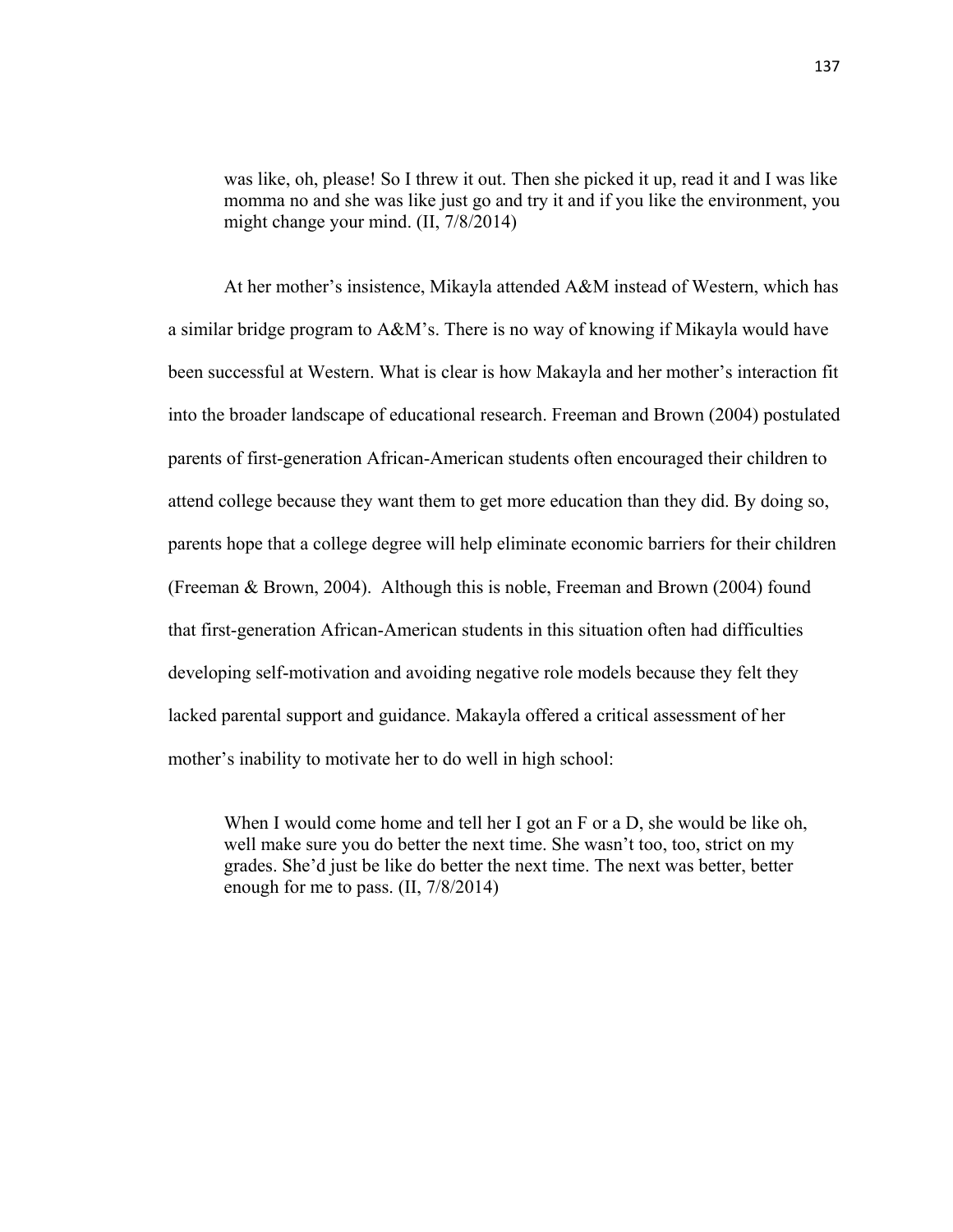## **Research Question 2: What do BFSP Participants Feel Helped Them Stay Motivated While Completing the Summer Bridge Program? Theme: Lean on Me**

 Each study participant reported that being around other students from similar backgrounds striving for the same goals helped increase motivation levels. This happened despite some of participants not liking some of their cohort members. "You do see everybody everyday and sometimes you do get tired of seeing the same old people and sometimes they have attitudes" Braxton said (II, 7/21/2015). In fact, most of the participants said it was difficult being around their cohort members after several weeks in the program. The participants agreed the constant interaction with one another over time and the strict regulations were weaknesses of the program. The former revelation contradicts what the participants said in regards to being around peers helped them form a support system. What the participants are really saying here is that the two are not mutually exclusive. Although they enjoyed coming together and meeting new people and even helping other cohort members while in the summer bridge program, they eventually became bored with seeing and interacting with the same people every day for six weeks.

 That disclosure does not diminish the fact that the participants learned to lean on their peers for emotional and academic support. The idea that some participants may not have liked everyone in their cohort or knew of cohort members who disliked one another is analogous to how people operate in group dynamics whether in school, on a job, or on a sports team. Personality clashes and minor interpersonal conflicts notwithstanding,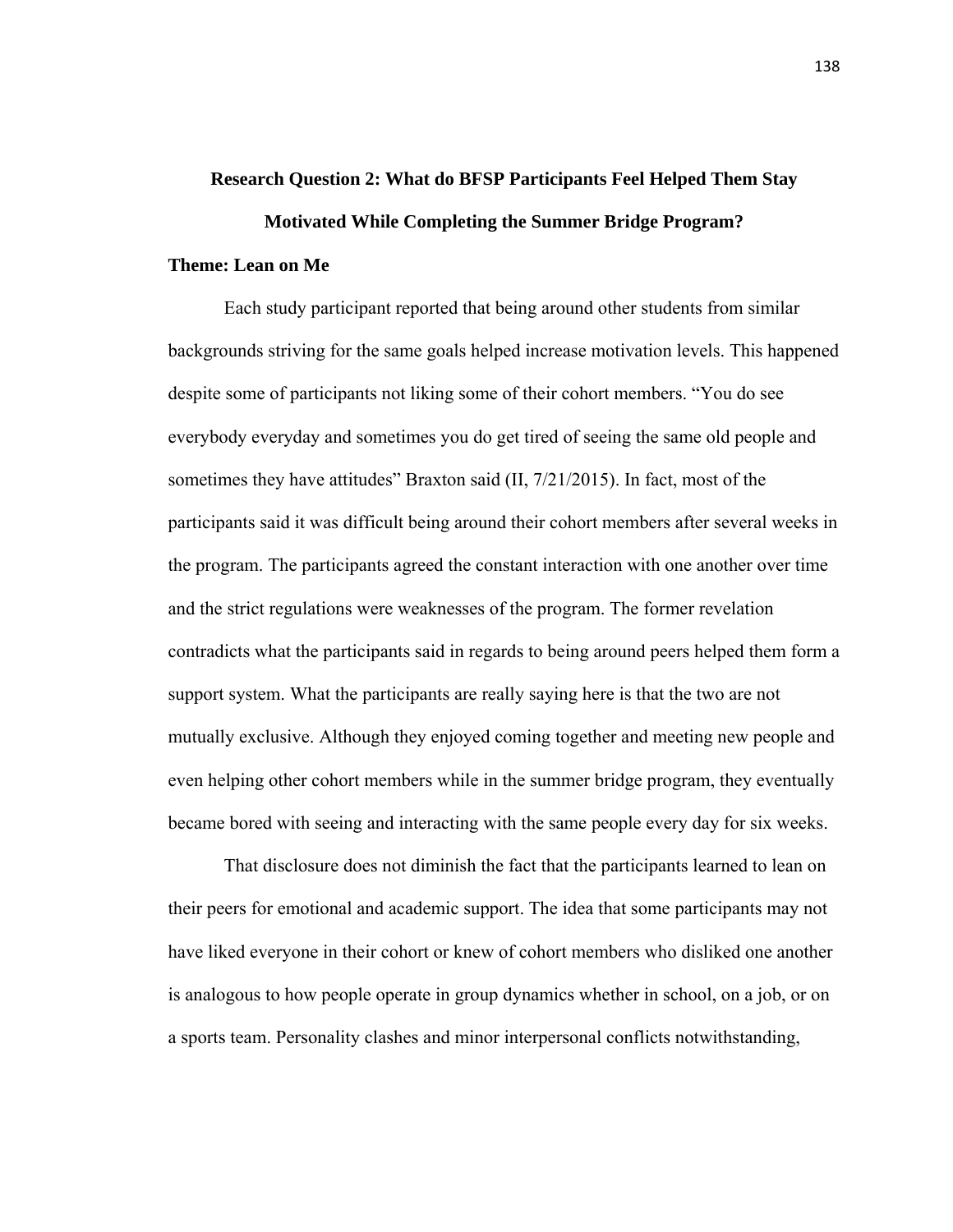people are often able to set aside minor differences to achieve common goals. For BSFP participants, the goals were increasing their college readiness and earning higher grades.

 Dennis, Phinney, and Chuateco (2005) posited peer support for first-generation college students was instrumental in raising achievement and improving persistence rates. In their longitudinal study of Hispanic and Asian students at a West Coast university with a predominately minority population, Dennis et al. (2005) examined several issues affecting students including peer support and they ways it influenced grade point averages and how students handled college-related issues. The study revealed a moderate negative correlation between students' lacking peer support and their college GPA (*r* = −.30) and their ability to adjust to college (*r* = −.38) when controlling for ethnicity, SES, gender, and high school GPA (Dennis et al., 2005). Although the correlations were not strong, taken together, their findings indicated that the lack of peer support negatively influenced GPA and college adjustment (Dennis et al., 2005). The study conducted by Dennis et al. may not be generalizable to the BFSP population as it took place at a different institution with different types of students. They do share the commonality, however, of being first-generation college goers. It would not difficult to surmise then that they would face some of the same struggles and challenges, which supports the hypothesis that peer support was crucial in helping the BFSP study participants earn higher grades and persist in school.

 **Subtheme 1: Uncertainty***.* Participants' perceptions of their academic abilities prior to college fell into four distinct categories: poor, mediocre, good, and excellent. Three of the participants – Mikayla, Lindsey, and Jennie – categorized themselves as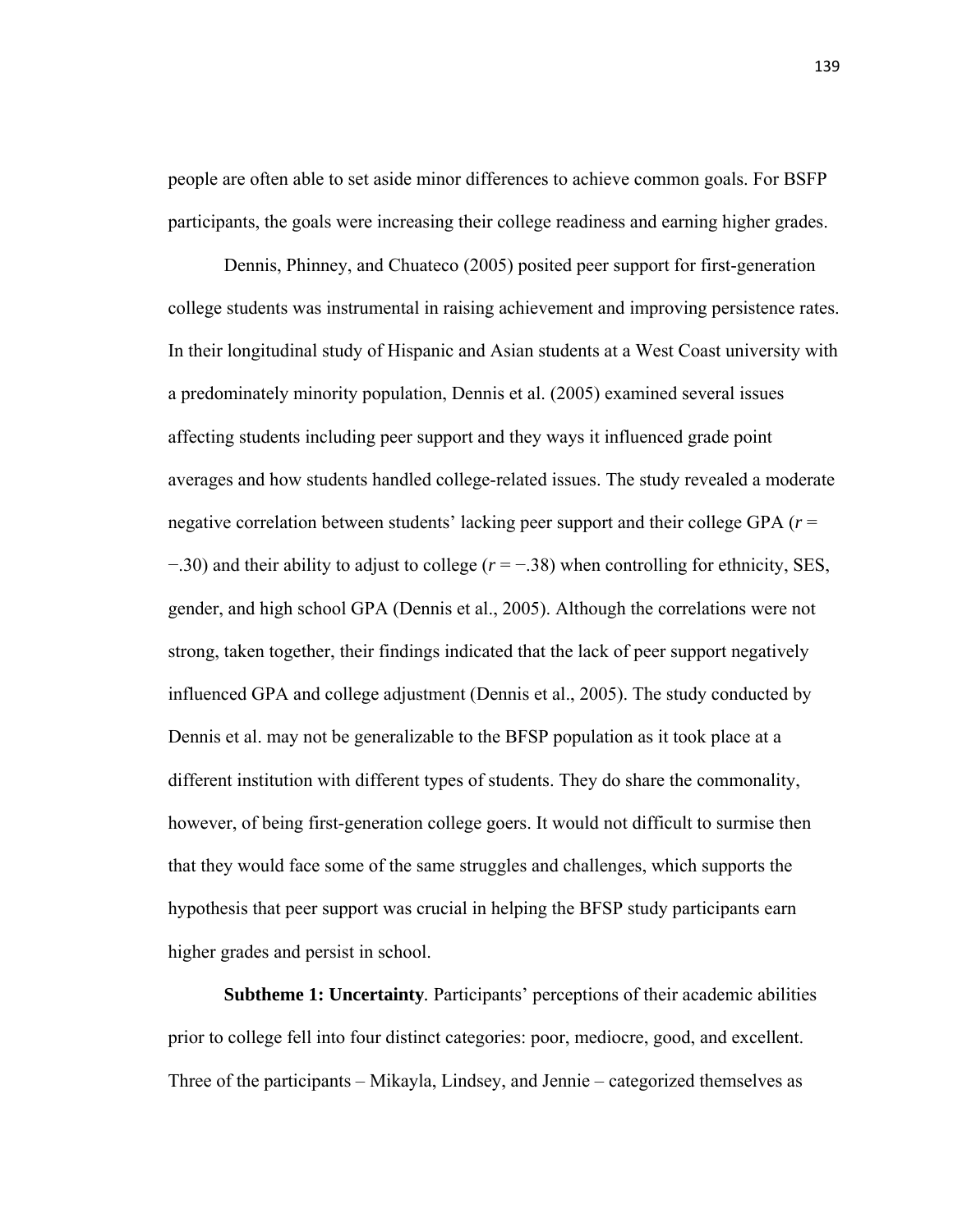weak students before they arrived at A&M. Three others – Traci, Bonita, and Vivica – identified themselves as subpar while five –Bobby, Braxton, Dalilah, Johnston, and Tiffani – thought they were strong academically despite an occasional struggle in a difficult course. Toné and Frederick, who were coincidentally in the same summer bridge cohort, described themselves as excellent high school students. The participants' perceptions were largely influenced by their grades. The students in the first group reported that they barely had above 2.0 grade point averages. The majority of the participants in the other groups reported having above 3.0 GPAs, though it should be noted that the researcher could not verify the accuracy of that information.

 The way participants viewed themselves prior to college is important for several reasons. For those who already thought they were weak academically, it seemed to buttress their belief that would also struggle in college. Although participants in the other categories had higher opinions of themselves, almost all of them also reported feeling anxiety, stress, and uncertainty in how they would fare in the bridge program and later in college. The two outliers were Johnston and Toné, who both maintained that they never doubted their abilities or had any fears while in the program. In this regard, all of the students displayed varying levels of self-efficacy. Their thoughts and beliefs affected their motivation levels and influenced how they thought they would perform academically.

 Johnston and Toné's view of themselves as well as the participants who selfidentified as strong high school students raised a fundamental question: If these participants saw themselves as academically sound then why did the university see them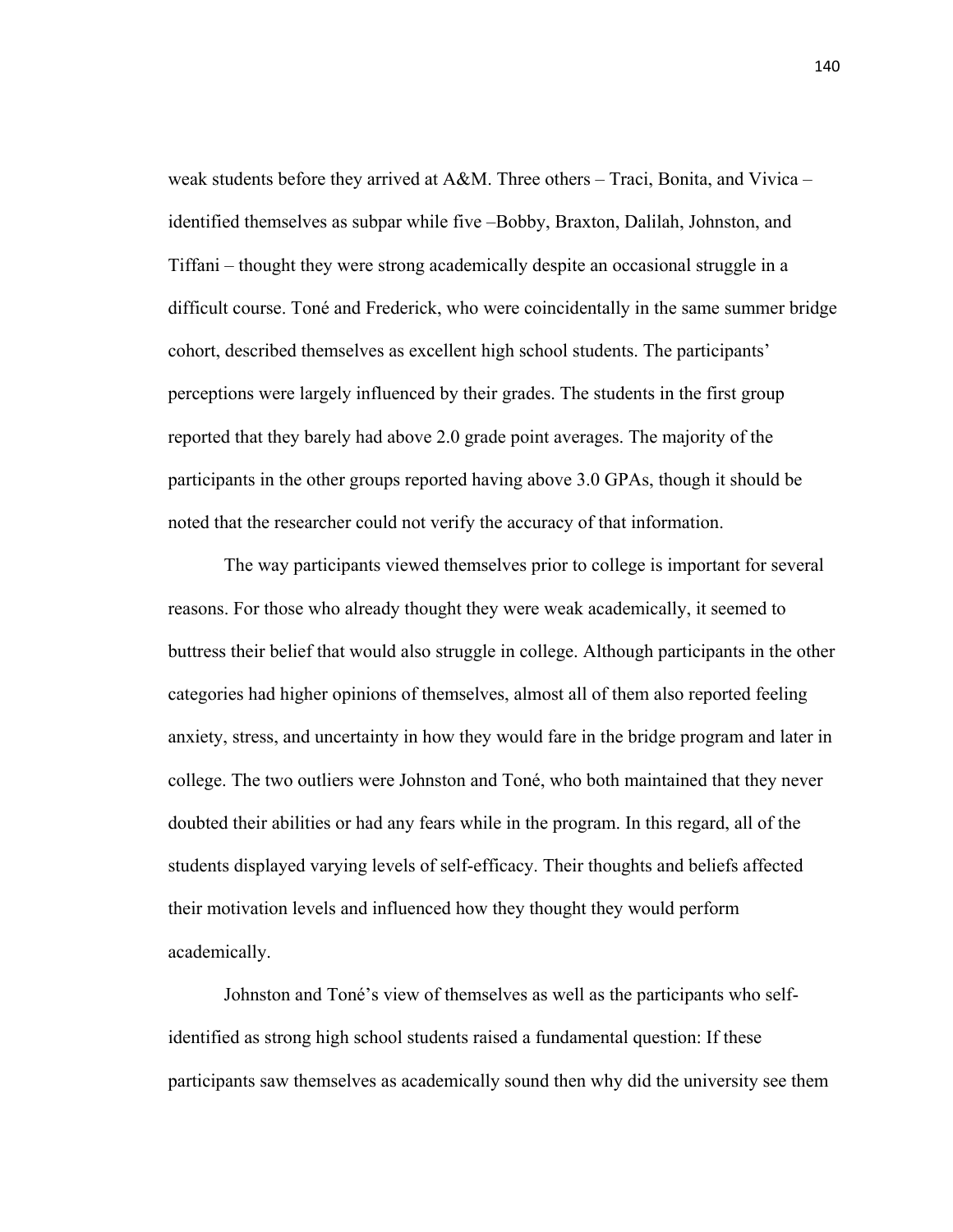as ""high-risk""? The seven BFSP participants who did not consider themselves underprepared for college are not unique. In a phenomenological study of Hispanic high school students in California, Bolden (2011) found that participants saw themselves as college ready even though their standardized test scores indicated otherwise. Cole (2011) discovered similar trends in his examination of anti-intellectualism among 460 Black students attending both HBCUs and PWIs. That longitudinal study revealed that having high levels of academic self-concept (a person's perception of his/her academic abilities) entering college significantly influenced academic achievement among research participants (Cole, 2011).

 Despite having obvious low standardized test scores, the seven BFSP participants who had high academic self-concept was consistent with the research of Awad (2007), Choi (2005), and Gerardi (2005) that posited grade point averages influenced college students' perceptions of their academic abilities. In other words, because these participants reported having high GPAs in high school, they viewed themselves as college ready. This also explained why the BFSP participants who reported having low grade point averages in high school had higher levels of uncertainty in their abilities to perform well in college. In this regard, these participants used the bridge program to help overcome feelings of anxiety, inadequacy, and low self-esteem about their academic abilities. Bonita agreed with that assessment and said:

 Being afforded the opportunity to begin my college experience, prior to fall enrollment gave me confidence and an upper hand in comparison to other college freshman. Taking math and English over the summer was a rigorous challenge for me. I am so grateful that the program had tutors available to assist me in my academic struggles. (II, 1/27/2015)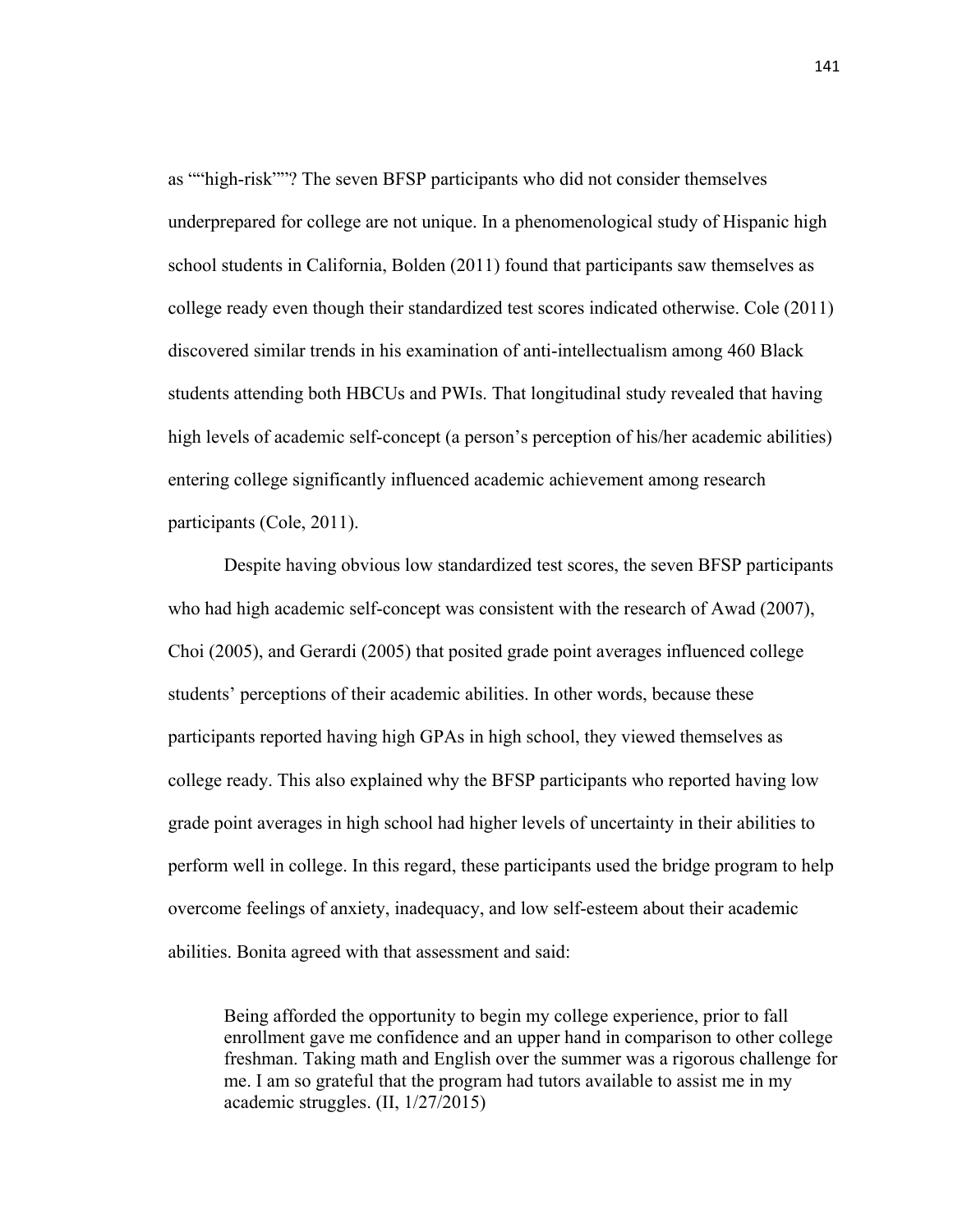Jennie echoed Bonita's observations. She added:

 Before arriving on campus, I felt like [the program] would be like a summer camp. My experience within [BFSP] met up to my expectations without the summer camp part. It was an intense six-week program, and the work was very rigorous… we had a schedule for every minute of our day. I was not expecting to have absolutely no time; however, as I stated earlier, that's how college can get sometimes. (II, 2/10/2015)

 "Rigorous," "challenging," and "confidence" were all terms mentioned frequently by the study participants. The prevailing belief was that the rigor of the program helped them gain confidence, which either reinforced the perception of high academic selfconcept among some or improved low levels of self-esteem among those who reported academic struggles in high school. Although not explicitly noted as a program component, BFSP seemed to utilize elements of an anti-deficit achievement framework as a way of helping participants with low academic self-concept overcome that stigma. As mentioned in the first chapter of this study, the anti-deficit achievement framework is an alternative to deficit ideology, which in the milieu of higher education focuses on educators' perceptions of students' weaknesses instead of their strengths. It would have been very easy for the program to make the participants aware of their ""high-risk"" status and that they were recruited into the program because their test scores and/or GPA placed them in the bottom 10th percentile of A&M's admitted students. That was not the case as the summer bridge program officials did not inform participants that they were among the lowest-performing students in their incoming class.

 Instead, program officials presented BFSP as an opportunity to get an early start in college because of their commitment to learning, dedication to school, and hard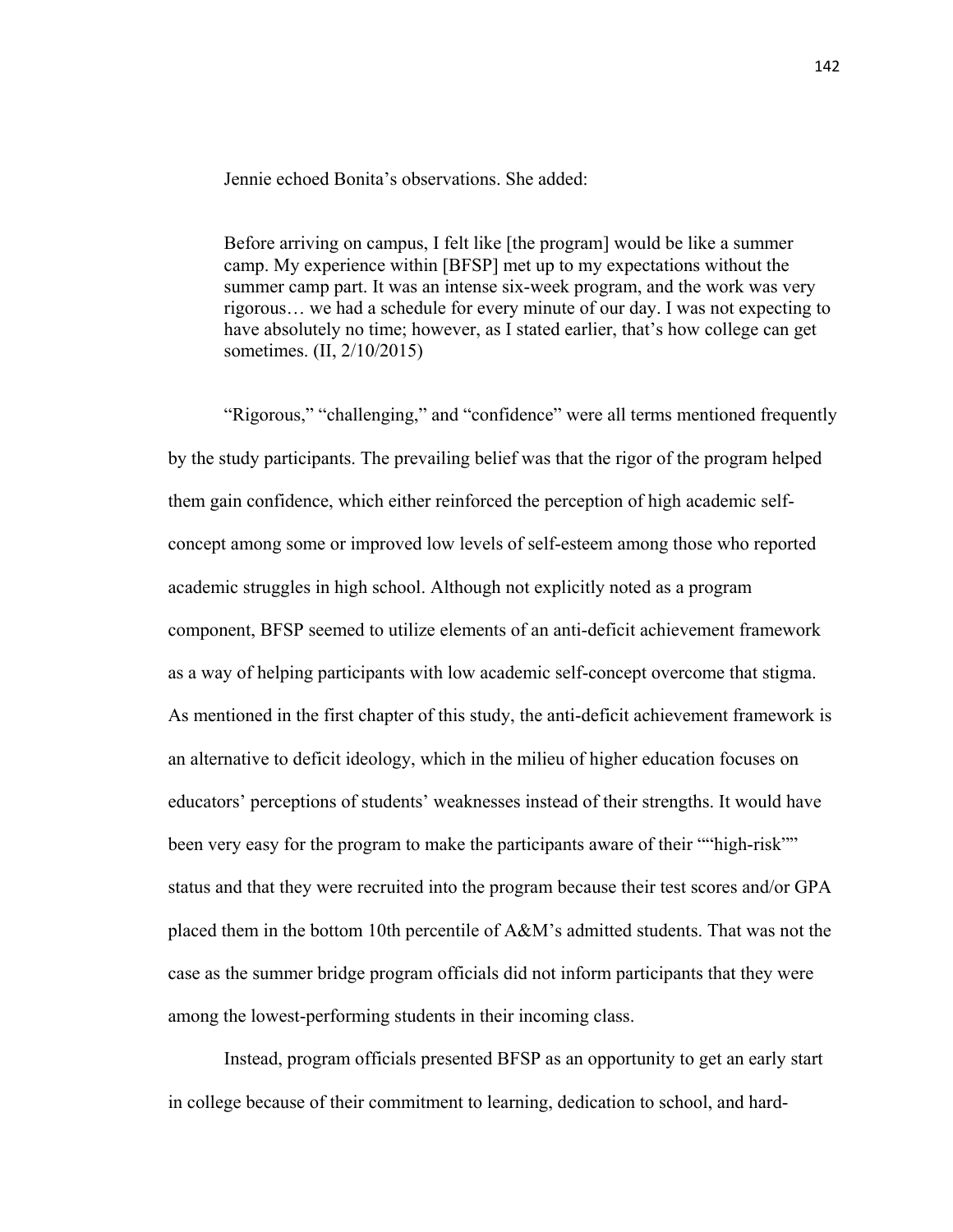working ability.<sup>3</sup> By framing the program like this, the participants did not see themselves as inferior to their first-year, non-bridge counterparts. Interviews for this study revealed that participants who did not believe in their abilities built confidence and self-efficacy based on experiences with faculty, mentors, and peers.

 **Subtheme 2: Being part of a community***.* One of the mindsets instilled in participants is that they are part of a community; as such, it is important for them to help one another whether by forming study groups or offering encouragement. In other words, their success, to some degree, is tied to the success of others. This is perhaps why some participants said during interviews that, despite having differences with some of their cohort members, they would work together because they were all after the same goal: to succeed in college. This attitude was not relegated to academics as it also included leisurely activities as well. Jennie explained, "My most favorite part of the program was the activities planned only within the students in the program. With everyone's help and working together as a team, we created a talent show, fashion show, and went bowling" (II, 2/10/2015). The greater idea that the summer bridge program tried to promote was for participants to become involved in campus activities whether through socializing with clubs and organizations or participating in TRiO or living-learning communities. Participants were introduced to these concepts during their six weeks in summer bridge.

 Ultimately, Research Question 2 attempted to answer what helped motivate participants to succeed during their time in the summer bridge program. Based on

<sup>&</sup>lt;sup>3</sup> This is how the program was presented to students beginning in 2011. The 2009 and 2010 cohorts participated under a different programming model, one that operated as a second-chance opportunity for conditionally admitted students. Those students knew their status prior to participating.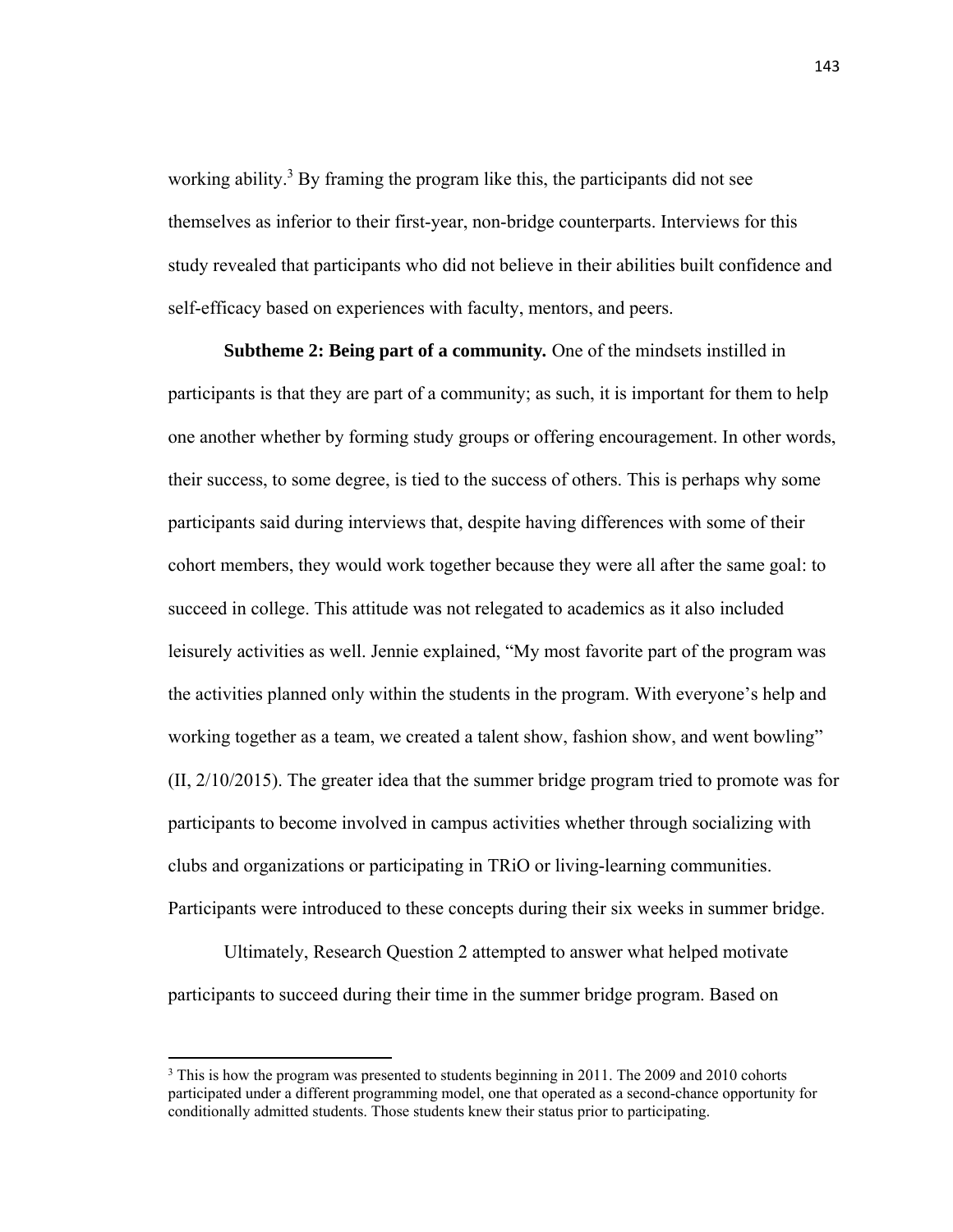observations and participant interviews, the answer is multifaceted. In part, they helped motivate one another. Faculty and mentors also played a role in their success because they offered encouragement and challenged the participants to not settle for excuses. Dalilah noted this when she said:

 I loved AISP; my professors were great. But it was always that one professor who stayed on me, and saw something in me, that I did not see in myself. It's always that one or maybe two professors that outrank all the others ones. The one that you remember when you're old. For me it was my English professor who always aggravated me about my papers and spent numerous amount of time with me until I got it right. I needed that. (II, 2/11/2015)

 Many researchers, notably Rubie-Davies (2006), have documented how teacher expectations influence student outcomes. In short, teachers who assign negative labels to students treat them differently and that can affect how they learn. Conversely, scholars have reported a linkage between high teach expectations and high student motivation (Meece, Anderman & Anderman, 2006). However, Williamson and Blackburn (2010) pointed out that a teacher merely having high expectations does not raise student achievement; they must also provide support to see positive gains. Although the aforementioned findings were based on studies of secondary schools, they can apply to college, specifically the Bulldogs Future Scholars Program. The program saw positive gains in student outcomes (course completion rates and GPA) when comparing summer bridge participants to non-bridge, first-year attendees. Table 6 illustrated this.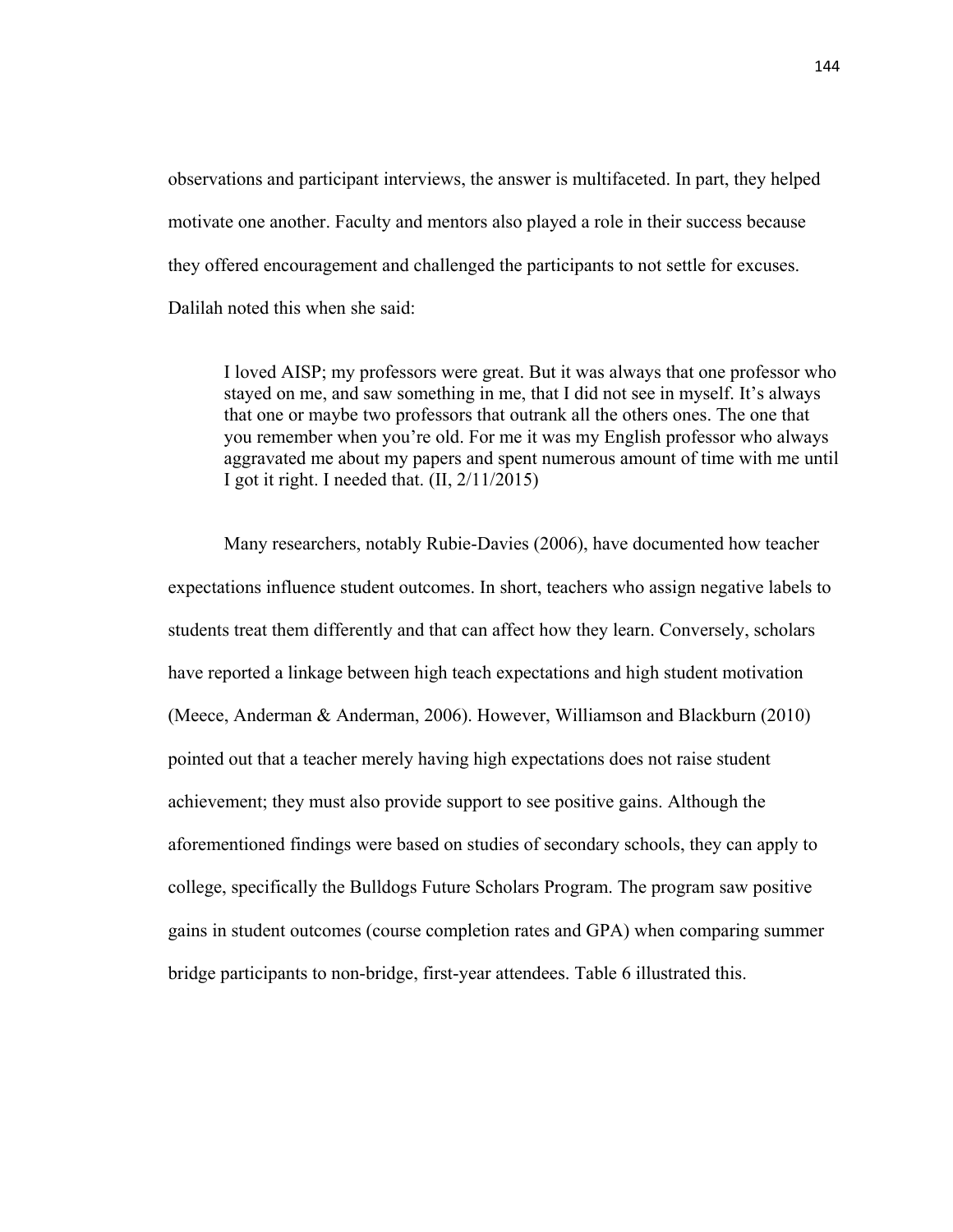### **Cumulative GPA of BFSP Students vs. 1st Year Students at A&M College Since**





It should be noted that while the 2009 and 2010 cohorts had lower grade point averages after their first when compared to other first-year students, the participants in the program at that time were academically weaker than those who have participated in BFSP since 2011. BFSP compares favorably to similar residential summer bridge programs in the region. Tables 7 and 8 showed that BFSP participants had higher grade point averages than participants in other programs over the past three years. Those tables show the cumulative GPA in the fall and spring semesters from 2011 to 2013.<sup>4</sup> During those years, BFSP participants had an average cumulative grade point averages of 2.57, 2.87, and 2.64 respectively while other first-time, first-year students had GPAs of 2.38, 2.57, and 2.63 respectively.

<sup>4</sup> Statistics for the 2014 cohort will not be available until after the completion of the 2014‐15 academic year.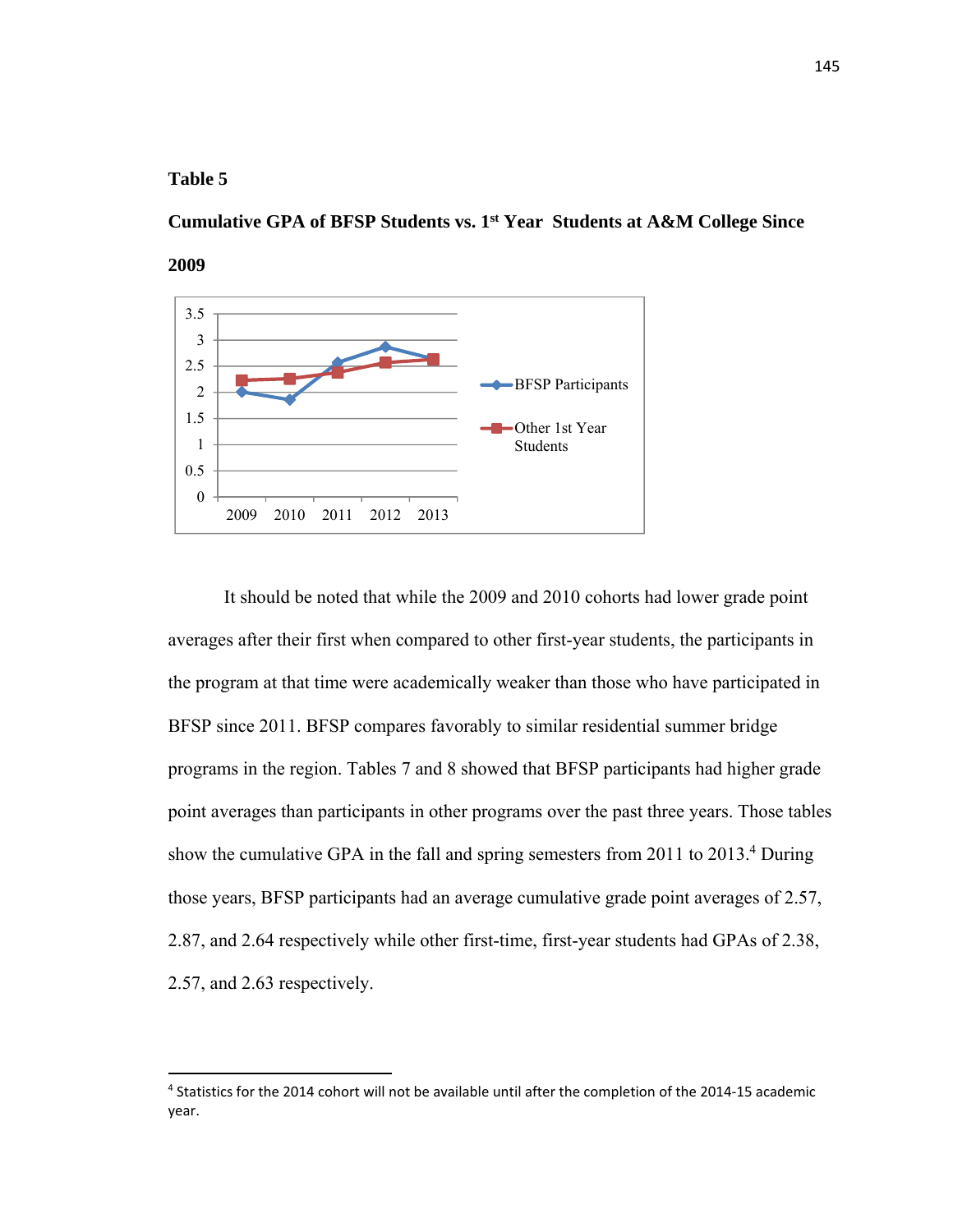**Cumulative Fall GPA of Summer Bridge Students at A&M College Versus Students** 



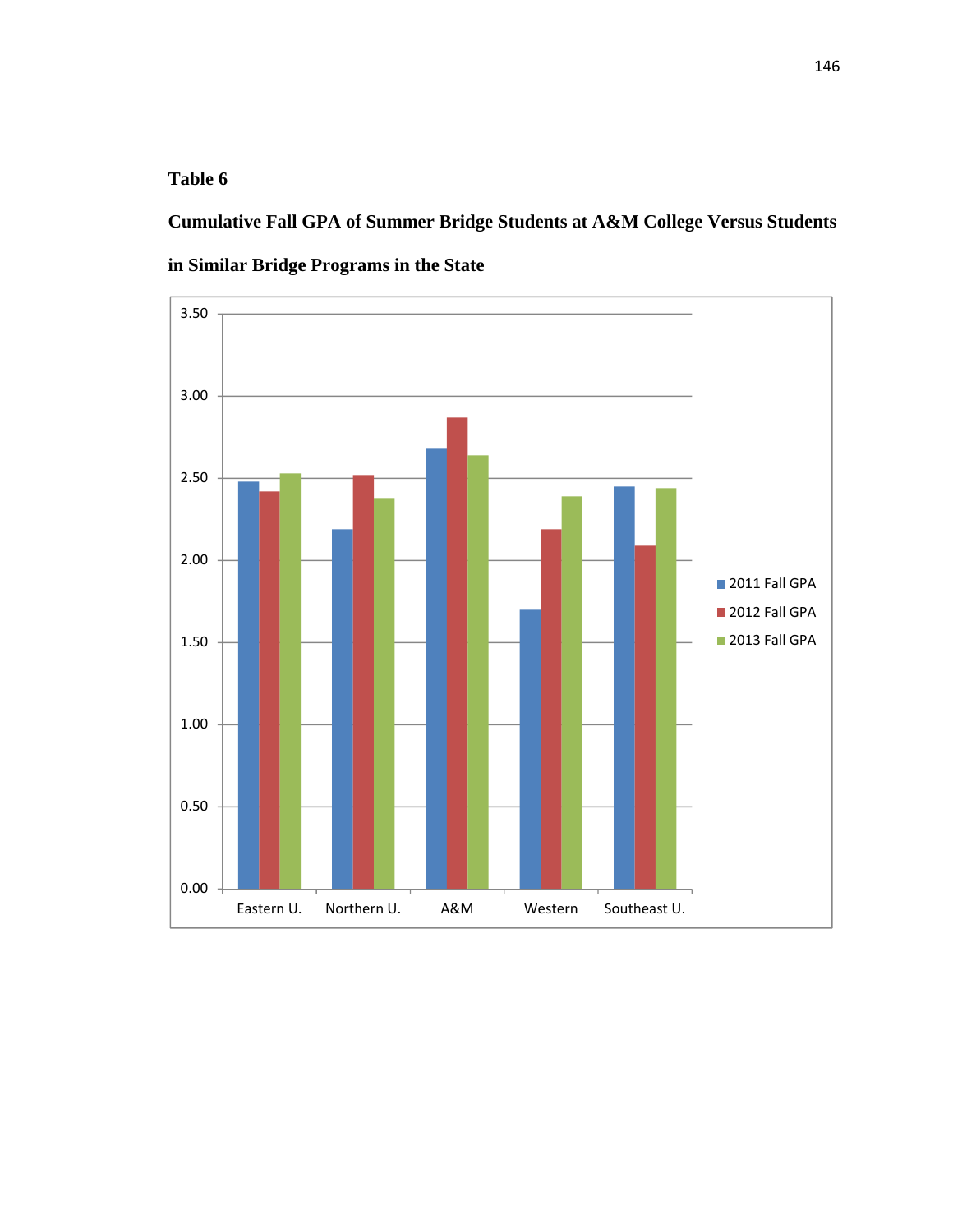**Comparison of Cumulative Spring GPA of A&M Summer Bridge Students and those from Similar Bridge Programs in the State System.** 

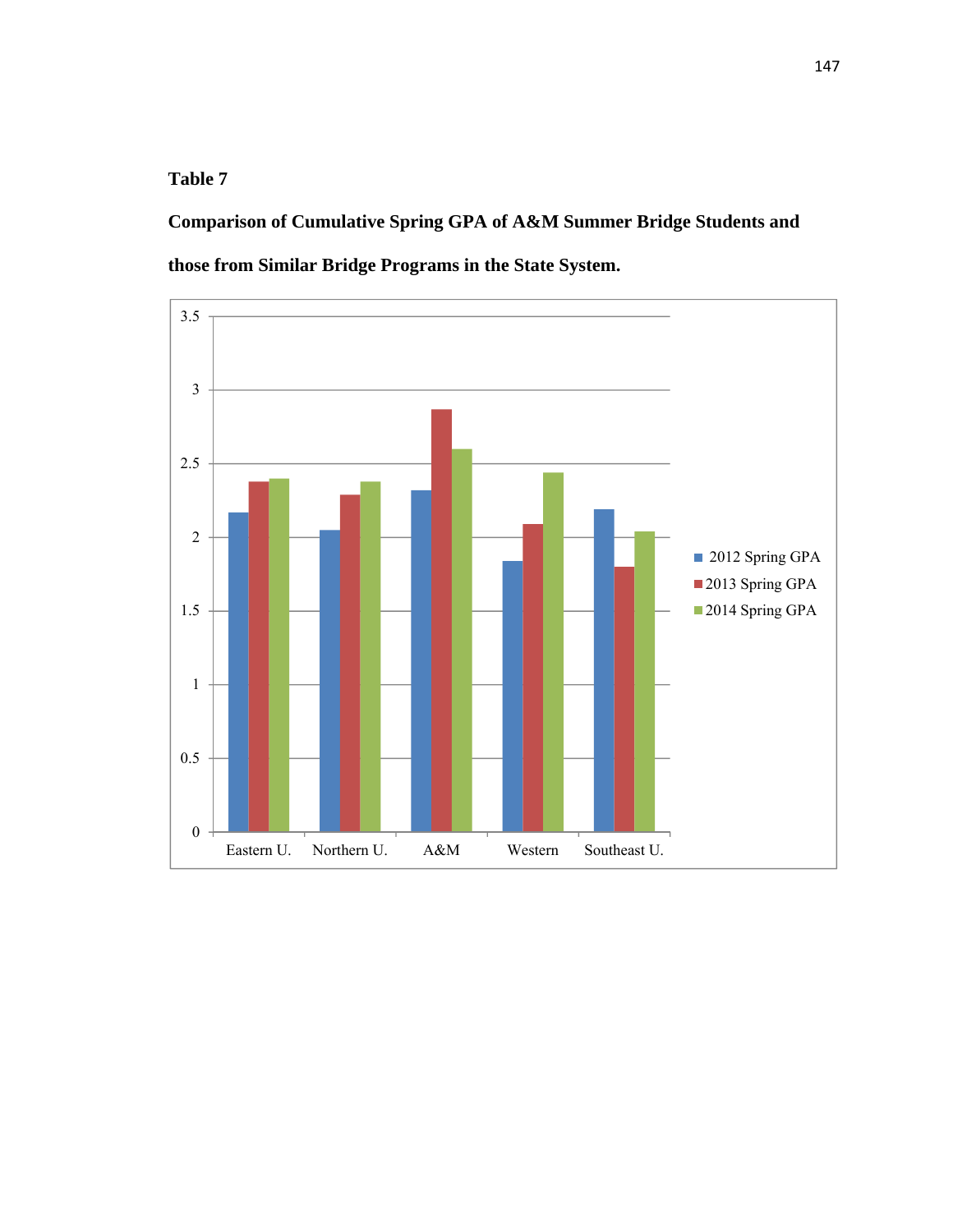## **Research Question 3: What Aspect(s) of BFSP did Participants Feel was/were Most Beneficial in Strengthening Their Academic Skills?**

### **Theme: A Change is Gonna Come**

 Overwhelmingly, research participants felt the strictness of the program (e.g. study requirements, limited access to students outside the program, mandatory library sessions four nights a week as well as curfews) were both helpful and unwarranted. On one hand, 12 of the 14 participants (86%) reported that the constant studying was a positive motivational tool that influenced them to study more in college. The two outliers, Tiana and Vivica, reported that they study less now than when they were in the summer bridge program. Both said being forced to study while in the program made them abhor studying to the point that they rarely do it. Of the 12 that reported BFSP influenced them to increase their study habits, most said they either never or rarely studied in high school, so they did not know how to study once they were in the program. For them, the summer bridge program helped to develop study habits, which they recognized as being a longterm benefit. Many of them said they would not have known how to prepare for classes if they had not enrolled in BFSP.

 Although, many of the participants recognized the rigidness of BFSP as a necessity in some regards, they also felt the program's regulations were too paternalistic. Students could not be on their cell phones during supplemental instruction and tutoring sessions. With the exception of laptops, electronic devices were also prohibited during classes. Participants could not leave campus unless it was with the entire cohort. Students were not permitted to wander on campus during breaks. They had curfews in which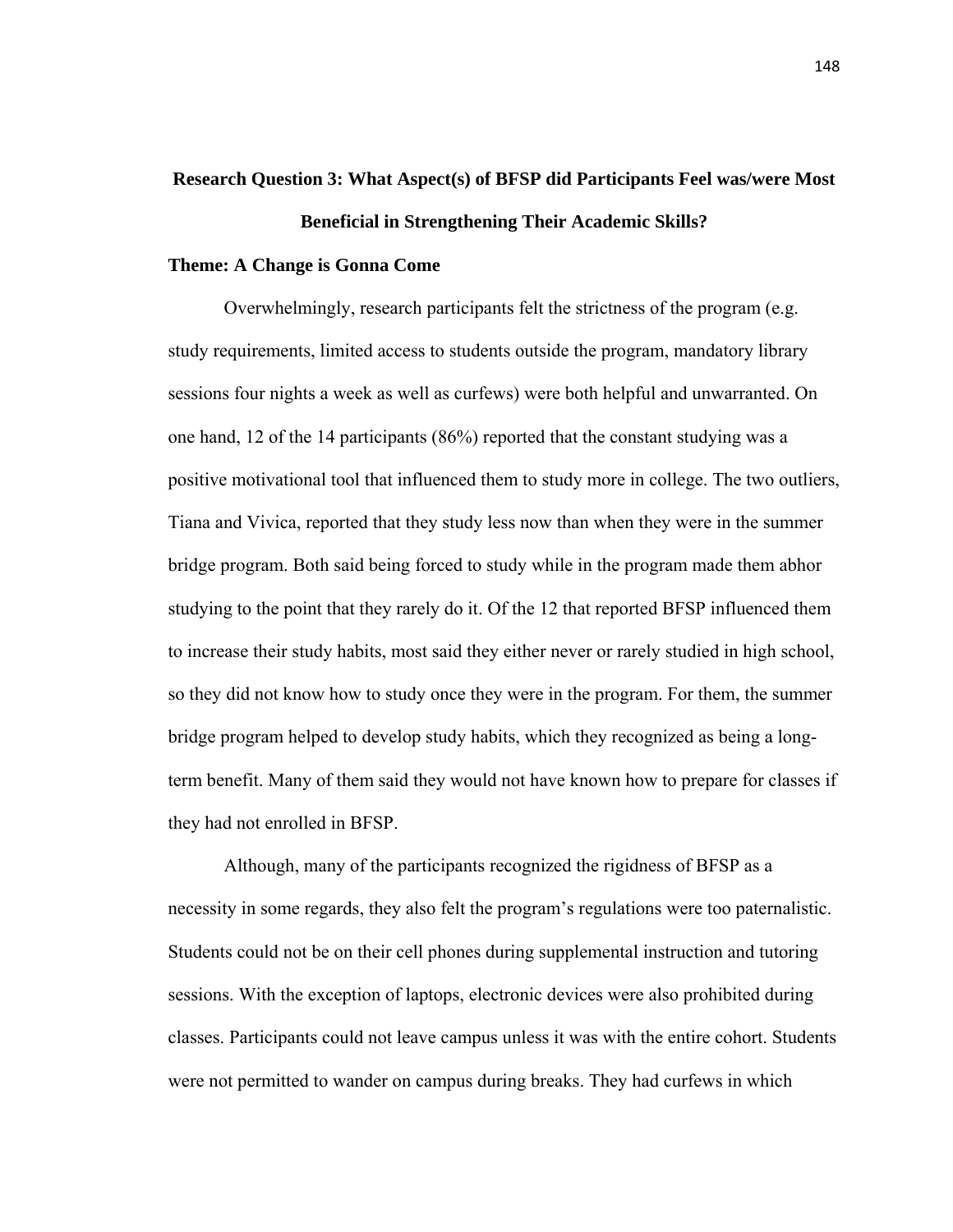everyone had to be in his or her room by midnight. Tiffani did not like all the rules, but she said she understood why students had to follow them:

 We had a whole bunch of good times and a whole bunch of bad times. As for the bad, there were many people not following the rules. That taught us what to do and what not to do. Not everyone is raised the same. There were people sneaking out and breaking curfew. Everybody thinks they are grown. (II, 7/18/2014)

Bonita, on the other hand, disagreed that all the rules were necessary. She said:

 I believe certain parts of the program were too strict such as the implementation of bed checks. Although, we had not officially begun our fall semester, bed checks is something I associate as a method utilized for monitoring children. As college students, I believe students are capable for knowing when it is time to go to bed and when they are permitted to go and come. If they are not capable of monitoring this, then they may not be cut out to handle what college life entails in regards to being a successful student. (II, 1/27/2015)

 BFSP took an old-fashioned approach in monitoring student behavior and in ensuring they remained focus on studying and completing class work. The summer bridge program was not a time for partying, roaming the campus freely, or socializing; it was a period for participants to adjust to college and strengthen their academic abilities without the distractions and peer pressure present during the regular school year. Regardless of the participants not embracing some of the program's policies, they appeared to have had positive effects on academic achievement. As noted in table 5 in this chapter, BFSP participants had slightly higher grade point averages than their firstyear, non-bridge counterparts. Is there a correlation between strict rules and student outcomes (GPAs, hours earned, or cognitive development)? There is no way one could affirm that based on this study's findings because qualitative research is exploratory and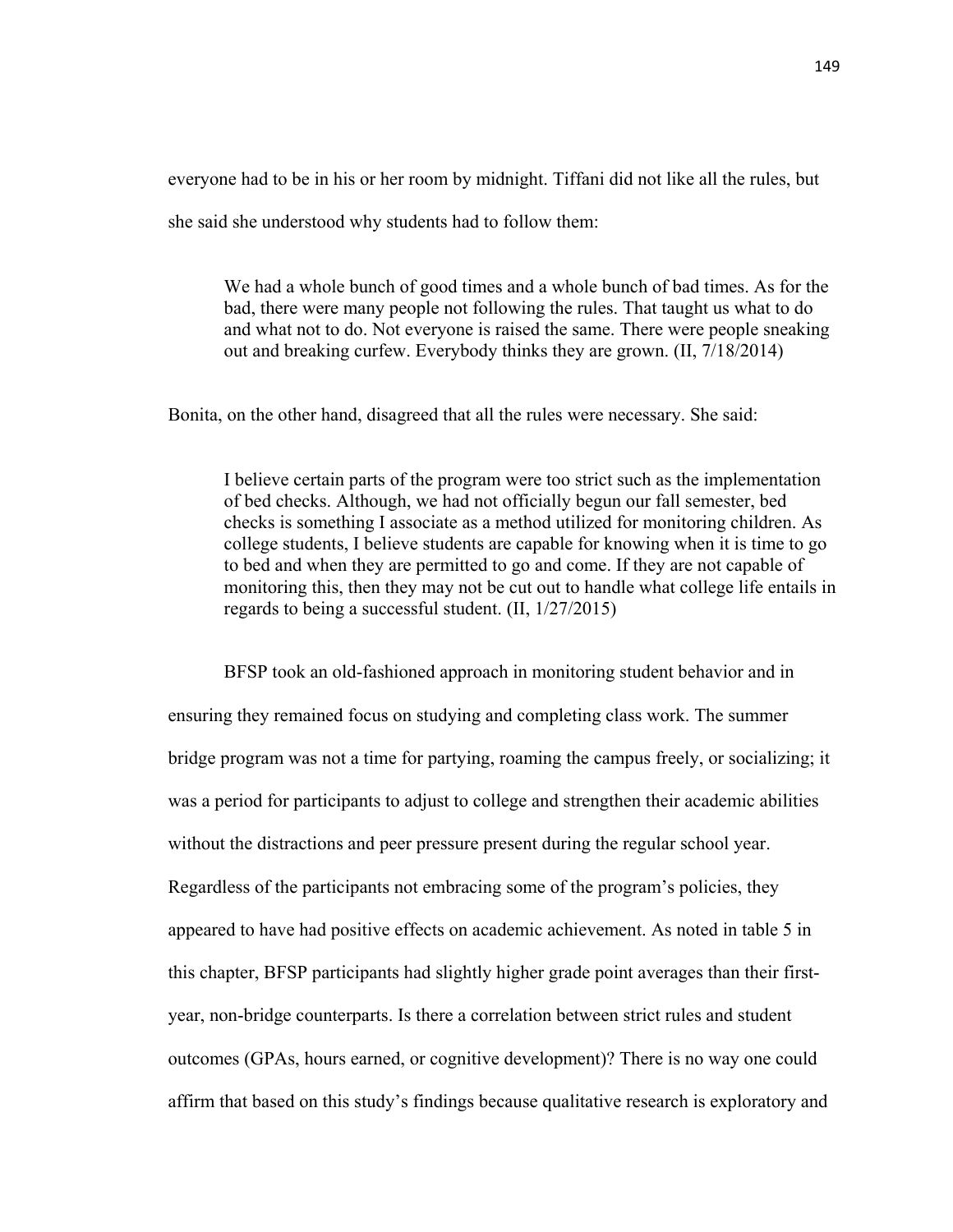not generalizable to an entire population. Moreover, this study did not try to quantitatively assess the program to determine which specific components had an effect on student achievement. Therefore, it would be difficult to say with any certainty that specific program components caused specific outcome results. The researcher acknowledges this caveat.

 However, having worked in the program for four of the six years of its operation and from interviewing participants in this study, the researcher concluded that limiting distractions helps *some* students perform better and develop better academic habits. When compared to their BFSP counterparts, other first-time, first-year students since 2011 had slightly worse student outcomes (fewer semester hours earned, lower grade point averages, and retention rates). These students also deal with far more distractions than BFSP participants. It is not known what effects, if any, distractions may have had on student achievement since there were no statistical significance tests done in this research. However, research has shown different forms of distraction affect academic achievement. Research on how distractions affect academic performance dates back to the 1960s (Baker & Madell, 1965). Recent research has shown laptop usage in the classroom (Fried, 2008; Hembrooke & Gay, 2003; Wurst, Smarkola, & Gaffney, 2008) and cell phones (Burns and Lohenry, 2010; Kuznekoff & Titsworth, 2013) impede learning. By eliminating these distractions as well as social distractions, the program appeared to have had at least some short-term, positive effects on grades.

 **Subtheme 1: Connecting to people***.* Participants said one of best aspects of BFSP was the program's ability to connect to campus resources. Many of the summer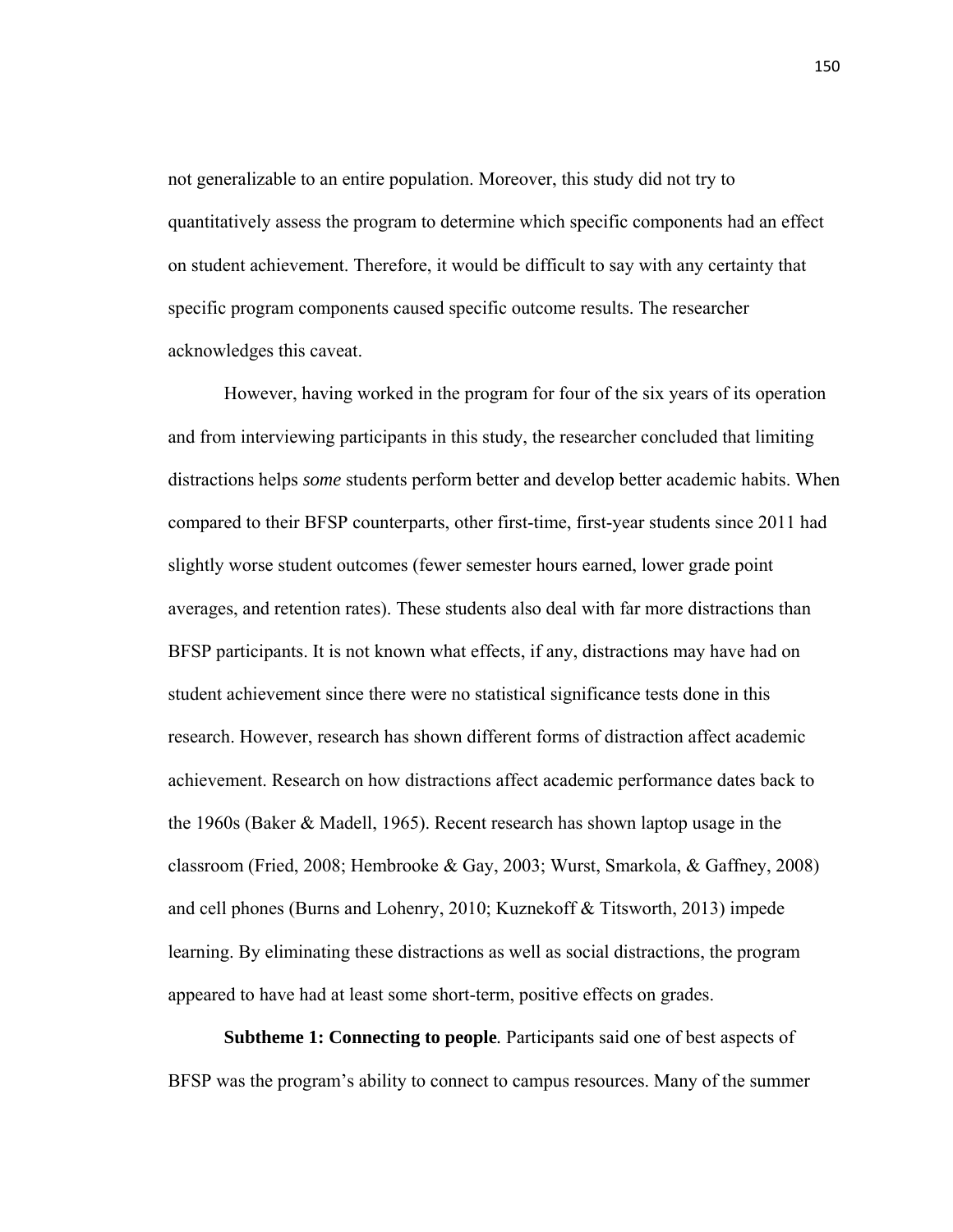bridge participants were first-generation college goers and qualified for TRiO services. BFSP has partnered with the TRiO office at A&M to identify students for additional support. The participants started working with TRiO while they were in the summer bridge program. The TRiO office also provided peer tutors during summer bridge. These tutors were also part of TRiO so they served as unofficial mentors for the participants. In addition, the workshops and symposiums held during summer bridge also connected participants to campus leaders and other program directors on campus. Braxton explained why this was helpful:

 Developing better study habits was most definitely the most prevalent aspect of the program. The other was finding resources on campus. Dr. [Jones] had us going to different talks with different heads on campus. Some would be at Starbucks and they were optional. I would always go. Finding out who was in charge of things and getting resources and finding out who to ask for help. Just knowing the people who were in charge of things behind the scenes was important. (II, 7/21/2015)

 Because of the summer bridge program, BFSP participants utilized student support services early. That meant those who needed personal counseling met with counseling services. In addition, participants formed relationships with academic counselors, tutors, and faculty members the summer before their first semester. Some study participants were unsure if they would have connected with TRiO or any of its support services had it not been for the summer bridge program. In addition, the summer bridge participants met with campus leaders in the Student Government Association (SGA), fraternities and sororities, and other student organizations. This influenced organizational participation and connected to the last subtheme discussed in this section.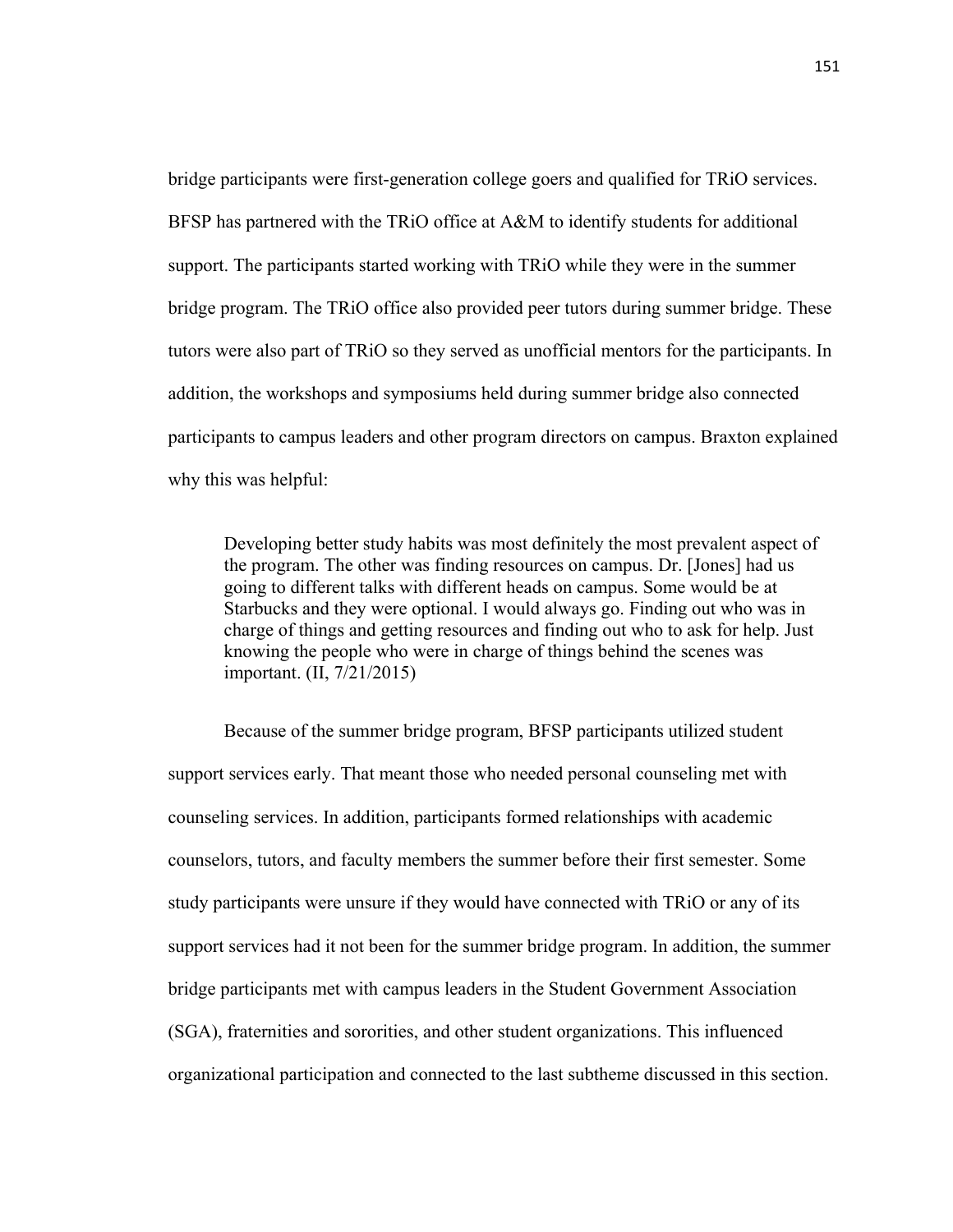**Subtheme 2: Shedding bad habits***.* Although some of the participants in this study saw themselves as strong high school students, all of them said they had some bad habits that affected their academic performance. Asides from not studying, participants identified procrastination as the major impediment to their success. Many said prior to the summer bridge program they waited until the last minute to complete assignments. After completing the program, half of the study participants said they still suffered from procrastination. However, those who admitted still procrastinating said they were trying to overcome that problem. They realized its effect on their performance, but they blamed some of their procrastination on off-campus jobs (Tiana), commitments to campus organizations (Dalilah, Tiffani, Braxton, Jennie), and laziness (Vivica).

 Explaining why the study participants could shed some bad habits and not others is difficult. They were able to see the intrinsic values of changing their study habits, forming or participating in study groups, visiting professors during office hours, and utilizing campus mentors because they believed each lead to earning better grades. Yet they could not stop procrastinating even though they admitted it was a detriment to their academic performance. This showed that some habits become so entrenched in their academic behaviors that overcoming them will take long-term effort.

 **Subtheme 3: Campus involvement***.* Becoming involved in campus activities was important to the participants in this study. As mentioned in previous chapters, all of them were involved in at least one organization or program at A&M. Several held leadership positions in their organization. Others were seeking opportunities to become more active on campus. Jennie, for instance, recently ran for sophomore class president. Braxton and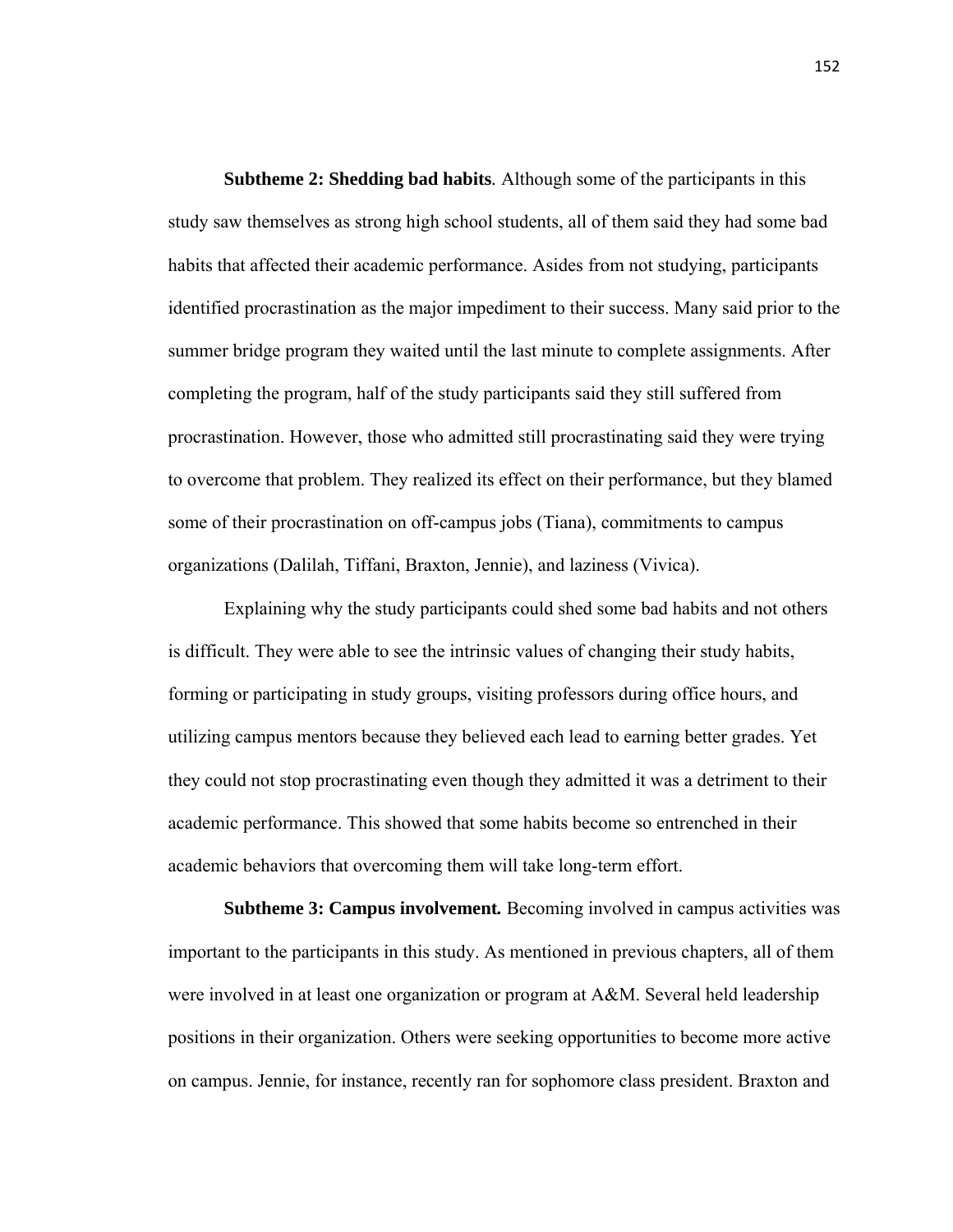several of his friends started an organization to inspire leadership and volunteerism among Black males. The group performs community service projects at local elementary schools where members mentor younger Black male students. They get motivational speakers to hold forums to discuss how to network.

 The participants in this study were inspired by the summer bridge program to become campus leaders. They said they were taught that attending college meant more than just going to class and earning good grades. Both of those were important, but it was only one aspect of their duties. The participants said the program instilled a sense of confidence in them; in doing so, they believed they could accomplish almost anything they desired. Studies showed that student involvement and engagement directly improves GPA. Bergen-Cico and Viscomi (2012) found a positive correlation between GPA and campus involvement. In a study that tracked the attendance of two student cohorts, results showed that as the number of campus activities the participants attended or were involved with their grade point average increased. Conversely, that study showed that students involved in few campus activities had lower GPAs. The participants in this study involved in multiple organizations all had grade point averages above 3.0. The two outliers here were Braxton, who was involved in several organizations and Vivica who was only involved with TRiO.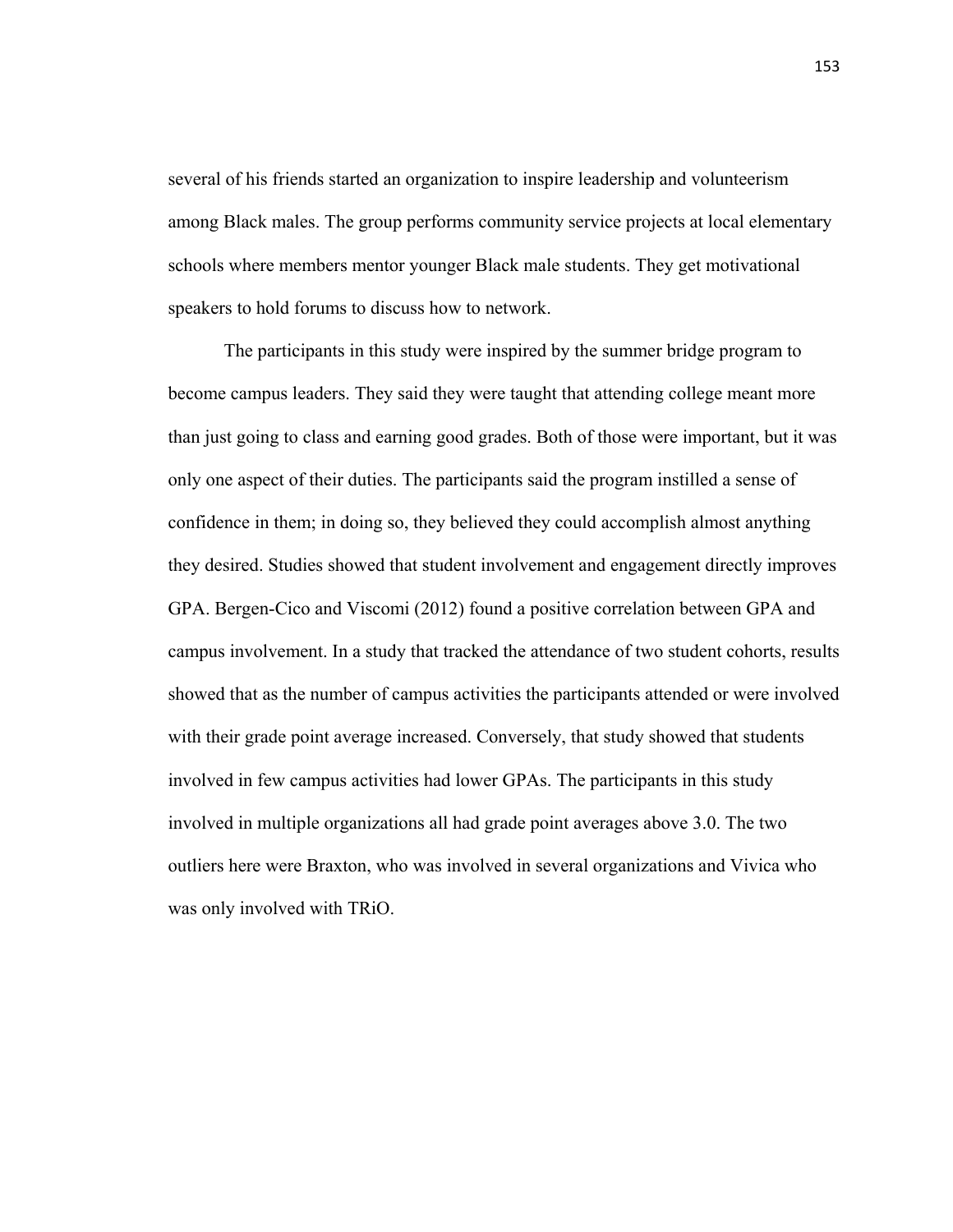# **Research Question 4**: **How do BFSP Students Manage to Persist Despite Transition Issues, Stereotypes, Academic Underpreparedness, and Other Negative Forces? Theme: Can't Nothing/Nobody Hold Me Down**

 As mentioned in Chapter 1 of this study, persistence has become an increasingly important issue in higher education as policy makers hold colleges and universities accountable for the number of graduates they produce each year. This has become an assessment of institutional effectiveness measured by the development and implementation of active classroom learning strategies, how well institutions meet students' academic and social expectations, positive experiences with academic advising, and, ultimately, improved retention rates. BFSP participants reported that while their time in the summer bridge program was not perfect, the program helped them gain confidence and that appeared to help them overcome their academic deficits and transition to college.

 One might argue that students overcoming transitional challenges, stereotypes, and academic underpreparedness through confidence and grit (i.e. determination) are a conclusion too convenient to reach. However, an analysis of the data supported this contention. The majority of the study participants reported being in the summer bridge program helped them to gain confidence that they could handle college level work. These students also received additional resources (i.e. tutoring and mentoring) and were introduced to campus programs that facilitated their academic and social development (e.g. TRiO, living-learning communities, gender initiative programs for improving retention). They believed they succeeded in large measure because the bridge program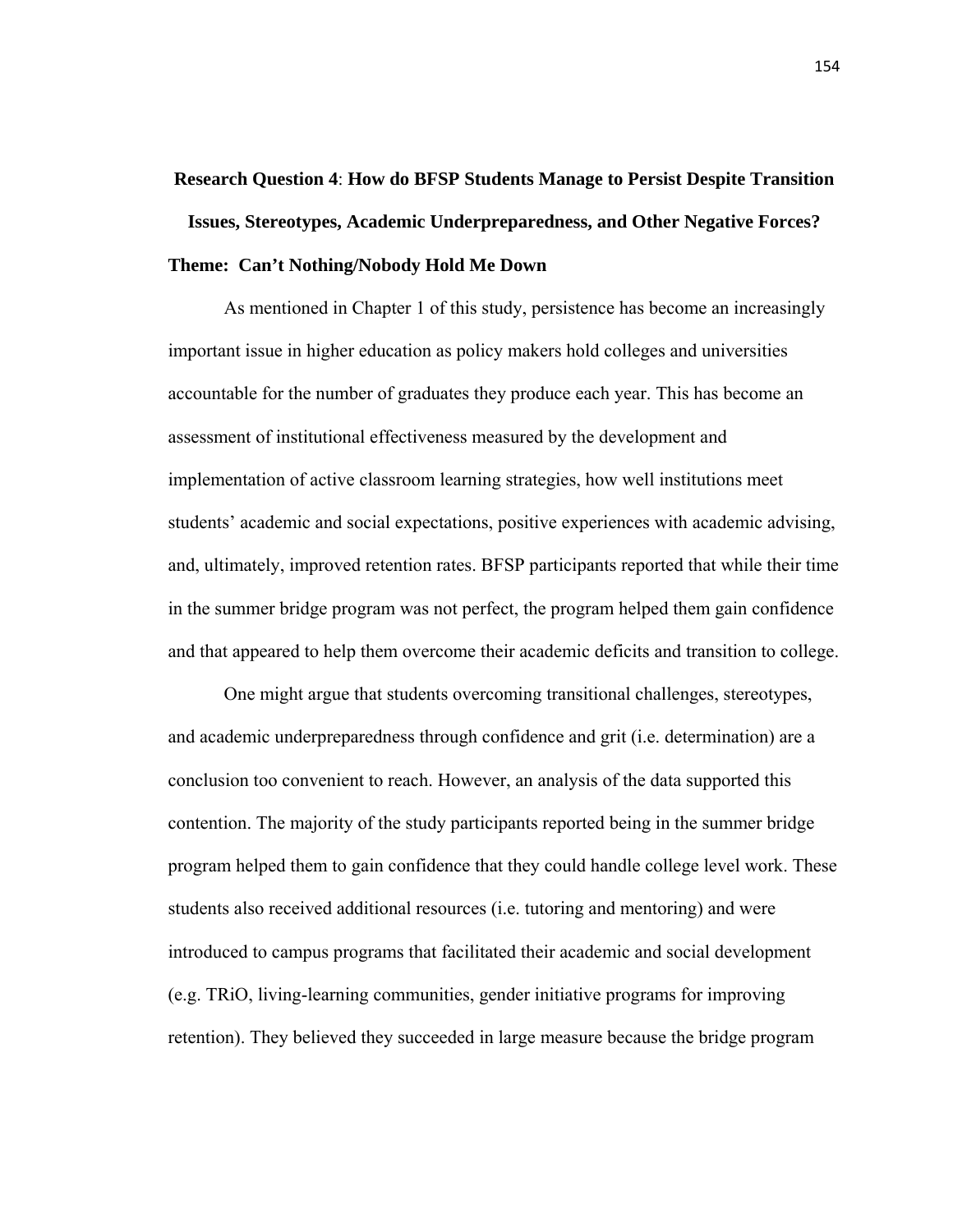officials (administrators, professors, tutors, and mentors) instilled confidence in them and equipped with them with the basic study skills they needed to do well in college.

 Quantifying how much these factors influence the persistence of BFSP participants is difficult. To date, there has not been a comprehensive quantitative study on BFSP or any of the related summer bridge programs. In 2014, the agency that oversees state universities where A&M is located did conduct an external review of BFSP and the other four summer bridge programs for underserved students. The report, however, only included basic statistical data regarding "graduation rates, average time to degree, and student academic performance" (State External Report, 2014). That review showed that BFSP had positive effects on some student outcomes, but it was unclear how the program affected other areas. For instance, there were negligible differences in grade point averages between the summer bridge students and all non-bridge, first-year students at the five universities. From 2008 through 2013, 1,793 students participated in five summer bridge programs, including BFSP (External Document Review, 2/2/2015). Those students had a mean grade point average of 2.32  $(SD = .12)$ . During that same period, 23,917 nonbridge, first-year students enrolled in the five universities with summer bridge programs for underserved students (External Document Review, 2/2/2015). Those students had a mean GPA of 2.34 (*SD* = .28). There did not appear to be a significant difference in the mean GPAs of the two groups as evident by the Cohen's effect size value  $(d=0.17)$ , which indicated a low effect size between the two groups. In other words, the difference in GPA between the two groups was trivial.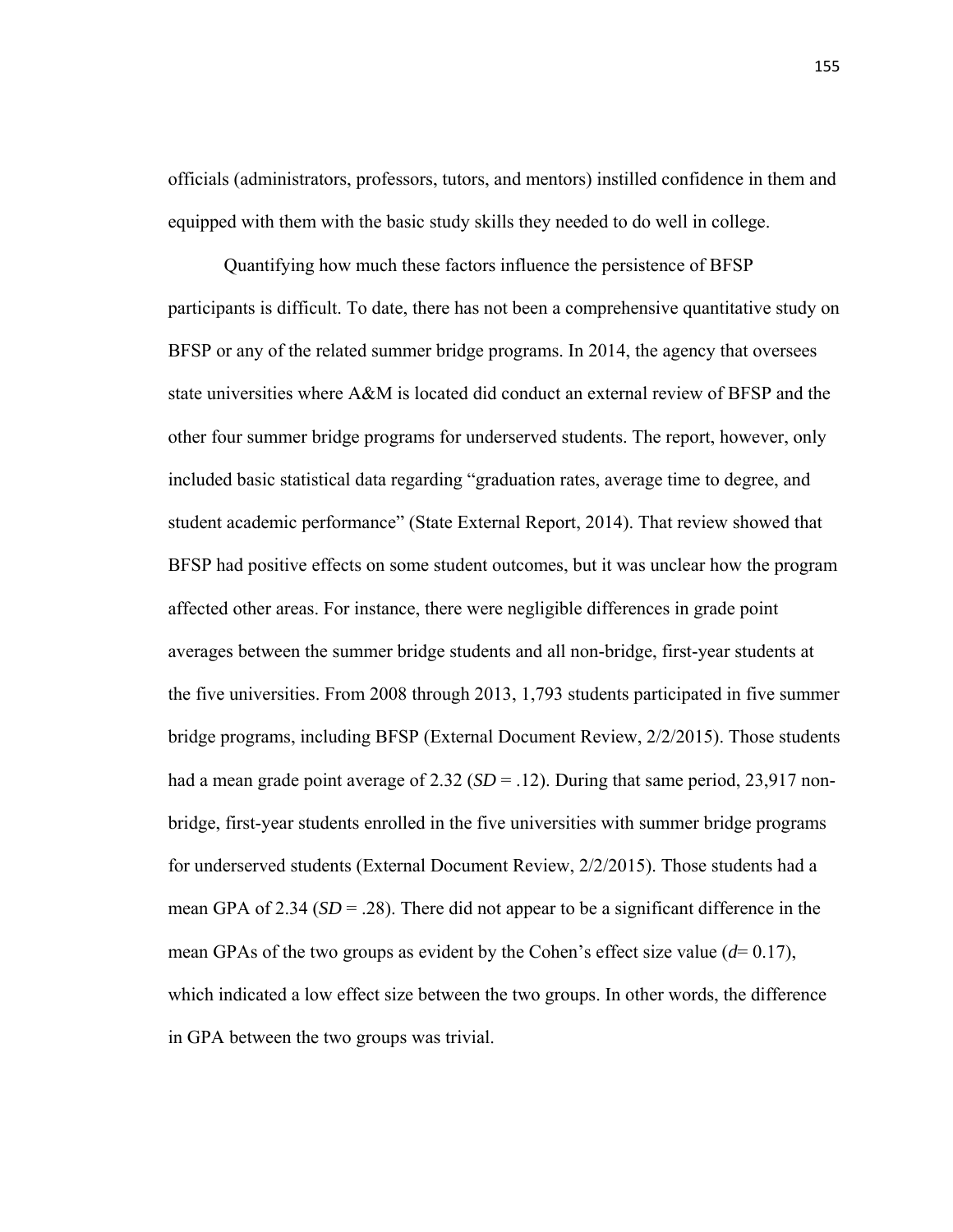Thus, GPAs may not be the most accurate assessment of the summer bridge program. Even if the grade point averages of the summer bridge students were slightly lower than their non-bridge counterparts, one could make the argument that it does not matter. Although state program officials would likely contend that having students with high grade point averages is important, the fact that the summer bridge students had slightly lower GPAs was not entirely surprising. As noted, these students ranked in lowest tenth percentile of admitted students because of low standardized test scores and/or low high school grade point averages. If we accept that standardized test scores and high school GPA are indicators of future success in college, then it makes sense that the summer bridge students had slightly lower grades at the university level as compared to their peers. A better comparative assessment of BFSP – and by extension the other summer bridge programs – is retention rates. At  $A\&M$  College, the retention rates for summer bridge students surpassed non-bridge students from 2011 through 2013. For instance, 95% of the BFSP summer bridge cohort from 2011 re-enrolled the following year compared to 73.5% other first-year students (State External Report, 2014).

 The chart below illustrates the differences in retention percentages from 2009 through  $2013$ .<sup>5</sup> The  $2009$  and  $2010$  BFSP cohorts had lower retention percentages than other first-year students; however, those cohorts entered college prior to the increase of statewide minimum admission requirements. Again, the students who participated in the summer bridge program those years were conditionally admitted students with even lower GPAs and standardized test scores than participants have had since 2011.

 $5$  Retention percentages for 2014 were not available at the completion of this study.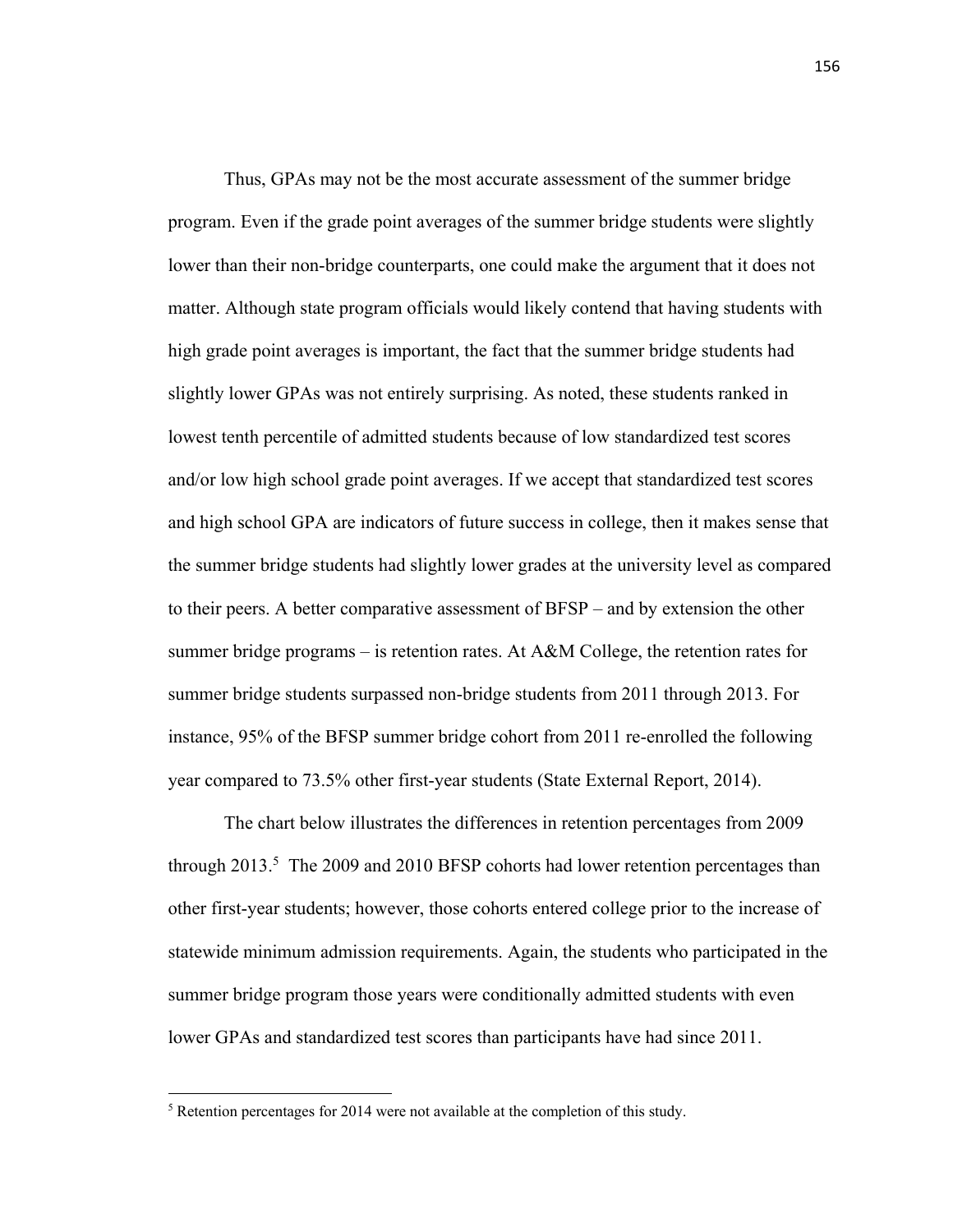**Re-Enrollment Percentages for Summer Bridge Students and Non-Bridge,** 

**First-Year Students** 

**SB = Summer Bridge Students NB = Non-bridge Students** 

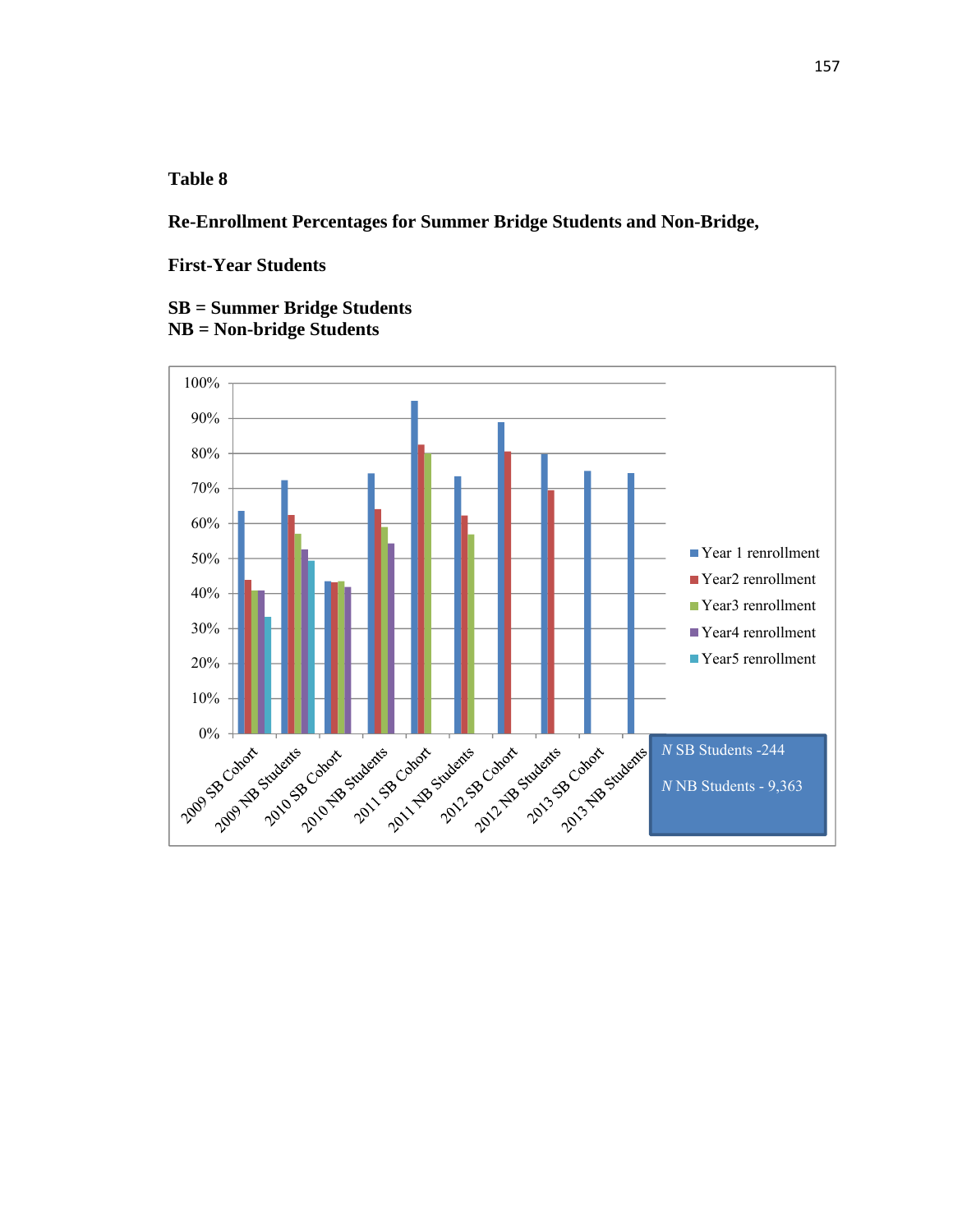## **Research Question 5: In What Ways, if any, did BSFP Help Participants Achieve Academic Success?**

### **Theme: Sky's the Limit**

 At the close of each individual interview, BFSP participants were asked a twopart question one being to describe their definition for academic success and secondly if they felt they had reached it. Not surprisingly, answers varied for the former. In separate interviews, Johnston and Mikayla both described academic success as being able to attain a desired goal. Lindsey, on the other hand, maintained that a person reached academic success when he or she capitalized on opportunities such as internships and networking for jobs (II, 9/7/2014). Bobby contended academic success was maintaining good grades and having a stellar GPA. When asked to elaborate, he said that meant earning A's and B's and having over a 3.0 (II, 7/11/2014). Braxton summed up academic success as the ability to persevere through adversity (II, 7/21/2014). Likewise, Dalilah likened academic success to a popular gospel song: "we fall down but we get up," (II, 2/11/2015).

 Although the participants did not agree on how to define academic success, most of them reported not completely achieving their vision of it. Each participant, including those who have graduated, said they had more to accomplish and that they were not satisfied with their current achievements. Goals varied depending on the participant's class standing. For Traci, a second-semester student, that meant maintaining her 4.0 GPA. For Jennie, it meant establishing a more prominent leadership presence on campus by becoming sophomore class president. For Toné, it meant being accepted into a prestigious law school. And for Mikalaya, one of the two graduates in this study, it meant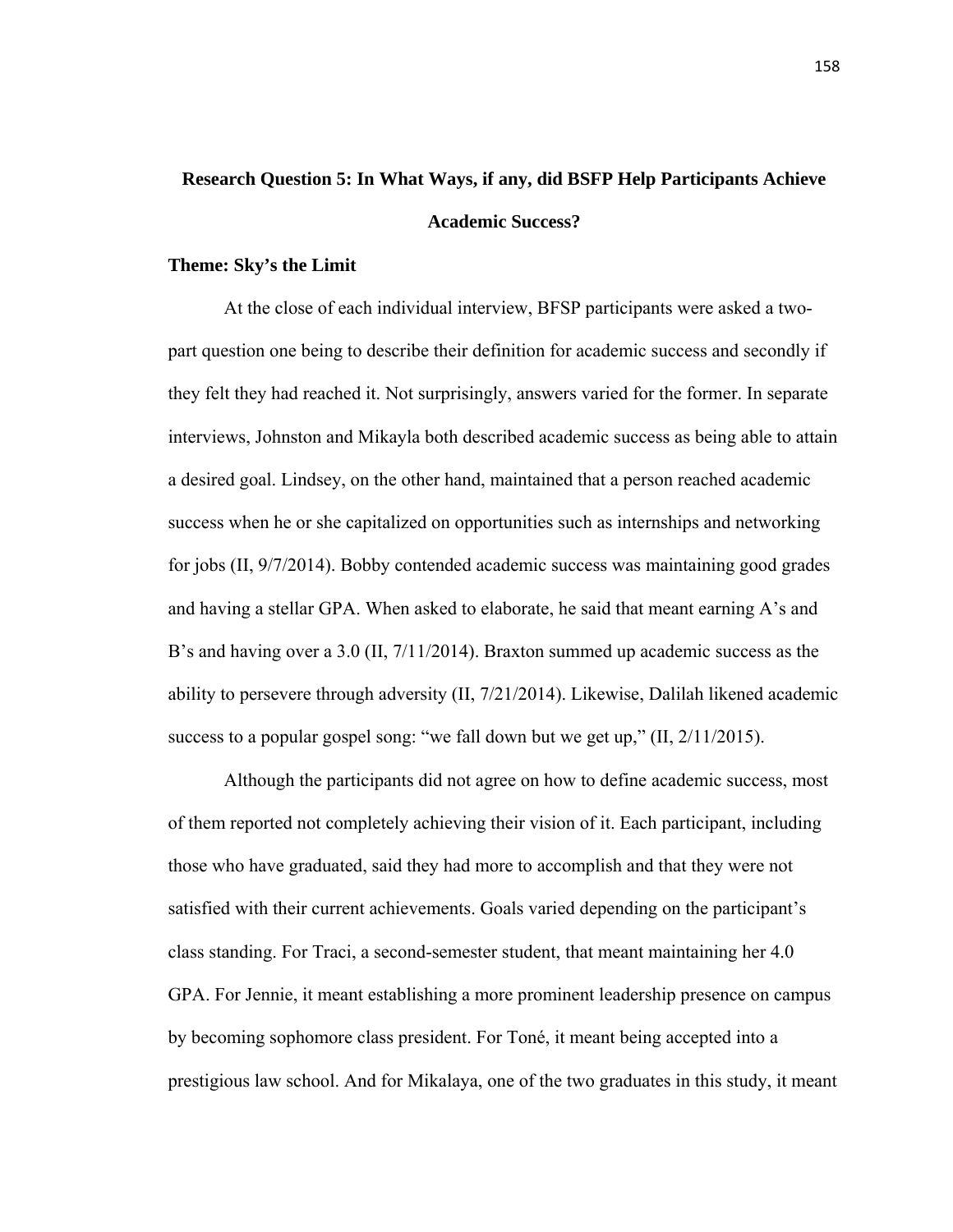qualifying for the basic training program for the U.S. Marshals, her dream job. These are lofty goals, particularly for a group the state deemed "high risk" (State External Report, 2014) for college enrollment. What gave them the confidence that they could achieve? The first step in that process was becoming college ready, which most BFSP participants attributed to their participation in the summer bridge program. Moreover, the participants said BFSP put them ahead of many of their peers by getting them off to a good start. Earning good grades during the rigorous summer bridge program made them believe they could do well in other classes. To use the military analogy from Chapter 3, the BFSP summer bridge was boot camp for the enlisted participants. Once the participants completed basic training, they were better prepared to tackle their larger mission: completing college. Thus, they interacted with other driven students and connected with faculty members who advised clubs and organizations in their major.

 Despite some missteps, the participants overwhelmingly said they had a singular focus of doing well and not dropping out of school. That mindset helped them achieve success. Had they not attended the summer bridge program, they might have struggled entering college because they would have left on their own to build social connections with faculty and peer mentors in addition to improving their academic skills. If that had happened, they might not have developed the confidence and self-efficacy needed to be successful. These are all speculative notions to be sure. However, one could logically reach such conclusions given the participants weak academic background entering college.

159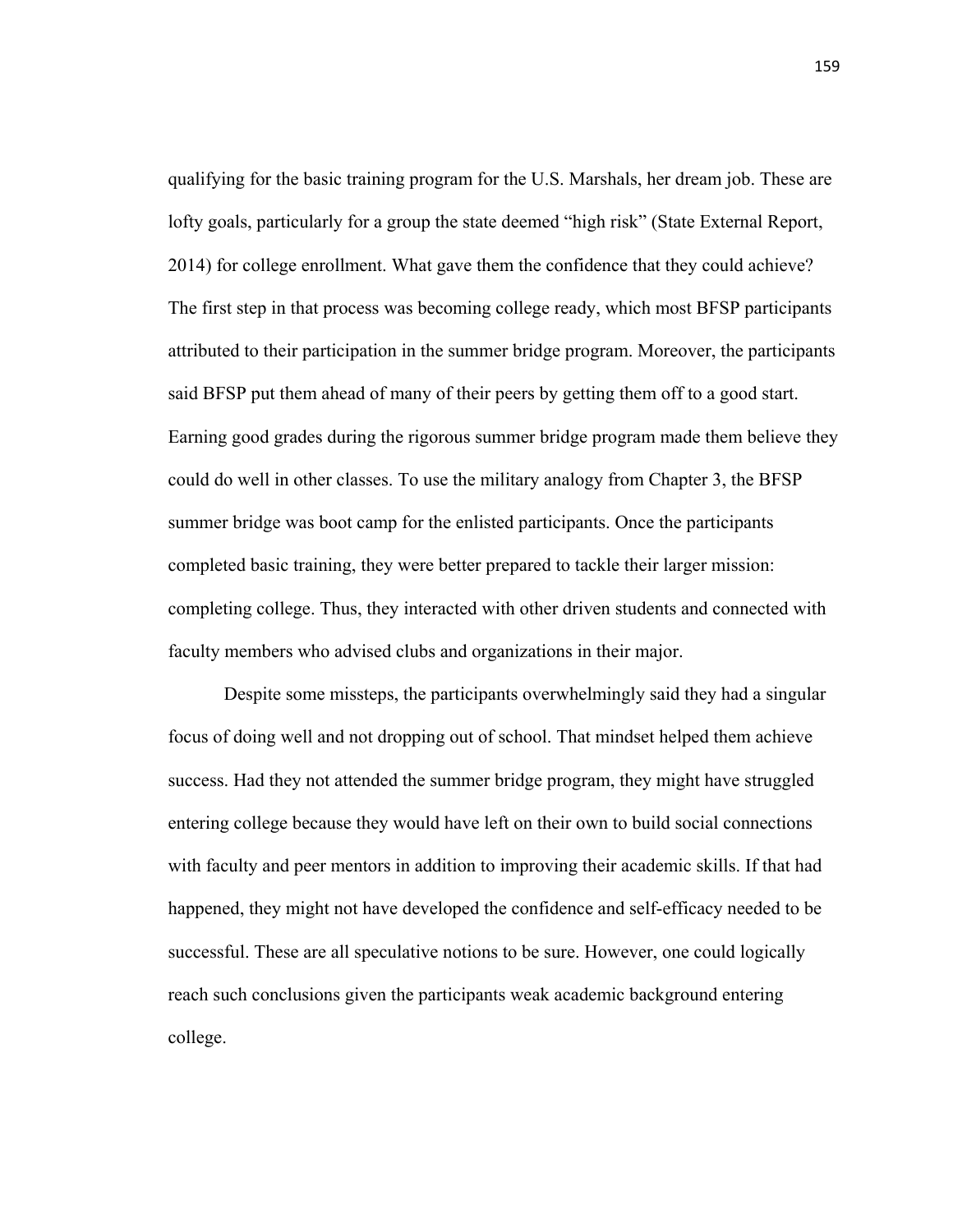Lastly, participants indentified faculty members in their majors for helping them achieve academic success. Establishing relationships with those professors helped some land internships, financial assistance, and confidants to navigate the college terrain. Being able to connect to powerful networking agencies on campus and in their discipline was instrumental in helping participants make value-added relationships with key faculty and staff members. They agreed this increased their intellectual engagement and encouraged them to strive harder to reach their desired goals.

#### **Implications**

### **Administrative Suggestions**

 The Bulldogs Future Scholars Program has many positive components that help students transition to college, improve their study skills, build relationships with faculty and peers, and persist to graduation. Despite the positives, the program has its flaws. Several administrative adjustments could improve the program's stability and long-term viability at A&M College. The findings of this study suggest four administrative recommendations for strengthening BFSP: (1) hire a full-time administrator to oversee the program, (2) make stronger connections to guidance counselors at high schools that serve as feeders to A&M College, (3) increase the online and social media presence of the program, (4) collect and analyze data on the program participants for greater institutional assessment.

### **Recommendation 1: Hire a Full-Time Director of BFSP**

 The administration at A&M College has never hired a full-time director to run this summer bridge program. Instead, the school has assigned those duties to various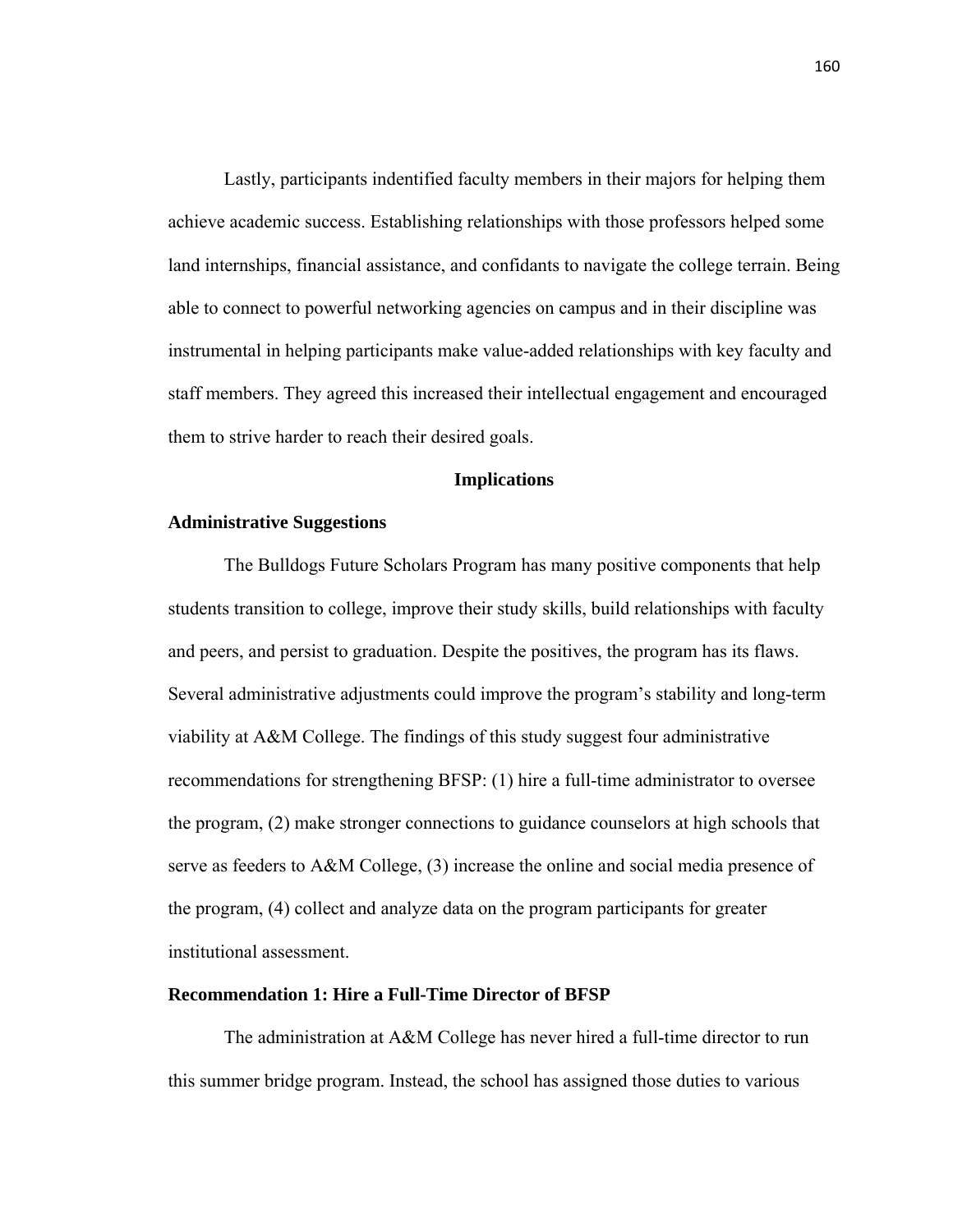faculty members who have had full-time jobs and responsibilities in other areas such as teaching, researching, and academic advising. As such, A&M has seemingly followed an unofficial mantra of many HBCUs: do more with less. Admirable as this may be, the patchwork formula for running the program is problematic for several reasons. For starters, not having a permanent person in charge of the program diminishes its stability. BFSP has had turnover in its leadership positions as a result of this problem. In seven years, the program has had six directors. In fairness, the program has had co-directors for three different years. However, none of them works with the program now. Some have retired. One left A&M to run a similar bridge program at a large, research-intensive PWI in the Midwest. The last two co-directors said they voluntarily stepped down because of lack of institutional support, which they said sapped them of their desire to lead the program. One of the former co-directors explained why she asked to stepped down: "I loved working with the students, I really did. But for the pay and the amount of work that was involved on top of all that I had to do with my teaching, it just wasn't worth it," (II, 10/31/2014).

 The former co-director's attitude speaks to a larger problem with the constant turnover in the BFSP leadership position. Saddling full-time faculty members with the administrative responsibilities for the summer bridge program is burdensome. As the previous program administrator noted, it is difficult to balance other work responsibilities with leading the summer bridge program. The BFSP program director(s) is/are responsible for recruiting and selecting the 40 summer bridge participants. The director(s) also has/have to hire and train student counselors and coordinate with the TRiO office to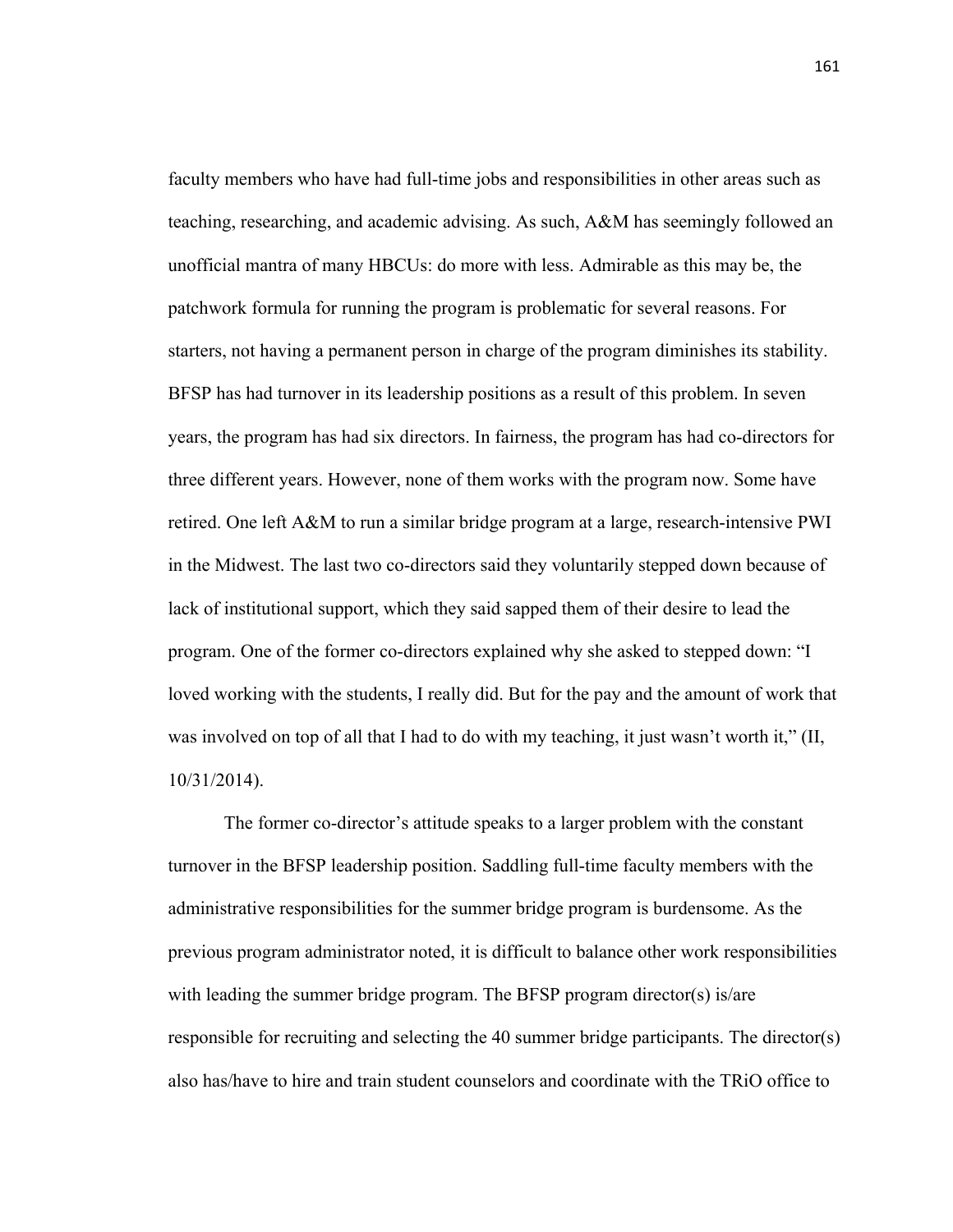select peer tutors. In addition to that, the director(s) must secure housing for the participants, devise an itinerary for all program activities, and organize an overnight field trip as well as several local field trips (e.g. to the mall, the museum, or area stores). At many institutions, directing a summer bridge program is a full-time position. By investing in a permanent director, A&M sends the message that it is no longer interested in playing a game of musical chairs but is instead committed to keeping the program stable.

 Hiring a full-time director would benefit the program in other ways as well. Part of the director's duties is following up with students throughout their first year to ensure they are taking the right courses, are participating in campus programs, are passing their classes, and staying on track for reenrollment. In essence, the director serves as a mentor to enhance students' first-year experiences. Having a permanent person overseeing BFSP provides for greater monitoring of grades and retention.

### **Recommendation 2: Strengthen Connections with Guidance Counselors at High Schools that Serve as Feeders to A&M College**

 A number of public high schools in the state where A&M is located serve as feeder schools for the university. Establishing relationships with the guidance counselors at those schools could help program officials identify potential candidates. This is important because it would help BFSP officials select students who are likely to take full advantage of the summer bridge program. In other words, connecting with high school guidance counselors might help program officials select more participants like those in this study.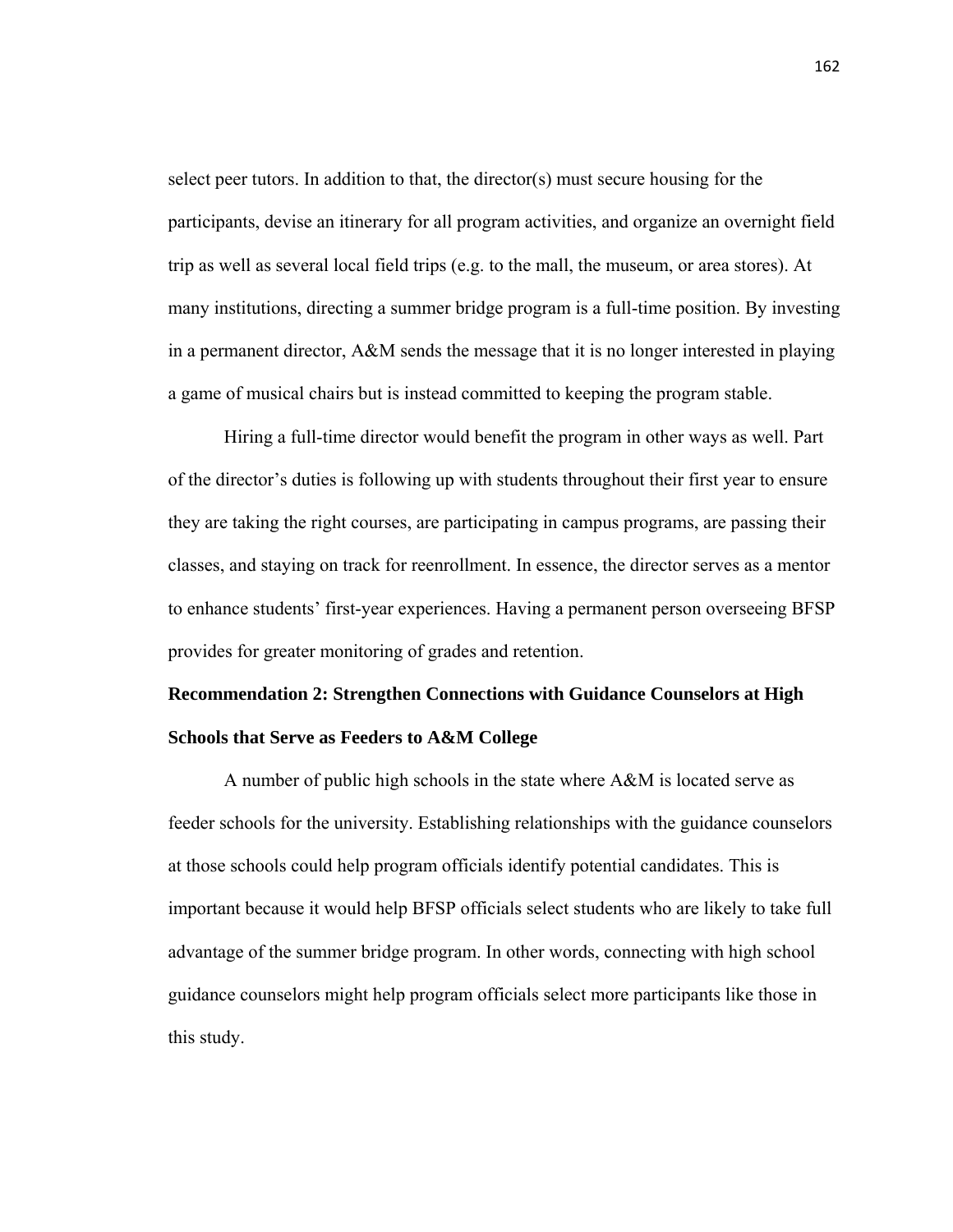This recommendation ties specifically to the research findings of selecting highly motivated students to participate in the program. Students motivated to be in the program are more likely to take advantage of the opportunities it provides. There was a clear delineation between the types of students who participated in BFSP during its first year of operation and those who participated after the minimum college entrance requirements rose. Although some students successfully completed the original program, the latter model proved more effective when comparing the two structures. The results of this study suggests that utilizing guidance counselors at the top feeder high schools to the university could help improve the quality of students BFSP serves. Although the school should want to help as many students as possible, it must focus on developing strategies that will help students who exhibit the potential to be successful in college.

### **Recommendation 3: Increase the Online and Social Media Presence of the Summer Bridge Program**

 Many universities and colleges advertise their summer bridge programs on their websites. Often there is webpage for the program that visitors can access from the university's main website. That page has links that provide a description of the program, its components, expectations, eligibility requirements, and instructions for applying. Some even include a mission statement. In short, a potential candidate or parent can read about the program and decide whether they are interested in it. Although not everyone has computer access, having information about the program online is a convenient way for people to learn what the program has to offer.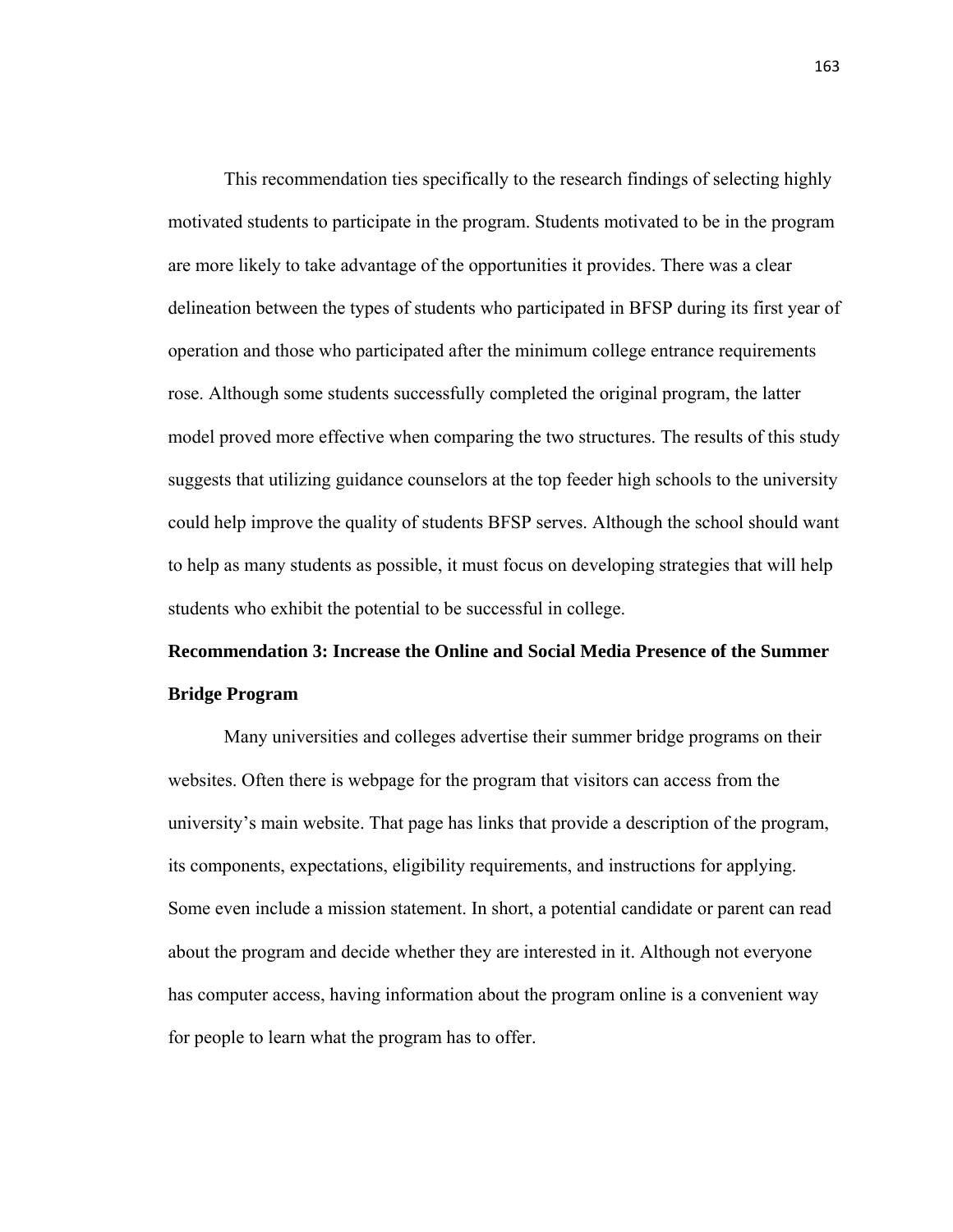A&M College does not advertise the Bulldogs Future Scholars Program online. By not doing so, it may be missing potential students. Currently, the university sends automated emails about the program to students who qualify based on their standardized test scores and high school grade point averages. Although this form of communication is convenient, many of the participants in this study said they ignored those emails when they received them. Some of them said they hardly checked their email and when they did, nothing in the BFSP subject line caught their attention. Talking to guidance counselors about summer bridge programs influenced their decision to attend A&M.

 BFSP program officials should not only consider adding a webpage through the university's website, but they should also consider utilizing social media such as Facebook, Instagram, and Twitter to connect with potential students. This could serve as additional avenues to advertise the program and let students learn how they could benefit from participating in it.

### **Recommendation 4: Collect and Analyze Data on the Program Participants for Greater Institutional Assessment**

 Assessments in higher education serve several crucial roles. First, it can validate the existence of programs and the continuation of educational practices. Secondly, it shows whether students are learning and if they are meeting certain educational outcomes. Overall, it shows faculty members and administrators evidence about student learning, professional effectiveness, and program quality. BFSP does not seem to have conducted an in-depth, thorough study of its students. Statistics have been kept on GPAs,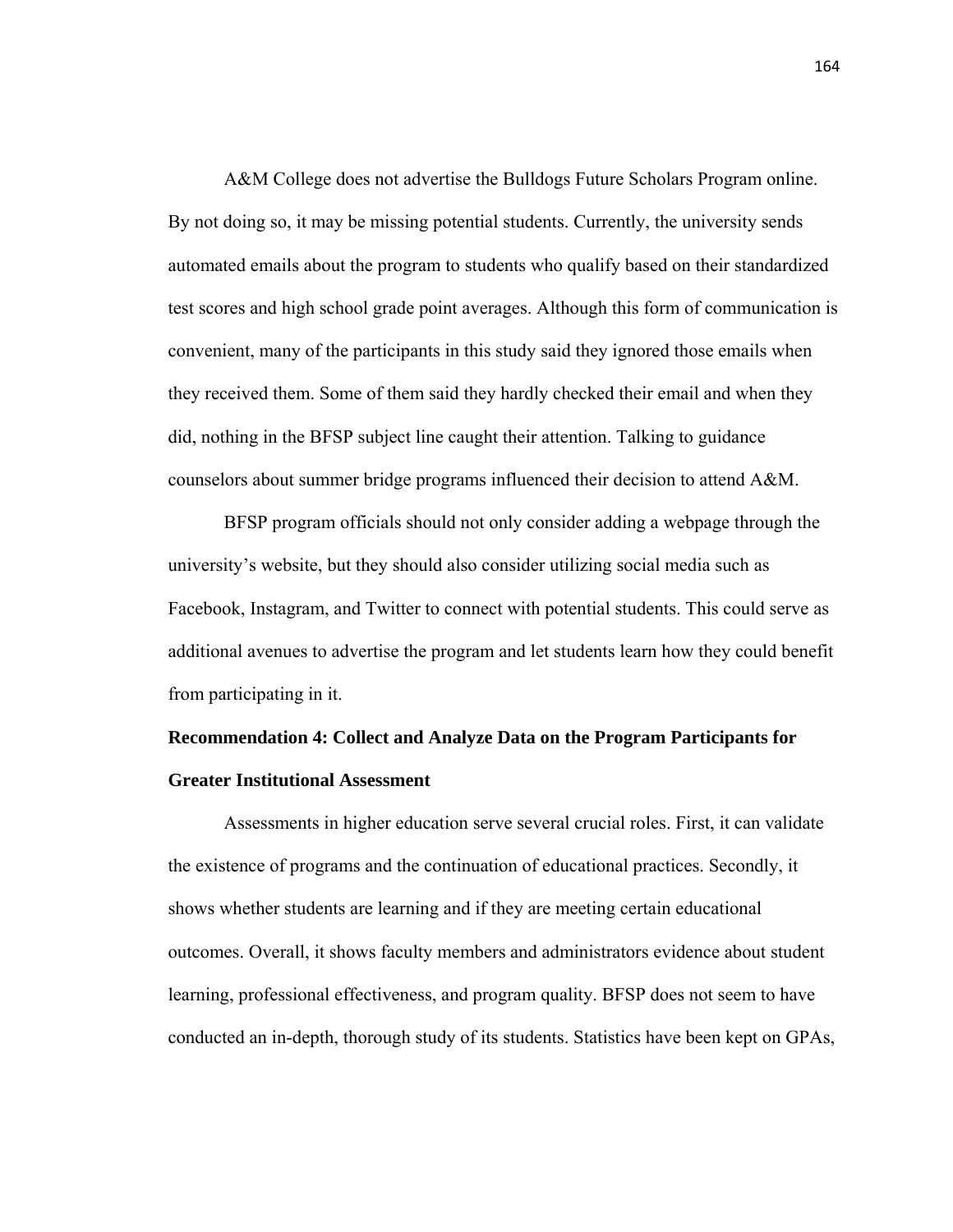course completion rates, and re-enrollment figures. That provides some insight but not enough.

Program officials should consider conducting a broader assessment of the summer bridge participants. This relates the research finding dealing with retention and persistence. This study found that the summer bridge program could have a positive influence in these areas, but at best, this is anecdotal. More comprehensive assessments are needed whether in the form of qualitative, quantitative, or mixed-methods. The program administrators could review several aspects of BFSP. For instance, they could develop a survey to measure what institutional integration, programmatic strengths, and student satisfaction. A mixed-methods approach could yield rich information that includes participants' voices about their summer bridge experiences coupled with quantitative data that measures the participants' personal and affective benefits from participating in the summer bridge program.

There are other areas of BFSP that could also be measured. For instance, the program features a living-learning community that BFSP officials should assess. Administrators could focus on quantitative measures such as the living-learning community's impact on student outcomes (e.g. GPAs, course completion rates, retention rates, and graduation rates). This could be done by utilizing surveys with Likert-scale items. Doing so, would provide statistical data for analysis. Program administrators could also rely on qualitative research methods to evaluate different aspects of the program. One-on-one interviews and focus groups could allow administrators to learn participants' perceptions of faculty, mentors, and other programmatic structures.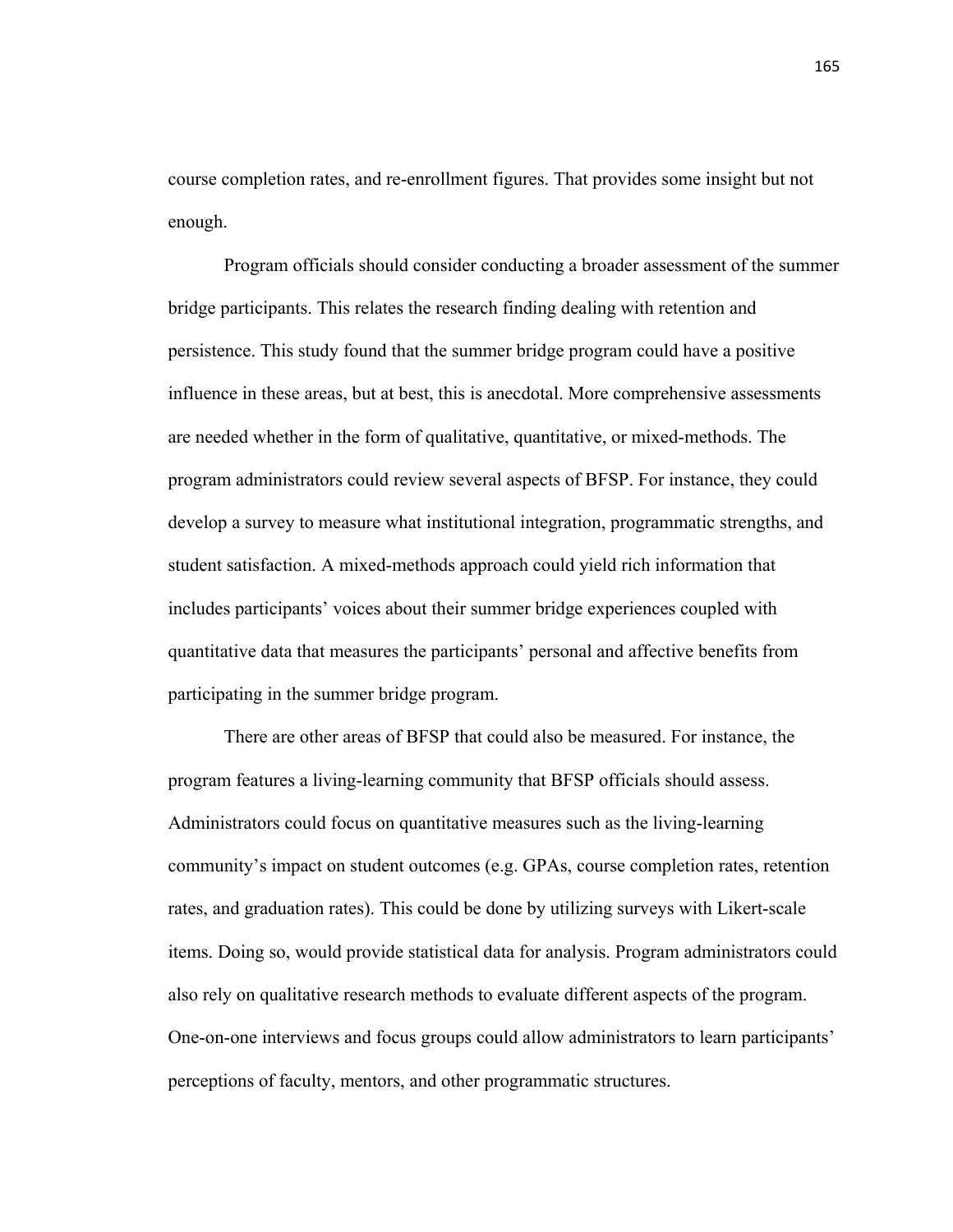Assessments are needed to help program officials accurately determine whether they are meeting students' needs. University administrators could use them to determine what programmatic changes, if any, they should make. Administrators at the state level could use the assessments to determine whether to continue funding BFSP.

### **Program Suggestions**

 In addition to administrative suggestions, the findings of this study suggest several recommendations for improving the daily functions of the summer bridge program. The first programmatic recommendation includes increasing the training for residential counselors and peer mentors who work in the program. After first few years of the program, administrators used high achieving former BFSP participants to serve as residential counselors. The idea was that those students could also serve as mentors for the new participants. The only problem with that was some of the residential counselors were only a year or two older than the new participants. Some of the participants in this study said because of that at best the saw their counselors as equals and, at worst, they just did not respect some of them. Johnston was outspoken on this issue. "They were doing the same things we were doing" he said in reference to some of the counselors allegedly testing the demarcations of the program. While Johnston's contentions could not be substantiated, he raised valid concerns. Could having young counselors in authoritative roles be problematic? Did the program administrators properly train the counselors to work with the summer bridge students?

 I am not assessing blame on the program officials nor am I suggesting that they did not provide student counselors with guidance in how to perform their duties.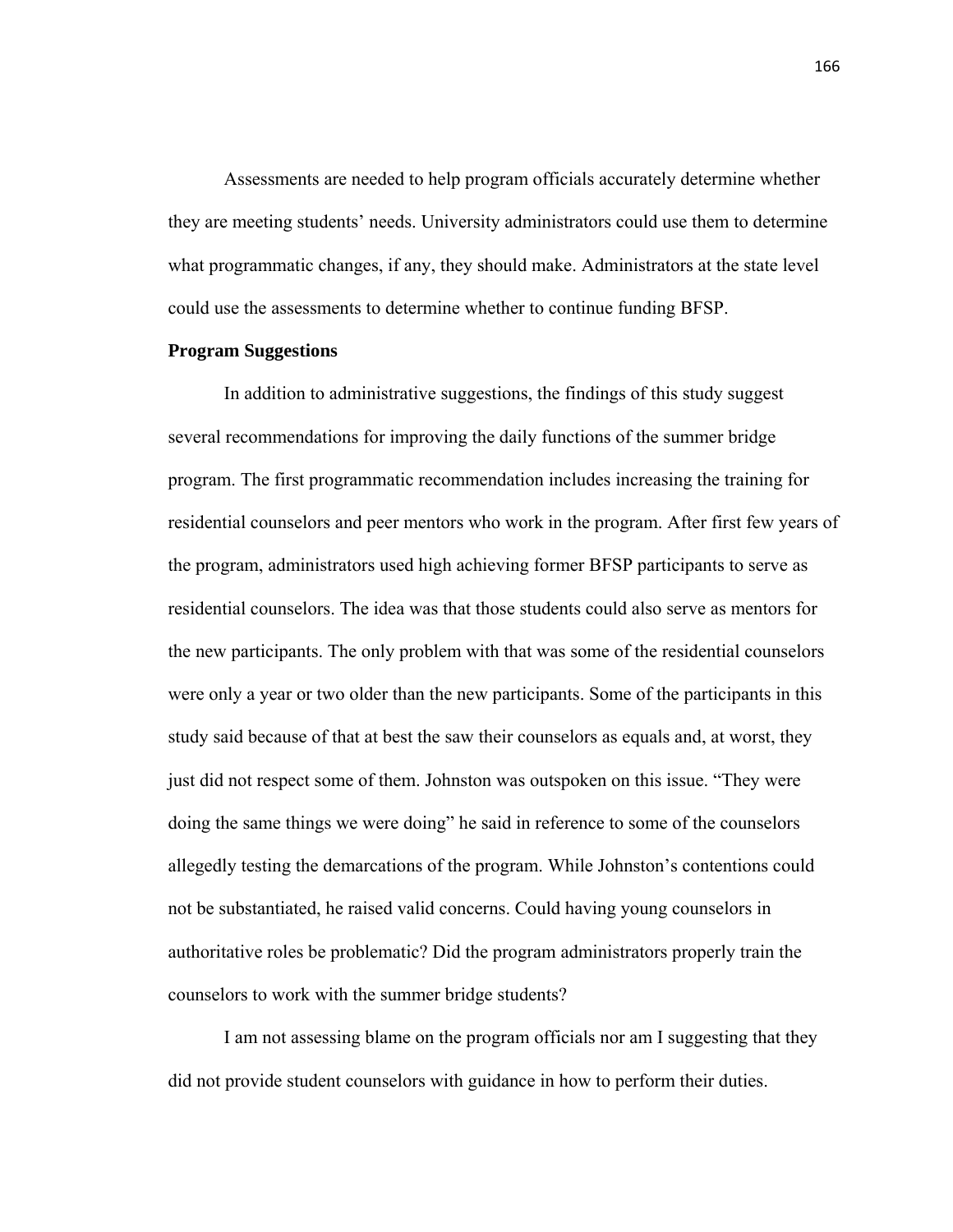However, given the frequent turnover in the leadership position and limited time program leaders had when heading BFSP, it is a reasonable conclusion that more training could be provided to future counselors and peer tutors. The university should provide peer tutors and residential counselors more training opportunities in conflict resolution, relationship building, and effective leadership. Too often, residential counselors and peer tutors are hired in late spring or early summer. With summer bridge starting in July, that leaves limited time for training. Identifying qualified students earlier could provide more time for training. Another recommendation would be to use graduate students as residential counselors and tutors. This retains the peer mentoring component but with older, more mature students. Implementing these recommendations could help the program run more smoothly.

 A final programmatic recommendation is for BFSP administrators to implement a more rigorous process for screening applicants. In the past, the program has required students to submit an essay, recommendation letters from high school officials, and participate in brief telephone interview. Given the time and job constraints, that was probably as much as a part-time administrator could do. Other institutions with similar bridge programs like A&M require students and parents to do face-to-face interviews during the screening phase. This allows those program administrators the opportunity to meet the students and families in person to gauge their potential interest and commitment. This is something A&M (and other institutions) should consider doing.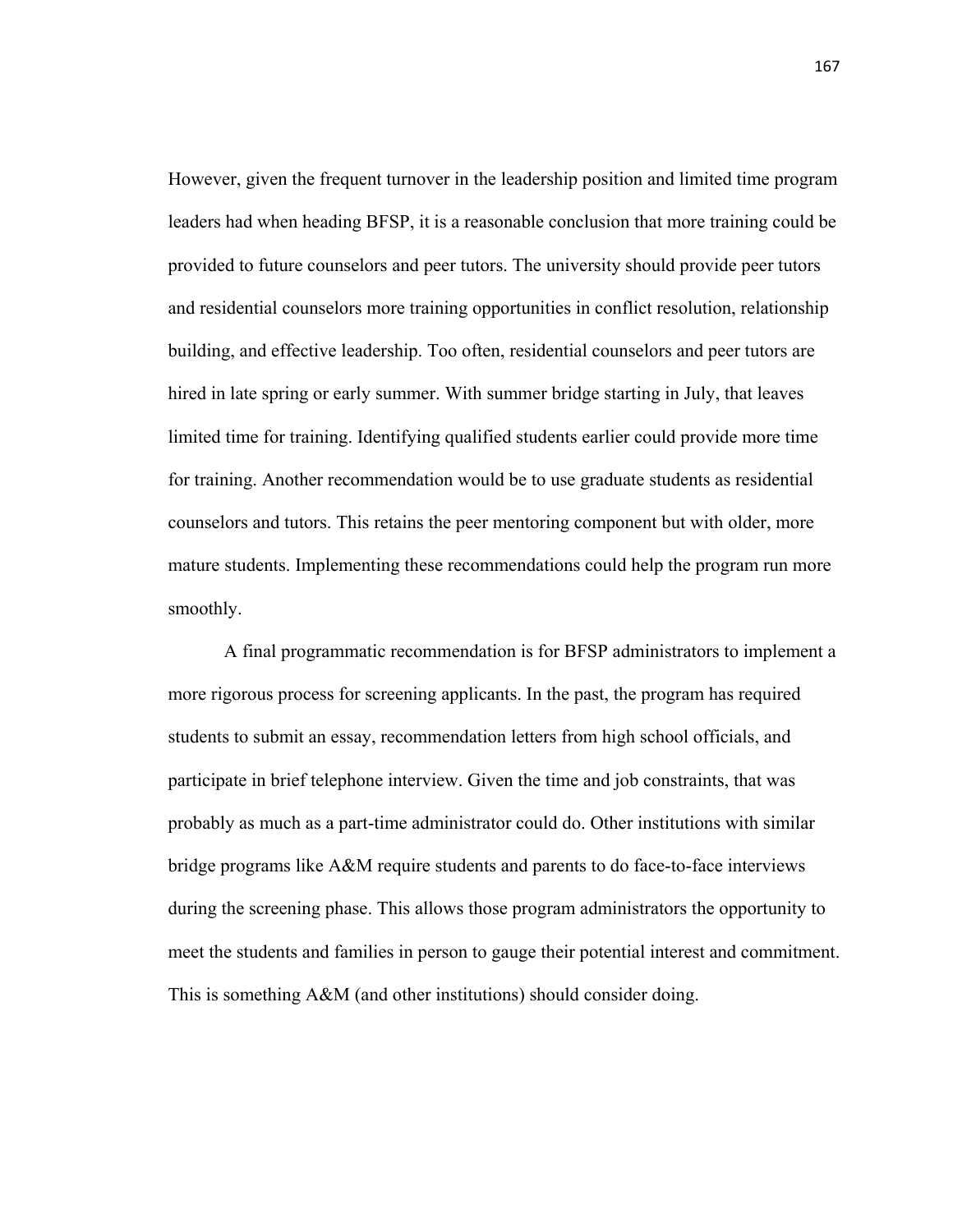## **Future Research**

 This instrumental case study attempted to increase the understanding of whether a residential summer bridge program at a HBCU influenced the academic achievement and college trajectory of its participants. The study examined participants' views on their experiences in the program to discern what effects, if any, the program had on underprepared students' perceptions about their postsecondary participation, their academic development, and their ability to persist. Most research on summer bridge programs tends to be quantitative in nature and does not investigate the participants' views about their experiences. Therefore, the findings of this study have implications for future research.

 Additional qualitative studies could focus on underserved and underprepared summer bridge students at Predominately White Institutions. Hearing their voices and their experiences may provide a perspective missing from this study. Because underserved and underprepared students are largely students of color, those participants might have dealt with issues such as institutional racism, cultural acceptance, developing meaningful relationships and how each influences academic engagement and persistence. This study focused mainly on Black students at a HBCU. An interesting study might be to examine the views and perspectives of other students of color (e.g. Hispanic, Native Americans, and Asian Americans) who participate in summer bridge programs at historically black colleges or at predominately white schools. It would interesting to learn what shapes their experiences as being a minority at minority-serving school or at a majority-serving institution.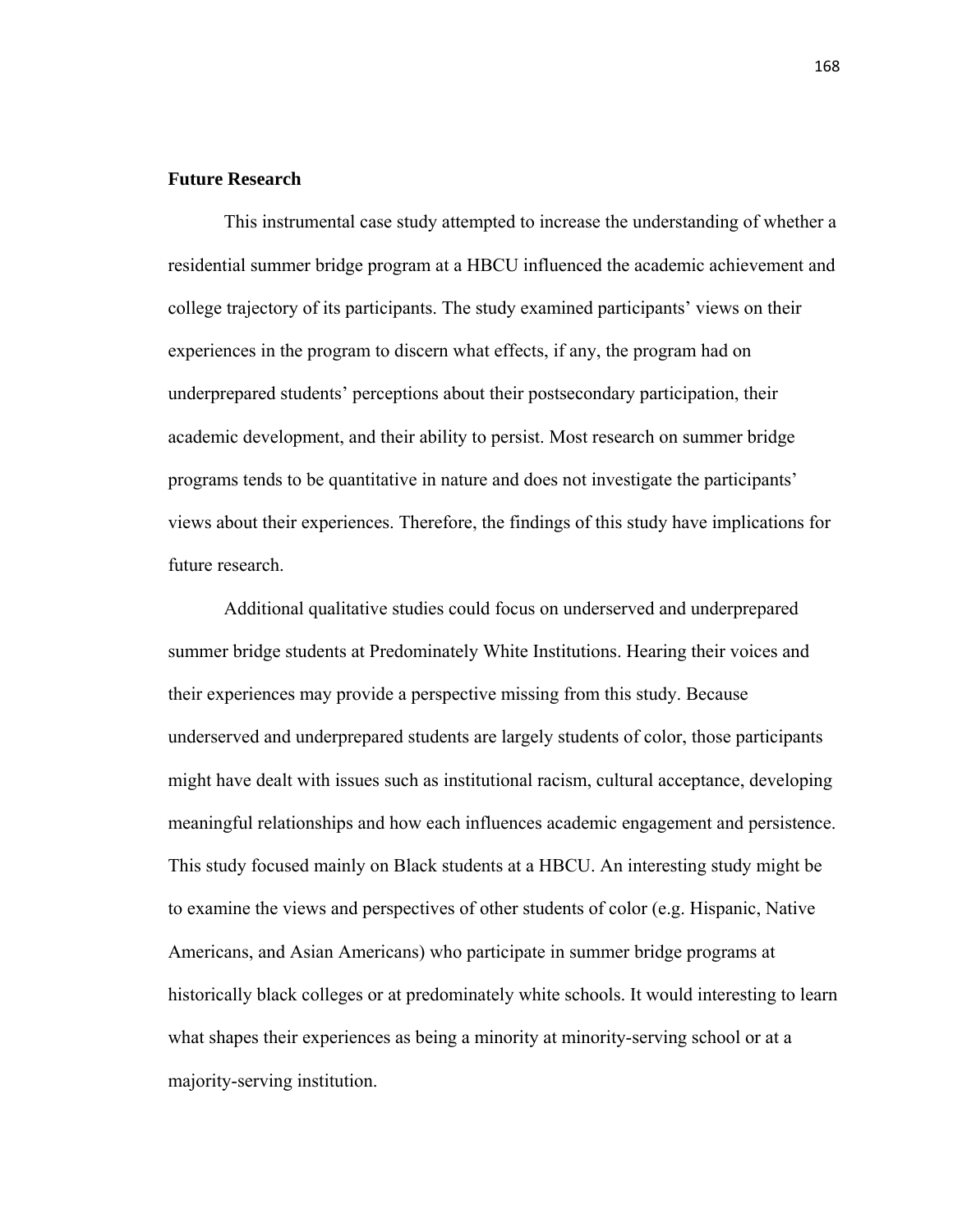Future studies could also include more interviews with faculty and staff who work with summer bridge programs. That could allow for more triangulation of data. A broader, cross comparative case study could be done analyzing multiple institutions could provide even more understanding about how these programs affect student development. There are four other schools in the state system where A&M is located that has similar summer bridge programs for "high-risk" students. The governing system funds all the programs. Randomly sampling participants from those institutions and gathering their stories would yield a richer picture of the programs. Although A&M shares some similarities with the other institutions (they are all minority-serving schools), the students ultimately are different. Therefore, the findings of this study are not generalizable to the other institutions. However, if a researcher analyzed all the institutions equally in one study, he or she could thoroughly evaluate the summer bridge programs by drawing conclusions that are more definitive.

 Future studies could also employ quantitative research methods as well. The state has not conducted a comprehensive quantitative analysis of the programs to assess how much they affect grade point averages, retention rates, or graduation rates. Such studies are needed. There are raw statistics available, but substantive exploration is necessary to determine if the state should continue funding these programs.

#### **Summary**

 The 14 participants in this study each experienced varying levels of achievement after participating in a six-week residential program for "high-risk" students. Some had finished college and were trying to establish their careers. Others had achieved high grade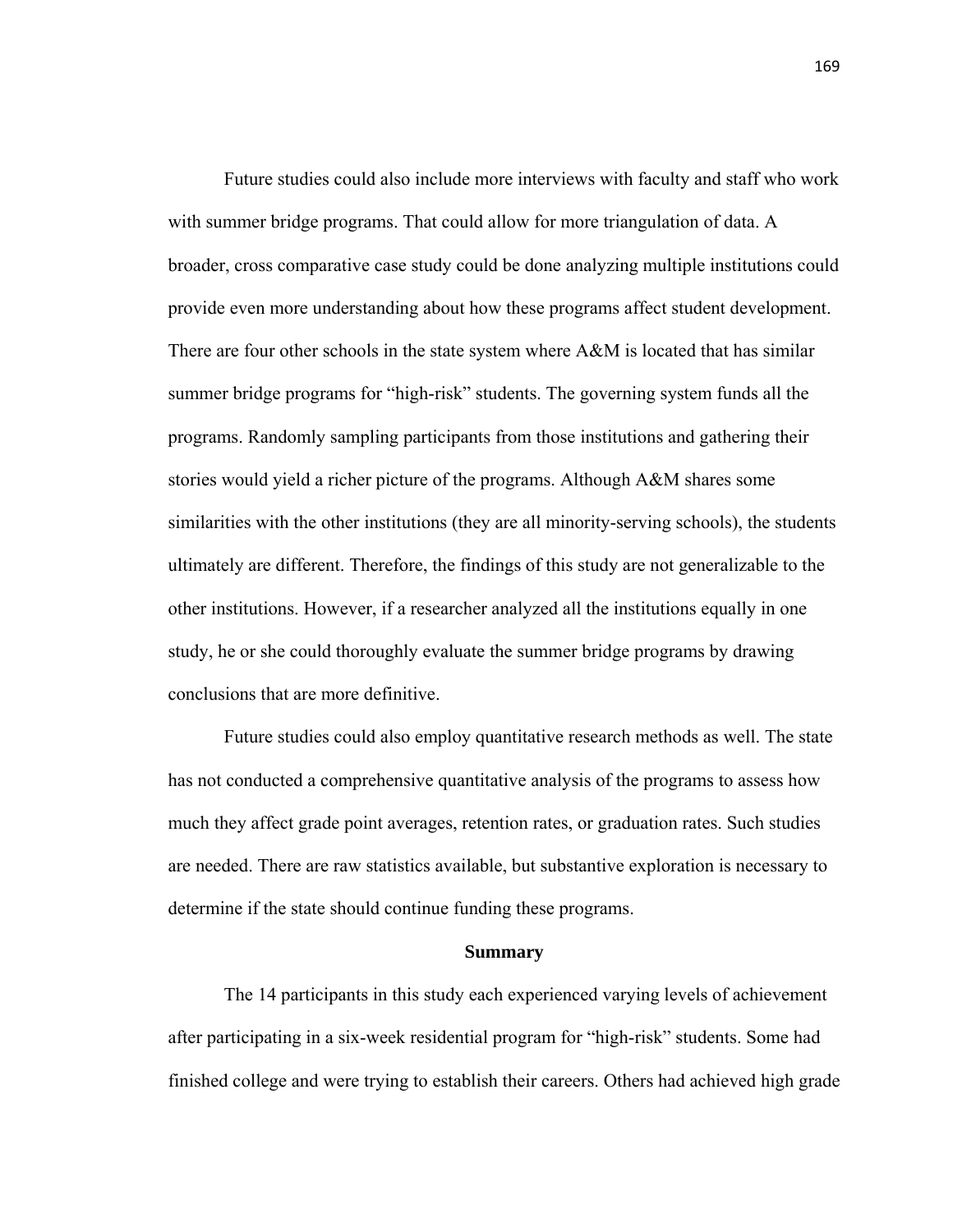point average and were becoming campus leaders. A few faced some roadblocks but they continued striving to overcome their challenges. Each credited their participation in the summer bridge program for helping them to improve academically and socially as well as to reach some of the goals they set for themselves while in college. In addition to the summer bridge program, the participants said the faculty and staff who worked with them instilled a level of confidence that made them feel they could accomplish anything.

 This study indicated that "high-risk" students could succeed in college if surrounded with highly motivated peers to help them stay focus, faculty who will challenge them, and campus resources to ensure they have a support system. Additional research is needed to examine how summer bridge programs influence the retention and persistence of historically underserved and underprepared students. This will not only help HBCUs improve how they raise the achievement levels of these students, but it will help all institutions because that should be a concern of all.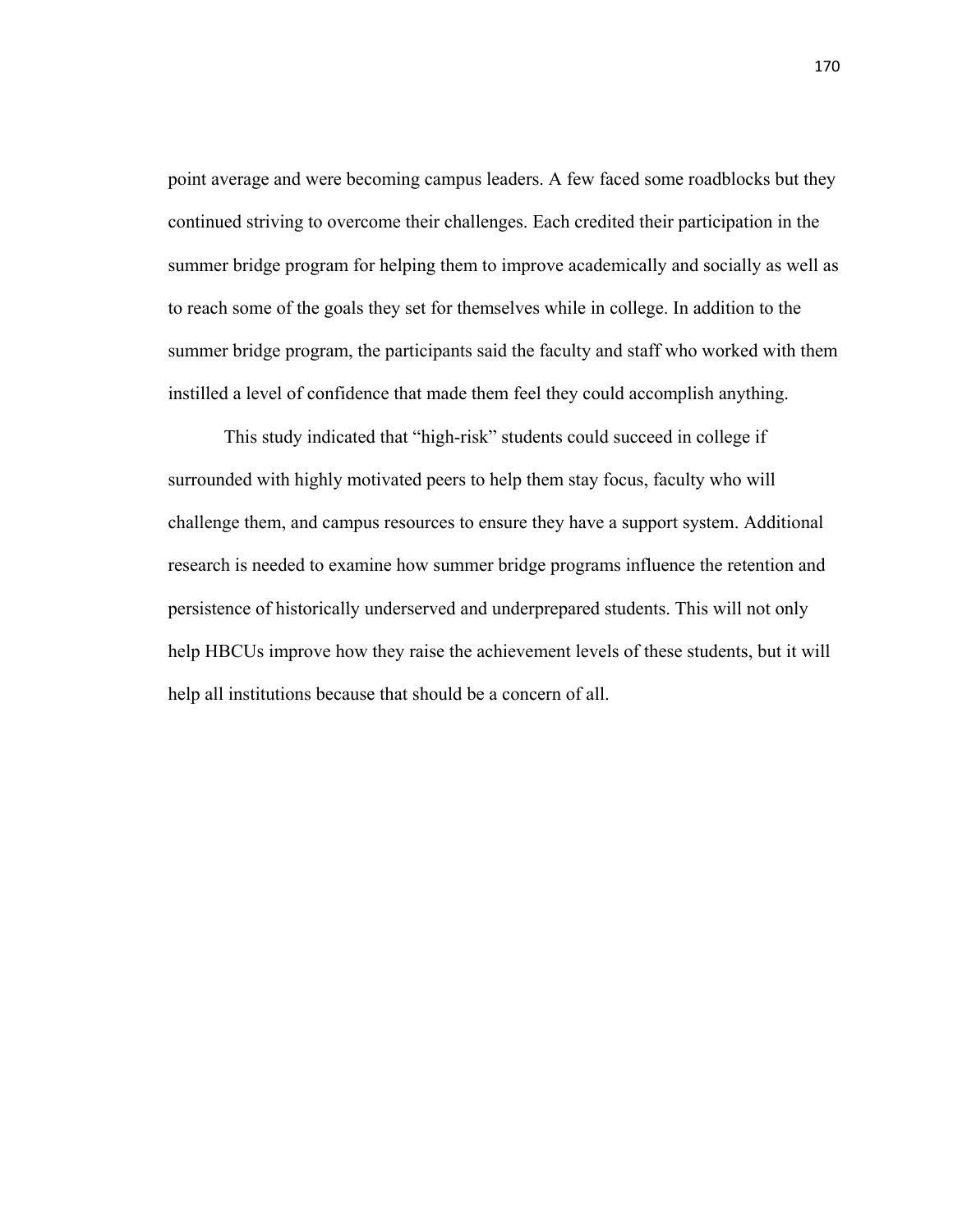### **BIBLIOGRAPHY**

- Ackermann, S.P. (1991). The benefits of summer bridge programs for underrepresented and low-income students. *College & University*, *66*(4), 201-208.
- Ahn, J. (2010). The role of social network locations in the college access mentoring of urban youth. *Education and Urban Society 42*(7), 839–859.
- Alexander, C.J. & Mitchell, D.A. (2010). The role of enrichment programs in strengthening the academic pipeline to dental education. *Journal of Dental Education, 74*(10), 110-120.
- Allan, J. & Clarke, K. (2007). Nurturing supportive learning environments in higher Education through the teaching of study skills: To embed or not to embed? *International Journal of Teaching and Learning in Higher Education, 19*(1), 64- 76.
- Allen, J., Robbins, S., Casillas, A., & Oh, I.S. (2008). Third-year college retention and transfer: Effects of academic performance, motivation, and social connectedness. *Research in Higher Education, 49*(7), 647–664.

A&M College website. (2014).

Angrosino, M. V. (2005). Recontextualizing observation: Ethnography, pedagogy, and the prospects for a progressive political agenda. In N. K. Denzin  $& Y. S.$  Lincoln (Eds.), *The Sage handbook of qualitative research* (3rd Ed.), pp 729-745). Thousand Oaks, CA: Sage.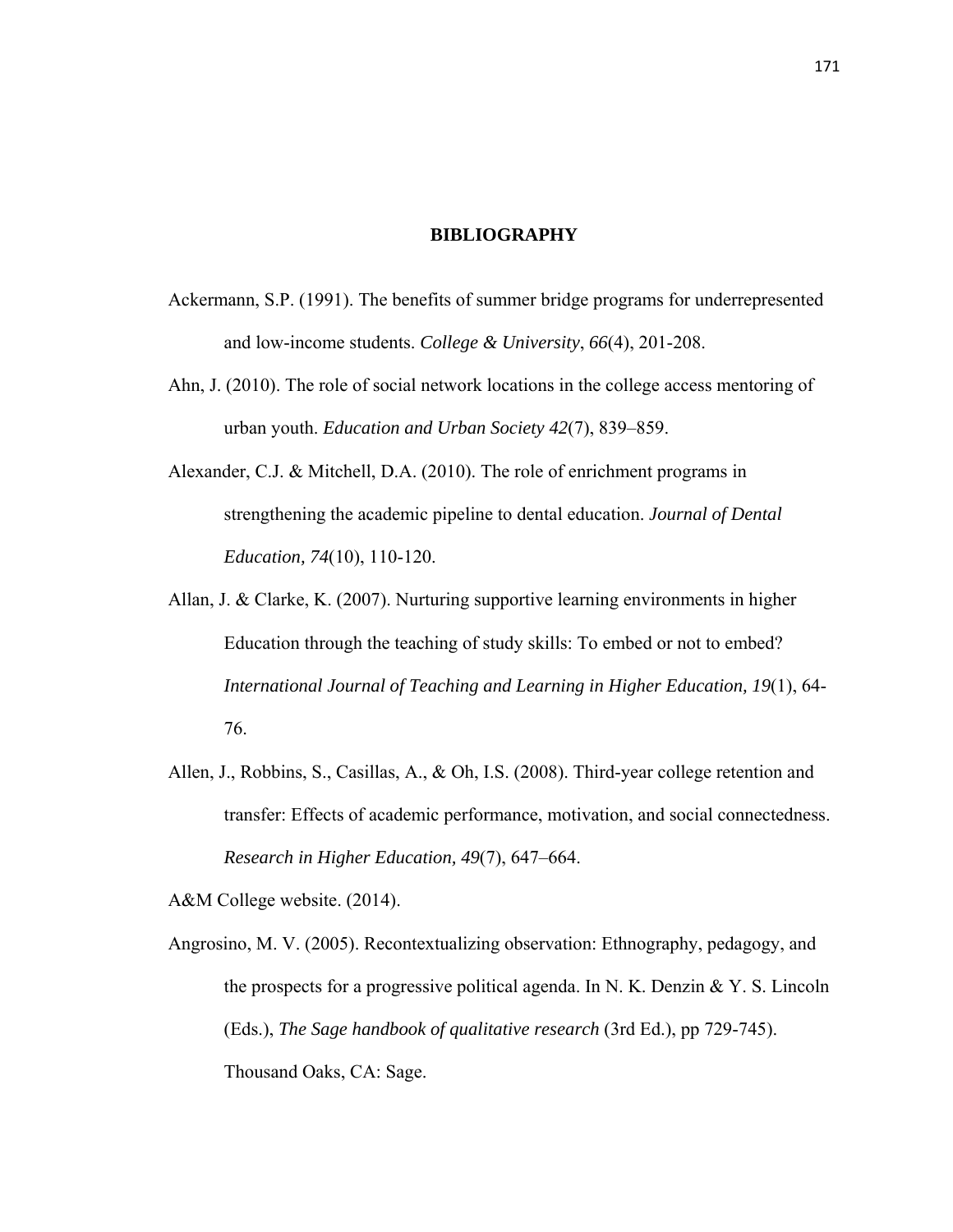- Arbuthnot, K. (2009). The effects of stereotype threat on standardized mathematics test performance and cognitive processing. *Harvard Educational Review, 79*(3), 448- 472.
- Astin, A.W. (1984, July). Student involvement: A Developmental theory for higher education. *Journal of College Student Personnel, 25*(4), 297-308.
- Astin, A.W. (1993). *What matters in college: Four critical years revisited*. San Francisco: Jossey-Bass, Inc.
- Atkinson, Richard C. and Saul Geiser. (2009). Reflections on a Century of College Admission Tests. *Educational Researcher, 38*(9), 665-676.
- Attinasi, L.C. (1992). Rethinking the study of the outcomes of college attendance. *Journal of College Student Development, 33*, 61-70.
- Au, K. (1980). Participation structures in a reading lesson with Hawaiian children. *Anthropology and Education Quarterly, 11*(2), 91–115.
- Awad, G.H. (2007). The role of racial identity, academic self-concept and self-esteem in the prediction of academic outcomes for African American students. *Journal of Black Psychology, 33*(2), 188-207.
- Bandura, A. (1993). Perceived self-efficacy in cognitive development and functioning. *Educational Psychologist 28*(2), 117–149.
- Baum, S., Ma, J., & Payea, K. (2010). *Education pays 2010: The benefits of higher education for individual and society*. New York: College Board Advocacy and Policy Center. Retrieved from http://trends.collegeboard.org/education\_pays/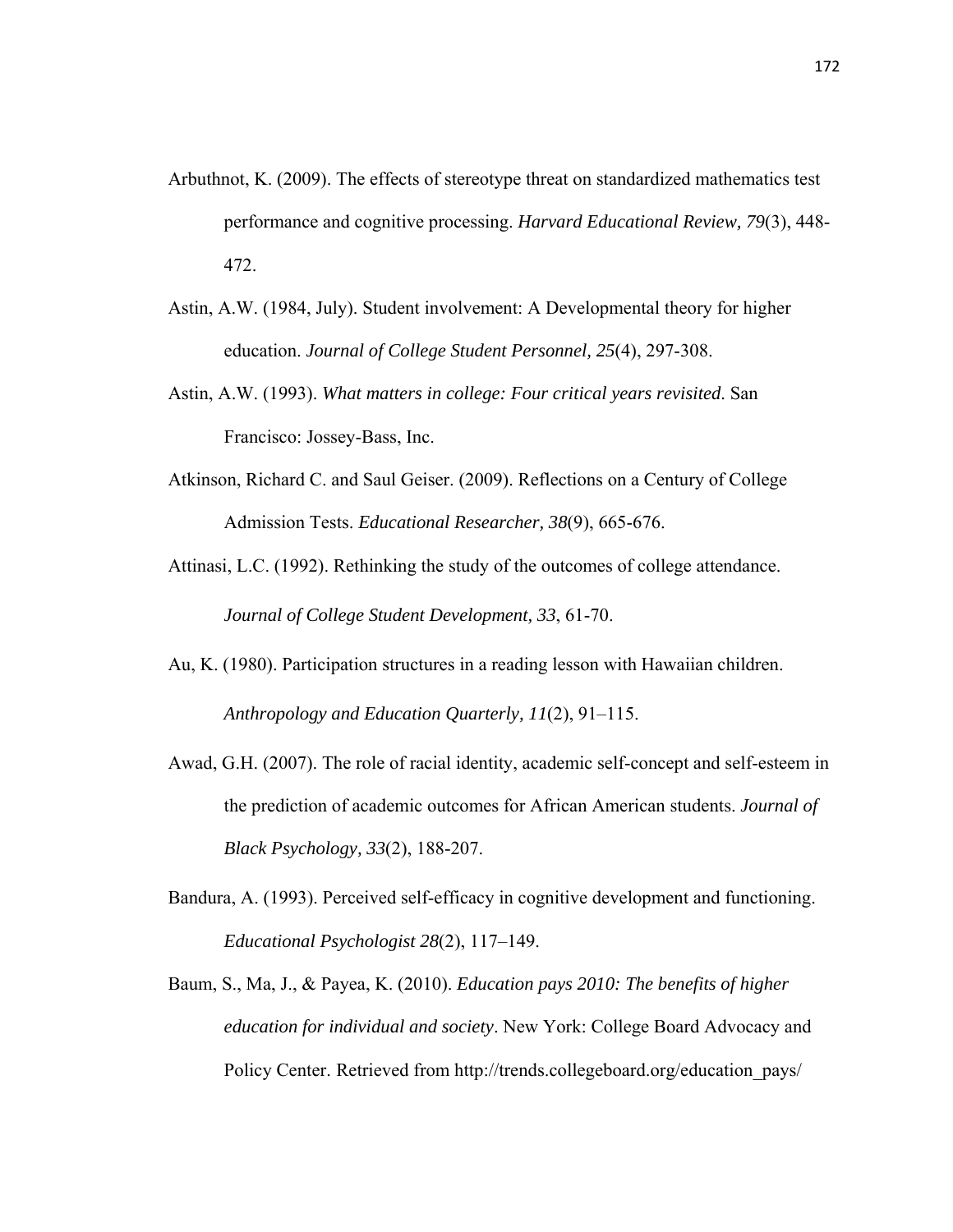- Bausmith, J.M. & France, M. (2012). The impact of GEAR UP on college readiness for students in low income schools. *Journal of Education for Students Placed at Risk, 17*(4), 234-246.
- Becker, G.S. (1993). *Human capital: A theoretical and empirical analysis with special reference to education* (3rd Ed.) Chicago: University of Chicago Press.
- Becker, K.A., Krodel, K.M., & Tucker, B.H. (2009). Understanding and engaging underresourced college students: A fresh look at the influence of economic class on teaching and learning in higher education. Highlands, TX: Process, Inc.
- Bergen-Cico, D. & Viscomi, J. (2012). Exploring the association between campus co-curricular involvement and academic achievement. *College Student Retention, (14)*3, 329-343.
- Bettinger, E.P., & Long, B.T. (2009). Addressing the needs of underprepared students in higher education: Does college remediation work? *The Journal of Human Resources, 44*(3), 736-771.
- Bourke, B. (2014). Positionality: Reflecting on the research process. *The Qualitative Report, 19*, 1-9.
- Braxton, J.M., Sullivan, A.V.S., & Johnson, R.M. (1997). Appraising Tinto's theory of college student departure. In J. C. Smart (Ed.), *Higher education: A handbook of theory and research*, Vol. 12 (pp. 107–164). New York: Agathon Press.
- Brewer, D. J., Stern, S., & Ahn, J. (2007). An introduction to "early college". *Education Finance & Policy, 2,* 175-187.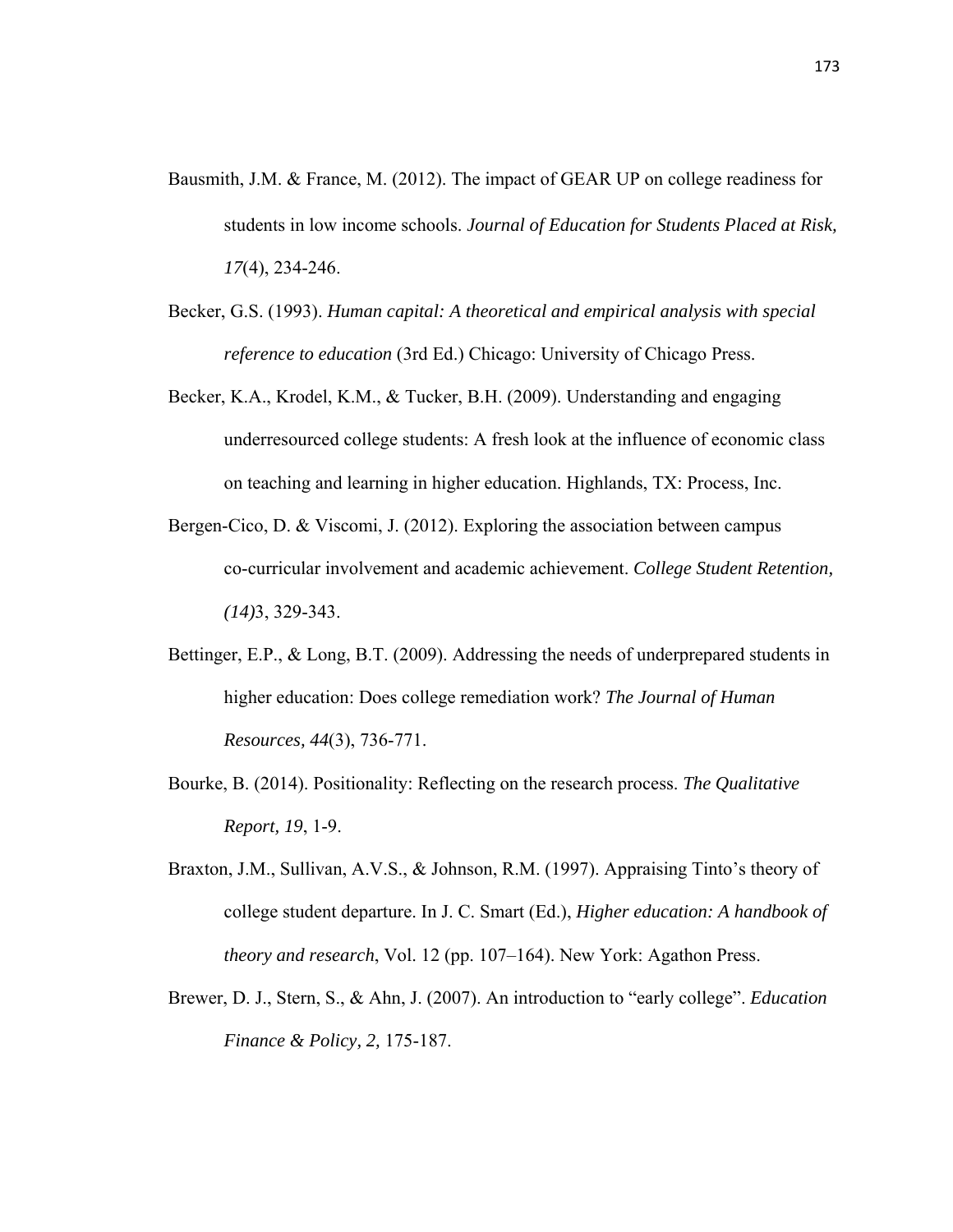- Brock, T. (2011). Young adults and higher education: Barriers and breakthroughs to success. *The Future of Children, 20*(1), 109-132.
- Bromley, D.B. (1986). *The case-study method in psychology and related-disciplines*. New York: John Wiley & Sons.
- Brown, J. R. (1996). *The I in science: Training to utilize subjectivity in research*. Oslo, Norway: Scandinavian University Press.
- Buck, J. (1985, February). Summer bridge: A residential learning experience for high risk freshmen at the University of California, San Diego. Paper presented at the Fourth Annual Conference on The Freshman Year Experience, Columbia, SC.
- Burns, S., & Lohenry, K. (2010). Cellular phone use in class: Implications for teaching and learning a pilot study. *College Student Journal, 44*, 805-810.
- Bush, E.C. & Bush, L. (2010). Calling out the elephant: An examination of African American male achievement in community colleges. *Journal of African American Males in Education, 1*(1), 40-62.
- Byrd, K. L., & Macdonald, G. (2005). Defining college readiness from the inside out: First-generation college student perspectives. *Community College Review, 33*, 22- 37.
- Cabrera, A.F (2008). Minority student retention: The best of the Journal of College: Research, Theory, and Practice (review). *The Review of Higher Education, 31*(4), 508-510.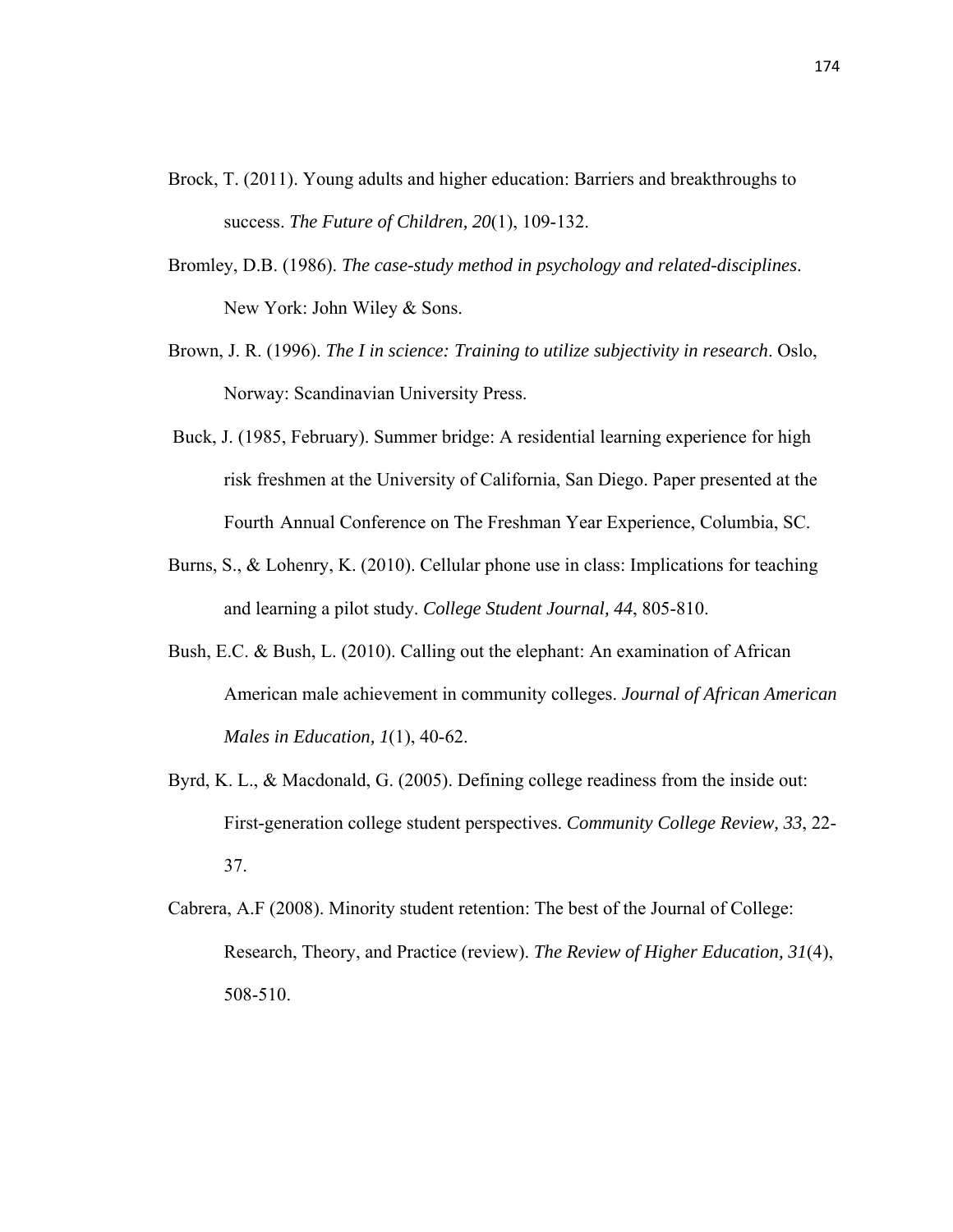- Cahalan, M.W. & Curtin, T.R. (2004). A profile of the Upward Bound Program: 2000– 2001. (ED–01––CO–0052/0007). Washington DC: U.S. Department of Education Publications Center. Retrieved from http://www2.ed.gov/programs/trioupnound/ ubprofile-00-01.pdf.
- Califano, J.A. (1999). What was really great about The Great Society: The truth behind conservative myths. *The Washington Monthly*. Retrieved from http:www. washingtonmonthly.com/features/1999/9910.califano.html
- Carey, K. (2008 October 14). Failure in urban universities. *Inside Higher Ed*. Retrieved from http://www.insidehighered.com/views/2008/10/14/carey
- Carter, D.F. (2006). Key issues in the persistence of underrepresented minority students. *New Directions for Institutional Research, 130*, 33-46.
- Chellman, C.C., Crook, D., Holod, A., Schwartz, A.E., & Stiefel, L. (2011, March*). At-risk at college: Differing paths to success for disadvantaged students in higher education*. (Working paper). Retrieved from CUNY Office of Policy Research website: http://www.cuny.edu/about/administration/offices/ira/opr/paper2.pdf.
- Choi, N. (2005). Self-efficacy and self-concept as predictors of college students' academic performance. *Psychology in the Schools, 42*, 197-205.
- Choy, S. (2001). *Students whose parents did not go to college: Postsecondary access, persistence, and attainment* (National Center for Education Statistics Rep. No. NCES 2001-126). Washington, DC: U.S. Government Printing Office.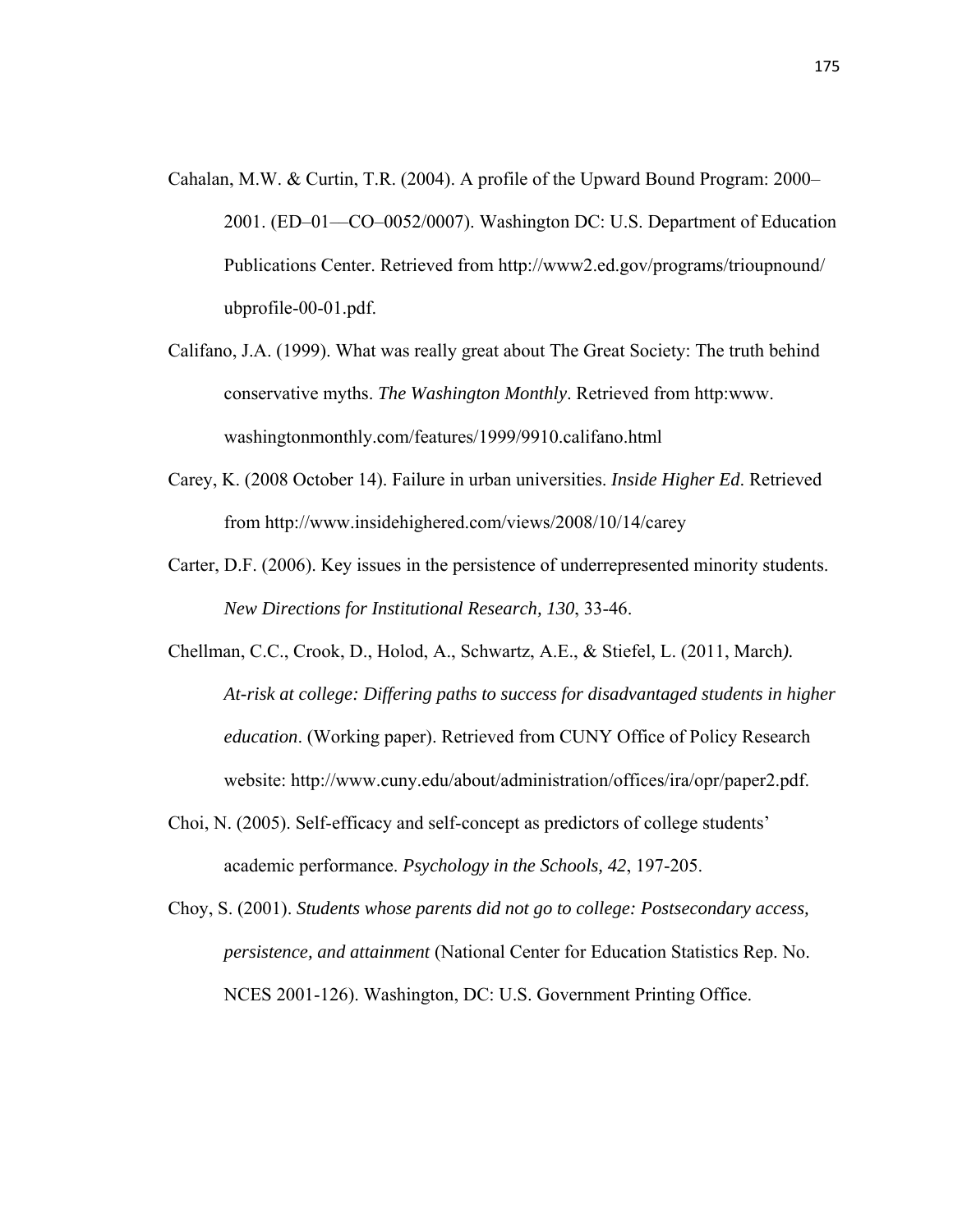- Cokley, K., McClain, S., Jones, M., & Johnson, S. (2011). A preliminary investigation of academic disidentification, racial identity, and academic achievement among African American adolescents. *The High School Journal, 95*(2), 54-68.
- Cochran-Smith, M. (2004). Multicultural teacher education: Research, practice and policy. In J.A. Banks & C. M. Banks (Eds.), *Handbook of research in multicultural education* (2nd ed., pp. 931–975). San Francisco: Jossey-Bass.
- Cole, D. (2011). Debunking anti-intellectualism: An examination of African American college students' intellectual self-concepts. *The Review of Higher Education, 34*(2), 259-282.
- Coleman, J.S. (1988). Social capital in the creation of human capital. *American Journal of Sociology, 94*, 95–120.

College Board. (2013). Pell Grants: Total expenditures, maximum and average grants, and number of recipients over time. Retrieved from http://trends.collegeboard.org/student-aid/figures-tables/fed-aid-pell-grants-totalexpenditures-maximum-and-average-grants- and-number-recipients-over-time

Cook, B.J. & Cordova, D.I. (2007) Minorities in Higher Education Twenty-Second Annual Status Report: 2007 supplement, American Council on Education: Washington, DC, Retrieved from www.acenet.edu/AM/Template.cfm?Section=CAREE&Template=/CM/Content

Display.cfm&ContentID=23716>

Cox, T.D. (2013). Learning styles and admission criteria as predictors of academic performance of college freshmen. *Institute for Learning Styles Journal, 1*, 1-10.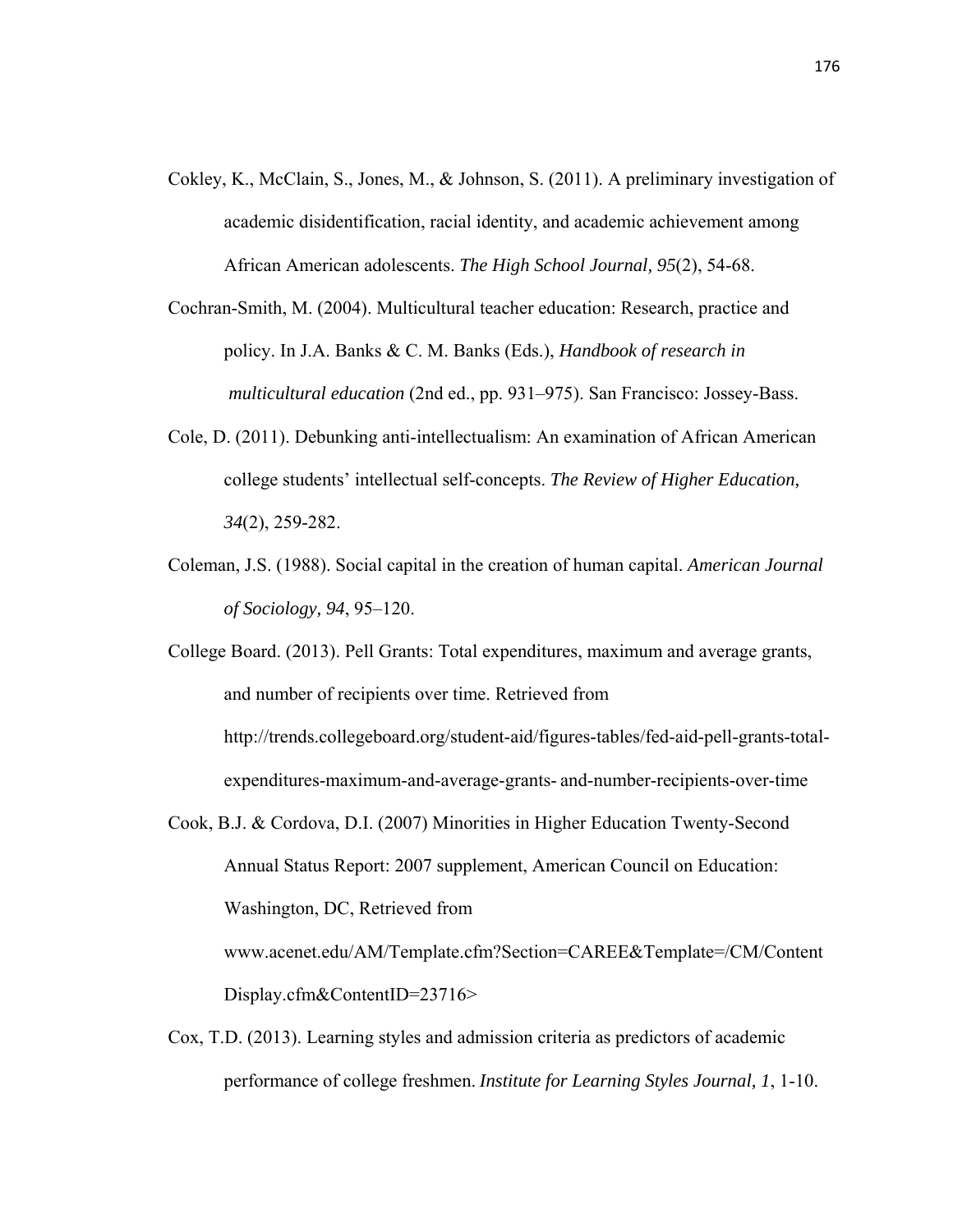- Creswell, J.W. (1998). *Qualitative inquiry and research design: Choosing among five designs*. Thousand Oaks, CA: Sage.
- Davis, R. (2010). Socioeconomic status (SES). In K. Lomotey (Ed.), *Encyclopedia of African American education*. (pp. 586-591). Thousand Oaks, CA: SAGE Publications, Inc. doi: http://dx.doi.org/10.4135/9781412971966.n217
- Delpit, L. (1995). *Other people's children: Cultural conflict in the classroom*. New York: Free Press
- Demaris, M. & Kritsonis, W.A. (2008). The classroom: Exploring its effects on student persistence and satisfaction. *Focus on Colleges, Universities, and Schools, 2*(1), 1-7.
- Demetriou, C. & Schmitz-Sciborski, A. (2011). Integration, motivation, strengths, and optimism: Retention theories past, present, and future. In R. Hayes (Ed.), *Proceedings of the 7th National Symposium on Student Retention*. Symposium conducted at the meeting of the Consortium for Student Retention Data Exchange of Norman, OK, Charleston, SC. Retrieved from https://studentsuccess.unc.edu/files /2012/11/Demetriou-and-Schmitz-Sciborski. pdf
- Dennis, J.M., Phinney, J.S., & Chuateco, L.I. (2005). The role of motivation, parental support, and peer support in the academic success of ethnic minority first generation college students. *Journal of College Student Development, 46*(3), 223- 236.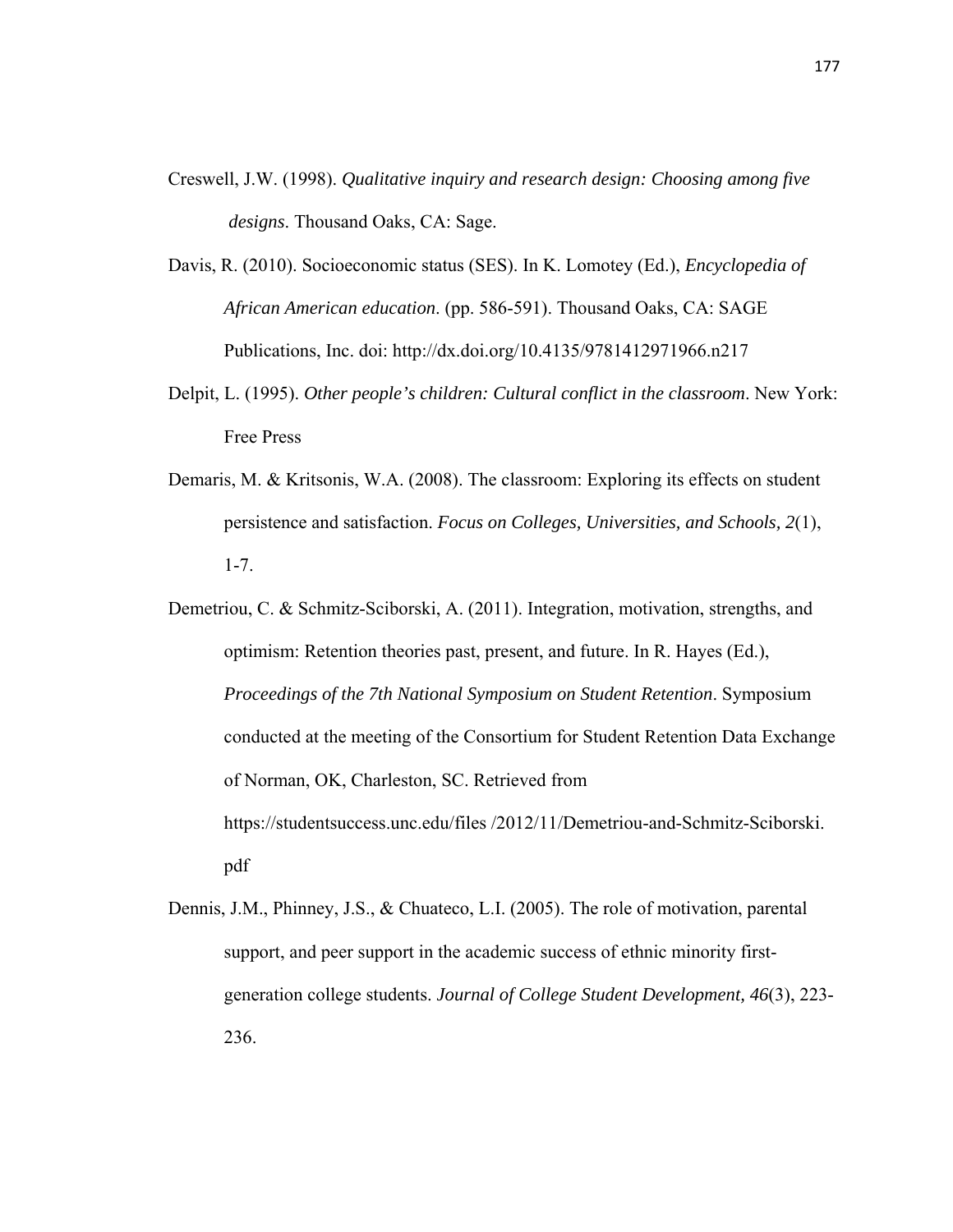- Denzin, N.K. & Lincoln, Y.S. (1994). Introduction: Entering the field of qualitative research. In N.K. Denzin & Y.S. Lincoln. (eds.). *Handbook of qualitative research*. Thousand Oaks, CA: Sage.
- Deyhle, D. (1995). Navajo youth and Anglo racism: Cultural integrity and resistance. *Harvard Educational Review, 65*(3), 403-444.
- de Vise, D. (2009, December 4). Report reveals wide gap in college achievement. *The Washington Post*. Retrieved from http://www.washingtonpost.com/wpdyn/content/story/2009/12/04/ST2009120400305.html?sid=ST200912040030
- DeWalt, K.M. & DeWalt, B.R. (2002). *Participant observation: a guide for fieldworkers*. Walnut Creek, CA: AltaMira Press.
- Dickson-Swift, V., James, E.L., Kippen, S., & Liamputtong, P. (2007). Doing sensitive research: What challenges do qualitative researchers face? *Qualitative Research, 7*, 327-353.
- Domina, T. (2009). What works in college outreach: Assessing targeted and schoolwide interventions for disadvantaged students. *Educational Evaluation and Policy Analysis, 31*(2), 127 - 152.
- Emerson, R.M., Fretz, R.I. & Shaw, L.L. (2011). *Writing ethnographic fieldnotes*. 2nd ed. Chicago, IL: University of Chicago Press.
- England, K. V. L (1994). Getting personal: Reflexivity, positionality, and feminist research. *The Professional Geographer, 46*(1), 80–89.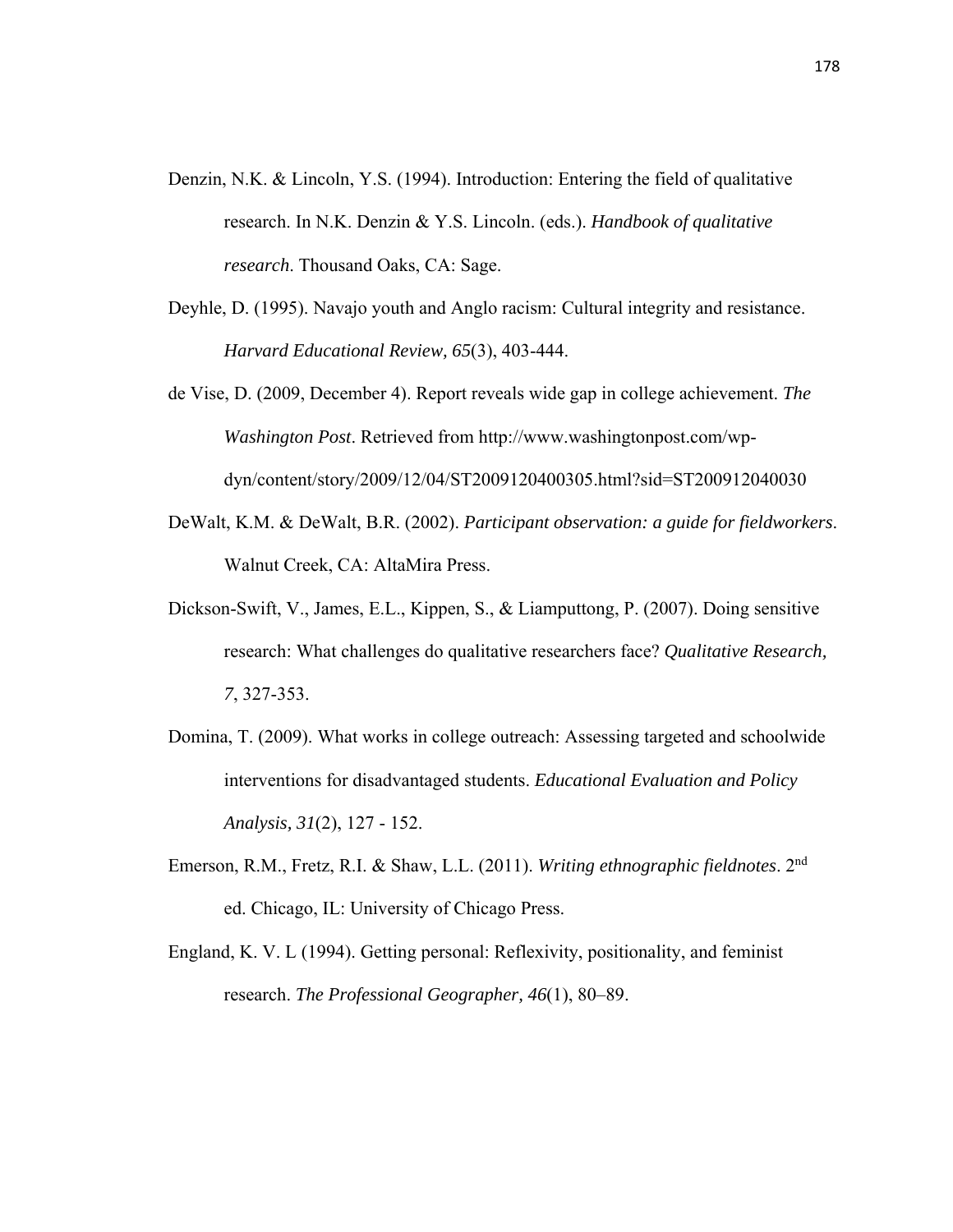- Evans, R. (1999). A comparison of success indicators for program and nonprogram participants in a community college summer bridge program for minority students. *Visions*, *2*(2), 6-14.
- Farmer-Hinton, R.L. (2008). Social capital and college planning: Students of color using networks for support and guidance. *Education and Urban Society, 41*(1), 127-157.
- Fischer, M.J. (2007). Settling into campus life: Differences by race/ethnicity in college involvement and outcomes. *Journal of Higher Education, 78*(2), 125 - 156.
- Fitts, J.D. (1989). A comparison of locus of control and achievement among remedial summer bridge and nonbridge students in community colleges in New Jersey. (Report No. JC 890 332). Trenton, NJ: New Jersey Department of Higher Education.
- Fordham, S. & Ogbu J.U. (1986). Black students' school success: Coping with the burden of "acting white." *The Urban Review, 18*(3), 176-206.

Foster, M. (1996). *Black teachers on teaching*. New York: New Press.

- Fried, C.B. (2008). In-class laptop use and its effects on student learning. *Computers and Education, 50*, 906–914.
- Fries-Britt, S.L. (1997). Identifying and supporting gifted African American men. In M.J. Cuyjet (Ed.), *Helping African-American men succeed in college*. New Directions for Student Services (No. 80, 65-78). San Francisco: Jossey-Bass.
- Gasman, M. (2013). The Changing Face of Historically Black Colleges and Universities. Retrieved from http://www.gse.upenn.edu/pdf/cmsi/Changing\_Face\_HBCUs.pdf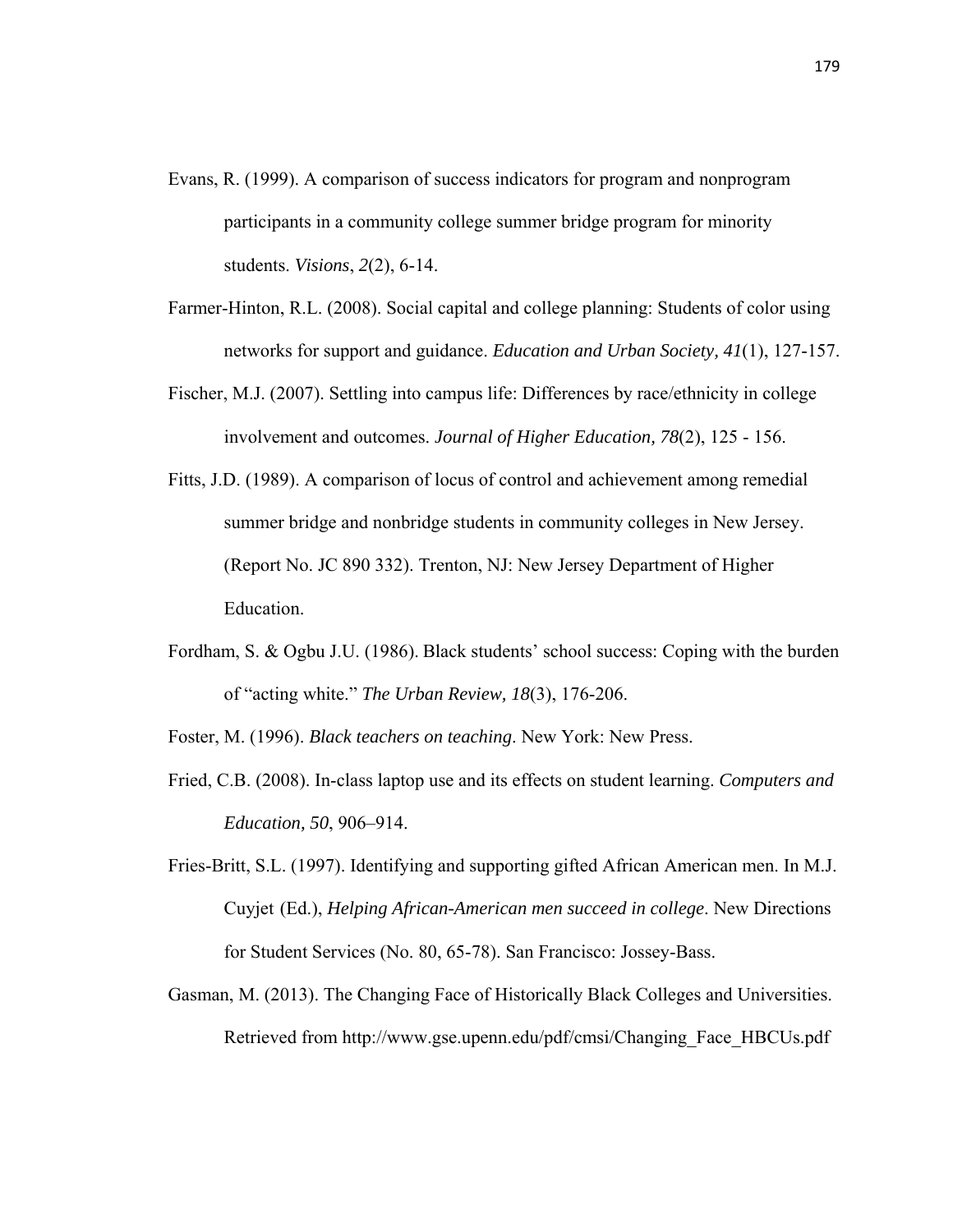- Gay, G. (2002). Preparing for culturally responsive teaching. *Journal of Teacher Education, 53*(2), 106-116.
- Gay, G. (2004). Multicultural curriculum theory and multicultural education. In J. A. Banks & C.M. Banks (Eds.), *Handbook of research in multicultural education* (2nd ed., pp. 30–49). San Francisco: Jossey-Bass.
- Gerardi, S. (2005). Self-concept of ability as a predictor of academic success among urban technical college students. *The Social Science Journal, 42*, 295-300.

Gillham, B. (2000). *Case study research methods*. London: Continuum.

- Glesne, C. & Peshkin, A. (1992) *Becoming qualitative researchers: An introduction*. White Plains, NY: Longman.
- Gonzalez, J. (2010). Reports highlight disparities in graduation rates among white and minority students. *The Chronicle of Higher Education.* Retrieved from http://chronicle.com/article/Reports-Highlight-Disparities/123857/
- Gorski, P.C. (2010). Unlearning deficit ideology and the scornful gaze: Thoughts on authenticating the class discourse in education. Retrieved from www.edchange.org/publications/deficit-ideology-scornful-gaze.pdf.
- Green, D. (2006). Historically underserved students: What we know, what we still need to know. *New Directions for Community Colleges, 135,* 21-28.
- Guiffrida, D.A. (2003). African-American student organizations as agents of social integration. *Journal of College Student Development, 44*(3), 304-319.
- Guiffrida, D.A. (2007). Toward a cultural advancement of Tinto's theory. *The Review of Higher Education, 29*(4), 451-472.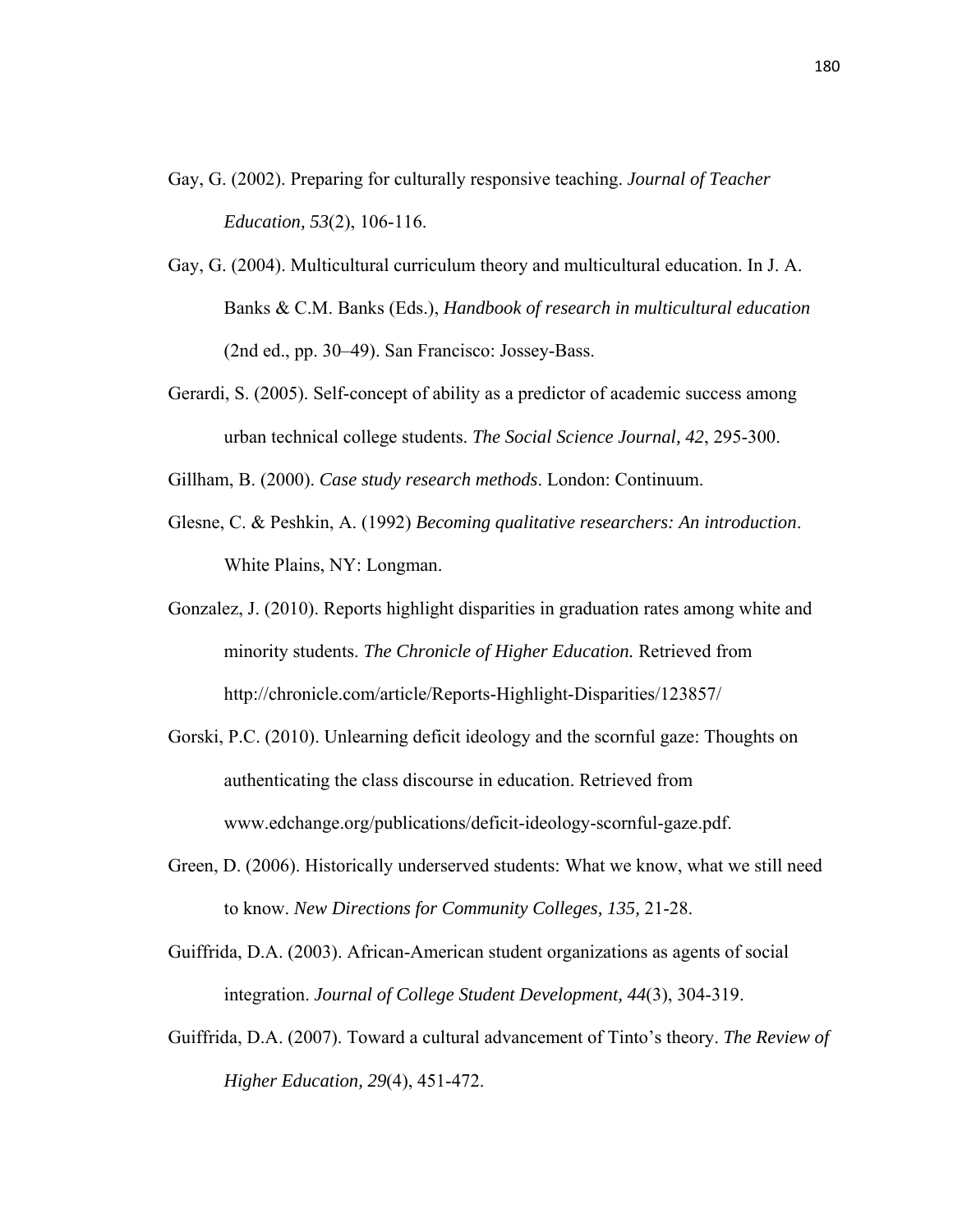- Guillory, R.M, & Wolverton, M. (2008). It's about family: Native American student persistence in higher education. *The Journal of Higher Education, 79*(1), 58-87.
- Gullatt, Y. & Jan, W. (2003). How do precollegiate academic outreach programs impact college-going among underrepresented students? A White Paper for the Pathways to College Network. Boston: Pathways to College Network. Retrieved from www.pathwaystocollege.net/pdf/PrecollegiateOutreachPrograms.pdf
- Guofang L. (2012). *Culturally contested pedagogy: Battles of literacy and schooling between mainstream teachers and Asian immigrant parents*. Albany: State University of New York Press.
- Hagedorn, L.S. (2006). How to define retention: A new look to an old problem. Retrieved from http://files.eric.ed.gov/fulltext/ED493674.pdf

Hancock, K. (2001).Closing the gap. *Educational Leadership, 58*(6), 6-11.

- Harding, H. (2005). City girl: A portrait of a successful White urban teacher. *Qualitative Inquiry, 11*(1), 52-80.
- Harper, S. R. (2007). Using qualitative methods to assess student trajectories and college impact. In S. R. Harper & S. D. Museus (Eds.), *Using qualitative methods in institutional assessment*. New Directions for Institutional Research (No. 136, 55- 68). San Francisco: Jossey-Bass.
- Harper, S.R. & Davis III, C.H.F. (2012). They (don't) care about education: A counternarrative on Black male students' responses to inequitable schooling. *The Journal of Educational Foundations*, Winter-Spring, 103-120. Retrieved from http://works.bepress.com/sharper/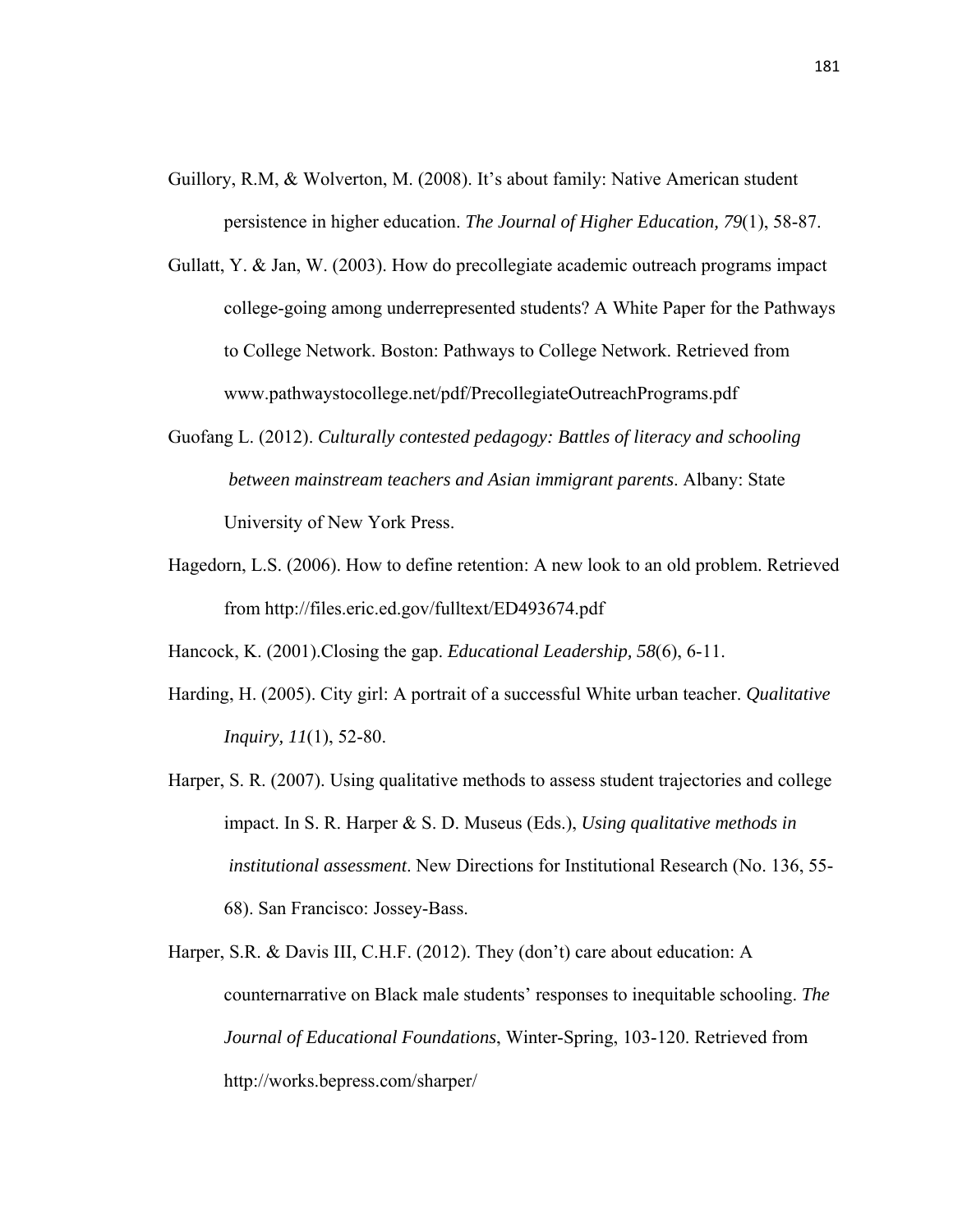- Harper, S.R. & Quaye, S.J. (2007). Student organizations as venues for black identity expression and development among African American male student leaders. *Journal of Student College Development, 48*(2), 127-144.
- Harris, A. L., & Robinson, K. (2007). Schooling behaviors or prior skills? A cautionary tale of omitted variable bias within oppositional culture theory. *Sociology of Education*, *80*(2), 139-157.
- Hembrooke, H., & Gay, G. (2003). The laptop and the lecture: The effects of multitasking in learning environments. *Journal of Computing in Higher Education, 15*(1), 46–64.
- Horn, L., & Nevill, S. (2006). *Profile of undergraduates in U.S. postsecondary education institutions: 2003-04: With a special analysis of community college students* (Rep. No. NCES 2006-184). Washington, DC: U.S. Department of Education, National Center for Education Statistics.
- Hurtado, S., & Carter, D.F. (1997). Effects of college transition and perceptions of the campus racial climate on Latino college students' sense of belonging. *Sociology of Education, 70*(4), 324–345.
- Irizarry, J. (2006). Cultural deficit model. Retrieved from http://www.education.com/ reference/article/cultural-deficit-model/
- Irvine, J.J. (2003). *Educating teachers for diversity: Seeing with a cultural eye*. New York: Teachers College Press.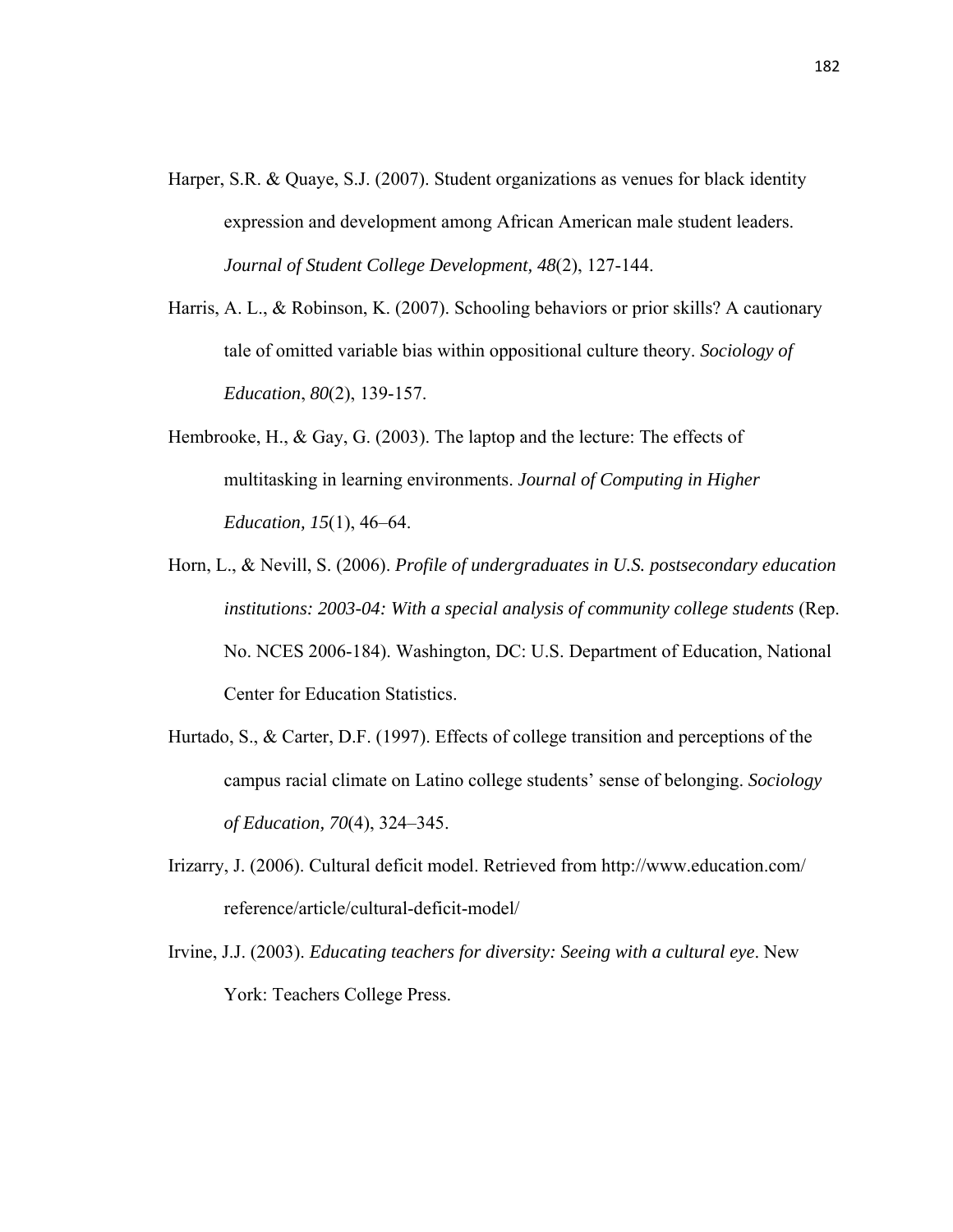- Jager-Hyman, J. (2004). Pre-college outreach programs for low-income students: A literature review. Paper prepared for the Advisory Committee on Student Financial Assistance. Boston.
- Jehangir, R.R. (2010). *Higher education and first-generation students: Cultivating community, voice, and place for the new majority*. New York, NY: Palgrave Macmillan.
- Jones, N. (1994). The world is yours. On *Illmatic* [CD]. New York: Columbia Records.
- Kallison, J.M., Stader, D.L. (2012). Effectiveness of summer bridge programs in enhancing college readiness. *Community College Journal of Research and Practice, 36*(5), 340-357.
- Klenke, K. (2008). *Qualitative research in the study of leadership.* Bingley: Emerald Group Publishing.
- Kelley, K., Clark, B., Brown, V., & Sitzia, J. (2003). Good practice in the conduct and reporting of survey research. *International Journal for Quality in Health Care, 15*(3), 261–266.
- Kobrin,J.L., Patterson, B.F., Shaw, E.J., Mattern, K.D., & Barbuti, S.M. (2008). Validity of the SAT for Predicting First-Year College Grade Point Average, Research Report No. 2008-5. New York: The College Board.
- Kuh, G.D. (2008). *High-impact educational practices: What they are, who has access to them, and why they matter*. Washington, DC: Association of American Colleges and Universities.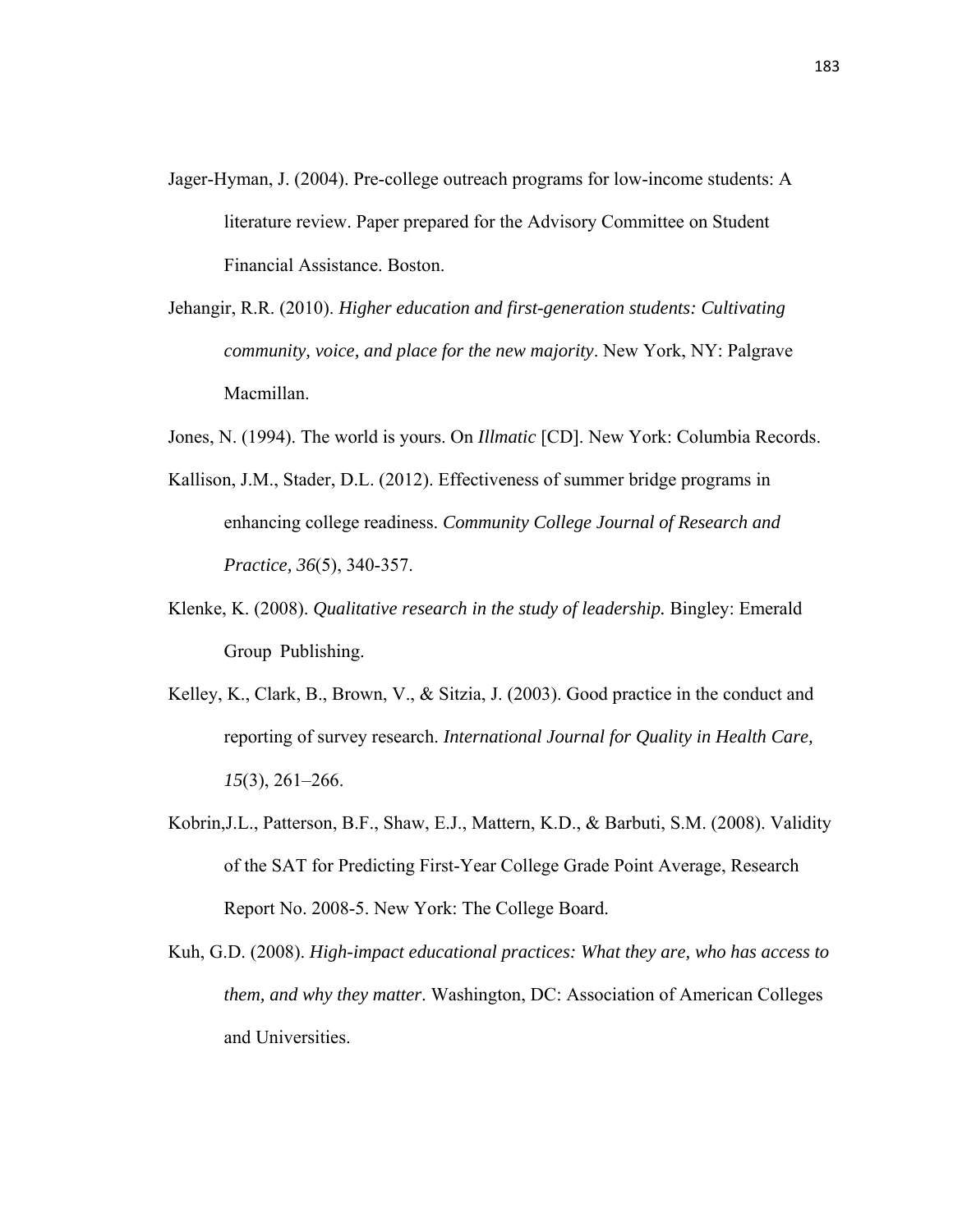- Kuznekoff, J.H. & Titsworth, S. (2013). The impact of mobile phone usage on student learning. *Communication Education, 62*(3), 233-252.
- Ladson-Billings, G. (1994). *The dreamkeepers: Successful teachers of African American children*. San Francisco: Jossey-Bass.
- Ladson-Billings, G. (1995). Toward a Theory of Culturally Relevant Pedagogy. *American Educational Research Journal, 32*(3), 465-491.
- Ladson-Billings, G. (2001). *Crossing over to Canaan: The journey of new teachers in diverse classrooms*. San Francisco, CA: Jossey Bass.
- Ladson-Billings, G. (2006). From the achievement gap to the education debt: Understanding achievement in U.S. schools. *Educational Researcher, 35*(7), 3-12.
- Ladson-Billings, G. (2007). Pushing past the achievement gap: An essay on the language of deficit. *The Journal of Negro Education, 76*(3), 316-323.
- Lee, C. D. (2004). African American students and literacy. In D. Alvermann & D. Strickland (Eds.), *Bridging the gap: Improving literacy learning for pre adolescent and adolescent learners, Grades 4–12*. NY: Teachers College Press.
- Lewin, T. (2010 July 23). Once a leader, U.S. lags in college degrees. *The New York Times*, pp. A11.

Lincoln, Y.S. & Guba, E.G. (1985). *Naturalistic inquiry*. Beverly Hills, CA: Sage.

Lin, N. (2001). *Social capital: A theory of structure and action*. London and New York: CamBridge University Press.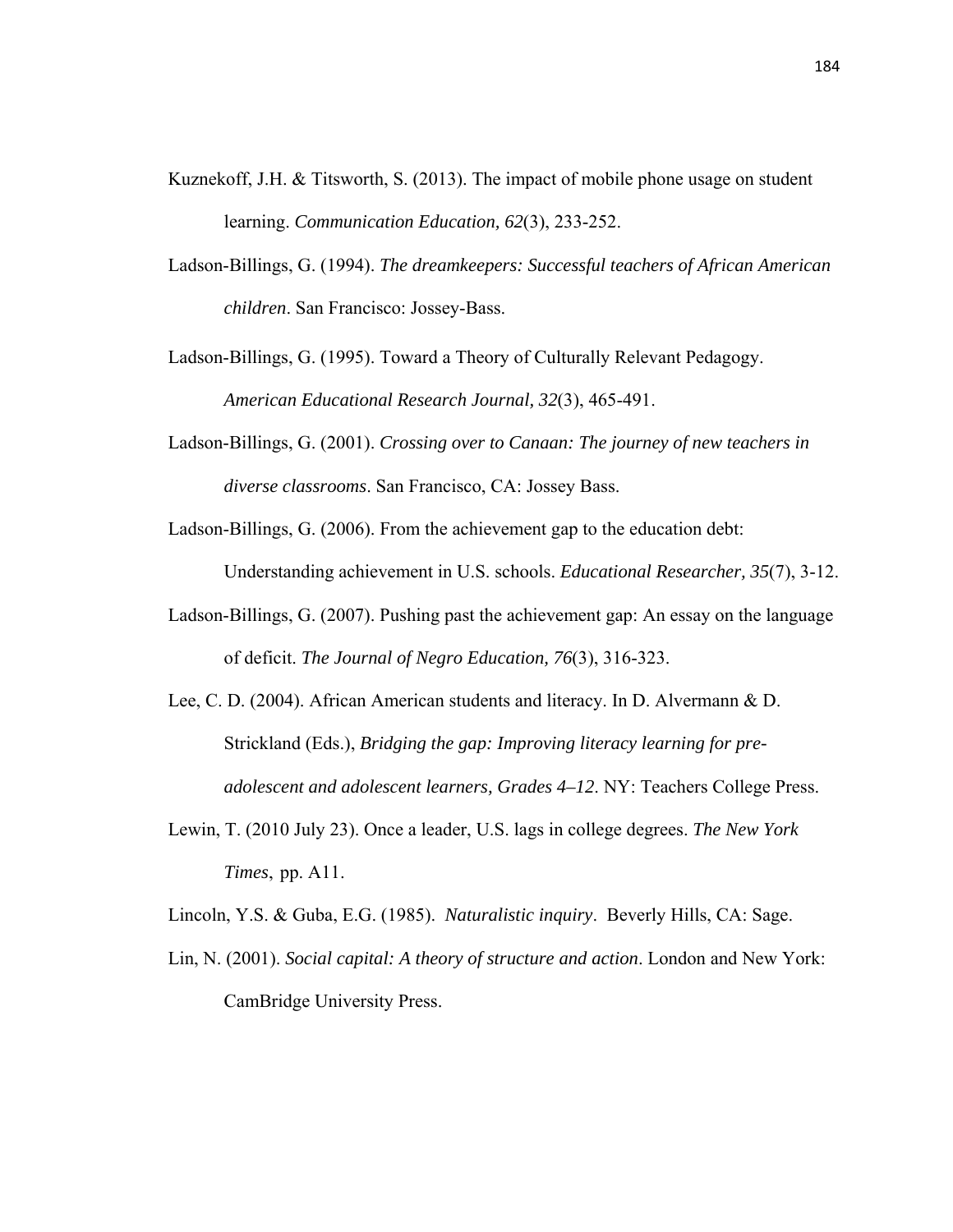- Logan, C.R., Salisbury-Glennon, J., & Spence, L. D. (2000). The Learning Edge Academic Program: Toward a community of learners. *Journal of the First-Year Experience, 12*(1), 77-104.
- Lopez-Vazquez, A. (1997). Cultural democracy in higher education  $\neg$  beyond the deficit model of compensatory education. Retrieved from http://digitalcommons.unl.edu/ pocpwi2/45/.
- Loza, P. (2003). A system at risk: College outreach programs and educational neglect of underachieving Latino high school students. *The Urban Review, 35*(1) 43-58.
- Maimer, P.J. (2003). *Cultural and social capital transmission in pre-college programs and its impact on the educational attainment of disadvantaged students*. Cleveland, Ohio: Case Western Reserve.

Maimer, P.J. (2004). Cultural and social capital transmission in pre-college programs and its impact on educational attainment. Retrieved from http://citation.allacademic.com/meta/p\_mla\_apa\_research\_citation/1/0/9/3/5/page s109356/p109356-15.php

- Mandingo, W. (2013). A critical look at oppositional culture and the race gap in education. ISRN Education. Retrieved from http://www.hindawi.com/journals/ isrn/2013/363847/cta/
- Maxwell, J. A. (2005). *Qualitative research design: An interactive approach* (2nd ed.). Thousand Oaks, CA: Sage Publication Inc.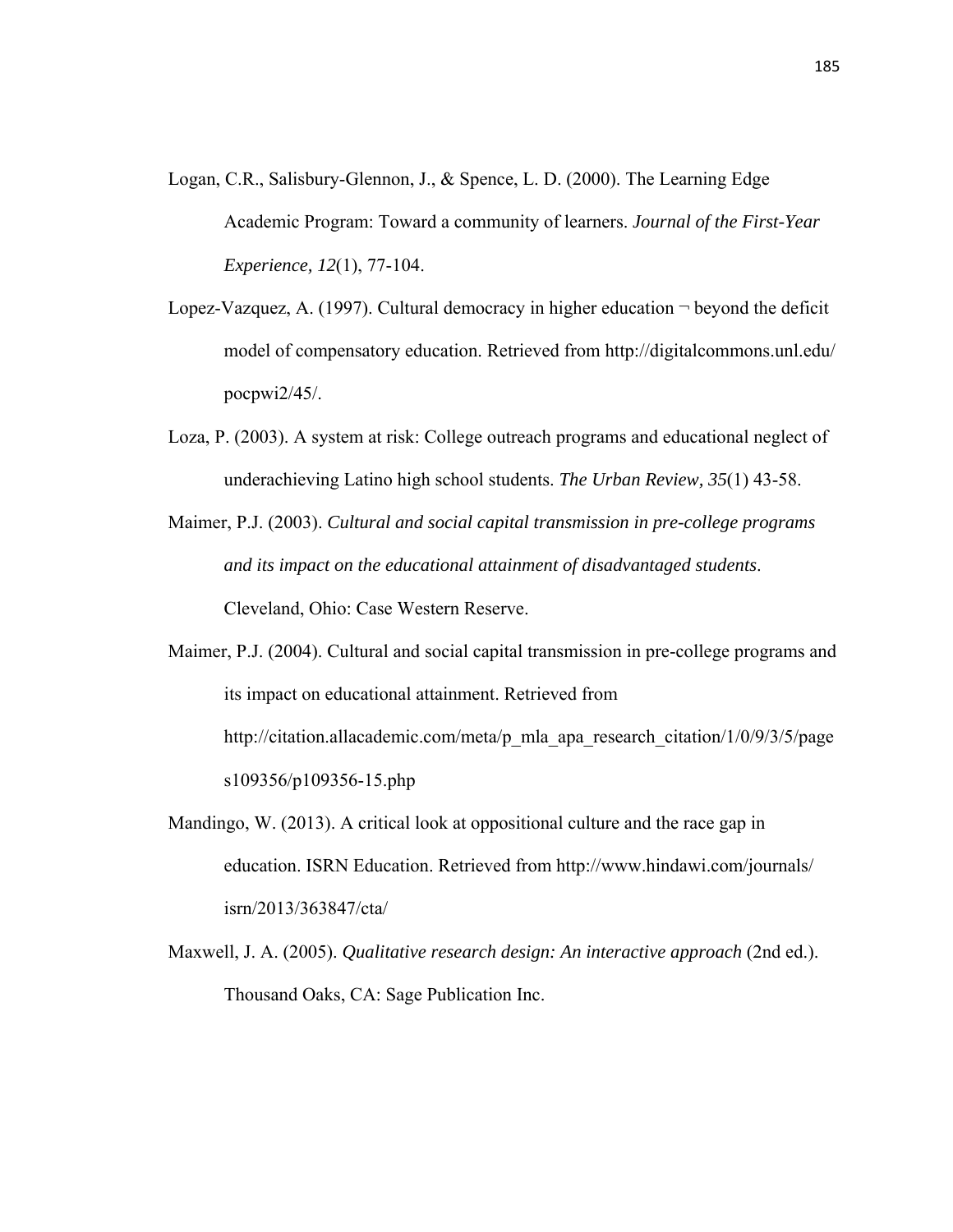- Meece, J. L., Anderman, E. M. & Anderman, L. H. (2006). Classroom goal structures, student motivation, and academic achievement. *Annual Review of Psychology* (Vol. 57, pp. 487-504). Chippewa Fall, WI: Annual Reviews.
- McCabe, R.H. (2000). *No one to waste: A report to public decision-makers and community college leaders.* Washington, DC: Community College Press.
- McKown, C. & Weinstein, R. S. (2003). The development and consequences of stereotype consciousness in middle childhood. *Child Development, 74* (2), 498- 515.
- Merriam, S.A. (1988). Conducting effective interview. In *Case study research in education* (1st ed., pp. 71-86). San Francisco, CA: Jossey-Bass.
- Merriam, S.B. (2002). *Qualitative research in practice: Examples for discussion and analysis.* San Francisco, CA: Jossey-Bass.
- Moore, W. (2006). History of the Joint Master of Social Work Program. Retrieved from http://www.jmsw.org/historylong.pdf.
- Museus, S.D., & Harris, F. III. (2010). *Success among college students of color: How institutional culture matters*. In T. E. Dancy II (Ed.), Managing diversity: (Re)visioning equity on college campuses. New York: Peter Lang Publishing.
- Myers, R.D. (2003). College success programs: Executive summary. Pathways to College Network.
- Nelson, L.A. (2013). Tough words on TRiO. *Inside Higher Ed.* Retrieved from http://www.insidehighered.com/news/2013/05/08/policy-brief-calls-overhauling gear-trio-programs.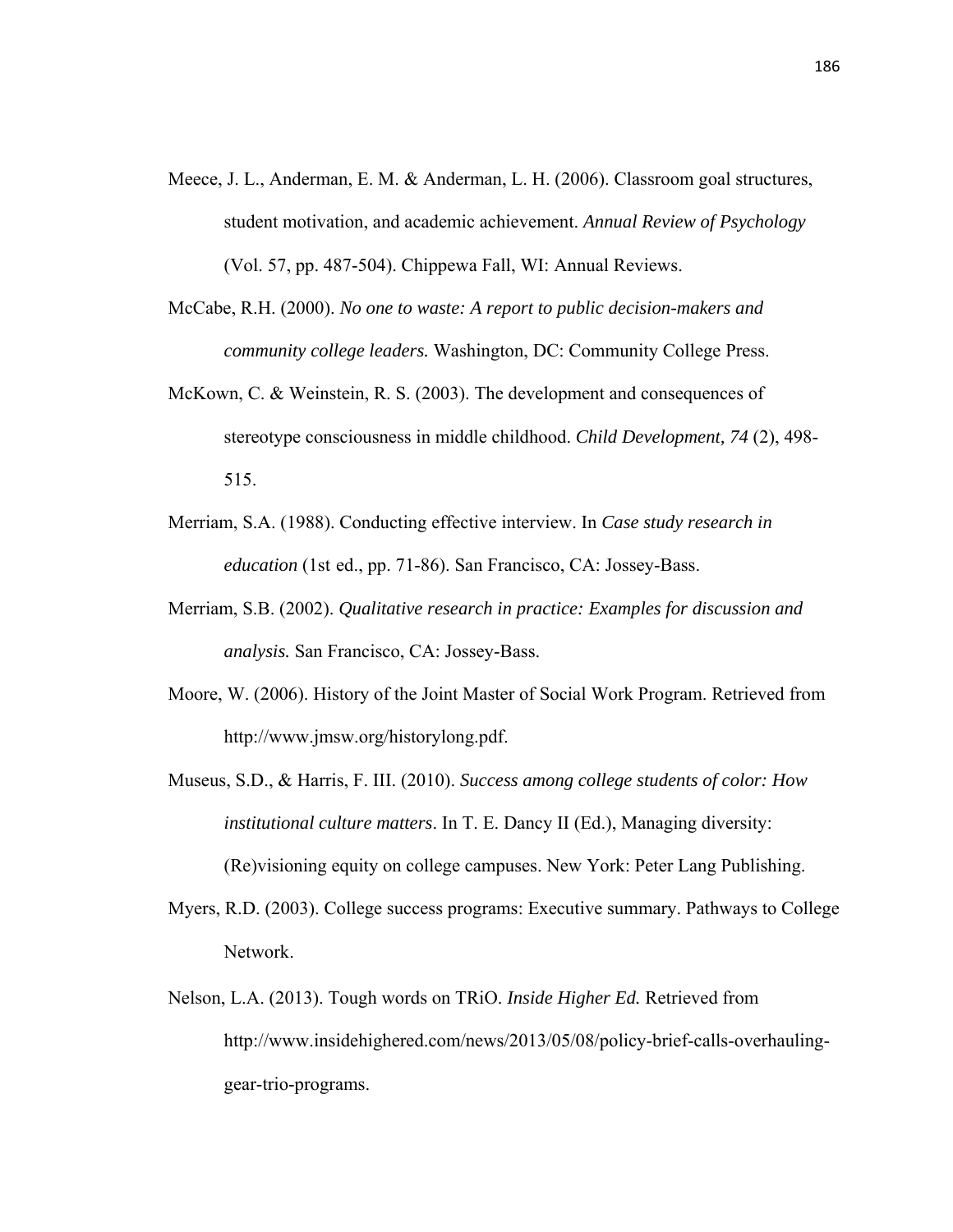- Neuville, S., Frenay, M., Schmitz, J., Boudrenghien, G., Noël, B., & Wertz, V. (2007). Tinto's Theoretical Perspective and Expectancy-Value Paradigm: A confrontation to explain freshmen's academic achievement. *Psychologica Belgica, 47*(1), 31-50.
- Nettles, M.T. (2010). The Black-White achievement gap: When progress stopped. Educational Testing Service. Retrieved from www.ets.org/research/pic.
- Oesterreich, H. (2000). Characteristics of effective urban college preparation programs. ERIC Clearinghouse on Urban Education.
- Ogbu, J.U. (1978). *Minority education and caste: The American system in cross-cultural perspective.* New York: Academic Press.
- Pallas, A.M. (1989). Making schools more responsive to at-risk students. ERIC Clearinghouse on Urban Education.
- Pascarella, E.T., Pierson, C.T., Wolniak, G.C., & Terenzini, P.T. (2004). First-generation college students: Additional evidence on college experiences and outcomes. *Journal of Higher Education, 75*(3), 249–284.
- Pascarella, E.T., & Terenzini, P.T. (2005). *How college affects students: Volume II, a third decade of research*. San Francisco: Jossey-Bass.
- Patton, L.D. (2006). The voice of reason: A qualitative examination of black student perceptions of the Black culture center. *Journal of College Student Development, 47*(6), 628-646.
- Patton, M.Q. (1987). *How to use qualitative methods in evaluation* (2nd ed.). Newbury Park, CA: Sage.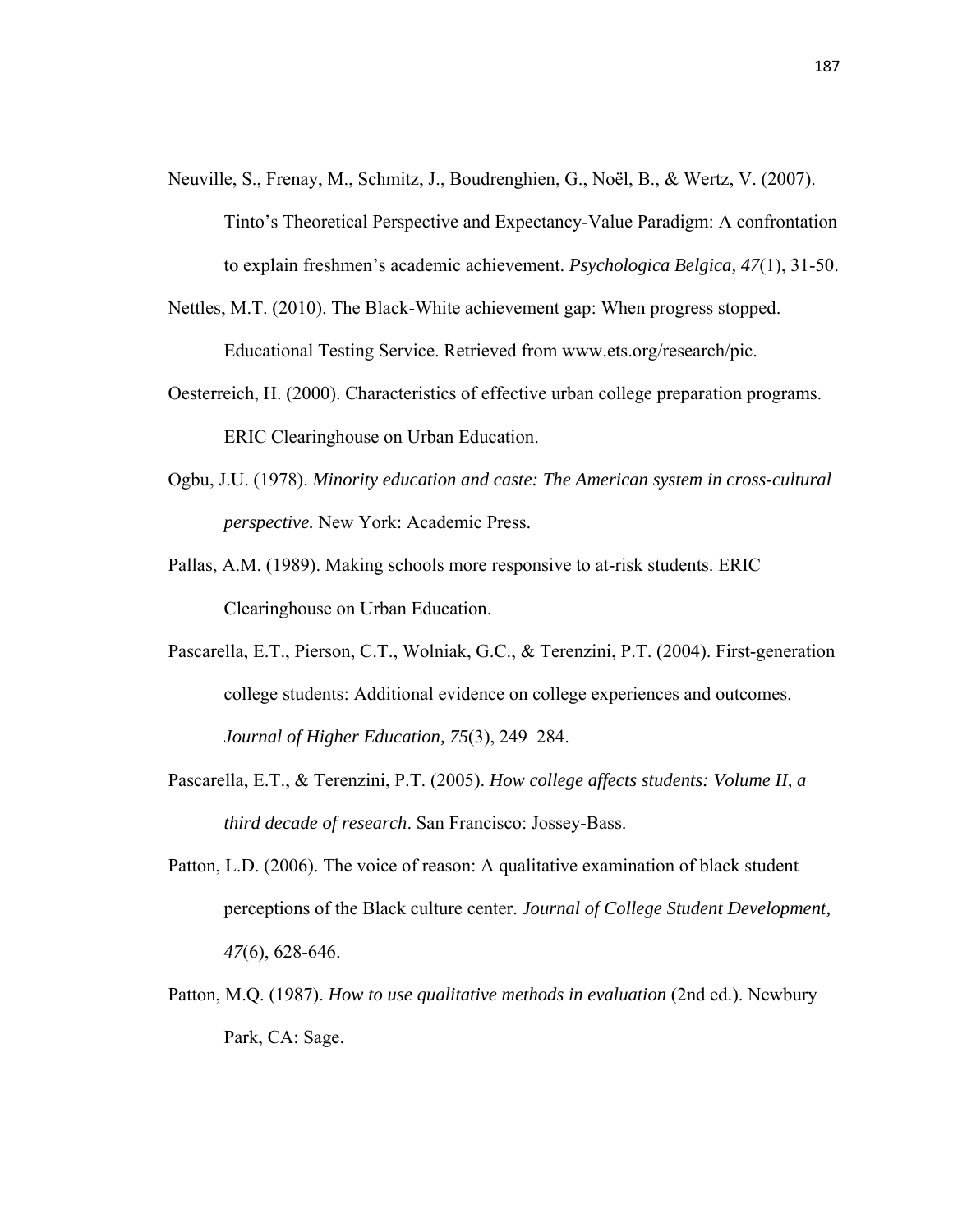- Paulsen, M. B. (2001). The economics of human capital and investment in higher education. In M. B. Paulsen & J. C. Smart (Eds.). *The finance of higher education: Theory, research policy, and practice.* New York: Agathon.
- Perna, L.W. (2002). Precollege outreach programs: Characteristics of programs serving historically underrepresented groups of students. *Journal of College Student Development, 43*(1), 64–83.
- Perna, L.W., & Swail, W.S. (2001). Pre college outreach and early intervention. *Thought and Action, 27*, 99–110.
- Perna, L.W, Walsh, E.J, & Fester, R. (2011). Promoting the educational attainment of adults: The potential role of youth-oriented pre-college outreach programs. *Educational Policy, 25*(6), 935-963.
- Perrine, R.M. & Spain, J.W. (2009). Impact of a pre-semester college orientation program: Hidden benefits? *Journal of College Student Retention: Research, Theory & Practice, 10*(2), 155-169.
- Peterson, J.B. (2010). It's yours: Hip-hop's worldview in the lyrics of Nas. In M.E. Dyson and S. Daulatzai (Eds.) *Born to use mics: Reading Nas' Illmatic*, (75-96). New York, NY: Civitas Books.
- Quaye, S. J., & Harper, S. R. (2007). Shifting the onus from racial/ethnic minority students to faculty: Accountability for culturally inclusive pedagogy and curricula. *Liberal Education, 92*(3), 19-24.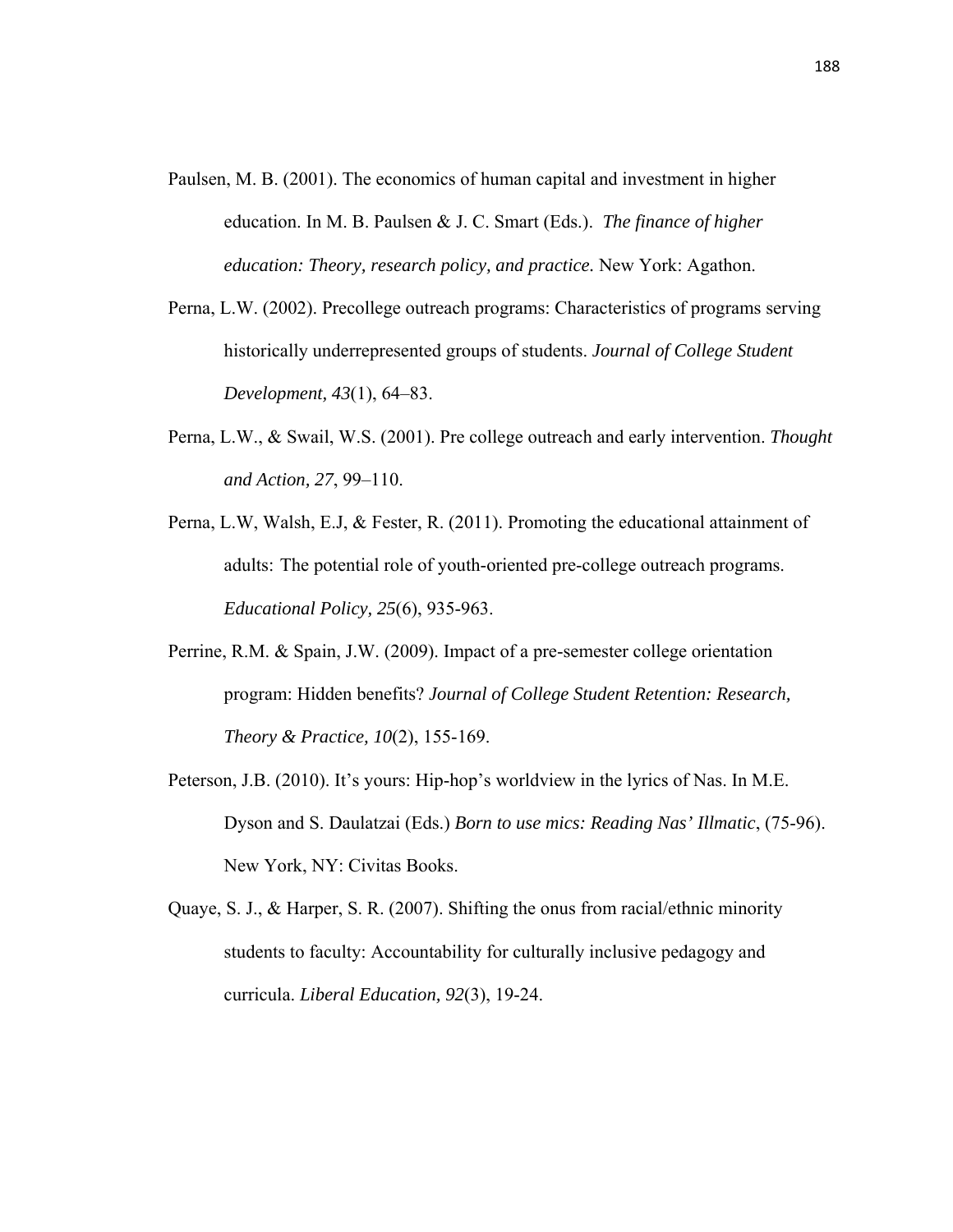- Rampey, B.D., Dion, G.S., & Donahue, P.L. (2008). NAEP 2008 Trends in academic progress (NCES 2009-479), National Center for Education Statistics, Institute of Educational Sciences, U.S. Department of Education, Washington D.C.
- Rayle, A. D., Robinson Kurpius, S. E., & Arrendondo, P. (2006). Relationship of self beliefs, social support, and university comfort with the academic success of freshman college women. *Journal of College Retention, 8*, 325-343.
- Reason, R.D. (2009). An examination of persistence research through the lens of a comprehensive conceptual framework. *Journal of College Student Development, 50(*6), 659-682.
- Reid, M. J., & Moore, J. L., III. (2008). College readiness and academic preparation for postsecondary education: Oral histories of first-generation urban college students. *Urban Education, 43*, 240-261.
- Rendon, L.I., Jalomo, R.E., and Nora, A. (2000). Theoretical Consideration in the Study of Minority Student Retention in Higher Education. In J. Braxton (Ed.) *Rethinking the departure puzzle: New theory and research on college student retention*, (127- 156). Nashville, TN: Vanderbilt University Press.
- Roberts, J. & McNeese, M.N. (2010). Student involvement/engagement in higher education based on student origin. *Research in Higher Education Journal, 7*, 1- 11.
- Rubie-Davis, C.M. (2006). Teacher expectations and student self-perceptions: Exploring relationships. *Psychology in the Schools, 43*(5), 537–552.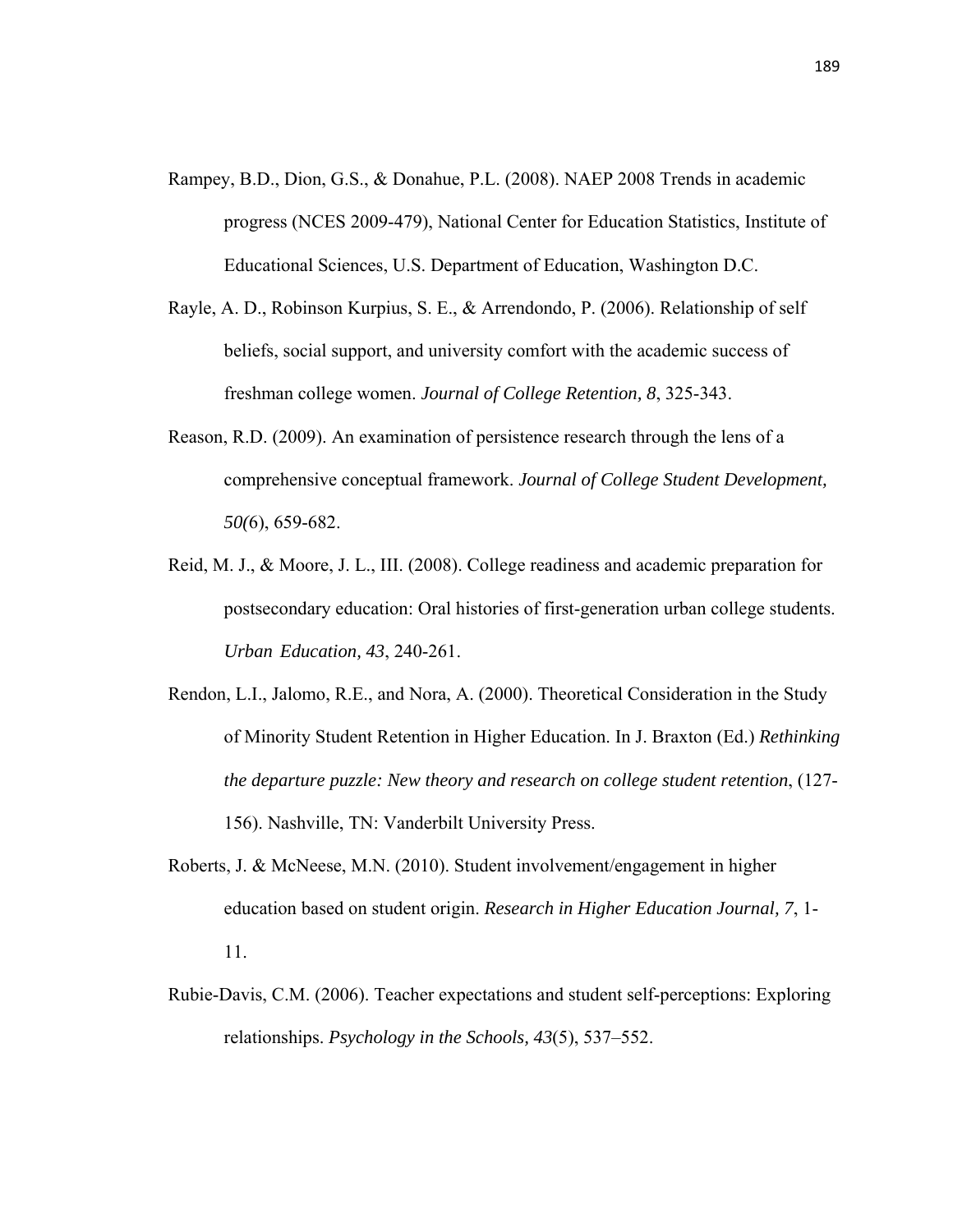- Seidman, I. E. (1991). *Interviewing as qualitative research: A guide for researchers in education and the social sciences*. New York: Teachers College Press.
- Shavelson, R.J., & Towne, L. (Eds.) (2002). *Scientific research in education*. Washington, DC: National Academy Press.
- Smith, W. A., Altbach, P.G., & Lomotey, K. (Eds.). (2002). *The racial crisis in American higher education: Continuing challenges for the twenty-first century*. (2nd ed.). Albany, NY: SUNY Press.
- Soria, K.M. Stebleton, M.J. (2012). First-generation students' academic engagement and retention*. Teaching in Higher Education, 17*(6), 673-685.
- Spradlin, T., Rutkowski, D., Burroughs, N., Lang, J. (2010). Effective college access, persistence and completion programs, and strategies for underrepresented student populations: Opportunities for scaling up. Indianapolis, IN. Indiana Commission for Higher Education.

Stake, R.E. (1995). *The art of case study research*. Thousand Oaks, CA: Sage.

State University School System. (2014).

- Stancill, J. (2006). UNC eyes academic "boot camp." *The News & Observer*. Retrieved from http://www.leatherneck.com/forums/archive/index.php/t-36158.html
- Steele, C.M. (1999, August). Thin ice: "Stereotype threat" and Black college students. *Atlantic Monthly, 284,* 44–47, 50–54.
- Steele, C.M. & Aronson, J. (1995). Stereotype threat and the intellectual test performance of African Americans. *Journal of Personality and Social Psychology, 69*, 797–811.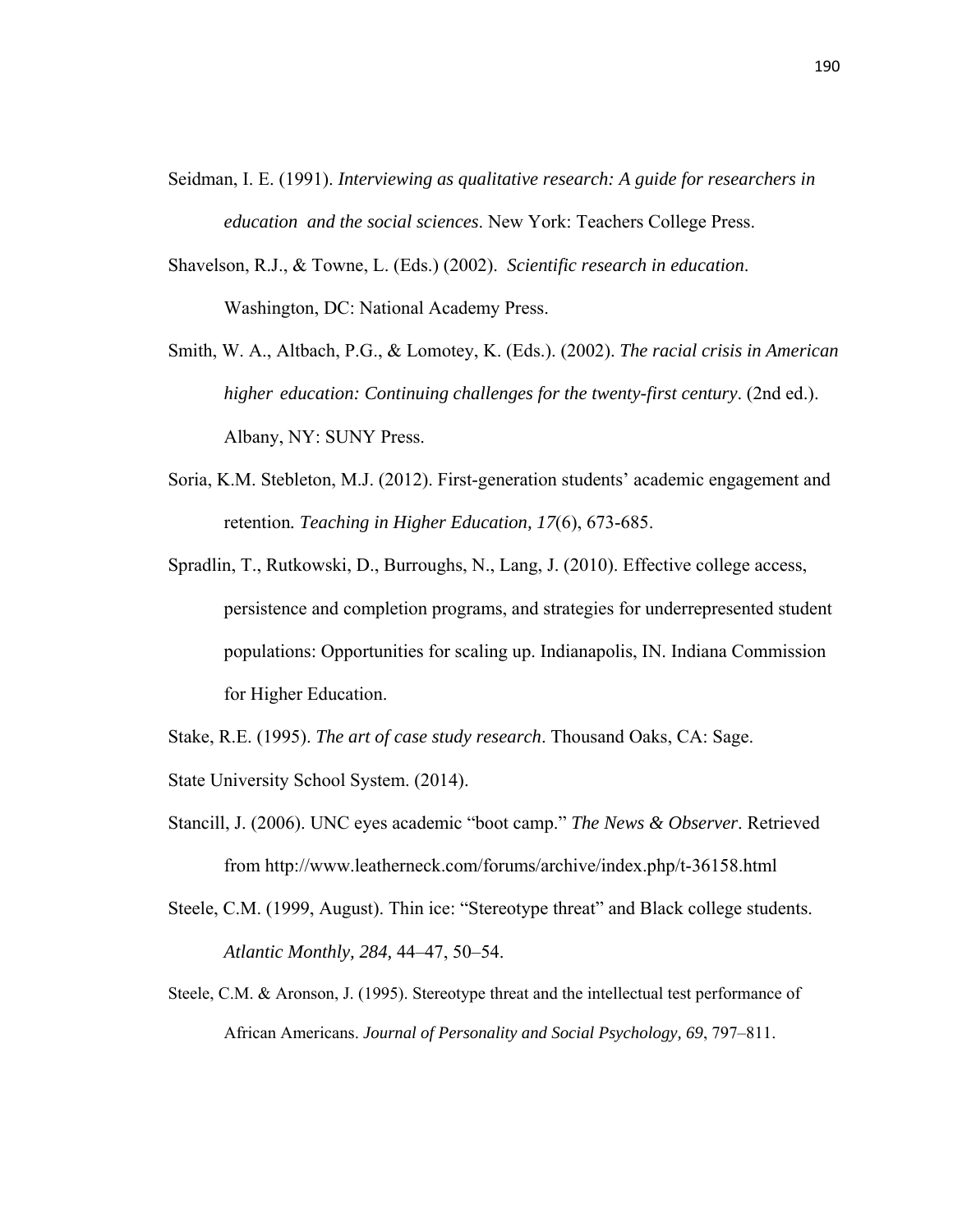- Strayhorn, T.L. (2008). The role of supportive relationships in facilitating African American males' success in college. *NASPA Journal, 45*(1), 26–48.
- Strayhorn, T.L. (2010). When race and gender collide: Social and cultural capital's influence on the academic achievement of African American and Latino males. *The Review of Higher Education, 33*(3), 307-332.
- Strayhorn, T.L. (2011). Bridging the pipeline: Increasing underrepresented students' preparation for college through a summer Bridge program. *American Behavioral Scientist, 55*(2), 142-159.
- Strayhorn, T.L. (2013). What role does grit play in the academic success of Black male collegians at predominantly White institutions? *Journal of African American Studies*. doi: 10.1007/s12111-012-9243-0
- Terenzini, P. T., & Reason, R. D. (2005, November). Parsing the first year of college: Rethinking the effects of college on students. Paper presented at the Annual Conference of the Association for the Study of Higher Education, Philadelphia, PA.
- Thorpe, R., and Holt, R. (eds) (2008) *The Sage dictionary of qualitative management research*. London: Sage.
- Tierney, W.G., & Hagedorn, L.S. (Eds.). (2002). *Increasing access to college: Extending possibilities for all students*. Albany: State University of New York Press.
- Tinto,V. (1975). Dropout from higher education: A theoretical synthesis of recent research. *Review of Educational Research, 45*, 89-125.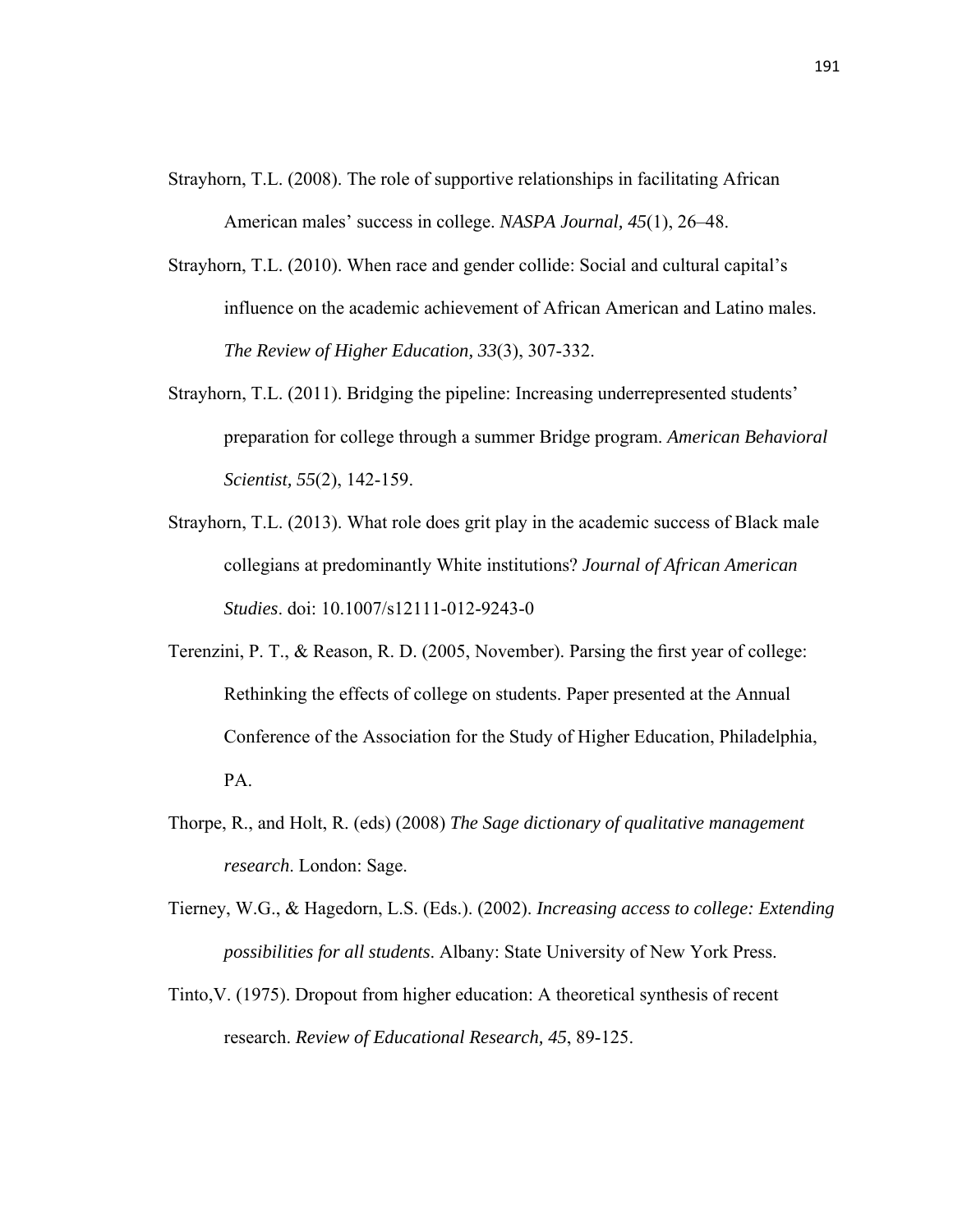- Tinto,V. (1982). Limits of theory and practice in student attrition. *Journal of Higher Education, 53*(6), 687-700.
- Tinto,V. (1988) Stages of student departure: Reflection on the longitudinal character of student leaving*. Journal of Higher Education, 59*(4), 438-455.
- Tinto, V. (1997). Classrooms as communities: Exploring the educational character of student persistence. *The Journal of Higher Education, 68*(6), 599-623.
- Tinto, V. (2000) Taking retention seriously: Rethinking the first year of college. *NACADA Journal, 19*(2), pp. 5–10.
- U.S. Department of Education, National Center for Education Statistics. (2012). Digest of Education Statistics, 2012 (NCES 2011-015). Retrieved from http://nces.ed.gov/ fastfacts/display.asp?id=516
- Venezia, A., Kirst, M., & Antonio, A. (2003). Betraying the college dream: How disconnected K–12 and postsecondary education systems undermine student aspirations. Stanford, CA: Stanford Institute for Higher Education Research.
- Villegas, A., & Lucas, L. (2002). Preparing culturally responsive teachers: Rethinking the curriculum. *Journal of Teacher Education, 53*(1), 20-32.
- Walpole, M.B., Simmerman, H., Mack, C., Mills, J.T., Scales, M. & Albano, D. (2008). Bridge to success: Insight into summer bridge program students' college transition. *Journal of the First-Year Experience and Students in Transition, 20*(1), 11-30.
- Walsh, R. (2011). Helping or Hurting: Are Adolescent Intervention Programs Minimizing Racial Inequality? *Education and Urban Society, 43*, 370-395.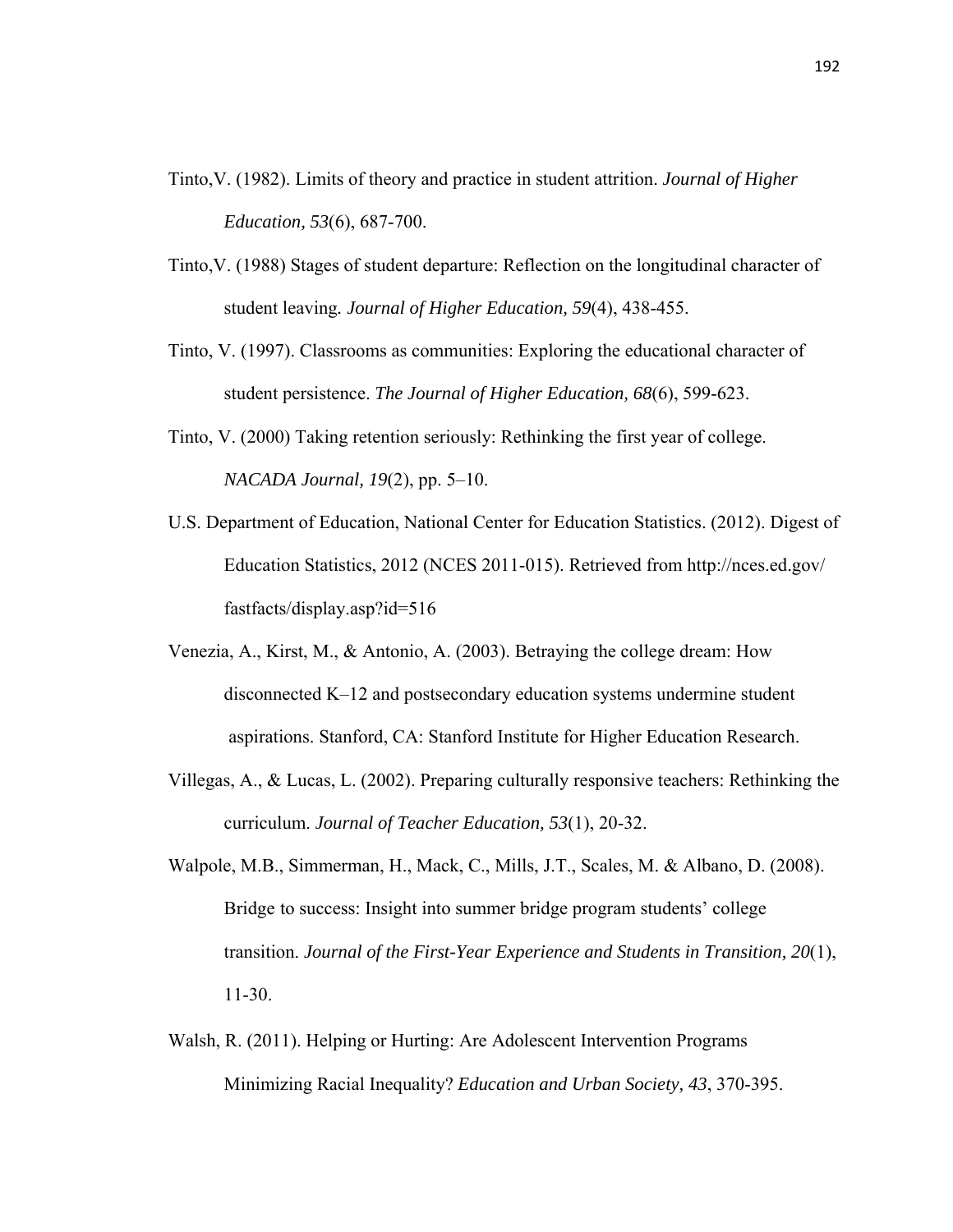- Watt, K.M., Huerta, J., & Lozano, A. (2007). A comparison study of AVID and GEAR UP 10th grade students in two high schools in the Rio Grande Valley of Texas. *Journal of Education for Students Placed at Risk, 12*(2), 185-212.
- Williamson, R., & Blackburn, B. (2010). *Rigorous schools and classrooms: Leading the way*. Larchmont, NY: Eye on Education.
- Withers, B. (1972). Lean on me. On *Still Bill* [Album]. Los Angeles, Ca: The Record Plant.
- Wolfinger, N.H. (2002). On writing fieldnotes: Collection strategies and background expectancies. *Qualitative Research, 2*(1), 85-95.
- Wolfram-Cox, J. & Hassard, J. (2005). Triangulation in organizational research: A representation. *Organization, 12*(1), 109-133.
- Wolf-Wendel, L. E., Tuttle, K., & Keller-Wolff, C. M. (1999). Assessment of a freshman summer transition program in an open-admissions institution. *Journal of The First-Year Experience & Students in Transition*, *11*(2), 7-32.
- Yin, R. (1994), Case Study Research Design and Methods. *Applied social research methods series*, *Vol. 5*. (2nd ed.). Thousand Oaks, CA: Sage Publications.
- Yin, R.K. (2009). How to do Better Case Studies: (With Illustrations from 20 Exemplary Case Studies). In L. Bickman and D.J. Rog (Eds) *The SAGE handbook of applied social research methods* ((2nd ed.) pp 254-283. Thousand Oaks, CA: Sage Publications Inc.
- Yin, R.K. (2012). *Applications of case study research*. Thousand Oaks, CA: Sage Publications Inc.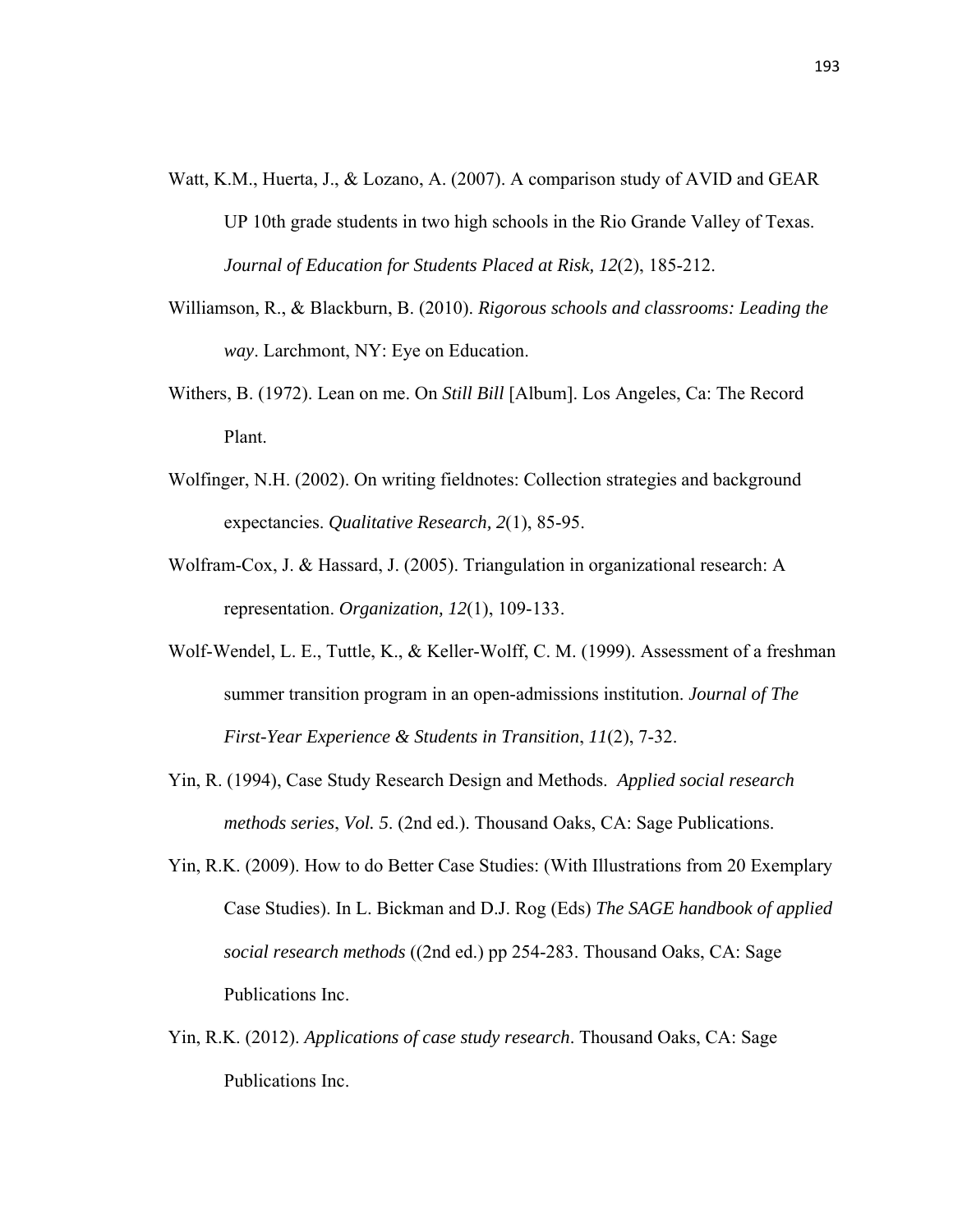## APPENDIX A

# INDIVIDUAL INTERVIEW PROTOCOL

### Research Questions

- 1. How were aspirations for postsecondary education cultivated among participants of the Bulldogs Future Scholars Summer Bridge Program?
- 2. What do BFSP participants feel helped them stay motivated while completing the summer bridge program?
- 3. What aspect(s) of BFSP did participants feel was/were most beneficial in strengthening their academic skills?
- 4. How do BFSP students manage to persist, despite transition issues, stereotypes, academic underpreparedness, and other negative forces?
- 5. In what ways, if any, did BSFP help participants achieve academic success?

### Interview Questions

- 1. Where are you from?
- 2. Tell me about what you were like academically and socially in high school.
- 3. What courses, if any, did you struggle with in high school?
- 4. Describe your study habits in high school?
- 5. How did you first hear about the (BFS) program?
- 6. When you were first told about BFS, or when you first read about it, what were your initial thoughts about the program?
- 7. What made you want to participate in the (BFS) summer Bridge program?
- 8. What did you want to accomplish?
- 9. What were your expectations of the program before you arrived on campus?
- 10. Before you arrived on campus, in what ways, if any, did you think the program would have an impact on you as a student?
- 11. What were your aspirations and desires for college prior to enrolling in the summer bridge program?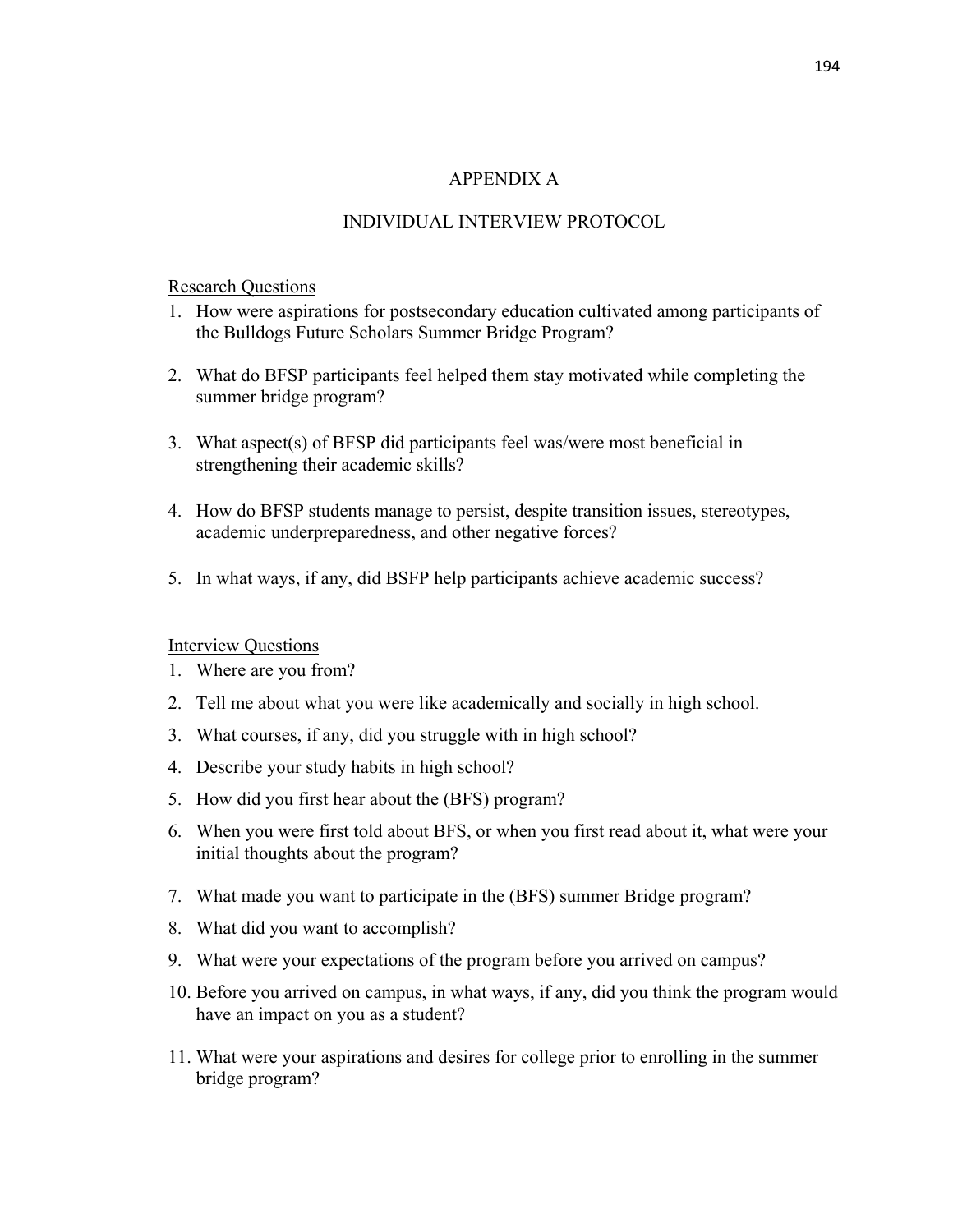- 12. In as much detail as possible, how would you describe your six-week experience in the bridge program?
- 13. In what ways were your experiences similar to or different from your initial expectations?
- 14. What aspect(s) of the summer program did you find most challenging and why?
- 15. What aspect(s) of the program did you like least and why?
- 16. What aspect(s) of the program did you like most and why?
- 17. What aspect of BFS, if any, had the biggest impact on you academically and why?
- 18. Describe your feelings in detail after you completed the BFS program.
- 19. How did your experiences as a summer Bridge student influence or not influence your aspirations for college?
- 20. What were your academic goals after the program?
- 21. What activities, clubs, organizations, mentoring groups, and/or peer groups are you involved in on campus?
- 22. Which on-campus academic resources, if any, have you utilized since you have been in school? How often and why? This includes the writing center, the math and science learning center, peer tutors, professional tutors, etc.
- 23. How did your experiences in the summer Bridge program influence you or not influence you when it comes to using campus resources?
- 24. How did your experiences in the summer Bridge program influence or not influence your study habits?
- 25. In what ways, if any, do you experience peer pressure when it comes to participating in social or extracurricular activities instead of academics?
- 26. If you have faced negative peer pressure when it comes to pursuing your academic goals, how did you handle those situations?
- 27. What, if anything, has been the biggest challenge(s) you have faced when it comes to your academics?
- 28. What is your current grade point average and how does it compare to what you expected/wanted to have by this time?